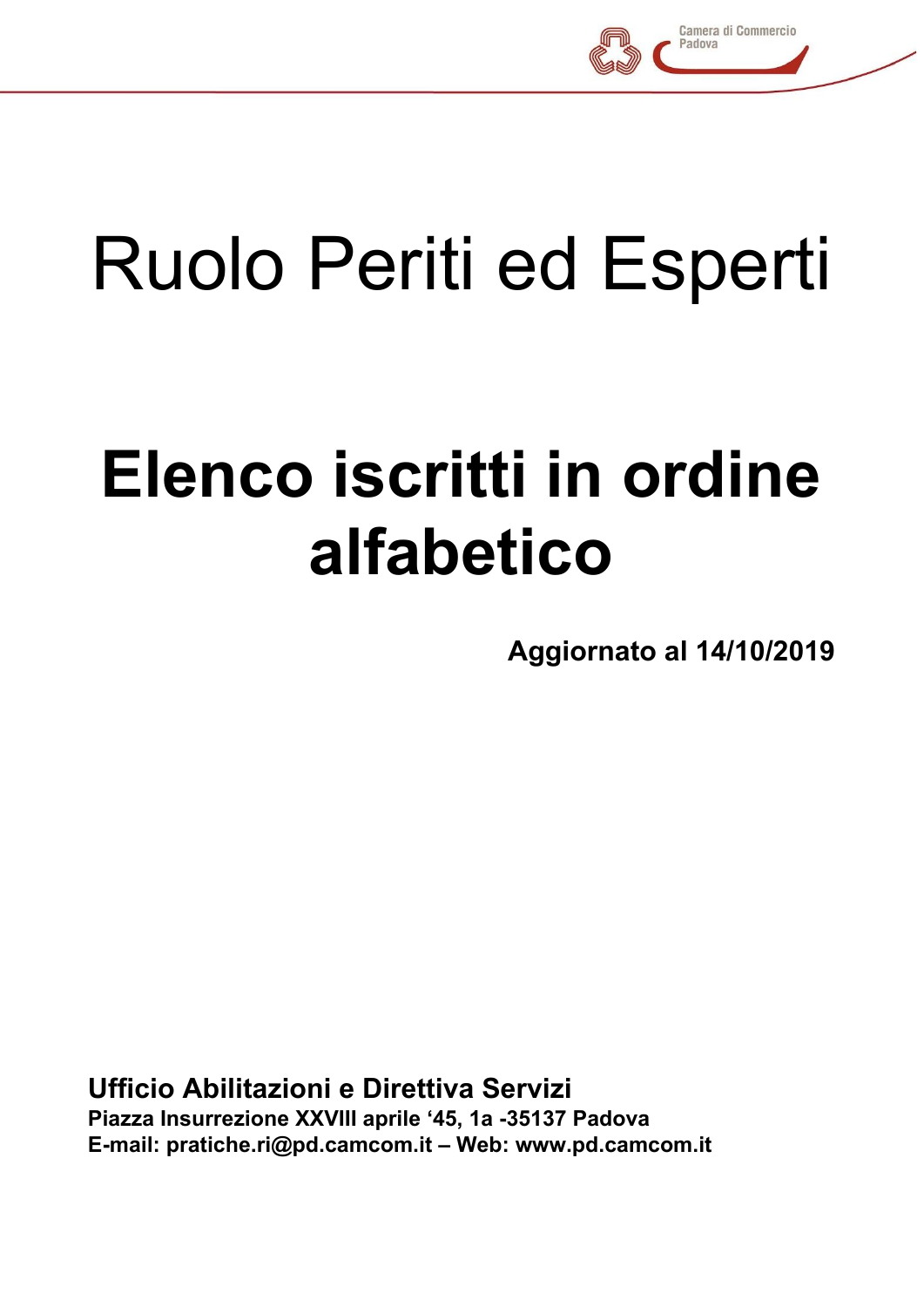| 1) | N.ISCR. PE/A/446<br><b>ADAMI ROBERTO</b> |                                  | DT.ISCR. 29/06/1989                                               | PERS. |  |  |
|----|------------------------------------------|----------------------------------|-------------------------------------------------------------------|-------|--|--|
|    |                                          | NATO IL 21/01/1947 A PADOVA (PD) |                                                                   |       |  |  |
|    | COD.FISCALE :                            | DMARRT47A21G224B                 |                                                                   |       |  |  |
|    | RESIDENZA :                              | VIA F.LLI CERVI 12               |                                                                   |       |  |  |
|    |                                          | 35129 PADOVA (PD)                |                                                                   |       |  |  |
|    | CATEGORIA :                              | XXII - ATTIVITA' VARIE           |                                                                   |       |  |  |
|    |                                          | DATA DI DELIBERA: 29/06/1989     |                                                                   |       |  |  |
|    |                                          | SUB-CATEGORIE: 007 - TRIBUTI     |                                                                   |       |  |  |
| 2) | N.ISCR. PE/A/655                         |                                  | DT.ISCR. 14/04/1997                                               | PERS. |  |  |
|    | <b>AIRINEI CARMEN</b>                    |                                  |                                                                   |       |  |  |
|    | NATA IL 21/04/1966 A IASI ()             |                                  |                                                                   |       |  |  |
|    | COD.FISCALE :                            | RNACMN66D61Z129H                 |                                                                   |       |  |  |
|    | RESIDENZA :                              | VIA PONTEVIGODARZERE 209         |                                                                   |       |  |  |
|    |                                          | 35133 PADOVA (PD)                |                                                                   |       |  |  |
|    | CATEGORIA :                              | XXII - ATTIVITA' VARIE           |                                                                   |       |  |  |
|    |                                          | DATA DI DELIBERA : 14/04/1997    |                                                                   |       |  |  |
|    |                                          |                                  | SUB-CATEGORIE: 001 - LINGUE STRANIERE (TRADUTTORI ED INTERPRETI)  |       |  |  |
|    |                                          |                                  | <b>1M - RUMENO</b>                                                |       |  |  |
| 3) | N.ISCR. PE/A/823                         |                                  | DT.ISCR. 06/02/2017                                               | PERS. |  |  |
|    | AL NABER YOUSEF                          |                                  |                                                                   |       |  |  |
|    | NATO IL 26/12/1948 A TAFILEH ()          |                                  |                                                                   |       |  |  |
|    | COD.FISCALE:                             | LNBYSF48T26Z220J                 |                                                                   |       |  |  |
|    | RESIDENZA :                              | VIA ARMANDO DIAZ 167             |                                                                   |       |  |  |
|    |                                          | 35031 ABANO TERME (PD)           |                                                                   |       |  |  |
|    | CATEGORIA :                              | XXII - ATTIVITA' VARIE           |                                                                   |       |  |  |
|    |                                          | DATA DI DELIBERA: 06/02/2017     |                                                                   |       |  |  |
|    |                                          | SUB-CATEGORIE :                  | 001 - LINGUE STRANIERE (TRADUTTORI ED INTERPRETI)                 |       |  |  |
|    |                                          |                                  | 1A - ARABO                                                        |       |  |  |
|    |                                          |                                  | 1G - INGLESE                                                      |       |  |  |
|    |                                          |                                  | 1R-TEDESCO                                                        |       |  |  |
| 4) | N.ISCR. PE/A/408                         |                                  | DT.ISCR. 04/04/1989                                               | PERS. |  |  |
|    | ALESSANDRI' MARZIA                       |                                  |                                                                   |       |  |  |
|    | NATA IL 22/04/1966 A BELLUNO (BL)        |                                  |                                                                   |       |  |  |
|    | COD.FISCALE:                             | LSSMRZ66D62A757B                 |                                                                   |       |  |  |
|    | <b>RESIDENZA:</b>                        | VIA ROVIGO 7                     |                                                                   |       |  |  |
|    |                                          | 35030 RUBANO (PD)                |                                                                   |       |  |  |
|    | CATEGORIA :                              | XXII - ATTIVITA' VARIE           |                                                                   |       |  |  |
|    |                                          | DATA DI DELIBERA: 04/04/1989     |                                                                   |       |  |  |
|    |                                          |                                  | SUB-CATEGORIE : 001 - LINGUE STRANIERE (TRADUTTORI ED INTERPRETI) |       |  |  |
|    |                                          |                                  | <b>1E-FRANCESE</b>                                                |       |  |  |
|    |                                          |                                  | 1G - INGLESE                                                      |       |  |  |
|    |                                          |                                  |                                                                   |       |  |  |
| 5) | N.ISCR. PE/A/799                         |                                  | DT.ISCR. 21/10/2013                                               | PERS. |  |  |

Pagina 2 di 122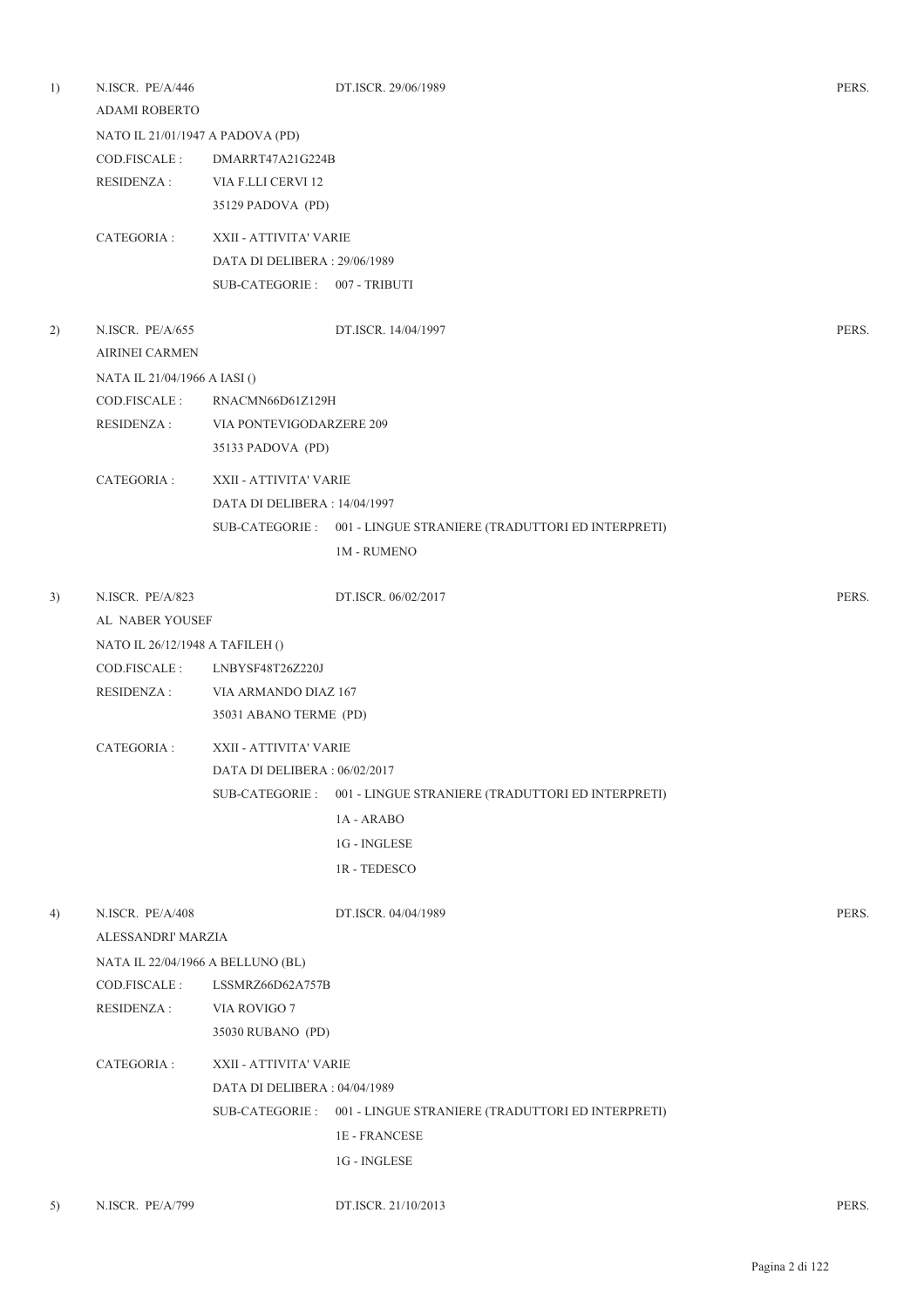|    | ALESSANDRIN GIADA                 |                                           |                                                                   |       |  |
|----|-----------------------------------|-------------------------------------------|-------------------------------------------------------------------|-------|--|
|    | NATA IL 06/01/1983 A ESTE (PD)    |                                           |                                                                   |       |  |
|    | COD.FISCALE :                     | LSSGDI83A46D442O                          |                                                                   |       |  |
|    |                                   | RESIDENZA: VIA MADONNETTA 67              |                                                                   |       |  |
|    |                                   | 35045 OSPEDALETTO EUGANEO (PD)            |                                                                   |       |  |
|    | CATEGORIA :                       | XXII - ATTIVITA' VARIE                    |                                                                   |       |  |
|    |                                   | DATA DI DELIBERA: 21/10/2013              |                                                                   |       |  |
|    |                                   |                                           | SUB-CATEGORIE: 019 - PERITI IN STIMA E VALUTAZIONE DI IMMOBILI    |       |  |
| 6) | N.ISCR. PE/A/479                  |                                           | DT.ISCR. 30/11/1990                                               | PERS. |  |
|    | ALLEGRETTA ANGELO                 |                                           |                                                                   |       |  |
|    | NATO IL 02/07/1955 A CREMONA (CR) |                                           |                                                                   |       |  |
|    | COD.FISCALE :                     | LLGNGL55L02D150B                          |                                                                   |       |  |
|    | <b>RESIDENZA:</b>                 | VIA SONDRIO 15                            |                                                                   |       |  |
|    |                                   | 35143 PADOVA (PD)                         |                                                                   |       |  |
|    |                                   |                                           |                                                                   |       |  |
|    | CATEGORIA :                       | XXII - ATTIVITA' VARIE                    |                                                                   |       |  |
|    |                                   | DATA DI DELIBERA: 30/11/1990              |                                                                   |       |  |
|    |                                   | SUB-CATEGORIE: 007 - TRIBUTI              |                                                                   |       |  |
| 7) | N.ISCR. PE/A/524                  |                                           | DT.ISCR. 17/02/1992                                               | PERS. |  |
|    | AMARA JACQUES FARID               |                                           |                                                                   |       |  |
|    |                                   | NATO IL 27/07/1957 A ENGHIEN LES BAINS () |                                                                   |       |  |
|    | COD.FISCALE :                     | MRAJQS57L27Z110J                          |                                                                   |       |  |
|    | <b>RESIDENZA:</b>                 | PIAZZA XX SETTEMBRE 41 IN. 4              |                                                                   |       |  |
|    |                                   | 35026 CONSELVE (PD)                       |                                                                   |       |  |
|    | CATEGORIA :                       | XXII - ATTIVITA' VARIE                    |                                                                   |       |  |
|    |                                   | DATA DI DELIBERA : 17/02/1992             |                                                                   |       |  |
|    |                                   |                                           | SUB-CATEGORIE : 001 - LINGUE STRANIERE (TRADUTTORI ED INTERPRETI) |       |  |
|    |                                   |                                           | $1\mathrm{E}$ - FRANCESE                                          |       |  |
| 8) | N.ISCR. PE/A/792                  |                                           | DT.ISCR. 02/04/2012                                               | PERS. |  |
|    | AMMATURO FRANCESCO                |                                           |                                                                   |       |  |
|    | NATO IL 06/03/1976 A CASERTA (CE) |                                           |                                                                   |       |  |
|    | COD.FISCALE :                     | MMTFNC76C06B963T                          |                                                                   |       |  |
|    | RESIDENZA :                       | VIA PAGANINI 2                            |                                                                   |       |  |
|    |                                   | 35027 NOVENTA PADOVANA (PD)               |                                                                   |       |  |
|    | ISCRIZIONE REA : PD - -           |                                           |                                                                   |       |  |
|    | CATEGORIA :                       | XXII - ATTIVITA' VARIE                    |                                                                   |       |  |
|    |                                   | DATA DI DELIBERA : 02/04/2012             |                                                                   |       |  |
|    |                                   |                                           | SUB-CATEGORIE : 019 - PERITI IN STIMA E VALUTAZIONE DI IMMOBILI   |       |  |
| 9) | N.ISCR. PE/A/493                  |                                           | DT.ISCR. 04/03/1991                                               | PERS. |  |
|    |                                   | ANCHEL ARRIBAS JUAN FRANCISCO             |                                                                   |       |  |
|    | NATO IL 24/03/1958 A TORRENTE ()  |                                           |                                                                   |       |  |
|    | COD.FISCALE :                     | NCHJFR58C24Z131N                          |                                                                   |       |  |
|    | RESIDENZA :                       | VIA TRIESTE 11                            |                                                                   |       |  |

35026 CONSELVE (PD)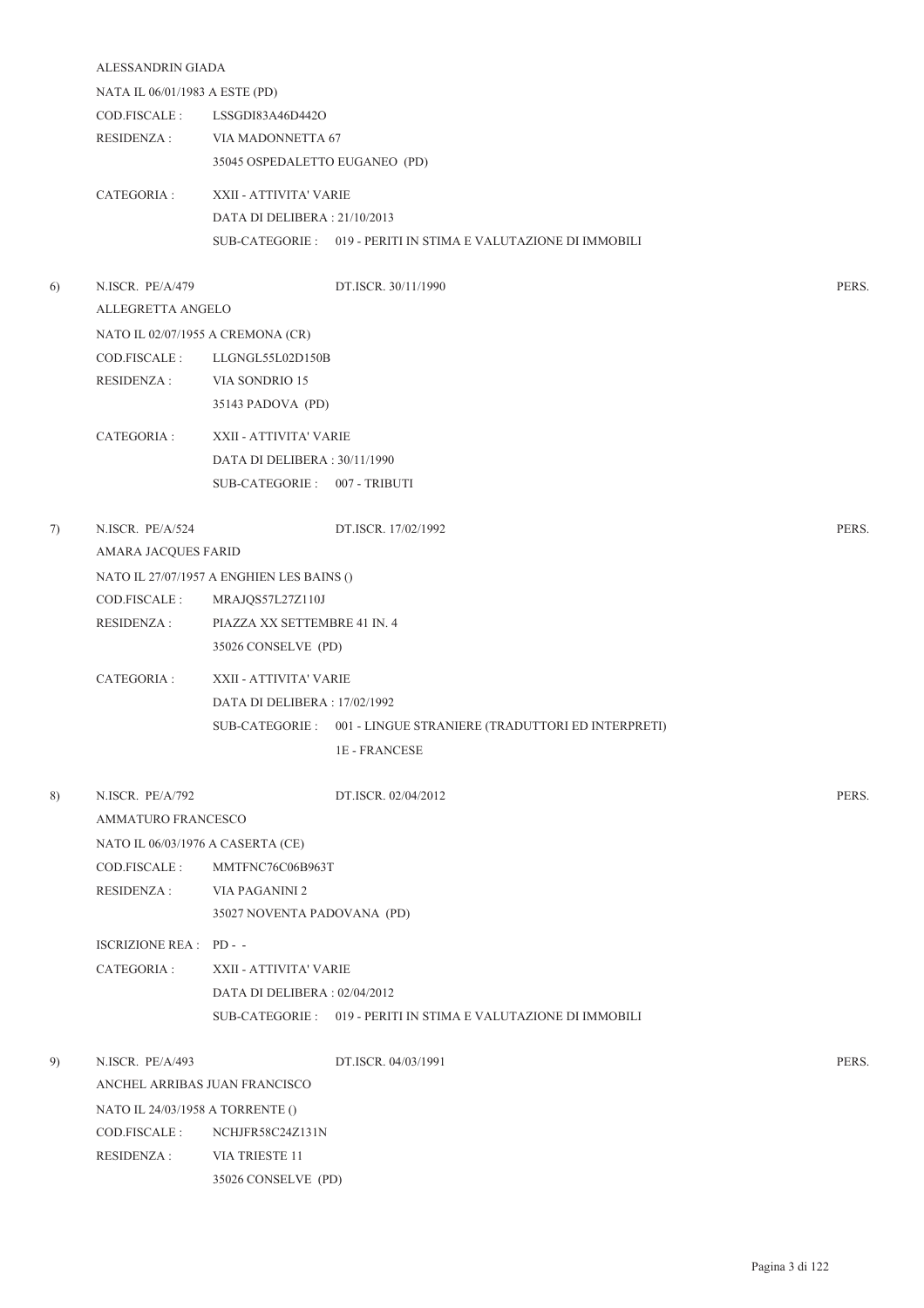|     | CATEGORIA :                       | XXII - ATTIVITA' VARIE                                                          |       |
|-----|-----------------------------------|---------------------------------------------------------------------------------|-------|
|     |                                   | DATA DI DELIBERA: 04/03/1991                                                    |       |
|     |                                   | SUB-CATEGORIE: 001 - LINGUE STRANIERE (TRADUTTORI ED INTERPRETI)                |       |
|     |                                   | 1Q - SPAGNOLO                                                                   |       |
| 10) | N.ISCR. PE/A/643                  | DT.ISCR. 18/03/1996                                                             | PERS. |
|     | ANDREETTO FLAVIO                  |                                                                                 |       |
|     | NATO IL 02/02/1964 A ESTE (PD)    |                                                                                 |       |
|     | COD.FISCALE :                     | NDRFLV64B02D442C                                                                |       |
|     |                                   | RESIDENZA : VIA SETTE MARTIRI 180                                               |       |
|     |                                   | 35143 PADOVA (PD)                                                               |       |
|     | CATEGORIA :                       | IX - MECCANICA-ELETTROTECNICA-OTTICA E PREZIOSI                                 |       |
|     |                                   | DATA DI DELIBERA : 18/03/1996                                                   |       |
|     |                                   | SUB-CATEGORIE: 011 - MACCHINE DA CUCIRE                                         |       |
|     |                                   |                                                                                 |       |
|     | CATEGORIA :                       | XII - CARTA E STAMPA                                                            |       |
|     |                                   | DATA DI DELIBERA : 18/03/1996                                                   |       |
|     |                                   | SUB-CATEGORIE: 001 - TIPOGRAFIA, LITOGRAFIA, CALCOGRAFIA                        |       |
|     |                                   | 002 - CARTOTECNICA, CARTONAGGI, CARTA, CARTONI                                  |       |
|     |                                   | 003 - FABBRICAZIONE DELLA CARTA E CARTONI                                       |       |
|     |                                   | 013 - LEGATORIA                                                                 |       |
|     |                                   |                                                                                 |       |
| 11) | N.ISCR. PE/A/168                  | DT.ISCR. 17/11/1980                                                             | PERS. |
|     | ANDREOLA ORFEO                    |                                                                                 |       |
|     |                                   | NATO IL 15/02/1938 A TEZZE SUL BRENTA (VI)                                      |       |
|     | COD.FISCALE :                     | NDRRFO38B15L156F                                                                |       |
|     | RESIDENZA :                       | VIA J.F. KENNEDY 24                                                             |       |
|     |                                   | 35013 CITTADELLA (PD)                                                           |       |
|     | CATEGORIA :                       | IX - MECCANICA-ELETTROTECNICA-OTTICA E PREZIOSI                                 |       |
|     |                                   | DATA DI DELIBERA: 17/11/1980                                                    |       |
|     |                                   | SUB-CATEGORIE: 036 - PREZIOSI (OREFICERIA, GIOIELLERIA, ARGENTERIA, OROLOGERIA) |       |
|     |                                   | $\overline{\phantom{a}}$                                                        |       |
| 12) | N.ISCR. PE/A/297                  | DT.ISCR. 05/12/1986                                                             | PERS. |
|     | ANDRETTA UMBERTO                  |                                                                                 |       |
|     |                                   | NATO IL 09/08/1951 A SAN MARTINO DI LUPARI (PD)                                 |       |
|     | COD.FISCALE :                     | NDRMRT51M09I008V                                                                |       |
|     | <b>RESIDENZA:</b>                 | VIA VITTORIO VENETO 32/A                                                        |       |
|     |                                   | 35019 TOMBOLO (PD)                                                              |       |
|     | CATEGORIA :                       | XXII - ATTIVITA' VARIE                                                          |       |
|     |                                   | DATA DI DELIBERA : 05/12/1986                                                   |       |
|     |                                   | SUB-CATEGORIE: 007 - TRIBUTI                                                    |       |
|     |                                   |                                                                                 |       |
| 13) | N.ISCR. PE/A/166                  | DT.ISCR. 28/02/1980                                                             | PERS. |
|     | ANDRIOLO SERGIO                   |                                                                                 |       |
|     | NATO IL 28/10/1929 A VICENZA (VI) |                                                                                 |       |
|     | COD.FISCALE :                     | NDRSRG29R28L840L                                                                |       |
|     | <b>RESIDENZA:</b>                 | VIA B. TREVISAN 1                                                               |       |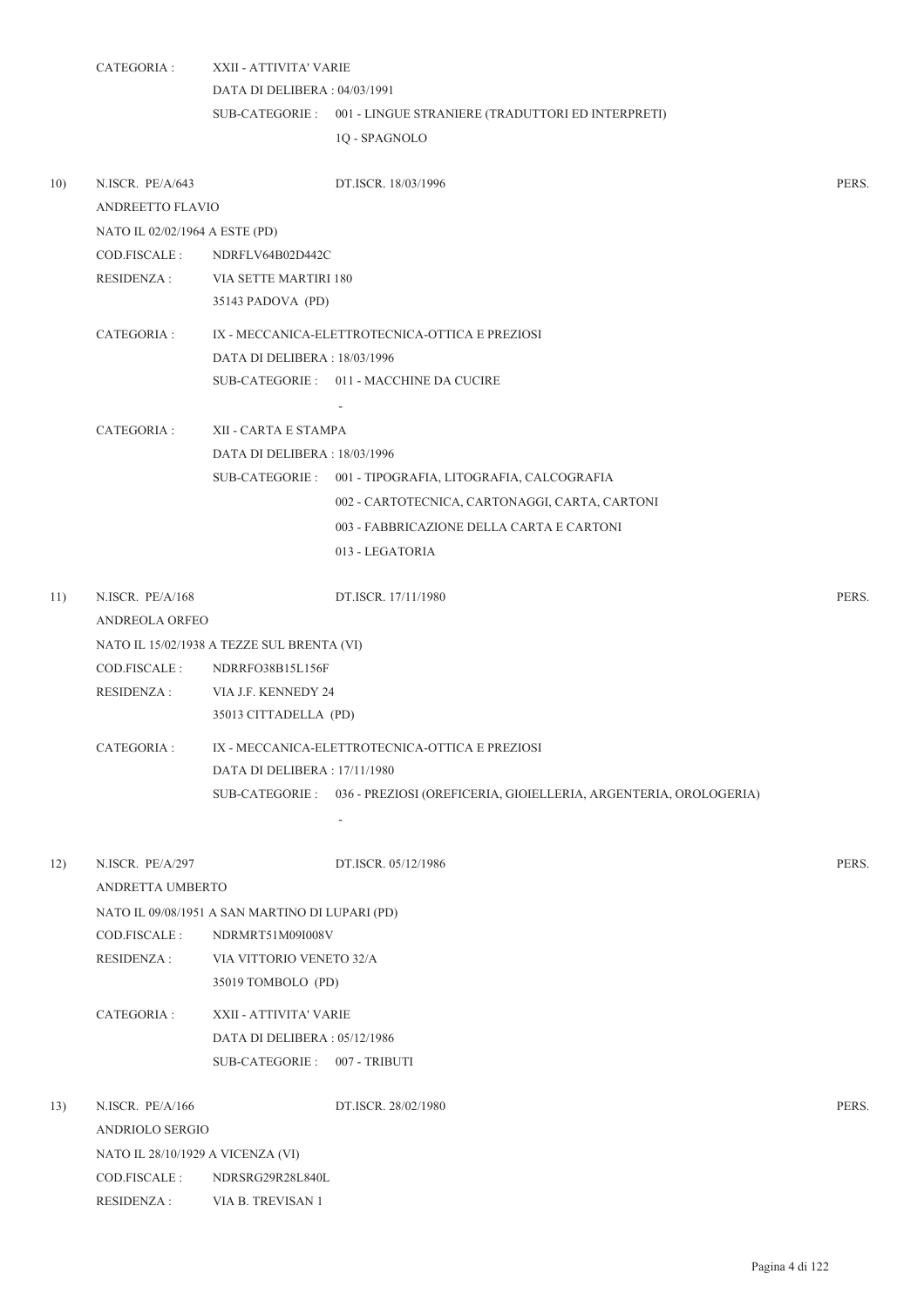## 35128 PADOVA (PD)

CATEGORIA : XX - PREVIDENZA E CREDITO DATA DI DELIBERA : 28/02/1980 SUB-CATEGORIE : 002 - LIQUIDAZIONE DANNI INCENDI 003 - LIQUIDAZIONE DANNI FURTI

-

| 14) | N.ISCR. PE/A/474<br><b>ANGELI MARA</b> | DT.ISCR. 05/07/1990                                                             | PERS. |
|-----|----------------------------------------|---------------------------------------------------------------------------------|-------|
|     |                                        | NATA IL 25/11/1954 A BAGNOLI DI SOPRA (PD)                                      |       |
|     | COD.FISCALE :                          | NGLMRA54S65A568G                                                                |       |
|     | <b>RESIDENZA:</b>                      | VIA A. FRANZOLIN 27                                                             |       |
|     |                                        | 35023 BAGNOLI DI SOPRA (PD)                                                     |       |
|     | CATEGORIA :                            | XXII - ATTIVITA' VARIE                                                          |       |
|     |                                        | DATA DI DELIBERA: 05/07/1990                                                    |       |
|     |                                        | SUB-CATEGORIE: 007 - TRIBUTI                                                    |       |
|     |                                        |                                                                                 |       |
| 15) | N.ISCR. PE/A/565                       | DT.ISCR. 26/10/1992                                                             | PERS. |
|     | ANTONELLI ANTONIO                      |                                                                                 |       |
|     | NATO IL 13/10/1964 A PADOVA (PD)       |                                                                                 |       |
|     | COD.FISCALE :                          | NTNNTN64R13G224A                                                                |       |
|     | <b>RESIDENZA:</b>                      | VIA ENNA 12                                                                     |       |
|     |                                        | 35141 PADOVA (PD)                                                               |       |
|     | CATEGORIA :                            | IX - MECCANICA-ELETTROTECNICA-OTTICA E PREZIOSI                                 |       |
|     |                                        | DATA DI DELIBERA : 26/10/1992                                                   |       |
|     |                                        | SUB-CATEGORIE: 036 - PREZIOSI (OREFICERIA, GIOIELLERIA, ARGENTERIA, OROLOGERIA) |       |
|     |                                        | $\overline{a}$                                                                  |       |
|     |                                        |                                                                                 |       |
| 16) | N.ISCR. PE/A/642                       | DT.ISCR. 18/03/1996                                                             | PERS. |
|     | ANTONELLI NICOLA                       |                                                                                 |       |
|     | NATO IL 30/09/1966 A PADOVA (PD)       |                                                                                 |       |
|     | COD.FISCALE :                          | NTNNCL66P30G224I                                                                |       |
|     | RESIDENZA :                            | VIA ENNA 12                                                                     |       |
|     |                                        | 35141 PADOVA (PD)                                                               |       |
|     | CATEGORIA :                            | IX - MECCANICA-ELETTROTECNICA-OTTICA E PREZIOSI                                 |       |
|     |                                        | DATA DI DELIBERA : 18/03/1996                                                   |       |
|     |                                        | SUB-CATEGORIE: 036 - PREZIOSI (OREFICERIA, GIOIELLERIA, ARGENTERIA, OROLOGERIA) |       |
|     |                                        |                                                                                 |       |
| 17) | N.ISCR. PE/A/211                       | DT.ISCR. 08/07/1983                                                             | PERS. |
|     | ANTONELLI STELLA                       |                                                                                 |       |
|     | NATA IL 13/02/1955 A PADOVA (PD)       |                                                                                 |       |
|     | COD.FISCALE:                           | NTNSLL55B53G224O                                                                |       |
|     | <b>RESIDENZA:</b>                      | VIA DALLA CHIESA 10                                                             |       |
|     |                                        | 35030 SACCOLONGO (PD)                                                           |       |
|     |                                        |                                                                                 |       |
|     |                                        |                                                                                 |       |
|     | CATEGORIA :                            | IX - MECCANICA-ELETTROTECNICA-OTTICA E PREZIOSI                                 |       |
|     |                                        | DATA DI DELIBERA: 08/07/1983<br>SUB-CATEGORIE :                                 |       |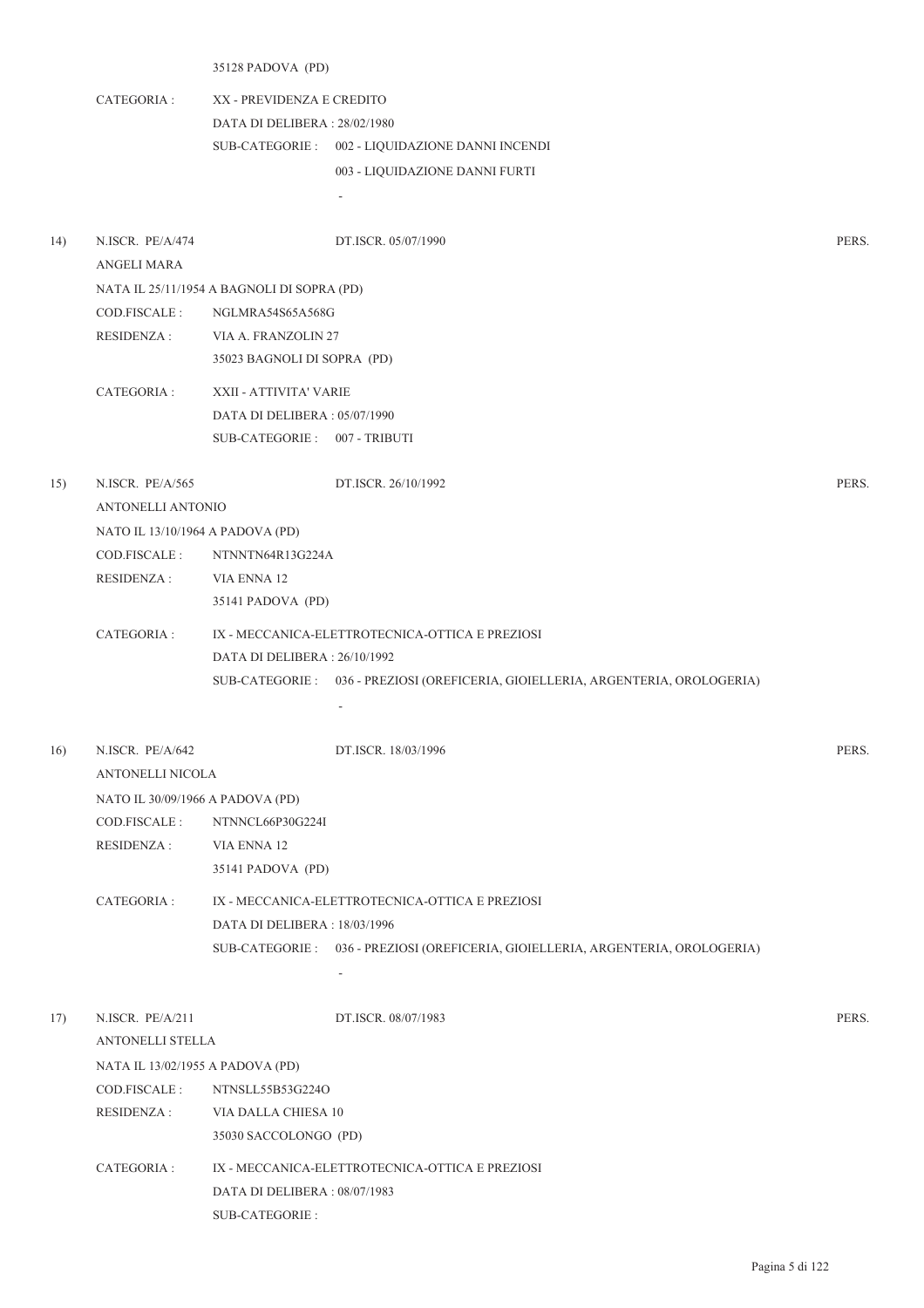-

| 18) | N.ISCR. PE/A/559                 |                                          | DT.ISCR. 24/07/1992                                                      | PERS. |  |  |
|-----|----------------------------------|------------------------------------------|--------------------------------------------------------------------------|-------|--|--|
|     | ARISTIMUNO FLOR ANGEL            |                                          |                                                                          |       |  |  |
|     | NATA IL 03/11/1957 A PORLAMAR () |                                          |                                                                          |       |  |  |
|     | COD.FISCALE :                    | RSTFRN57S43Z614D                         |                                                                          |       |  |  |
|     | RESIDENZA :                      | VIA PENGHE 18                            |                                                                          |       |  |  |
|     |                                  | 35030 SELVAZZANO DENTRO (PD)             |                                                                          |       |  |  |
|     | CATEGORIA :                      | XXII - ATTIVITA' VARIE                   |                                                                          |       |  |  |
|     |                                  | DATA DI DELIBERA : 24/07/1992            |                                                                          |       |  |  |
|     |                                  |                                          | SUB-CATEGORIE : 001 - LINGUE STRANIERE (TRADUTTORI ED INTERPRETI)        |       |  |  |
|     |                                  |                                          | 1Q - SPAGNOLO                                                            |       |  |  |
| 19) | N.ISCR. PE/A/682                 |                                          | DT.ISCR. 07/09/1999                                                      | PERS. |  |  |
|     | ARMANO MARIA ROSARIA             |                                          |                                                                          |       |  |  |
|     |                                  | NATA IL 31/03/1955 A CITTADELLA (PD)     |                                                                          |       |  |  |
|     | COD.FISCALE:                     | RMNMRS55C71C743I                         |                                                                          |       |  |  |
|     | RESIDENZA :                      | VIA BORGO PADOVA 86                      |                                                                          |       |  |  |
|     |                                  | 35013 CITTADELLA (PD)                    |                                                                          |       |  |  |
|     | CATEGORIA :                      | XXII - ATTIVITA' VARIE                   |                                                                          |       |  |  |
|     |                                  | DATA DI DELIBERA: 07/09/1999             |                                                                          |       |  |  |
|     |                                  |                                          | SUB-CATEGORIE: 001 - LINGUE STRANIERE (TRADUTTORI ED INTERPRETI)         |       |  |  |
|     |                                  |                                          | <b>1N-RUSSO</b>                                                          |       |  |  |
| 20) | N.ISCR. PE/A/218                 |                                          | DT.ISCR. 02/11/1983                                                      | PERS. |  |  |
|     | <b>ARTONI ALBERTO</b>            |                                          |                                                                          |       |  |  |
|     |                                  | NATO IL 28/04/1954 A PIOVE DI SACCO (PD) |                                                                          |       |  |  |
|     | COD.FISCALE :                    | RTNLRT54D28G693L                         |                                                                          |       |  |  |
|     | RESIDENZA :                      | VICOLO FERRARI 1-6                       |                                                                          |       |  |  |
|     |                                  | 35028 PIOVE DI SACCO (PD)                |                                                                          |       |  |  |
|     | CATEGORIA :                      | XIII - COSTRUZIONI EDILI                 |                                                                          |       |  |  |
|     |                                  | DATA DI DELIBERA: 02/11/1983             |                                                                          |       |  |  |
|     |                                  | SUB-CATEGORIE :                          | 001 - COSTRUZIONI PER USO ABITAZIONE                                     |       |  |  |
|     |                                  |                                          | 002 - COSTRUZIONI PER USO INDUSTRIALE                                    |       |  |  |
|     |                                  |                                          | 003 - COSTRUZIONI PER USO AGRICOLO                                       |       |  |  |
|     |                                  |                                          | 004 - COSTRUZIONI IDRAULICHE                                             |       |  |  |
|     |                                  |                                          | 005 - COSTRUZIONI IN CEMENTO ARMATO                                      |       |  |  |
|     |                                  |                                          | 006 - COSTRUZIONI STRADALI E FERROVIARIE                                 |       |  |  |
|     |                                  |                                          | 007 - TERRENI FABBRICABILI                                               |       |  |  |
|     |                                  |                                          | 008 - IRRIGAZIONI E DIRITTI D'ACQUA                                      |       |  |  |
|     |                                  |                                          | 009 - CONDUTTURE IDRAULICHE PER TERRENI                                  |       |  |  |
|     |                                  |                                          | 010 - CALCE, CEMENTO, GESSO, LATERIZI E REFRATTARI                       |       |  |  |
|     |                                  |                                          | 011 - PAVIMENTI IN GENERE                                                |       |  |  |
|     |                                  |                                          | 012 - LEGNAME IN GENERE (PORTE E TAPPARELLE)                             |       |  |  |
|     |                                  |                                          | 013 - PIETRE, MARMI E CEMENTI DECORATIVI                                 |       |  |  |
|     |                                  |                                          | 014 - DECORAZIONI IN PITTURE, STUCCHI, DORATURE, TINTEGG. E VERNICIATURA |       |  |  |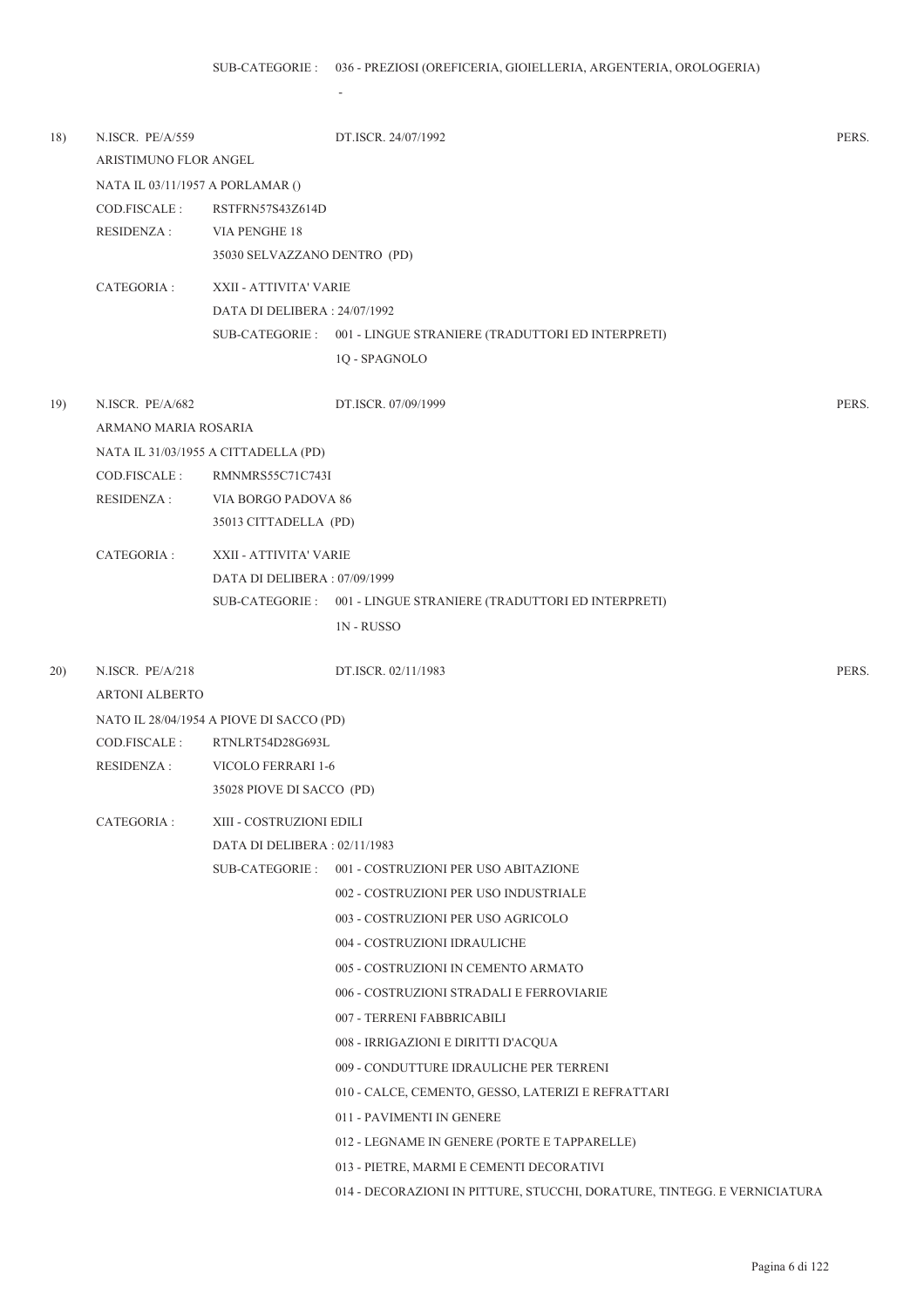SUB-CATEGORIE : 015 - CERAMICHE DECORATIVE (PANNELLI)

- 016 FERRAMENTA ED ALTRE OPERE IN FERRO
- 017 ASFALTI, CATRAME, BITUMI E ISOLANTI

018 - PEGAMOIDI, LINOLEUM, CARTE DA PARATI ED AFFINI

019 - IMPIANTI, FOGNATURE E FOSSE DEPURATIVE

020 - OPERE MARITTIME, FLUVIALI E LACUALI

CATEGORIA : XIV - ACQUA-GAS-ELETTRICITA' DATA DI DELIBERA : 02/11/1983 SUB-CATEGORIE : 002 - IMPIANTI ACQUA 004 - IMPIANTI SANITARI 005 - IMPIANTI RISCALDAMENTO

-

- 21) N.ISCR. PE/A/625 DT.ISCR. 24/11/1994 PERS. ATHMANI MEBAREK NATO IL 31/12/1959 A ZOUABI () COD.FISCALE : THMMRK59T31Z301K RESIDENZA : VIA ANFOSSI 6 35100 PADOVA (PD) CATEGORIA : XXII - ATTIVITA' VARIE DATA DI DELIBERA : 24/11/1994 SUB-CATEGORIE : 001 - LINGUE STRANIERE (TRADUTTORI ED INTERPRETI) 1A - ARABO 1E - FRANCESE 22) N.ISCR. PE/A/671 DT.ISCR. 30/09/1998 PERS. ATZEI ROSALBA NATA IL 04/08/1948 A CARBONIA (CA) COD.FISCALE : TZARLB48M44B745P RESIDENZA : VIA A. S. SOGRAFI 34 IN. 7 35100 PADOVA (PD) CATEGORIA : XXII - ATTIVITA' VARIE DATA DI DELIBERA : 30/09/1998 001 - LINGUE STRANIERE (TRADUTTORI ED INTERPRETI) SUB-CATEGORIE : 1R - TEDESCO 23) N.ISCR. PE/A/628 DT.ISCR. 16/02/1995 PERS. AZZOLINI MASSIMO NATO IL 01/09/1957 A ASIAGO (VI) COD.FISCALE : ZZLMSM57P01A465J RESIDENZA : VIALE REDIPUGLIA 1 35035 MESTRINO (PD) CATEGORIA : II - ORTO-FLORO-FRUTTICULTURA
	- DATA DI DELIBERA : 16/02/1995 SUB-CATEGORIE : 018 - TARTUFI, FUNGHI FRESCHI E SECCHI
- 24) N.ISCR. PE/A/350 DT.ISCR. 09/07/1987 PERS. BACCA RODOLFO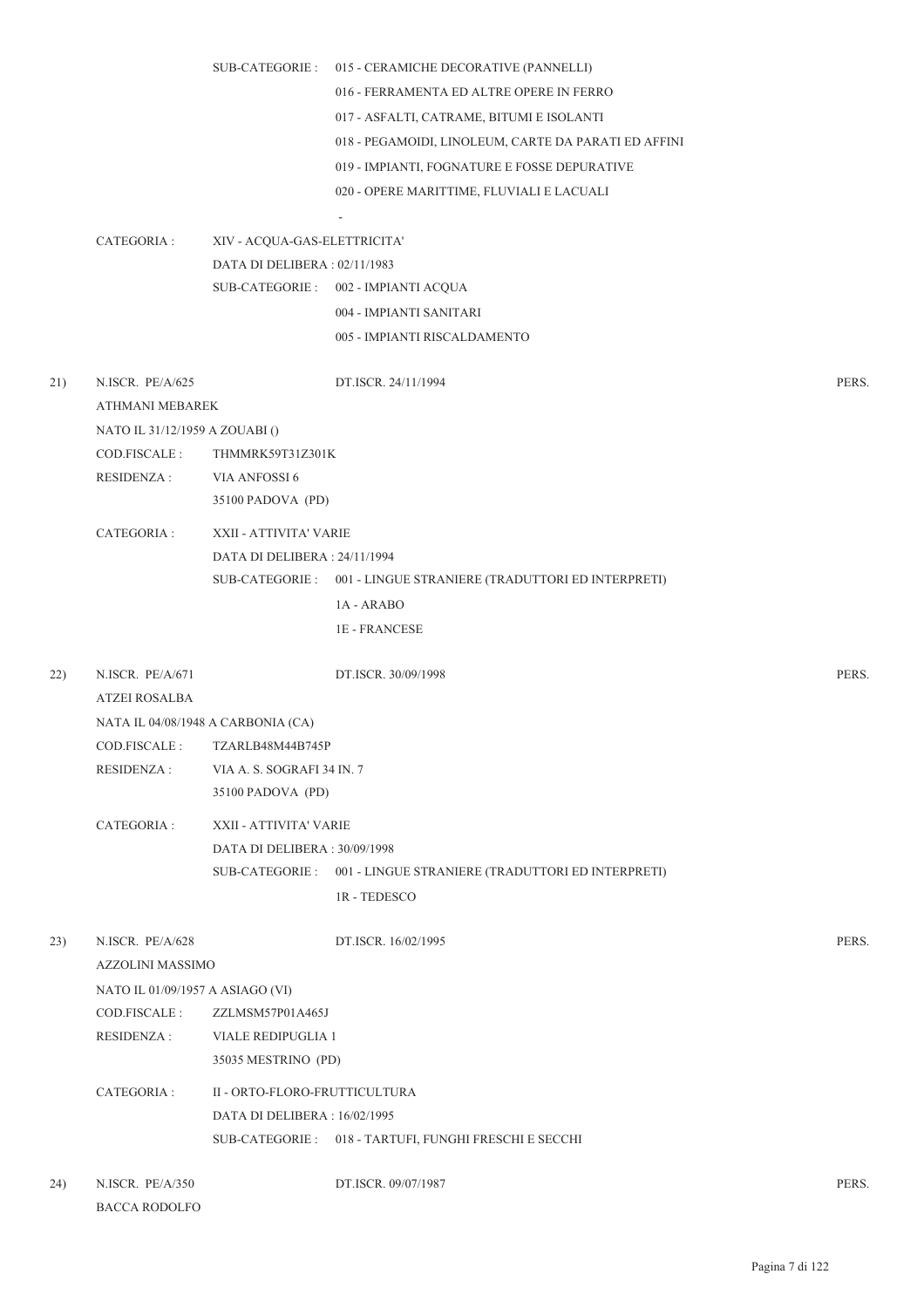|     |                                  | NATO IL 31/12/1931 A BEDIZZOLE (BS)     |                                                                 |       |  |  |
|-----|----------------------------------|-----------------------------------------|-----------------------------------------------------------------|-------|--|--|
|     | COD.FISCALE :                    | BCCRLOF31ZA729U                         |                                                                 |       |  |  |
|     | RESIDENZA :                      | VIA DURER 67                            |                                                                 |       |  |  |
|     |                                  | 35132 PADOVA (PD)                       |                                                                 |       |  |  |
|     |                                  |                                         |                                                                 |       |  |  |
|     | CATEGORIA :                      | XXII - ATTIVITA' VARIE                  |                                                                 |       |  |  |
|     |                                  | DATA DI DELIBERA: 09/07/1987            |                                                                 |       |  |  |
|     |                                  | SUB-CATEGORIE: 007 - TRIBUTI            |                                                                 |       |  |  |
| 25) | N.ISCR. PE/A/196                 |                                         | DT.ISCR. 27/05/1982                                             | PERS. |  |  |
|     | <b>BACCARIN DANILA</b>           |                                         |                                                                 |       |  |  |
|     | NATA IL 01/12/1946 A DOLO (VE)   |                                         |                                                                 |       |  |  |
|     | COD.FISCALE :                    | BCCDNL46T41D325V                        |                                                                 |       |  |  |
|     | RESIDENZA :                      | VIA SAN MARCO 5                         |                                                                 |       |  |  |
|     |                                  | 35030 SELVAZZANO DENTRO (PD)            |                                                                 |       |  |  |
|     | CATEGORIA :                      | XXII - ATTIVITA' VARIE                  |                                                                 |       |  |  |
|     |                                  | DATA DI DELIBERA: 27/05/1982            |                                                                 |       |  |  |
|     |                                  |                                         | SUB-CATEGORIE: 012 - COMMISSIONI E RAPPRESENTANZE               |       |  |  |
|     |                                  |                                         | 013 - GESTIONE E RAPPRESENTANZE                                 |       |  |  |
|     |                                  |                                         |                                                                 |       |  |  |
| 26) | N.ISCR. PE/A/560                 |                                         | DT.ISCR. 24/07/1992                                             | PERS. |  |  |
|     | <b>BACCARIN VITTORIO</b>         |                                         |                                                                 |       |  |  |
|     |                                  | NATO IL 29/04/1933 A PADOVA (PD)        |                                                                 |       |  |  |
|     | COD.FISCALE :<br>RESIDENZA :     | BCCVTR33D29G224R                        |                                                                 |       |  |  |
|     |                                  | VIA P. MICCA 21                         |                                                                 |       |  |  |
|     |                                  | 35027 NOVENTA PADOVANA (PD)             |                                                                 |       |  |  |
|     | CATEGORIA :                      | II - ORTO-FLORO-FRUTTICULTURA           |                                                                 |       |  |  |
|     |                                  | DATA DI DELIBERA : 24/07/1992           |                                                                 |       |  |  |
|     |                                  |                                         | SUB-CATEGORIE: 018 - TARTUFI, FUNGHI FRESCHI E SECCHI           |       |  |  |
| 27) | N.ISCR. PE/A/836                 |                                         | DT.ISCR. 27/05/2019                                             | PERS. |  |  |
|     | <b>BACCHIN ALESSANDRO</b>        |                                         |                                                                 |       |  |  |
|     |                                  | NATO IL 10/11/1987 A CAMPOSAMPIERO (PD) |                                                                 |       |  |  |
|     | COD.FISCALE :                    | BCCLSN87S10B563G                        |                                                                 |       |  |  |
|     | <b>RESIDENZA:</b>                | VIA PAPA LUCIANI 48                     |                                                                 |       |  |  |
|     |                                  | 35010 VILLA DEL CONTE (PD)              |                                                                 |       |  |  |
|     | CATEGORIA :                      | IV - ZOOTECNICA E PESCA                 |                                                                 |       |  |  |
|     |                                  | DATA DI DELIBERA: 27/05/2019            |                                                                 |       |  |  |
|     |                                  |                                         | SUB-CATEGORIE : 016 - SETOLE, CRINE ANIMALI E PELLI GREZZE      |       |  |  |
|     |                                  |                                         |                                                                 |       |  |  |
| 28) | N.ISCR. PE/A/680                 |                                         | DT.ISCR. 08/07/1999                                             | PERS. |  |  |
|     | <b>BACCO GIANNI</b>              |                                         |                                                                 |       |  |  |
|     | NATO IL 04/08/1959 A PADOVA (PD) |                                         |                                                                 |       |  |  |
|     | COD.FISCALE :                    | BCCGNN59M04G224N                        |                                                                 |       |  |  |
|     | <b>RESIDENZA:</b>                | VIA CARDUCCI 40                         |                                                                 |       |  |  |
|     |                                  | 35100 PADOVA (PD)                       |                                                                 |       |  |  |
|     | CATEGORIA :                      | XXII - ATTIVITA' VARIE                  |                                                                 |       |  |  |
|     |                                  | DATA DI DELIBERA : 08/07/1999           |                                                                 |       |  |  |
|     |                                  |                                         | SUB-CATEGORIE : 019 - PERITI IN STIMA E VALUTAZIONE DI IMMOBILI |       |  |  |
|     |                                  |                                         |                                                                 |       |  |  |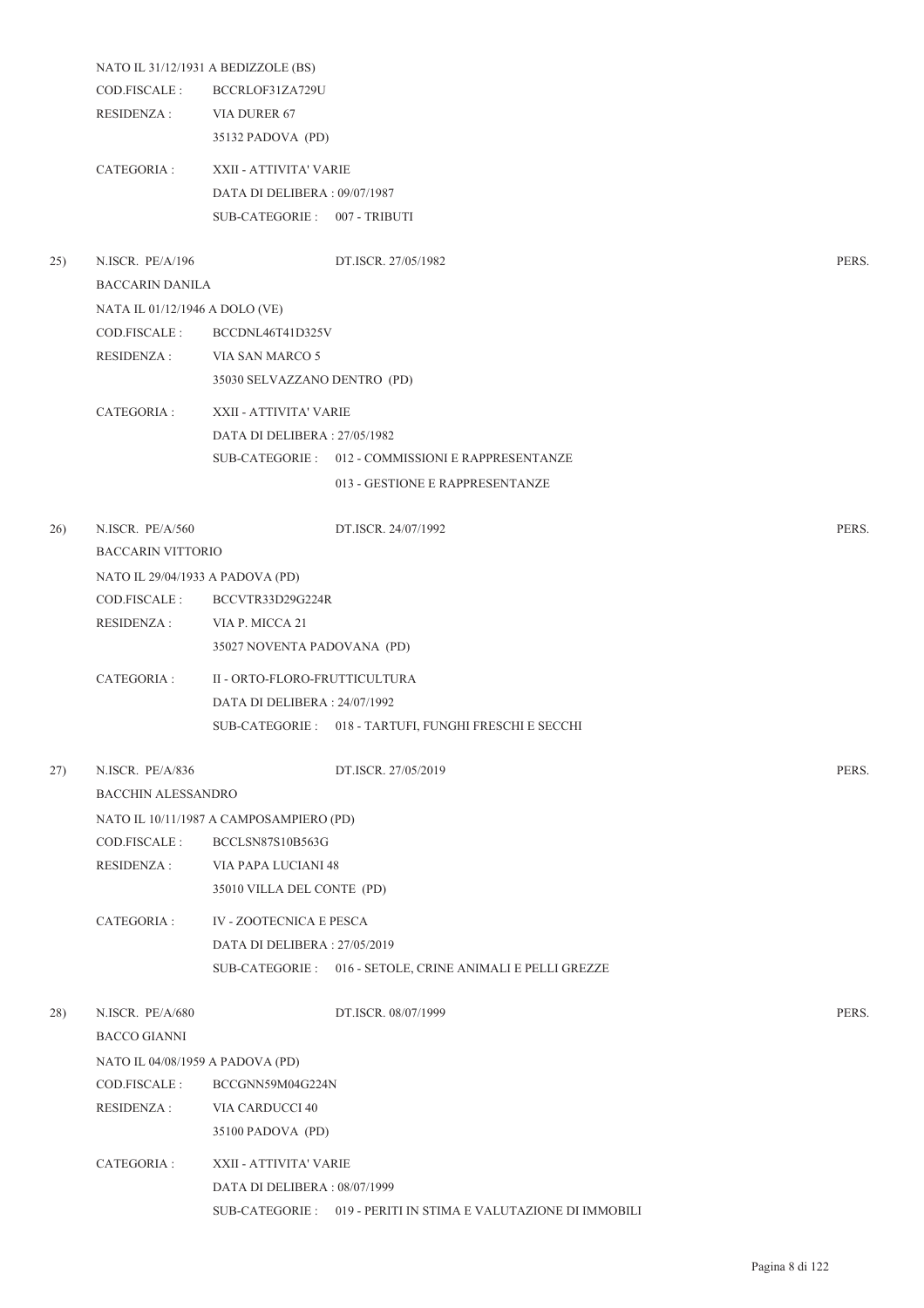| 29) | N.ISCR. PE/A/745<br><b>BACELLE ANDREA</b> |                                         | DT.ISCR. 13/02/2006                                               | PERS. |
|-----|-------------------------------------------|-----------------------------------------|-------------------------------------------------------------------|-------|
|     | NATO IL 28/12/1965 A PADOVA (PD)          |                                         |                                                                   |       |
|     | COD.FISCALE :                             | BCLNDR65T28G224Q                        |                                                                   |       |
|     | RESIDENZA :                               | VIA TODESCO 4                           |                                                                   |       |
|     |                                           | 35126 PADOVA (PD)                       |                                                                   |       |
|     | CATEGORIA:                                | XXII - ATTIVITA' VARIE                  |                                                                   |       |
|     |                                           | DATA DI DELIBERA : 13/02/2006           |                                                                   |       |
|     |                                           |                                         | SUB-CATEGORIE : 001 - LINGUE STRANIERE (TRADUTTORI ED INTERPRETI) |       |
|     |                                           |                                         | <b>1M - RUMENO</b>                                                |       |
|     |                                           |                                         | 1Q - SPAGNOLO                                                     |       |
| 30) | N.ISCR. PE/A/176                          |                                         | DT.ISCR. 23/06/1981                                               | PERS. |
|     | <b>BADOER GIULIANO</b>                    |                                         |                                                                   |       |
|     |                                           | NATO IL 24/10/1951 A CODEVIGO (PD)      |                                                                   |       |
|     | COD.FISCALE:                              | BDRGLN51R24C812Q                        |                                                                   |       |
|     | <b>RESIDENZA:</b>                         | VIA CASTELLO 27                         |                                                                   |       |
|     |                                           | 35028 PIOVE DI SACCO (PD)               |                                                                   |       |
|     | CATEGORIA :                               | XXII - ATTIVITA' VARIE                  |                                                                   |       |
|     |                                           | DATA DI DELIBERA: 23/06/1981            |                                                                   |       |
|     |                                           | SUB-CATEGORIE: 007 - TRIBUTI            |                                                                   |       |
| 31) | N.ISCR. PE/A/550                          |                                         | DT.ISCR. 24/07/1992                                               | PERS. |
|     | <b>BAGLIOLID ROMEO</b>                    |                                         |                                                                   |       |
|     |                                           | NATO IL 22/03/1960 A CITTADELLA (PD)    |                                                                   |       |
|     | COD.FISCALE :                             | BGLRMO60C22C743M                        |                                                                   |       |
|     | <b>RESIDENZA:</b>                         | VIA MEJANIGA 12/3                       |                                                                   |       |
|     |                                           | 35013 CITTADELLA (PD)                   |                                                                   |       |
|     | CATEGORIA :                               | XXII - ATTIVITA' VARIE                  |                                                                   |       |
|     |                                           | DATA DI DELIBERA : 24/07/1992           |                                                                   |       |
|     |                                           | SUB-CATEGORIE: 007 - TRIBUTI            |                                                                   |       |
| 32) | N.ISCR. PE/A/14                           |                                         | DT.ISCR. 29/09/1964                                               | PERS. |
|     | <b>BALIELLO GIANFRANCO</b>                |                                         |                                                                   |       |
|     |                                           | NATO IL 02/09/1930 A CAMPOSAMPIERO (PD) |                                                                   |       |
|     | COD.FISCALE :                             | BLLGFR30P02B563P                        |                                                                   |       |
|     | <b>RESIDENZA:</b>                         | VIA E. DEGLI SCROVEGNI 3                |                                                                   |       |
|     |                                           | 35131 PADOVA (PD)                       |                                                                   |       |
|     | CATEGORIA :                               | XX - PREVIDENZA E CREDITO               |                                                                   |       |
|     |                                           | DATA DI DELIBERA: 29/09/1964            |                                                                   |       |
|     |                                           |                                         | SUB-CATEGORIE : 002 - LIQUIDAZIONE DANNI INCENDI                  |       |
|     |                                           |                                         | 003 - LIQUIDAZIONE DANNI FURTI                                    |       |
|     |                                           |                                         | $\overline{\phantom{a}}$                                          |       |
| 33) | N.ISCR. PE/A/249                          |                                         | DT.ISCR. 28/03/1985                                               | PERS. |
|     | <b>BARALDO GIANNI</b>                     |                                         |                                                                   |       |

NATO IL 14/04/1949 A MONSELICE (PD)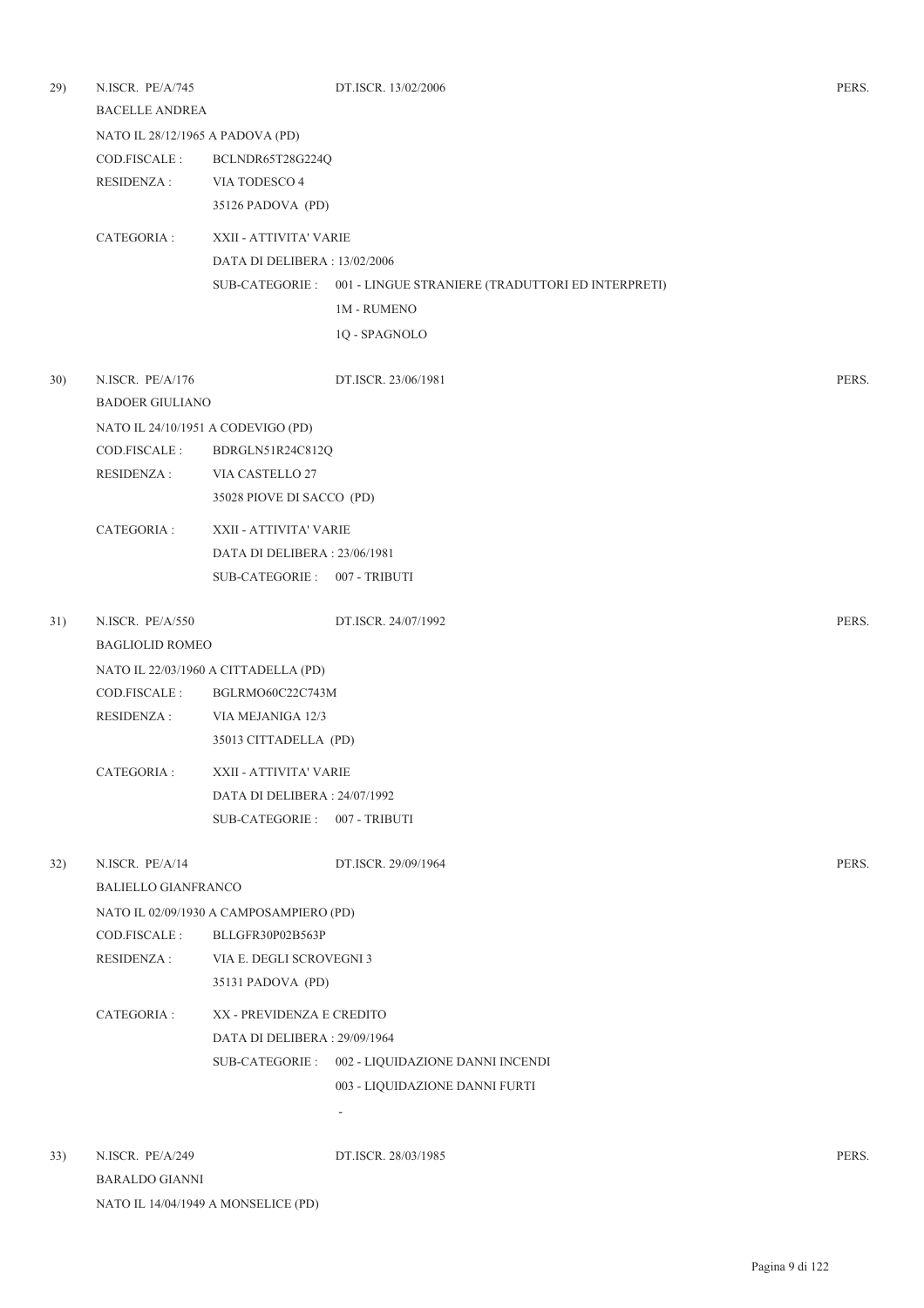|     | COD.FISCALE:<br><b>RESIDENZA:</b>  | BRLGNN49D14F382Q<br>VIA MARCO POLO 1 |                                                                 |       |
|-----|------------------------------------|--------------------------------------|-----------------------------------------------------------------|-------|
|     |                                    | 35043 MONSELICE (PD)                 |                                                                 |       |
|     | CATEGORIA :                        | XXII - ATTIVITA' VARIE               |                                                                 |       |
|     |                                    | DATA DI DELIBERA: 28/03/1985         |                                                                 |       |
|     |                                    | SUB-CATEGORIE: 007 - TRIBUTI         |                                                                 |       |
| 34) | N.ISCR. PE/A/534                   |                                      | DT.ISCR. 01/06/1992                                             | PERS. |
|     | BARCARO MICHELA                    |                                      |                                                                 |       |
|     | NATA IL 10/11/1965 A PADOVA (PD)   |                                      |                                                                 |       |
|     | COD.FISCALE:                       | BRCMHL65S50G224S                     |                                                                 |       |
|     | <b>RESIDENZA:</b>                  | VIA G. PONTANO 25                    |                                                                 |       |
|     |                                    | 35100 PADOVA (PD)                    |                                                                 |       |
|     | CATEGORIA :                        | XXII - ATTIVITA' VARIE               |                                                                 |       |
|     |                                    | DATA DI DELIBERA: 01/06/1992         |                                                                 |       |
|     |                                    | SUB-CATEGORIE: 007 - TRIBUTI         |                                                                 |       |
| 35) | N.ISCR. PE/A/460                   |                                      | DT.ISCR. 04/12/1989                                             | PERS. |
|     | <b>BARIN CARLO</b>                 |                                      |                                                                 |       |
|     | NATO IL 20/04/1944 A VIGONZA (PD)  |                                      |                                                                 |       |
|     | COD.FISCALE :                      | BRNCRL44D20L900K                     |                                                                 |       |
|     | <b>RESIDENZA:</b>                  | VIA DON DOMENICO BALDON 14           |                                                                 |       |
|     |                                    | 35011 CAMPODARSEGO (PD)              |                                                                 |       |
|     | CATEGORIA :                        | XXII - ATTIVITA' VARIE               |                                                                 |       |
|     |                                    | DATA DI DELIBERA: 04/12/1989         |                                                                 |       |
|     |                                    |                                      | SUB-CATEGORIE: 002 - PERITI CALLIGRAFI                          |       |
| 36) | N.ISCR. PE/A/716                   |                                      | DT.ISCR. 24/03/2003                                             | PERS. |
|     | <b>BARIN SILVANO</b>               |                                      |                                                                 |       |
|     | NATO IL 10/07/1952 A SOLESINO (PD) |                                      |                                                                 |       |
|     | COD.FISCALE:                       | <b>BRNSVN52L10I799Y</b>              |                                                                 |       |
|     | <b>RESIDENZA:</b>                  | VIA 4 NOVEMBRE 14/A                  |                                                                 |       |
|     |                                    | 35047 SOLESINO (PD)                  |                                                                 |       |
|     | CATEGORIA :                        | XXII - ATTIVITA' VARIE               |                                                                 |       |
|     |                                    | DATA DI DELIBERA: 24/03/2003         |                                                                 |       |
|     |                                    |                                      | SUB-CATEGORIE : 019 - PERITI IN STIMA E VALUTAZIONE DI IMMOBILI |       |
| 37) | N.ISCR. PE/A/314                   |                                      | DT.ISCR. 09/02/1987                                             | PERS. |
|     | <b>BASTIANELLO SERGIO</b>          |                                      |                                                                 |       |
|     | NATO IL 26/03/1951 A RUBANO (PD)   |                                      |                                                                 |       |
|     | COD.FISCALE :                      | BSTSRG51C26H625H                     |                                                                 |       |
|     | <b>RESIDENZA:</b>                  | VIA GIOBERTI 6/B                     |                                                                 |       |
|     |                                    | 35030 RUBANO (PD)                    |                                                                 |       |
|     | CATEGORIA :                        | XXII - ATTIVITA' VARIE               |                                                                 |       |
|     |                                    | DATA DI DELIBERA: 09/02/1987         |                                                                 |       |
|     |                                    | SUB-CATEGORIE: 007 - TRIBUTI         |                                                                 |       |
| 38) | N.ISCR. PE/A/201                   |                                      | DT.ISCR. 27/05/1982                                             | PERS. |
|     |                                    |                                      |                                                                 |       |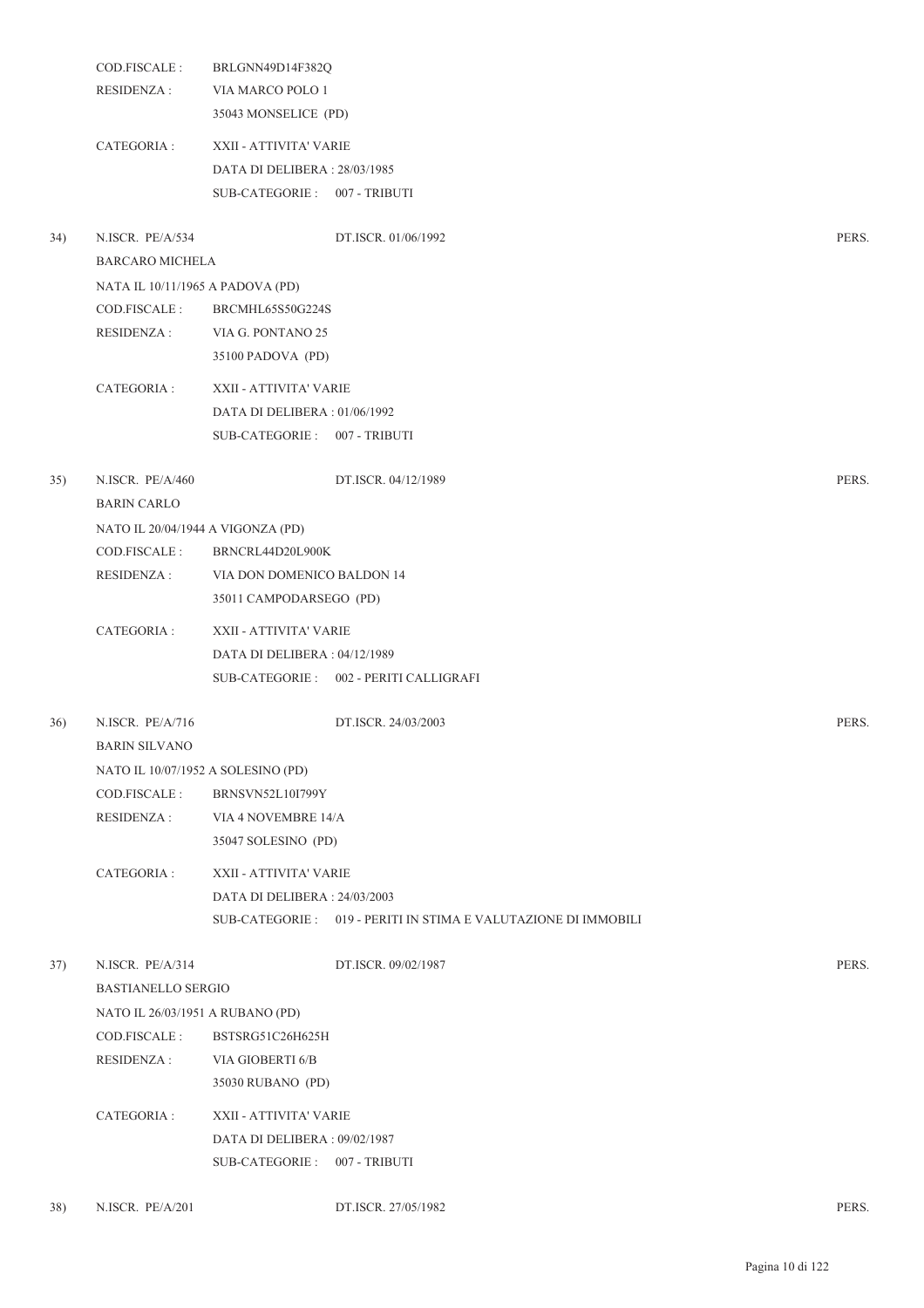|     | <b>BAZZAN LUIGINA</b>    |                                                      |                                                                 |       |
|-----|--------------------------|------------------------------------------------------|-----------------------------------------------------------------|-------|
|     |                          | NATA IL 26/03/1953 A STANGHELLA (PD)                 |                                                                 |       |
|     | COD.FISCALE :            | BZZLGN53C66I938Y                                     |                                                                 |       |
|     | RESIDENZA :              | VIA MARCHESI 53                                      |                                                                 |       |
|     |                          | 35048 STANGHELLA (PD)                                |                                                                 |       |
|     | CATEGORIA :              | XXII - ATTIVITA' VARIE                               |                                                                 |       |
|     |                          | DATA DI DELIBERA: 27/05/1982                         |                                                                 |       |
|     |                          | SUB-CATEGORIE: 007 - TRIBUTI                         |                                                                 |       |
|     |                          |                                                      |                                                                 |       |
| 39) | N.ISCR. PE/A/601         |                                                      | DT.ISCR. 27/05/1993                                             | PERS. |
|     | <b>BAZZATO FANNI</b>     |                                                      |                                                                 |       |
|     |                          | NATA IL 23/10/1943 A SAN GIORGIO DELLE PERTICHE (PD) |                                                                 |       |
|     | COD.FISCALE :            | BZZFNN43R63H893F                                     |                                                                 |       |
|     | RESIDENZA :              | VIA SCAMOZZI 1                                       |                                                                 |       |
|     |                          | 35013 CITTADELLA (PD)                                |                                                                 |       |
|     | CATEGORIA :              | XXII - ATTIVITA' VARIE                               |                                                                 |       |
|     |                          | DATA DI DELIBERA: 27/05/1993                         |                                                                 |       |
|     |                          | SUB-CATEGORIE: 007 - TRIBUTI                         |                                                                 |       |
|     |                          |                                                      |                                                                 |       |
| 40) | N.ISCR. PE/A/714         |                                                      | DT.ISCR. 28/02/2003                                             | PERS. |
|     | BELLATO GIANNI FERRUCCIO |                                                      |                                                                 |       |
|     |                          | NATO IL 18/10/1969 A CITTADELLA (PD)                 |                                                                 |       |
|     | COD.FISCALE :            | BLLGNF69R18C743Y                                     |                                                                 |       |
|     | <b>RESIDENZA:</b>        | VIA S. MARTINO 10                                    |                                                                 |       |
|     |                          | 35010 CURTAROLO (PD)                                 |                                                                 |       |
|     | CATEGORIA :              |                                                      | V - LEGNO-LEGNAMI ED AFFINI E AMMOBIGLIAMENTO                   |       |
|     |                          | DATA DI DELIBERA : 28/02/2003                        |                                                                 |       |
|     |                          | SUB-CATEGORIE: 004 - PAVIMENTI                       |                                                                 |       |
|     |                          |                                                      |                                                                 |       |
| 41) | N.ISCR. PE/A/667         |                                                      | DT.ISCR. 06/07/1998                                             | PERS. |
|     | <b>BELLINI REMIGIO</b>   |                                                      |                                                                 |       |
|     |                          | NATO IL 10/02/1938 A BATTAGLIA TERME (PD)            |                                                                 |       |
|     | COD.FISCALE :            | BLLRMG38B10A714W                                     |                                                                 |       |
|     | <b>RESIDENZA:</b>        | VIA COGNOLATO 9                                      |                                                                 |       |
|     |                          | 35043 MONSELICE (PD)                                 |                                                                 |       |
|     | CATEGORIA :              | XXII - ATTIVITA' VARIE                               |                                                                 |       |
|     |                          | DATA DI DELIBERA: 06/07/1998                         |                                                                 |       |
|     |                          |                                                      | SUB-CATEGORIE: 019 - PERITI IN STIMA E VALUTAZIONE DI IMMOBILI  |       |
|     |                          |                                                      |                                                                 |       |
| 42) | N.ISCR. PE/A/708         |                                                      | DT.ISCR. 11/02/2002                                             | PERS. |
|     | BELLOTTO GIANCARLO       |                                                      |                                                                 |       |
|     |                          | NATO IL 28/09/1949 A CERVARESE SANTA CROCE (PD)      |                                                                 |       |
|     | COD.FISCALE:             | BLLGCR49P28C544J                                     |                                                                 |       |
|     | <b>RESIDENZA:</b>        | VIA PUNIGA 31/B                                      |                                                                 |       |
|     |                          | 35028 PIOVE DI SACCO (PD)                            |                                                                 |       |
|     | CATEGORIA :              | XXII - ATTIVITA' VARIE                               |                                                                 |       |
|     |                          | DATA DI DELIBERA : 11/02/2002                        |                                                                 |       |
|     |                          |                                                      | SUB-CATEGORIE : 019 - PERITI IN STIMA E VALUTAZIONE DI IMMOBILI |       |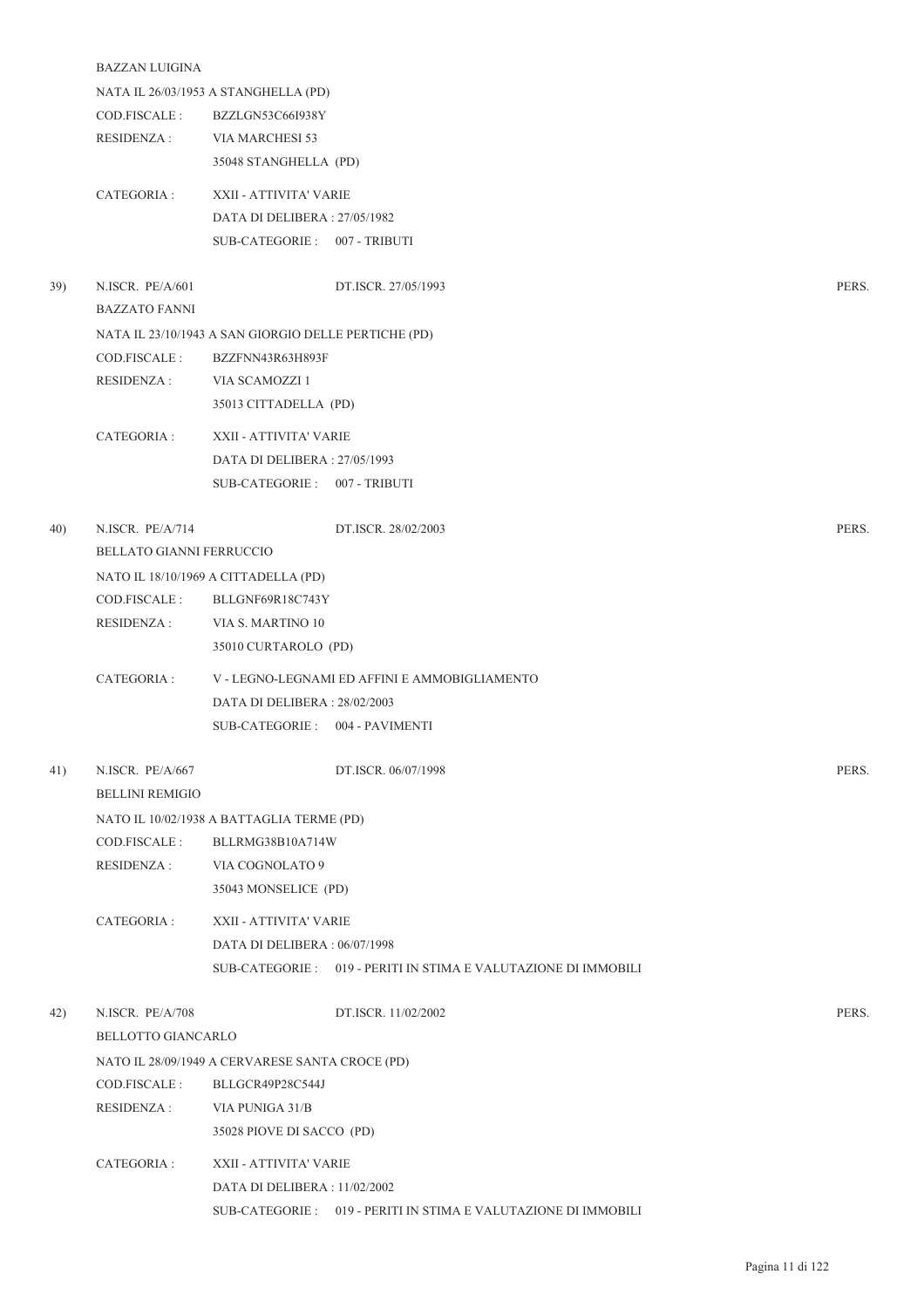| 43) | N.ISCR. PE/A/750<br><b>BELLOTTO MORENA</b> |                                          | DT.ISCR. 25/07/2006                                             | PERS. |  |  |
|-----|--------------------------------------------|------------------------------------------|-----------------------------------------------------------------|-------|--|--|
|     |                                            | NATA IL 29/01/1982 A PIOVE DI SACCO (PD) |                                                                 |       |  |  |
|     | COD.FISCALE :                              | BLLMRN82A69G693E                         |                                                                 |       |  |  |
|     | RESIDENZA :                                | VIA PUNIGA 31-B                          |                                                                 |       |  |  |
|     |                                            | 35028 PIOVE DI SACCO (PD)                |                                                                 |       |  |  |
|     | CATEGORIA :                                | XXII - ATTIVITA' VARIE                   |                                                                 |       |  |  |
|     |                                            | DATA DI DELIBERA: 25/07/2006             |                                                                 |       |  |  |
|     |                                            |                                          | SUB-CATEGORIE : 019 - PERITI IN STIMA E VALUTAZIONE DI IMMOBILI |       |  |  |
| 44) | N.ISCR. PE/A/691                           |                                          | DT.ISCR. 24/10/2000                                             | PERS. |  |  |
|     | <b>BELLOTTO ROSITA</b>                     |                                          |                                                                 |       |  |  |
|     |                                            | NATA IL 06/03/1975 A PIOVE DI SACCO (PD) |                                                                 |       |  |  |
|     | COD.FISCALE :                              | BLLRST75C46G693Q                         |                                                                 |       |  |  |
|     | <b>RESIDENZA:</b>                          | VIA PUNIGA 31/B                          |                                                                 |       |  |  |
|     |                                            | 35028 PIOVE DI SACCO (PD)                |                                                                 |       |  |  |
|     | CATEGORIA :                                | XXII - ATTIVITA' VARIE                   |                                                                 |       |  |  |
|     |                                            | DATA DI DELIBERA: 24/10/2000             |                                                                 |       |  |  |
|     |                                            |                                          | SUB-CATEGORIE : 019 - PERITI IN STIMA E VALUTAZIONE DI IMMOBILI |       |  |  |
| 45) | N.ISCR. PE/A/535                           |                                          | DT.ISCR. 01/06/1992                                             | PERS. |  |  |
|     | <b>BELTRAMIN LINO</b>                      |                                          |                                                                 |       |  |  |
|     | NATO IL 27/01/1949 A PIOVE DI SACCO (PD)   |                                          |                                                                 |       |  |  |
|     | COD.FISCALE :                              | BLTLNI49A27G693J                         |                                                                 |       |  |  |
|     | <b>RESIDENZA:</b>                          | VIA GIOTTO 23                            |                                                                 |       |  |  |
|     |                                            | 35028 PIOVE DI SACCO (PD)                |                                                                 |       |  |  |
|     | CATEGORIA :                                | XXII - ATTIVITA' VARIE                   |                                                                 |       |  |  |
|     |                                            | DATA DI DELIBERA : 01/06/1992            |                                                                 |       |  |  |
|     |                                            | SUB-CATEGORIE: 007 - TRIBUTI             |                                                                 |       |  |  |
| 46) | N.ISCR. PE/A/258                           |                                          | DT.ISCR. 14/06/1985                                             | PERS. |  |  |
|     | <b>BENAMATI PIETRO</b>                     |                                          |                                                                 |       |  |  |
|     |                                            | NATO IL 28/06/1954 A BADIA POLESINE (RO) |                                                                 |       |  |  |
|     | COD.FISCALE :                              | BNMPTR54H28A539N                         |                                                                 |       |  |  |
|     | <b>RESIDENZA:</b>                          | VIA REFOSSO 22                           |                                                                 |       |  |  |
|     |                                            | 35040 CASTELBALDO (PD)                   |                                                                 |       |  |  |
|     | CATEGORIA :                                | XXII - ATTIVITA' VARIE                   |                                                                 |       |  |  |
|     |                                            | DATA DI DELIBERA : 14/06/1985            |                                                                 |       |  |  |
|     |                                            | SUB-CATEGORIE: 007 - TRIBUTI             |                                                                 |       |  |  |
| 47) | N.ISCR. PE/A/614                           |                                          | DT.ISCR. 21/03/1994                                             | PERS. |  |  |
|     | BERSANETTI GIOVANNI                        |                                          |                                                                 |       |  |  |
|     | NATO IL 16/12/1950 A FERRARA (FE)          |                                          |                                                                 |       |  |  |
|     | COD.FISCALE :                              | BRSGNN50T16D548U                         |                                                                 |       |  |  |
|     | RESIDENZA :<br>VIA W. GOETHE 26/B          |                                          |                                                                 |       |  |  |
|     |                                            | 35100 PADOVA (PD)                        |                                                                 |       |  |  |
|     | CATEGORIA :                                | VI - TESSILI                             |                                                                 |       |  |  |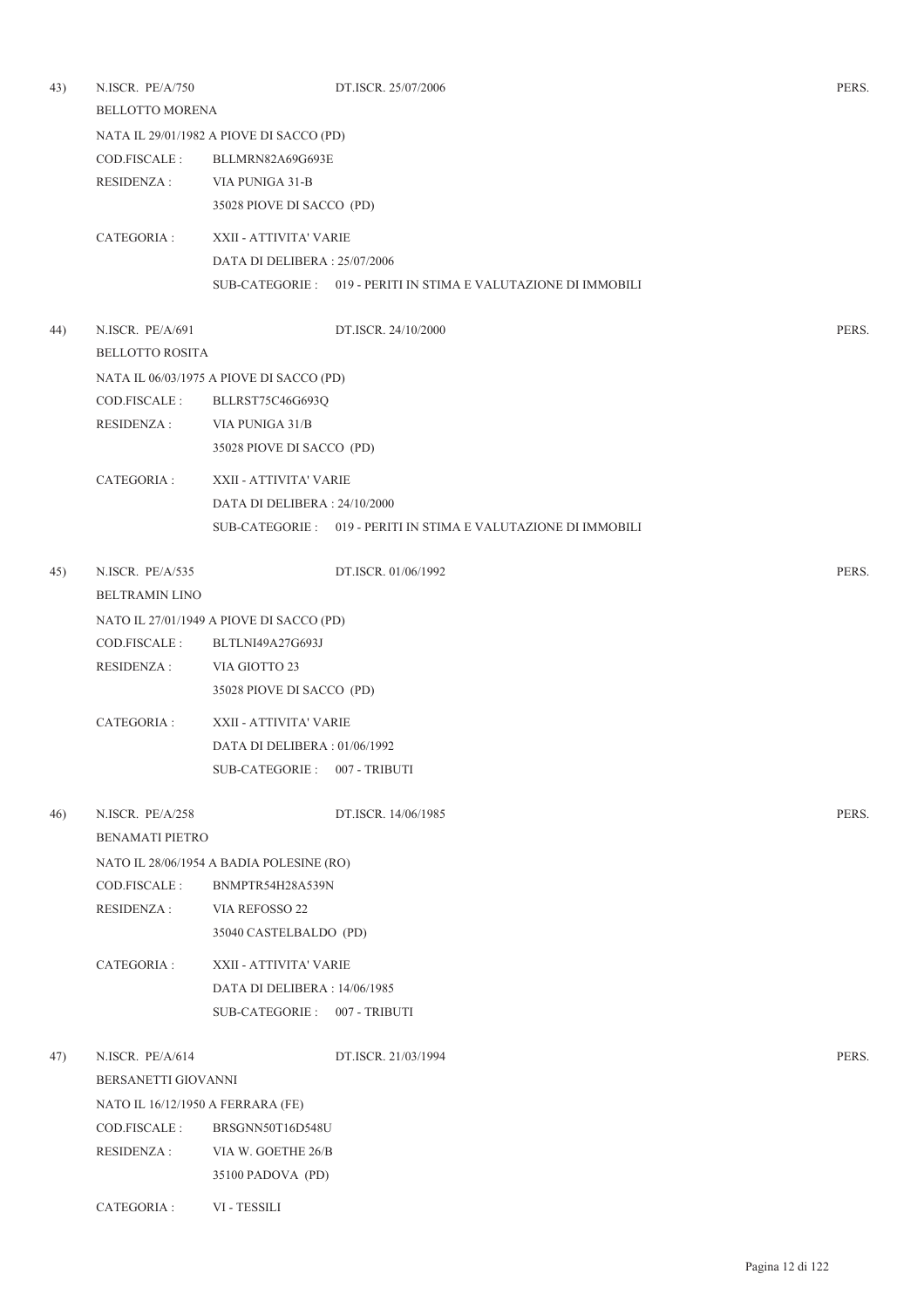## DATA DI DELIBERA : 21/03/1994 SUB-CATEGORIE : 030 - TAPPETI ED ARAZZI NAZIONALI ED ESTERI

| 48) | N.ISCR. PE/A/683<br>BERTAZZOLO MASSIMILIANO |                               | DT.ISCR. 27/09/1999                                             | PERS. |
|-----|---------------------------------------------|-------------------------------|-----------------------------------------------------------------|-------|
|     | NATO IL 01/10/1968 A PADOVA (PD)            |                               |                                                                 |       |
|     | COD.FISCALE :                               | BRTMSM68R01G224Q              |                                                                 |       |
|     | <b>RESIDENZA:</b>                           | VIA ROMA 210                  |                                                                 |       |
|     |                                             | 35020 ALBIGNASEGO (PD)        |                                                                 |       |
|     | CATEGORIA :                                 | XXII - ATTIVITA' VARIE        |                                                                 |       |
|     |                                             | DATA DI DELIBERA: 27/09/1999  |                                                                 |       |
|     |                                             |                               | SUB-CATEGORIE : 019 - PERITI IN STIMA E VALUTAZIONE DI IMMOBILI |       |
| 49) | N.ISCR. PE/A/700                            |                               | DT.ISCR. 11/07/2001                                             | PERS. |
|     | <b>BERTIN ALBERTO</b>                       |                               |                                                                 |       |
|     | NATO IL 28/07/1966 A PADOVA (PD)            |                               |                                                                 |       |
|     | COD.FISCALE :                               | BRTLRT66L28G224H              |                                                                 |       |
|     | RESIDENZA :                                 | VIA C. AUGURE 13              |                                                                 |       |
|     |                                             | 35031 ABANO TERME (PD)        |                                                                 |       |
|     | CATEGORIA :                                 | XXII - ATTIVITA' VARIE        |                                                                 |       |
|     |                                             | DATA DI DELIBERA : 11/07/2001 |                                                                 |       |
|     |                                             |                               | SUB-CATEGORIE: 019 - PERITI IN STIMA E VALUTAZIONE DI IMMOBILI  |       |
| 50) | N.ISCR. PE/A/780                            |                               | DT.ISCR. 09/03/2011                                             | PERS. |
|     | BERTO ANNA MARIA                            |                               |                                                                 |       |
|     | NATO IL 23/11/1959 A CHIOGGIA (VE)          |                               |                                                                 |       |
|     | COD.FISCALE :                               | BRTNMR59S63C638J              |                                                                 |       |
|     | <b>RESIDENZA:</b>                           | VIA TREVISAN 17               |                                                                 |       |
|     |                                             | 35010 VIGONZA (PD)            |                                                                 |       |
|     | CATEGORIA :                                 | XXII - ATTIVITA' VARIE        |                                                                 |       |
|     |                                             | DATA DI DELIBERA: 09/03/2011  |                                                                 |       |
|     |                                             |                               | SUB-CATEGORIE : 019 - PERITI IN STIMA E VALUTAZIONE DI IMMOBILI |       |
| 51) | N.ISCR. PE/A/500                            |                               | DT.ISCR. 04/03/1991                                             | PERS. |
|     | <b>BERTO GIORGIO</b>                        |                               |                                                                 |       |
|     | NATO IL 08/06/1961 A CHIOGGIA (VE)          |                               |                                                                 |       |
|     | COD.FISCALE:                                | BRTGRG61H08C638M              |                                                                 |       |
|     | RESIDENZA :                                 | VIA FUSINATO 19 INT.3         |                                                                 |       |
|     |                                             | 35137 PADOVA (PD)             |                                                                 |       |
|     | CATEGORIA :                                 | XXII - ATTIVITA' VARIE        |                                                                 |       |
|     |                                             | DATA DI DELIBERA: 04/03/1991  |                                                                 |       |
|     |                                             |                               | SUB-CATEGORIE: 011 - MEDIATORATO                                |       |
|     |                                             |                               | 11A - IMMOBILI                                                  |       |
|     | CATEGORIA :                                 | XXII - ATTIVITA' VARIE        |                                                                 |       |
|     |                                             | DATA DI DELIBERA : 09/03/2011 |                                                                 |       |
|     |                                             |                               | SUB-CATEGORIE: 019 - PERITI IN STIMA E VALUTAZIONE DI IMMOBILI  |       |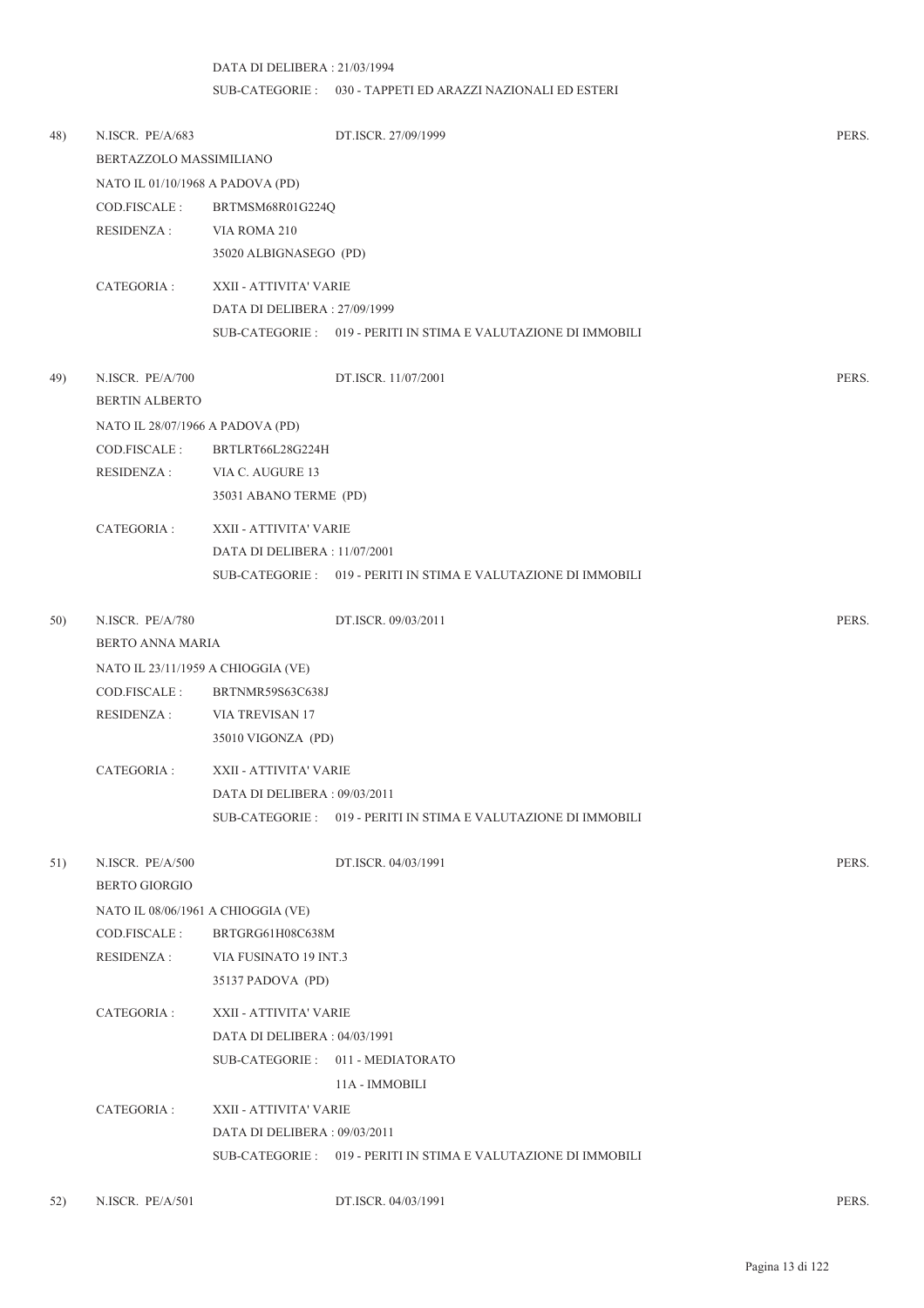|     | BERTO VITTORINO                    |                                      |                                                                |       |  |
|-----|------------------------------------|--------------------------------------|----------------------------------------------------------------|-------|--|
|     | NATO IL 18/07/1953 A CHIOGGIA (VE) |                                      |                                                                |       |  |
|     | COD.FISCALE :                      | BRTVTR53L18C638G                     |                                                                |       |  |
|     | RESIDENZA :                        | VIA DEI TADI 21                      |                                                                |       |  |
|     |                                    | 35100 PADOVA (PD)                    |                                                                |       |  |
|     | CATEGORIA :                        | XXII - ATTIVITA' VARIE               |                                                                |       |  |
|     |                                    | DATA DI DELIBERA : 04/03/1991        |                                                                |       |  |
|     |                                    |                                      | SUB-CATEGORIE: 011 - MEDIATORATO                               |       |  |
|     |                                    |                                      | 11A - IMMOBILI                                                 |       |  |
|     | CATEGORIA :                        | XXII - ATTIVITA' VARIE               |                                                                |       |  |
|     |                                    | DATA DI DELIBERA : 14/02/2011        |                                                                |       |  |
|     |                                    |                                      | SUB-CATEGORIE: 019 - PERITI IN STIMA E VALUTAZIONE DI IMMOBILI |       |  |
| 53) | N.ISCR. PE/A/741                   |                                      | DT.ISCR. 16/05/2005                                            | PERS. |  |
|     | BETTANELLO GIULIO                  |                                      |                                                                |       |  |
|     |                                    | NATO IL 17/06/1978 A CITTADELLA (PD) |                                                                |       |  |
|     | COD.FISCALE :                      | BTTGLI78H17C743L                     |                                                                |       |  |
|     | RESIDENZA :                        | VIA PAPA GIOVANNI PAOLO II 184 BIS   |                                                                |       |  |
|     |                                    | 35010 SAN GIORGIO IN BOSCO (PD)      |                                                                |       |  |
|     |                                    |                                      |                                                                |       |  |
|     | CATEGORIA :                        | XXII - ATTIVITA' VARIE               |                                                                |       |  |
|     |                                    | DATA DI DELIBERA : 16/05/2005        |                                                                |       |  |
|     |                                    |                                      | SUB-CATEGORIE: 019 - PERITI IN STIMA E VALUTAZIONE DI IMMOBILI |       |  |
| 54) | N.ISCR. PE/A/265                   |                                      | DT.ISCR. 05/11/1985                                            | PERS. |  |
|     | <b>BETTELLA EMILIA</b>             |                                      |                                                                |       |  |
|     | NATA IL 13/01/1958 A PADOVA (PD)   |                                      |                                                                |       |  |
|     | COD.FISCALE :                      | BTTMLE58A53G224F                     |                                                                |       |  |
|     | <b>RESIDENZA:</b>                  | VIA L. BOTTAZZO 41                   |                                                                |       |  |
|     |                                    | 35100 PADOVA (PD)                    |                                                                |       |  |
|     | CATEGORIA :                        | XXII - ATTIVITA' VARIE               |                                                                |       |  |
|     |                                    | DATA DI DELIBERA: 05/11/1985         |                                                                |       |  |
|     |                                    | SUB-CATEGORIE: 007 - TRIBUTI         |                                                                |       |  |
|     |                                    |                                      |                                                                |       |  |
| 55) | N.ISCR. PE/A/413                   |                                      | DT.ISCR. 04/04/1989                                            | PERS. |  |
|     | <b>BETTELLA FLAVIO</b>             |                                      |                                                                |       |  |
|     | NATO IL 11/10/1947 A PADOVA (PD)   |                                      |                                                                |       |  |
|     | COD.FISCALE :                      | BTTFLV47R11G224G                     |                                                                |       |  |
|     | <b>RESIDENZA:</b>                  | VIA G. F. D'ACQUAPENDENTE 65         |                                                                |       |  |
|     |                                    | 35126 PADOVA (PD)                    |                                                                |       |  |
|     | CATEGORIA :                        | XXII - ATTIVITA' VARIE               |                                                                |       |  |
|     |                                    | DATA DI DELIBERA: 04/04/1989         |                                                                |       |  |
|     |                                    | SUB-CATEGORIE: 007 - TRIBUTI         |                                                                |       |  |
| 56) | N.ISCR. PE/A/266                   |                                      | DT.ISCR. 05/11/1985                                            | PERS. |  |
|     | BETTELLA NADIA                     |                                      |                                                                |       |  |
|     | NATA IL 16/06/1954 A PADOVA (PD)   |                                      |                                                                |       |  |
|     | COD.FISCALE :                      | BTTNDA54H56G224Z                     |                                                                |       |  |
|     | <b>RESIDENZA:</b>                  | VIA DELLA PACE 16                    |                                                                |       |  |
|     |                                    |                                      |                                                                |       |  |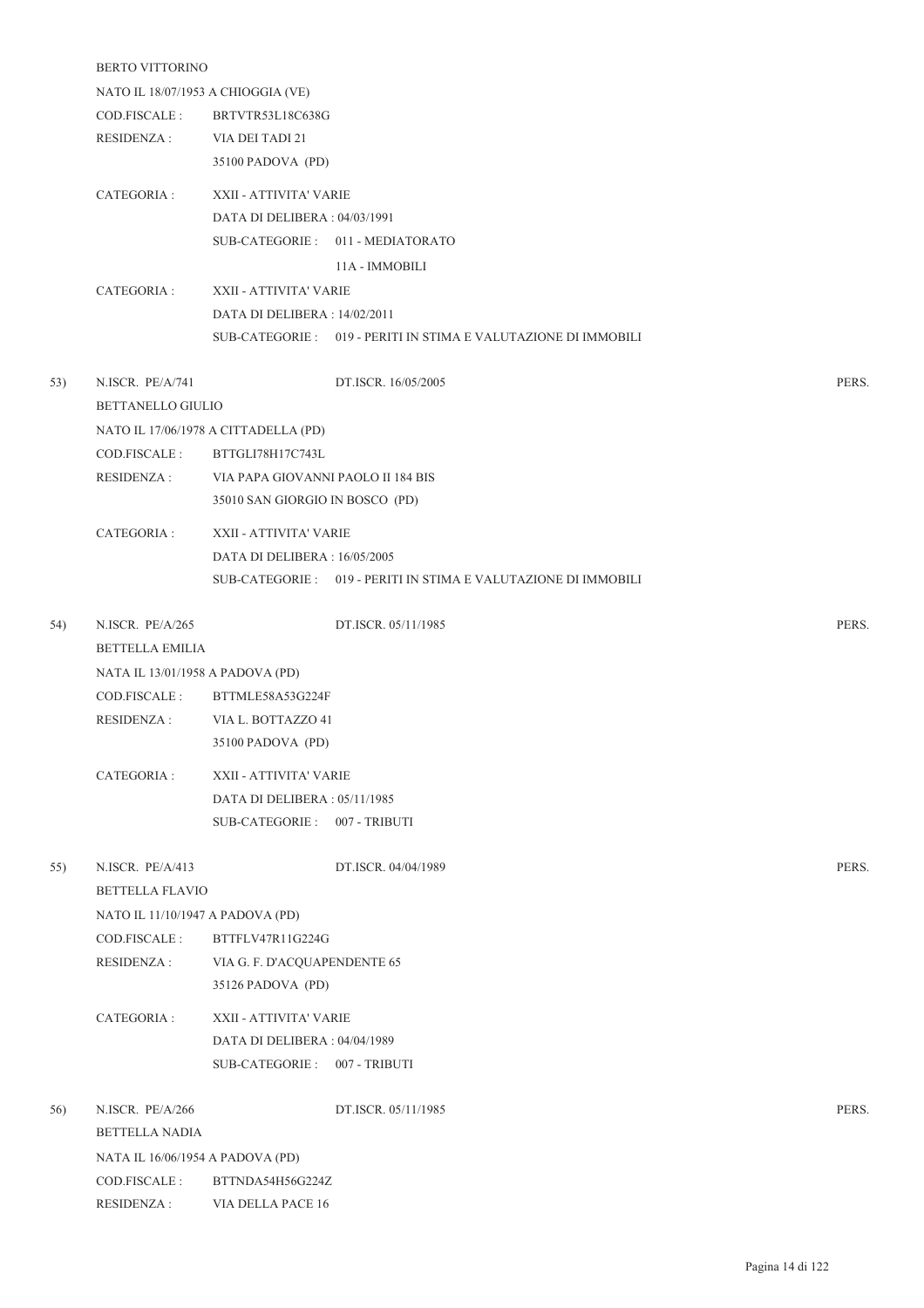|     |                                  | 35028 PIOVE DI SACCO (PD)                         |                                                                   |       |
|-----|----------------------------------|---------------------------------------------------|-------------------------------------------------------------------|-------|
|     | CATEGORIA :                      | XXII - ATTIVITA' VARIE                            |                                                                   |       |
|     |                                  | DATA DI DELIBERA : 05/11/1985                     |                                                                   |       |
|     |                                  | SUB-CATEGORIE: 007 - TRIBUTI                      |                                                                   |       |
|     |                                  |                                                   |                                                                   |       |
| 57) | N.ISCR. PE/A/545                 |                                                   | DT.ISCR. 01/06/1992                                               | PERS. |
|     | <b>BEZZON ELISABETTA</b>         |                                                   |                                                                   |       |
|     | NATA IL 21/02/1963 A PADOVA (PD) |                                                   |                                                                   |       |
|     | COD.FISCALE :                    | BZZLBT63B61G224U                                  |                                                                   |       |
|     | RESIDENZA :                      | VIA SAN MARTINO 19                                |                                                                   |       |
|     |                                  | 35142 PADOVA (PD)                                 |                                                                   |       |
|     | CATEGORIA :                      | XXII - ATTIVITA' VARIE                            |                                                                   |       |
|     |                                  | DATA DI DELIBERA: 01/06/1992                      |                                                                   |       |
|     |                                  |                                                   | SUB-CATEGORIE : 001 - LINGUE STRANIERE (TRADUTTORI ED INTERPRETI) |       |
|     |                                  |                                                   | 1G - INGLESE                                                      |       |
|     |                                  |                                                   | <b>1R-TEDESCO</b>                                                 |       |
|     |                                  |                                                   |                                                                   |       |
| 58) | N.ISCR. PE/A/509                 |                                                   | DT.ISCR. 11/11/1991                                               | PERS. |
|     | <b>BIASIBETTI MARINA</b>         |                                                   |                                                                   |       |
|     |                                  | NATA IL 26/02/1956 A SANTA GIUSTINA IN COLLE (PD) |                                                                   |       |
|     | COD.FISCALE :                    | <b>BSBMRN56B66I207R</b>                           |                                                                   |       |
|     | <b>RESIDENZA:</b>                | VIA GORIZIA 25                                    |                                                                   |       |
|     |                                  | 35030 SELVAZZANO DENTRO (PD)                      |                                                                   |       |
|     | CATEGORIA :                      | XXII - ATTIVITA' VARIE                            |                                                                   |       |
|     |                                  | DATA DI DELIBERA : 11/11/1991                     |                                                                   |       |
|     |                                  | SUB-CATEGORIE: 007 - TRIBUTI                      |                                                                   |       |
| 59) | N.ISCR. PE/A/351                 |                                                   | DT.ISCR. 06/08/1987                                               | PERS. |
|     | <b>BIROLLO ELIO</b>              |                                                   |                                                                   |       |
|     |                                  | NATO IL 28/04/1953 A FONTANIVA (PD)               |                                                                   |       |
|     | COD.FISCALE :                    | BRLLEI53D28D679J                                  |                                                                   |       |
|     | <b>RESIDENZA:</b>                | VIA DANTE 37/2                                    |                                                                   |       |
|     |                                  | 35014 FONTANIVA (PD)                              |                                                                   |       |
|     |                                  |                                                   |                                                                   |       |
|     | CATEGORIA :                      | XXII - ATTIVITA' VARIE                            |                                                                   |       |
|     |                                  | DATA DI DELIBERA: 06/08/1987                      |                                                                   |       |
|     |                                  | SUB-CATEGORIE: 007 - TRIBUTI                      |                                                                   |       |
| 60) | N.ISCR. PE/A/809                 |                                                   | DT.ISCR. 20/05/2016                                               | PERS. |
|     | BOCCARDI EDOARDO                 |                                                   |                                                                   |       |
|     | NATO IL 23/03/1985 A PADOVA (PD) |                                                   |                                                                   |       |
|     | COD.FISCALE :                    | BCCDRD85C23G224D                                  |                                                                   |       |
|     | <b>RESIDENZA:</b>                | VIA XXV APRILE 31/A                               |                                                                   |       |
|     |                                  | 35020 LEGNARO (PD)                                |                                                                   |       |
|     | CATEGORIA :                      | XXII - ATTIVITA' VARIE                            |                                                                   |       |
|     |                                  | DATA DI DELIBERA: 20/05/2016                      |                                                                   |       |
|     |                                  |                                                   | SUB-CATEGORIE : 019 - PERITI IN STIMA E VALUTAZIONE DI IMMOBILI   |       |
|     |                                  |                                                   |                                                                   |       |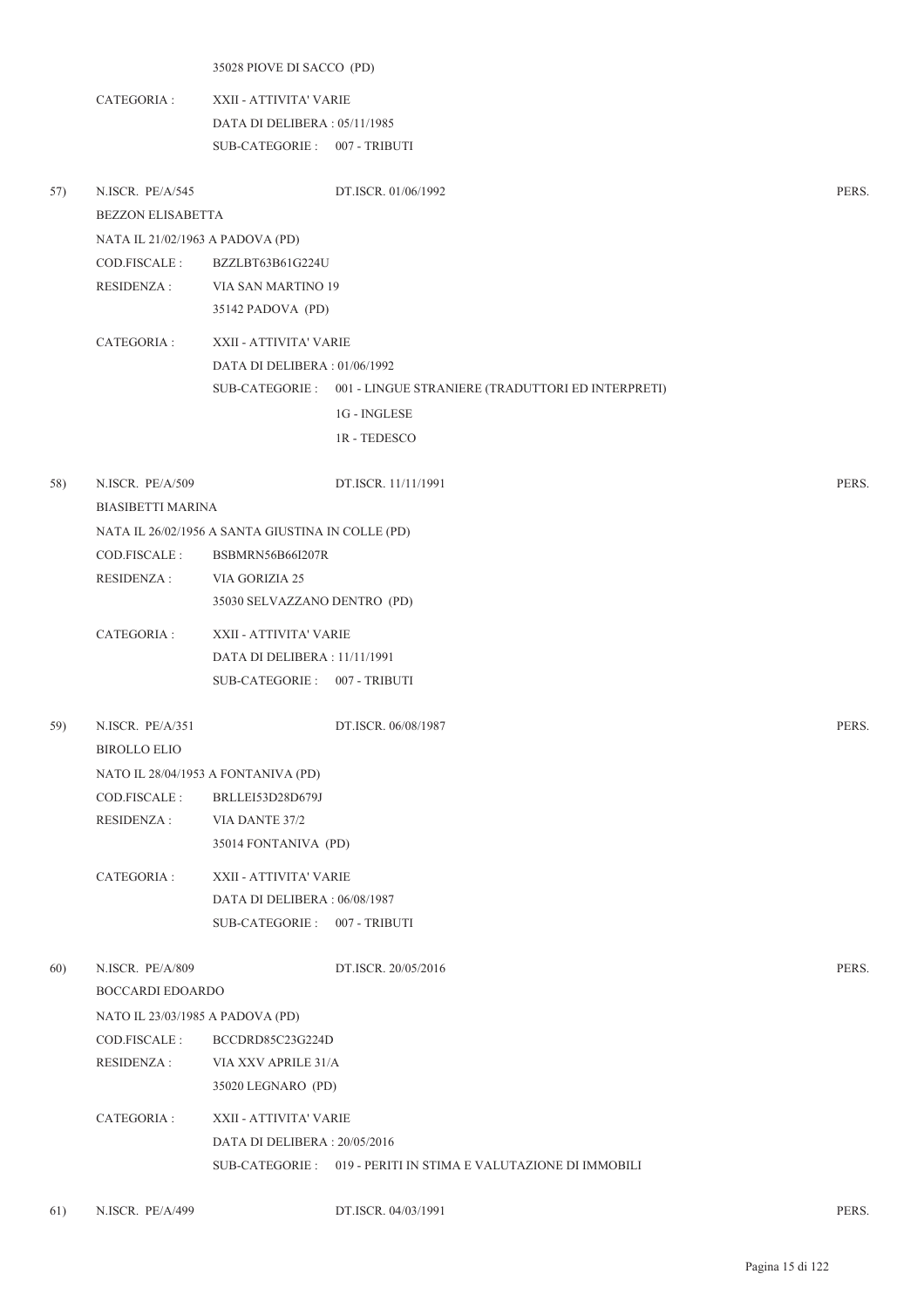|     | <b>BOECHE ELISABETTA</b>          |                                                        |                                                                                 |       |  |  |  |
|-----|-----------------------------------|--------------------------------------------------------|---------------------------------------------------------------------------------|-------|--|--|--|
|     |                                   | NATA IL 06/06/1965 A ARZERGRANDE (PD)                  |                                                                                 |       |  |  |  |
|     | COD.FISCALE :                     | BCHLBT65H46A458I                                       |                                                                                 |       |  |  |  |
|     | <b>RESIDENZA:</b>                 | VIA DANTE ALIGHIERI 18/B                               |                                                                                 |       |  |  |  |
|     |                                   | 35010 LIMENA (PD)                                      |                                                                                 |       |  |  |  |
|     | CATEGORIA :                       |                                                        | IX - MECCANICA-ELETTROTECNICA-OTTICA E PREZIOSI                                 |       |  |  |  |
|     |                                   | DATA DI DELIBERA: 04/03/1991                           |                                                                                 |       |  |  |  |
|     |                                   |                                                        | SUB-CATEGORIE: 036 - PREZIOSI (OREFICERIA, GIOIELLERIA, ARGENTERIA, OROLOGERIA) |       |  |  |  |
|     |                                   |                                                        |                                                                                 |       |  |  |  |
| 62) | N.ISCR. PE/A/267                  |                                                        | DT.ISCR. 05/11/1985                                                             | PERS. |  |  |  |
|     | <b>BOGGIAN GIOVANNI</b>           |                                                        |                                                                                 |       |  |  |  |
|     |                                   | NATO IL 16/10/1946 A MONTAGNANA (PD)                   |                                                                                 |       |  |  |  |
|     | COD.FISCALE :                     | BGGGNN46R16F394Z                                       |                                                                                 |       |  |  |  |
|     |                                   |                                                        |                                                                                 |       |  |  |  |
|     | RESIDENZA :                       | VIA A. EMO 3                                           |                                                                                 |       |  |  |  |
|     |                                   | 35043 MONSELICE (PD)                                   |                                                                                 |       |  |  |  |
|     | CATEGORIA :                       | XXII - ATTIVITA' VARIE                                 |                                                                                 |       |  |  |  |
|     |                                   | DATA DI DELIBERA: 05/11/1985                           |                                                                                 |       |  |  |  |
|     |                                   | SUB-CATEGORIE: 007 - TRIBUTI                           |                                                                                 |       |  |  |  |
| 63) | N.ISCR. PE/A/582                  |                                                        | DT.ISCR. 10/02/1993                                                             | PERS. |  |  |  |
|     | <b>BOLDRIN AMERINA</b>            |                                                        |                                                                                 |       |  |  |  |
|     |                                   | NATA IL 30/03/1948 A CARRARA SAN GIORGIO (PD)          |                                                                                 |       |  |  |  |
|     | COD.FISCALE :                     | BLDMRN48C70B833H                                       |                                                                                 |       |  |  |  |
|     | <b>RESIDENZA:</b>                 | VIA SAN LUIGI 11                                       |                                                                                 |       |  |  |  |
|     |                                   | 35043 MONSELICE (PD)                                   |                                                                                 |       |  |  |  |
|     | ISCRIZIONE REA : PD - 127841 -    |                                                        |                                                                                 |       |  |  |  |
|     | CATEGORIA :                       |                                                        |                                                                                 |       |  |  |  |
|     |                                   | XXII - ATTIVITA' VARIE<br>DATA DI DELIBERA: 10/02/1993 |                                                                                 |       |  |  |  |
|     |                                   |                                                        |                                                                                 |       |  |  |  |
|     |                                   | SUB-CATEGORIE :                                        | 001 - LINGUE STRANIERE (TRADUTTORI ED INTERPRETI)                               |       |  |  |  |
|     |                                   |                                                        | 1G - INGLESE                                                                    |       |  |  |  |
| 64) | N.ISCR. PE/A/198                  |                                                        | DT.ISCR. 27/05/1982                                                             | PERS. |  |  |  |
|     | <b>BOLOGNESI LUCIA</b>            |                                                        |                                                                                 |       |  |  |  |
|     | NATA IL 03/09/1946 A ARGENTA (FE) |                                                        |                                                                                 |       |  |  |  |
|     | COD.FISCALE:                      | BLGLCU46P43A393K                                       |                                                                                 |       |  |  |  |
|     | <b>RESIDENZA:</b>                 | VIA V. SAETTA 9                                        |                                                                                 |       |  |  |  |
|     |                                   | 35100 PADOVA (PD)                                      |                                                                                 |       |  |  |  |
|     | CATEGORIA:                        | XXII - ATTIVITA' VARIE                                 |                                                                                 |       |  |  |  |
|     |                                   | DATA DI DELIBERA : 27/05/1982                          |                                                                                 |       |  |  |  |
|     |                                   | SUB-CATEGORIE: 007 - TRIBUTI                           |                                                                                 |       |  |  |  |
| 65) | N.ISCR. PE/A/618                  |                                                        | DT.ISCR. 28/07/1994                                                             | PERS. |  |  |  |
|     | <b>BONINI ADOLFO</b>              |                                                        |                                                                                 |       |  |  |  |
|     |                                   | NATO IL 24/02/1955 A POLESELLA (RO)                    |                                                                                 |       |  |  |  |
|     |                                   |                                                        |                                                                                 |       |  |  |  |

COD.FISCALE : BNNDLF55B24G782G RESIDENZA : VIA NICOLO' DE CONTI 12

35043 MONSELICE (PD)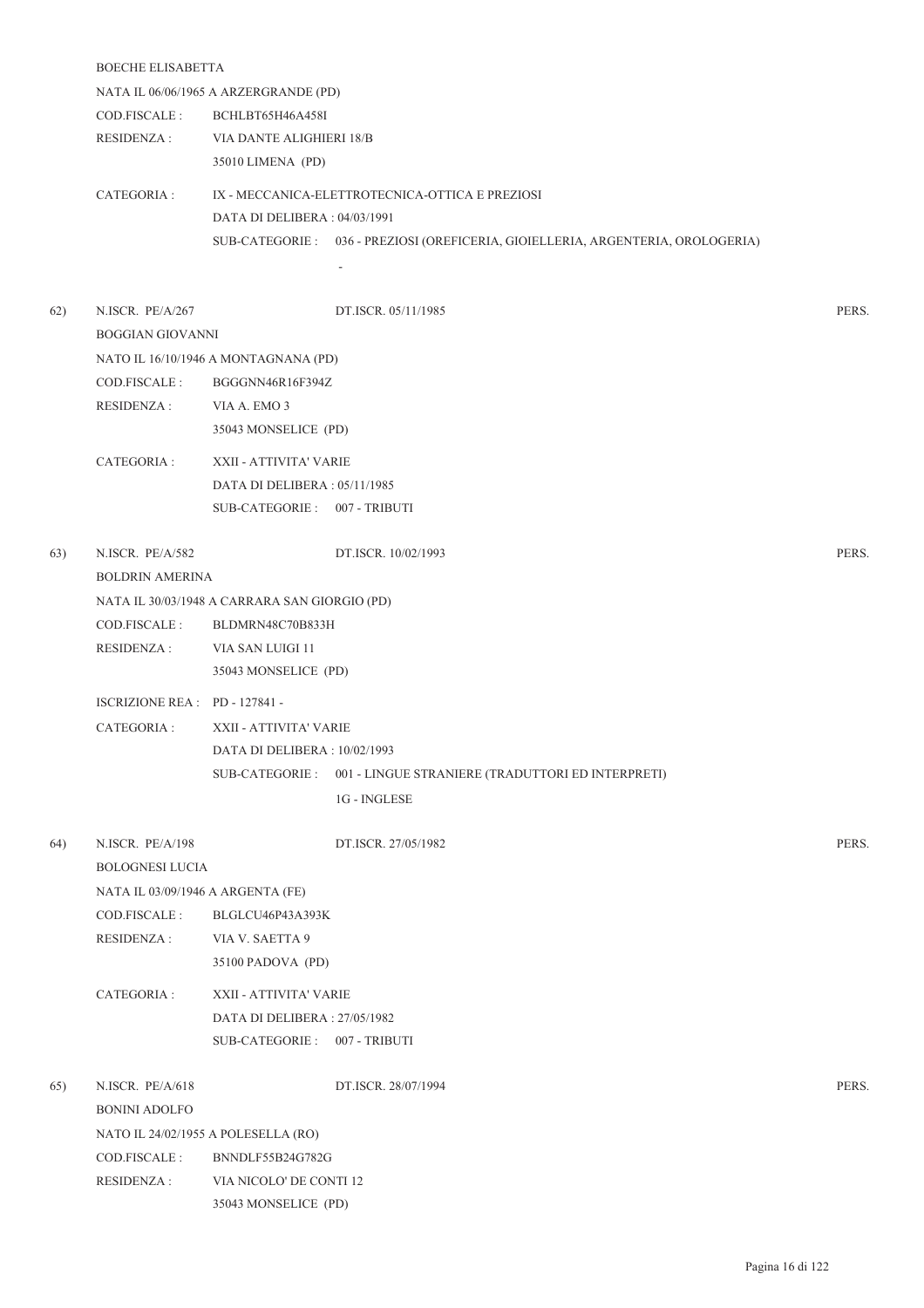|     | CATEGORIA:                              | XXII - ATTIVITA' VARIE               |                                                                 |       |  |
|-----|-----------------------------------------|--------------------------------------|-----------------------------------------------------------------|-------|--|
|     |                                         | DATA DI DELIBERA: 28/07/1994         |                                                                 |       |  |
|     |                                         | SUB-CATEGORIE: 007 - TRIBUTI         |                                                                 |       |  |
| 66) | N.ISCR. PE/A/298<br>BORCHETTA ROBERTA   |                                      | DT.ISCR. 05/12/1986                                             | PERS. |  |
|     | NATA IL 12/06/1954 A PADOVA (PD)        |                                      |                                                                 |       |  |
|     | COD.FISCALE:                            | BRCRRT54H52G224C                     |                                                                 |       |  |
|     | <b>RESIDENZA:</b>                       | VIA DEL RISORGIMENTO 8               |                                                                 |       |  |
|     |                                         | 35100 PADOVA (PD)                    |                                                                 |       |  |
|     | CATEGORIA :                             | XXII - ATTIVITA' VARIE               |                                                                 |       |  |
|     |                                         | DATA DI DELIBERA: 05/12/1986         |                                                                 |       |  |
|     |                                         | SUB-CATEGORIE: 007 - TRIBUTI         |                                                                 |       |  |
| 67) | N.ISCR. PE/A/724<br><b>BORGHI PAOLO</b> |                                      | DT.ISCR. 14/04/2003                                             | PERS. |  |
|     | NATO IL 04/06/1969 A PADOVA (PD)        |                                      |                                                                 |       |  |
|     | COD.FISCALE :                           | BRGPLA69H04G224T                     |                                                                 |       |  |
|     | <b>RESIDENZA:</b>                       | VIA ASTICO 20                        |                                                                 |       |  |
|     |                                         | 35100 PADOVA (PD)                    |                                                                 |       |  |
|     | CATEGORIA :                             | XXII - ATTIVITA' VARIE               |                                                                 |       |  |
|     |                                         | DATA DI DELIBERA: 14/04/2003         |                                                                 |       |  |
|     |                                         |                                      | SUB-CATEGORIE : 019 - PERITI IN STIMA E VALUTAZIONE DI IMMOBILI |       |  |
| 68) | N.ISCR. PE/A/669                        |                                      | DT.ISCR. 06/07/1998                                             | PERS. |  |
|     | <b>BORSELLI SANDRO</b>                  |                                      |                                                                 |       |  |
|     | NATO IL 01/04/1962 A PADOVA (PD)        |                                      |                                                                 |       |  |
|     | COD.FISCALE :                           | BRSSDR62D01G224N                     |                                                                 |       |  |
|     |                                         | RESIDENZA: VIA TIZIANO VECELLIO 38/B |                                                                 |       |  |
|     |                                         | 35132 PADOVA (PD)                    |                                                                 |       |  |
|     | CATEGORIA:                              | XXII - ATTIVITA' VARIE               |                                                                 |       |  |
|     |                                         | DATA DI DELIBERA: 06/07/1998         |                                                                 |       |  |
|     |                                         |                                      | SUB-CATEGORIE : 019 - PERITI IN STIMA E VALUTAZIONE DI IMMOBILI |       |  |
| 69) | N.ISCR. PE/A/268                        |                                      | DT.ISCR. 05/11/1985                                             | PERS. |  |
|     | <b>BORTOLAMI GUIDO</b>                  |                                      |                                                                 |       |  |
|     | NATO IL 24/02/1941 A PADOVA (PD)        |                                      |                                                                 |       |  |
|     | COD.FISCALE:                            | BRTGDU41B24G224D                     |                                                                 |       |  |
|     | <b>RESIDENZA:</b>                       | VIA L. PADRIN 6                      |                                                                 |       |  |
|     |                                         | 35128 PADOVA (PD)                    |                                                                 |       |  |
|     | CATEGORIA :                             | XXII - ATTIVITA' VARIE               |                                                                 |       |  |
|     |                                         | DATA DI DELIBERA: 05/11/1985         |                                                                 |       |  |
|     |                                         | SUB-CATEGORIE: 007 - TRIBUTI         |                                                                 |       |  |
| 70) | N.ISCR. PE/A/800                        |                                      | DT.ISCR. 21/10/2013                                             | PERS. |  |
|     | BORTOLAZZI MARISTELLA                   |                                      |                                                                 |       |  |
|     | NATA IL 30/06/1959 A VERONA (VR)        |                                      |                                                                 |       |  |
|     | COD.FISCALE :                           | BRTMST59H70L781B                     |                                                                 |       |  |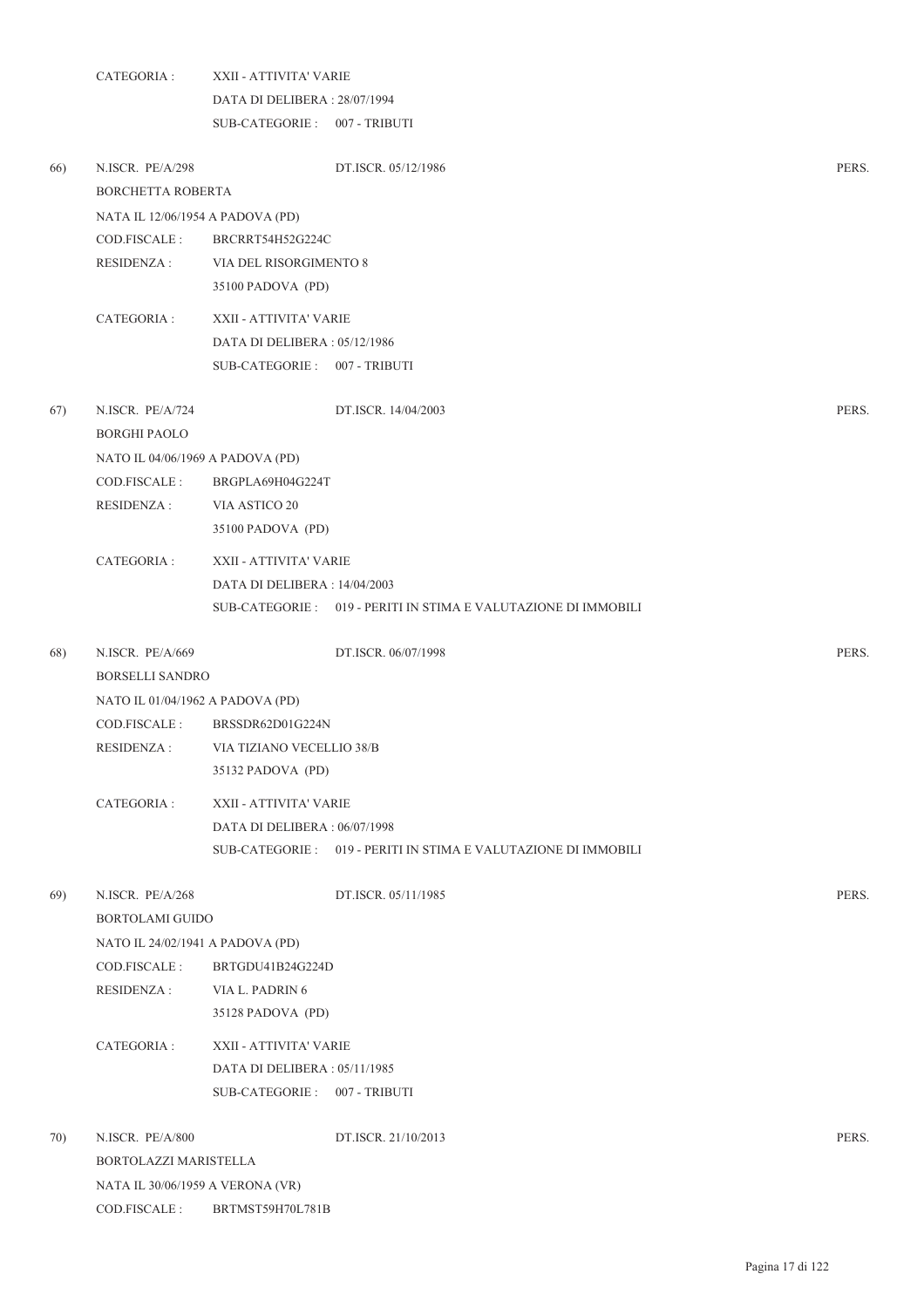|     | <b>RESIDENZA:</b>                         | VIA A. DIAZ 95<br>35031 ABANO TERME (PD)               |                                                                 |       |
|-----|-------------------------------------------|--------------------------------------------------------|-----------------------------------------------------------------|-------|
|     | CATEGORIA :                               | XXII - ATTIVITA' VARIE<br>DATA DI DELIBERA: 21/10/2013 |                                                                 |       |
|     |                                           |                                                        | SUB-CATEGORIE : 019 - PERITI IN STIMA E VALUTAZIONE DI IMMOBILI |       |
| 71) | N.ISCR. PE/A/367<br>BORTOLETTO AMEDEO     |                                                        | DT.ISCR. 21/10/1987                                             | PERS. |
|     | NATO IL 26/01/1948 A VIGONZA (PD)         |                                                        |                                                                 |       |
|     | COD.FISCALE:                              | BRTMDA48A26L900O                                       |                                                                 |       |
|     | <b>RESIDENZA:</b>                         | VIA GRANDI 35                                          |                                                                 |       |
|     |                                           | 35010 VIGONZA (PD)                                     |                                                                 |       |
|     | CATEGORIA :                               | XXII - ATTIVITA' VARIE                                 |                                                                 |       |
|     |                                           | DATA DI DELIBERA: 21/10/1987                           |                                                                 |       |
|     |                                           | SUB-CATEGORIE: 007 - TRIBUTI                           |                                                                 |       |
| 72) | N.ISCR. PE/A/315<br><b>BORTOLI ANDREA</b> |                                                        | DT.ISCR. 09/02/1987                                             | PERS. |
|     | NATO IL 10/02/1946 A PADOVA (PD)          |                                                        |                                                                 |       |
|     | COD.FISCALE:                              | BRTNDR46B10G224D                                       |                                                                 |       |
|     | RESIDENZA :                               | VIA ARMISTIZIO 23/E                                    |                                                                 |       |
|     |                                           | 35100 PADOVA (PD)                                      |                                                                 |       |
|     | CATEGORIA :                               | XXII - ATTIVITA' VARIE                                 |                                                                 |       |
|     |                                           | DATA DI DELIBERA: 09/02/1987                           |                                                                 |       |
|     |                                           | SUB-CATEGORIE: 007 - TRIBUTI                           |                                                                 |       |
| 73) | N.ISCR. PE/A/397                          |                                                        | DT.ISCR. 12/04/1960                                             | PERS. |
|     | BOTTARO GIOVANNI                          |                                                        |                                                                 |       |
|     | NATO IL 16/02/1931 A PADOVA (PD)          |                                                        |                                                                 |       |
|     | COD.FISCALE:                              | BTTGNN31B16G224O                                       |                                                                 |       |
|     | <b>RESIDENZA:</b>                         | VIA A. VOLTA 37                                        |                                                                 |       |
|     |                                           | 35136 PADOVA (PD)                                      |                                                                 |       |
|     | CATEGORIA :                               |                                                        | IX - MECCANICA-ELETTROTECNICA-OTTICA E PREZIOSI                 |       |
|     |                                           | DATA DI DELIBERA : 12/04/1960                          |                                                                 |       |
|     |                                           |                                                        | SUB-CATEGORIE: 043 - CARROZZERIE ED ACCESSORI                   |       |
|     |                                           |                                                        |                                                                 |       |
|     | CATEGORIA :                               | X - CHIMICA                                            |                                                                 |       |
|     |                                           | DATA DI DELIBERA : 12/04/1960                          |                                                                 |       |
|     |                                           |                                                        | SUB-CATEGORIE: 010 - MATERIE COLORANTI                          |       |
|     |                                           |                                                        | 014 - COLORI VERNICI PITTURE                                    |       |
| 74) | N.ISCR. PE/A/735                          |                                                        | DT.ISCR. 10/08/2004                                             | PERS. |
|     | <b>BOVO NICOLA</b>                        |                                                        |                                                                 |       |
|     | NATO IL 11/06/1965 A PADOVA (PD)          |                                                        |                                                                 |       |
|     | COD.FISCALE :                             | BVONCL65H11G224R                                       |                                                                 |       |
|     | <b>RESIDENZA:</b>                         | VIA ROMA 54                                            |                                                                 |       |
|     |                                           | 35010 CADONEGHE (PD)                                   |                                                                 |       |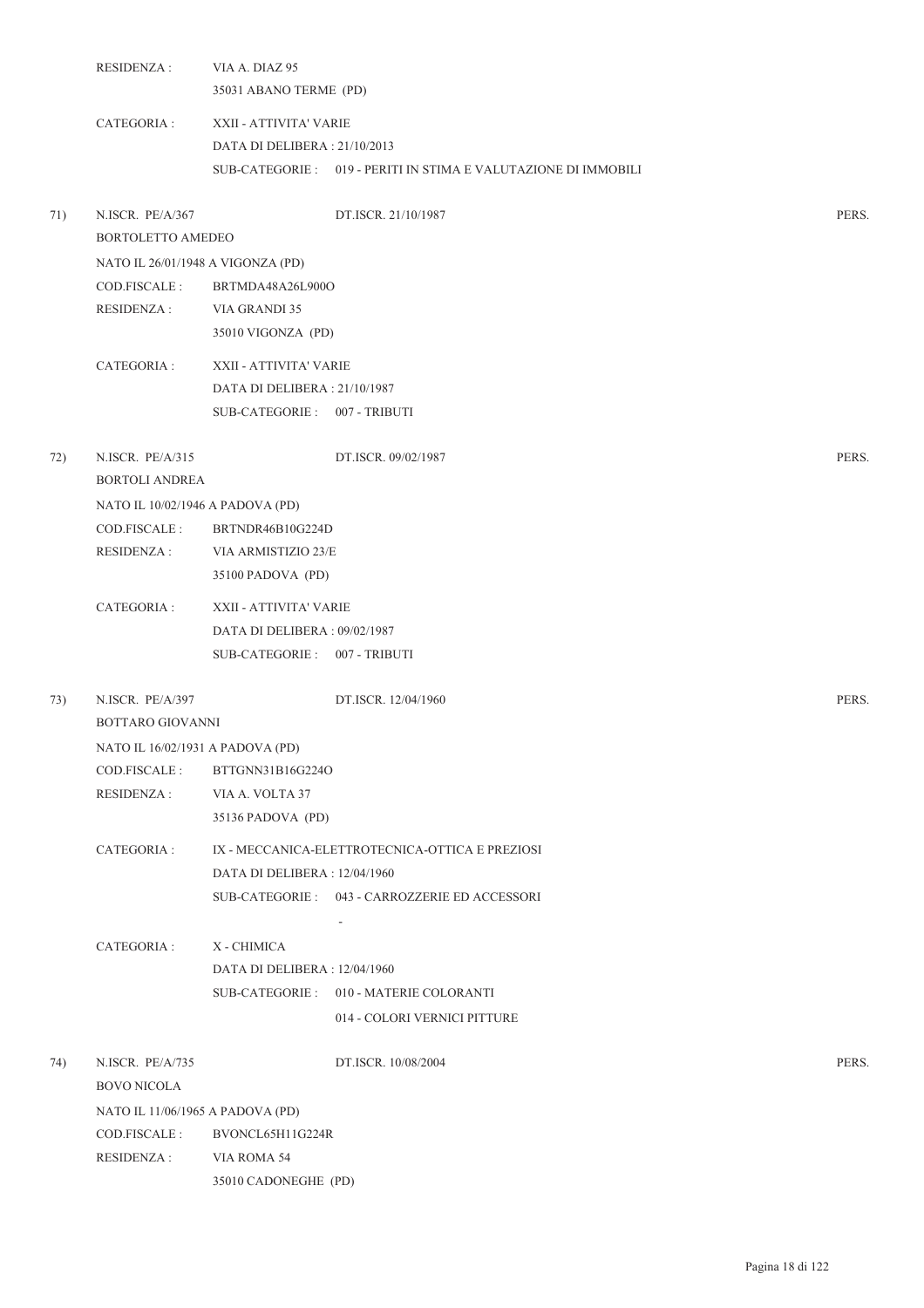CATEGORIA : XXII - ATTIVITA' VARIE DATA DI DELIBERA : 10/08/2004 SUB-CATEGORIE : 019 - PERITI IN STIMA E VALUTAZIONE DI IMMOBILI 75) N.ISCR. PE/A/828 DT.ISCR. 27/04/2017 PERS. BOZHENOVA JULIA NATA IL 06/03/1981 A KHADIZHENSK () COD.FISCALE : BZHJLU81C46Z154C RESIDENZA : VIA GUIDO FASOLO 38 35036 MONTEGROTTO TERME (PD) CATEGORIA : XXII - ATTIVITA' VARIE DATA DI DELIBERA : 27/04/2017 001 - LINGUE STRANIERE (TRADUTTORI ED INTERPRETI) SUB-CATEGORIE : 1N - RUSSO 76) N.ISCR. PE/A/767 DT.ISCR. 25/03/2009 PERS. BOZZA SAMUELE NATO IL 13/01/1975 A MONSELICE (PD) COD.FISCALE : BZZSML75A13F382V RESIDENZA : VIA RANDACCIO 3/B 35031 ABANO TERME (PD) CATEGORIA : XXII - ATTIVITA' VARIE DATA DI DELIBERA : 25/03/2009 SUB-CATEGORIE : 019 - PERITI IN STIMA E VALUTAZIONE DI IMMOBILI 77) N.ISCR. PE/A/219 DT.ISCR. 02/11/1983 PERS. BRAGAGNOLO AMELIO NATO IL 04/10/1953 A SAN MARTINO DI LUPARI (PD) COD.FISCALE : BRGMLA53R04I008F RESIDENZA : VIA GIOTTO 8 35018 SAN MARTINO DI LUPARI (PD) CATEGORIA : XXII - ATTIVITA' VARIE DATA DI DELIBERA : 02/11/1983 SUB-CATEGORIE : 007 - TRIBUTI 78) N.ISCR. PE/A/717 DT.ISCR. 24/03/2003 PERS. BRAZZALE ANTONELLA NATA IL 13/07/1967 A REMEDELLO (BS) COD.FISCALE : BRZNNL67L53H230I RESIDENZA : VIA A. DE GASPERI 2 35027 NOVENTA PADOVANA (PD) CATEGORIA : XXII - ATTIVITA' VARIE DATA DI DELIBERA : 24/03/2003 SUB-CATEGORIE : 019 - PERITI IN STIMA E VALUTAZIONE DI IMMOBILI 79) N.ISCR. PE/A/602 DT.ISCR. 27/05/1993 PERS.

BRIGO GIUSEPPE NATO IL 07/12/1946 A MONSELICE (PD)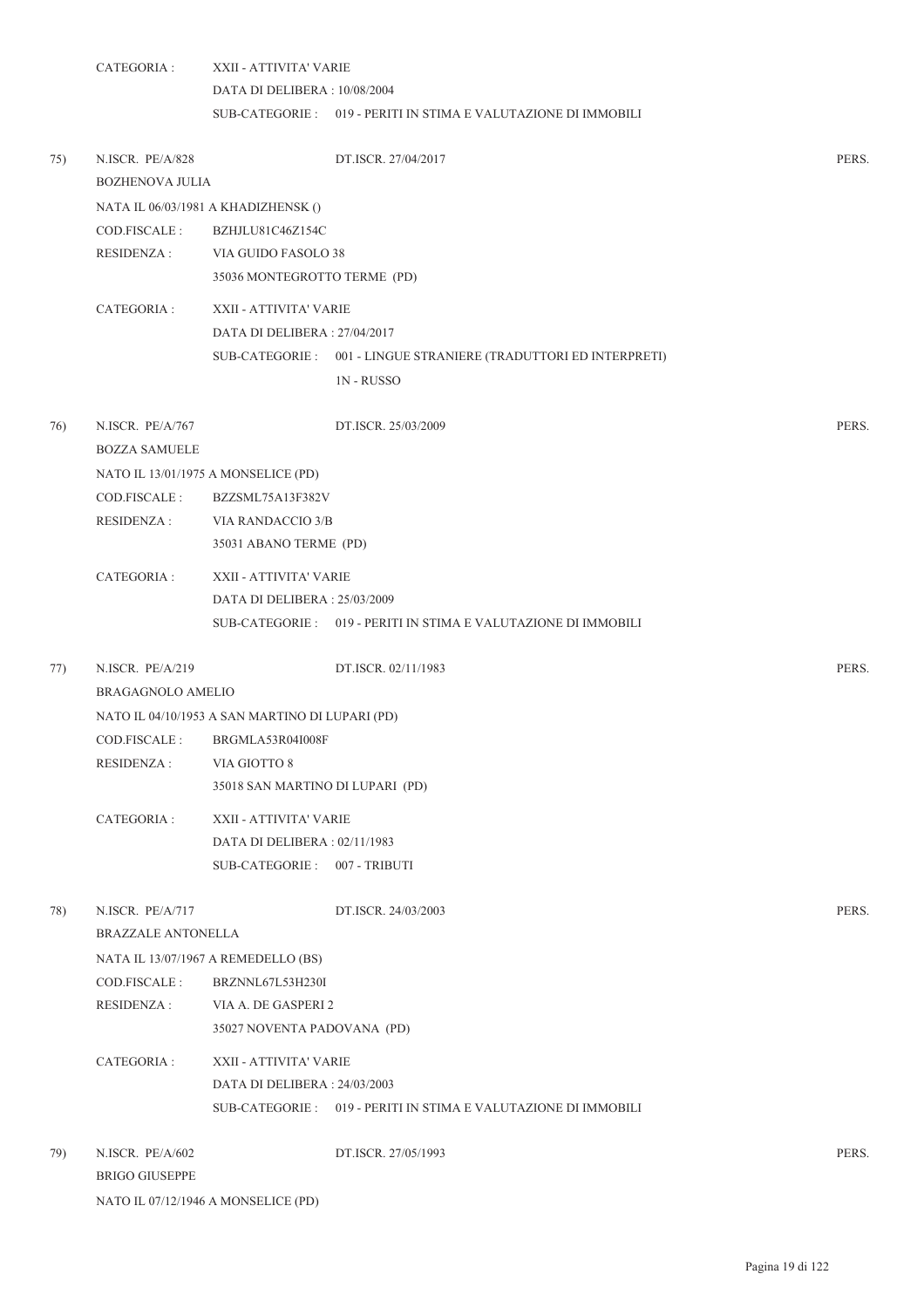|     | COD.FISCALE :<br><b>RESIDENZA:</b>             | BRGGPP46T07F382X<br>VIA SAN MARTINO 21<br>35043 MONSELICE (PD)                         |                                                                                 |       |
|-----|------------------------------------------------|----------------------------------------------------------------------------------------|---------------------------------------------------------------------------------|-------|
|     | CATEGORIA :                                    | XXII - ATTIVITA' VARIE<br>DATA DI DELIBERA: 27/05/1993<br>SUB-CATEGORIE: 007 - TRIBUTI |                                                                                 |       |
| 80) | N.ISCR. PE/A/695<br><b>BROCADELLO BEATRICE</b> |                                                                                        | DT.ISCR. 18/12/2000                                                             | PERS. |
|     | NATA IL 28/09/1967 A PADOVA (PD)               |                                                                                        |                                                                                 |       |
|     | COD.FISCALE :                                  | BRCBRC67P68G224B                                                                       |                                                                                 |       |
|     | <b>RESIDENZA:</b>                              | VIA VALLISNIERI 13/1                                                                   |                                                                                 |       |
|     |                                                | 35124 PADOVA (PD)                                                                      |                                                                                 |       |
|     | CATEGORIA :                                    | XXII - ATTIVITA' VARIE                                                                 |                                                                                 |       |
|     |                                                | DATA DI DELIBERA: 18/12/2000                                                           |                                                                                 |       |
|     |                                                |                                                                                        | SUB-CATEGORIE: 001 - LINGUE STRANIERE (TRADUTTORI ED INTERPRETI)                |       |
|     |                                                |                                                                                        | 1R - TEDESCO                                                                    |       |
| 81) | N.ISCR. PE/A/316<br><b>BROGLIATI GIORGIO</b>   |                                                                                        | DT.ISCR. 09/02/1987                                                             | PERS. |
|     | NATO IL 15/09/1958 A VICENZA (VI)              |                                                                                        |                                                                                 |       |
|     | COD.FISCALE :                                  | BRGGRG58P15L840V                                                                       |                                                                                 |       |
|     | <b>RESIDENZA:</b>                              | VIA AOSTA 5                                                                            |                                                                                 |       |
|     |                                                | 35010 CARMIGNANO DI BRENTA (PD)                                                        |                                                                                 |       |
|     | CATEGORIA :                                    | XXII - ATTIVITA' VARIE                                                                 |                                                                                 |       |
|     |                                                | DATA DI DELIBERA: 09/02/1987                                                           |                                                                                 |       |
|     |                                                | SUB-CATEGORIE: 007 - TRIBUTI                                                           |                                                                                 |       |
|     | 82) N.ISCR. PE/A/632<br><b>BRUNELLI PAOLO</b>  |                                                                                        | DT.ISCR. 05/06/1995                                                             | PERS. |
|     |                                                | NATO IL 28/03/1970 A PIOVE DI SACCO (PD)                                               |                                                                                 |       |
|     | COD.FISCALE:                                   | BRNPLA70C28G693G                                                                       |                                                                                 |       |
|     | <b>RESIDENZA:</b>                              | VIA GARIBALDI 52-1                                                                     |                                                                                 |       |
|     |                                                | 35028 PIOVE DI SACCO (PD)                                                              |                                                                                 |       |
|     | CATEGORIA :                                    |                                                                                        | IX - MECCANICA-ELETTROTECNICA-OTTICA E PREZIOSI                                 |       |
|     |                                                | DATA DI DELIBERA: 05/06/1995                                                           |                                                                                 |       |
|     |                                                |                                                                                        | SUB-CATEGORIE: 036 - PREZIOSI (OREFICERIA, GIOIELLERIA, ARGENTERIA, OROLOGERIA) |       |
|     |                                                |                                                                                        |                                                                                 |       |
| 83) | N.ISCR. PE/A/776                               |                                                                                        | DT.ISCR. 27/05/2010                                                             | PERS. |
|     | <b>BRUNO NICOLA</b>                            |                                                                                        |                                                                                 |       |
|     | NATO IL 06/02/1967 A PADOVA (PD)               |                                                                                        |                                                                                 |       |
|     | COD.FISCALE :                                  | BRNNCL67B06G224V                                                                       |                                                                                 |       |
|     | <b>RESIDENZA:</b>                              | VIA MONTE CERO 23                                                                      |                                                                                 |       |
|     |                                                | 35042 ESTE (PD)                                                                        |                                                                                 |       |
|     | ISCRIZIONE REA : PD - -                        |                                                                                        |                                                                                 |       |
|     | CATEGORIA :                                    | XXII - ATTIVITA' VARIE                                                                 |                                                                                 |       |
|     |                                                | DATA DI DELIBERA : 27/05/2010                                                          |                                                                                 |       |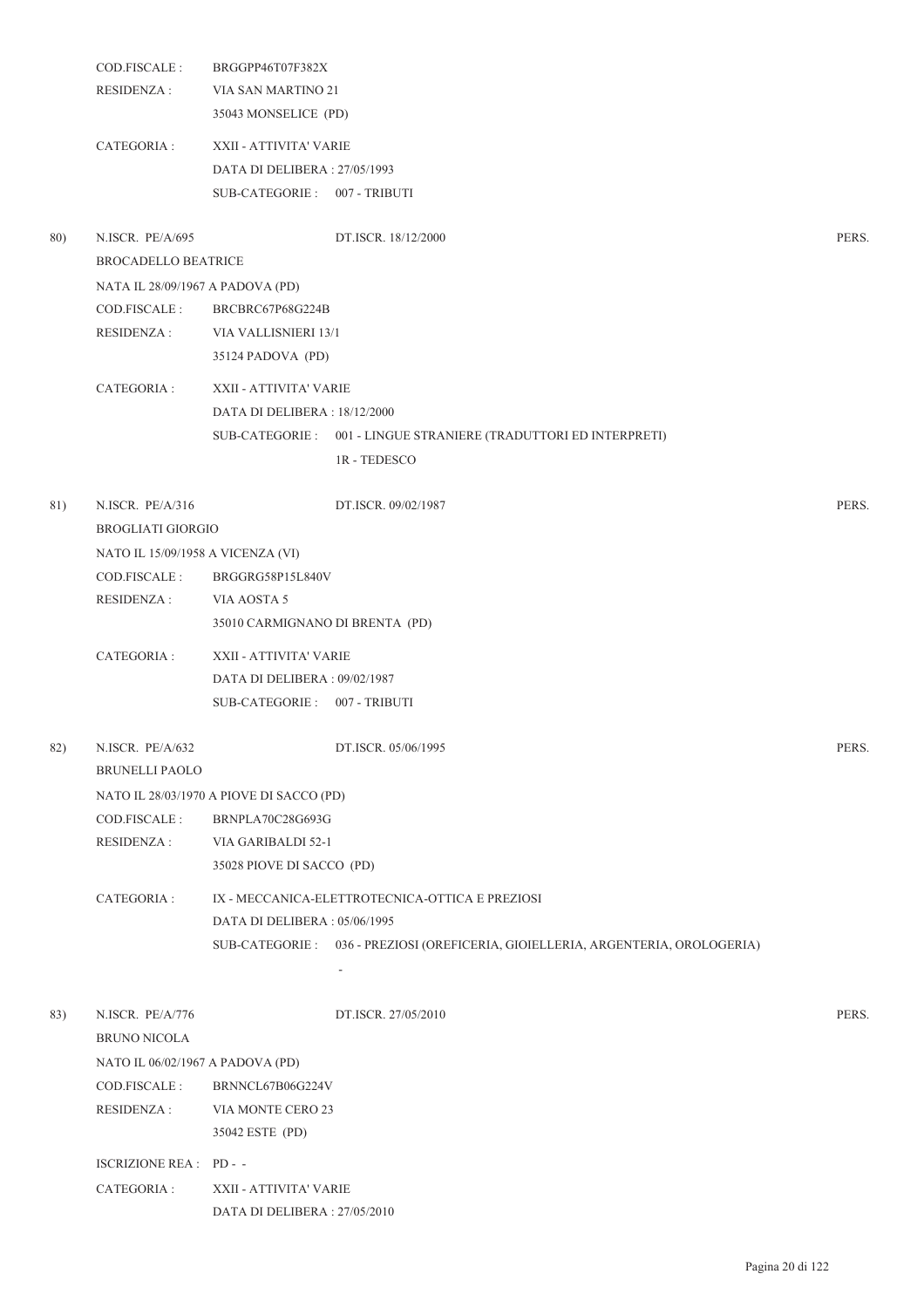| 84) | N.ISCR. PE/A/746<br><b>BULBARELLA RENATA</b> |                                     | DT.ISCR. 29/03/2006                                               | PERS. |
|-----|----------------------------------------------|-------------------------------------|-------------------------------------------------------------------|-------|
|     |                                              |                                     |                                                                   |       |
|     | NATA IL 25/07/1959 A ESTE (PD)               |                                     |                                                                   |       |
|     | COD.FISCALE:                                 | BLBRNT59L65D442D                    |                                                                   |       |
|     | <b>RESIDENZA:</b>                            | VIA DESERTO 166/F                   |                                                                   |       |
|     |                                              | 35045 ESTE (PD)                     |                                                                   |       |
|     | CATEGORIA :                                  | XXII - ATTIVITA' VARIE              |                                                                   |       |
|     |                                              | DATA DI DELIBERA : 29/03/2006       |                                                                   |       |
|     |                                              |                                     | SUB-CATEGORIE : 019 - PERITI IN STIMA E VALUTAZIONE DI IMMOBILI   |       |
| 85) | N.ISCR. PE/A/662                             |                                     | DT.ISCR. 20/03/1998                                               | PERS. |
|     | <b>BULIAN NICOLETTA</b>                      |                                     |                                                                   |       |
|     | NATO IL 04/04/1963 A PADOVA (PD)             |                                     |                                                                   |       |
|     | COD.FISCALE :                                | BLNNLT63D44G224X                    |                                                                   |       |
|     | <b>RESIDENZA:</b>                            | VIA T. ASPETTI 11/5                 |                                                                   |       |
|     |                                              | 35132 PADOVA (PD)                   |                                                                   |       |
|     |                                              |                                     |                                                                   |       |
|     | CATEGORIA :                                  | XXII - ATTIVITA' VARIE              |                                                                   |       |
|     |                                              | DATA DI DELIBERA: 20/03/1998        |                                                                   |       |
|     |                                              |                                     | SUB-CATEGORIE : 001 - LINGUE STRANIERE (TRADUTTORI ED INTERPRETI) |       |
|     |                                              |                                     | 1R - TEDESCO                                                      |       |
| 86) | N.ISCR. PE/A/286                             |                                     | DT.ISCR. 24/06/1986                                               | PERS. |
|     | <b>BUSINARI FRANCESCO</b>                    |                                     |                                                                   |       |
|     | NATO IL 27/04/1958 A CONSELVE (PD)           |                                     |                                                                   |       |
|     | COD.FISCALE:                                 | BSNFNC58D27C964U                    |                                                                   |       |
|     | <b>RESIDENZA:</b>                            | VIA CASETTE 16                      |                                                                   |       |
|     |                                              | 35026 CONSELVE (PD)                 |                                                                   |       |
|     | CATEGORIA :                                  | XXII - ATTIVITA' VARIE              |                                                                   |       |
|     |                                              | DATA DI DELIBERA: 24/06/1986        |                                                                   |       |
|     |                                              | SUB-CATEGORIE: 007 - TRIBUTI        |                                                                   |       |
| 87) | N.ISCR. PE/A/480                             |                                     | DT.ISCR. 30/11/1990                                               | PERS. |
|     | <b>BUSO STEFANO</b>                          |                                     |                                                                   |       |
|     | NATO IL 09/04/1963 A PADOVA (PD)             |                                     |                                                                   |       |
|     | COD.FISCALE:                                 | BSUSFN63D09G224Q                    |                                                                   |       |
|     | <b>RESIDENZA:</b>                            | VIA GIORGIONE 59                    |                                                                   |       |
|     |                                              | 35020 PONTE SAN NICOLO' (PD)        |                                                                   |       |
|     | CATEGORIA :                                  | XXII - ATTIVITA' VARIE              |                                                                   |       |
|     |                                              | DATA DI DELIBERA: 30/11/1990        |                                                                   |       |
|     |                                              | SUB-CATEGORIE: 007 - TRIBUTI        |                                                                   |       |
|     |                                              |                                     |                                                                   |       |
| 88) | N.ISCR. PE/A/269                             |                                     | DT.ISCR. 05/11/1985                                               | PERS. |
|     | <b>BUSSOLIN GIUSEPPE</b>                     |                                     |                                                                   |       |
|     |                                              | NATO IL 19/03/1957 A MONSELICE (PD) |                                                                   |       |
|     | COD.FISCALE:                                 | BSSGPP57C19F382W                    |                                                                   |       |
|     | <b>RESIDENZA:</b>                            | VIA ROMANA APONENSE 21              |                                                                   |       |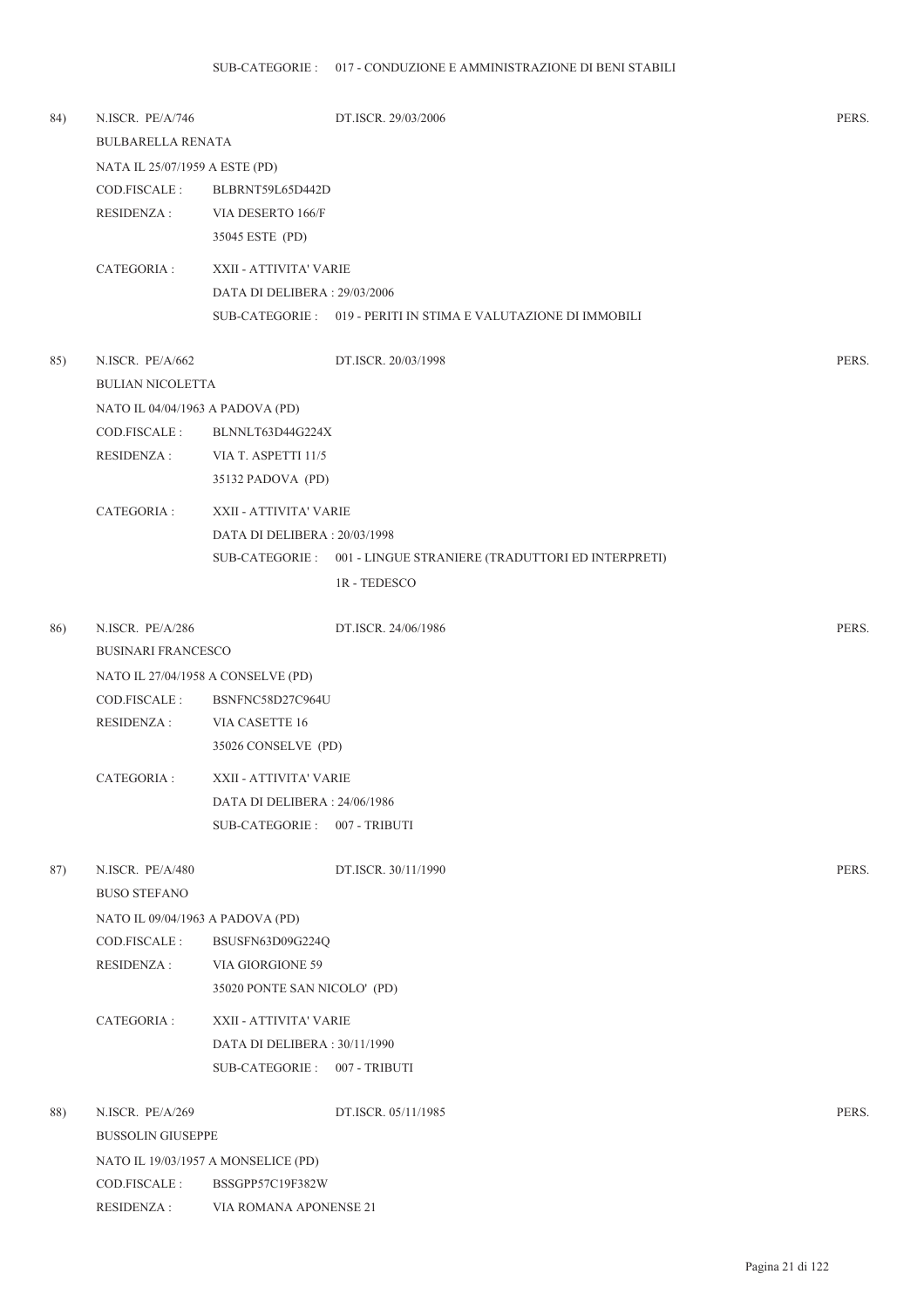35100 PADOVA (PD)

- CATEGORIA : XXII ATTIVITA' VARIE DATA DI DELIBERA : 05/11/1985 SUB-CATEGORIE : 007 - TRIBUTI
- 89) N.ISCR. PE/A/405 DT.ISCR. 04/04/1989 PERS. CAFAGNA GUIDO NATO IL 02/12/1952 A PADOVA (PD) COD.FISCALE : CFGGDU52T02G224K RESIDENZA : VIA ARNALDO FUSINATO 33 35137 PADOVA (PD) CATEGORIA : XXII - ATTIVITA' VARIE DATA DI DELIBERA : 04/04/1989 001 - LINGUE STRANIERE (TRADUTTORI ED INTERPRETI) SUB-CATEGORIE : 1E - FRANCESE 1G - INGLESE 90) N.ISCR. PE/A/125 DT.ISCR. 12/12/1975 PERS. CAFFAZ PRIMO EGIDIO NATO IL 18/07/1936 A LUGO (RA) COD.FISCALE : CFFPMG36L18E730U RESIDENZA : VIA PENGHE 1/B 35030 SELVAZZANO DENTRO (PD) CATEGORIA : XXII - ATTIVITA' VARIE DATA DI DELIBERA : 12/12/1975 SUB-CATEGORIE : 014 - FILATELIA 91) N.ISCR. PE/A/228 DT.ISCR. 15/03/1984 PERS. CALIENDO ANGELO RAFFAELE NATO IL 04/01/1943 A MARIGLIANO (NA) COD.FISCALE : CLNNLR43A04E955F RESIDENZA : VIA MARCONI 43/12 35010 CADONEGHE (PD) CATEGORIA : XXII - ATTIVITA' VARIE DATA DI DELIBERA : 15/03/1984 SUB-CATEGORIE : 007 - TRIBUTI 92) N.ISCR. PE/A/489 DT.ISCR. 04/03/1991 PERS. CALZAVARA FRANCO NATO IL 16/08/1964 A CAMPOSAMPIERO (PD) COD.FISCALE : CLZFNC64M16B563Q RESIDENZA : VIA S. ANTONIO 4 35011 CAMPODARSEGO (PD) CATEGORIA : XXII - ATTIVITA' VARIE DATA DI DELIBERA : 04/03/1991 SUB-CATEGORIE : 007 - TRIBUTI 93) N.ISCR. PE/A/645 DT.ISCR. 05/09/1996 PERS.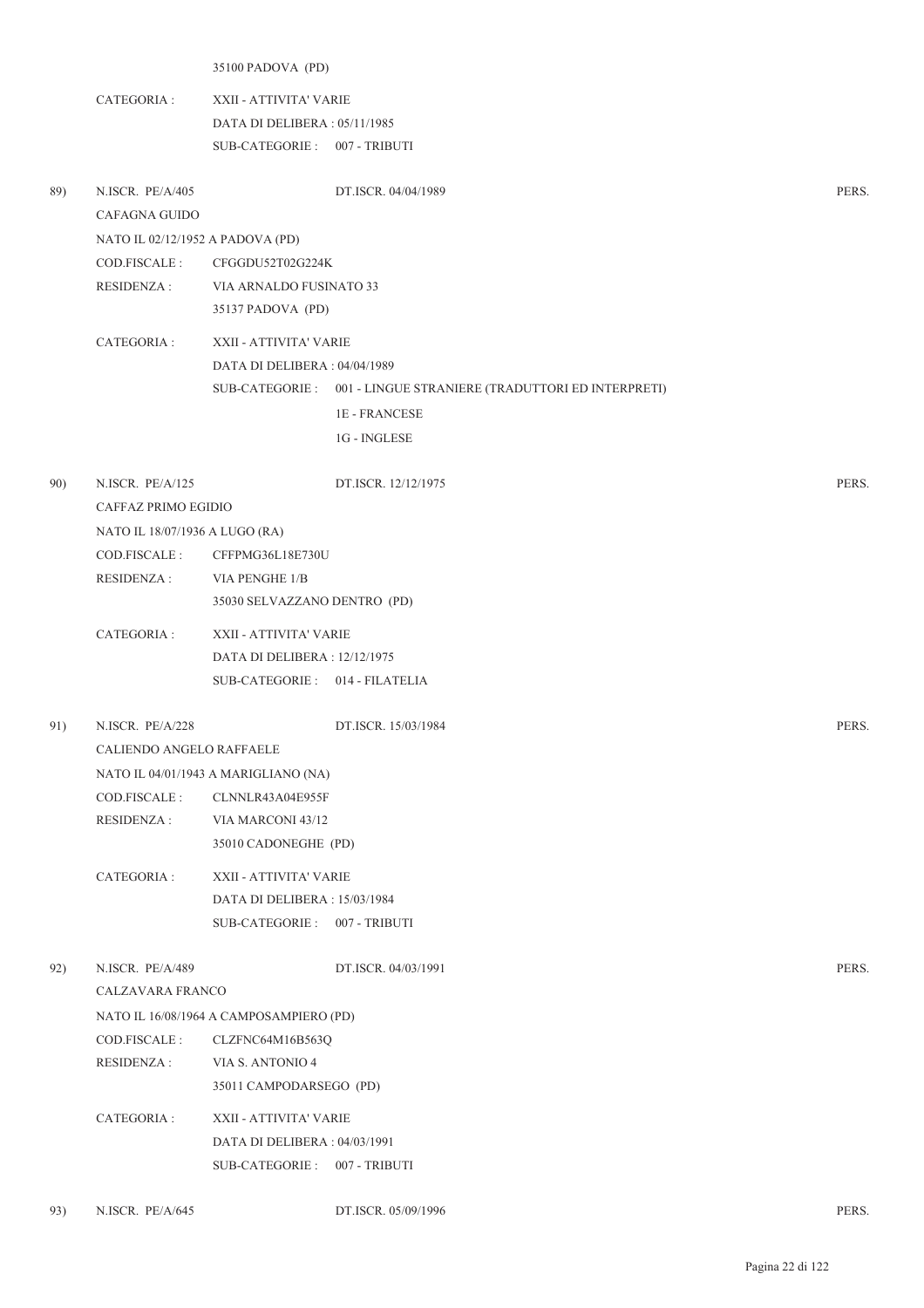|     | CAMBRUZZI GIORGIO                     |                                              |                                                                                      |       |  |  |
|-----|---------------------------------------|----------------------------------------------|--------------------------------------------------------------------------------------|-------|--|--|
|     | NATO IL 20/04/1935 A PADOVA (PD)      |                                              |                                                                                      |       |  |  |
|     | COD.FISCALE :                         | CMBGRG35D20G224D                             |                                                                                      |       |  |  |
|     | <b>RESIDENZA:</b>                     | VIA PIAGGI 10                                |                                                                                      |       |  |  |
|     |                                       | 35100 PADOVA (PD)                            |                                                                                      |       |  |  |
|     | CATEGORIA :                           | XXII - ATTIVITA' VARIE                       |                                                                                      |       |  |  |
|     |                                       | DATA DI DELIBERA: 25/09/1996                 |                                                                                      |       |  |  |
|     |                                       |                                              | SUB-CATEGORIE: 017 - CONDUZIONE E AMMINISTRAZIONE DI BENI STABILI                    |       |  |  |
| 94) | N.ISCR. PE/A/775                      |                                              | DT.ISCR. 07/04/2010                                                                  | PERS. |  |  |
|     | <b>CAMPORESE LORIS</b>                |                                              |                                                                                      |       |  |  |
|     | NATO IL 17/06/1957 A PADOVA (PD)      |                                              |                                                                                      |       |  |  |
|     | COD.FISCALE :                         | CMPLRS57H17G224E                             |                                                                                      |       |  |  |
|     | RESIDENZA :                           | VIA DEGLI ULIVI, 6                           |                                                                                      |       |  |  |
|     |                                       | 35034 LOZZO ATESTINO (PD)                    |                                                                                      |       |  |  |
|     |                                       |                                              |                                                                                      |       |  |  |
|     | CATEGORIA :                           | XXII - ATTIVITA' VARIE                       |                                                                                      |       |  |  |
|     |                                       | DATA DI DELIBERA : 07/04/2010                |                                                                                      |       |  |  |
|     |                                       |                                              | SUB-CATEGORIE : 020 - ELABORAZIONE DATI (MANUALE O A MEZZO DI STRUMENTI ELETTRONICI) |       |  |  |
| 95) | N.ISCR. PE/A/414                      |                                              | DT.ISCR. 04/04/1989                                                                  | PERS. |  |  |
|     | CANAZZA MIRKO                         |                                              |                                                                                      |       |  |  |
|     | NATO IL 12/02/1962 A MONSELICE (PD)   |                                              |                                                                                      |       |  |  |
|     | COD.FISCALE :<br>CNZMRK62B12F382P     |                                              |                                                                                      |       |  |  |
|     | RESIDENZA :                           | VIA PRIMO MAGGIO 2/7                         |                                                                                      |       |  |  |
|     | 35047 SOLESINO (PD)                   |                                              |                                                                                      |       |  |  |
|     | CATEGORIA :<br>XXII - ATTIVITA' VARIE |                                              |                                                                                      |       |  |  |
|     |                                       | DATA DI DELIBERA : 04/04/1989                |                                                                                      |       |  |  |
|     |                                       | SUB-CATEGORIE: 007 - TRIBUTI                 |                                                                                      |       |  |  |
| 96) | N.ISCR. PE/A/826                      |                                              | DT.ISCR. 27/04/2017                                                                  | PERS. |  |  |
|     | CANCELLIER CECILIA                    |                                              |                                                                                      |       |  |  |
|     |                                       | NATA IL 31/08/1968 A SAN DONA' DI PIAVE (VE) |                                                                                      |       |  |  |
|     | COD.FISCALE :                         | CNCCCL68M71H823U                             |                                                                                      |       |  |  |
|     | <b>RESIDENZA:</b>                     | VIA MONTE LUNGO 7                            |                                                                                      |       |  |  |
|     |                                       | 35141 PADOVA (PD)                            |                                                                                      |       |  |  |
|     | CATEGORIA :                           | XXII - ATTIVITA' VARIE                       |                                                                                      |       |  |  |
|     |                                       | DATA DI DELIBERA: 27/04/2017                 |                                                                                      |       |  |  |
|     |                                       |                                              | SUB-CATEGORIE : 001 - LINGUE STRANIERE (TRADUTTORI ED INTERPRETI)                    |       |  |  |
|     |                                       | 1G - INGLESE                                 |                                                                                      |       |  |  |
|     |                                       | 1R - TEDESCO                                 |                                                                                      |       |  |  |
| 97) | N.ISCR. PE/A/481                      |                                              | DT.ISCR. 30/11/1990                                                                  | PERS. |  |  |
|     | CANDIOTTO ANGELITA                    |                                              |                                                                                      |       |  |  |
|     | NATA IL 10/03/1967 A PADOVA (PD)      |                                              |                                                                                      |       |  |  |
|     | COD.FISCALE :                         | CNDNLT67C50G224M                             |                                                                                      |       |  |  |
|     | <b>RESIDENZA:</b>                     | VIA LAMARMORA 1                              |                                                                                      |       |  |  |
|     |                                       |                                              |                                                                                      |       |  |  |

35100 PADOVA (PD)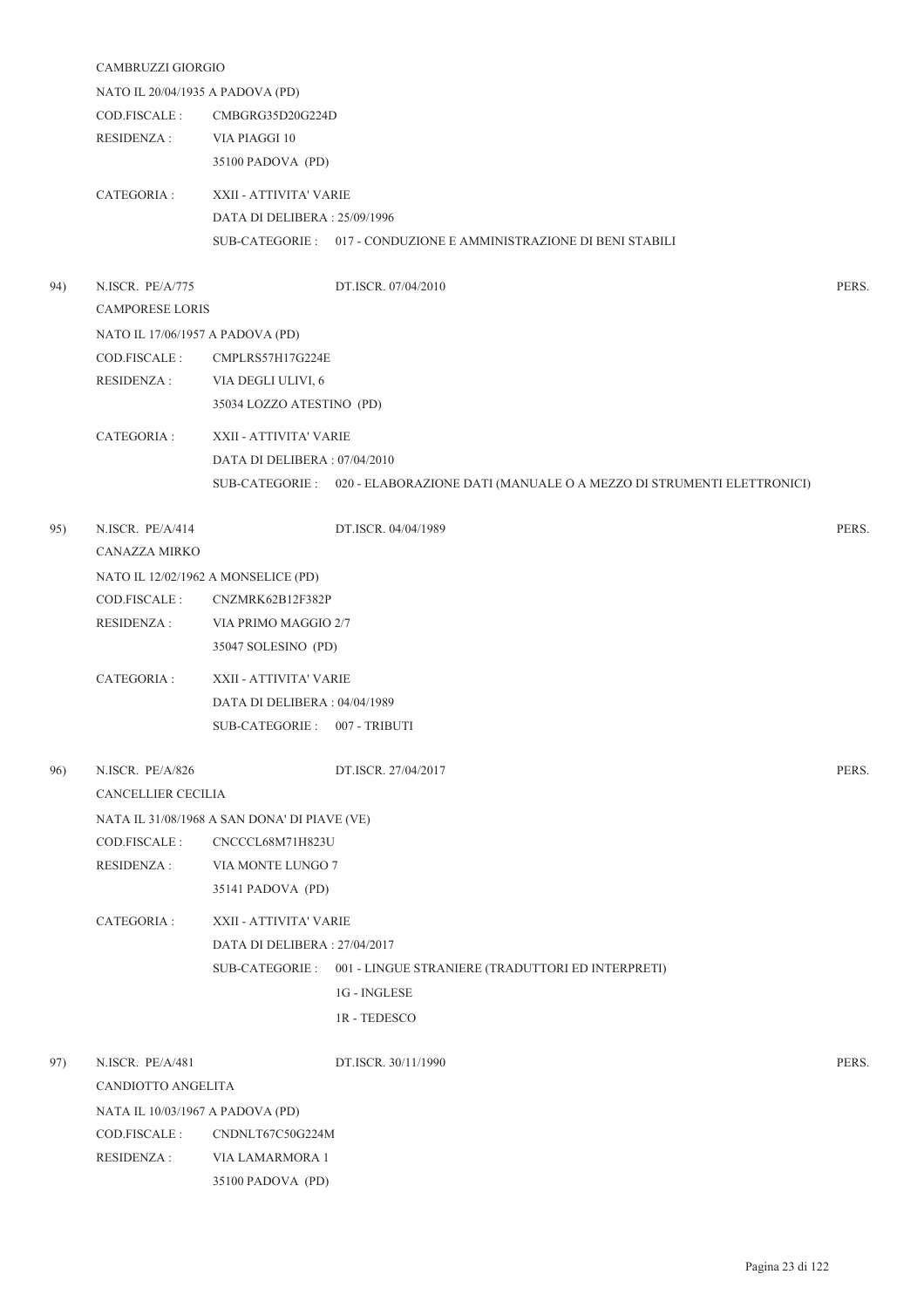|      | CATEGORIA :                       | XXII - ATTIVITA' VARIE                 |                                                                   |       |  |  |
|------|-----------------------------------|----------------------------------------|-------------------------------------------------------------------|-------|--|--|
|      |                                   | DATA DI DELIBERA: 30/11/1990           |                                                                   |       |  |  |
|      |                                   | SUB-CATEGORIE: 007 - TRIBUTI           |                                                                   |       |  |  |
| 98)  | N.ISCR. PE/A/226                  |                                        | DT.ISCR. 02/11/1983                                               | PERS. |  |  |
|      | CANOVA LUCIANO                    |                                        |                                                                   |       |  |  |
|      | NATO IL 11/08/1939 A PADOVA (PD)  |                                        |                                                                   |       |  |  |
|      | COD.FISCALE:                      | CNVLCN39M11G224K                       |                                                                   |       |  |  |
|      | <b>RESIDENZA:</b>                 | VIA S. MAURO 3-16                      |                                                                   |       |  |  |
|      |                                   | 35036 MONTEGROTTO TERME (PD)           |                                                                   |       |  |  |
|      | CATEGORIA :                       |                                        | IX - MECCANICA-ELETTROTECNICA-OTTICA E PREZIOSI                   |       |  |  |
|      |                                   | DATA DI DELIBERA: 02/11/1983           |                                                                   |       |  |  |
|      |                                   |                                        | SUB-CATEGORIE : 005 - MACCHINE UTENSILI, UTENSILERIA E FERRAMENTA |       |  |  |
|      |                                   |                                        | 021 - MACCHINE PER LA LAVORAZIONE DEL LEGNO                       |       |  |  |
|      |                                   |                                        |                                                                   |       |  |  |
| 99)  | N.ISCR. PE/A/415                  |                                        | DT.ISCR. 04/04/1989                                               | PERS. |  |  |
|      | <b>CANTONATI FRANCO</b>           |                                        |                                                                   |       |  |  |
|      | NATO IL 18/09/1940 A PADOVA (PD)  |                                        |                                                                   |       |  |  |
|      | COD.FISCALE :                     | CNTFNC40P18G224J                       |                                                                   |       |  |  |
|      | <b>RESIDENZA:</b>                 | VIA BEATO PELLEGRINO 39                |                                                                   |       |  |  |
|      |                                   | 35100 PADOVA (PD)                      |                                                                   |       |  |  |
|      | CATEGORIA :                       | XXII - ATTIVITA' VARIE                 |                                                                   |       |  |  |
|      |                                   | DATA DI DELIBERA : 04/04/1989          |                                                                   |       |  |  |
|      |                                   | SUB-CATEGORIE: 007 - TRIBUTI           |                                                                   |       |  |  |
| 100) | N.ISCR. PE/A/791                  |                                        | DT.ISCR. 02/04/2012                                               | PERS. |  |  |
|      | CANZANO CESARE                    |                                        |                                                                   |       |  |  |
|      | NATO IL 05/07/1966 A PALERMO (PA) |                                        |                                                                   |       |  |  |
|      | COD.FISCALE:                      | CNZCSR66L05G273F                       |                                                                   |       |  |  |
|      | RESIDENZA :                       | VIA MADONNA DELLA SALUTE 60            |                                                                   |       |  |  |
|      |                                   | 35129 PADOVA (PD)                      |                                                                   |       |  |  |
|      | CATEGORIA :                       | XXII - ATTIVITA' VARIE                 |                                                                   |       |  |  |
|      |                                   | DATA DI DELIBERA: 02/04/2012           |                                                                   |       |  |  |
|      |                                   | SUB-CATEGORIE: 014 - FILATELIA         |                                                                   |       |  |  |
|      |                                   |                                        | 14A - NUMISMATICA                                                 |       |  |  |
| 101) | N.ISCR. PE/A/416                  |                                        | DT.ISCR. 04/04/1989                                               | PERS. |  |  |
|      | <b>CAPRA GINO</b>                 |                                        |                                                                   |       |  |  |
|      |                                   | NATO IL 20/03/1955 A TREBASELEGHE (PD) |                                                                   |       |  |  |
|      | COD.FISCALE:                      | CPRGNI55C20L349B                       |                                                                   |       |  |  |
|      | <b>RESIDENZA:</b>                 | VIA MANETTI 39                         |                                                                   |       |  |  |
|      |                                   | 35010 TREBASELEGHE (PD)                |                                                                   |       |  |  |
|      | CATEGORIA :                       | XXII - ATTIVITA' VARIE                 |                                                                   |       |  |  |
|      |                                   | DATA DI DELIBERA: 04/04/1989           |                                                                   |       |  |  |
|      |                                   | SUB-CATEGORIE: 007 - TRIBUTI           |                                                                   |       |  |  |
|      |                                   |                                        |                                                                   |       |  |  |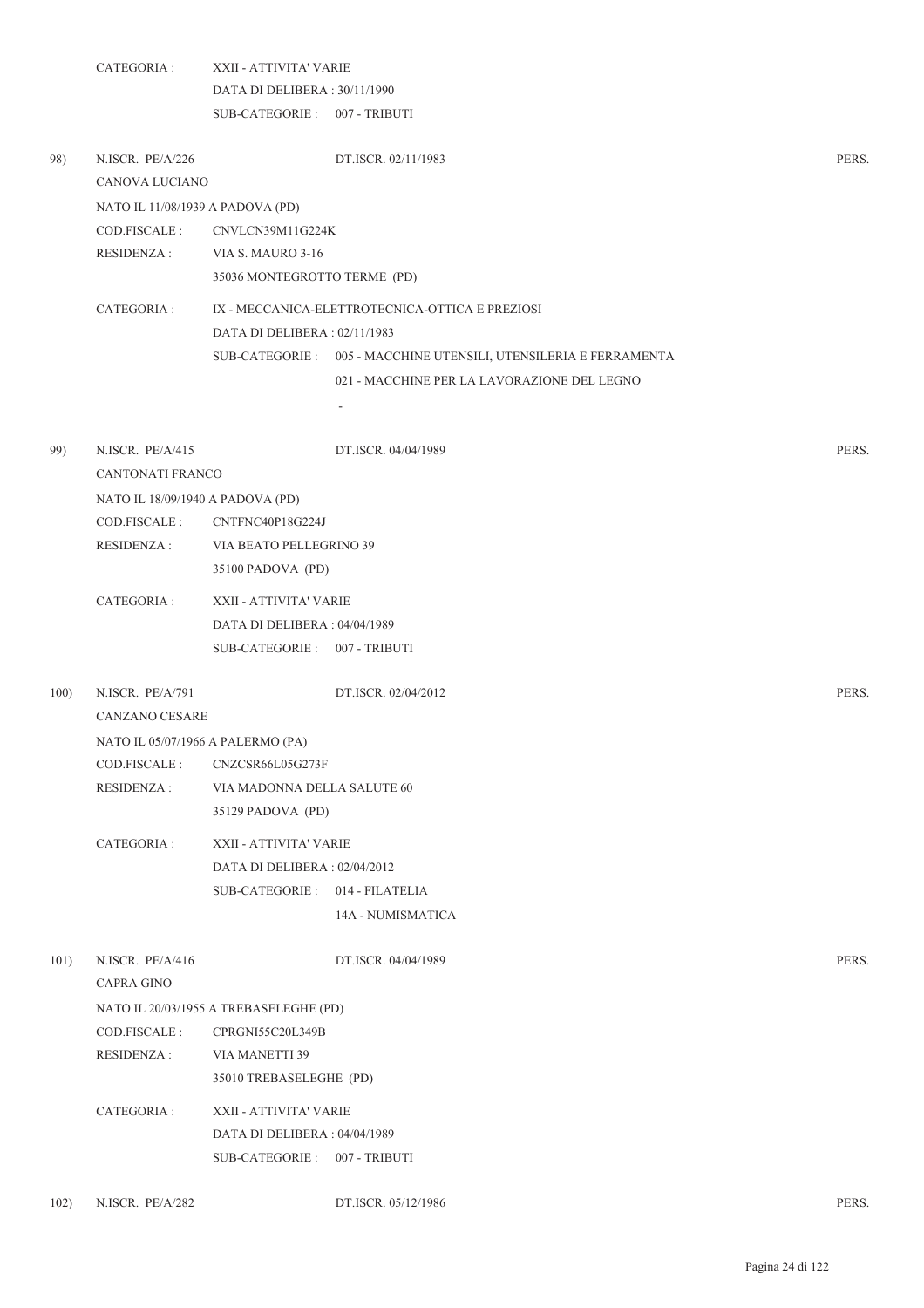|      | CAPUZZI EMIDIO                    |                                                                  |       |  |  |  |
|------|-----------------------------------|------------------------------------------------------------------|-------|--|--|--|
|      |                                   | NATO IL 08/08/1926 A GUARDIAGRELE (CH)                           |       |  |  |  |
|      | COD.FISCALE :                     | CPZMDE26M08E243E                                                 |       |  |  |  |
|      | RESIDENZA :                       | VIA CARRUBBIO 44/1                                               |       |  |  |  |
|      |                                   | 35043 MONSELICE (PD)                                             |       |  |  |  |
|      | CATEGORIA :                       | XXII - ATTIVITA' VARIE                                           |       |  |  |  |
|      |                                   | DATA DI DELIBERA: 05/12/1986                                     |       |  |  |  |
|      |                                   | SUB-CATEGORIE: 007 - TRIBUTI                                     |       |  |  |  |
|      |                                   |                                                                  |       |  |  |  |
| 103) | N.ISCR. PE/A/299                  | DT.ISCR. 05/12/1986                                              | PERS. |  |  |  |
|      | <b>CARDONE ANGELA</b>             |                                                                  |       |  |  |  |
|      | NATA IL 02/02/1953 A TORINO (TO)  |                                                                  |       |  |  |  |
|      | COD.FISCALE:                      | CRDNGL53B42L219B                                                 |       |  |  |  |
|      | RESIDENZA :                       | VIA P. DI BENEDETTO 26                                           |       |  |  |  |
|      |                                   | 35020 BRUGINE (PD)                                               |       |  |  |  |
|      | CATEGORIA :                       | XXII - ATTIVITA' VARIE                                           |       |  |  |  |
|      |                                   | DATA DI DELIBERA: 05/12/1986                                     |       |  |  |  |
|      |                                   | SUB-CATEGORIE: 007 - TRIBUTI                                     |       |  |  |  |
|      |                                   |                                                                  |       |  |  |  |
| 104) | N.ISCR. PE/A/739                  | DT.ISCR. 11/04/2005                                              | PERS. |  |  |  |
|      | <b>CARELSE ANTHONY</b>            |                                                                  |       |  |  |  |
|      | NATO IL 08/07/1945 A KIMBERLEY () |                                                                  |       |  |  |  |
|      | COD.FISCALE:                      | CRLNHN45L08Z347D                                                 |       |  |  |  |
|      | RESIDENZA :                       | VIA M.G. AGNESI 8                                                |       |  |  |  |
|      |                                   | 35136 PADOVA (PD)                                                |       |  |  |  |
|      | CATEGORIA :                       | XXII - ATTIVITA' VARIE                                           |       |  |  |  |
|      |                                   | DATA DI DELIBERA : 11/04/2005                                    |       |  |  |  |
|      |                                   | SUB-CATEGORIE: 001 - LINGUE STRANIERE (TRADUTTORI ED INTERPRETI) |       |  |  |  |
|      |                                   | 1G - INGLESE                                                     |       |  |  |  |
|      |                                   |                                                                  |       |  |  |  |
| 105) | N.ISCR. PE/A/711                  | DT.ISCR. 31/10/2002                                              | PERS. |  |  |  |
|      | <b>CARRARO GINA</b>               |                                                                  |       |  |  |  |
|      |                                   | NATA IL 23/02/1954 A PERNUMIA (PD)                               |       |  |  |  |
|      | COD.FISCALE:                      | CRRGNI54B63G461L                                                 |       |  |  |  |
|      | <b>RESIDENZA:</b>                 | VIA S. LEOPOLDO 16                                               |       |  |  |  |
|      |                                   | 35020 ALBIGNASEGO (PD)                                           |       |  |  |  |
|      | CATEGORIA :                       | XXII - ATTIVITA' VARIE                                           |       |  |  |  |
|      |                                   | DATA DI DELIBERA : 31/10/2002                                    |       |  |  |  |
|      |                                   | SUB-CATEGORIE : 019 - PERITI IN STIMA E VALUTAZIONE DI IMMOBILI  |       |  |  |  |
|      |                                   |                                                                  |       |  |  |  |
| 106) | N.ISCR. PE/A/417                  | DT.ISCR. 04/04/1989                                              | PERS. |  |  |  |
|      | CARTERI MAURIZIO                  |                                                                  |       |  |  |  |
|      |                                   | NATO IL 22/02/1961 A NOVENTA PADOVANA (PD)                       |       |  |  |  |
|      | COD.FISCALE:                      | CRTMRZ61B22F962L                                                 |       |  |  |  |
|      | RESIDENZA :                       | VIA TURAZZA 48                                                   |       |  |  |  |
|      |                                   | 35100 PADOVA (PD)                                                |       |  |  |  |
|      | CATEGORIA :                       | XXII - ATTIVITA' VARIE                                           |       |  |  |  |
|      |                                   | DATA DI DELIBERA : 04/04/1989                                    |       |  |  |  |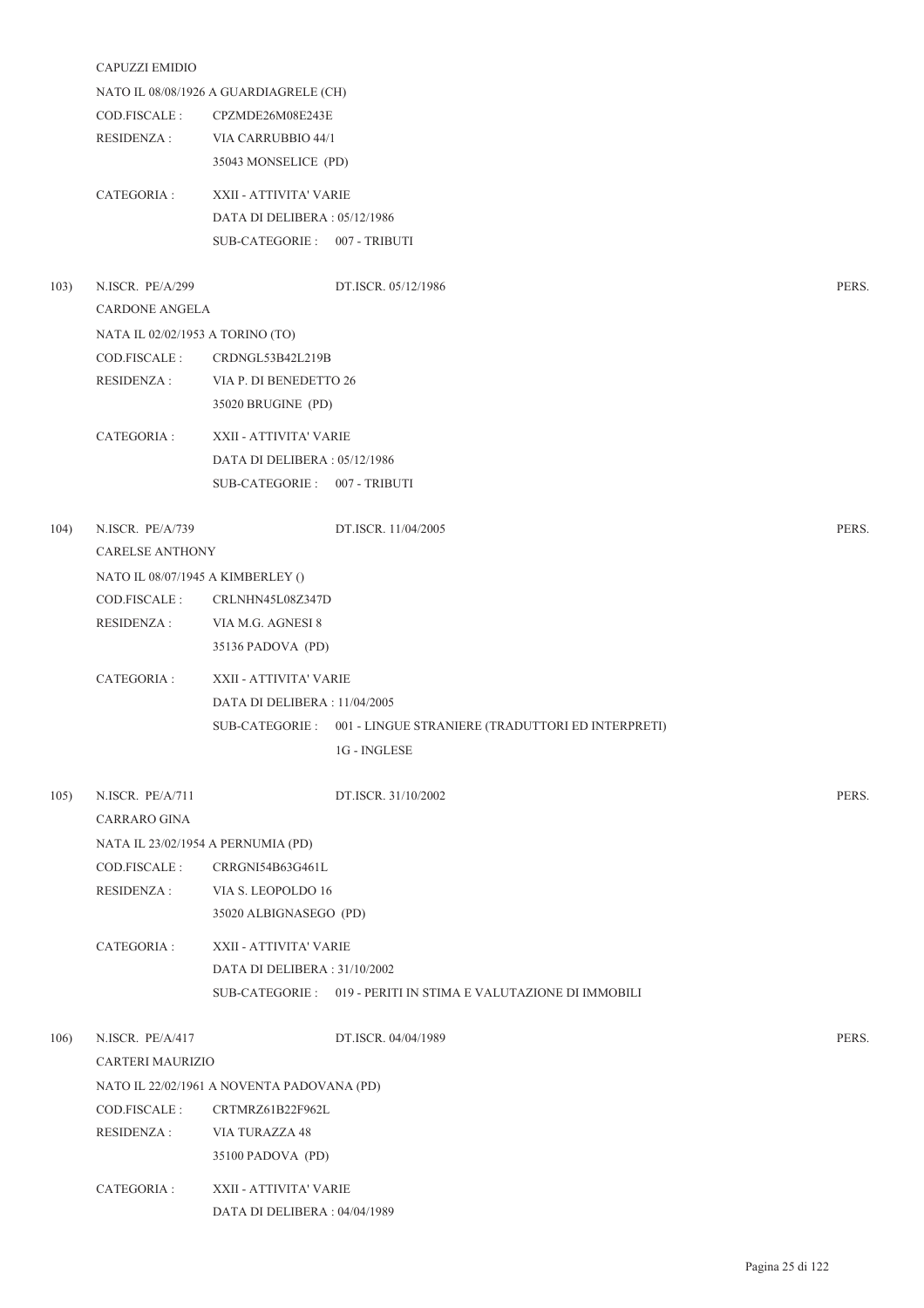| 107) | N.ISCR. PE/A/546<br>CASSOL MAGDA  |                              | DT.ISCR. 01/06/1992                                               | PERS. |  |
|------|-----------------------------------|------------------------------|-------------------------------------------------------------------|-------|--|
|      | NATA IL 25/11/1961 A ROMA (RM)    |                              |                                                                   |       |  |
|      | COD.FISCALE :                     | CSSMGD61S65H501C             |                                                                   |       |  |
|      | <b>RESIDENZA:</b>                 | VIA VASARI 12/1              |                                                                   |       |  |
|      |                                   | 35027 NOVENTA PADOVANA (PD)  |                                                                   |       |  |
|      | CATEGORIA :                       | XXII - ATTIVITA' VARIE       |                                                                   |       |  |
|      |                                   | DATA DI DELIBERA: 01/06/1992 |                                                                   |       |  |
|      |                                   |                              | SUB-CATEGORIE : 001 - LINGUE STRANIERE (TRADUTTORI ED INTERPRETI) |       |  |
|      |                                   |                              | <b>1C - CINESE</b>                                                |       |  |
| 108) | N.ISCR. PE/A/827                  |                              | DT.ISCR. 27/04/2017                                               | PERS. |  |
|      | CASTELLI PATRIZIO                 |                              |                                                                   |       |  |
|      | NATO IL 29/11/1975 A GLASGOW ()   |                              |                                                                   |       |  |
|      | COD.FISCALE:                      | CSTPRZ75S29Z114V             |                                                                   |       |  |
|      | RESIDENZA :                       | VIA A. PIZZAMANO 11          |                                                                   |       |  |
|      |                                   | 35127 PADOVA (PD)            |                                                                   |       |  |
|      | CATEGORIA:                        | XXII - ATTIVITA' VARIE       |                                                                   |       |  |
|      |                                   | DATA DI DELIBERA: 27/04/2017 |                                                                   |       |  |
|      |                                   |                              | SUB-CATEGORIE : 001 - LINGUE STRANIERE (TRADUTTORI ED INTERPRETI) |       |  |
|      |                                   |                              | 1G - INGLESE                                                      |       |  |
| 109) | N.ISCR. PE/A/641                  |                              | DT.ISCR. 18/03/1996                                               | PERS. |  |
|      | CASTELLO ARMANDO                  |                              |                                                                   |       |  |
|      | NATO IL 09/07/1957 A TRIBANO (PD) |                              |                                                                   |       |  |
|      | COD.FISCALE :                     | CSTRND57L09L414W             |                                                                   |       |  |
|      | RESIDENZA :                       | VIA G. MAZZINI 72/A          |                                                                   |       |  |
|      |                                   | 35020 TRIBANO (PD)           |                                                                   |       |  |
|      | CATEGORIA :                       | XII - CARTA E STAMPA         |                                                                   |       |  |
|      |                                   | DATA DI DELIBERA: 18/03/1996 |                                                                   |       |  |
|      |                                   | SUB-CATEGORIE :              | 001 - TIPOGRAFIA, LITOGRAFIA, CALCOGRAFIA                         |       |  |
|      |                                   |                              | 002 - CARTOTECNICA, CARTONAGGI, CARTA, CARTONI                    |       |  |
|      |                                   |                              | 005 - EDIZIONI, STAMPATI IN GENERE                                |       |  |
|      |                                   |                              | 013 - LEGATORIA                                                   |       |  |
| 110) | N.ISCR. PE/A/183                  |                              | DT.ISCR. 23/06/1981                                               | PERS. |  |
|      | CAVALLIN GIORGIO                  |                              |                                                                   |       |  |
|      | NATO IL 23/03/1948 A PADOVA (PD)  |                              |                                                                   |       |  |
|      | COD.FISCALE :                     | CVLGRG48C23G224Z             |                                                                   |       |  |
|      | RESIDENZA :                       | VIA AMPERE 92/4              |                                                                   |       |  |
|      |                                   | 35136 PADOVA (PD)            |                                                                   |       |  |
|      | CATEGORIA :                       | XX - PREVIDENZA E CREDITO    |                                                                   |       |  |
|      |                                   | DATA DI DELIBERA: 23/06/1981 |                                                                   |       |  |
|      |                                   |                              | SUB-CATEGORIE: 001 - TECNICA ASSICURATIVA                         |       |  |
|      |                                   |                              | 002 - LIQUIDAZIONE DANNI INCENDI                                  |       |  |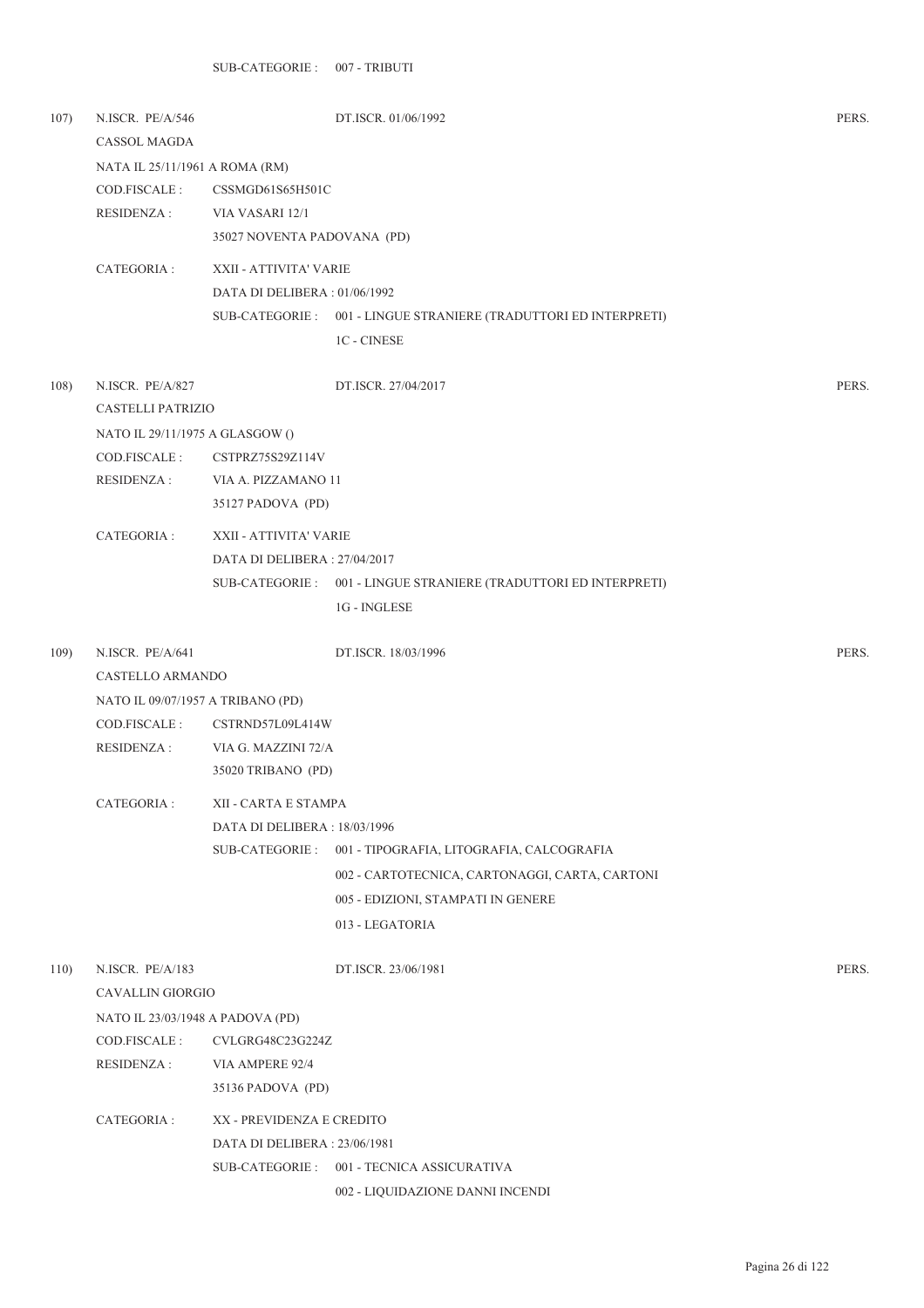-

NATA IL 31/10/1957 A PADOVA (PD)

| 111) | N.ISCR. PE/A/323<br><b>CAVINATO TEDDI</b> |                                     | DT.ISCR. 27/02/1987                                               | PERS. |
|------|-------------------------------------------|-------------------------------------|-------------------------------------------------------------------|-------|
|      |                                           | NATO IL 10/10/1963 A CURTAROLO (PD) |                                                                   |       |
|      | COD.FISCALE:                              | CVNTDD63R10D226Y                    |                                                                   |       |
|      | RESIDENZA :                               | VIA BUSIAGO 35/A                    |                                                                   |       |
|      |                                           | 35010 CAMPO SAN MARTINO (PD)        |                                                                   |       |
|      | CATEGORIA:                                | XXII - ATTIVITA' VARIE              |                                                                   |       |
|      |                                           | DATA DI DELIBERA: 27/02/1987        |                                                                   |       |
|      |                                           | SUB-CATEGORIE: 007 - TRIBUTI        |                                                                   |       |
| 112) | N.ISCR. PE/A/612                          |                                     | DT.ISCR. 21/03/1994                                               | PERS. |
|      | CAZORLA CACERES ANA                       |                                     |                                                                   |       |
|      | NATA IL 26/11/1966 A MADRID ()            |                                     |                                                                   |       |
|      | COD.FISCALE :                             | CZRNAA66S66Z131E                    |                                                                   |       |
|      | <b>RESIDENZA:</b>                         | CORSO GARIBALDI 4 IN. 27            |                                                                   |       |
|      |                                           | 35100 PADOVA (PD)                   |                                                                   |       |
|      | CATEGORIA :                               | XXII - ATTIVITA' VARIE              |                                                                   |       |
|      |                                           | DATA DI DELIBERA: 21/03/1994        |                                                                   |       |
|      |                                           |                                     | SUB-CATEGORIE : 001 - LINGUE STRANIERE (TRADUTTORI ED INTERPRETI) |       |
|      |                                           |                                     | 1Q - SPAGNOLO                                                     |       |
| 113) | N.ISCR. PE/A/571                          |                                     | DT.ISCR. 19/11/1992                                               | PERS. |
|      | CAZZIN LOREDANA                           |                                     |                                                                   |       |
|      | NATA IL 17/09/1963 A SIRACUSA (SR)        |                                     |                                                                   |       |
|      | COD.FISCALE:                              | CZZLDN63P57I754K                    |                                                                   |       |
|      | RESIDENZA :                               | VIA POMPONIO LETO 11/4              |                                                                   |       |
|      |                                           | 35124 PADOVA (PD)                   |                                                                   |       |
|      | CATEGORIA :                               | XXII - ATTIVITA' VARIE              |                                                                   |       |
|      |                                           | DATA DI DELIBERA: 19/11/1992        |                                                                   |       |
|      |                                           | SUB-CATEGORIE: 007 - TRIBUTI        |                                                                   |       |
| 114) | N.ISCR. PE/A/443                          |                                     | DT.ISCR. 29/06/1989                                               | PERS. |
|      | <b>CAZZIN RENZO</b>                       |                                     |                                                                   |       |
|      |                                           | NATO IL 15/07/1951 A TORREGLIA (PD) |                                                                   |       |
|      | COD.FISCALE:                              | CZZRNZ51L15L270P                    |                                                                   |       |
|      | RESIDENZA :                               | VIA E. FILIBERTO 47                 |                                                                   |       |
|      |                                           | 35132 PADOVA (PD)                   |                                                                   |       |
|      | CATEGORIA:                                | XXII - ATTIVITA' VARIE              |                                                                   |       |
|      |                                           | DATA DI DELIBERA: 29/06/1989        |                                                                   |       |
|      |                                           |                                     | SUB-CATEGORIE: 011 - MEDIATORATO                                  |       |
|      |                                           |                                     | 11A - IMMOBILI                                                    |       |
| 115) | N.ISCR. PE/A/334                          |                                     | DT.ISCR. 17/03/1987                                               | PERS. |
|      | <b>CECCATO MARILENA</b>                   |                                     |                                                                   |       |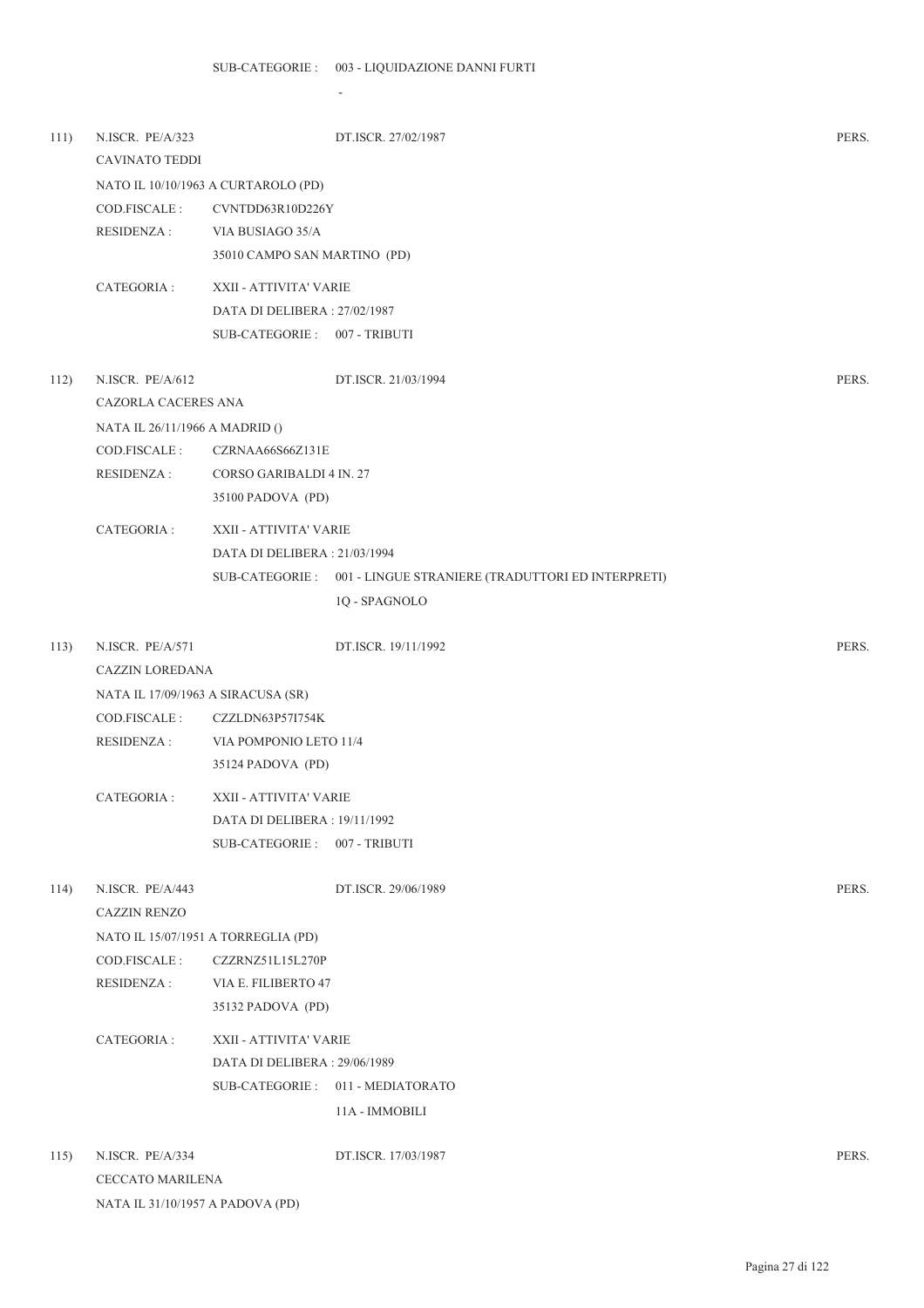|      | COD.FISCALE:                      | CCCMLN57R71G224U                               |                                                                                 |       |  |  |
|------|-----------------------------------|------------------------------------------------|---------------------------------------------------------------------------------|-------|--|--|
|      | RESIDENZA :                       | VIA PALMA IL GIOVANE 14                        |                                                                                 |       |  |  |
|      |                                   | 35031 ABANO TERME (PD)                         |                                                                                 |       |  |  |
|      | CATEGORIA :                       | XXII - ATTIVITA' VARIE                         |                                                                                 |       |  |  |
|      |                                   | DATA DI DELIBERA: 17/03/1987                   |                                                                                 |       |  |  |
|      |                                   | SUB-CATEGORIE: 007 - TRIBUTI                   |                                                                                 |       |  |  |
| 116) | N.ISCR. PE/A/790                  |                                                | DT.ISCR. 02/04/2012                                                             | PERS. |  |  |
|      | CECCHINATO DAVIDE                 |                                                |                                                                                 |       |  |  |
|      | NATO IL 05/03/1969 A PADOVA (PD)  |                                                |                                                                                 |       |  |  |
|      | COD.FISCALE :                     | CCCDVD69C05G224O                               |                                                                                 |       |  |  |
|      | <b>RESIDENZA:</b>                 | VIA BEMBO 230/A                                |                                                                                 |       |  |  |
|      |                                   | 35124 PADOVA (PD)                              |                                                                                 |       |  |  |
|      | CATEGORIA :                       |                                                | IX - MECCANICA-ELETTROTECNICA-OTTICA E PREZIOSI                                 |       |  |  |
|      |                                   | DATA DI DELIBERA : 02/04/2012                  |                                                                                 |       |  |  |
|      |                                   |                                                | SUB-CATEGORIE: 036 - PREZIOSI (OREFICERIA, GIOIELLERIA, ARGENTERIA, OROLOGERIA) |       |  |  |
|      |                                   |                                                |                                                                                 |       |  |  |
| 117) | N.ISCR. PE/A/768                  |                                                | DT.ISCR. 25/03/2009                                                             | PERS. |  |  |
|      | <b>CENCI MONICA</b>               |                                                |                                                                                 |       |  |  |
|      | NATO IL 12/09/1966 A ZURIGO ()    |                                                |                                                                                 |       |  |  |
|      | COD.FISCALE :                     | CNCMNC66P52Z133W                               |                                                                                 |       |  |  |
|      | RESIDENZA :                       | VIA FORESE 18                                  |                                                                                 |       |  |  |
|      |                                   | 35010 CAMPO SAN MARTINO (PD)                   |                                                                                 |       |  |  |
|      | CATEGORIA :                       | XXII - ATTIVITA' VARIE                         |                                                                                 |       |  |  |
|      |                                   | DATA DI DELIBERA : 25/03/2009                  |                                                                                 |       |  |  |
|      |                                   |                                                | SUB-CATEGORIE: 019 - PERITI IN STIMA E VALUTAZIONE DI IMMOBILI                  |       |  |  |
| 118) | N.ISCR. PE/A/212                  |                                                | DT.ISCR. 08/07/1983                                                             | PERS. |  |  |
|      | <b>CERONI ALFREDO</b>             |                                                |                                                                                 |       |  |  |
|      |                                   | NATO IL 29/12/1952 A CARMIGNANO DI BRENTA (PD) |                                                                                 |       |  |  |
|      | COD.FISCALE :                     | CRNLRD52T29B795A                               |                                                                                 |       |  |  |
|      | <b>RESIDENZA:</b>                 | VIA PROVINCIALE 33/B                           |                                                                                 |       |  |  |
|      |                                   | 35010 CARMIGNANO DI BRENTA (PD)                |                                                                                 |       |  |  |
|      | CATEGORIA :                       | XXII - ATTIVITA' VARIE                         |                                                                                 |       |  |  |
|      |                                   | DATA DI DELIBERA: 08/07/1983                   |                                                                                 |       |  |  |
|      |                                   | SUB-CATEGORIE: 007 - TRIBUTI                   |                                                                                 |       |  |  |
|      |                                   |                                                |                                                                                 |       |  |  |
| 119) | N.ISCR. PE/A/825                  |                                                | DT.ISCR. 06/02/2017                                                             | PERS. |  |  |
|      | CESARO GLORIA                     |                                                |                                                                                 |       |  |  |
|      | NATA IL 21/11/1964 A SALETTO (PD) |                                                |                                                                                 |       |  |  |
|      | COD.FISCALE:                      | CSRGLR64S61H705C                               |                                                                                 |       |  |  |
|      | <b>RESIDENZA:</b>                 | VIA PESCHIERA 9                                |                                                                                 |       |  |  |
|      |                                   | 35100 PADOVA (PD)                              |                                                                                 |       |  |  |
|      | CATEGORIA :                       | XXII - ATTIVITA' VARIE                         |                                                                                 |       |  |  |
|      |                                   | DATA DI DELIBERA: 06/02/2017                   |                                                                                 |       |  |  |
|      |                                   |                                                | SUB-CATEGORIE : 001 - LINGUE STRANIERE (TRADUTTORI ED INTERPRETI)               |       |  |  |
|      |                                   |                                                | <b>1E-FRANCESE</b>                                                              |       |  |  |
|      |                                   |                                                | 1G - INGLESE                                                                    |       |  |  |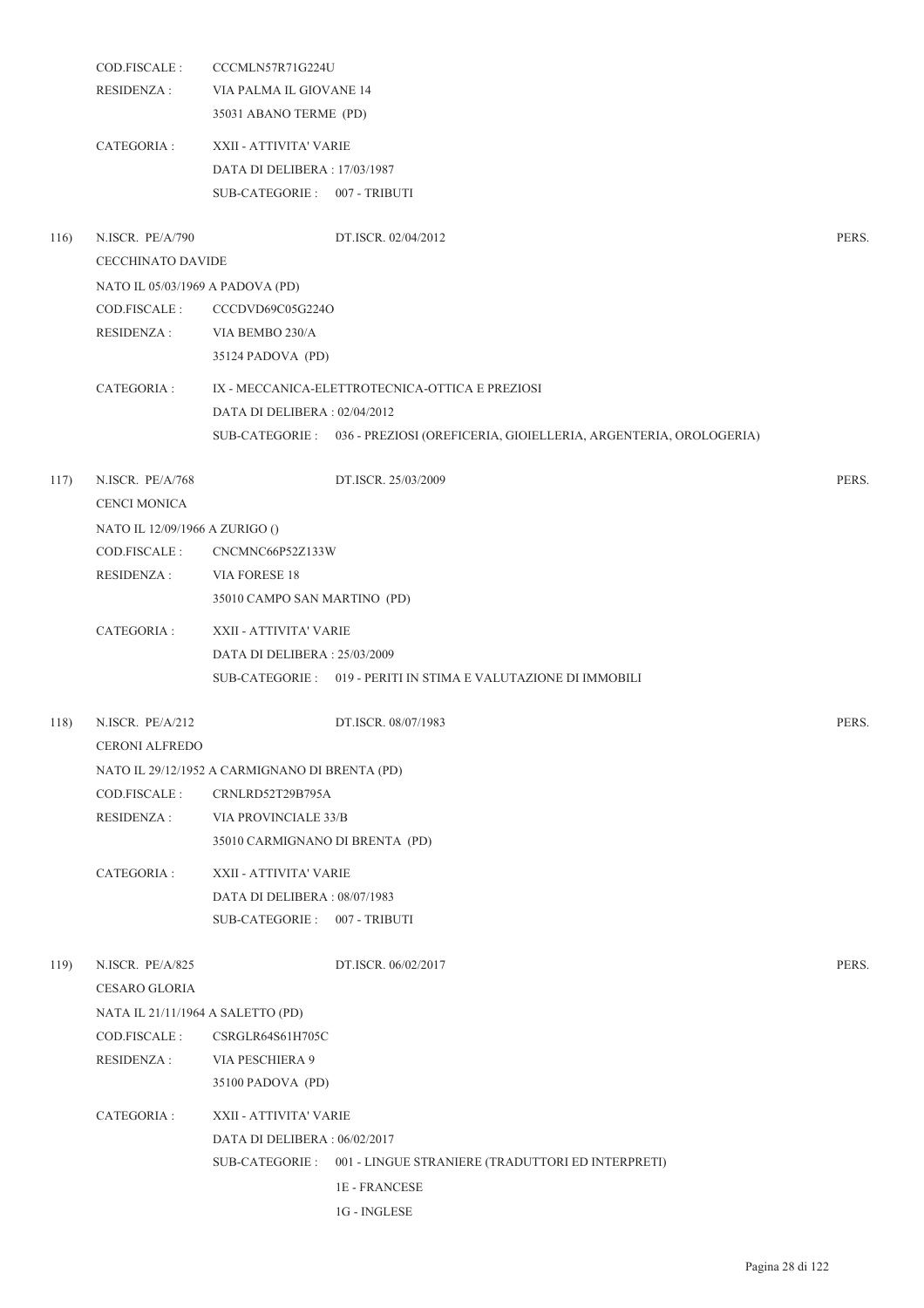| 120) | N.ISCR. PE/A/477<br>CHARVATOVA LUDMILA   |                              | DT.ISCR. 05/07/1990                                               |       |  |  |
|------|------------------------------------------|------------------------------|-------------------------------------------------------------------|-------|--|--|
|      | NATA IL 26/10/1942 A OSTRAVA ()          |                              |                                                                   |       |  |  |
|      | COD.FISCALE:                             | CHRLML42R66Z156P             |                                                                   |       |  |  |
|      | <b>RESIDENZA:</b>                        | VIA G. GOLA 6                |                                                                   |       |  |  |
|      |                                          | 35100 PADOVA (PD)            |                                                                   |       |  |  |
|      | CATEGORIA :                              | XXII - ATTIVITA' VARIE       |                                                                   |       |  |  |
|      |                                          | DATA DI DELIBERA: 05/07/1990 |                                                                   |       |  |  |
|      |                                          |                              | SUB-CATEGORIE : 001 - LINGUE STRANIERE (TRADUTTORI ED INTERPRETI) |       |  |  |
|      |                                          |                              | 1B - CECA                                                         |       |  |  |
|      |                                          |                              | 1I - POLACCA                                                      |       |  |  |
|      |                                          |                              | <b>1N-RUSSO</b>                                                   |       |  |  |
|      |                                          |                              | <b>1P - SLOVACCO</b>                                              |       |  |  |
| 121) | N.ISCR. PE/A/486                         |                              | DT.ISCR. 30/11/1990                                               | PERS. |  |  |
|      | <b>CHERUBIN PATRICIA</b>                 |                              |                                                                   |       |  |  |
|      | NATA IL 14/01/1968 A NITEROI ()          |                              |                                                                   |       |  |  |
|      | COD.FISCALE:                             | CHRPRC68A54Z602Y             |                                                                   |       |  |  |
|      | <b>RESIDENZA:</b>                        | VIA MASCAGNI 11              |                                                                   |       |  |  |
|      |                                          | 35024 BOVOLENTA (PD)         |                                                                   |       |  |  |
|      | CATEGORIA :<br>XXII - ATTIVITA' VARIE    |                              |                                                                   |       |  |  |
|      |                                          | DATA DI DELIBERA: 30/11/1990 |                                                                   |       |  |  |
|      |                                          | SUB-CATEGORIE :              | 001 - LINGUE STRANIERE (TRADUTTORI ED INTERPRETI)                 |       |  |  |
|      |                                          |                              | <b>1L-PORTOGHESE</b>                                              |       |  |  |
| 122) | N.ISCR. PE/A/217                         |                              | DT.ISCR. 08/07/1983                                               | PERS. |  |  |
|      | CHINELLO ROBERTO                         |                              |                                                                   |       |  |  |
|      | NATO IL 04/11/1958 A SASSARI (SS)        |                              |                                                                   |       |  |  |
|      | COD FISCALE :                            | <b>CHNRRT58S04I452P</b>      |                                                                   |       |  |  |
|      | <b>RESIDENZA:</b>                        | VIA G. VERDI 21              |                                                                   |       |  |  |
|      |                                          | 35036 MONTEGROTTO TERME (PD) |                                                                   |       |  |  |
|      | CATEGORIA :                              | XXII - ATTIVITA' VARIE       |                                                                   |       |  |  |
|      |                                          | DATA DI DELIBERA: 08/07/1983 |                                                                   |       |  |  |
|      |                                          | SUB-CATEGORIE: 007 - TRIBUTI |                                                                   |       |  |  |
| 123) | N.ISCR. PE/A/418                         |                              | DT.ISCR. 04/04/1989                                               | PERS. |  |  |
|      | CIARDO DOMENICO                          |                              |                                                                   |       |  |  |
|      | NATO IL 21/04/1948 A ALESSANO (LE)       |                              |                                                                   |       |  |  |
|      | COD.FISCALE:                             | CRDDNC48D21A184T             |                                                                   |       |  |  |
|      | RESIDENZA :<br>VIA CADUTI DI RUSSIA 14/4 |                              |                                                                   |       |  |  |
|      | 35013 CITTADELLA (PD)                    |                              |                                                                   |       |  |  |
|      | XXII - ATTIVITA' VARIE<br>CATEGORIA :    |                              |                                                                   |       |  |  |
|      |                                          | DATA DI DELIBERA: 04/04/1989 |                                                                   |       |  |  |
|      |                                          | SUB-CATEGORIE: 007 - TRIBUTI |                                                                   |       |  |  |
| 124) | N.ISCR. PE/A/301                         |                              | DT.ISCR. 05/12/1986                                               | PERS. |  |  |
|      | CICUTO STEFANO                           |                              |                                                                   |       |  |  |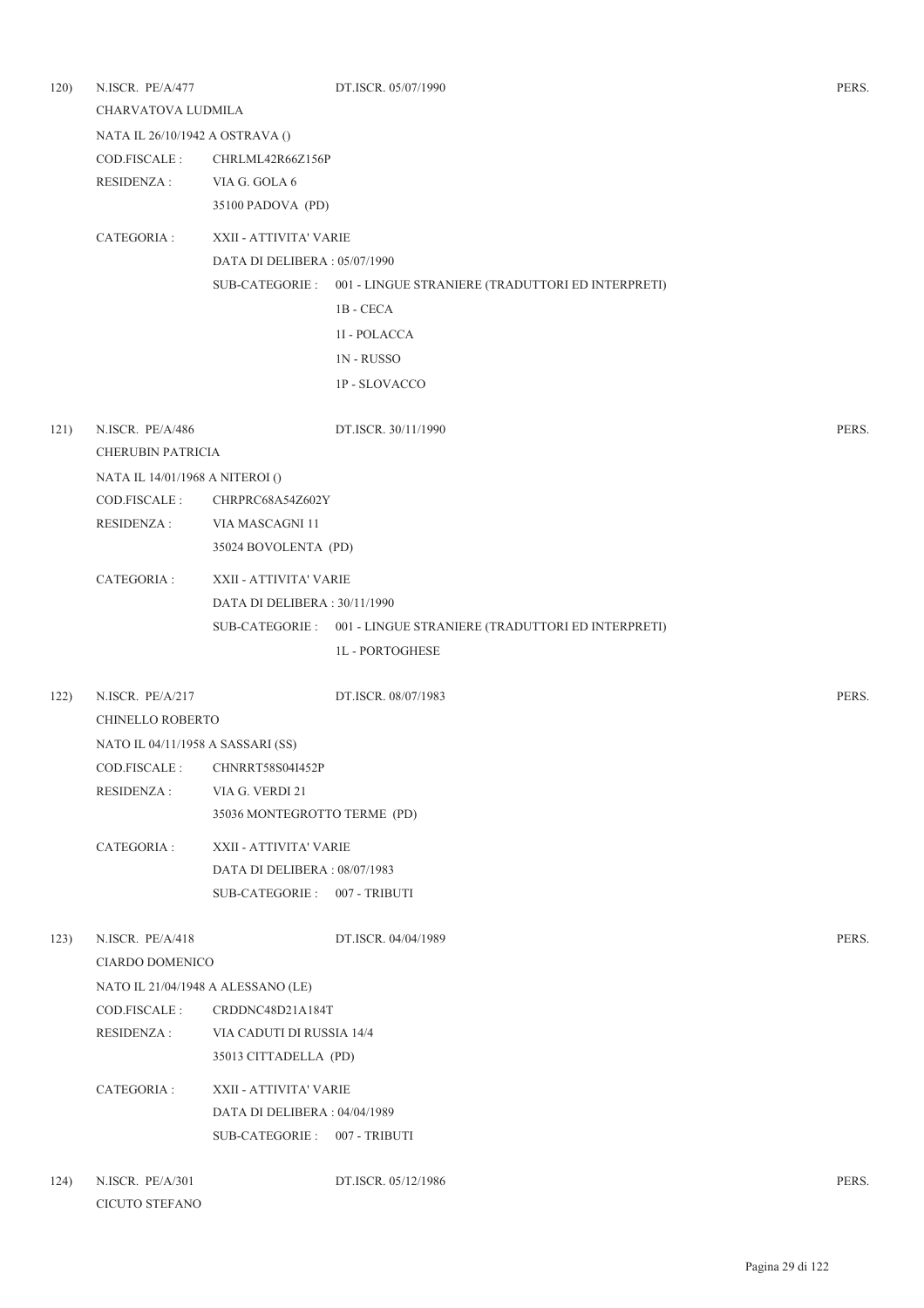|      |                                  | NATO IL 21/10/1959 A PADOVA (PD) |                                                                          |       |  |  |
|------|----------------------------------|----------------------------------|--------------------------------------------------------------------------|-------|--|--|
|      | COD.FISCALE :                    | CCTSFN59R21G224P                 |                                                                          |       |  |  |
|      | <b>RESIDENZA:</b>                | VIA DE PROSPERI 11               |                                                                          |       |  |  |
|      |                                  | 35100 PADOVA (PD)                |                                                                          |       |  |  |
|      | CATEGORIA :                      |                                  | V - LEGNO-LEGNAMI ED AFFINI E AMMOBIGLIAMENTO                            |       |  |  |
|      |                                  | DATA DI DELIBERA: 05/12/1986     |                                                                          |       |  |  |
|      |                                  |                                  | SUB-CATEGORIE: 001 - LEGNAME D'OPERA NOSTRANO                            |       |  |  |
|      |                                  |                                  | 002 - LEGNAME DA COSTRUZIONE                                             |       |  |  |
|      |                                  |                                  | 003 - LEGNAME ESOTICO                                                    |       |  |  |
|      |                                  |                                  | 004 - PAVIMENTI                                                          |       |  |  |
|      |                                  |                                  | 005 - SERRAMENTI                                                         |       |  |  |
|      |                                  |                                  | 006 - BARACCHE E CHIOSCHI, ECC.                                          |       |  |  |
|      |                                  |                                  | 007 - IMPIALLACCIATURE                                                   |       |  |  |
|      |                                  |                                  | 008 - COMPENSATI E PANIFORTI                                             |       |  |  |
|      |                                  |                                  | 009 - PANNELLI DI FIBRA DI LEGNO                                         |       |  |  |
|      |                                  |                                  | 010 - SUGHERO SCORZE CONGLOM. E AFF.                                     |       |  |  |
|      |                                  |                                  | 011 - VIMINI, GIUNCO, MIDOLLO E DERIVATI                                 |       |  |  |
|      |                                  |                                  | 014 - ATTIVITA' BOSCHIVE                                                 |       |  |  |
|      |                                  |                                  | 015 - FALEGNAMERIA                                                       |       |  |  |
|      |                                  |                                  | 016 - MOBILI DI LEGNO COMUNE IN SERIE ED IN STILE                        |       |  |  |
|      |                                  |                                  | 017 - MOBILI D'ARTE ANTICHI, IMITAZIONI E RESTAURI                       |       |  |  |
|      |                                  |                                  | 018 - EBANISTERIA, INTAGLI ED INTARSI                                    |       |  |  |
| 125) | N.ISCR. PE/A/536                 |                                  | DT.ISCR. 01/06/1992                                                      | PERS. |  |  |
|      | CISCATO CLAUDIO                  |                                  |                                                                          |       |  |  |
|      | NATO IL 17/04/1960 A PADOVA (PD) |                                  |                                                                          |       |  |  |
|      | COD.FISCALE :                    | CSCCLD60D17G224V                 |                                                                          |       |  |  |
|      | <b>RESIDENZA:</b>                | VIA ALDO MORO 44                 |                                                                          |       |  |  |
|      |                                  | 35010 SAN GIORGIO IN BOSCO (PD)  |                                                                          |       |  |  |
|      | CATEGORIA :                      | XXII - ATTIVITA' VARIE           |                                                                          |       |  |  |
|      |                                  | DATA DI DELIBERA: 01/06/1992     |                                                                          |       |  |  |
|      |                                  | SUB-CATEGORIE: 007 - TRIBUTI     |                                                                          |       |  |  |
| 126) | N.ISCR. PE/A/786                 |                                  | DT.ISCR. 12/01/2012                                                      | PERS. |  |  |
|      | CODOGNO LUCA                     |                                  |                                                                          |       |  |  |
|      | NATO IL 27/04/1975 A PADOVA (PD) |                                  |                                                                          |       |  |  |
|      | COD.FISCALE:                     | CDGLCU75D27G224Z                 |                                                                          |       |  |  |
|      | <b>RESIDENZA:</b>                | VIA ISONZO 15                    |                                                                          |       |  |  |
|      |                                  | 35010 VIGONZA (PD)               |                                                                          |       |  |  |
|      | CATEGORIA :                      | XIII - COSTRUZIONI EDILI         |                                                                          |       |  |  |
|      |                                  | DATA DI DELIBERA : 12/01/2012    |                                                                          |       |  |  |
|      |                                  |                                  | SUB-CATEGORIE: 010 - CALCE, CEMENTO, GESSO, LATERIZI E REFRATTARI        |       |  |  |
|      |                                  |                                  | 014 - DECORAZIONI IN PITTURE, STUCCHI, DORATURE, TINTEGG. E VERNICIATURA |       |  |  |
| 127) | N.ISCR. PE/A/619                 |                                  | DT.ISCR. 28/07/1994                                                      | PERS. |  |  |
|      | <b>COGO FABRIZIO</b>             |                                  |                                                                          |       |  |  |
|      | NATO IL 21/09/1955 A PADOVA (PD) |                                  |                                                                          |       |  |  |
|      | COD.FISCALE:                     | CGOFRZ55P21G224B                 |                                                                          |       |  |  |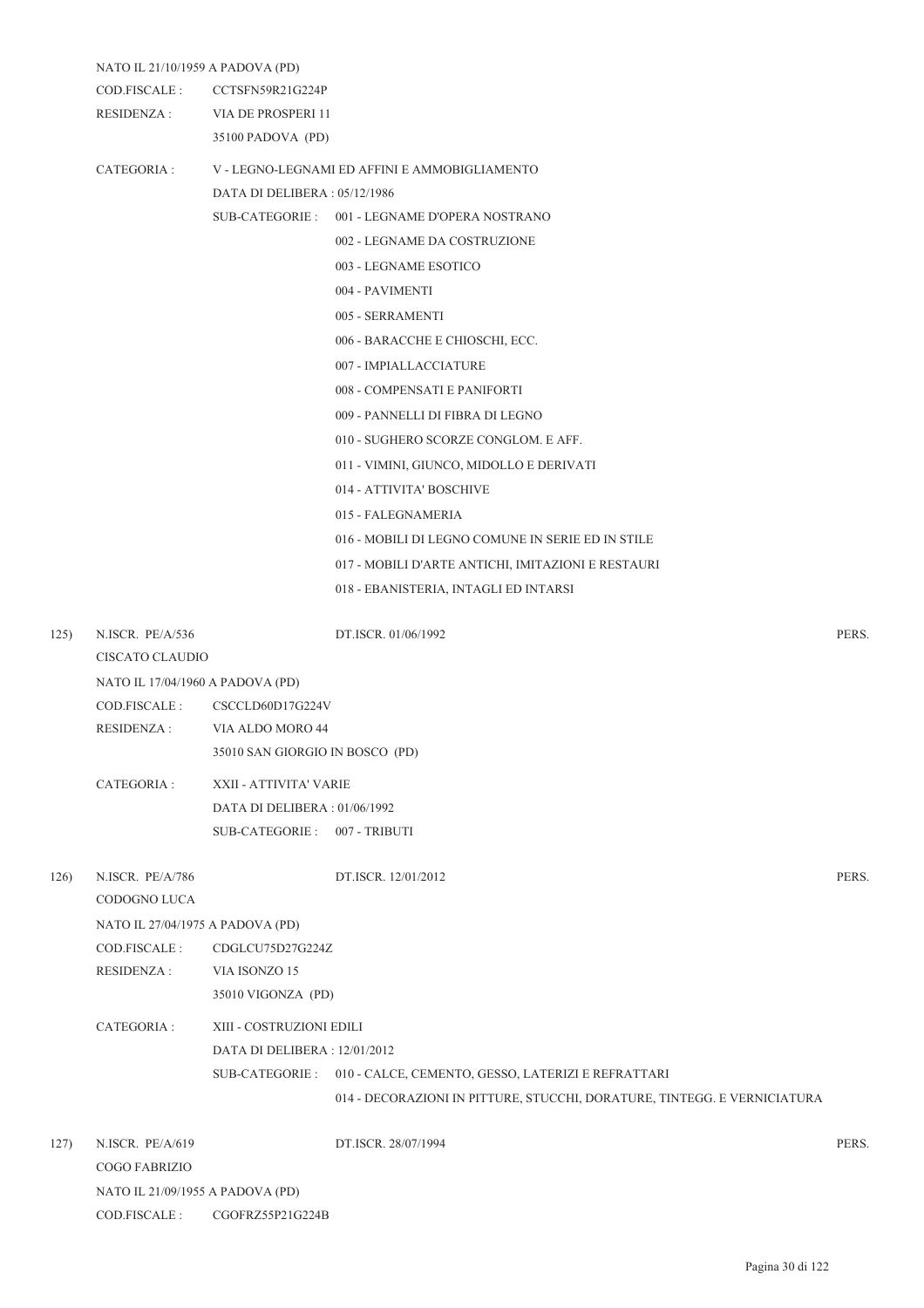|      | <b>RESIDENZA:</b>                                                      | VIA ROVERI 22<br>35031 ABANO TERME (PD)                                                |                                                                                                                                    |       |
|------|------------------------------------------------------------------------|----------------------------------------------------------------------------------------|------------------------------------------------------------------------------------------------------------------------------------|-------|
|      | CATEGORIA :                                                            | DATA DI DELIBERA: 28/07/1994                                                           | IX - MECCANICA-ELETTROTECNICA-OTTICA E PREZIOSI<br>SUB-CATEGORIE: 036 - PREZIOSI (OREFICERIA, GIOIELLERIA, ARGENTERIA, OROLOGERIA) |       |
| 128) | N.ISCR. PE/A/558<br><b>COLOMBO RENZO</b>                               |                                                                                        | DT.ISCR. 24/07/1992                                                                                                                | PERS. |
|      | NATO IL 07/05/1956 A PADOVA (PD)<br>COD.FISCALE :<br><b>RESIDENZA:</b> | CLMRNZ56E07G224H<br>VIA C. CALLEGARI 40<br>35133 PADOVA (PD)                           |                                                                                                                                    |       |
|      | CATEGORIA :                                                            | DATA DI DELIBERA: 24/07/1992                                                           | IX - MECCANICA-ELETTROTECNICA-OTTICA E PREZIOSI<br>SUB-CATEGORIE: 035 - OTTICA E STRUMENTI OTTICI                                  |       |
| 129) | N.ISCR. PE/A/759<br>COLTRO GIOVANNA                                    |                                                                                        | DT.ISCR. 19/12/2007                                                                                                                | PERS. |
|      | NATA IL 27/06/1963 A PADOVA (PD)                                       |                                                                                        |                                                                                                                                    |       |
|      | COD.FISCALE :                                                          | CLTGNN63H67G224T                                                                       |                                                                                                                                    |       |
|      | <b>RESIDENZA:</b>                                                      | VIA GARDA 34<br>35030 SELVAZZANO DENTRO (PD)                                           |                                                                                                                                    |       |
|      | CATEGORIA:                                                             | XXII - ATTIVITA' VARIE<br>DATA DI DELIBERA : 19/12/2007                                | SUB-CATEGORIE: 019 - PERITI IN STIMA E VALUTAZIONE DI IMMOBILI                                                                     |       |
| 130) | N.ISCR. PE/A/229<br><b>CONTE PAOLO</b>                                 |                                                                                        | DT.ISCR. 15/03/1984                                                                                                                | PERS. |
|      | NATO IL 29/12/1946 A PADOVA (PD)                                       |                                                                                        |                                                                                                                                    |       |
|      | COD.FISCALE :                                                          | CNTPLA46T29G224V                                                                       |                                                                                                                                    |       |
|      | RESIDENZA :                                                            | VIA MONTE DELLA MADONNA 8<br>35100 PADOVA (PD)                                         |                                                                                                                                    |       |
|      | CATEGORIA :                                                            | XXII - ATTIVITA' VARIE<br>DATA DI DELIBERA : 15/03/1984                                | SUB-CATEGORIE: 013 - GESTIONE E RAPPRESENTANZE<br>13B - MARKETING E ORGANIZZAZIONE AZIENDE                                         |       |
| 131) | N.ISCR. PE/A/276<br><b>CORA' PATRIZIA</b>                              |                                                                                        | DT.ISCR. 06/02/1986                                                                                                                | PERS. |
|      | NATA IL 04/04/1952 A VICENZA (VI)                                      |                                                                                        |                                                                                                                                    |       |
|      | COD.FISCALE :<br><b>RESIDENZA:</b>                                     | CROPRZ52D44L840V<br>VIA BELZONI 122<br>35121 PADOVA (PD)                               |                                                                                                                                    |       |
|      | CATEGORIA :                                                            | XXII - ATTIVITA' VARIE<br>DATA DI DELIBERA: 06/02/1986<br>SUB-CATEGORIE: 007 - TRIBUTI |                                                                                                                                    |       |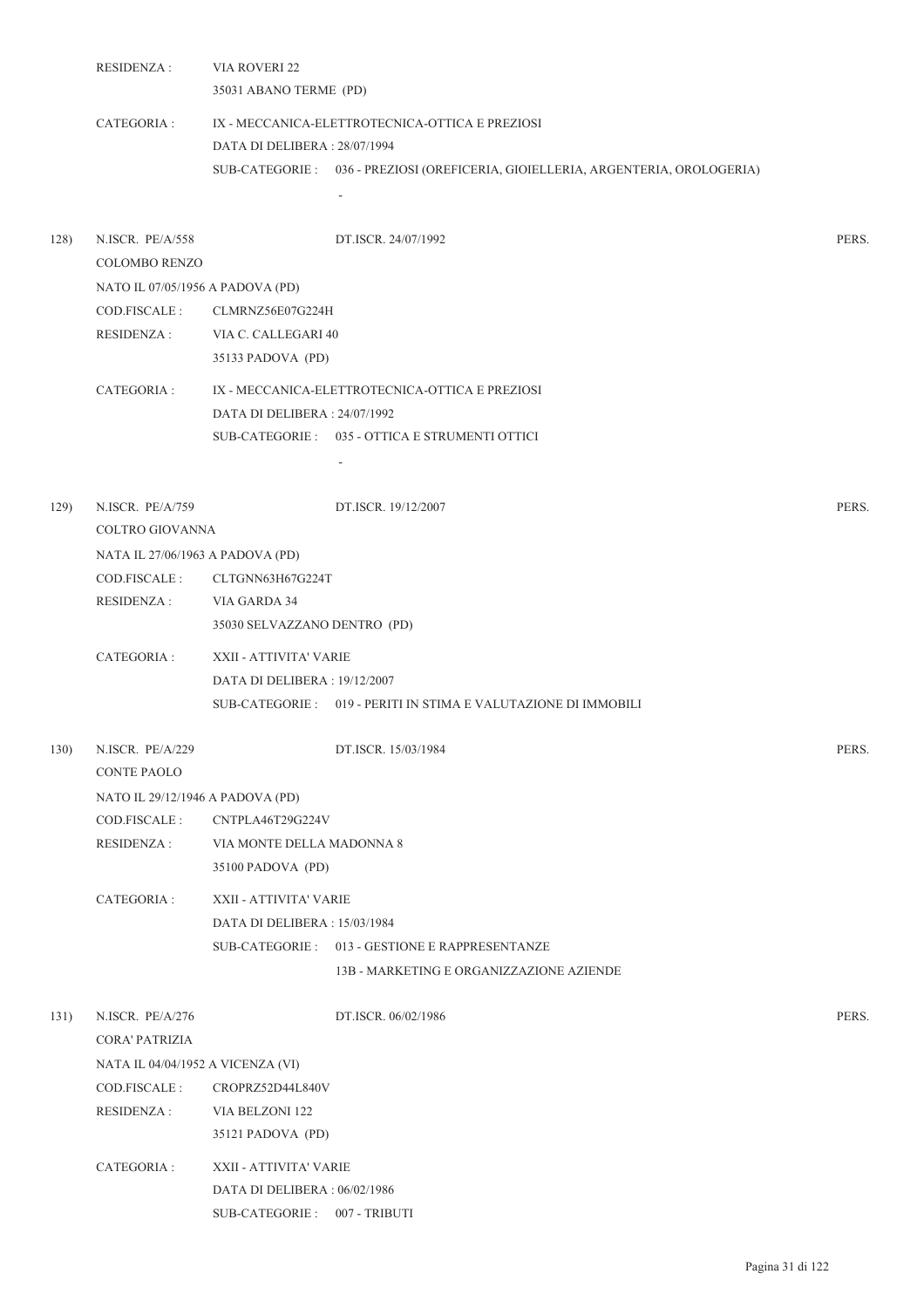| 132) | N.ISCR. PE/A/646<br>COSTA GIUSEPPE |                                   | DT.ISCR. 05/09/1996                                                | PERS. |  |  |
|------|------------------------------------|-----------------------------------|--------------------------------------------------------------------|-------|--|--|
|      |                                    | NATO IL 18/02/1925 A ORGIANO (VI) |                                                                    |       |  |  |
|      | COD.FISCALE :                      | CSTGPP25B18G095Q                  |                                                                    |       |  |  |
|      | <b>RESIDENZA:</b>                  | <b>CORSO MILANO 106</b>           |                                                                    |       |  |  |
|      |                                    | 35139 PADOVA (PD)                 |                                                                    |       |  |  |
|      | CATEGORIA :                        | XXII - ATTIVITA' VARIE            |                                                                    |       |  |  |
|      |                                    | DATA DI DELIBERA: 05/09/1996      |                                                                    |       |  |  |
|      |                                    |                                   | SUB-CATEGORIE : 017 - CONDUZIONE E AMMINISTRAZIONE DI BENI STABILI |       |  |  |
| 133) | N.ISCR. PE/A/466                   |                                   | DT.ISCR. 19/04/1990                                                | PERS. |  |  |
|      | CRIVELLARO IVA                     |                                   |                                                                    |       |  |  |
|      |                                    | NATA IL 19/07/1946 A PADOVA (PD)  |                                                                    |       |  |  |
|      | COD.FISCALE :                      | CRVVIA46L59G224J                  |                                                                    |       |  |  |
|      | RESIDENZA :                        | VIA BAINSIZZA 1/1                 |                                                                    |       |  |  |
|      |                                    | 35143 PADOVA (PD)                 |                                                                    |       |  |  |
|      | CATEGORIA :                        | XXII - ATTIVITA' VARIE            |                                                                    |       |  |  |
|      |                                    | DATA DI DELIBERA: 19/04/1990      |                                                                    |       |  |  |
|      |                                    | SUB-CATEGORIE: 007 - TRIBUTI      |                                                                    |       |  |  |
| 134) | N.ISCR. PE/A/124                   |                                   | DT.ISCR. 09/06/1975                                                | PERS. |  |  |
|      | <b>CROPPI FRANCO</b>               |                                   |                                                                    |       |  |  |
|      | NATO IL 22/04/1947 A PADOVA (PD)   |                                   |                                                                    |       |  |  |
|      | COD.FISCALE :                      | CRPFNC47D22G224A                  |                                                                    |       |  |  |
|      | <b>RESIDENZA:</b>                  | VIA AGRIGENTO 2                   |                                                                    |       |  |  |
|      |                                    | 35124 PADOVA (PD)                 |                                                                    |       |  |  |
|      | CATEGORIA :                        | XX - PREVIDENZA E CREDITO         |                                                                    |       |  |  |
|      |                                    | DATA DI DELIBERA : 09/06/1975     |                                                                    |       |  |  |
|      |                                    |                                   | SUB-CATEGORIE: 001 - TECNICA ASSICURATIVA                          |       |  |  |
|      |                                    |                                   | 002 - LIQUIDAZIONE DANNI INCENDI                                   |       |  |  |
|      |                                    |                                   | 003 - LIQUIDAZIONE DANNI FURTI                                     |       |  |  |
|      |                                    |                                   | $\overline{\phantom{a}}$                                           |       |  |  |
| 135) | N.ISCR. PE/A/283                   |                                   | DT.ISCR. 21/04/1986                                                | PERS. |  |  |
|      | <b>CUDIN GIANNA</b>                |                                   |                                                                    |       |  |  |
|      | NATA IL 17/06/1944 A GORIZIA (GO)  |                                   |                                                                    |       |  |  |
|      | COD.FISCALE:                       | CDNGNN44H57E098W                  |                                                                    |       |  |  |
|      | <b>RESIDENZA:</b>                  | VIA C. MASSAJA 10                 |                                                                    |       |  |  |
|      |                                    | 35100 PADOVA (PD)                 |                                                                    |       |  |  |
|      | CATEGORIA :                        | XXII - ATTIVITA' VARIE            |                                                                    |       |  |  |
|      |                                    | DATA DI DELIBERA: 21/04/1986      |                                                                    |       |  |  |
|      |                                    | SUB-CATEGORIE: 007 - TRIBUTI      |                                                                    |       |  |  |
| 136) | N.ISCR. PE/A/830                   |                                   | DT.ISCR. 04/07/2017                                                | PERS. |  |  |
|      | CUNA ALCINA LUIS EDUARDO           |                                   |                                                                    |       |  |  |
|      | NATO IL 24/01/1986 A L'AVANA ()    |                                   |                                                                    |       |  |  |
|      | COD.FISCALE :                      | CNLLDR86A24Z504L                  |                                                                    |       |  |  |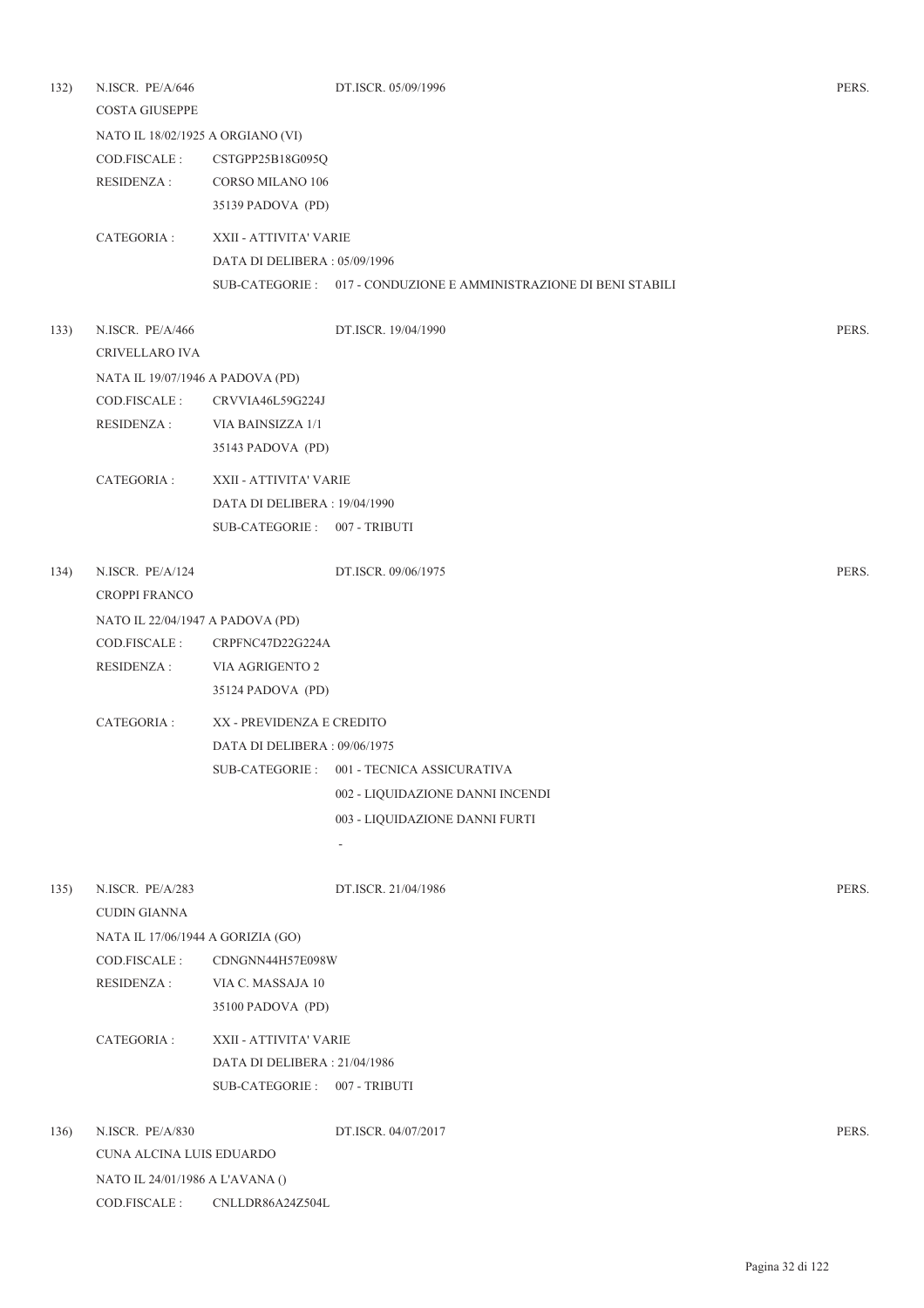|      | <b>RESIDENZA:</b>                          | VIA CANTU' 1<br>35010 CADONEGHE (PD)        |                                                                          |       |  |  |
|------|--------------------------------------------|---------------------------------------------|--------------------------------------------------------------------------|-------|--|--|
|      | CATEGORIA :                                | XXII - ATTIVITA' VARIE                      |                                                                          |       |  |  |
|      |                                            | DATA DI DELIBERA: 04/07/2017                |                                                                          |       |  |  |
|      |                                            |                                             | SUB-CATEGORIE: 001 - LINGUE STRANIERE (TRADUTTORI ED INTERPRETI)         |       |  |  |
|      |                                            |                                             | 1Q - SPAGNOLO                                                            |       |  |  |
| 137) | N.ISCR. PE/A/302<br><b>DAINESE ORNELLA</b> |                                             | DT.ISCR. 05/12/1986                                                      | PERS. |  |  |
|      |                                            | NATA IL 11/07/1948 A MONTEGROTTO TERME (PD) |                                                                          |       |  |  |
|      | COD.FISCALE :                              | DNSRLL48L51F529B                            |                                                                          |       |  |  |
|      | RESIDENZA :                                | VIA TARQUINIA 1                             |                                                                          |       |  |  |
|      |                                            | 35036 MONTEGROTTO TERME (PD)                |                                                                          |       |  |  |
|      | CATEGORIA :                                | XXII - ATTIVITA' VARIE                      |                                                                          |       |  |  |
|      |                                            | DATA DI DELIBERA : 05/12/1986               |                                                                          |       |  |  |
|      |                                            | SUB-CATEGORIE: 007 - TRIBUTI                |                                                                          |       |  |  |
| 138) | N.ISCR. PE/A/561                           |                                             | DT.ISCR. 24/07/1992                                                      | PERS. |  |  |
|      | DAL BIANCO ANDREA                          |                                             |                                                                          |       |  |  |
|      | NATO IL 21/08/1962 A PADOVA (PD)           |                                             |                                                                          |       |  |  |
|      | COD.FISCALE :                              | DLBNDR62M21G224K                            |                                                                          |       |  |  |
|      | RESIDENZA :                                | VIA PERARO TOMBOLO 2/D -3                   |                                                                          |       |  |  |
|      |                                            | 3501 TOMBOLO (PD)                           |                                                                          |       |  |  |
|      | CATEGORIA :                                | III - VITI-VINICOLE-OLEARIA                 |                                                                          |       |  |  |
|      |                                            | DATA DI DELIBERA : 24/07/1992               |                                                                          |       |  |  |
|      |                                            |                                             | SUB-CATEGORIE: 001 - VITICOLTURA                                         |       |  |  |
|      | CATEGORIA :                                | XIII - COSTRUZIONI EDILI                    |                                                                          |       |  |  |
|      |                                            | DATA DI DELIBERA: 24/07/1992                |                                                                          |       |  |  |
|      |                                            |                                             | SUB-CATEGORIE: 001 - COSTRUZIONI PER USO ABITAZIONE                      |       |  |  |
|      |                                            |                                             | 002 - COSTRUZIONI PER USO INDUSTRIALE                                    |       |  |  |
|      |                                            |                                             | 003 - COSTRUZIONI PER USO AGRICOLO                                       |       |  |  |
|      |                                            |                                             | 007 - TERRENI FABBRICABILI                                               |       |  |  |
|      |                                            |                                             | 008 - IRRIGAZIONI E DIRITTI D'ACQUA                                      |       |  |  |
|      |                                            |                                             | 009 - CONDUTTURE IDRAULICHE PER TERRENI                                  |       |  |  |
|      |                                            |                                             |                                                                          |       |  |  |
|      | CATEGORIA :                                | <b>XV - INDUSTRIE ESTRATTIVE</b>            |                                                                          |       |  |  |
|      |                                            | DATA DI DELIBERA: 24/07/1992                |                                                                          |       |  |  |
|      |                                            |                                             | SUB-CATEGORIE: 002 - CAVE MARMO                                          |       |  |  |
|      |                                            |                                             | 003 - CAVE GRANITO                                                       |       |  |  |
|      |                                            |                                             | 004 - CAVE PIETRE DA COSTRUZIONI EDILI, STRADALI, DA TAGLIO E AFFINI     |       |  |  |
|      |                                            |                                             | 009 - SABBIE DI FIUME, GHIAIA E PIETRISCO                                |       |  |  |
|      |                                            |                                             | 011 - CAVE DI MAT. PER CEMENTI, LATERIZI, TERRACOTTA E PORCELLANE, VETR. |       |  |  |
| 139) | N.ISCR. PE/A/824                           |                                             | DT.ISCR. 06/02/2017                                                      | PERS. |  |  |
|      | DAL MARTELLO TECLA                         |                                             |                                                                          |       |  |  |
|      | NATA IL 12/10/1956 A RUBANO (PD)           |                                             |                                                                          |       |  |  |
|      | COD.FISCALE :<br>DLMTCL56R52H625P          |                                             |                                                                          |       |  |  |
|      | RESIDENZA :                                | VIA DELLA PROVVIDENZA 23                    |                                                                          |       |  |  |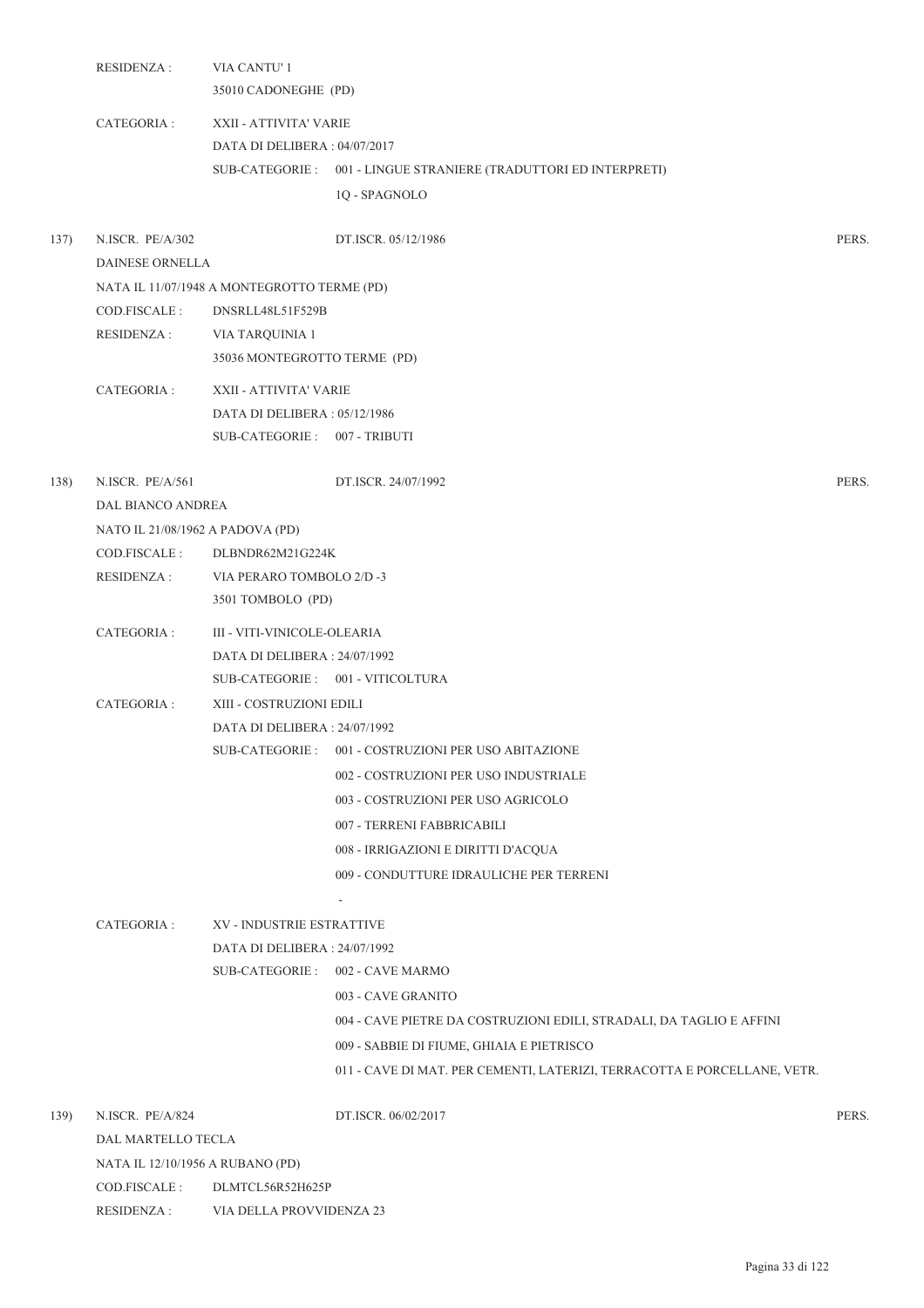35030 RUBANO (PD) CATEGORIA : XXII - ATTIVITA' VARIE DATA DI DELIBERA : 06/02/2017 001 - LINGUE STRANIERE (TRADUTTORI ED INTERPRETI) SUB-CATEGORIE : 1G - INGLESE 1L - PORTOGHESE 1N - RUSSO 140) N.ISCR. PE/A/677 DT.ISCR. 20/05/1999 PERS. DAL SANTO RENATO NATO IL 14/03/1961 A PADOVA (PD) COD.FISCALE : DLSRNT61C14G224J RESIDENZA : VIA PIOVESE 94 35020 SANT'ANGELO DI PIOVE DI SACCO (PD) CATEGORIA : XXII - ATTIVITA' VARIE DATA DI DELIBERA : 20/05/1999 SUB-CATEGORIE : 019 - PERITI IN STIMA E VALUTAZIONE DI IMMOBILI 141) N.ISCR. PE/A/807 DT.ISCR. 21/09/2015 PERS. DALLA BONA FABIO NATO IL 30/03/1976 A PADOVA (PD) COD.FISCALE : DLLFBA76C30G224D RESIDENZA : VIA DESMAN 505/A 35010 BORGORICCO (PD) CATEGORIA : XXII - ATTIVITA' VARIE DATA DI DELIBERA : 21/09/2015 SUB-CATEGORIE : 017 - CONDUZIONE E AMMINISTRAZIONE DI BENI STABILI 142) N.ISCR. PE/A/647 DT.ISCR. 05/09/1996 PERS. DALLA BONA GERMANO NATO IL 30/11/1943 A SANTA GIUSTINA IN COLLE (PD) COD.FISCALE : DLLGMN43S30I207N RESIDENZA : VIA SAN GIORGIO 6 35010 SANTA GIUSTINA IN COLLE (PD) CATEGORIA : XXII - ATTIVITA' VARIE DATA DI DELIBERA : 05/09/1996 SUB-CATEGORIE : 017 - CONDUZIONE E AMMINISTRAZIONE DI BENI STABILI 143) N.ISCR. PE/A/547 DT.ISCR. 01/06/1992 PERS. DAVINI GABRIELE NATO IL 25/01/1962 A UDINE (UD) COD.FISCALE : DVNGRL62A25L483L RESIDENZA : VIA POLIZIANO 1 35125 PADOVA (PD) CATEGORIA : XXII - ATTIVITA' VARIE DATA DI DELIBERA : 01/06/1992

SUB-CATEGORIE : 001 - LINGUE STRANIERE (TRADUTTORI ED INTERPRETI)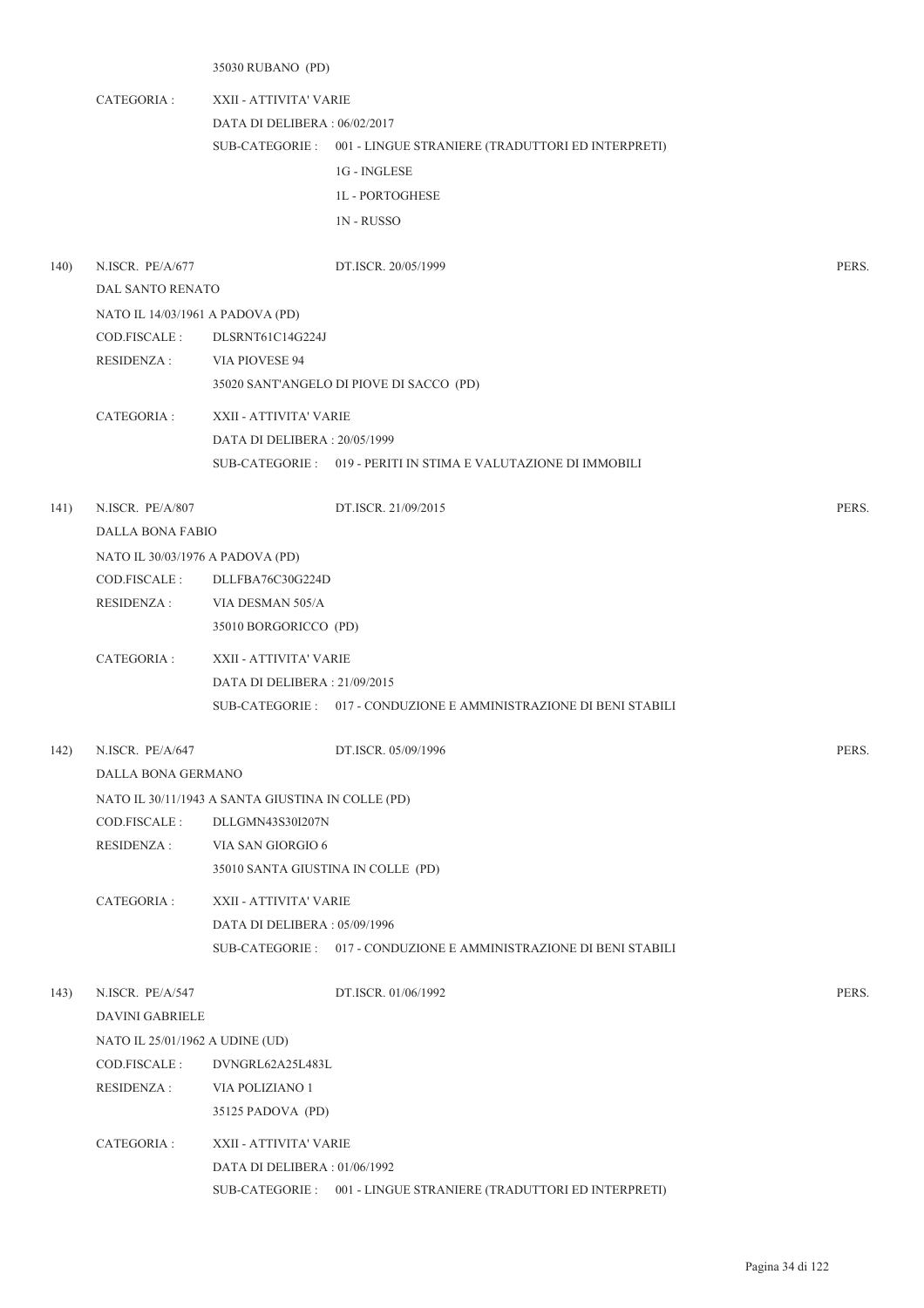1Q - SPAGNOLO

| 144) | N.ISCR. PE/A/634<br>DE BENETTI ANDREA | DT.ISCR. 05/06/1995                                                              | PERS. |  |  |  |
|------|---------------------------------------|----------------------------------------------------------------------------------|-------|--|--|--|
|      | NATO IL 17/11/1964 A PADOVA (PD)      |                                                                                  |       |  |  |  |
|      | COD.FISCALE :                         | DBNNDR64S17G224G                                                                 |       |  |  |  |
|      | RESIDENZA :                           | VICO III LAZIO 4                                                                 |       |  |  |  |
|      |                                       | 35030 RUBANO (PD)                                                                |       |  |  |  |
|      |                                       |                                                                                  |       |  |  |  |
|      | CATEGORIA :                           | IX - MECCANICA-ELETTROTECNICA-OTTICA E PREZIOSI                                  |       |  |  |  |
|      |                                       | DATA DI DELIBERA: 05/06/1995                                                     |       |  |  |  |
|      |                                       | SUB-CATEGORIE : 036 - PREZIOSI (OREFICERIA, GIOIELLERIA, ARGENTERIA, OROLOGERIA) |       |  |  |  |
|      |                                       |                                                                                  |       |  |  |  |
| 145) | N.ISCR. PE/A/391                      | DT.ISCR. 27/05/1988                                                              | PERS. |  |  |  |
|      | DE CHECCHI ANTONIO SERGIO             |                                                                                  |       |  |  |  |
|      |                                       | NATO IL 16/11/1939 A CAMPODARSEGO (PD)                                           |       |  |  |  |
|      | COD.FISCALE :                         | DCHNNS39S16B524Q                                                                 |       |  |  |  |
|      | <b>RESIDENZA:</b>                     | VIA VERDI 99                                                                     |       |  |  |  |
|      |                                       | 35011 CAMPODARSEGO (PD)                                                          |       |  |  |  |
|      | CATEGORIA :                           | XXII - ATTIVITA' VARIE                                                           |       |  |  |  |
|      |                                       | DATA DI DELIBERA : 27/05/1988                                                    |       |  |  |  |
|      |                                       | SUB-CATEGORIE: 007 - TRIBUTI                                                     |       |  |  |  |
|      |                                       |                                                                                  |       |  |  |  |
| 146) | N.ISCR. PE/A/324                      | DT.ISCR. 27/02/1987                                                              | PERS. |  |  |  |
|      | DE NART SERGIO                        |                                                                                  |       |  |  |  |
|      | NATO IL 26/08/1930 A BELLUNO (BL)     |                                                                                  |       |  |  |  |
|      | COD.FISCALE :                         | DNRSRG30M26A757L                                                                 |       |  |  |  |
|      | <b>RESIDENZA:</b>                     | VIA PADOVA 75                                                                    |       |  |  |  |
|      |                                       | 35030 SELVAZZANO DENTRO (PD)                                                     |       |  |  |  |
|      | CATEGORIA :                           | XXII - ATTIVITA' VARIE                                                           |       |  |  |  |
|      |                                       | DATA DI DELIBERA: 27/02/1987                                                     |       |  |  |  |
|      |                                       | SUB-CATEGORIE :<br>007 - TRIBUTI                                                 |       |  |  |  |
| 147) | N.ISCR. PE/A/478                      | DT.ISCR. 05/07/1990                                                              | PERS. |  |  |  |
|      | DE SANDRE LAURA                       |                                                                                  |       |  |  |  |
|      |                                       | NATA IL 31/10/1959 A PADOVA (PD)                                                 |       |  |  |  |
|      | COD.FISCALE:                          | DSNLRA59R71G224T                                                                 |       |  |  |  |
|      | <b>RESIDENZA:</b>                     | VIA P. DALLE MASEGNE 8/2                                                         |       |  |  |  |
|      |                                       | 35134 PADOVA (PD)                                                                |       |  |  |  |
|      | CATEGORIA :                           | XXII - ATTIVITA' VARIE                                                           |       |  |  |  |
|      |                                       | DATA DI DELIBERA: 05/07/1990                                                     |       |  |  |  |
|      |                                       | SUB-CATEGORIE : 001 - LINGUE STRANIERE (TRADUTTORI ED INTERPRETI)                |       |  |  |  |
|      |                                       | 1G - INGLESE                                                                     |       |  |  |  |
|      |                                       | 1Q - SPAGNOLO                                                                    |       |  |  |  |
|      |                                       | 1R - TEDESCO                                                                     |       |  |  |  |
|      |                                       |                                                                                  |       |  |  |  |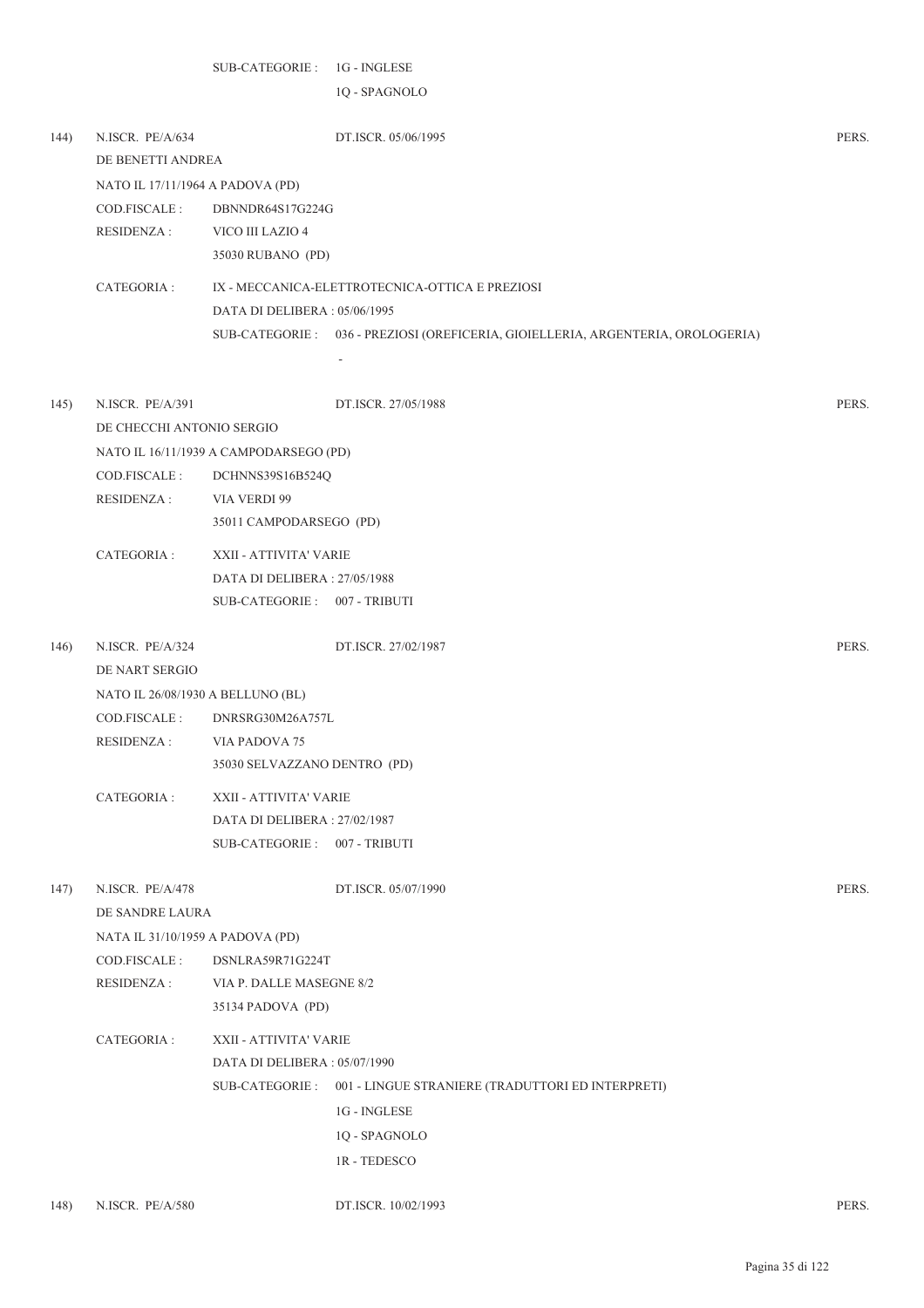|      | DE SAVINO RITA                   |                                                |                                                                                  |       |  |
|------|----------------------------------|------------------------------------------------|----------------------------------------------------------------------------------|-------|--|
|      | NATA IL 20/04/1958 A MILANO (MI) |                                                |                                                                                  |       |  |
|      | COD.FISCALE :                    | DSVRTI58D60F205C                               |                                                                                  |       |  |
|      | <b>RESIDENZA:</b>                | VIA VALGIMIGLI 5                               |                                                                                  |       |  |
|      |                                  | 35100 PADOVA (PD)                              |                                                                                  |       |  |
|      | CATEGORIA :                      | XXII - ATTIVITA' VARIE                         |                                                                                  |       |  |
|      |                                  | DATA DI DELIBERA : 10/02/1993                  |                                                                                  |       |  |
|      |                                  | SUB-CATEGORIE: 007 - TRIBUTI                   |                                                                                  |       |  |
| 149) | N.ISCR. PE/A/648                 |                                                | DT.ISCR. 05/09/1996                                                              | PERS. |  |
|      | DE ZUANE LUIGI GIORGIO           |                                                |                                                                                  |       |  |
|      | NATO IL 02/05/1938 A PADOVA (PD) |                                                |                                                                                  |       |  |
|      | COD.FISCALE :                    | DZNLGR38E02G224Q                               |                                                                                  |       |  |
|      | RESIDENZA :                      | VIA NOVENTANA 62                               |                                                                                  |       |  |
|      |                                  | 35027 NOVENTA PADOVANA (PD)                    |                                                                                  |       |  |
|      | CATEGORIA :                      | XXII - ATTIVITA' VARIE                         |                                                                                  |       |  |
|      |                                  | DATA DI DELIBERA: 05/09/1996                   |                                                                                  |       |  |
|      |                                  |                                                | SUB-CATEGORIE : 017 - CONDUZIONE E AMMINISTRAZIONE DI BENI STABILI               |       |  |
|      |                                  |                                                |                                                                                  |       |  |
| 150) | N.ISCR. PE/A/172                 |                                                | DT.ISCR. 10/06/1974                                                              | PERS. |  |
|      | DEGANELLO MASSIMO                |                                                |                                                                                  |       |  |
|      |                                  | NATO IL 29/06/1948 A VILLAFRANCA PADOVANA (PD) |                                                                                  |       |  |
|      | COD.FISCALE :                    | DGNMSM48H29L947X                               |                                                                                  |       |  |
|      | <b>RESIDENZA:</b>                | VIA BELLINI 41                                 |                                                                                  |       |  |
|      |                                  | <b>FRAZIONE TAGGI' DI SOPRA</b>                |                                                                                  |       |  |
|      |                                  | 35010 VILLAFRANCA PADOVANA (PD)                |                                                                                  |       |  |
|      | CATEGORIA :                      | XX - PREVIDENZA E CREDITO                      |                                                                                  |       |  |
|      |                                  | DATA DI DELIBERA : 10/06/1974                  |                                                                                  |       |  |
|      |                                  |                                                | SUB-CATEGORIE: 001 - TECNICA ASSICURATIVA                                        |       |  |
|      |                                  |                                                | $\overline{\phantom{a}}$                                                         |       |  |
|      | CATEGORIA :                      | XX - PREVIDENZA E CREDITO                      |                                                                                  |       |  |
|      |                                  | DATA DI DELIBERA: 17/11/1980                   |                                                                                  |       |  |
|      |                                  |                                                | SUB-CATEGORIE: 002 - LIQUIDAZIONE DANNI INCENDI                                  |       |  |
|      |                                  |                                                | 003 - LIQUIDAZIONE DANNI FURTI                                                   |       |  |
|      |                                  |                                                | $\overline{\phantom{a}}$                                                         |       |  |
| 151) | N.ISCR. PE/A/787                 |                                                | DT.ISCR. 12/01/2012                                                              | PERS. |  |
|      | DEGLI STEFANI CARLO              |                                                |                                                                                  |       |  |
|      | NATO IL 20/10/1970 A PADOVA (PD) |                                                |                                                                                  |       |  |
|      | COD.FISCALE :                    | DGLCRL70R20G224K                               |                                                                                  |       |  |
|      | RESIDENZA :                      | VIA PADOVA 39                                  |                                                                                  |       |  |
|      |                                  | 35010 VIGONZA (PD)                             |                                                                                  |       |  |
|      |                                  |                                                |                                                                                  |       |  |
|      | CATEGORIA :                      |                                                | IX - MECCANICA-ELETTROTECNICA-OTTICA E PREZIOSI                                  |       |  |
|      |                                  | DATA DI DELIBERA : 12/01/2012                  |                                                                                  |       |  |
|      |                                  |                                                | SUB-CATEGORIE : 036 - PREZIOSI (OREFICERIA, GIOIELLERIA, ARGENTERIA, OROLOGERIA) |       |  |
|      |                                  |                                                |                                                                                  |       |  |

152) N.ISCR. PE/A/684 DT.ISCR. 21/12/1999 PERS. DEI AGNOLI CRISTINA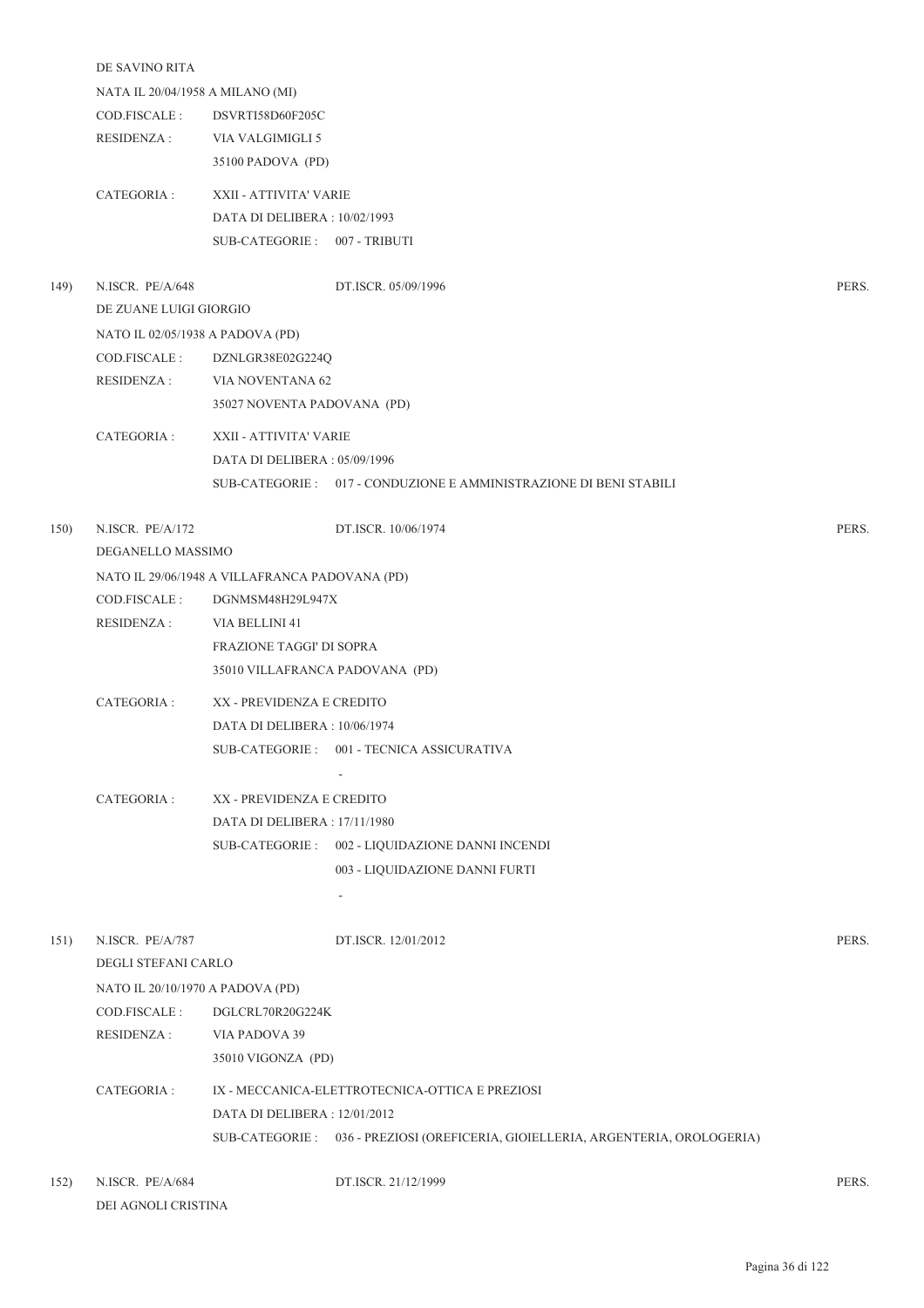|      |                                  | NATA IL 18/03/1968 A ABANO TERME (PD) |                                                                   |       |
|------|----------------------------------|---------------------------------------|-------------------------------------------------------------------|-------|
|      | COD.FISCALE :                    | DGNCST68C58A001P                      |                                                                   |       |
|      | <b>RESIDENZA:</b>                | VIA U. GIORDANO 49                    |                                                                   |       |
|      |                                  | 35031 ABANO TERME (PD)                |                                                                   |       |
|      | CATEGORIA :                      | XXII - ATTIVITA' VARIE                |                                                                   |       |
|      |                                  | DATA DI DELIBERA: 21/12/1999          |                                                                   |       |
|      |                                  |                                       | SUB-CATEGORIE : 001 - LINGUE STRANIERE (TRADUTTORI ED INTERPRETI) |       |
|      |                                  |                                       | <b>1E-FRANCESE</b>                                                |       |
|      |                                  |                                       | 1G - INGLESE                                                      |       |
| 153) | N.ISCR. PE/A/670                 |                                       | DT.ISCR. 06/07/1998                                               | PERS. |
|      | <b>DEMO JUANITA</b>              |                                       |                                                                   |       |
|      | NATA IL 24/08/1966 A GIESSEN ()  |                                       |                                                                   |       |
|      | COD.FISCALE :                    | DMEJNT66M64Z112F                      |                                                                   |       |
|      | <b>RESIDENZA:</b>                | VIA C. COLOMBO 12                     |                                                                   |       |
|      |                                  | 35010 VIGODARZERE (PD)                |                                                                   |       |
|      | CATEGORIA :                      | XXII - ATTIVITA' VARIE                |                                                                   |       |
|      |                                  | DATA DI DELIBERA : 06/07/1998         |                                                                   |       |
|      |                                  |                                       | SUB-CATEGORIE : 001 - LINGUE STRANIERE (TRADUTTORI ED INTERPRETI) |       |
|      |                                  |                                       | <b>1R-TEDESCO</b>                                                 |       |
|      |                                  |                                       |                                                                   |       |
| 154) | N.ISCR. PE/A/137                 |                                       | DT.ISCR. 14/02/1977                                               | PERS. |
|      | <b>DESTRO ROBERTO</b>            |                                       |                                                                   |       |
|      | NATO IL 20/05/1945 A PADOVA (PD) |                                       |                                                                   |       |
|      | COD.FISCALE :                    | DSTRRT45E20G224B                      |                                                                   |       |
|      | <b>RESIDENZA:</b>                | PIAZZA A. DE GASPERI 32               |                                                                   |       |
|      |                                  | 35131 PADOVA (PD)                     |                                                                   |       |
|      | CATEGORIA :                      |                                       | IX - MECCANICA-ELETTROTECNICA-OTTICA E PREZIOSI                   |       |
|      |                                  | DATA DI DELIBERA : 14/02/1977         |                                                                   |       |
|      |                                  | SUB-CATEGORIE :                       | 036 - PREZIOSI (OREFICERIA, GIOIELLERIA, ARGENTERIA, OROLOGERIA)  |       |
|      |                                  |                                       |                                                                   |       |
| 155) | N.ISCR. PE/A/610                 |                                       | DT.ISCR. 28/10/1993                                               | PERS. |
|      | DI MARI ANGELO                   |                                       |                                                                   |       |
|      | NATO IL 29/10/1939 A ROMA (RM)   |                                       |                                                                   |       |
|      | COD.FISCALE:                     | DMRNGL39R29H501D                      |                                                                   |       |
|      | <b>RESIDENZA:</b>                | VIA CAVOUR 25                         |                                                                   |       |
|      |                                  | 35010 VIGODARZERE (PD)                |                                                                   |       |
|      | CATEGORIA :                      | II - ORTO-FLORO-FRUTTICULTURA         |                                                                   |       |
|      |                                  | DATA DI DELIBERA: 28/10/1993          |                                                                   |       |
|      |                                  |                                       | SUB-CATEGORIE: 018 - TARTUFI, FUNGHI FRESCHI E SECCHI             |       |
| 156) | N.ISCR. PE/A/747                 |                                       | DT.ISCR. 29/03/2006                                               | PERS. |
|      | DI VICINO PIETRO                 |                                       |                                                                   |       |
|      | NATO IL 22/10/1974 A NAPOLI (NA) |                                       |                                                                   |       |
|      | COD.FISCALE :                    | DVCPTR74R22F839H                      |                                                                   |       |
|      | RESIDENZA:                       | VIA PIO X 54                          |                                                                   |       |
|      |                                  | 35010 LOREGGIA (PD)                   |                                                                   |       |
|      |                                  |                                       |                                                                   |       |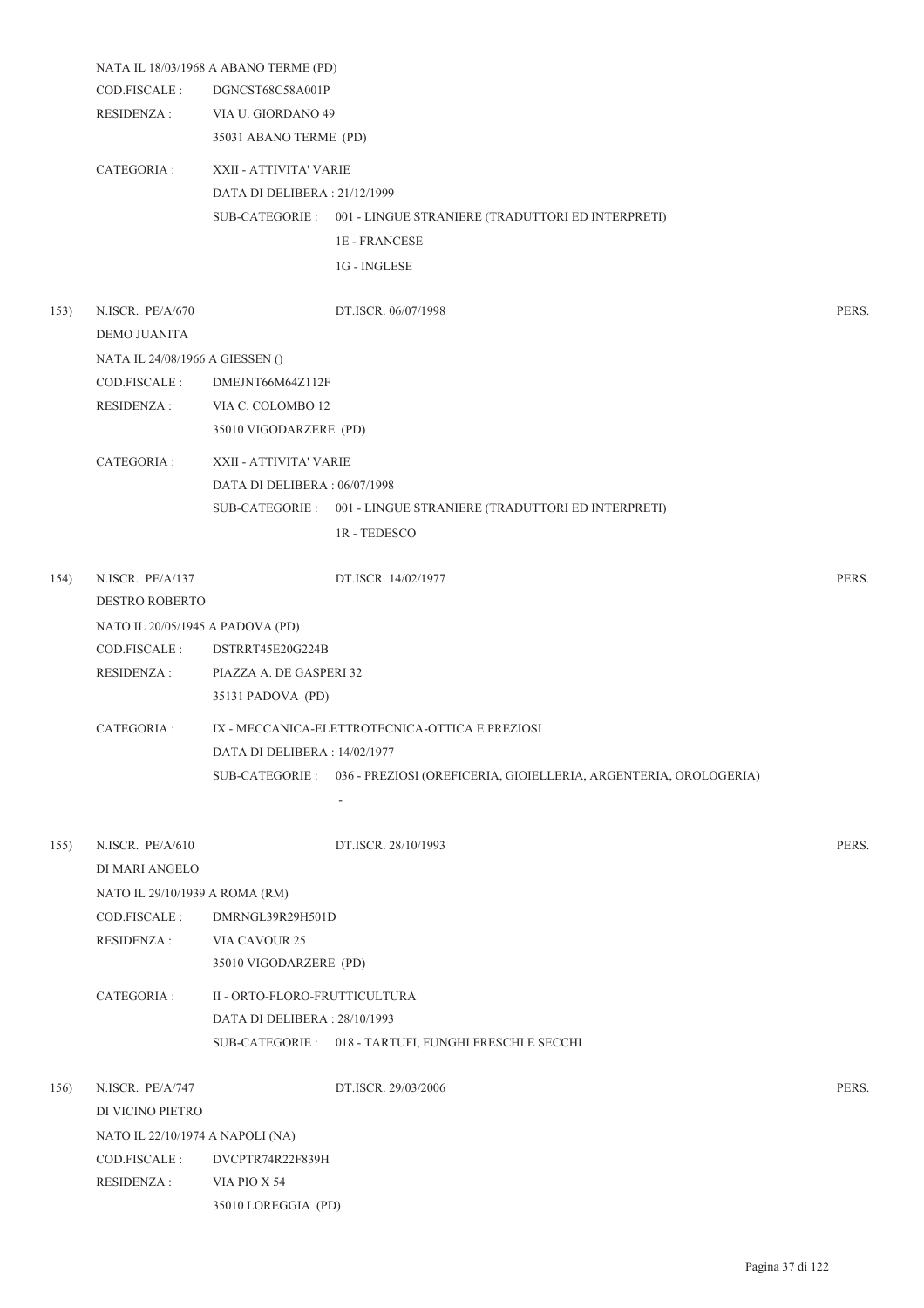|      | CATEGORIA :                        | XXII - ATTIVITA' VARIE       |                                                                  |       |  |  |  |
|------|------------------------------------|------------------------------|------------------------------------------------------------------|-------|--|--|--|
|      |                                    | DATA DI DELIBERA: 29/03/2006 |                                                                  |       |  |  |  |
|      |                                    |                              | SUB-CATEGORIE : 019 - PERITI IN STIMA E VALUTAZIONE DI IMMOBILI  |       |  |  |  |
| 157) | N.ISCR. PE/A/772                   |                              | DT.ISCR. 06/07/2009                                              | PERS. |  |  |  |
|      | DOBRE FLORENTINA                   |                              |                                                                  |       |  |  |  |
|      | NATA IL 04/03/1985 A BUCAREST ()   |                              |                                                                  |       |  |  |  |
|      | COD.FISCALE:                       | DBRFRN85C44Z129C             |                                                                  |       |  |  |  |
|      | RESIDENZA :                        | VIA RONCON 45                |                                                                  |       |  |  |  |
|      |                                    | 35020 ALBIGNASEGO (PD)       |                                                                  |       |  |  |  |
|      | CATEGORIA :                        | XXII - ATTIVITA' VARIE       |                                                                  |       |  |  |  |
|      |                                    | DATA DI DELIBERA: 06/07/2009 |                                                                  |       |  |  |  |
|      |                                    |                              | SUB-CATEGORIE: 001 - LINGUE STRANIERE (TRADUTTORI ED INTERPRETI) |       |  |  |  |
|      |                                    |                              | <b>1M - RUMENO</b>                                               |       |  |  |  |
| 158) | N.ISCR. PE/A/819                   |                              | DT.ISCR. 30/11/2016                                              | PERS. |  |  |  |
|      | <b>DONA' BIANCA</b>                |                              |                                                                  |       |  |  |  |
|      | NATA IL 21/04/1975 A ADRIA (RO)    |                              |                                                                  |       |  |  |  |
|      | COD.FISCALE :                      | DNOBNC75D61A059M             |                                                                  |       |  |  |  |
|      | <b>RESIDENZA:</b>                  | VIA VALLI 3/D                |                                                                  |       |  |  |  |
|      |                                    | 35043 MONSELICE (PD)         |                                                                  |       |  |  |  |
|      | CATEGORIA :                        | XXII - ATTIVITA' VARIE       |                                                                  |       |  |  |  |
|      |                                    | DATA DI DELIBERA: 30/11/2016 |                                                                  |       |  |  |  |
|      |                                    |                              | SUB-CATEGORIE : 019 - PERITI IN STIMA E VALUTAZIONE DI IMMOBILI  |       |  |  |  |
| 159) | N.ISCR. PE/A/317                   |                              | DT.ISCR. 09/02/1987                                              | PERS. |  |  |  |
|      | DORIGO ROLANDO                     |                              |                                                                  |       |  |  |  |
|      | NATO IL 30/04/1930 A ROSOLINA (RO) |                              |                                                                  |       |  |  |  |
|      | COD.FISCALE :                      | DRGRND30D30H573B             |                                                                  |       |  |  |  |
|      | RESIDENZA :                        | VIA A. DE GASPERI 4-1        |                                                                  |       |  |  |  |
|      |                                    | 35028 PIOVE DI SACCO (PD)    |                                                                  |       |  |  |  |
|      | CATEGORIA :                        | XXII - ATTIVITA' VARIE       |                                                                  |       |  |  |  |
|      |                                    | DATA DI DELIBERA: 09/02/1987 |                                                                  |       |  |  |  |
|      |                                    | SUB-CATEGORIE :              | 007 - TRIBUTI                                                    |       |  |  |  |
|      |                                    |                              | 008 - DOGANE                                                     |       |  |  |  |
| 160) | N.ISCR. PE/A/469                   |                              | DT.ISCR. 19/04/1990                                              | PERS. |  |  |  |
|      | DURICA MILAN                       |                              |                                                                  |       |  |  |  |
|      | NATO IL 13/08/1925 A KRIVIANY ()   |                              |                                                                  |       |  |  |  |
|      | COD.FISCALE:                       | DRCMNS25M13Z105X             |                                                                  |       |  |  |  |
|      | RESIDENZA :                        | VIA SANTUARIO 130            |                                                                  |       |  |  |  |
|      |                                    | 35031 ABANO TERME (PD)       |                                                                  |       |  |  |  |
|      | CATEGORIA :                        | XXII - ATTIVITA' VARIE       |                                                                  |       |  |  |  |
|      |                                    | DATA DI DELIBERA: 19/04/1990 |                                                                  |       |  |  |  |
|      |                                    |                              | SUB-CATEGORIE: 001 - LINGUE STRANIERE (TRADUTTORI ED INTERPRETI) |       |  |  |  |
|      |                                    |                              | 1B - CECA                                                        |       |  |  |  |
|      |                                    |                              | 1P - SLOVACCO                                                    |       |  |  |  |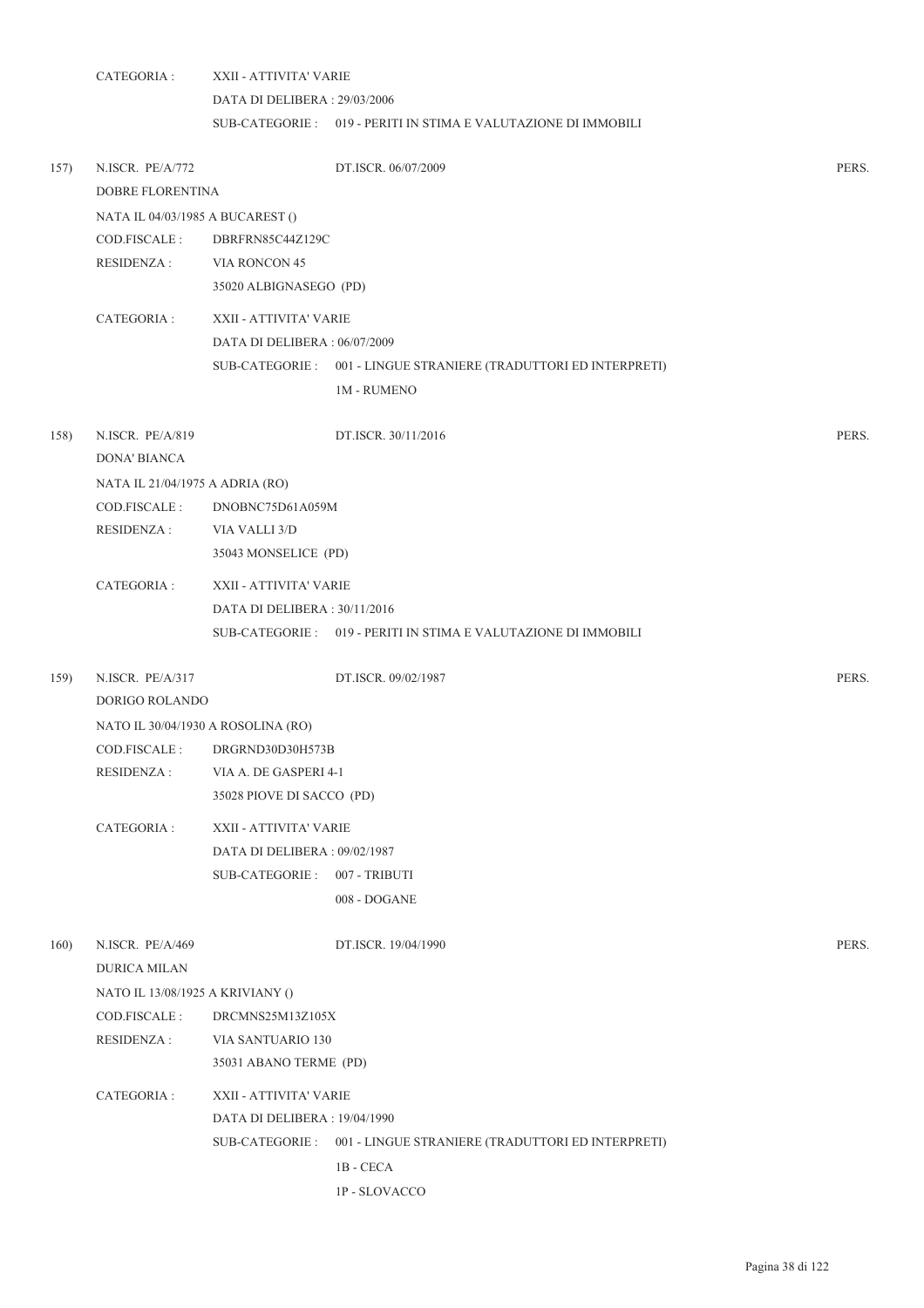| 161) | N.ISCR. PE/A/817                  |                                              | DT.ISCR. 30/11/2016                                               | PERS. |
|------|-----------------------------------|----------------------------------------------|-------------------------------------------------------------------|-------|
|      | DYJAS-FEZZI KAROLINA              |                                              |                                                                   |       |
|      | NATA IL 18/07/1976 A VARSAVIA ()  |                                              |                                                                   |       |
|      | COD.FISCALE :                     | DYJKLN76L58Z127S                             |                                                                   |       |
|      | <b>RESIDENZA:</b>                 | VIA E. FORCELLINI 3/B                        |                                                                   |       |
|      |                                   | 35127 PADOVA (PD)                            |                                                                   |       |
|      | CATEGORIA :                       | XXII - ATTIVITA' VARIE                       |                                                                   |       |
|      |                                   | DATA DI DELIBERA: 30/11/2016                 |                                                                   |       |
|      |                                   |                                              | SUB-CATEGORIE : 001 - LINGUE STRANIERE (TRADUTTORI ED INTERPRETI) |       |
|      |                                   |                                              | 1I - POLACCA                                                      |       |
| 162) | N.ISCR. PE/A/613                  |                                              | DT.ISCR. 21/03/1994                                               | PERS. |
|      | <b>EGGLETON HELEN</b>             |                                              |                                                                   |       |
|      |                                   | NATA IL 03/06/1953 A ALTON HANTS ()          |                                                                   |       |
|      | COD.FISCALE:                      | GGLHNW53H43Z114X                             |                                                                   |       |
|      | <b>RESIDENZA:</b>                 | VIA SAN PIETRO 2                             |                                                                   |       |
|      |                                   | 35031 ABANO TERME (PD)                       |                                                                   |       |
|      | CATEGORIA :                       | XXII - ATTIVITA' VARIE                       |                                                                   |       |
|      |                                   | DATA DI DELIBERA: 21/03/1994                 |                                                                   |       |
|      |                                   |                                              | SUB-CATEGORIE : 001 - LINGUE STRANIERE (TRADUTTORI ED INTERPRETI) |       |
|      |                                   |                                              | 1G - INGLESE                                                      |       |
| 163) | N.ISCR. PE/A/701                  |                                              | DT.ISCR. 11/07/2001                                               | PERS. |
|      | ELEFANTI MICHELA                  |                                              |                                                                   |       |
|      |                                   | NATA IL 25/05/1968 A FIORENZUOLA D'ARDA (PC) |                                                                   |       |
|      | COD.FISCALE :                     | LFNMHL68E63D611D                             |                                                                   |       |
|      | RESIDENZA :                       | VIA MONTE CEVA 11                            |                                                                   |       |
|      |                                   | 35031 ABANO TERME (PD)                       |                                                                   |       |
|      | CATEGORIA :                       | XXII - ATTIVITA' VARIE                       |                                                                   |       |
|      |                                   | DATA DI DELIBERA : 11/07/2001                |                                                                   |       |
|      |                                   |                                              | SUB-CATEGORIE : 019 - PERITI IN STIMA E VALUTAZIONE DI IMMOBILI   |       |
| 164) | N.ISCR. PE/A/447                  |                                              | DT.ISCR. 29/06/1989                                               | PERS. |
|      | ERCOLINO NICOLA                   |                                              |                                                                   |       |
|      | NATO IL 09/11/1959 A PADOVA (PD)  |                                              |                                                                   |       |
|      | COD.FISCALE :                     | RCLNCL59S09G224Q                             |                                                                   |       |
|      | RESIDENZA :                       | VIA DELFINATO 2                              |                                                                   |       |
|      |                                   | 35100 PADOVA (PD)                            |                                                                   |       |
|      | CATEGORIA :                       | XXII - ATTIVITA' VARIE                       |                                                                   |       |
|      |                                   | DATA DI DELIBERA: 29/06/1989                 |                                                                   |       |
|      |                                   | SUB-CATEGORIE: 007 - TRIBUTI                 |                                                                   |       |
| 165) | N.ISCR. PE/A/377                  |                                              | DT.ISCR. 15/12/1987                                               | PERS. |
|      | ESPOSITO CARLO                    |                                              |                                                                   |       |
|      | NATO IL 13/11/1931 A TARANTO (TA) |                                              |                                                                   |       |
|      | COD.FISCALE :                     | SPSCRL31S13L049V                             |                                                                   |       |
|      | <b>RESIDENZA:</b>                 | VIA ROCCA PENDICE 24                         |                                                                   |       |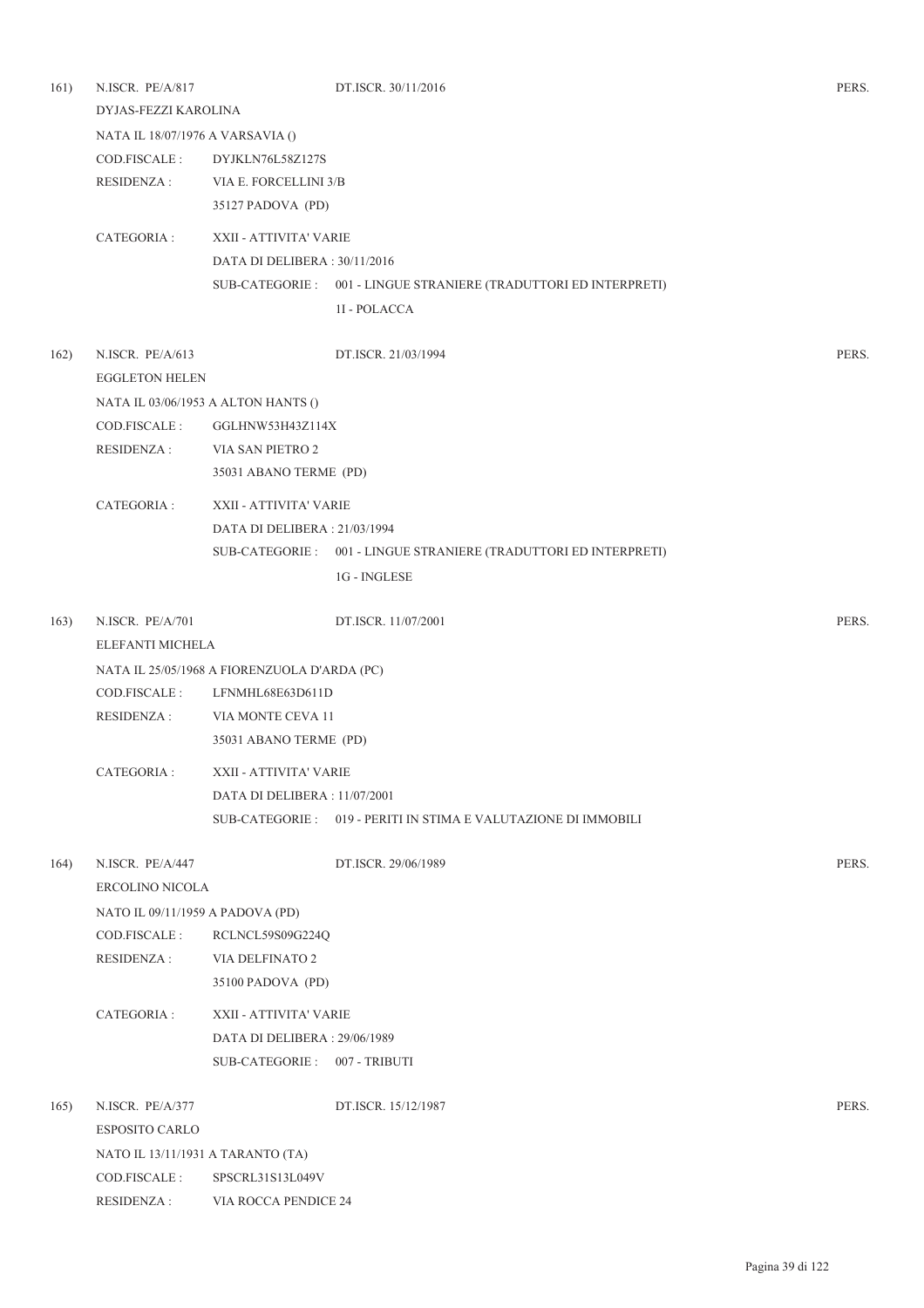|      |                                 | 35031 ABANO TERME (PD)               |                                                                                      |       |
|------|---------------------------------|--------------------------------------|--------------------------------------------------------------------------------------|-------|
|      | CATEGORIA :                     | XXII - ATTIVITA' VARIE               |                                                                                      |       |
|      |                                 | DATA DI DELIBERA : 15/12/1987        |                                                                                      |       |
|      |                                 | SUB-CATEGORIE: 007 - TRIBUTI         |                                                                                      |       |
|      |                                 |                                      |                                                                                      |       |
| 166) | N.ISCR. PE/A/636                |                                      | DT.ISCR. 23/08/1995                                                                  | PERS. |
|      | <b>FABER CHRISTINE</b>          |                                      |                                                                                      |       |
|      | NATA IL 01/02/1955 A MONACO ()  |                                      |                                                                                      |       |
|      | COD.FISCALE :                   | FBRCRS55B41Z112Z                     |                                                                                      |       |
|      | RESIDENZA :                     | VIA PONTEVIGODARZERE 209             |                                                                                      |       |
|      |                                 | 35133 PADOVA (PD)                    |                                                                                      |       |
|      | CATEGORIA :                     | XXII - ATTIVITA' VARIE               |                                                                                      |       |
|      |                                 | DATA DI DELIBERA: 23/08/1995         |                                                                                      |       |
|      |                                 |                                      | SUB-CATEGORIE: 001 - LINGUE STRANIERE (TRADUTTORI ED INTERPRETI)                     |       |
|      |                                 |                                      | 1R - TEDESCO                                                                         |       |
|      |                                 |                                      |                                                                                      |       |
| 167) | N.ISCR. PE/A/484                |                                      | DT.ISCR. 30/11/1990                                                                  | PERS. |
|      | <b>FABRIS MAURIZIO</b>          |                                      |                                                                                      |       |
|      |                                 | NATO IL 23/03/1960 A PONTELONGO (PD) |                                                                                      |       |
|      | COD.FISCALE :                   | FBRMRZ60C23G850X                     |                                                                                      |       |
|      | RESIDENZA :                     | VIA A. MANZONI 3                     |                                                                                      |       |
|      |                                 | 35029 PONTELONGO (PD)                |                                                                                      |       |
|      | CATEGORIA :                     | VII - ABBIGLIAMENTO                  |                                                                                      |       |
|      |                                 | DATA DI DELIBERA : 30/11/1990        |                                                                                      |       |
|      |                                 |                                      | SUB-CATEGORIE: 013 - CALZATURE IN GENERE                                             |       |
|      |                                 |                                      |                                                                                      |       |
|      |                                 |                                      |                                                                                      |       |
| 168) | N.ISCR. PE/A/757                |                                      | DT.ISCR. 18/07/2007                                                                  | PERS. |
|      | <b>FABRIS PAOLO</b>             |                                      |                                                                                      |       |
|      | NATO IL 16/07/1960 A TEOLO (PD) |                                      |                                                                                      |       |
|      | COD.FISCALE :                   | FBRPLA60L16L100K                     |                                                                                      |       |
|      | <b>RESIDENZA:</b>               | VIA DON LUIGI BOVO 3                 |                                                                                      |       |
|      |                                 | 35020 MASERA' DI PADOVA (PD)         |                                                                                      |       |
|      | CATEGORIA :                     | XXII - ATTIVITA' VARIE               |                                                                                      |       |
|      |                                 | DATA DI DELIBERA: 18/07/2007         |                                                                                      |       |
|      |                                 |                                      | SUB-CATEGORIE : 020 - ELABORAZIONE DATI (MANUALE O A MEZZO DI STRUMENTI ELETTRONICI) |       |
|      |                                 |                                      |                                                                                      |       |
| 169) | N.ISCR. PE/A/599                |                                      | DT.ISCR. 29/04/1993                                                                  | PERS. |
|      | <b>FAGNI MIREILLE</b>           |                                      |                                                                                      |       |
|      | NATA IL 10/08/1947 A PARIGI ()  |                                      |                                                                                      |       |
|      | COD.FISCALE :                   | FGNMLL47M50Z110D                     |                                                                                      |       |
|      | <b>RESIDENZA:</b>               | VIA MINO DA FIESOLE 7                |                                                                                      |       |
|      |                                 | 35100 PADOVA (PD)                    |                                                                                      |       |
|      | CATEGORIA :                     | XXII - ATTIVITA' VARIE               |                                                                                      |       |
|      |                                 | DATA DI DELIBERA: 29/04/1993         |                                                                                      |       |
|      |                                 |                                      | SUB-CATEGORIE : 001 - LINGUE STRANIERE (TRADUTTORI ED INTERPRETI)                    |       |
|      |                                 |                                      | 1E - FRANCESE                                                                        |       |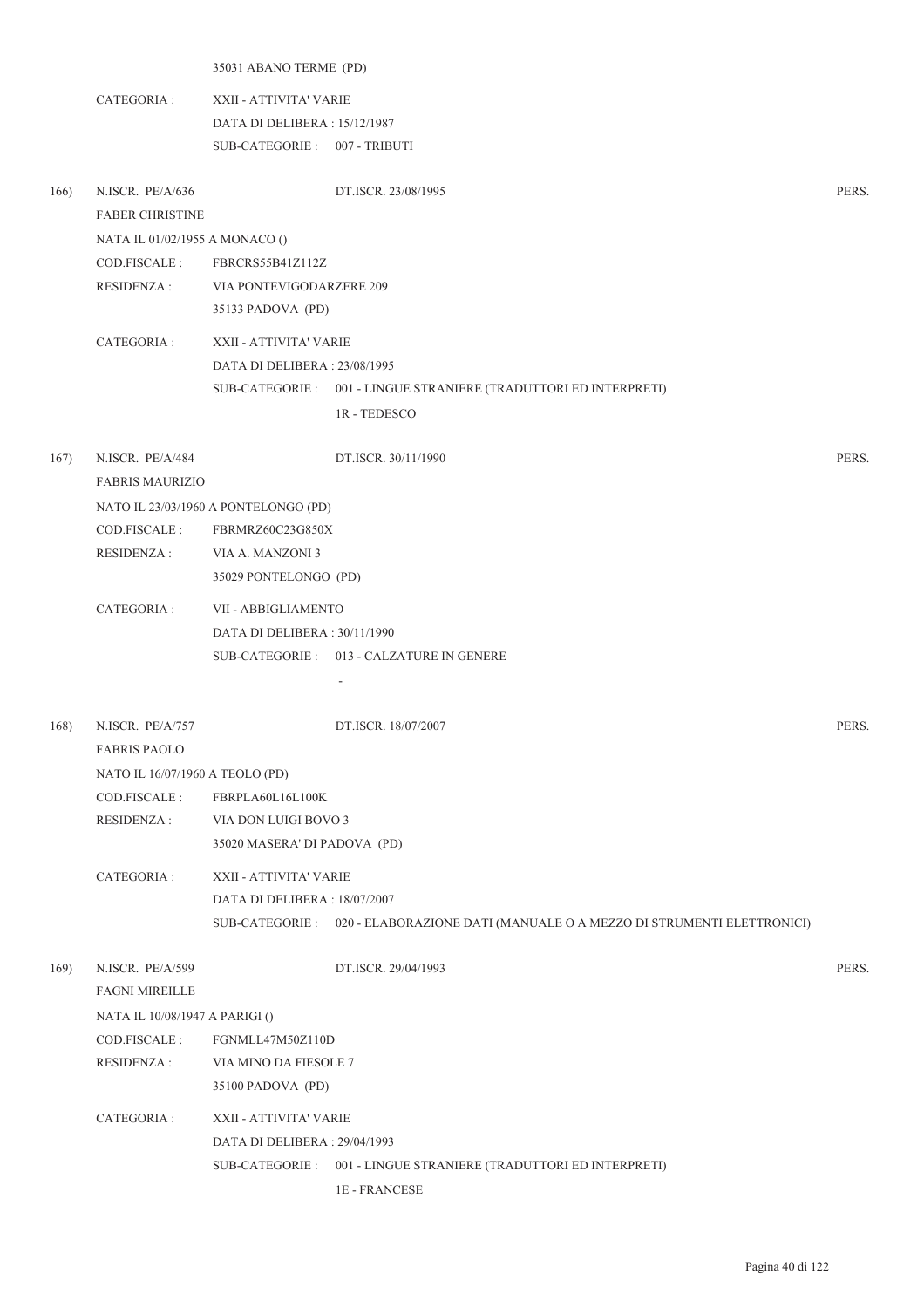| 170) | N.ISCR. PE/A/470<br><b>FANTELLI PIERLUIGI</b>                    |                                                                  | DT.ISCR. 19/04/1990                                             | PERS. |
|------|------------------------------------------------------------------|------------------------------------------------------------------|-----------------------------------------------------------------|-------|
|      | NATO IL 06/05/1948 A PADOVA (PD)<br>COD.FISCALE :<br>RESIDENZA : | FNTPLG48E06G224Y<br>VIA LUNGHINA 10/A<br>35038 TORREGLIA (PD)    |                                                                 |       |
|      | CATEGORIA :                                                      | XXII - ATTIVITA' VARIE                                           |                                                                 |       |
|      |                                                                  | DATA DI DELIBERA : 19/04/1990<br>SUB-CATEGORIE: 003 - ANTICHITA' |                                                                 |       |
|      |                                                                  |                                                                  |                                                                 |       |
| 171) | N.ISCR. PE/A/709                                                 |                                                                  | DT.ISCR. 06/05/2002                                             | PERS. |
|      | <b>FAVARO MAURIZIO</b>                                           |                                                                  |                                                                 |       |
|      | NATO IL 15/03/1943 A VENEZIA (VE)<br>COD.FISCALE :               | FVRMRZ43C15L736I                                                 |                                                                 |       |
|      | RESIDENZA :                                                      | VIA ZUGNO 11                                                     |                                                                 |       |
|      |                                                                  | 35134 PADOVA (PD)                                                |                                                                 |       |
|      | CATEGORIA :                                                      | XVII - COMUNICAZIONI INTERNE                                     |                                                                 |       |
|      |                                                                  | DATA DI DELIBERA : 06/05/2002                                    |                                                                 |       |
|      |                                                                  |                                                                  | SUB-CATEGORIE: 001 - SPEDIZIONI E TRASPORTI FERROVIARI          |       |
|      |                                                                  |                                                                  | 002 - SPEDIZIONI E TRASPORTI MARITTIMI E DI NAVIGAZIONE INTERNA |       |
|      |                                                                  |                                                                  | 003 - SPEDIZIONI E TRASPORTI AUTOMOBILISTICI                    |       |
|      |                                                                  |                                                                  | 005 - SPEDIZIONI E TRASPORTI AEREI                              |       |
| 172) | N.ISCR. PE/A/419                                                 |                                                                  | DT.ISCR. 04/04/1989                                             | PERS. |
|      | FERRARI GIANFRANCO                                               |                                                                  |                                                                 |       |
|      | NATO IL 15/06/1949 A PRESSANA (VR)                               |                                                                  |                                                                 |       |
|      | COD.FISCALE :                                                    | FRRGFR49H15H048Y                                                 |                                                                 |       |
|      | <b>RESIDENZA:</b>                                                | <b>VIA ZANTE 8</b>                                               |                                                                 |       |
|      |                                                                  | 35100 PADOVA (PD)                                                |                                                                 |       |
|      | CATEGORIA :                                                      | XXII - ATTIVITA' VARIE                                           |                                                                 |       |
|      |                                                                  | DATA DI DELIBERA : 04/04/1989                                    |                                                                 |       |
|      |                                                                  | SUB-CATEGORIE: 007 - TRIBUTI                                     |                                                                 |       |
| 173) | N.ISCR. PE/A/260<br>FERRETTO SILVANO                             |                                                                  | DT.ISCR. 14/06/1985                                             | PERS. |
|      | NATO IL 06/12/1945 A URBANA (PD)                                 |                                                                  |                                                                 |       |
|      | COD.FISCALE :                                                    | FRRSVN45T06L497M                                                 |                                                                 |       |
|      | RESIDENZA :                                                      | VIA BALLA 5/D                                                    |                                                                 |       |
|      |                                                                  | FRAZIONE TAGGI' DI SOTTO                                         |                                                                 |       |
|      |                                                                  | 35010 VILLAFRANCA PADOVANA (PD)                                  |                                                                 |       |
|      | CATEGORIA :                                                      | XXII - ATTIVITA' VARIE                                           |                                                                 |       |
|      |                                                                  | DATA DI DELIBERA : 14/06/1985                                    |                                                                 |       |
|      |                                                                  | SUB-CATEGORIE: 007 - TRIBUTI                                     |                                                                 |       |
| 174) | N.ISCR. PE/A/793<br>FERRO FABRIZIO                               |                                                                  | DT.ISCR. 02/05/2012                                             | PERS. |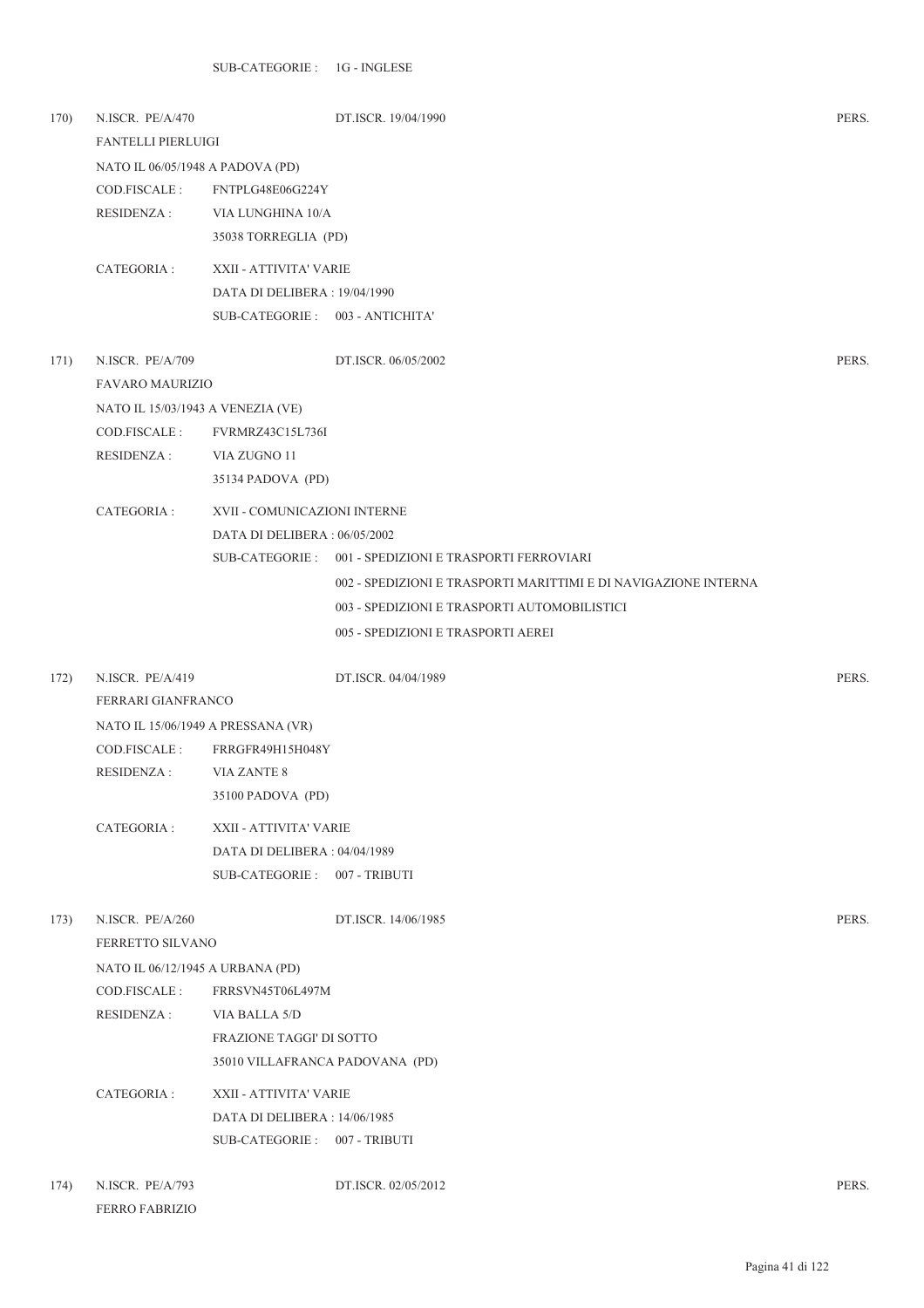|      | NATO IL 10/09/1964 A ESTE (PD)    |                                     |                                                                                  |       |
|------|-----------------------------------|-------------------------------------|----------------------------------------------------------------------------------|-------|
|      | COD.FISCALE :                     | FRRFRZ64P10D442R                    |                                                                                  |       |
|      | <b>RESIDENZA:</b>                 | VIA TREVISO 5                       |                                                                                  |       |
|      |                                   | 35030 BAONE (PD)                    |                                                                                  |       |
|      | CATEGORIA :                       |                                     | IX - MECCANICA-ELETTROTECNICA-OTTICA E PREZIOSI                                  |       |
|      |                                   | DATA DI DELIBERA : 02/05/2012       |                                                                                  |       |
|      |                                   |                                     | SUB-CATEGORIE : 036 - PREZIOSI (OREFICERIA, GIOIELLERIA, ARGENTERIA, OROLOGERIA) |       |
|      |                                   |                                     | 36A - LIMITATAMENTE A GEMME E DIAMANTI                                           |       |
| 175) | N.ISCR. PE/A/531                  |                                     | DT.ISCR. 30/03/1992                                                              | PERS. |
|      | <b>FERRO FRANCO</b>               |                                     |                                                                                  |       |
|      |                                   | NATO IL 13/05/1953 A MONSELICE (PD) |                                                                                  |       |
|      | COD.FISCALE:                      | FRRFNC53E13F382T                    |                                                                                  |       |
|      | RESIDENZA :                       | VIA MURAGLIE 19                     |                                                                                  |       |
|      |                                   | 35043 MONSELICE (PD)                |                                                                                  |       |
|      | CATEGORIA :                       | XXII - ATTIVITA' VARIE              |                                                                                  |       |
|      |                                   | DATA DI DELIBERA: 30/03/1992        |                                                                                  |       |
|      |                                   |                                     | SUB-CATEGORIE : 001 - LINGUE STRANIERE (TRADUTTORI ED INTERPRETI)                |       |
|      |                                   |                                     | $1G$ - $\sf INGLESE$                                                             |       |
|      |                                   |                                     |                                                                                  |       |
| 176) | N.ISCR. PE/A/562                  |                                     | DT.ISCR. 26/10/1992                                                              | PERS. |
|      | FERRO MARIA LUISA                 |                                     |                                                                                  |       |
|      | NATA IL 10/01/1964 A PADOVA (PD)  |                                     |                                                                                  |       |
|      | COD.FISCALE :                     | FRRMLS64A50G224Q                    |                                                                                  |       |
|      | <b>RESIDENZA:</b>                 | VIA DELLE ROSE 6                    |                                                                                  |       |
|      |                                   | 35124 PADOVA (PD)                   |                                                                                  |       |
|      | CATEGORIA :                       | XXII - ATTIVITA' VARIE              |                                                                                  |       |
|      |                                   | DATA DI DELIBERA: 26/10/1992        |                                                                                  |       |
|      |                                   | SUB-CATEGORIE: 007 - TRIBUTI        |                                                                                  |       |
| 177) | N.ISCR. PE/A/703                  |                                     | DT.ISCR. 01/10/2001                                                              | PERS. |
|      | FILECCIA VINCENZO                 |                                     |                                                                                  |       |
|      | NATO IL 28/11/1949 A PALERMO (PA) |                                     |                                                                                  |       |
|      | COD.FISCALE :                     | FLCVCN49S28G273O                    |                                                                                  |       |
|      | <b>RESIDENZA:</b>                 | VIA G. FRIGIMELICA 9                |                                                                                  |       |
|      |                                   | 35139 PADOVA (PD)                   |                                                                                  |       |
|      | CATEGORIA :                       | XXII - ATTIVITA' VARIE              |                                                                                  |       |
|      |                                   | DATA DI DELIBERA: 01/10/2001        |                                                                                  |       |
|      |                                   |                                     | SUB-CATEGORIE: 002 - PERITI CALLIGRAFI                                           |       |
| 178) | N.ISCR. PE/A/439                  |                                     | DT.ISCR. 29/06/1989                                                              | PERS. |
|      | <b>FILINESI ALFIO</b>             |                                     |                                                                                  |       |
|      | NATO IL 15/05/1932 A SMIRNE ()    |                                     |                                                                                  |       |
|      | COD.FISCALE :                     | FLNLFA32E15Z243L                    |                                                                                  |       |
|      | <b>RESIDENZA:</b>                 | VIA A. GUIDI 31/3                   |                                                                                  |       |
|      |                                   | 35100 PADOVA (PD)                   |                                                                                  |       |
|      |                                   |                                     |                                                                                  |       |
|      | CATEGORIA :                       | XXII - ATTIVITA' VARIE              |                                                                                  |       |
|      |                                   | DATA DI DELIBERA : 29/06/1989       |                                                                                  |       |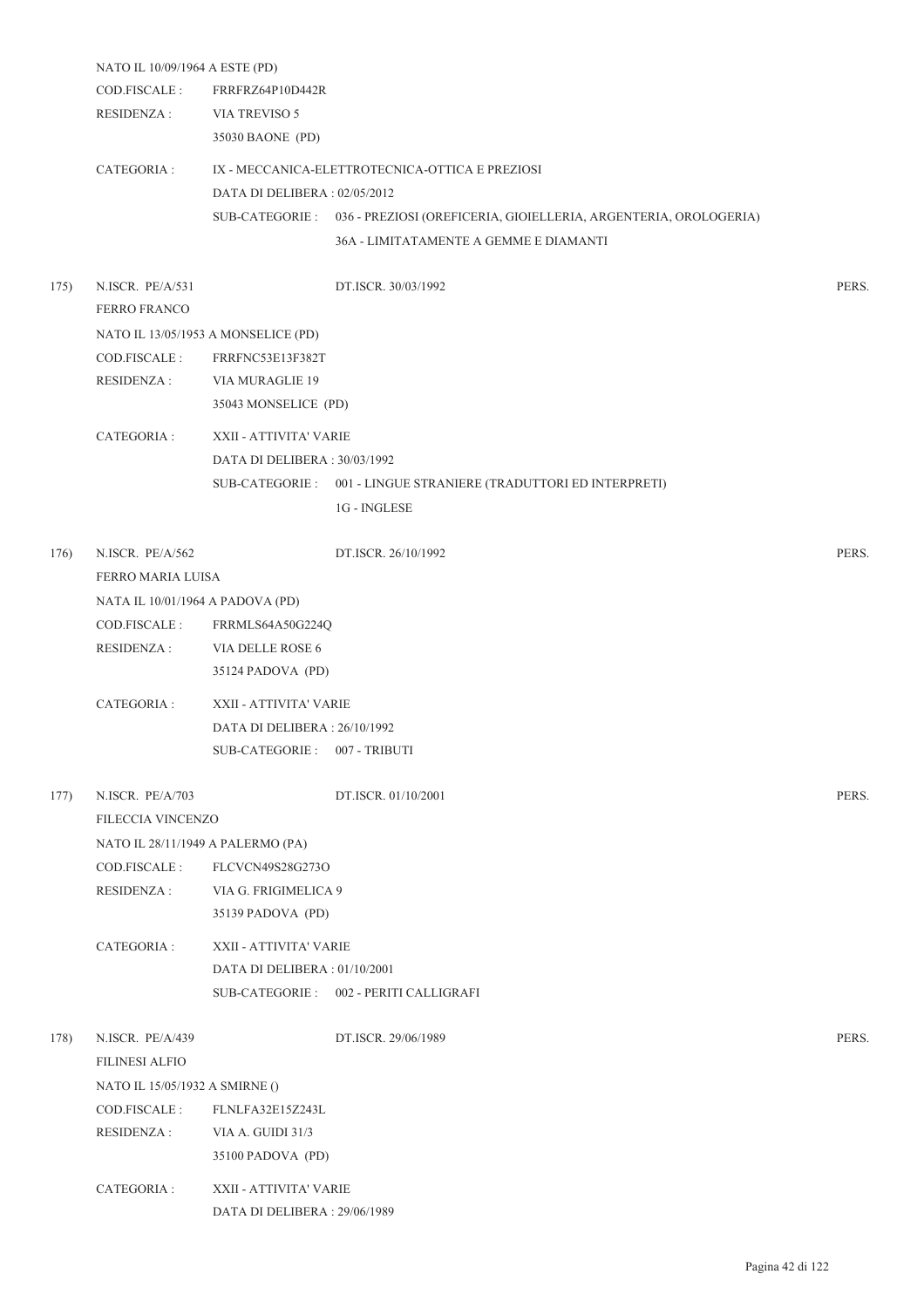1S - TURCO

| 179) | N.ISCR. PE/A/440<br><b>FILINESI FABIO</b> |                                                 | DT.ISCR. 29/06/1989                                              | PERS. |
|------|-------------------------------------------|-------------------------------------------------|------------------------------------------------------------------|-------|
|      | NATO IL 19/10/1958 A SMIRNE ()            |                                                 |                                                                  |       |
|      | COD.FISCALE :                             | FLNFBA58R19Z243L                                |                                                                  |       |
|      | <b>RESIDENZA:</b>                         | VIA A. GUIDI 31/3                               |                                                                  |       |
|      |                                           | 35100 PADOVA (PD)                               |                                                                  |       |
|      | CATEGORIA :                               | XXII - ATTIVITA' VARIE                          |                                                                  |       |
|      |                                           | DATA DI DELIBERA: 29/06/1989                    |                                                                  |       |
|      |                                           |                                                 | SUB-CATEGORIE: 001 - LINGUE STRANIERE (TRADUTTORI ED INTERPRETI) |       |
|      |                                           |                                                 | 1S - TURCO                                                       |       |
| 180) | N.ISCR. PE/A/142<br><b>FIOR GINO</b>      |                                                 | DT.ISCR. 14/02/1977                                              | PERS. |
|      |                                           | NATO IL 04/05/1951 A SAN MARTINO DI LUPARI (PD) |                                                                  |       |
|      | COD.FISCALE :                             | <b>FRIGNI51E04I008N</b>                         |                                                                  |       |
|      | <b>RESIDENZA:</b>                         | VIA GIOTTO 6/A                                  |                                                                  |       |
|      |                                           | 35018 SAN MARTINO DI LUPARI (PD)                |                                                                  |       |
|      | CATEGORIA :                               | XXII - ATTIVITA' VARIE                          |                                                                  |       |
|      |                                           | DATA DI DELIBERA : 14/02/1977                   |                                                                  |       |
|      |                                           | SUB-CATEGORIE: 007 - TRIBUTI                    |                                                                  |       |
| 181) | N.ISCR. PE/A/141<br><b>FIOR MARIO</b>     |                                                 | DT.ISCR. 14/02/1977                                              | PERS. |
|      |                                           | NATO IL 21/04/1949 A SAN MARTINO DI LUPARI (PD) |                                                                  |       |
|      | COD.FISCALE :                             | FRIMRA49D21I008U                                |                                                                  |       |
|      | <b>RESIDENZA:</b>                         | VICO VICENZA 7                                  |                                                                  |       |
|      |                                           | 35018 SAN MARTINO DI LUPARI (PD)                |                                                                  |       |
|      | CATEGORIA :                               | XXII - ATTIVITA' VARIE                          |                                                                  |       |
|      |                                           | DATA DI DELIBERA : 14/02/1977                   |                                                                  |       |
|      |                                           | <b>SUB-CATEGORIE:</b>                           | 007 - TRIBUTI                                                    |       |
| 182) | N.ISCR. PE/A/675<br><b>FIORE ISABELLA</b> |                                                 | DT.ISCR. 17/12/1998                                              | PERS. |
|      | NATA IL 18/05/1961 A MILANO (MI)          |                                                 |                                                                  |       |
|      | COD.FISCALE:                              | FRISLL61E58F205Y                                |                                                                  |       |
|      | <b>RESIDENZA:</b>                         | VIA A. VIVANTI 5                                |                                                                  |       |
|      |                                           | 35100 PADOVA (PD)                               |                                                                  |       |
|      | CATEGORIA :                               | XXII - ATTIVITA' VARIE                          |                                                                  |       |
|      |                                           | DATA DI DELIBERA : 17/12/1998                   |                                                                  |       |
|      |                                           |                                                 | SUB-CATEGORIE: 001 - LINGUE STRANIERE (TRADUTTORI ED INTERPRETI) |       |
|      |                                           |                                                 | <b>1E-FRANCESE</b>                                               |       |
|      |                                           |                                                 | 1G - INGLESE                                                     |       |
| 183) | N.ISCR. PE/A/403<br><b>FIORIN ROMEO</b>   |                                                 | DT.ISCR. 04/04/1989                                              | PERS. |

Pagina 43 di 122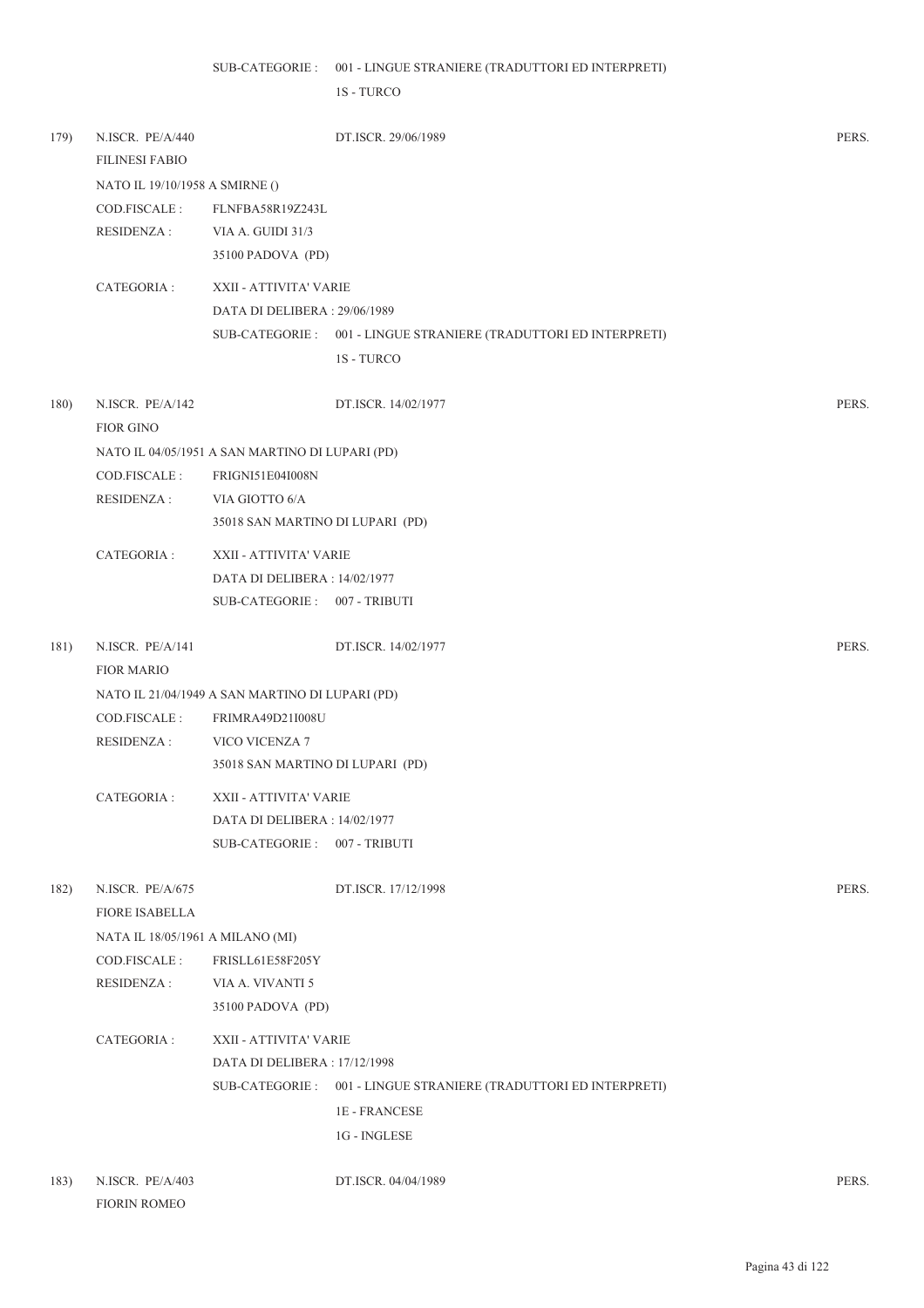|      |                                   | NATO IL 01/03/1928 A SANT'ANGELO DI PIOVE DI SACCO (PD) |                                                                   |       |
|------|-----------------------------------|---------------------------------------------------------|-------------------------------------------------------------------|-------|
|      | COD.FISCALE :                     | <b>FRNRMO28C01I275U</b>                                 |                                                                   |       |
|      | <b>RESIDENZA:</b>                 | VIA GANDHI 23                                           |                                                                   |       |
|      |                                   |                                                         | 35020 SANT'ANGELO DI PIOVE DI SACCO (PD)                          |       |
|      | CATEGORIA :                       | XXII - ATTIVITA' VARIE                                  |                                                                   |       |
|      |                                   | DATA DI DELIBERA : 04/04/1989                           |                                                                   |       |
|      |                                   |                                                         | SUB-CATEGORIE : 001 - LINGUE STRANIERE (TRADUTTORI ED INTERPRETI) |       |
|      |                                   |                                                         | <b>1E - FRANCESE</b>                                              |       |
|      |                                   |                                                         | 1G - INGLESE                                                      |       |
|      |                                   |                                                         | 1Q - SPAGNOLO                                                     |       |
|      |                                   |                                                         | 1R - TEDESCO                                                      |       |
| 184) | N.ISCR. PE/A/532                  |                                                         | DT.ISCR. 30/03/1992                                               | PERS. |
|      | FLEMING JOANNE MARY               |                                                         |                                                                   |       |
|      | NATA IL 30/09/1964 A ST. ANNES () |                                                         |                                                                   |       |
|      | COD.FISCALE:                      | FLMJNM64P70Z114S                                        |                                                                   |       |
|      | RESIDENZA :                       | VIA LUCIO BATTISTI 93                                   |                                                                   |       |
|      |                                   | 35010 LIMENA (PD)                                       |                                                                   |       |
|      | CATEGORIA :                       | XXII - ATTIVITA' VARIE                                  |                                                                   |       |
|      |                                   | DATA DI DELIBERA : 30/03/1992                           |                                                                   |       |
|      |                                   |                                                         | SUB-CATEGORIE: 001 - LINGUE STRANIERE (TRADUTTORI ED INTERPRETI)  |       |
|      |                                   |                                                         | $1G$ - $\sf INGLESE$                                              |       |
| 185) | N.ISCR. PE/A/581                  |                                                         | DT.ISCR. 10/02/1993                                               | PERS. |
|      | FOGATO TERENZIO                   |                                                         |                                                                   |       |
|      |                                   | NATO IL 07/11/1945 A TREBASELEGHE (PD)                  |                                                                   |       |
|      | COD.FISCALE:                      | FGTTNZ45S07L349B                                        |                                                                   |       |
|      | <b>RESIDENZA:</b>                 | VIA COLOTTI 2                                           |                                                                   |       |
|      |                                   | 35100 PADOVA (PD)                                       |                                                                   |       |
|      | CATEGORIA :                       | XXII - ATTIVITA' VARIE                                  |                                                                   |       |
|      |                                   | DATA DI DELIBERA: 10/02/1993                            |                                                                   |       |
|      |                                   | SUB-CATEGORIE: 007 - TRIBUTI                            |                                                                   |       |
| 186) | N.ISCR. PE/A/718                  |                                                         | DT.ISCR. 24/03/2003                                               | PERS. |
|      | FRANCESCHI MARINO                 |                                                         |                                                                   |       |
|      |                                   | NATO IL 04/07/1951 A CARRARA SANTO STEFANO (PD)         |                                                                   |       |
|      | COD.FISCALE :                     | FRNMRN51L04B834M                                        |                                                                   |       |
|      | <b>RESIDENZA:</b>                 | VIA GEN. DEZIO 4                                        |                                                                   |       |
|      |                                   | 35020 SAONARA (PD)                                      |                                                                   |       |
|      | CATEGORIA :                       | XXII - ATTIVITA' VARIE                                  |                                                                   |       |
|      |                                   | DATA DI DELIBERA : 24/03/2003                           |                                                                   |       |
|      |                                   |                                                         | SUB-CATEGORIE: 019 - PERITI IN STIMA E VALUTAZIONE DI IMMOBILI    |       |
| 187) | N.ISCR. PE/A/202                  |                                                         | DT.ISCR. 16/03/1983                                               | PERS. |
|      | FRANCO CARLO                      |                                                         |                                                                   |       |
|      | NATO IL 11/01/1955 A PADOVA (PD)  |                                                         |                                                                   |       |
|      | COD.FISCALE:                      | FRNCRL55A11G224J                                        |                                                                   |       |
|      | <b>RESIDENZA:</b>                 | VIA CAGNOLA 3                                           |                                                                   |       |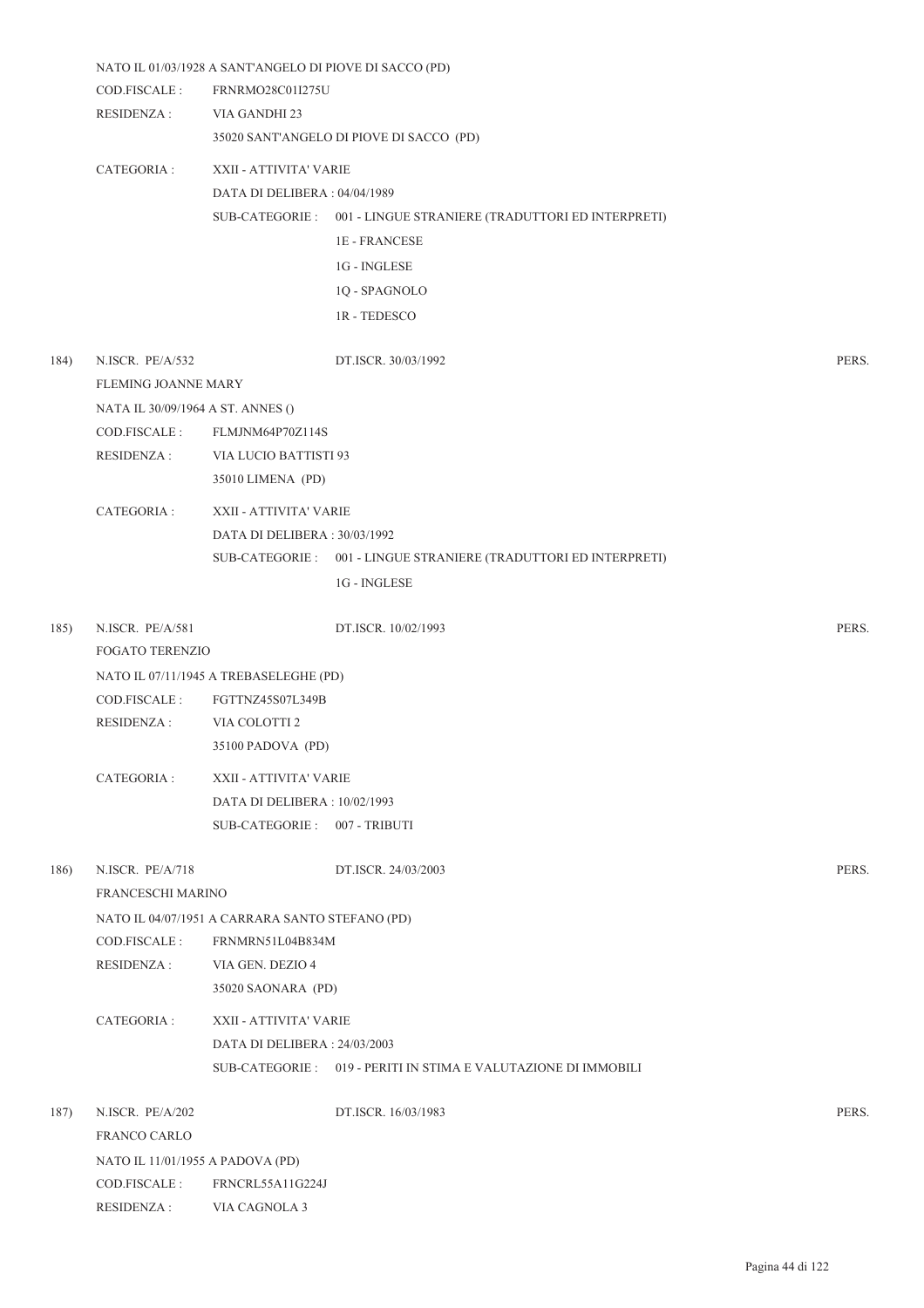|      |                         | 35020 SAONARA (PD)                              |                                                                            |       |
|------|-------------------------|-------------------------------------------------|----------------------------------------------------------------------------|-------|
|      | CATEGORIA :             |                                                 | V - LEGNO-LEGNAMI ED AFFINI E AMMOBIGLIAMENTO                              |       |
|      |                         | DATA DI DELIBERA : 16/03/1983                   |                                                                            |       |
|      |                         |                                                 | SUB-CATEGORIE: 001 - LEGNAME D'OPERA NOSTRANO                              |       |
|      |                         |                                                 | 002 - LEGNAME DA COSTRUZIONE                                               |       |
|      |                         |                                                 | 003 - LEGNAME ESOTICO                                                      |       |
| 188) | N.ISCR. PE/A/623        |                                                 | DT.ISCR. 13/10/1994                                                        | PERS. |
|      | FRANZINA GIOVANNI       |                                                 |                                                                            |       |
|      |                         | NATO IL 01/12/1932 A CITTADELLA (PD)            |                                                                            |       |
|      | COD.FISCALE :           | FRNGNN32T01C743M                                |                                                                            |       |
|      | RESIDENZA :             | VIA CURZOLA 9                                   |                                                                            |       |
|      |                         | 35135 PADOVA (PD)                               |                                                                            |       |
|      | CATEGORIA :             | VII - ABBIGLIAMENTO                             |                                                                            |       |
|      |                         | DATA DI DELIBERA : 13/10/1994                   |                                                                            |       |
|      |                         |                                                 | SUB-CATEGORIE : 014 - PELLICCERIA CONFEZIIONATA E PELLI RELATIVE IN GENERE |       |
|      |                         |                                                 | $\sim$                                                                     |       |
| 189) | N.ISCR. PE/A/325        |                                                 | DT.ISCR. 27/02/1987                                                        | PERS. |
|      | <b>FRASSON RENATO</b>   |                                                 |                                                                            |       |
|      |                         | NATO IL 25/12/1950 A CERVARESE SANTA CROCE (PD) |                                                                            |       |
|      | COD.FISCALE:            | FRSRNT50T25C544M                                |                                                                            |       |
|      | RESIDENZA :             | VIA MOCENIGO 27                                 |                                                                            |       |
|      |                         | 35030 CERVARESE SANTA CROCE (PD)                |                                                                            |       |
|      | CATEGORIA :             | XXII - ATTIVITA' VARIE                          |                                                                            |       |
|      |                         | DATA DI DELIBERA : 27/02/1987                   |                                                                            |       |
|      |                         | SUB-CATEGORIE: 007 - TRIBUTI                    |                                                                            |       |
| 190) | N.ISCR. PE/A/420        |                                                 | DT.ISCR. 04/04/1989                                                        | PERS. |
|      | FRAZZARIN ERNESTO MARIO |                                                 |                                                                            |       |
|      |                         | NATO IL 29/05/1951 A BATTAGLIA TERME (PD)       |                                                                            |       |
|      | COD.FISCALE:            | FRZRST51E29A714S                                |                                                                            |       |
|      | <b>RESIDENZA:</b>       | VIA D. ARBOIT 25                                |                                                                            |       |
|      |                         | 35041 BATTAGLIA TERME (PD)                      |                                                                            |       |
|      | CATEGORIA :             | XXII - ATTIVITA' VARIE                          |                                                                            |       |
|      |                         | DATA DI DELIBERA: 04/04/1989                    |                                                                            |       |
|      |                         | SUB-CATEGORIE: 007 - TRIBUTI                    |                                                                            |       |
| 191) | N.ISCR. PE/A/606        |                                                 | DT.ISCR. 28/10/1993                                                        | PERS. |
|      | FRIGO MARINA            |                                                 |                                                                            |       |
|      |                         | NATO IL 24/11/1960 A VILLA ESTENSE (PD)         |                                                                            |       |
|      | COD.FISCALE:            | FRGMRN60S64L937Q                                |                                                                            |       |
|      | RESIDENZA :             | VIA ARBONCELLI 52                               |                                                                            |       |
|      |                         | 35040 VILLA ESTENSE (PD)                        |                                                                            |       |

CATEGORIA : XXII - ATTIVITA' VARIE DATA DI DELIBERA : 28/10/1993 SUB-CATEGORIE : 007 - TRIBUTI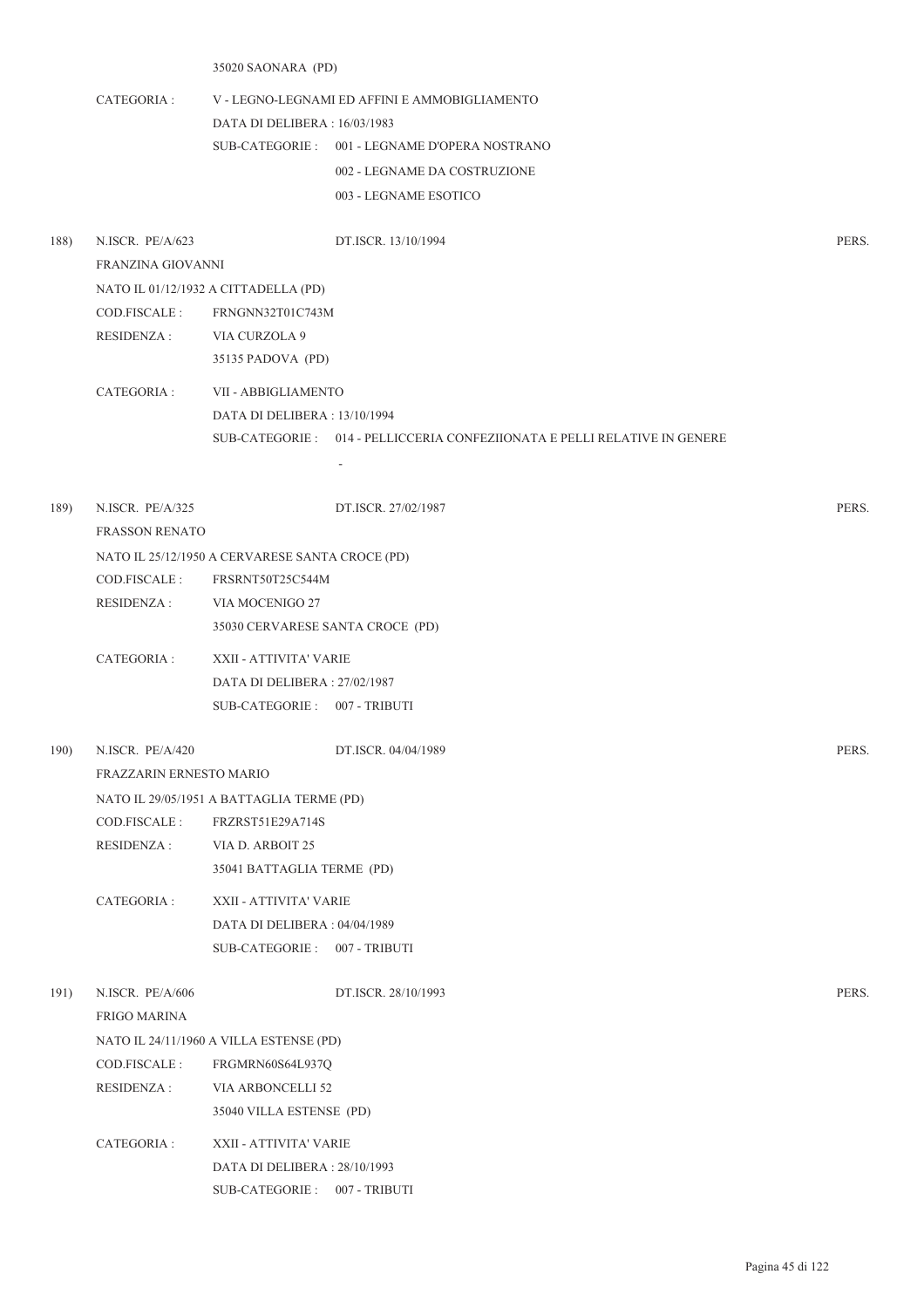| 192) | N.ISCR. PE/A/528<br><b>FRIGO RENATO</b> |                                                      | DT.ISCR. 30/03/1992 | PERS. |
|------|-----------------------------------------|------------------------------------------------------|---------------------|-------|
|      | NATO IL 07/04/1947 A ROANA (VI)         |                                                      |                     |       |
|      | COD.FISCALE :                           | FRGRNT47D07H361F                                     |                     |       |
|      | <b>RESIDENZA:</b>                       | VIA PETTINATI 38                                     |                     |       |
|      |                                         | 35129 PADOVA (PD)                                    |                     |       |
|      | CATEGORIA :                             | XXII - ATTIVITA' VARIE                               |                     |       |
|      |                                         | DATA DI DELIBERA : 30/03/1992                        |                     |       |
|      |                                         | SUB-CATEGORIE: 007 - TRIBUTI                         |                     |       |
| 193) | N.ISCR. PE/A/574                        |                                                      | DT.ISCR. 19/01/1993 | PERS. |
|      | <b>FRISO MAURIZIO</b>                   |                                                      |                     |       |
|      |                                         | NATO IL 28/03/1943 A ALBIGNASEGO (PD)                |                     |       |
|      | COD.FISCALE :                           | FRSMRZ43C28A161B                                     |                     |       |
|      | <b>RESIDENZA:</b>                       | VIA S. ANTONIO 3                                     |                     |       |
|      |                                         | 35027 NOVENTA PADOVANA (PD)                          |                     |       |
|      | CATEGORIA :                             | XXII - ATTIVITA' VARIE                               |                     |       |
|      |                                         | DATA DI DELIBERA : 19/01/1993                        |                     |       |
|      |                                         | SUB-CATEGORIE: 007 - TRIBUTI                         |                     |       |
| 194) | N.ISCR. PE/A/120                        |                                                      | DT.ISCR. 30/12/1974 | PERS. |
|      | <b>FRISON ANTONIO</b>                   |                                                      |                     |       |
|      | NATO IL 04/02/1941 A PADOVA (PD)        |                                                      |                     |       |
|      | COD.FISCALE:                            | FRSNTN41B04G224T                                     |                     |       |
|      | <b>RESIDENZA:</b>                       | VIA R. FOWST 6                                       |                     |       |
|      |                                         | 35135 PADOVA (PD)                                    |                     |       |
|      | CATEGORIA :                             | XXII - ATTIVITA' VARIE                               |                     |       |
|      |                                         | DATA DI DELIBERA : 30/12/1974                        |                     |       |
|      |                                         | SUB-CATEGORIE: 007 - TRIBUTI                         |                     |       |
| 195) | N.ISCR. PE/A/833                        |                                                      | DT.ISCR. 03/04/2018 | PERS. |
|      | <b>GALLINARO CARLO</b>                  |                                                      |                     |       |
|      | NATO IL 14/09/1971 A PADOVA (PD)        |                                                      |                     |       |
|      | COD.FISCALE :                           | GLLCRL71P14G224A                                     |                     |       |
|      | <b>RESIDENZA:</b>                       | VIA MOIACCHE 11                                      |                     |       |
|      |                                         | 35030 RUBANO (PD)                                    |                     |       |
|      | CATEGORIA :                             | XV - INDUSTRIE ESTRATTIVE                            |                     |       |
|      |                                         | DATA DI DELIBERA: 03/04/2018                         |                     |       |
|      |                                         | SUB-CATEGORIE: 012 - AMIANTO                         |                     |       |
| 196) | N.ISCR. PE/A/376                        |                                                      | DT.ISCR. 15/12/1987 | PERS. |
|      | <b>GALLO IVONE</b>                      |                                                      |                     |       |
|      |                                         | NATO IL 28/11/1957 A SAN GIORGIO DELLE PERTICHE (PD) |                     |       |
|      | COD.FISCALE :                           | GLLVNI57S28H893S                                     |                     |       |
|      | <b>RESIDENZA:</b>                       | VIA PIAVE 33                                         |                     |       |
|      |                                         | 35010 CURTAROLO (PD)                                 |                     |       |
|      | CATEGORIA :                             | XXII - ATTIVITA' VARIE                               |                     |       |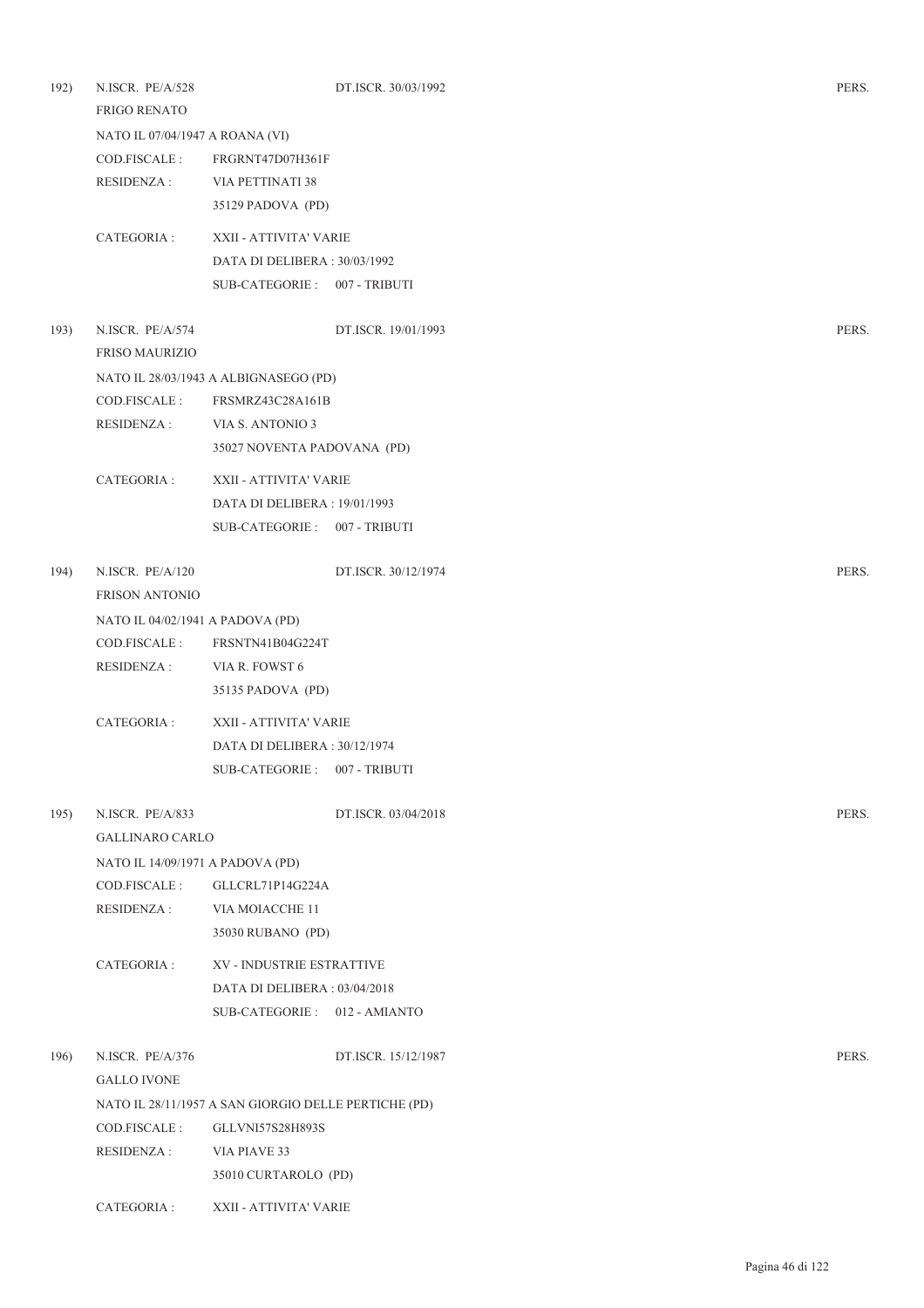## DATA DI DELIBERA : 15/12/1987

NATO IL 30/04/1951 A SOLESINO (PD)

SUB-CATEGORIE : 007 - TRIBUTI

| 197) | N.ISCR. PE/A/353                 | DT.ISCR. 06/08/1987                                                              | PERS. |
|------|----------------------------------|----------------------------------------------------------------------------------|-------|
|      | <b>GALLO VITO</b>                |                                                                                  |       |
|      | NATO IL 17/08/1953 A PADOVA (PD) |                                                                                  |       |
|      | COD.FISCALE:                     | GLLVTI53M17G224R                                                                 |       |
|      | RESIDENZA :                      | VIA DELLE CAMELIE 17                                                             |       |
|      |                                  | 36030 CALDOGNO (VI)                                                              |       |
|      | DOMICILIO:                       | VIA DIGIONE 11                                                                   |       |
|      |                                  | 35138 PADOVA (PD)                                                                |       |
|      | CATEGORIA:                       | XXII - ATTIVITA' VARIE                                                           |       |
|      |                                  | DATA DI DELIBERA : 06/08/1987                                                    |       |
|      |                                  | SUB-CATEGORIE: 007 - TRIBUTI                                                     |       |
| 198) | N.ISCR. PE/A/696                 | DT.ISCR. 18/12/2000                                                              | PERS. |
|      | <b>GAMBA ROBERTO</b>             |                                                                                  |       |
|      | NATO IL 26/01/1968 A PADOVA (PD) |                                                                                  |       |
|      | COD.FISCALE :                    | GMBRRT68A26G224E                                                                 |       |
|      | RESIDENZA :                      | VIA ANTONIO DE MARCHI 8                                                          |       |
|      |                                  | 35129 PADOVA (PD)                                                                |       |
|      | CATEGORIA :                      | XXII - ATTIVITA' VARIE                                                           |       |
|      |                                  | DATA DI DELIBERA : 18/12/2000                                                    |       |
|      |                                  | SUB-CATEGORIE : 019 - PERITI IN STIMA E VALUTAZIONE DI IMMOBILI                  |       |
| 199) | N.ISCR. PE/A/788                 | DT.ISCR. 12/01/2012                                                              | PERS. |
|      | <b>GAMBARRO PIERLUIGI</b>        |                                                                                  |       |
|      | NATO IL 22/08/1968 A PADOVA (PD) |                                                                                  |       |
|      | COD.FISCALE :                    | GMBPLG68M22G224S                                                                 |       |
|      | <b>RESIDENZA:</b>                | VIA FIANDRE 4 INT.2                                                              |       |
|      |                                  | 35127 PADOVA (PD)                                                                |       |
|      | CATEGORIA :                      | IX - MECCANICA-ELETTROTECNICA-OTTICA E PREZIOSI                                  |       |
|      |                                  | DATA DI DELIBERA : 12/01/2012                                                    |       |
|      |                                  | SUB-CATEGORIE : 036 - PREZIOSI (OREFICERIA, GIOIELLERIA, ARGENTERIA, OROLOGERIA) |       |
| 200) | N.ISCR. PE/A/710                 | DT.ISCR. 06/05/2002                                                              | PERS. |
|      | <b>GAMBATO ALFREDO</b>           |                                                                                  |       |
|      | NATO IL 18/12/1954 A PADOVA (PD) |                                                                                  |       |
|      | COD.FISCALE :                    | GMBLRD54T18G224S                                                                 |       |
|      | RESIDENZA :                      | VIA RUDENA 75                                                                    |       |
|      |                                  | 35121 PADOVA (PD)                                                                |       |
|      | CATEGORIA :                      | XXII - ATTIVITA' VARIE                                                           |       |
|      |                                  | DATA DI DELIBERA : 06/05/2002                                                    |       |
|      |                                  | SUB-CATEGORIE: 017 - CONDUZIONE E AMMINISTRAZIONE DI BENI STABILI                |       |
| 201) | N.ISCR. PE/A/191                 | DT.ISCR. 21/01/1982                                                              | PERS. |
|      | <b>GARAVELLO LUIGINO</b>         |                                                                                  |       |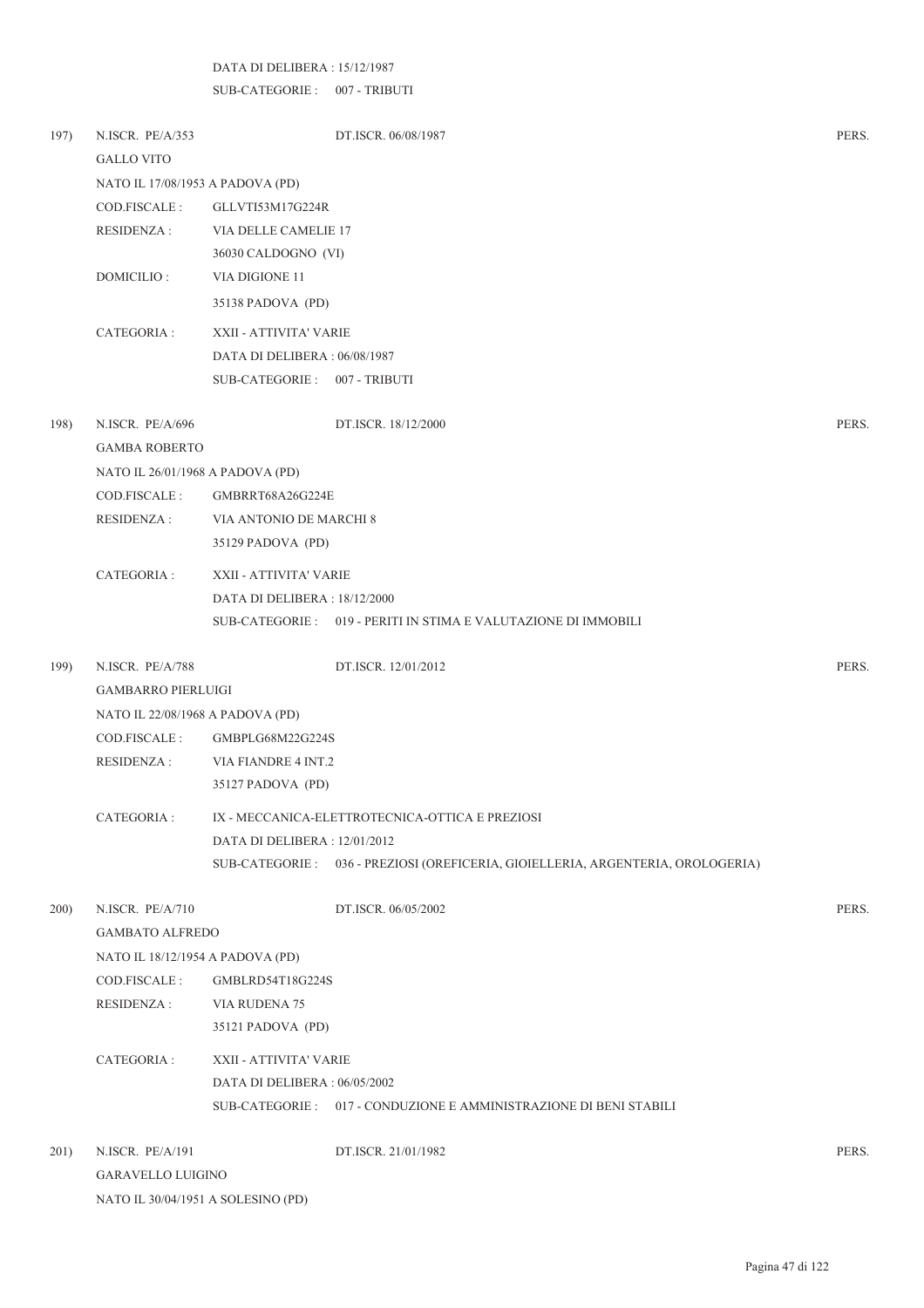|      | COD.FISCALE:                     | GRVLGN51D30I799F                            |                                                                   |       |
|------|----------------------------------|---------------------------------------------|-------------------------------------------------------------------|-------|
|      | <b>RESIDENZA:</b>                | VIA A. VESPUCCI 21                          |                                                                   |       |
|      |                                  | 35047 SOLESINO (PD)                         |                                                                   |       |
|      | CATEGORIA :                      | XXII - ATTIVITA' VARIE                      |                                                                   |       |
|      |                                  | DATA DI DELIBERA: 21/01/1982                |                                                                   |       |
|      |                                  | SUB-CATEGORIE: 007 - TRIBUTI                |                                                                   |       |
|      |                                  |                                             |                                                                   |       |
| 202) | N.ISCR. PE/A/287                 |                                             | DT.ISCR. 24/06/1986                                               | PERS. |
|      | <b>GARAVELLO PAOLO</b>           |                                             |                                                                   |       |
|      | NATO IL 15/01/1946 A RUBANO (PD) |                                             |                                                                   |       |
|      | COD.FISCALE :                    | GRVPLA46A15H625Y                            |                                                                   |       |
|      | RESIDENZA :                      | VIA MONTE SOLAROLO 9/A                      |                                                                   |       |
|      |                                  | 35100 PADOVA (PD)                           |                                                                   |       |
|      | CATEGORIA :                      | XXII - ATTIVITA' VARIE                      |                                                                   |       |
|      |                                  | DATA DI DELIBERA : 24/06/1986               |                                                                   |       |
|      |                                  | SUB-CATEGORIE: 007 - TRIBUTI                |                                                                   |       |
|      |                                  |                                             |                                                                   |       |
| 203) | N.ISCR. PE/A/649                 |                                             | DT.ISCR. 05/09/1996                                               | PERS. |
|      | <b>GARBO ANDREA</b>              |                                             |                                                                   |       |
|      | NATO IL 10/11/1963 A PADOVA (PD) |                                             |                                                                   |       |
|      | COD.FISCALE:                     | GRBNDR63S10G224T                            |                                                                   |       |
|      | RESIDENZA :                      | VIA PERUGIA 17                              |                                                                   |       |
|      |                                  | 35020 SAONARA (PD)                          |                                                                   |       |
|      | CATEGORIA :                      | XXII - ATTIVITA' VARIE                      |                                                                   |       |
|      |                                  | DATA DI DELIBERA : 05/09/1996               |                                                                   |       |
|      |                                  |                                             | SUB-CATEGORIE: 017 - CONDUZIONE E AMMINISTRAZIONE DI BENI STABILI |       |
| 204) | N.ISCR. PE/A/303                 |                                             | DT.ISCR. 05/12/1986                                               | PERS. |
|      | <b>GARBO ROLANDO</b>             |                                             |                                                                   |       |
|      | NATO IL 21/10/1931 A PADOVA (PD) |                                             |                                                                   |       |
|      | COD.FISCALE :                    | GRBRND31R21G224I                            |                                                                   |       |
|      | <b>RESIDENZA:</b>                | CORSO VITTORIO EMANUELE II 85               |                                                                   |       |
|      |                                  | 35100 PADOVA (PD)                           |                                                                   |       |
|      |                                  |                                             |                                                                   |       |
|      | CATEGORIA :                      | DATA DI DELIBERA: 05/12/1986                | V - LEGNO-LEGNAMI ED AFFINI E AMMOBIGLIAMENTO                     |       |
|      |                                  |                                             | SUB-CATEGORIE: 017 - MOBILI D'ARTE ANTICHI, IMITAZIONI E RESTAURI |       |
|      |                                  |                                             |                                                                   |       |
| 205) | N.ISCR. PE/A/816                 |                                             | DT.ISCR. 16/09/2016                                               | PERS. |
|      | <b>GARDIN MICHELE</b>            |                                             |                                                                   |       |
|      |                                  | NATO IL 08/11/1955 A CAMPO SAN MARTINO (PD) |                                                                   |       |
|      | COD.FISCALE:                     | GRDMHL55S08B564B                            |                                                                   |       |
|      | <b>RESIDENZA:</b>                | VIA CESARE BATTISTI 16                      |                                                                   |       |
|      |                                  | 35010 CAMPO SAN MARTINO (PD)                |                                                                   |       |
|      | CATEGORIA :                      | XXII - ATTIVITA' VARIE                      |                                                                   |       |
|      |                                  | DATA DI DELIBERA : 16/09/2016               |                                                                   |       |
|      |                                  |                                             | SUB-CATEGORIE : 001 - LINGUE STRANIERE (TRADUTTORI ED INTERPRETI) |       |
|      |                                  |                                             | <b>1E-FRANCESE</b>                                                |       |
|      |                                  |                                             | 1G - INGLESE                                                      |       |
|      |                                  |                                             |                                                                   |       |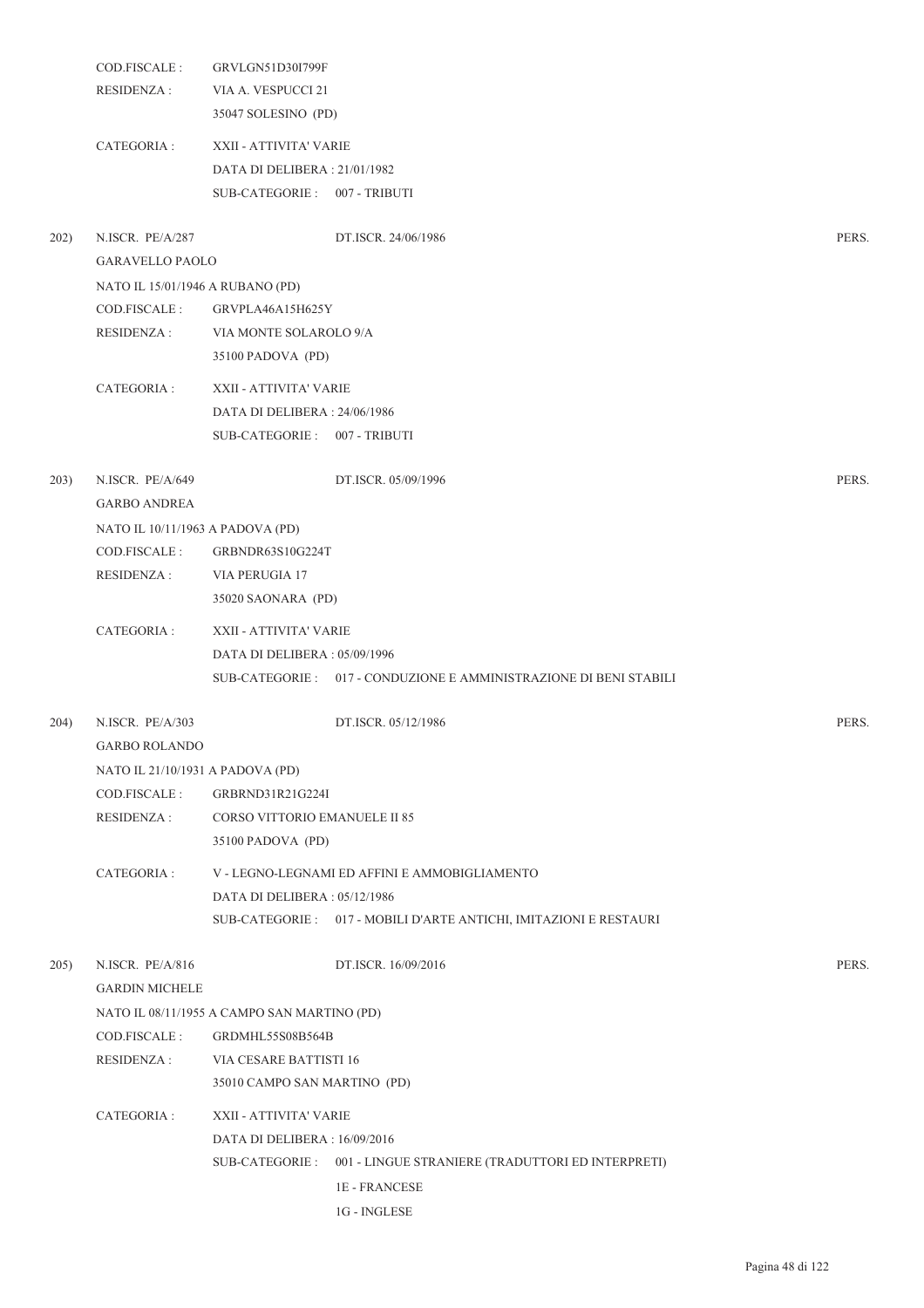|      |                                   | SUB-CATEGORIE: 1Q - SPAGNOLO              |                                                                                 |       |
|------|-----------------------------------|-------------------------------------------|---------------------------------------------------------------------------------|-------|
|      |                                   |                                           | IR - TEDESCO                                                                    |       |
|      |                                   |                                           |                                                                                 |       |
| 206) | N.ISCR. PE/A/454                  |                                           | DT.ISCR. 04/12/1989                                                             | PERS. |
|      | <b>GASPARINI WILLIAM</b>          |                                           |                                                                                 |       |
|      | NATO IL 21/09/1957 A TORONTO ()   |                                           |                                                                                 |       |
|      | COD.FISCALE:                      | GSPWLM57P21Z401D                          |                                                                                 |       |
|      | RESIDENZA :                       | VIA A. PALESA 33                          |                                                                                 |       |
|      |                                   | 35128 PADOVA (PD)                         |                                                                                 |       |
|      | CATEGORIA :                       | XXII - ATTIVITA' VARIE                    |                                                                                 |       |
|      |                                   | DATA DI DELIBERA : 04/12/1989             |                                                                                 |       |
|      |                                   |                                           | SUB-CATEGORIE : 001 - LINGUE STRANIERE (TRADUTTORI ED INTERPRETI)               |       |
|      |                                   |                                           | $1G$ - $\sf INGLESE$                                                            |       |
| 207) | N.ISCR. PE/A/485                  |                                           | DT.ISCR. 30/11/1990                                                             | PERS. |
|      | <b>GASSMANN SIBYLLE</b>           |                                           |                                                                                 |       |
|      | NATA IL 03/06/1959 A PFORZHEIM () |                                           |                                                                                 |       |
|      | COD.FISCALE:                      | GSSSYL59H43Z112X                          |                                                                                 |       |
|      | RESIDENZA :                       |                                           | VIA CAMILLO BENSO CONTE DI CAVOUR 31                                            |       |
|      |                                   | 35030 RUBANO (PD)                         |                                                                                 |       |
|      | CATEGORIA :                       | XXII - ATTIVITA' VARIE                    |                                                                                 |       |
|      |                                   | DATA DI DELIBERA: 30/11/1990              |                                                                                 |       |
|      |                                   |                                           | SUB-CATEGORIE : 001 - LINGUE STRANIERE (TRADUTTORI ED INTERPRETI)               |       |
|      |                                   |                                           | 1R - TEDESCO                                                                    |       |
| 208) | N.ISCR. PE/A/472                  |                                           | DT.ISCR. 19/04/1990                                                             | PERS. |
|      | <b>GAZZA FLAVIO</b>               |                                           |                                                                                 |       |
|      |                                   | NATO IL 22/06/1944 A MONTECHIARUGOLO (PR) |                                                                                 |       |
|      | COD.FISCALE :                     | GZZFLV44H22F473C                          |                                                                                 |       |
|      | <b>RESIDENZA:</b>                 | VIA PESARE 9/A                            |                                                                                 |       |
|      |                                   | 35036 MONTEGROTTO TERME (PD)              |                                                                                 |       |
|      | CATEGORIA:                        | XIX - OSPITALITA'                         |                                                                                 |       |
|      |                                   | DATA DI DELIBERA: 19/04/1990              |                                                                                 |       |
|      |                                   |                                           | SUB-CATEGORIE: 001 - ALBERGHI, RISTORANTI, CAFFE' DI LUSSO E DI PRIMA CATEGORIA |       |
| 209) | N.ISCR. PE/A/464                  |                                           | DT.ISCR. 02/02/1990                                                             | PERS. |
|      | <b>GELAIN PAOLO</b>               |                                           |                                                                                 |       |
|      |                                   | NATO IL 11/08/1961 A MONTAGNANA (PD)      |                                                                                 |       |
|      | COD.FISCALE:                      | GLNPLA61M11F394A                          |                                                                                 |       |
|      | <b>RESIDENZA:</b>                 | VIA AGUSPARO 5                            |                                                                                 |       |
|      |                                   | 35044 MONTAGNANA (PD)                     |                                                                                 |       |
|      | CATEGORIA :                       | XXII - ATTIVITA' VARIE                    |                                                                                 |       |
|      |                                   | DATA DI DELIBERA: 02/02/1990              |                                                                                 |       |
|      |                                   | SUB-CATEGORIE: 007 - TRIBUTI              |                                                                                 |       |
| 210) | N.ISCR. PE/A/236                  |                                           | DT.ISCR. 08/11/1984                                                             | PERS. |
|      | <b>GENTILE BRUNELLO</b>           |                                           |                                                                                 |       |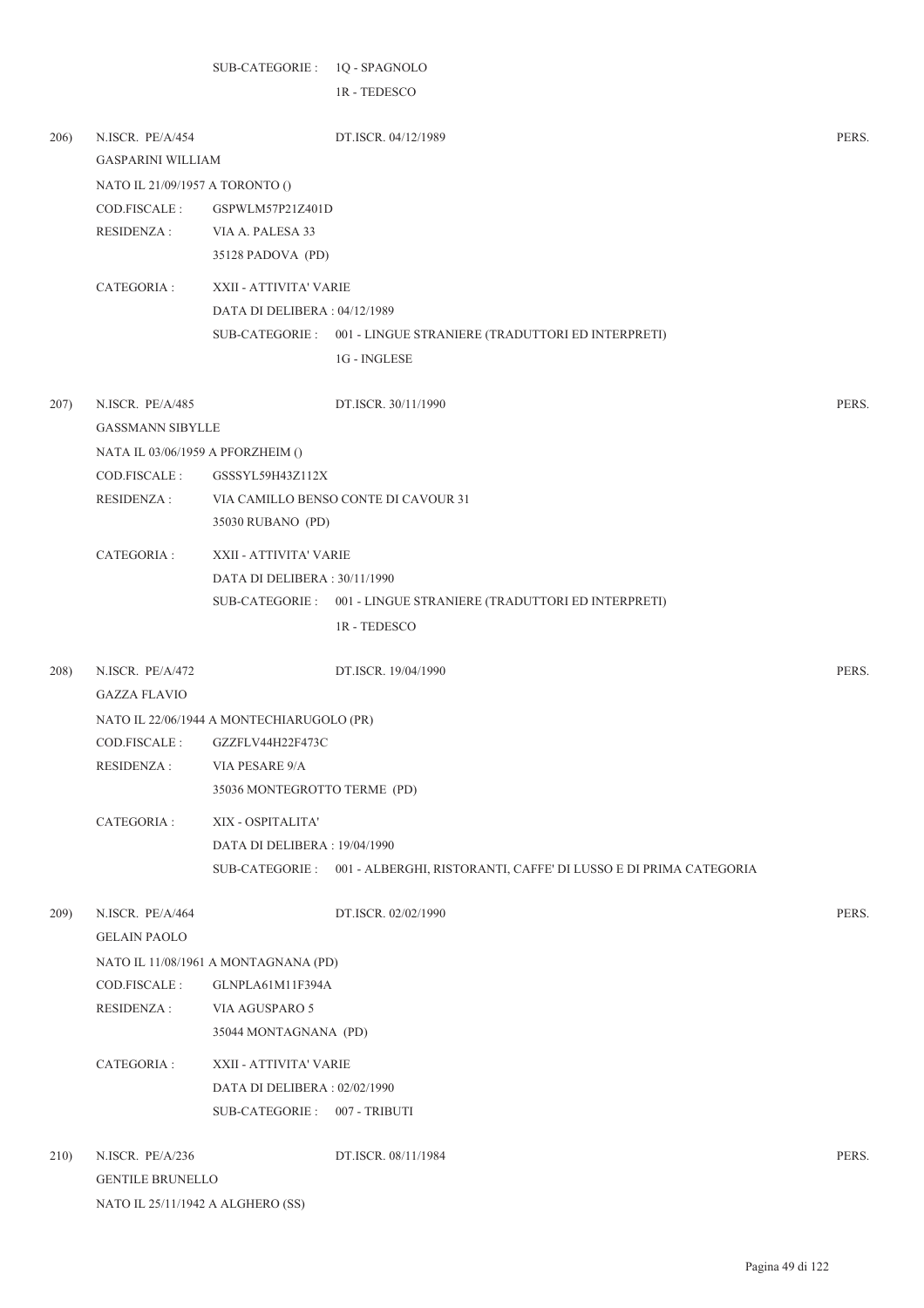|      | COD.FISCALE:<br>RESIDENZA :                  | GNTBNL42S25A192W<br><b>RIVIERA RUZANTE 27</b><br>35123 PADOVA (PD)                     |                                                                 |       |
|------|----------------------------------------------|----------------------------------------------------------------------------------------|-----------------------------------------------------------------|-------|
|      | CATEGORIA :                                  | XXII - ATTIVITA' VARIE<br>DATA DI DELIBERA: 08/11/1984<br>SUB-CATEGORIE: 007 - TRIBUTI |                                                                 |       |
| 211) | N.ISCR. PE/A/704<br><b>GESUATO LUCIO</b>     |                                                                                        | DT.ISCR. 01/10/2001                                             | PERS. |
|      |                                              | NATO IL 07/12/1948 A MASSANZAGO (PD)                                                   |                                                                 |       |
|      | COD.FISCALE:                                 | GSTLCU48T07F033R                                                                       |                                                                 |       |
|      | RESIDENZA :                                  | VIA DESMAN 71<br>35010 BORGORICCO (PD)                                                 |                                                                 |       |
|      | CATEGORIA :                                  | XXII - ATTIVITA' VARIE                                                                 |                                                                 |       |
|      |                                              | DATA DI DELIBERA : 01/10/2001                                                          |                                                                 |       |
|      |                                              |                                                                                        | SUB-CATEGORIE: 019 - PERITI IN STIMA E VALUTAZIONE DI IMMOBILI  |       |
| 212) | N.ISCR. PE/A/773<br><b>GHIRARDO LUCIO</b>    |                                                                                        | DT.ISCR. 10/11/2009                                             | PERS. |
|      |                                              | NATO IL 07/06/1961 A SANTA MARGHERITA D'ADIGE (PD)                                     |                                                                 |       |
|      | COD.FISCALE :                                | GHRLCU61H07I226Q                                                                       |                                                                 |       |
|      | RESIDENZA :                                  | <b>VIA GRANZE 9</b>                                                                    |                                                                 |       |
|      |                                              | 35040 SANTA MARGHERITA D'ADIGE (PD)                                                    |                                                                 |       |
|      | CATEGORIA :                                  | XXII - ATTIVITA' VARIE                                                                 |                                                                 |       |
|      |                                              | DATA DI DELIBERA : 10/11/2009                                                          |                                                                 |       |
|      |                                              |                                                                                        | SUB-CATEGORIE: 019 - PERITI IN STIMA E VALUTAZIONE DI IMMOBILI  |       |
| 213) | N.ISCR. PE/A/251<br><b>GIACOMINI CLARA</b>   |                                                                                        | DT.ISCR. 28/03/1985                                             | PERS. |
|      | NATA IL 19/06/1949 A SALETTO (PD)            |                                                                                        |                                                                 |       |
|      | COD.FISCALE :                                | GCMCLR49H59H705A                                                                       |                                                                 |       |
|      | <b>RESIDENZA:</b>                            | VIA MICHELANGELO 3                                                                     |                                                                 |       |
|      |                                              | 35020 CASALSERUGO (PD)                                                                 |                                                                 |       |
|      | CATEGORIA :                                  | XXII - ATTIVITA' VARIE                                                                 |                                                                 |       |
|      |                                              | DATA DI DELIBERA : 28/03/1985                                                          |                                                                 |       |
|      |                                              | SUB-CATEGORIE: 007 - TRIBUTI                                                           |                                                                 |       |
| 214) | N.ISCR. PE/A/808<br><b>GIACOMINI GIORGIO</b> |                                                                                        | DT.ISCR. 21/09/2015                                             | PERS. |
|      | NATO IL 07/01/1979 A PADOVA (PD)             |                                                                                        |                                                                 |       |
|      | COD.FISCALE :                                | GCMGRG79A07G224R                                                                       |                                                                 |       |
|      | RESIDENZA :                                  | VIA G. GALILEI 20                                                                      |                                                                 |       |
|      |                                              | 35035 MESTRINO (PD)                                                                    |                                                                 |       |
|      | CATEGORIA :                                  | XXII - ATTIVITA' VARIE                                                                 |                                                                 |       |
|      |                                              | DATA DI DELIBERA : 21/09/2015                                                          |                                                                 |       |
|      |                                              |                                                                                        | SUB-CATEGORIE : 019 - PERITI IN STIMA E VALUTAZIONE DI IMMOBILI |       |
|      |                                              |                                                                                        |                                                                 |       |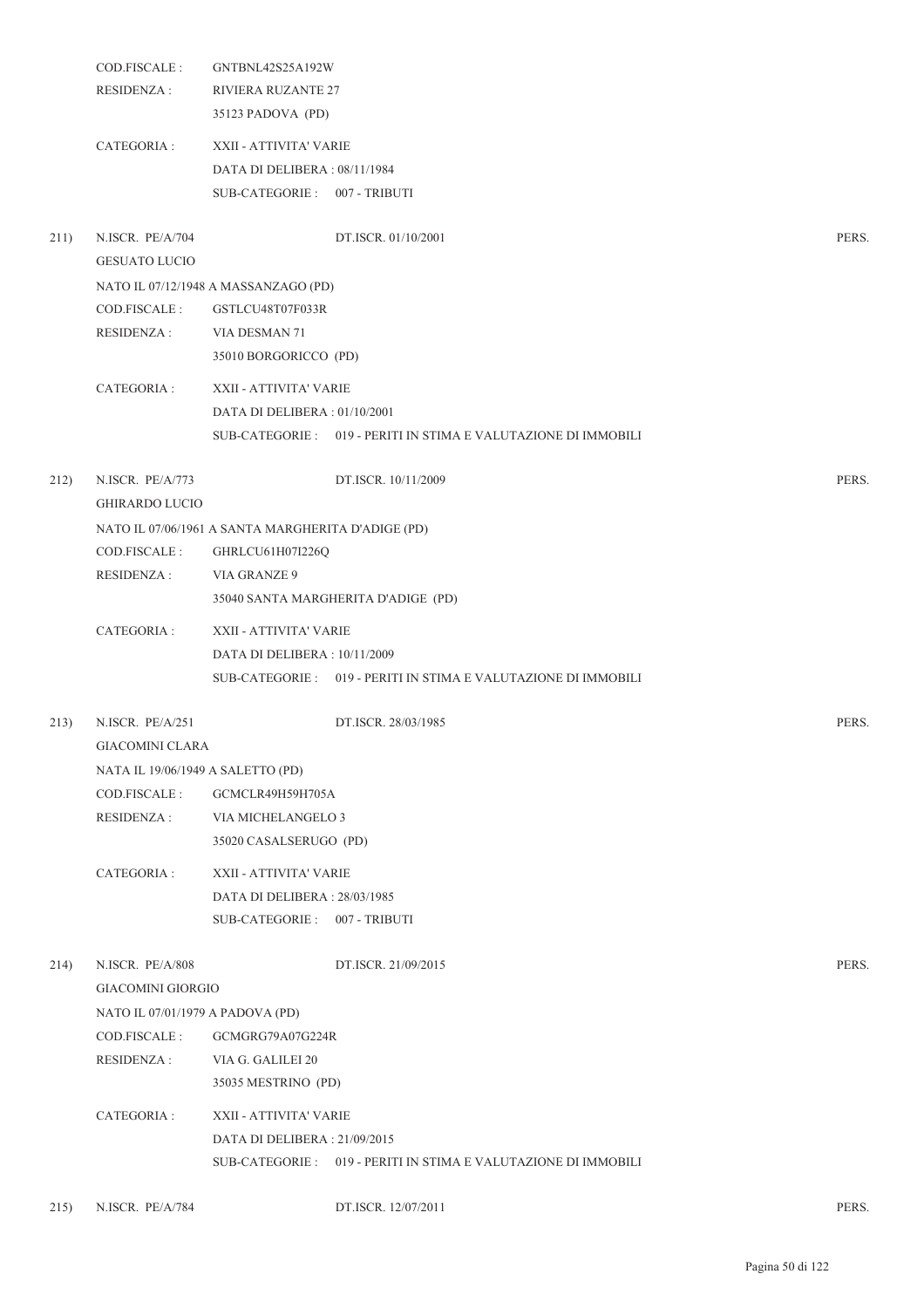|      | <b>GIACON GIAN PIERO</b>          |                                            |                                                                  |       |
|------|-----------------------------------|--------------------------------------------|------------------------------------------------------------------|-------|
|      | NATO IL 20/06/1959 A PADOVA (PD)  |                                            |                                                                  |       |
|      | COD.FISCALE :                     | GCNGPR59H20G224X                           |                                                                  |       |
|      | RESIDENZA :                       | VIA PIAVE 25                               |                                                                  |       |
|      |                                   | 35138 PADOVA (PD)                          |                                                                  |       |
|      |                                   |                                            |                                                                  |       |
|      | CATEGORIA :                       | XXII - ATTIVITA' VARIE                     |                                                                  |       |
|      |                                   | DATA DI DELIBERA : 12/07/2011              |                                                                  |       |
|      |                                   |                                            | SUB-CATEGORIE: 019 - PERITI IN STIMA E VALUTAZIONE DI IMMOBILI   |       |
| 216) | N.ISCR. PE/A/490                  |                                            | DT.ISCR. 04/03/1991                                              | PERS. |
|      | <b>GIANELLE RENATO UBER</b>       |                                            |                                                                  |       |
|      | NATO IL 06/02/1955 A BRUGINE (PD) |                                            |                                                                  |       |
|      | COD.FISCALE :                     | GNLRTB55B06B213H                           |                                                                  |       |
|      | RESIDENZA :                       | VIA A. MORO 42                             |                                                                  |       |
|      |                                   | 35020 BRUGINE (PD)                         |                                                                  |       |
|      | CATEGORIA :                       | XXII - ATTIVITA' VARIE                     |                                                                  |       |
|      |                                   | DATA DI DELIBERA : 04/03/1991              |                                                                  |       |
|      |                                   | SUB-CATEGORIE: 007 - TRIBUTI               |                                                                  |       |
|      |                                   |                                            |                                                                  |       |
| 217) | N.ISCR. PE/A/692                  |                                            | DT.ISCR. 24/10/2000                                              | PERS. |
|      | <b>GIARDINI VALENTINA</b>         |                                            |                                                                  |       |
|      |                                   | NATA IL 03/09/1970 A NOVENTA PADOVANA (PD) |                                                                  |       |
|      | COD.FISCALE :                     | GRDVNT70P43F962L                           |                                                                  |       |
|      | RESIDENZA :                       | VIA ADIGE 2-13                             |                                                                  |       |
|      |                                   | 35020 SAONARA (PD)                         |                                                                  |       |
|      |                                   |                                            |                                                                  |       |
|      | CATEGORIA :                       | XXII - ATTIVITA' VARIE                     |                                                                  |       |
|      |                                   | DATA DI DELIBERA : 24/10/2000              |                                                                  |       |
|      |                                   |                                            | SUB-CATEGORIE: 019 - PERITI IN STIMA E VALUTAZIONE DI IMMOBILI   |       |
| 218) | N.ISCR. PE/A/770                  |                                            | DT.ISCR. 04/05/2009                                              | PERS. |
|      | <b>GILLI MONICA</b>               |                                            |                                                                  |       |
|      | NATA IL 23/03/1964 A PADOVA (PD)  |                                            |                                                                  |       |
|      | COD.FISCALE:                      | GLLMNC64C63G224T                           |                                                                  |       |
|      | RESIDENZA :                       | VIA CHIESANUOVA 88                         |                                                                  |       |
|      |                                   | 35136 PADOVA (PD)                          |                                                                  |       |
|      |                                   |                                            |                                                                  |       |
|      | CATEGORIA :                       | XXII - ATTIVITA' VARIE                     |                                                                  |       |
|      |                                   | DATA DI DELIBERA: 04/05/2009               |                                                                  |       |
|      |                                   |                                            | SUB-CATEGORIE : 019 - PERITI IN STIMA E VALUTAZIONE DI IMMOBILI  |       |
| 219) | N.ISCR. PE/A/812                  |                                            | DT.ISCR. 16/09/2016                                              | PERS. |
|      | <b>GINOCCHI MIRCO</b>             |                                            |                                                                  |       |
|      |                                   | NATO IL 24/01/1956 A BATTAGLIA TERME (PD)  |                                                                  |       |
|      | COD.FISCALE:                      | GNCMRC56A24A714J                           |                                                                  |       |
|      | <b>RESIDENZA:</b>                 | VIA TOSCANINI 3                            |                                                                  |       |
|      |                                   | 35020 ALBIGNASEGO (PD)                     |                                                                  |       |
|      |                                   |                                            |                                                                  |       |
|      | CATEGORIA :                       | XXII - ATTIVITA' VARIE                     |                                                                  |       |
|      |                                   | DATA DI DELIBERA : 16/09/2016              |                                                                  |       |
|      |                                   |                                            | SUB-CATEGORIE: 001 - LINGUE STRANIERE (TRADUTTORI ED INTERPRETI) |       |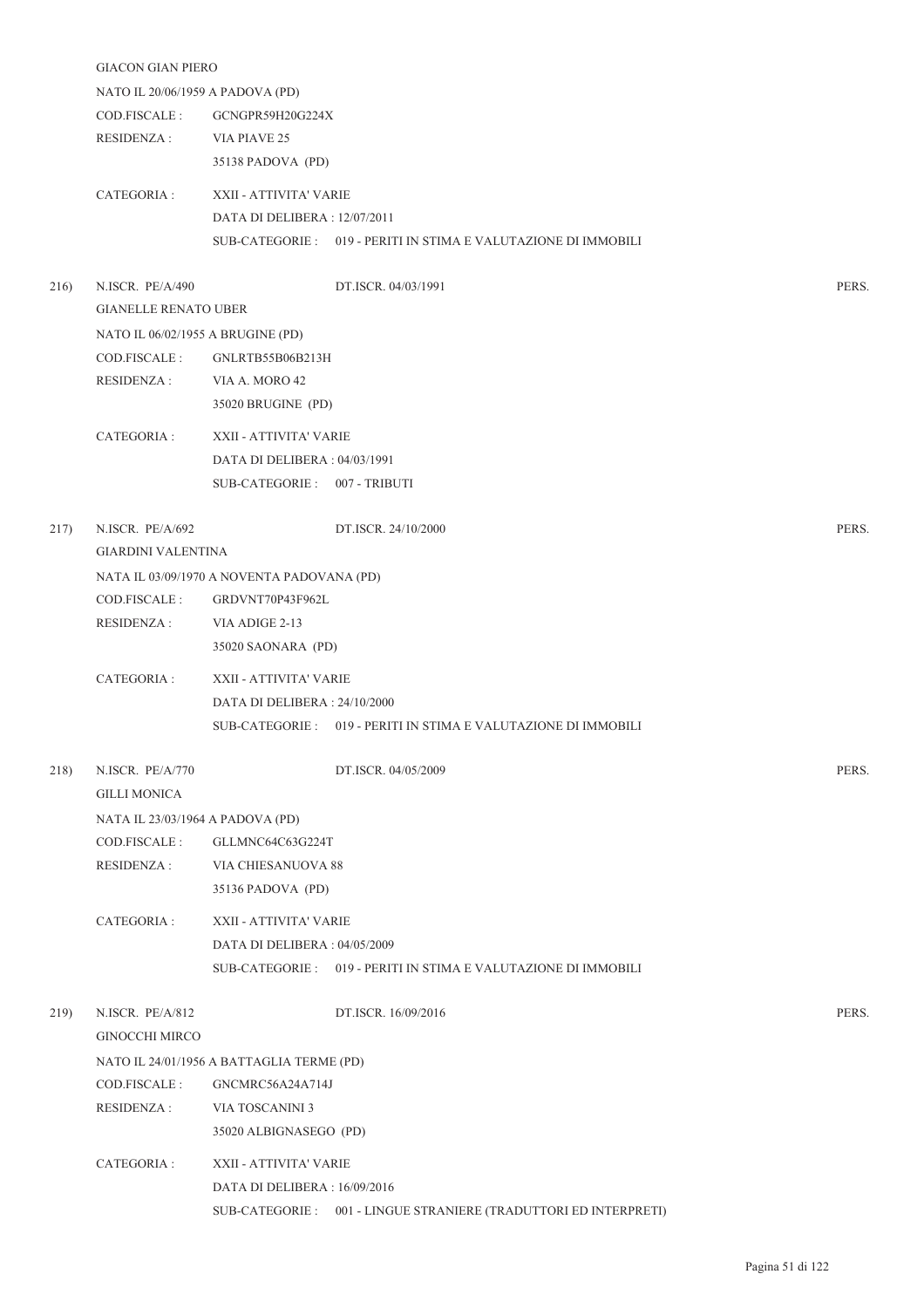|      |                                                  | SUB-CATEGORIE: 1E - FRANCESE        |                                                                  |       |
|------|--------------------------------------------------|-------------------------------------|------------------------------------------------------------------|-------|
|      |                                                  |                                     | 1G - INGLESE                                                     |       |
|      |                                                  |                                     | <b>1L-PORTOGHESE</b>                                             |       |
|      |                                                  |                                     | 1Q - SPAGNOLO                                                    |       |
| 220) | N.ISCR. PE/A/697                                 |                                     | DT.ISCR. 22/03/2001                                              | PERS. |
|      | GIOSAN GIANINA JANETTA                           |                                     |                                                                  |       |
|      | NATA IL 26/05/1965 A TIMISOARA ()                |                                     |                                                                  |       |
|      | COD.FISCALE:                                     | GSNGNJ65E66Z129E                    |                                                                  |       |
|      | <b>RESIDENZA:</b>                                | 35128 PADOVA (PD)                   |                                                                  |       |
|      | CATEGORIA :                                      | XXII - ATTIVITA' VARIE              |                                                                  |       |
|      |                                                  | DATA DI DELIBERA: 22/03/2001        |                                                                  |       |
|      |                                                  |                                     | SUB-CATEGORIE: 001 - LINGUE STRANIERE (TRADUTTORI ED INTERPRETI) |       |
|      |                                                  |                                     | <b>1M - RUMENO</b>                                               |       |
|      |                                                  |                                     |                                                                  |       |
| 221) | N.ISCR. PE/A/782                                 |                                     | DT.ISCR. 14/04/2011                                              | PERS. |
|      | <b>GIRONDA PAOLO</b>                             |                                     |                                                                  |       |
|      | NATO IL 11/07/1963 A PADOVA (PD)<br>COD.FISCALE: | GRNPLA63L11G224M                    |                                                                  |       |
|      | <b>RESIDENZA:</b>                                | VIA ROMA 21                         |                                                                  |       |
|      |                                                  | 35044 MONTAGNANA (PD)               |                                                                  |       |
|      | CATEGORIA :                                      | XVII - COMUNICAZIONI INTERNE        |                                                                  |       |
|      |                                                  | DATA DI DELIBERA : 14/04/2011       |                                                                  |       |
|      |                                                  |                                     | SUB-CATEGORIE: 001 - SPEDIZIONI E TRASPORTI FERROVIARI           |       |
|      |                                                  |                                     | 002 - SPEDIZIONI E TRASPORTI MARITTIMI E DI NAVIGAZIONE INTERNA  |       |
|      |                                                  |                                     | 003 - SPEDIZIONI E TRASPORTI AUTOMOBILISTICI                     |       |
|      | CATEGORIA :                                      |                                     | XXI - ATTIVITA' MARITTIME-AEREE E DI NAVIGAZIONE INTERNA         |       |
|      |                                                  | DATA DI DELIBERA : 14/04/2011       |                                                                  |       |
|      |                                                  | SUB-CATEGORIE :                     | 004 - AVARIE, SCAFI ED APPARECCHI MOTORI                         |       |
|      |                                                  |                                     | 005 - PERDITE E DANNI DERIVANTI DA AVARIE MARITTIME              |       |
| 222) | N.ISCR. PE/A/448                                 |                                     | DT.ISCR. 29/06/1989                                              | PERS. |
|      | <b>GIUDICE GIOVANNI</b>                          |                                     |                                                                  |       |
|      | NATO IL 06/02/1964 A PADOVA (PD)                 |                                     |                                                                  |       |
|      | COD.FISCALE :                                    | GDCGNN64B06G224O                    |                                                                  |       |
|      | <b>RESIDENZA:</b>                                | VIA RIALTO 81<br>35020 BRUGINE (PD) |                                                                  |       |
|      | CATEGORIA :                                      | XXII - ATTIVITA' VARIE              |                                                                  |       |
|      |                                                  | DATA DI DELIBERA: 29/06/1989        |                                                                  |       |
|      |                                                  | SUB-CATEGORIE: 007 - TRIBUTI        |                                                                  |       |
|      |                                                  |                                     |                                                                  |       |
| 223) | N.ISCR. PE/A/335                                 |                                     | DT.ISCR. 17/03/1987                                              | PERS. |
|      | <b>GIULIATO GIORGIO</b>                          |                                     |                                                                  |       |
|      | NATO IL 04/05/1955 A ESTE (PD)                   |                                     |                                                                  |       |
|      | COD.FISCALE:                                     | GLTGRG55E04D442N                    |                                                                  |       |
|      | <b>RESIDENZA:</b>                                | VIA A. CALLEGARI 13                 |                                                                  |       |
|      |                                                  | 35042 ESTE (PD)                     |                                                                  |       |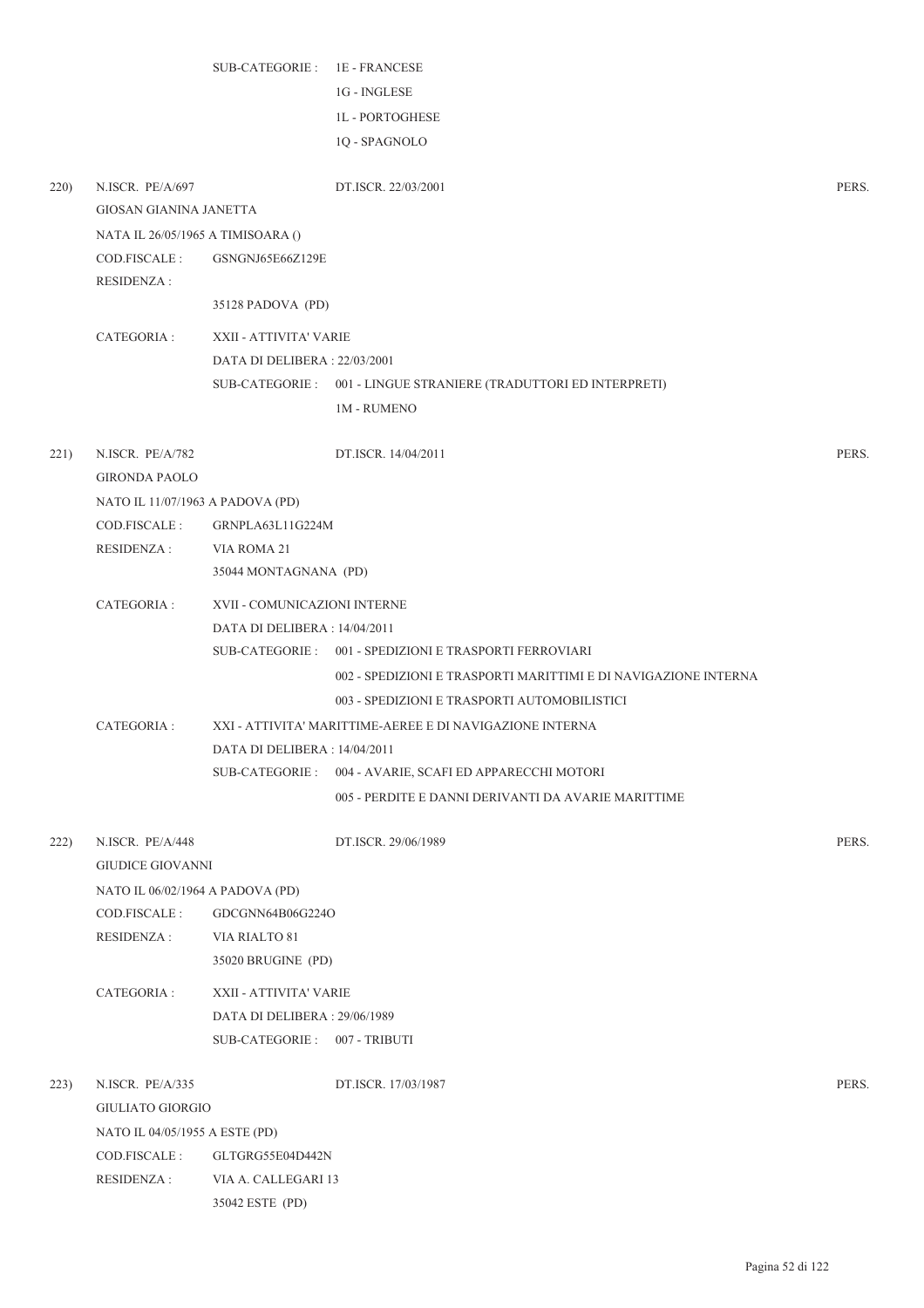|      | CATEGORIA :                                 | XXII - ATTIVITA' VARIE                                       |                                                                    |       |  |  |  |
|------|---------------------------------------------|--------------------------------------------------------------|--------------------------------------------------------------------|-------|--|--|--|
|      |                                             | DATA DI DELIBERA: 17/03/1987                                 |                                                                    |       |  |  |  |
|      |                                             | SUB-CATEGORIE: 007 - TRIBUTI                                 |                                                                    |       |  |  |  |
| 224) | N.ISCR. PE/A/656<br><b>GIURIATO ROBERTO</b> |                                                              | DT.ISCR. 14/04/1997                                                | PERS. |  |  |  |
|      | NATO IL 02/06/1956 A PADOVA (PD)            |                                                              |                                                                    |       |  |  |  |
|      | COD.FISCALE:                                | GRTRRT56H02G224X                                             |                                                                    |       |  |  |  |
|      | RESIDENZA :                                 | VIA ZARA 44                                                  |                                                                    |       |  |  |  |
|      |                                             | 35100 PADOVA (PD)                                            |                                                                    |       |  |  |  |
|      | CATEGORIA :                                 |                                                              | V - LEGNO-LEGNAMI ED AFFINI E AMMOBIGLIAMENTO                      |       |  |  |  |
|      |                                             | DATA DI DELIBERA : 14/04/1997                                |                                                                    |       |  |  |  |
|      |                                             |                                                              | SUB-CATEGORIE : 017 - MOBILI D'ARTE ANTICHI, IMITAZIONI E RESTAURI |       |  |  |  |
| 225) | N.ISCR. PE/A/193<br><b>GO' RUGGERO</b>      |                                                              | DT.ISCR. 27/05/1982                                                | PERS. |  |  |  |
|      |                                             | NATO IL 09/04/1947 A MONSELICE (PD)                          |                                                                    |       |  |  |  |
|      | COD.FISCALE:                                | GOXRGR47D09F382Q                                             |                                                                    |       |  |  |  |
|      | <b>RESIDENZA:</b>                           | VIA MONTE ORTONE 21                                          |                                                                    |       |  |  |  |
|      |                                             | 35031 ABANO TERME (PD)                                       |                                                                    |       |  |  |  |
|      | CATEGORIA :                                 | XXII - ATTIVITA' VARIE                                       |                                                                    |       |  |  |  |
|      |                                             | DATA DI DELIBERA: 27/05/1982                                 |                                                                    |       |  |  |  |
|      |                                             | SUB-CATEGORIE: 007 - TRIBUTI                                 |                                                                    |       |  |  |  |
| 226) | N.ISCR. PE/A/284                            |                                                              | DT.ISCR. 21/04/1986                                                | PERS. |  |  |  |
|      | <b>GOBBO LUCIANA</b>                        |                                                              |                                                                    |       |  |  |  |
|      |                                             | NATA IL 08/01/1947 A CAVARZERE (VE)                          |                                                                    |       |  |  |  |
|      | COD.FISCALE:                                | GBBLCN47A48C383F                                             |                                                                    |       |  |  |  |
|      | RESIDENZA :                                 | VIA BREO 89<br>35028 PIOVE DI SACCO (PD)                     |                                                                    |       |  |  |  |
|      |                                             |                                                              |                                                                    |       |  |  |  |
|      | CATEGORIA :                                 | XXII - ATTIVITA' VARIE                                       |                                                                    |       |  |  |  |
|      |                                             | DATA DI DELIBERA: 21/04/1986<br>SUB-CATEGORIE: 007 - TRIBUTI |                                                                    |       |  |  |  |
|      |                                             |                                                              |                                                                    |       |  |  |  |
| 227) | N.ISCR. PE/A/355                            |                                                              | DT.ISCR. 06/08/1987                                                | PERS. |  |  |  |
|      | <b>GOBBO MARIANGELA</b>                     |                                                              |                                                                    |       |  |  |  |
|      |                                             | NATA IL 25/01/1951 A CITTADELLA (PD)                         |                                                                    |       |  |  |  |
|      | COD.FISCALE:                                | GBBMNG51A65C743O                                             |                                                                    |       |  |  |  |
|      | <b>RESIDENZA:</b>                           | <b>BORGO TREVISO 108</b>                                     |                                                                    |       |  |  |  |
|      |                                             | 35013 CITTADELLA (PD)                                        |                                                                    |       |  |  |  |
|      | CATEGORIA :                                 | XXII - ATTIVITA' VARIE                                       |                                                                    |       |  |  |  |
|      |                                             | DATA DI DELIBERA: 06/08/1987                                 |                                                                    |       |  |  |  |
|      |                                             | SUB-CATEGORIE: 007 - TRIBUTI                                 |                                                                    |       |  |  |  |
| 228) | N.ISCR. PE/A/796                            |                                                              | DT.ISCR. 20/11/2012                                                | PERS. |  |  |  |
|      | <b>GOBBO MICHELE</b>                        |                                                              |                                                                    |       |  |  |  |
|      |                                             | NATO IL 27/11/1981 A PIOVE DI SACCO (PD)                     |                                                                    |       |  |  |  |
|      | COD.FISCALE:                                | GBBMHL81S27G693O                                             |                                                                    |       |  |  |  |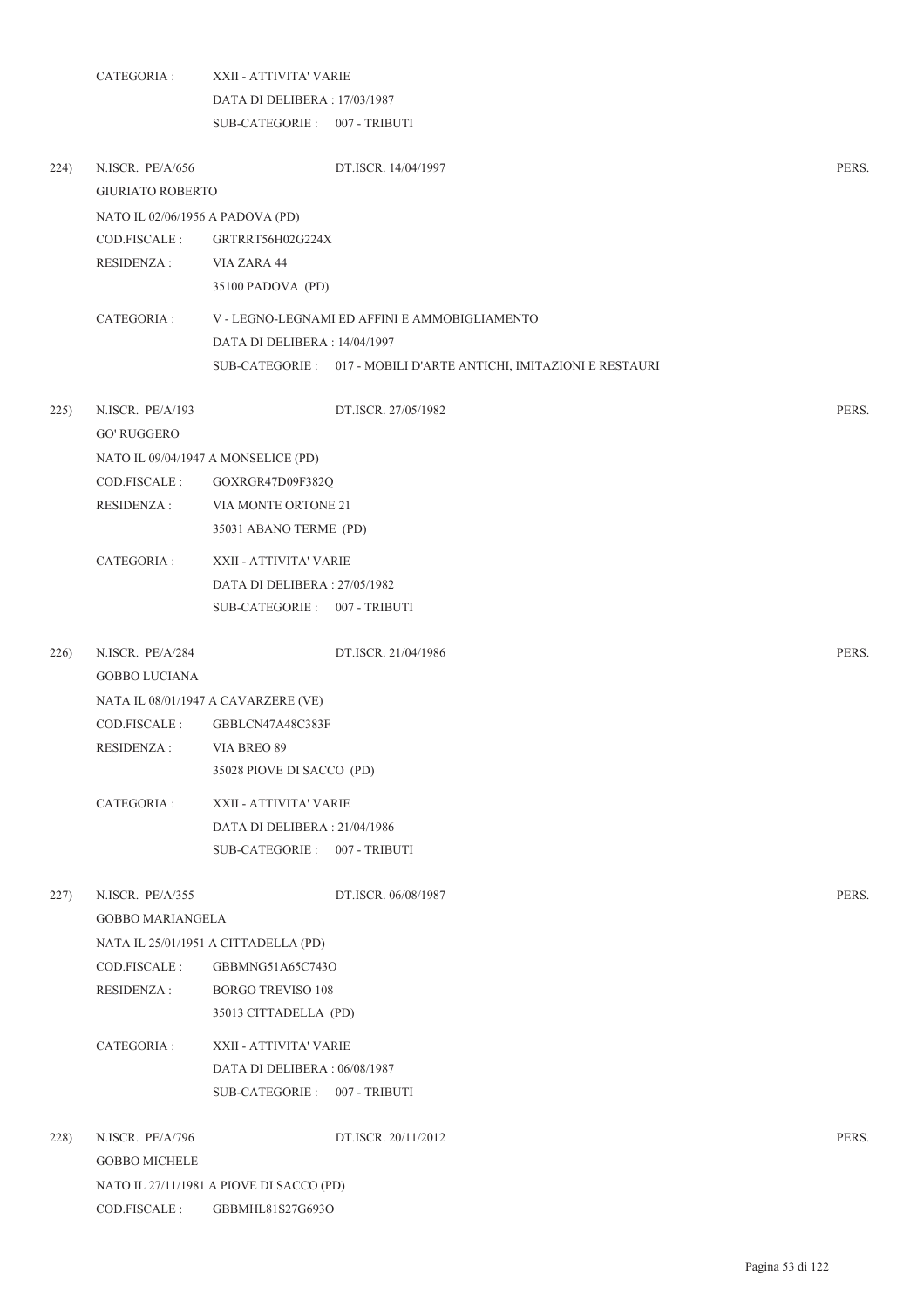|      | <b>RESIDENZA:</b>                                                      | VIA BREO 32/1<br>35028 PIOVE DI SACCO (PD)                                                                                                      |       |
|------|------------------------------------------------------------------------|-------------------------------------------------------------------------------------------------------------------------------------------------|-------|
|      | CATEGORIA :                                                            | XXII - ATTIVITA' VARIE<br>DATA DI DELIBERA: 20/11/2012<br>SUB-CATEGORIE : 020 - ELABORAZIONE DATI (MANUALE O A MEZZO DI STRUMENTI ELETTRONICI)  |       |
| 229) | N.ISCR. PE/A/798<br><b>GOBBO PRIMO</b>                                 | DT.ISCR. 20/11/2012                                                                                                                             | PERS. |
|      | COD.FISCALE:<br>RESIDENZA :                                            | NATO IL 13/10/1956 A PIOVE DI SACCO (PD)<br>GBBPRM56R13G693T<br>VIA RUSTEGHELLO 62/B<br>35028 PIOVE DI SACCO (PD)                               |       |
|      | CATEGORIA :                                                            | XXII - ATTIVITA' VARIE<br>DATA DI DELIBERA : 20/11/2012<br>SUB-CATEGORIE : 020 - ELABORAZIONE DATI (MANUALE O A MEZZO DI STRUMENTI ELETTRONICI) |       |
| 230) | N.ISCR. PE/A/252<br><b>GOBBO ROBERTO</b>                               | DT.ISCR. 28/03/1985                                                                                                                             | PERS. |
|      | COD.FISCALE:<br>RESIDENZA :                                            | NATO IL 05/03/1951 A PIOMBINO DESE (PD)<br>GBBRRT51C05G688K<br>VIA OSTIGLIA 2<br>35017 PIOMBINO DESE (PD)                                       |       |
|      | CATEGORIA :                                                            | XXII - ATTIVITA' VARIE<br>DATA DI DELIBERA : 28/03/1985<br>SUB-CATEGORIE: 007 - TRIBUTI                                                         |       |
| 231) | N.ISCR. PE/A/343<br><b>GOMIERO BERTILLA</b>                            | DT.ISCR. 09/07/1987                                                                                                                             | PERS. |
|      | COD.FISCALE :<br><b>RESIDENZA:</b>                                     | NATA IL 30/10/1960 A CERVARESE SANTA CROCE (PD)<br>GMRBTL60R70C544Q<br>VIA C. BATTISTI 21<br>35031 ABANO TERME (PD)                             |       |
|      | CATEGORIA :                                                            | XXII - ATTIVITA' VARIE<br>DATA DI DELIBERA: 09/07/1987<br>SUB-CATEGORIE: 007 - TRIBUTI                                                          |       |
| 232) | N.ISCR. PE/A/205<br><b>GOMIERO NERIO</b>                               | DT.ISCR. 16/03/1983                                                                                                                             | PERS. |
|      | NATO IL 24/07/1944 A PADOVA (PD)<br>COD.FISCALE :<br><b>RESIDENZA:</b> | GMRNRE44L24G224G<br>VIA MONTA' 146<br>35100 PADOVA (PD)                                                                                         |       |
|      | CATEGORIA :                                                            | XXII - ATTIVITA' VARIE<br>DATA DI DELIBERA : 16/03/1983<br>SUB-CATEGORIE: 007 - TRIBUTI                                                         |       |
| 233) | N.ISCR. PE/A/402<br><b>GONZALEZ MARIA JOSE'</b>                        | DT.ISCR. 04/04/1989                                                                                                                             | PERS. |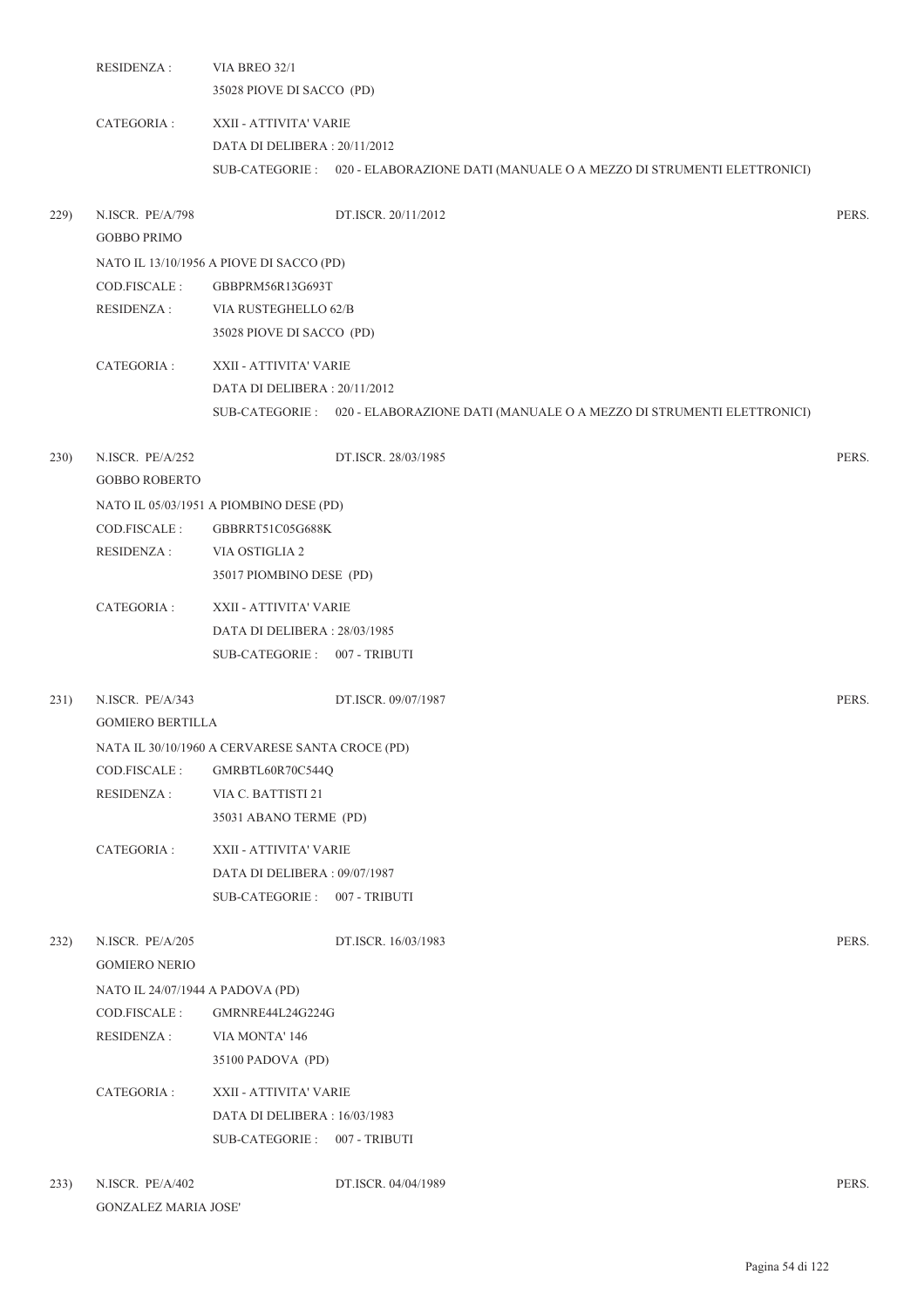|      | NATA IL 18/11/1951 A TETUAN ()    |                               |                                                                               |       |
|------|-----------------------------------|-------------------------------|-------------------------------------------------------------------------------|-------|
|      | COD.FISCALE:                      | GNZMJS51S58Z330G              |                                                                               |       |
|      | <b>RESIDENZA:</b>                 | VIA A. BARUZZI 3              |                                                                               |       |
|      |                                   | 35129 PADOVA (PD)             |                                                                               |       |
|      | CATEGORIA :                       | XXII - ATTIVITA' VARIE        |                                                                               |       |
|      |                                   | DATA DI DELIBERA : 04/04/1989 |                                                                               |       |
|      |                                   |                               | SUB-CATEGORIE : 001 - LINGUE STRANIERE (TRADUTTORI ED INTERPRETI)             |       |
|      |                                   |                               | 1Q - SPAGNOLO                                                                 |       |
| 234) | N.ISCR. PE/A/630                  |                               | DT.ISCR. 13/03/1995                                                           | PERS. |
|      | <b>GOTTARDO MORENO</b>            |                               |                                                                               |       |
|      | NATO IL 21/01/1963 A PADOVA (PD)  |                               |                                                                               |       |
|      | COD.FISCALE:                      | GTTMRN63A21G224U              |                                                                               |       |
|      | <b>RESIDENZA:</b>                 | VIA EUGANEA - PRAGLIA 12      |                                                                               |       |
|      |                                   | 35037 TEOLO (PD)              |                                                                               |       |
|      | CATEGORIA :                       | IV - ZOOTECNICA E PESCA       |                                                                               |       |
|      |                                   | DATA DI DELIBERA : 13/03/1995 |                                                                               |       |
|      |                                   |                               | SUB-CATEGORIE : 001 - BESTIAME VIVO (DA RIPRODUZIONE, DA LAVORO E DA MACELLO) |       |
|      |                                   |                               | 002 - CARNI MACELLATE E SOTTOPRODOTTI                                         |       |
|      |                                   |                               |                                                                               |       |
| 235) | N.ISCR. PE/A/208                  |                               | DT.ISCR. 08/07/1983                                                           | PERS. |
|      | <b>GRAFFEO ENRICO</b>             |                               |                                                                               |       |
|      | NATO IL 06/06/1939 A VENEZIA (VE) |                               |                                                                               |       |
|      | COD.FISCALE :                     | GRFNRC39H06L736G              |                                                                               |       |
|      | <b>RESIDENZA:</b>                 | VIA MENTANA 22                |                                                                               |       |
|      |                                   | 35100 PADOVA (PD)             |                                                                               |       |
|      | CATEGORIA :                       | XXII - ATTIVITA' VARIE        |                                                                               |       |
|      |                                   | DATA DI DELIBERA: 08/07/1983  |                                                                               |       |
|      |                                   | SUB-CATEGORIE: 007 - TRIBUTI  |                                                                               |       |
| 236) | N.ISCR. PE/A/349                  |                               | DT.ISCR. 09/07/1987                                                           | PERS. |
|      | <b>GRASSO GIUSEPPE</b>            |                               |                                                                               |       |
|      | NATO IL 21/02/1948 A PADOVA (PD)  |                               |                                                                               |       |
|      | COD.FISCALE :                     | GRSGPP48B21G224F              |                                                                               |       |
|      | <b>RESIDENZA:</b>                 | VIA MOLISE 15                 |                                                                               |       |
|      |                                   | 35030 SELVAZZANO DENTRO (PD)  |                                                                               |       |
|      | CATEGORIA:                        | XXII - ATTIVITA' VARIE        |                                                                               |       |
|      |                                   | DATA DI DELIBERA: 09/07/1987  |                                                                               |       |
|      |                                   | SUB-CATEGORIE: 007 - TRIBUTI  |                                                                               |       |
| 237) | N.ISCR. PE/A/725                  |                               | DT.ISCR. 14/04/2003                                                           | PERS. |
|      | <b>GRAZIATO RENZO</b>             |                               |                                                                               |       |
|      | NATO IL 28/07/1957 A CARCERI (PD) |                               |                                                                               |       |
|      | COD.FISCALE :                     | GRZRNZ57L28B749X              |                                                                               |       |
|      | <b>RESIDENZA:</b>                 | VIA ROMA 129                  |                                                                               |       |
|      |                                   | 35040 CARCERI (PD)            |                                                                               |       |
|      | CATEGORIA :                       | XXII - ATTIVITA' VARIE        |                                                                               |       |
|      |                                   | DATA DI DELIBERA : 14/04/2003 |                                                                               |       |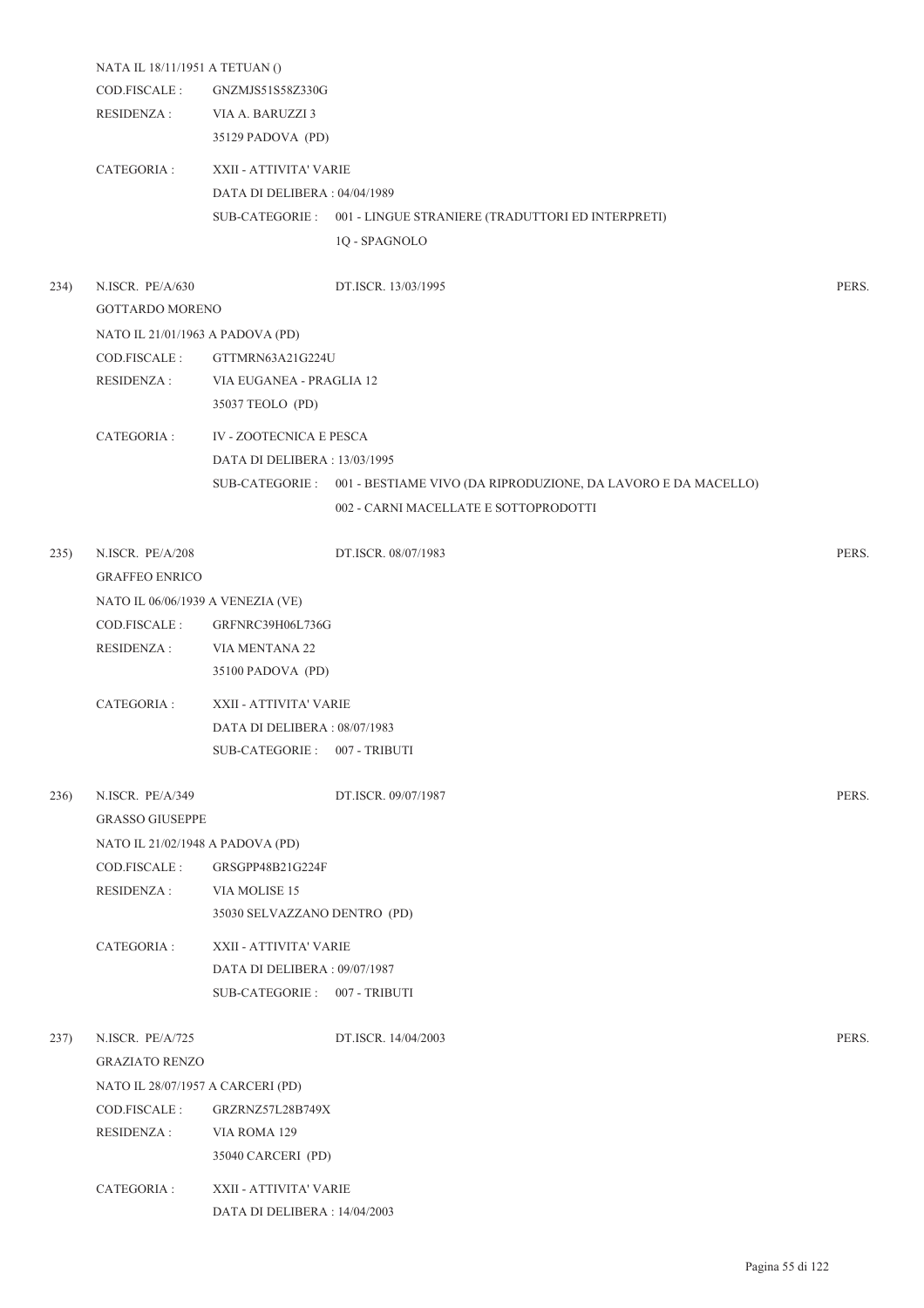| 238) | N.ISCR. PE/A/652                   |                                       | DT.ISCR. 05/09/1996                                              | PERS. |
|------|------------------------------------|---------------------------------------|------------------------------------------------------------------|-------|
|      | <b>GRAZIOLI CRISTINA</b>           |                                       |                                                                  |       |
|      | NATA IL 02/04/1964 A LONIGO (VI)   |                                       |                                                                  |       |
|      | COD.FISCALE:                       | GRZCST64D42E682Z                      |                                                                  |       |
|      | RESIDENZA :                        | VIA SAVONAROLA 206                    |                                                                  |       |
|      |                                    | 35137 PADOVA (PD)                     |                                                                  |       |
|      | CATEGORIA :                        | XXII - ATTIVITA' VARIE                |                                                                  |       |
|      |                                    | DATA DI DELIBERA: 05/09/1996          |                                                                  |       |
|      |                                    |                                       | SUB-CATEGORIE: 001 - LINGUE STRANIERE (TRADUTTORI ED INTERPRETI) |       |
|      |                                    |                                       | 1R - TEDESCO                                                     |       |
|      |                                    |                                       |                                                                  |       |
| 239) | N.ISCR. PE/A/719                   |                                       | DT.ISCR. 24/03/2003                                              | PERS. |
|      | <b>GREGGIO DANIELE</b>             |                                       |                                                                  |       |
|      | NATO IL 02/03/1959 A PADOVA (PD)   |                                       |                                                                  |       |
|      | COD.FISCALE:                       | GRGDNL59C02G224F                      |                                                                  |       |
|      | RESIDENZA :                        | VIA V. FLACCO 133                     |                                                                  |       |
|      |                                    | 35031 ABANO TERME (PD)                |                                                                  |       |
|      | CATEGORIA :                        | XXII - ATTIVITA' VARIE                |                                                                  |       |
|      |                                    | DATA DI DELIBERA: 24/03/2003          |                                                                  |       |
|      |                                    |                                       | SUB-CATEGORIE: 019 - PERITI IN STIMA E VALUTAZIONE DI IMMOBILI   |       |
|      |                                    |                                       |                                                                  |       |
| 240) | N.ISCR. PE/A/326                   |                                       | DT.ISCR. 27/02/1987                                              | PERS. |
|      | <b>GREGO SILVIO</b>                |                                       |                                                                  |       |
|      |                                    | NATO IL 09/08/1951 A CITTADELLA (PD)  |                                                                  |       |
|      | COD.FISCALE:                       | GRGSLV51M09C743R                      |                                                                  |       |
|      | RESIDENZA :                        | VIA S. FRANCESCO 60/1                 |                                                                  |       |
|      |                                    | 35013 CITTADELLA (PD)                 |                                                                  |       |
|      | CATEGORIA :                        | XXII - ATTIVITA' VARIE                |                                                                  |       |
|      |                                    | DATA DI DELIBERA: 27/02/1987          |                                                                  |       |
|      |                                    | SUB-CATEGORIE: 007 - TRIBUTI          |                                                                  |       |
|      |                                    |                                       |                                                                  |       |
| 241) | N.ISCR. PE/A/687                   |                                       | DT.ISCR. 21/12/1999                                              | PERS. |
|      | <b>GREGOLIN SEVERINO</b>           |                                       |                                                                  |       |
|      | NATO IL 07/04/1961 A SOLESINO (PD) |                                       |                                                                  |       |
|      | COD.FISCALE :                      | GRGSRN61D07I799Z                      |                                                                  |       |
|      | <b>RESIDENZA:</b>                  | VIA D. MANIN 20                       |                                                                  |       |
|      |                                    | 35047 SOLESINO (PD)                   |                                                                  |       |
|      | CATEGORIA :                        | XXII - ATTIVITA' VARIE                |                                                                  |       |
|      |                                    | DATA DI DELIBERA: 21/12/1999          |                                                                  |       |
|      |                                    |                                       | SUB-CATEGORIE : 019 - PERITI IN STIMA E VALUTAZIONE DI IMMOBILI  |       |
|      |                                    |                                       |                                                                  |       |
| 242) | N.ISCR. PE/A/593                   |                                       | DT.ISCR. 14/04/1993                                              | PERS. |
|      | GRIGOLETTO DOMENICO                |                                       |                                                                  |       |
|      |                                    | NATO IL 25/03/1964 A ARZERGRANDE (PD) |                                                                  |       |
|      | COD.FISCALE :                      | GRGDNC64C25A458O                      |                                                                  |       |
|      | <b>RESIDENZA:</b>                  | VIA D. VALERI 26                      |                                                                  |       |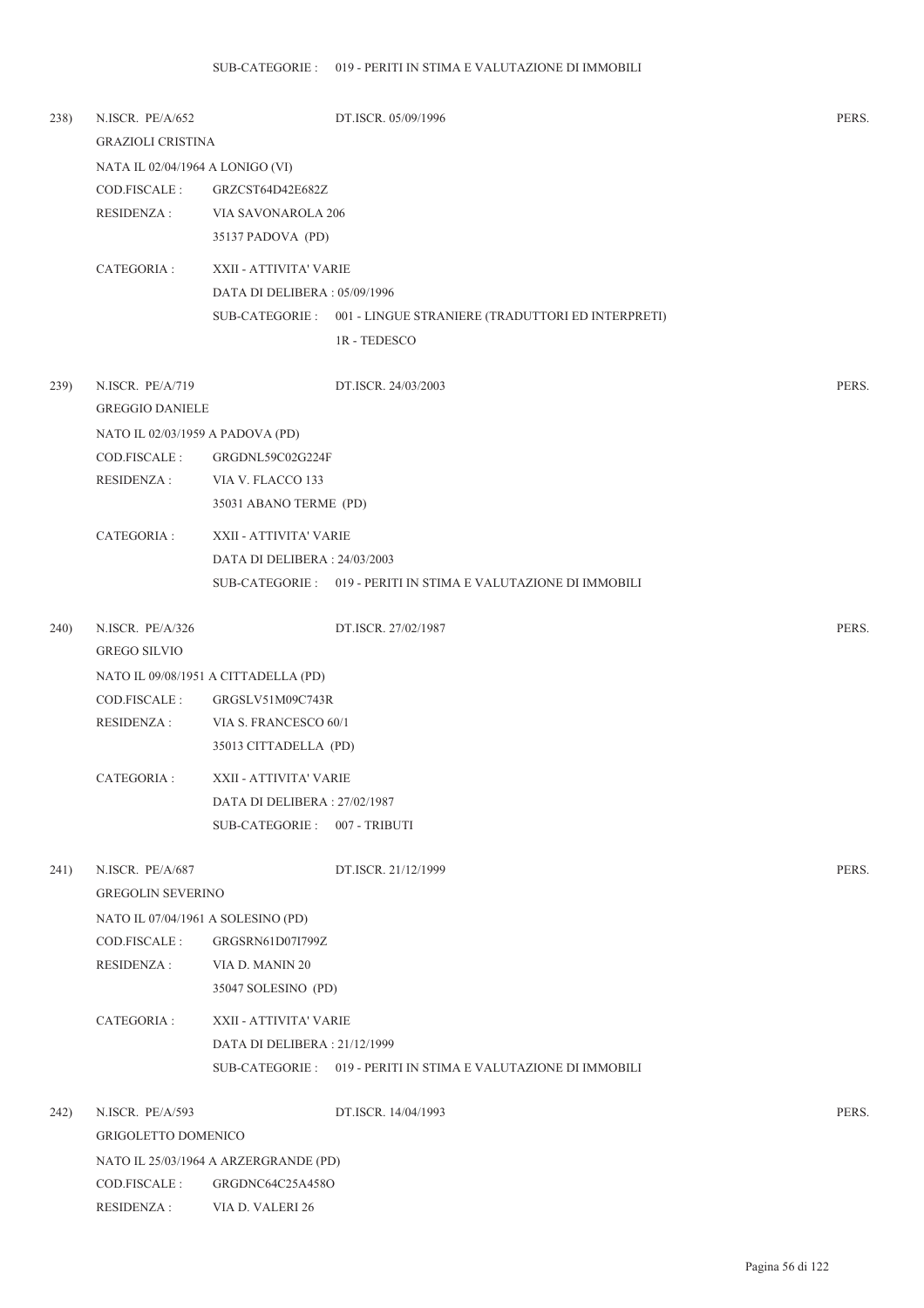|      |                                   | 35020 ARZERGRANDE (PD)                         |                                                              |       |  |
|------|-----------------------------------|------------------------------------------------|--------------------------------------------------------------|-------|--|
|      | CATEGORIA :                       | XXII - ATTIVITA' VARIE                         |                                                              |       |  |
|      |                                   | DATA DI DELIBERA: 14/04/1993                   |                                                              |       |  |
|      |                                   | SUB-CATEGORIE: 007 - TRIBUTI                   |                                                              |       |  |
| 243) | N.ISCR. PE/A/556                  |                                                | DT.ISCR. 24/07/1992                                          | PERS. |  |
|      | <b>GUARIENTO ROBERTO</b>          |                                                |                                                              |       |  |
|      | NATO IL 04/03/1954 A CARCERI (PD) |                                                |                                                              |       |  |
|      | COD.FISCALE:                      | GRNRRT54C04B749O                               |                                                              |       |  |
|      | RESIDENZA :                       | VIA LENGUORA 1                                 |                                                              |       |  |
|      |                                   | 35040 CARCERI (PD)                             |                                                              |       |  |
|      | CATEGORIA :                       | XX - PREVIDENZA E CREDITO                      |                                                              |       |  |
|      |                                   | DATA DI DELIBERA: 24/07/1992                   |                                                              |       |  |
|      |                                   |                                                | SUB-CATEGORIE : 005 - LIQUIDAZIONE DANNI AGRICOLI (GRANDINE) |       |  |
|      |                                   |                                                |                                                              |       |  |
|      |                                   |                                                |                                                              |       |  |
| 244) | N.ISCR. PE/A/304                  |                                                | DT.ISCR. 05/12/1986                                          | PERS. |  |
|      | <b>GUARIENTO RUGGERO</b>          |                                                |                                                              |       |  |
|      | NATO IL 18/09/1943 A CARCERI (PD) |                                                |                                                              |       |  |
|      | COD.FISCALE:                      | GRNRGR43P18B749X                               |                                                              |       |  |
|      | RESIDENZA :                       | VIA LENGUORA 1                                 |                                                              |       |  |
|      |                                   | 35040 CARCERI (PD)                             |                                                              |       |  |
|      | CATEGORIA :                       | XX - PREVIDENZA E CREDITO                      |                                                              |       |  |
|      |                                   | DATA DI DELIBERA : 05/12/1986                  |                                                              |       |  |
|      |                                   |                                                | SUB-CATEGORIE : 002 - LIQUIDAZIONE DANNI INCENDI             |       |  |
|      |                                   |                                                | 003 - LIQUIDAZIONE DANNI FURTI                               |       |  |
|      |                                   |                                                | 005 - LIQUIDAZIONE DANNI AGRICOLI (GRANDINE)                 |       |  |
|      |                                   |                                                | $\overline{\phantom{a}}$                                     |       |  |
| 245) | N.ISCR. PE/A/348                  |                                                | DT.ISCR. 09/07/1987                                          | PERS. |  |
|      | <b>GUERRA MARISTELLA</b>          |                                                |                                                              |       |  |
|      |                                   | NATA IL 27/11/1960 A VILLAFRANCA PADOVANA (PD) |                                                              |       |  |
|      | COD.FISCALE:                      | GRRMST60S67L947E                               |                                                              |       |  |
|      | <b>RESIDENZA:</b>                 | VIA MOLISE 15                                  |                                                              |       |  |
|      |                                   | 35020 SELVAZZANO DENTRO (PD)                   |                                                              |       |  |
|      | CATEGORIA :                       | XXII - ATTIVITA' VARIE                         |                                                              |       |  |
|      |                                   | DATA DI DELIBERA: 09/07/1987                   |                                                              |       |  |
|      |                                   | SUB-CATEGORIE: 007 - TRIBUTI                   |                                                              |       |  |
|      |                                   |                                                |                                                              |       |  |
| 246) | N.ISCR. PE/A/806                  |                                                | DT.ISCR. 02/03/2015                                          | PERS. |  |
|      | GUIDOLIN EDDY                     |                                                |                                                              |       |  |
|      |                                   | NATO IL 28/08/1974 A CITTADELLA (PD)           |                                                              |       |  |
|      | COD.FISCALE:                      | GDLDDY74M28C743Q                               |                                                              |       |  |
|      | <b>RESIDENZA:</b>                 | VIA MURI BIANCHI 47                            |                                                              |       |  |
|      |                                   | 35013 CITTADELLA (PD)                          |                                                              |       |  |
|      | CATEGORIA :                       | XXII - ATTIVITA' VARIE                         |                                                              |       |  |
|      |                                   | DATA DI DELIBERA : 02/03/2015                  |                                                              |       |  |

SUB-CATEGORIE :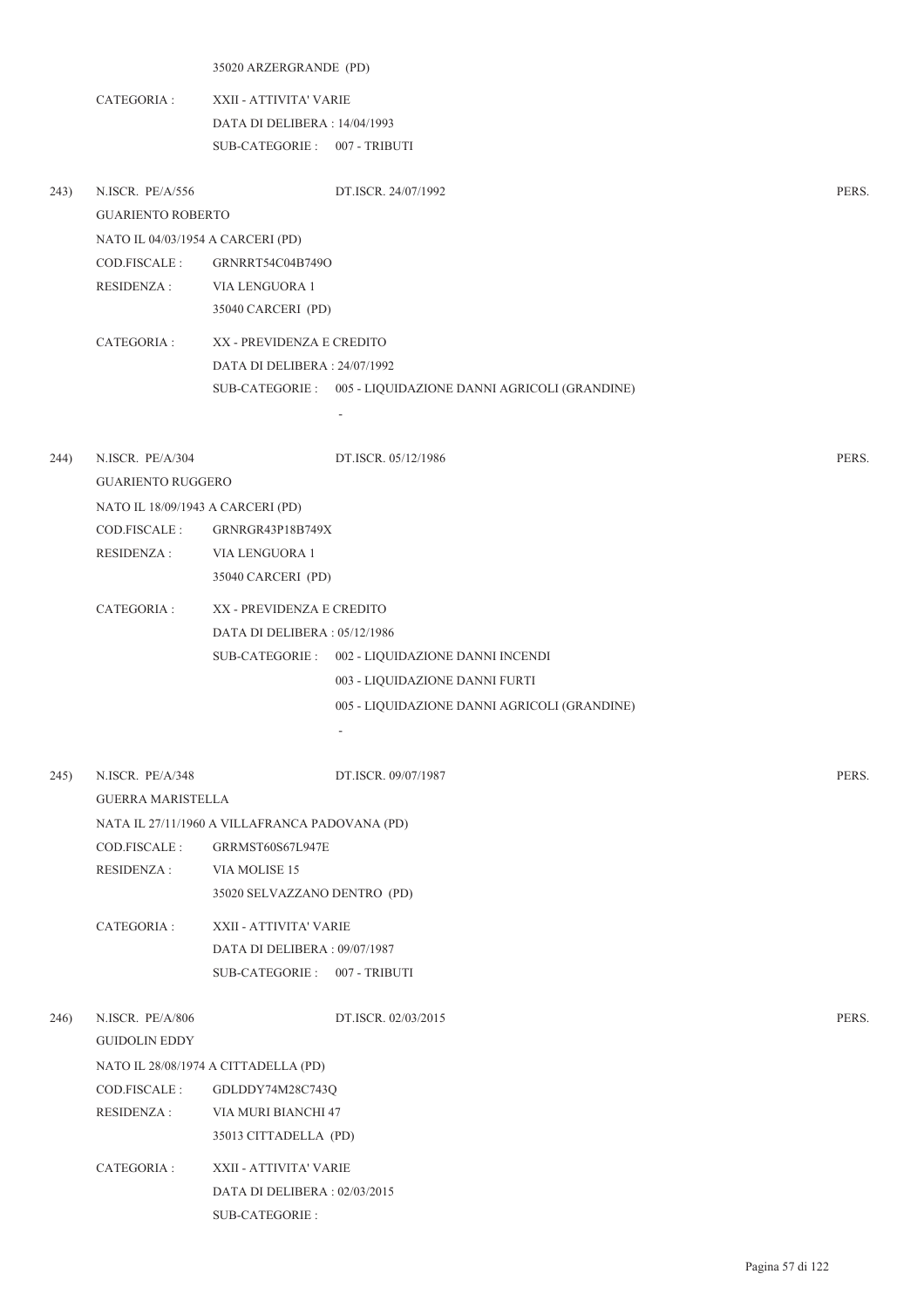| 247) | N.ISCR. PE/A/820<br>HANANE MABROUK |                                     | DT.ISCR. 30/11/2016                                               | PERS. |  |
|------|------------------------------------|-------------------------------------|-------------------------------------------------------------------|-------|--|
|      |                                    |                                     |                                                                   |       |  |
|      |                                    | NATA IL 26/11/1980 A CASABLANCA ()  |                                                                   |       |  |
|      | COD.FISCALE :                      | MBRHNN80S66Z330Z                    |                                                                   |       |  |
|      | <b>RESIDENZA:</b>                  | VIA C. CREMONINO 40/5               |                                                                   |       |  |
|      |                                    | 35100 PADOVA (PD)                   |                                                                   |       |  |
|      | CATEGORIA:                         | XXII - ATTIVITA' VARIE              |                                                                   |       |  |
|      |                                    | DATA DI DELIBERA: 30/11/2016        |                                                                   |       |  |
|      |                                    |                                     | SUB-CATEGORIE: 001 - LINGUE STRANIERE (TRADUTTORI ED INTERPRETI)  |       |  |
|      |                                    |                                     | 1A - ARABO                                                        |       |  |
|      |                                    |                                     | <b>1E - FRANCESE</b>                                              |       |  |
| 248) | N.ISCR. PE/A/516                   |                                     | DT.ISCR. 11/11/1991                                               | PERS. |  |
|      | HARKINS KAREN JANE                 |                                     |                                                                   |       |  |
|      | NATA IL 04/09/1963 A INVERNESS ()  |                                     |                                                                   |       |  |
|      | COD.FISCALE :                      | HRKKLY63P44Z114N                    |                                                                   |       |  |
|      | <b>RESIDENZA:</b>                  | VIA EUROPA 88                       |                                                                   |       |  |
|      |                                    | 35040 LOZZO ATESTINO (PD)           |                                                                   |       |  |
|      | CATEGORIA :                        | XXII - ATTIVITA' VARIE              |                                                                   |       |  |
|      |                                    | DATA DI DELIBERA : 11/11/1991       |                                                                   |       |  |
|      |                                    |                                     | SUB-CATEGORIE : 001 - LINGUE STRANIERE (TRADUTTORI ED INTERPRETI) |       |  |
|      |                                    |                                     | 1G - INGLESE                                                      |       |  |
| 249) | N.ISCR. PE/A/512                   |                                     | DT.ISCR. 11/11/1991                                               | PERS. |  |
|      | HORVATH ERZSEBET MARIANNA          |                                     |                                                                   |       |  |
|      | NATA IL 17/08/1932 A CSORNA ()     |                                     |                                                                   |       |  |
|      | COD.FISCALE :                      | HRVLBT32M57Z134E                    |                                                                   |       |  |
|      | RESIDENZA :                        | VIA MENDELSSOHN 212                 |                                                                   |       |  |
|      |                                    | 35132 PADOVA (PD)                   |                                                                   |       |  |
|      | CATEGORIA :                        | XXII - ATTIVITA' VARIE              |                                                                   |       |  |
|      |                                    | DATA DI DELIBERA : 11/11/1991       |                                                                   |       |  |
|      |                                    |                                     | SUB-CATEGORIE : 001 - LINGUE STRANIERE (TRADUTTORI ED INTERPRETI) |       |  |
|      |                                    |                                     | <b>1T-UNGHERESE</b>                                               |       |  |
| 250) | N.ISCR. PE/A/769                   |                                     | DT.ISCR. 25/03/2009                                               | PERS. |  |
|      | <b>INVERSO LEONILDE</b>            |                                     |                                                                   |       |  |
|      |                                    | NATA IL 08/08/1950 A LOS ANGELES () |                                                                   |       |  |
|      | COD.FISCALE:                       | NVRLLD50M48Z404I                    |                                                                   |       |  |
|      | <b>RESIDENZA:</b>                  | VIA VENDEVOLO 15                    |                                                                   |       |  |
|      |                                    | 35143 PADOVA (PD)                   |                                                                   |       |  |
|      | CATEGORIA :                        | XXII - ATTIVITA' VARIE              |                                                                   |       |  |
|      |                                    | DATA DI DELIBERA : 25/03/2009       |                                                                   |       |  |
|      |                                    |                                     | SUB-CATEGORIE: 001 - LINGUE STRANIERE (TRADUTTORI ED INTERPRETI)  |       |  |
|      |                                    |                                     | 1G - INGLESE                                                      |       |  |
| 251) | N.ISCR. PE/A/835                   |                                     | DT.ISCR. 21/03/2019                                               | PERS. |  |
|      |                                    |                                     |                                                                   |       |  |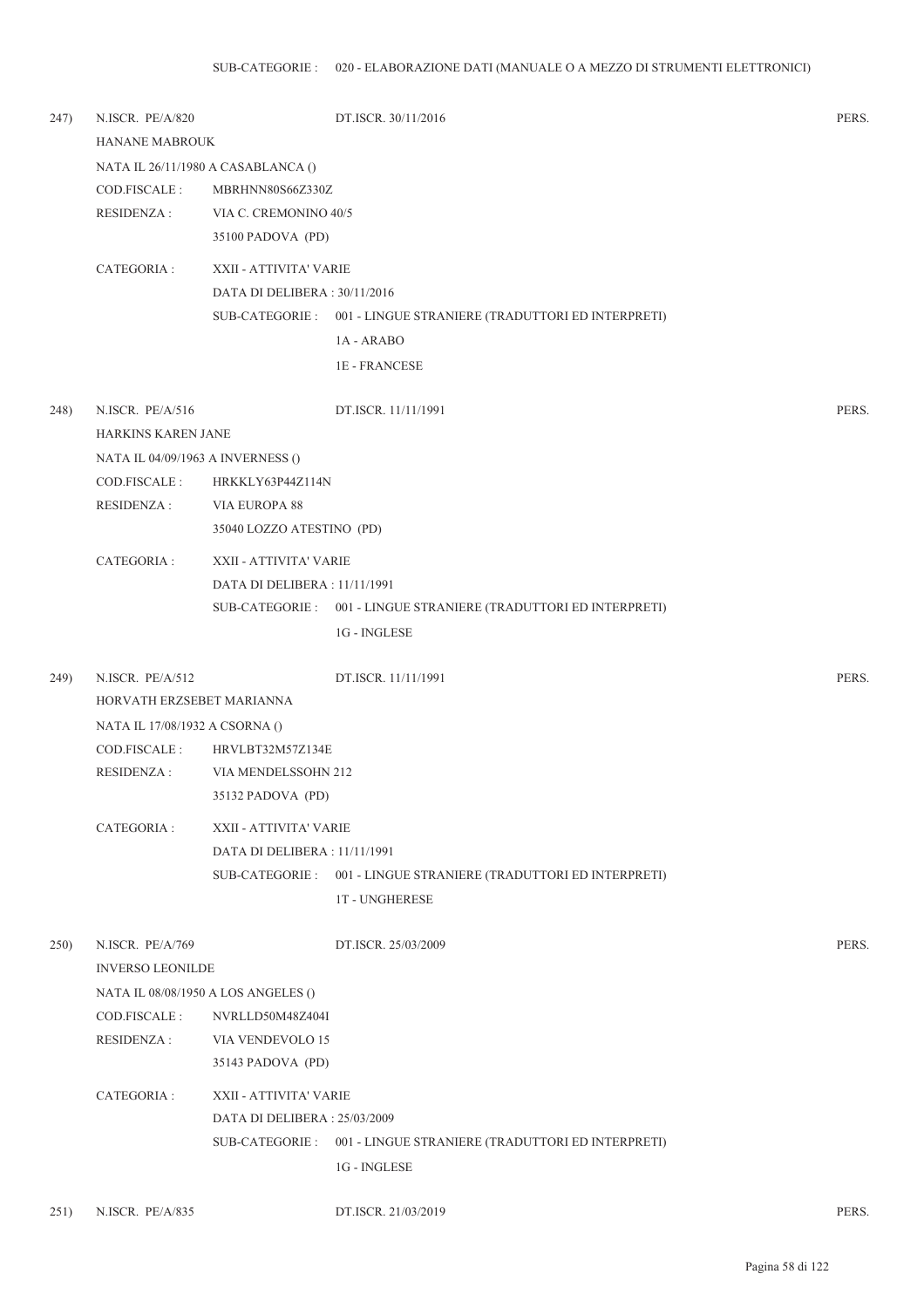|      | IVANOVA ISKRA MIHAYLOVA                        |                                                         |                                                                   |       |  |
|------|------------------------------------------------|---------------------------------------------------------|-------------------------------------------------------------------|-------|--|
|      | NATA IL 27/06/1964 A IHTIMAN ()                |                                                         |                                                                   |       |  |
|      | COD.FISCALE :                                  | VNVSRM64H67Z104I                                        |                                                                   |       |  |
|      | RESIDENZA :                                    | VIA DUPRE' 42                                           |                                                                   |       |  |
|      |                                                | 35134 PADOVA (PD)                                       |                                                                   |       |  |
|      |                                                |                                                         |                                                                   |       |  |
|      | CATEGORIA :                                    | XXII - ATTIVITA' VARIE<br>DATA DI DELIBERA : 21/03/2019 |                                                                   |       |  |
|      |                                                |                                                         | SUB-CATEGORIE: 001 - LINGUE STRANIERE (TRADUTTORI ED INTERPRETI)  |       |  |
|      |                                                |                                                         | <b>1U - BULGARO</b>                                               |       |  |
|      |                                                |                                                         |                                                                   |       |  |
| 252) | N.ISCR. PE/A/650                               |                                                         | DT.ISCR. 05/09/1996                                               | PERS. |  |
|      | <b>JACONIS GIANFRANCO</b>                      |                                                         |                                                                   |       |  |
|      |                                                | NATO IL 01/01/1956 A GIOIOSA IONICA (RC)                |                                                                   |       |  |
|      | COD.FISCALE:                                   | JCNGFR56A01E044N                                        |                                                                   |       |  |
|      | <b>RESIDENZA:</b>                              |                                                         |                                                                   |       |  |
|      |                                                | 35100 PADOVA (PD)                                       |                                                                   |       |  |
|      | CATEGORIA :                                    | XXII - ATTIVITA' VARIE                                  |                                                                   |       |  |
|      |                                                | DATA DI DELIBERA: 05/09/1996                            |                                                                   |       |  |
|      |                                                |                                                         | SUB-CATEGORIE: 017 - CONDUZIONE E AMMINISTRAZIONE DI BENI STABILI |       |  |
|      |                                                |                                                         |                                                                   |       |  |
| 253) | N.ISCR. PE/A/576                               |                                                         | DT.ISCR. 19/01/1993                                               | PERS. |  |
|      | <b>JEAN-MAIRET SYLVIA</b>                      |                                                         |                                                                   |       |  |
|      | NATA IL 28/01/1950 A MADRID ()                 |                                                         |                                                                   |       |  |
|      | COD.FISCALE :                                  | JNMSLV50A68Z131G                                        |                                                                   |       |  |
|      | RESIDENZA :                                    | VIA FRIULI 8                                            |                                                                   |       |  |
|      |                                                | 35030 SELVAZZANO DENTRO (PD)                            |                                                                   |       |  |
|      | CATEGORIA :                                    | XXII - ATTIVITA' VARIE                                  |                                                                   |       |  |
|      |                                                | DATA DI DELIBERA : 19/01/1993                           |                                                                   |       |  |
|      |                                                |                                                         | SUB-CATEGORIE : 001 - LINGUE STRANIERE (TRADUTTORI ED INTERPRETI) |       |  |
|      |                                                |                                                         | <b>1E-FRANCESE</b>                                                |       |  |
|      |                                                |                                                         | 1Q - SPAGNOLO                                                     |       |  |
|      |                                                |                                                         |                                                                   |       |  |
| 254) | N.ISCR. PE/A/686                               |                                                         | DT.ISCR. 21/12/1999                                               | PERS. |  |
|      | JOURNAUX VERONIQUE                             |                                                         |                                                                   |       |  |
|      |                                                | NATA IL 20/12/1957 A AIX EN PROVENCE ()                 |                                                                   |       |  |
|      | COD.FISCALE :                                  | JRNVNQ57T60Z110B                                        |                                                                   |       |  |
|      | <b>RESIDENZA:</b>                              | VIA CASELLE 47                                          |                                                                   |       |  |
|      |                                                | 35010 CAMPO SAN MARTINO (PD)                            |                                                                   |       |  |
|      | CATEGORIA :                                    | XXII - ATTIVITA' VARIE                                  |                                                                   |       |  |
|      |                                                | DATA DI DELIBERA: 21/12/1999                            |                                                                   |       |  |
|      |                                                |                                                         | SUB-CATEGORIE: 001 - LINGUE STRANIERE (TRADUTTORI ED INTERPRETI)  |       |  |
|      |                                                |                                                         | <b>1E-FRANCESE</b>                                                |       |  |
|      |                                                |                                                         |                                                                   |       |  |
| 255) | N.ISCR. PE/A/517<br>KABRIT TALAL HASSAN        |                                                         | DT.ISCR. 11/11/1991                                               | PERS. |  |
|      |                                                |                                                         |                                                                   |       |  |
|      | NATO IL 08/11/1959 A BEIRUT ()<br>COD.FISCALE: |                                                         |                                                                   |       |  |
|      | RESIDENZA :                                    | KBRTLL59S08Z229V<br>VIA F. TESTI 11 IN.10               |                                                                   |       |  |
|      |                                                |                                                         |                                                                   |       |  |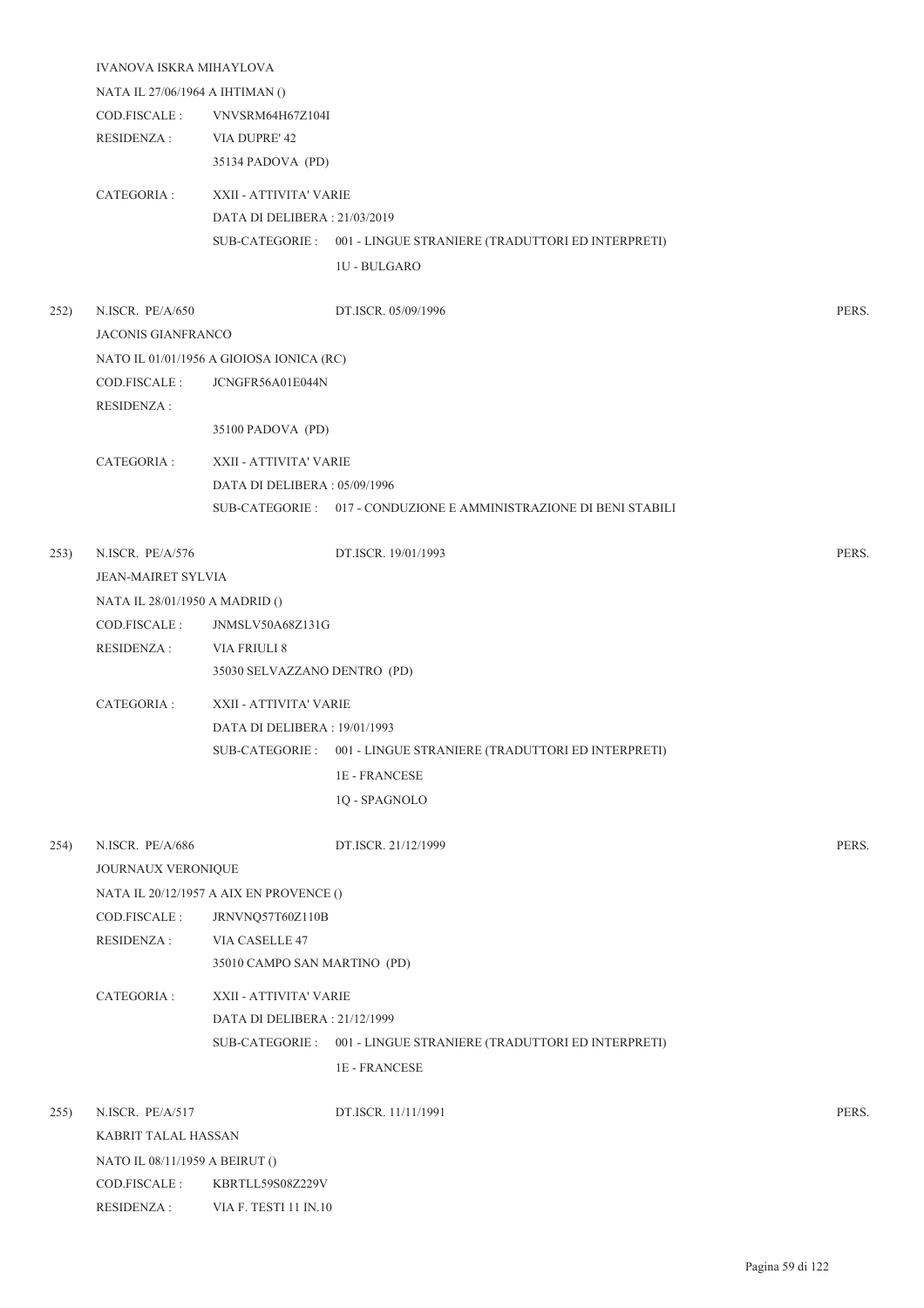|      |                                                 | 35100 PADOVA (PD)             |                                                                   |       |  |
|------|-------------------------------------------------|-------------------------------|-------------------------------------------------------------------|-------|--|
|      | CATEGORIA :                                     | XXII - ATTIVITA' VARIE        |                                                                   |       |  |
|      |                                                 | DATA DI DELIBERA : 11/11/1991 |                                                                   |       |  |
|      |                                                 |                               | SUB-CATEGORIE: 001 - LINGUE STRANIERE (TRADUTTORI ED INTERPRETI)  |       |  |
|      |                                                 |                               | 1A - ARABO                                                        |       |  |
|      |                                                 |                               |                                                                   |       |  |
| 256) | N.ISCR. PE/A/698                                |                               | DT.ISCR. 22/03/2001                                               | PERS. |  |
|      | <b>KHOLAL HASSAN</b>                            |                               |                                                                   |       |  |
|      | NATO IL 30/07/1960 A SETTAT ()                  |                               |                                                                   |       |  |
|      | COD.FISCALE :                                   | KHLHSN60L30Z330A              |                                                                   |       |  |
|      | RESIDENZA :                                     | VIA RIELLO 7/A                |                                                                   |       |  |
|      |                                                 | 35122 PADOVA (PD)             |                                                                   |       |  |
|      | CATEGORIA :                                     | XXII - ATTIVITA' VARIE        |                                                                   |       |  |
|      |                                                 | DATA DI DELIBERA : 22/03/2001 |                                                                   |       |  |
|      |                                                 |                               | SUB-CATEGORIE: 001 - LINGUE STRANIERE (TRADUTTORI ED INTERPRETI)  |       |  |
|      |                                                 |                               | 1Z - ARABO CLASSICO                                               |       |  |
|      |                                                 |                               |                                                                   |       |  |
| 257) | N.ISCR. PE/A/548                                |                               | DT.ISCR. 01/06/1992                                               | PERS. |  |
|      | KOMAROVA TATIANA                                |                               |                                                                   |       |  |
|      | NATA IL 31/03/1959 A KALUGA ()<br>COD.FISCALE : | KMRTTN59C71Z135N              |                                                                   |       |  |
|      | <b>RESIDENZA:</b>                               | VIA A. DE GASPERI 18          |                                                                   |       |  |
|      |                                                 | 35010 CAMPO SAN MARTINO (PD)  |                                                                   |       |  |
|      | CATEGORIA :                                     | XXII - ATTIVITA' VARIE        |                                                                   |       |  |
|      |                                                 | DATA DI DELIBERA: 01/06/1992  |                                                                   |       |  |
|      |                                                 |                               | SUB-CATEGORIE : 001 - LINGUE STRANIERE (TRADUTTORI ED INTERPRETI) |       |  |
|      |                                                 |                               | <b>1N-RUSSO</b>                                                   |       |  |
|      |                                                 |                               |                                                                   |       |  |
|      | 258) N.ISCR. PE/A/665                           |                               | DT.ISCR. 22/07/1993                                               | PERS. |  |
|      | KOVA'CS MARIANNA                                |                               |                                                                   |       |  |
|      | NATA IL 27/04/1971 A CEGLED ()                  |                               |                                                                   |       |  |
|      | COD.FISCALE:                                    | KVCMNN71D67Z134C              |                                                                   |       |  |
|      | <b>RESIDENZA:</b>                               | VIA G. FALCONE 35             |                                                                   |       |  |
|      |                                                 | 35038 TORREGLIA (PD)          |                                                                   |       |  |
|      | CATEGORIA :                                     | XXII - ATTIVITA' VARIE        |                                                                   |       |  |
|      |                                                 | DATA DI DELIBERA : 22/07/1993 |                                                                   |       |  |
|      |                                                 |                               | SUB-CATEGORIE : 001 - LINGUE STRANIERE (TRADUTTORI ED INTERPRETI) |       |  |
|      |                                                 |                               | <b>1T - UNGHERESE</b>                                             |       |  |
| 259) | N.ISCR. PE/A/600                                |                               | DT.ISCR. 29/04/1993                                               | PERS. |  |
|      | KUFOVA' KARIN                                   |                               |                                                                   |       |  |
|      | NATA IL 06/08/1968 A KARVINA' ()                |                               |                                                                   |       |  |
|      | COD.FISCALE :                                   | KFVKRN68M46Z105Q              |                                                                   |       |  |
|      | <b>RESIDENZA:</b>                               | VIA W. BAFFIN 12              |                                                                   |       |  |
|      |                                                 | 35100 PADOVA (PD)             |                                                                   |       |  |
|      | CATEGORIA :                                     | XXII - ATTIVITA' VARIE        |                                                                   |       |  |
|      |                                                 | DATA DI DELIBERA : 29/04/1993 |                                                                   |       |  |
|      |                                                 | SUB-CATEGORIE :               |                                                                   |       |  |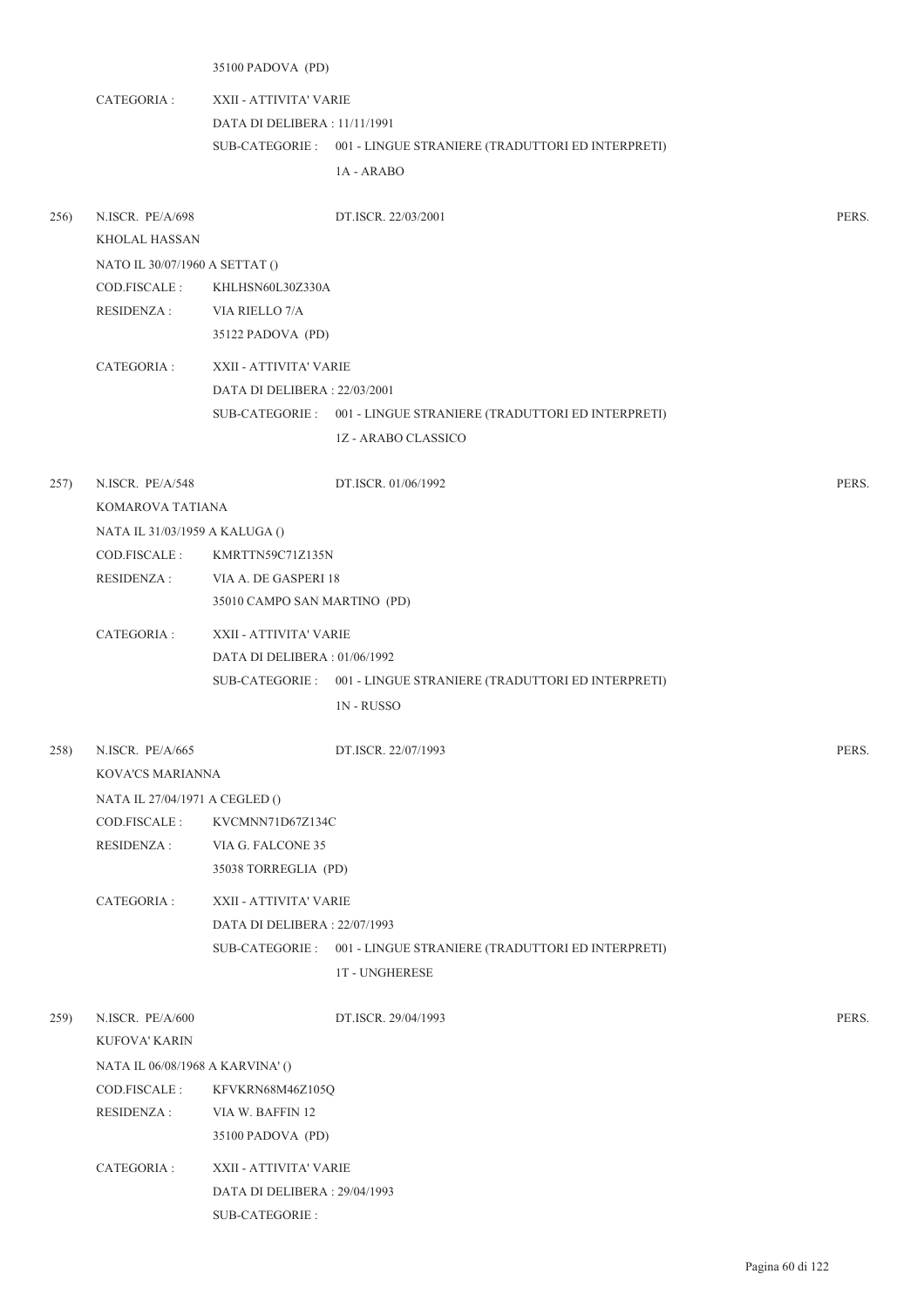## 001 - LINGUE STRANIERE (TRADUTTORI ED INTERPRETI) SUB-CATEGORIE :

1B - CECA

| 260) | N.ISCR. PE/A/390                 | DT.ISCR. 27/05/1988                                               | PERS. |
|------|----------------------------------|-------------------------------------------------------------------|-------|
|      | LEGNARO LUCIANO SEVERINO         |                                                                   |       |
|      |                                  | NATO IL 07/01/1938 A TORREGLIA (PD)                               |       |
|      | COD.FISCALE :                    | LGNLCN38A07L270M                                                  |       |
|      | <b>RESIDENZA:</b>                | VIA V. VENETO 10                                                  |       |
|      |                                  | 35038 TORREGLIA (PD)                                              |       |
|      | CATEGORIA :                      | XXII - ATTIVITA' VARIE                                            |       |
|      |                                  | DATA DI DELIBERA: 27/05/1988                                      |       |
|      |                                  | SUB-CATEGORIE: 007 - TRIBUTI                                      |       |
| 261) | N.ISCR. PE/A/818                 | DT.ISCR. 30/11/2016                                               | PERS. |
|      | LEGNARO SUSANNA                  |                                                                   |       |
|      | NATA IL 06/03/1980 A PADOVA (PD) |                                                                   |       |
|      | COD.FISCALE :                    | LGNSNN80C46G224Q                                                  |       |
|      | <b>RESIDENZA:</b>                | VIA COLOMBO 29                                                    |       |
|      |                                  | 35020 LEGNARO (PD)                                                |       |
|      | CATEGORIA :                      | XXII - ATTIVITA' VARIE                                            |       |
|      |                                  | DATA DI DELIBERA: 30/11/2016                                      |       |
|      |                                  | SUB-CATEGORIE : 001 - LINGUE STRANIERE (TRADUTTORI ED INTERPRETI) |       |
|      |                                  | 1G - INGLESE                                                      |       |
|      |                                  | <b>1R-TEDESCO</b>                                                 |       |
| 262) | N.ISCR. PE/A/568                 | DT.ISCR. 26/10/1992                                               | PERS. |
|      | <b>LEVILLAYER AGNES</b>          |                                                                   |       |
|      |                                  | NATA IL 14/03/1958 A LA ROCHE SUR YON ()                          |       |
|      | COD.FISCALE:                     | LVLGNS58C54Z110K                                                  |       |
|      | <b>RESIDENZA:</b>                | VICOLO I MAGENTA 1                                                |       |
|      |                                  | 35100 PADOVA (PD)                                                 |       |
|      | CATEGORIA :                      | XXII - ATTIVITA' VARIE                                            |       |
|      |                                  | DATA DI DELIBERA: 26/10/1992                                      |       |
|      |                                  | SUB-CATEGORIE : 001 - LINGUE STRANIERE (TRADUTTORI ED INTERPRETI) |       |
|      |                                  | <b>1E-FRANCESE</b>                                                |       |
| 263) | N.ISCR. PE/A/685                 | DT.ISCR. 21/12/1999                                               | PERS. |
|      | LEVORIN LORENA                   |                                                                   |       |
|      | NATA IL 20/12/1968 A PADOVA (PD) |                                                                   |       |
|      | COD.FISCALE:                     | LVRLRN68T60G224B                                                  |       |
|      | RESIDENZA :                      | VIA ROVERI 138A                                                   |       |
|      |                                  | 35031 ABANO TERME (PD)                                            |       |
|      | CATEGORIA :                      | XXII - ATTIVITA' VARIE                                            |       |
|      |                                  | DATA DI DELIBERA : 21/12/1999                                     |       |
|      |                                  | SUB-CATEGORIE: 001 - LINGUE STRANIERE (TRADUTTORI ED INTERPRETI)  |       |
|      |                                  | <b>1E-FRANCESE</b>                                                |       |
|      |                                  | 1Q - SPAGNOLO                                                     |       |
|      |                                  |                                                                   |       |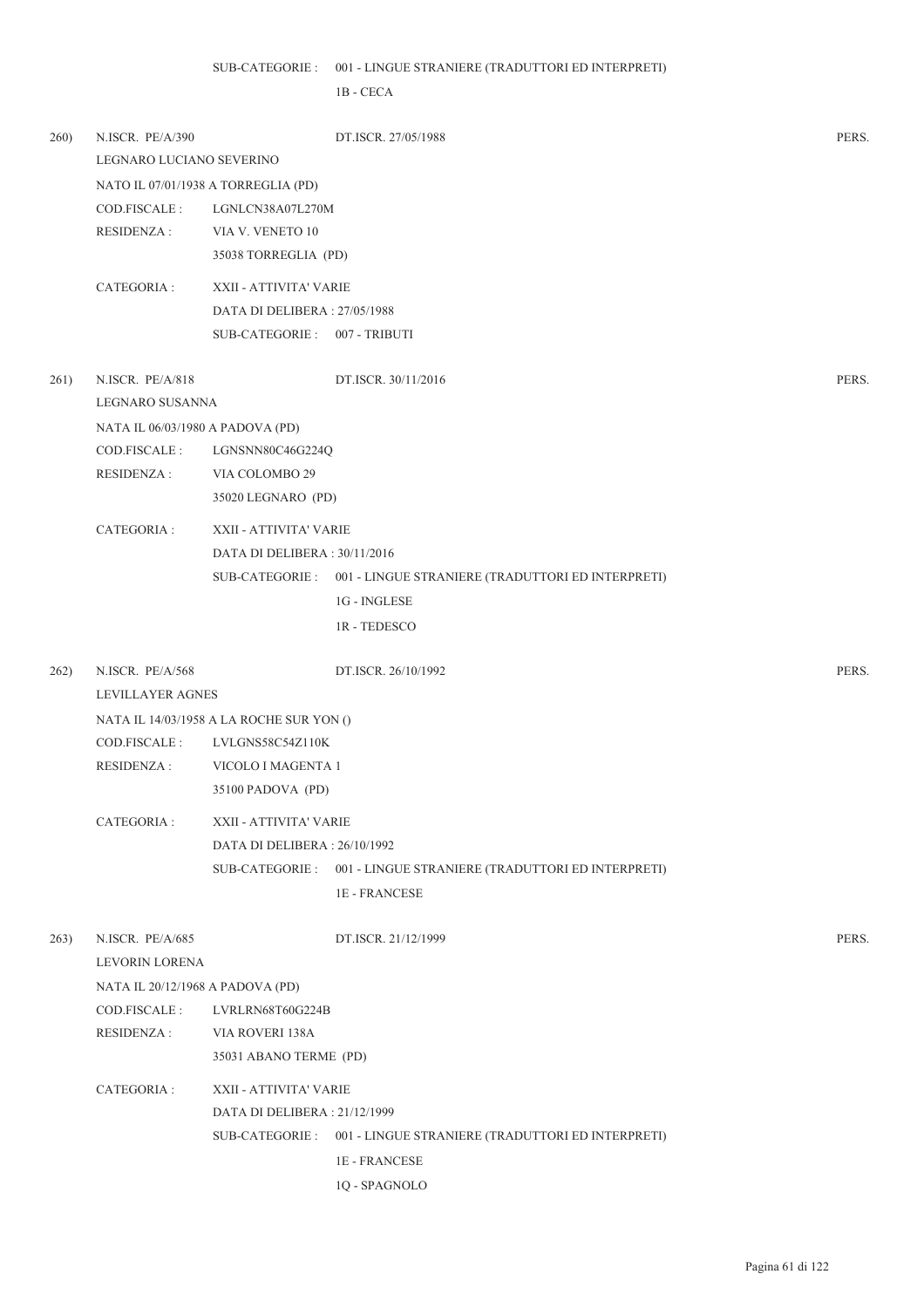| 264) | N.ISCR. PE/A/603<br>LIBERO FRANCESCO |                                               | DT.ISCR. 27/05/1993 | PERS. |
|------|--------------------------------------|-----------------------------------------------|---------------------|-------|
|      |                                      | NATO IL 26/10/1944 A MONTEGROTTO TERME (PD)   |                     |       |
|      | COD.FISCALE :                        | LBRFNC44R26F529P                              |                     |       |
|      | <b>RESIDENZA:</b>                    | VIA SAN FRANCESCO 1                           |                     |       |
|      |                                      | 35036 MONTEGROTTO TERME (PD)                  |                     |       |
|      | CATEGORIA :                          | XXII - ATTIVITA' VARIE                        |                     |       |
|      |                                      | DATA DI DELIBERA: 27/05/1993                  |                     |       |
|      |                                      | SUB-CATEGORIE: 007 - TRIBUTI                  |                     |       |
| 265) | N.ISCR. PE/A/521                     |                                               | DT.ISCR. 17/02/1992 | PERS. |
|      | LIMENA GUIDO                         |                                               |                     |       |
|      | NATO IL 05/08/1951 A ESTE (PD)       |                                               |                     |       |
|      | COD.FISCALE:                         | LMNGDU51M05D442F                              |                     |       |
|      | <b>RESIDENZA:</b>                    | VIA MEGGIARO 3                                |                     |       |
|      |                                      | 35042 ESTE (PD)                               |                     |       |
|      | CATEGORIA :                          | XXII - ATTIVITA' VARIE                        |                     |       |
|      |                                      | DATA DI DELIBERA: 17/02/1992                  |                     |       |
|      |                                      | SUB-CATEGORIE: 007 - TRIBUTI                  |                     |       |
| 266) | N.ISCR. PE/A/363                     |                                               | DT.ISCR. 21/10/1987 | PERS. |
|      | LO BELLO CARMELO                     |                                               |                     |       |
|      |                                      | NATO IL 12/08/1952 A SAN GIOVANNI GEMINI (AG) |                     |       |
|      | COD.FISCALE :                        | LBLCML52M12H914N                              |                     |       |
|      | <b>RESIDENZA:</b>                    | VIA MONTECCHIA 10/A                           |                     |       |
|      |                                      | 35030 SELVAZZANO DENTRO (PD)                  |                     |       |
|      | CATEGORIA :                          | XXII - ATTIVITA' VARIE                        |                     |       |
|      |                                      | DATA DI DELIBERA : 21/10/1987                 |                     |       |
|      |                                      | SUB-CATEGORIE: 007 - TRIBUTI                  |                     |       |
| 267) | N.ISCR. PE/A/368                     |                                               | DT.ISCR. 21/10/1987 | PERS. |
|      | LORO FRANCESCO                       |                                               |                     |       |
|      |                                      | NATO IL 27/07/1962 A MONTAGNANA (PD)          |                     |       |
|      | COD.FISCALE:                         | LROFNC62L27F394Z                              |                     |       |
|      | <b>RESIDENZA:</b>                    | VIA PESCARA 6                                 |                     |       |
|      |                                      | 35044 MONTAGNANA (PD)                         |                     |       |
|      | CATEGORIA :                          | XXII - ATTIVITA' VARIE                        |                     |       |
|      |                                      | DATA DI DELIBERA : 21/10/1987                 |                     |       |
|      |                                      | SUB-CATEGORIE: 007 - TRIBUTI                  |                     |       |
| 268) | N.ISCR. PE/A/407                     |                                               | DT.ISCR. 04/04/1989 | PERS. |
|      | <b>LORO PATRIZIA</b>                 |                                               |                     |       |
|      | NATA IL 07/02/1961 A PADOVA (PD)     |                                               |                     |       |
|      | COD.FISCALE :                        | LROPRZ61B47G224J                              |                     |       |
|      | <b>RESIDENZA:</b>                    | VIA CAGLIARI 2                                |                     |       |
|      |                                      | 35142 PADOVA (PD)                             |                     |       |
|      | CATEGORIA:                           | XXII - ATTIVITA' VARIE                        |                     |       |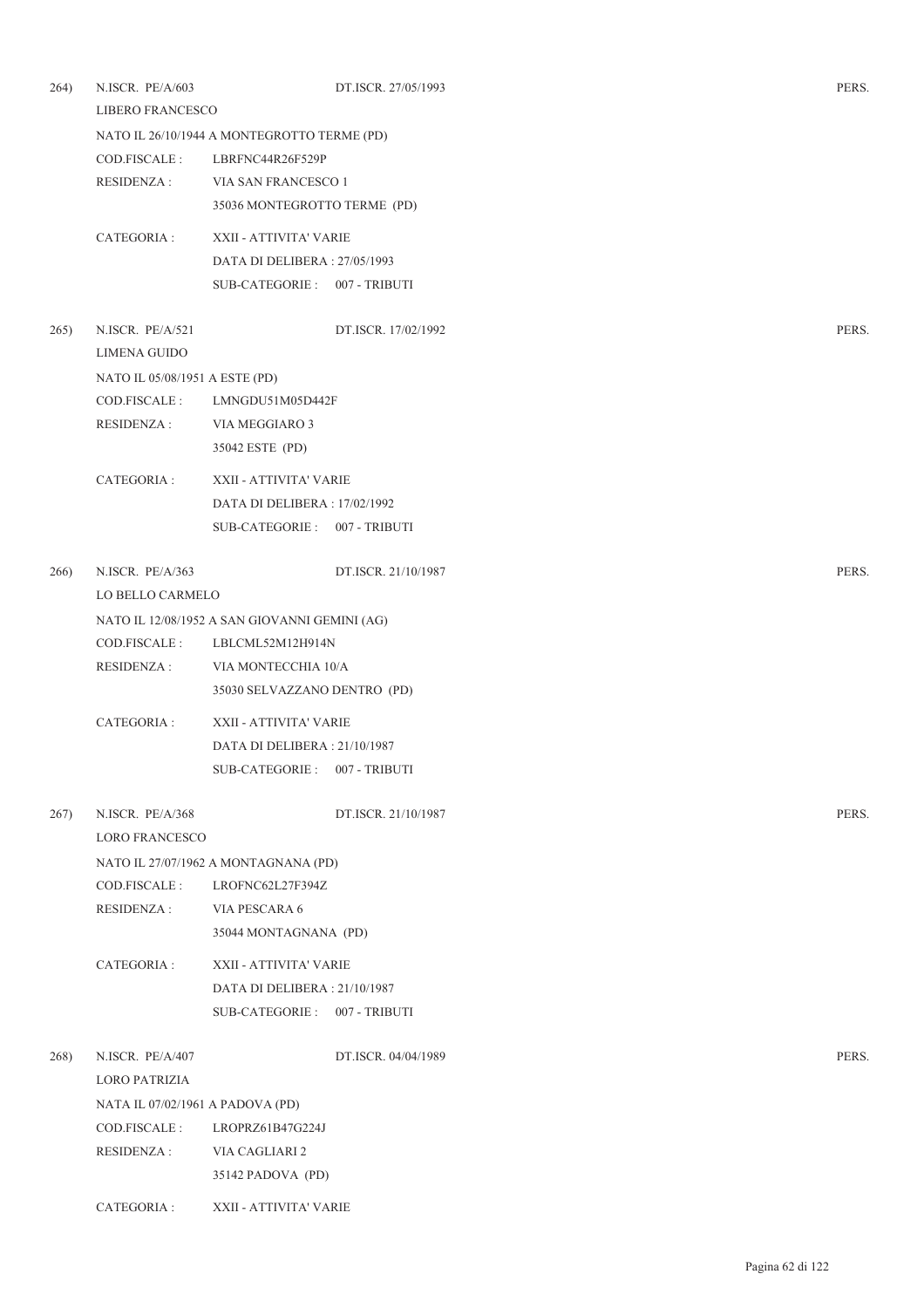001 - LINGUE STRANIERE (TRADUTTORI ED INTERPRETI) SUB-CATEGORIE : 1G - INGLESE 269) N.ISCR. PE/A/702 DT.ISCR. 11/07/2001 PERS. LOVISON ANTONIO NATO IL 12/02/1962 A CAMPODORO (PD) COD.FISCALE : LVSNTN62B12B531N RESIDENZA : VIA GAZZO 48 35035 MESTRINO (PD) CATEGORIA : XXII - ATTIVITA' VARIE DATA DI DELIBERA : 11/07/2001 SUB-CATEGORIE : 019 - PERITI IN STIMA E VALUTAZIONE DI IMMOBILI 270) N.ISCR. PE/A/522 DT.ISCR. 17/02/1992 PERS. LUNARDI ANTONIO NATO IL 02/05/1945 A CARMIGNANO DI BRENTA (PD) COD.FISCALE : LNRNTN45E02B795D RESIDENZA : VIA MARTIRI DELLA LIBERTA' 53 35010 CARMIGNANO DI BRENTA (PD) CATEGORIA : XXII - ATTIVITA' VARIE DATA DI DELIBERA : 17/02/1992 SUB-CATEGORIE : 007 - TRIBUTI 271) N.ISCR. PE/A/99 DT.ISCR. 11/11/1969 PERS. MADUSSI CLIO NATA IL 02/01/1939 A GORIZIA (GO) COD.FISCALE : MDSCLI39A42E098C RESIDENZA : CORSO DEL POPOLO 21 35100 PADOVA (PD) CATEGORIA : XXII - ATTIVITA' VARIE DATA DI DELIBERA : 11/11/1969 SUB-CATEGORIE : 002 - PERITI CALLIGRAFI 272) N.ISCR. PE/A/720 DT.ISCR. 24/03/2003 PERS. MANGANELLA GENNARO NATO IL 08/06/1963 A MATERA (MT) COD.FISCALE : MNGGNR63H08F052D RESIDENZA : VIA DIVISIONE FOLGORE 4/A 35141 PADOVA (PD) CATEGORIA : XXII - ATTIVITA' VARIE DATA DI DELIBERA : 24/03/2003 SUB-CATEGORIE : 019 - PERITI IN STIMA E VALUTAZIONE DI IMMOBILI 273) N.ISCR. PE/A/734 DT.ISCR. 10/08/2004 PERS.

DATA DI DELIBERA : 04/04/1989

MARAN FRANCESCA

NATA IL 05/07/1971 A MONSELICE (PD) COD.FISCALE : MRNFNC71L45F382Q

Pagina 63 di 122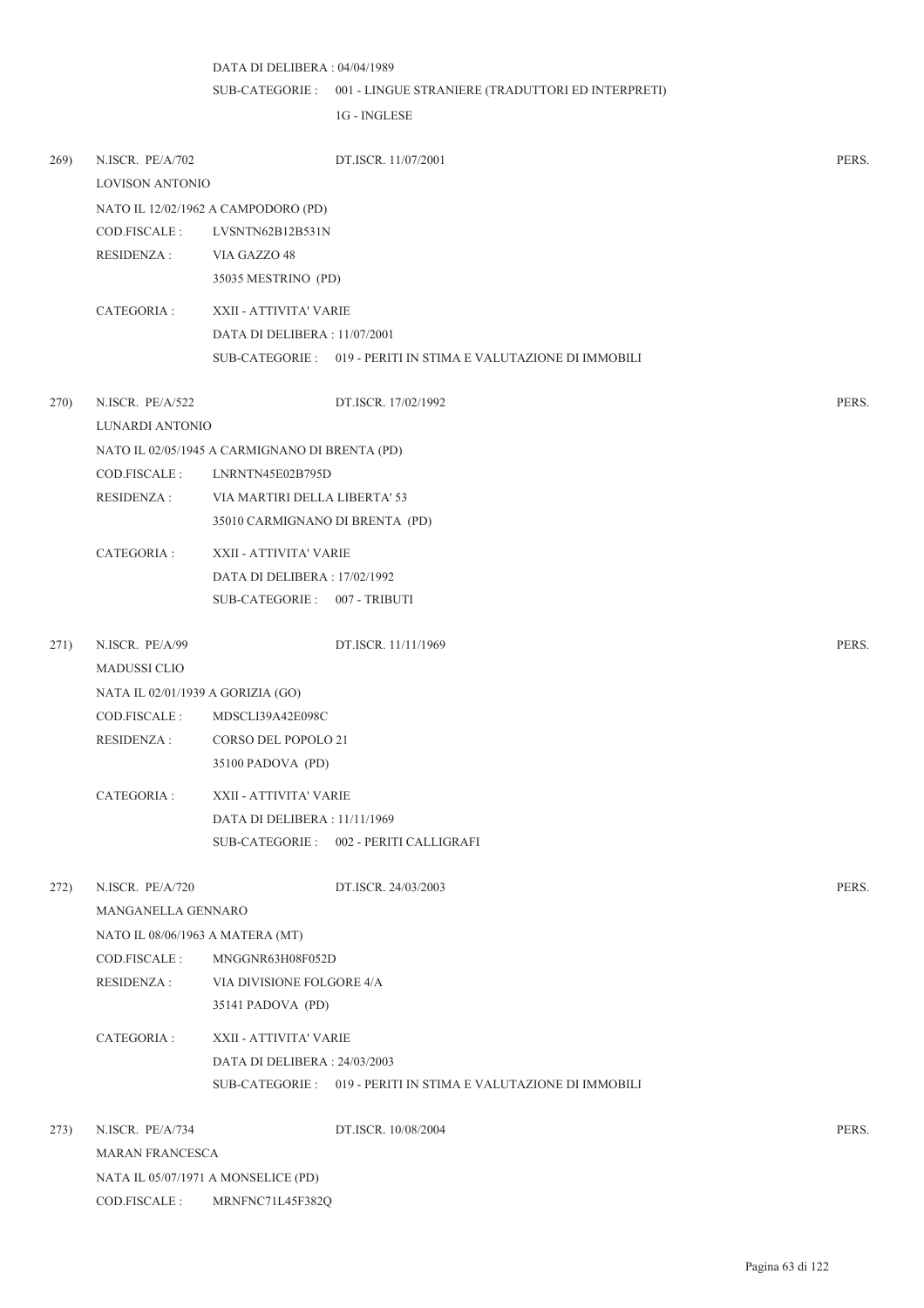|      | <b>RESIDENZA:</b>                | VIA PIAVE 11                         |                                                                   |       |
|------|----------------------------------|--------------------------------------|-------------------------------------------------------------------|-------|
|      |                                  | 35020 DUE CARRARE (PD)               |                                                                   |       |
|      | CATEGORIA :                      | XXII - ATTIVITA' VARIE               |                                                                   |       |
|      |                                  | DATA DI DELIBERA: 10/08/2004         |                                                                   |       |
|      |                                  |                                      | SUB-CATEGORIE : 019 - PERITI IN STIMA E VALUTAZIONE DI IMMOBILI   |       |
| 274) | N.ISCR. PE/A/537                 |                                      | DT.ISCR. 01/06/1992                                               | PERS. |
|      | MARCANTE GIAN CARLO              |                                      |                                                                   |       |
|      |                                  | NATO IL 08/08/1952 A MONTAGNANA (PD) |                                                                   |       |
|      | COD.FISCALE:                     | MRCGCR52M08F394U                     |                                                                   |       |
|      | RESIDENZA :                      | VIA CANDIEGA 17                      |                                                                   |       |
|      |                                  | 35044 MONTAGNANA (PD)                |                                                                   |       |
|      | CATEGORIA :                      | XXII - ATTIVITA' VARIE               |                                                                   |       |
|      |                                  | DATA DI DELIBERA: 01/06/1992         |                                                                   |       |
|      |                                  | SUB-CATEGORIE: 007 - TRIBUTI         |                                                                   |       |
| 275) | N.ISCR. PE/A/814                 |                                      | DT.ISCR. 16/09/2016                                               | PERS. |
|      | MARCHIORELLO GIORGIO             |                                      |                                                                   |       |
|      |                                  | NATO IL 09/08/1960 A CITTADELLA (PD) |                                                                   |       |
|      | COD.FISCALE:                     | MRCGRG60M09C743O                     |                                                                   |       |
|      | RESIDENZA :                      | VIA MEJANIGA 18                      |                                                                   |       |
|      |                                  | 35013 CITTADELLA (PD)                |                                                                   |       |
|      | CATEGORIA :                      | XXII - ATTIVITA' VARIE               |                                                                   |       |
|      |                                  | DATA DI DELIBERA : 16/09/2016        |                                                                   |       |
|      |                                  |                                      | SUB-CATEGORIE : 001 - LINGUE STRANIERE (TRADUTTORI ED INTERPRETI) |       |
|      |                                  |                                      | 1G - INGLESE                                                      |       |
|      |                                  |                                      | 1R - TEDESCO                                                      |       |
| 276) | N.ISCR. PE/A/421                 |                                      | DT.ISCR. 04/04/1989                                               | PERS. |
|      | MARCHIORELLO MARIA FEDERICA      |                                      |                                                                   |       |
|      |                                  | NATA IL 28/09/1955 A CITTADELLA (PD) |                                                                   |       |
|      | COD.FISCALE :                    | MRCMFD55P68C743O                     |                                                                   |       |
|      | RESIDENZA :                      | VIA CASARETTA 31/1                   |                                                                   |       |
|      |                                  | 35013 CITTADELLA (PD)                |                                                                   |       |
|      | CATEGORIA :                      | XXII - ATTIVITA' VARIE               |                                                                   |       |
|      |                                  | DATA DI DELIBERA : 04/04/1989        |                                                                   |       |
|      |                                  | SUB-CATEGORIE: 007 - TRIBUTI         |                                                                   |       |
| 277) | N.ISCR. PE/A/748                 |                                      | DT.ISCR. 29/03/2006                                               | PERS. |
|      | MARCOLIN CHIARA                  |                                      |                                                                   |       |
|      | NATA IL 03/01/1973 A PADOVA (PD) |                                      |                                                                   |       |
|      | COD.FISCALE :                    | MRCCHR73A43G224A                     |                                                                   |       |
|      | RESIDENZA :                      | VIA VOLTA 2/4                        |                                                                   |       |
|      |                                  | 35010 TREBASELEGHE (PD)              |                                                                   |       |
|      | ISCRIZIONE REA : PD - -          |                                      |                                                                   |       |
|      | CATEGORIA :                      | XXII - ATTIVITA' VARIE               |                                                                   |       |
|      |                                  | DATA DI DELIBERA : 29/03/2006        |                                                                   |       |
|      |                                  |                                      | SUB-CATEGORIE : 019 - PERITI IN STIMA E VALUTAZIONE DI IMMOBILI   |       |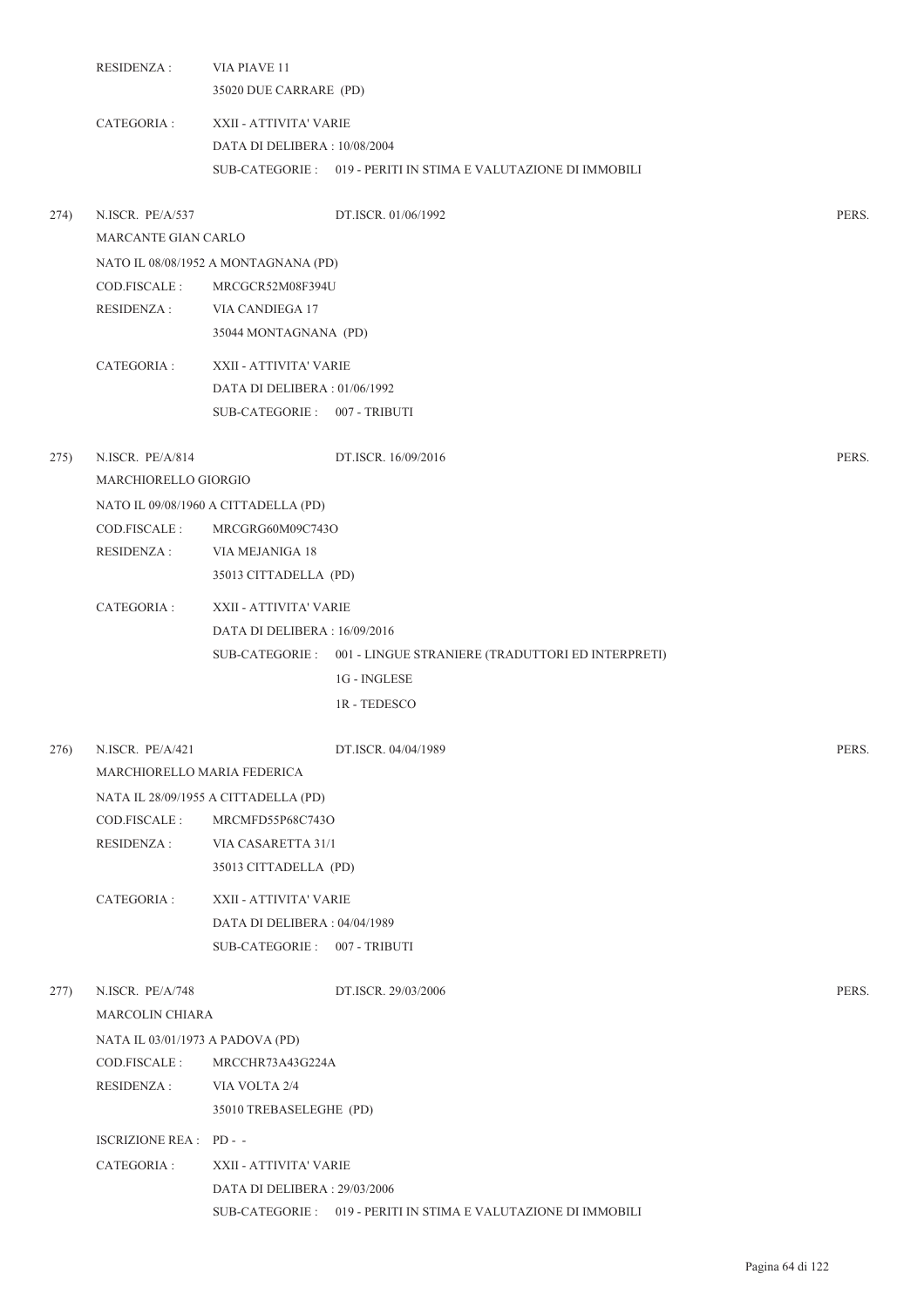| 278) | N.ISCR. PE/A/239<br>MARDEGAN ROBERTO |                                         | DT.ISCR. 08/11/1984                                             | PERS. |
|------|--------------------------------------|-----------------------------------------|-----------------------------------------------------------------|-------|
|      |                                      | NATO IL 25/03/1955 A PIOMBINO DESE (PD) |                                                                 |       |
|      | COD.FISCALE :                        | MRDRRT55C25G688Q                        |                                                                 |       |
|      | <b>RESIDENZA:</b>                    | VIA ROMA 9                              |                                                                 |       |
|      |                                      | 35017 PIOMBINO DESE (PD)                |                                                                 |       |
|      | CATEGORIA :                          | XXII - ATTIVITA' VARIE                  |                                                                 |       |
|      |                                      | DATA DI DELIBERA: 08/11/1984            |                                                                 |       |
|      |                                      | SUB-CATEGORIE: 007 - TRIBUTI            |                                                                 |       |
| 279) | N.ISCR. PE/A/688                     |                                         | DT.ISCR. 21/12/1999                                             | PERS. |
|      | <b>MARTIN ETTORE</b>                 |                                         |                                                                 |       |
|      | NATO IL 11/02/1948 A PADOVA (PD)     |                                         |                                                                 |       |
|      | COD.FISCALE:                         | MRTTTR48B11G224J                        |                                                                 |       |
|      | RESIDENZA :                          | VIA D. PIACENTINO 13/17                 |                                                                 |       |
|      |                                      | 35100 PADOVA (PD)                       |                                                                 |       |
|      | CATEGORIA :                          | XXII - ATTIVITA' VARIE                  |                                                                 |       |
|      |                                      | DATA DI DELIBERA : 21/12/1999           |                                                                 |       |
|      |                                      |                                         | SUB-CATEGORIE : 019 - PERITI IN STIMA E VALUTAZIONE DI IMMOBILI |       |
| 280) | N.ISCR. PE/A/607                     |                                         | DT.ISCR. 28/10/1993                                             | PERS. |
|      | <b>MARTINI GUERRINO</b>              |                                         |                                                                 |       |
|      |                                      | NATO IL 27/03/1959 A MONSELICE (PD)     |                                                                 |       |
|      | COD.FISCALE :                        | MRTGRN59C27F382R                        |                                                                 |       |
|      | <b>RESIDENZA:</b>                    | VIA MURAGLIE 8/B                        |                                                                 |       |
|      |                                      | 35043 MONSELICE (PD)                    |                                                                 |       |
|      | CATEGORIA :                          | XXII - ATTIVITA' VARIE                  |                                                                 |       |
|      |                                      | DATA DI DELIBERA: 28/10/1993            |                                                                 |       |
|      |                                      | SUB-CATEGORIE: 007 - TRIBUTI            |                                                                 |       |
| 281) | N.ISCR. PE/A/345                     |                                         | DT.ISCR. 09/07/1987                                             | PERS. |
|      | MARZOTTO SILVANO                     |                                         |                                                                 |       |
|      | NATO IL 03/04/1955 A PADOVA (PD)     |                                         |                                                                 |       |
|      | COD.FISCALE :                        | MRZSVN55D03G224X                        |                                                                 |       |
|      | <b>RESIDENZA:</b>                    | <b>VIA DANTE 26</b>                     |                                                                 |       |
|      |                                      | 35020 CASALSERUGO (PD)                  |                                                                 |       |
|      | CATEGORIA :                          | XXII - ATTIVITA' VARIE                  |                                                                 |       |
|      |                                      | DATA DI DELIBERA : 09/07/1987           |                                                                 |       |
|      |                                      | SUB-CATEGORIE: 004 - SCRITTURE          |                                                                 |       |
|      |                                      |                                         | 007 - TRIBUTI                                                   |       |
|      |                                      |                                         | 013 - GESTIONE E RAPPRESENTANZE                                 |       |
| 282) | N.ISCR. PE/A/659                     |                                         | DT.ISCR. 28/07/1997                                             | PERS. |
|      | MASCELLANI MICAELA                   |                                         |                                                                 |       |
|      | NATA IL 22/12/1960 A FERRARA (FE)    |                                         |                                                                 |       |
|      | COD.FISCALE:                         | MSCMCL60T62D548S                        |                                                                 |       |
|      | RESIDENZA :                          | PIAZZA DE GASPERI 65                    |                                                                 |       |
|      |                                      |                                         |                                                                 |       |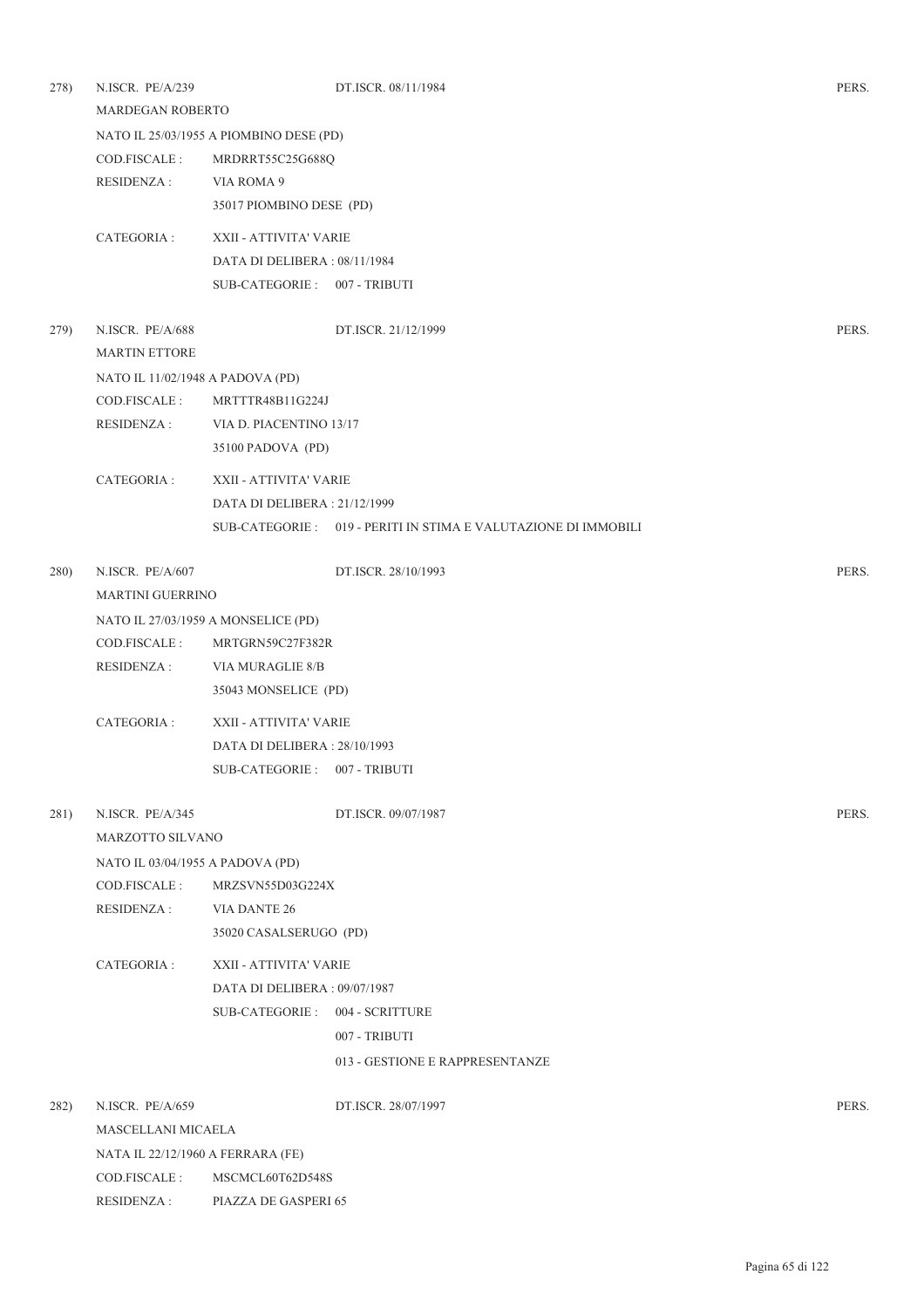35100 PADOVA (PD)

CATEGORIA : XXII - ATTIVITA' VARIE DATA DI DELIBERA : 28/07/1997 001 - LINGUE STRANIERE (TRADUTTORI ED INTERPRETI) SUB-CATEGORIE : 1E - FRANCESE 1G - INGLESE

1Q - SPAGNOLO

|      | N.ISCR. PE/A/538                                  |                                         | DT.ISCR. 01/06/1992 | PERS. |
|------|---------------------------------------------------|-----------------------------------------|---------------------|-------|
|      | MASCIARELLI PIETRO                                |                                         |                     |       |
|      | NATO IL 19/11/1923 A CASOLI (CH)                  |                                         |                     |       |
|      | COD.FISCALE :                                     | MSCPTR23S19B985Q                        |                     |       |
|      | <b>RESIDENZA:</b>                                 | VIA AGANOOR 8                           |                     |       |
|      |                                                   | 35100 PADOVA (PD)                       |                     |       |
|      | CATEGORIA :                                       | XXII - ATTIVITA' VARIE                  |                     |       |
|      |                                                   | DATA DI DELIBERA: 01/06/1992            |                     |       |
|      |                                                   | SUB-CATEGORIE: 007 - TRIBUTI            |                     |       |
| 284) | N.ISCR. PE/A/271                                  |                                         | DT.ISCR. 05/11/1985 | PERS. |
|      | <b>MASIERO MAURIZIO</b>                           |                                         |                     |       |
|      |                                                   |                                         |                     |       |
|      | NATO IL 28/09/1951 A PADOVA (PD)<br>COD.FISCALE : | MSRMRZ51P28G224T                        |                     |       |
|      | <b>RESIDENZA:</b>                                 | VIA PIOVESE 193                         |                     |       |
|      |                                                   | 35100 PADOVA (PD)                       |                     |       |
|      |                                                   |                                         |                     |       |
|      | CATEGORIA :                                       | XXII - ATTIVITA' VARIE                  |                     |       |
|      |                                                   | DATA DI DELIBERA: 05/11/1985            |                     |       |
|      |                                                   | SUB-CATEGORIE: 007 - TRIBUTI            |                     |       |
| 285) | N.ISCR. PE/A/305                                  |                                         | DT.ISCR. 05/12/1986 | PERS. |
|      | <b>MASIERO RODOLFO</b>                            |                                         |                     |       |
|      |                                                   |                                         |                     |       |
|      | NATO IL 12/10/1948 A PADOVA (PD)                  |                                         |                     |       |
|      | COD.FISCALE :                                     | MSRRLF48R12G224T                        |                     |       |
|      | RESIDENZA :                                       | VIA PIETRO DI BENEDETTO 26              |                     |       |
|      |                                                   | 35020 BRUGINE (PD)                      |                     |       |
|      | CATEGORIA :                                       | XXII - ATTIVITA' VARIE                  |                     |       |
|      |                                                   | DATA DI DELIBERA: 05/12/1986            |                     |       |
|      |                                                   | SUB-CATEGORIE: 007 - TRIBUTI            |                     |       |
| 286) | N.ISCR. PE/A/240                                  |                                         | DT.ISCR. 08/11/1984 | PERS. |
|      | <b>MASON CARLO</b>                                |                                         |                     |       |
|      |                                                   | NATO IL 06/08/1946 A CAMPOSAMPIERO (PD) |                     |       |
|      | COD.FISCALE :                                     | MSNCRL46M06B563W                        |                     |       |
|      | RESIDENZA :                                       | VIA PIO X9                              |                     |       |
|      |                                                   | 35010 LOREGGIA (PD)                     |                     |       |
|      | CATEGORIA :                                       | XXII - ATTIVITA' VARIE                  |                     |       |
|      |                                                   | DATA DI DELIBERA: 08/11/1984            |                     |       |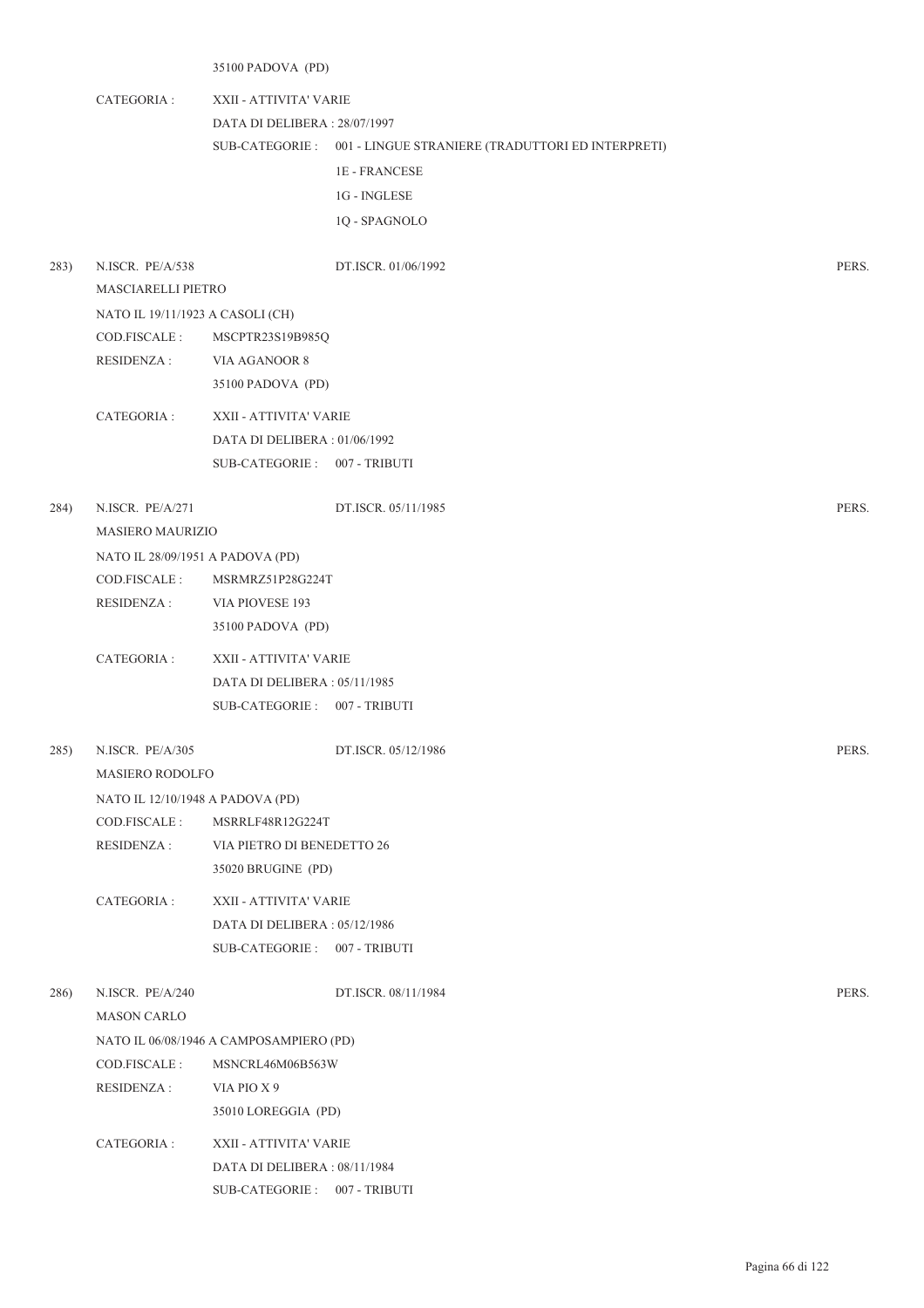| 287) | N.ISCR. PE/A/621<br>MAZZALOVO GINEVRA |                                      | DT.ISCR. 26/09/1994                                               | PERS. |  |  |  |
|------|---------------------------------------|--------------------------------------|-------------------------------------------------------------------|-------|--|--|--|
|      | NATA IL 05/03/1959 A VAS (BL)         |                                      |                                                                   |       |  |  |  |
|      | COD.FISCALE :                         | MZZGVR59C45L692B                     |                                                                   |       |  |  |  |
|      | <b>RESIDENZA:</b>                     | VIA BERTI 17                         |                                                                   |       |  |  |  |
|      |                                       | 35100 PADOVA (PD)                    |                                                                   |       |  |  |  |
|      | CATEGORIA :                           | XXII - ATTIVITA' VARIE               |                                                                   |       |  |  |  |
|      |                                       | DATA DI DELIBERA: 26/09/1994         |                                                                   |       |  |  |  |
|      |                                       |                                      | SUB-CATEGORIE : 001 - LINGUE STRANIERE (TRADUTTORI ED INTERPRETI) |       |  |  |  |
|      |                                       |                                      | 1G - INGLESE                                                      |       |  |  |  |
| 288) | N.ISCR. PE/A/422                      |                                      | DT.ISCR. 04/04/1989                                               | PERS. |  |  |  |
|      | <b>MAZZON ADRIANO</b>                 |                                      |                                                                   |       |  |  |  |
|      |                                       | NATO IL 04/09/1939 A CURTAROLO (PD)  |                                                                   |       |  |  |  |
|      | COD.FISCALE:                          | MZZDRN39P04D226N                     |                                                                   |       |  |  |  |
|      | <b>RESIDENZA:</b>                     | VIA S. MARIA DI NON 63               |                                                                   |       |  |  |  |
|      |                                       | 35010 CURTAROLO (PD)                 |                                                                   |       |  |  |  |
|      | CATEGORIA:                            | XXII - ATTIVITA' VARIE               |                                                                   |       |  |  |  |
|      |                                       | DATA DI DELIBERA: 04/04/1989         |                                                                   |       |  |  |  |
|      |                                       | SUB-CATEGORIE: 007 - TRIBUTI         |                                                                   |       |  |  |  |
| 289) | N.ISCR. PE/A/378                      |                                      | DT.ISCR. 15/12/1987                                               | PERS. |  |  |  |
|      |                                       | <b>MAZZUCATO LORIS</b>               |                                                                   |       |  |  |  |
|      | NATO IL 30/04/1955 A PADOVA (PD)      |                                      |                                                                   |       |  |  |  |
|      | COD.FISCALE :                         | MZZLRS55D30G224Y                     |                                                                   |       |  |  |  |
|      | <b>RESIDENZA:</b>                     | VIA PIEMONTE 4                       |                                                                   |       |  |  |  |
|      |                                       | 35030 SELVAZZANO DENTRO (PD)         |                                                                   |       |  |  |  |
|      | CATEGORIA:                            | XXII - ATTIVITA' VARIE               |                                                                   |       |  |  |  |
|      |                                       | DATA DI DELIBERA : 15/12/1987        |                                                                   |       |  |  |  |
|      |                                       | SUB-CATEGORIE: 007 - TRIBUTI         |                                                                   |       |  |  |  |
| 290) | N.ISCR. PE/A/336                      |                                      | DT.ISCR. 17/03/1987                                               | PERS. |  |  |  |
|      | MAZZUCATO MARIANO                     |                                      |                                                                   |       |  |  |  |
|      |                                       | NATO IL 01/05/1955 A PONTELONGO (PD) |                                                                   |       |  |  |  |
|      | COD.FISCALE:                          | MZZMRN55E01G850B                     |                                                                   |       |  |  |  |
|      | <b>RESIDENZA:</b>                     | VIA A. MORO 32                       |                                                                   |       |  |  |  |
|      |                                       | 35029 PONTELONGO (PD)                |                                                                   |       |  |  |  |
|      | CATEGORIA:                            | XXII - ATTIVITA' VARIE               |                                                                   |       |  |  |  |
|      |                                       | DATA DI DELIBERA: 17/03/1987         |                                                                   |       |  |  |  |
|      |                                       | SUB-CATEGORIE: 007 - TRIBUTI         |                                                                   |       |  |  |  |
| 291) | N.ISCR. PE/A/608                      |                                      | DT.ISCR. 28/10/1993                                               | PERS. |  |  |  |
|      | MECCA ROBERTA                         |                                      |                                                                   |       |  |  |  |
|      | NATA IL 20/06/1967 A BARI (BA)        |                                      |                                                                   |       |  |  |  |
|      | COD.FISCALE:                          | MCCRRT67H60A662L                     |                                                                   |       |  |  |  |
|      | <b>RESIDENZA:</b>                     | VIA VIVALDI 4/A                      |                                                                   |       |  |  |  |
|      |                                       | 35036 MONTEGROTTO TERME (PD)         |                                                                   |       |  |  |  |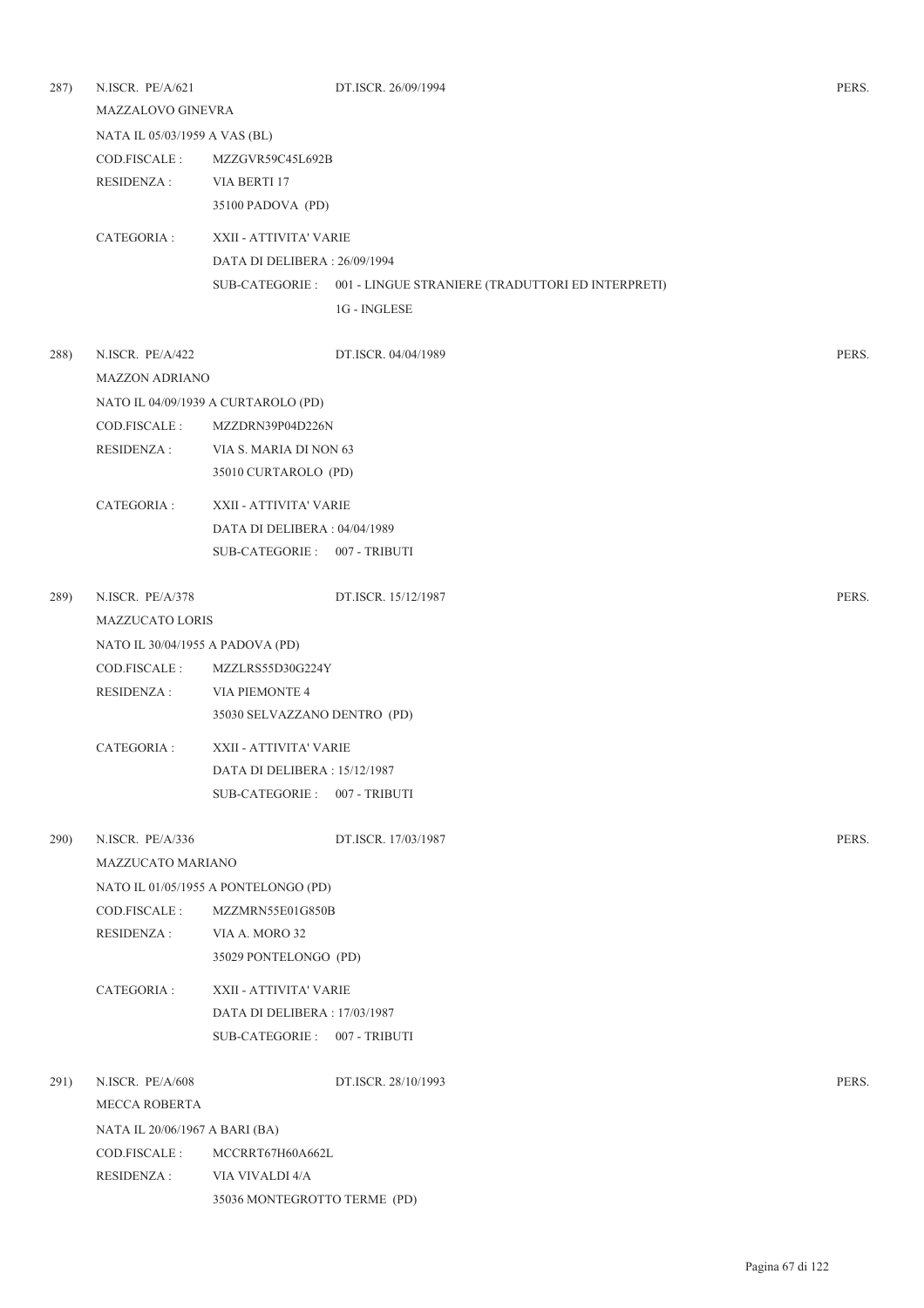|      | CATEGORIA :                                |                                              | XXII - ATTIVITA' VARIE                                            |       |  |
|------|--------------------------------------------|----------------------------------------------|-------------------------------------------------------------------|-------|--|
|      |                                            | DATA DI DELIBERA: 28/10/1993                 |                                                                   |       |  |
|      |                                            | SUB-CATEGORIE: 007 - TRIBUTI                 |                                                                   |       |  |
| 292) | N.ISCR. PE/A/586<br>MEDEOT LUCIA           |                                              | DT.ISCR. 04/03/1993                                               | PERS. |  |
|      |                                            | NATA IL 01/10/1950 A CAPRIVA DEL FRIULI (GO) |                                                                   |       |  |
|      | COD.FISCALE:                               | MDTLCU50R41B712Q                             |                                                                   |       |  |
|      | <b>RESIDENZA:</b>                          | VIA DONATELLO 5                              |                                                                   |       |  |
|      |                                            | 35020 ALBIGNASEGO (PD)                       |                                                                   |       |  |
|      | CATEGORIA :                                | XXII - ATTIVITA' VARIE                       |                                                                   |       |  |
|      |                                            | DATA DI DELIBERA: 04/03/1993                 |                                                                   |       |  |
|      |                                            | SUB-CATEGORIE: 007 - TRIBUTI                 |                                                                   |       |  |
| 293) | N.ISCR. PE/A/728<br><b>MELICA ALTIN</b>    |                                              | DT.ISCR. 06/06/2003                                               | PERS. |  |
|      | NATO IL 12/06/1971 A SARANDA ()            |                                              |                                                                   |       |  |
|      | COD.FISCALE:                               | MLCLTN71H12Z100J                             |                                                                   |       |  |
|      | <b>RESIDENZA:</b>                          | VIA CEOLDO 3                                 |                                                                   |       |  |
|      |                                            | 35128 PADOVA (PD)                            |                                                                   |       |  |
|      | CATEGORIA :                                | XXII - ATTIVITA' VARIE                       |                                                                   |       |  |
|      |                                            | DATA DI DELIBERA: 06/06/2003                 |                                                                   |       |  |
|      |                                            |                                              | SUB-CATEGORIE : 001 - LINGUE STRANIERE (TRADUTTORI ED INTERPRETI) |       |  |
|      |                                            |                                              | <b>1W-ALBANESE</b>                                                |       |  |
| 294) | N.ISCR. PE/A/288                           |                                              | DT.ISCR. 24/06/1986                                               | PERS. |  |
|      | <b>MELILLI SALVATORE</b>                   |                                              |                                                                   |       |  |
|      | NATO IL 29/06/1961 A TRIPOLI ()            |                                              |                                                                   |       |  |
|      | COD.FISCALE :                              | MLLSVT61H29Z326D                             |                                                                   |       |  |
|      | <b>RESIDENZA:</b>                          | VIA ROSSINI 2                                |                                                                   |       |  |
|      |                                            | 35020 LEGNARO (PD)                           |                                                                   |       |  |
|      | CATEGORIA :                                | XXII - ATTIVITA' VARIE                       |                                                                   |       |  |
|      |                                            | DATA DI DELIBERA: 24/06/1986                 |                                                                   |       |  |
|      |                                            | SUB-CATEGORIE: 007 - TRIBUTI                 |                                                                   |       |  |
| 295) | N.ISCR. PE/A/732                           |                                              | DT.ISCR. 26/08/2003                                               | PERS. |  |
|      | <b>MIATELLO GIANNI</b>                     |                                              |                                                                   |       |  |
|      |                                            | NATO IL 11/07/1967 A CAMPOSAMPIERO (PD)      |                                                                   |       |  |
|      | COD.FISCALE:                               | MTLGNN67L11B563E                             |                                                                   |       |  |
|      | RESIDENZA :                                | VIA NICOLA GRASSI 33                         |                                                                   |       |  |
|      |                                            | 35010 VILLA DEL CONTE (PD)                   |                                                                   |       |  |
|      | CATEGORIA :                                |                                              | V - LEGNO-LEGNAMI ED AFFINI E AMMOBIGLIAMENTO                     |       |  |
|      |                                            | DATA DI DELIBERA : 26/08/2003                |                                                                   |       |  |
|      |                                            | SUB-CATEGORIE: 004 - PAVIMENTI               |                                                                   |       |  |
| 296) | N.ISCR. PE/A/604<br><b>MIAZZO MAURIZIO</b> |                                              | DT.ISCR. 27/05/1993                                               | PERS. |  |

NATO IL 30/12/1958 A VENEZIA-MESTRE (VE)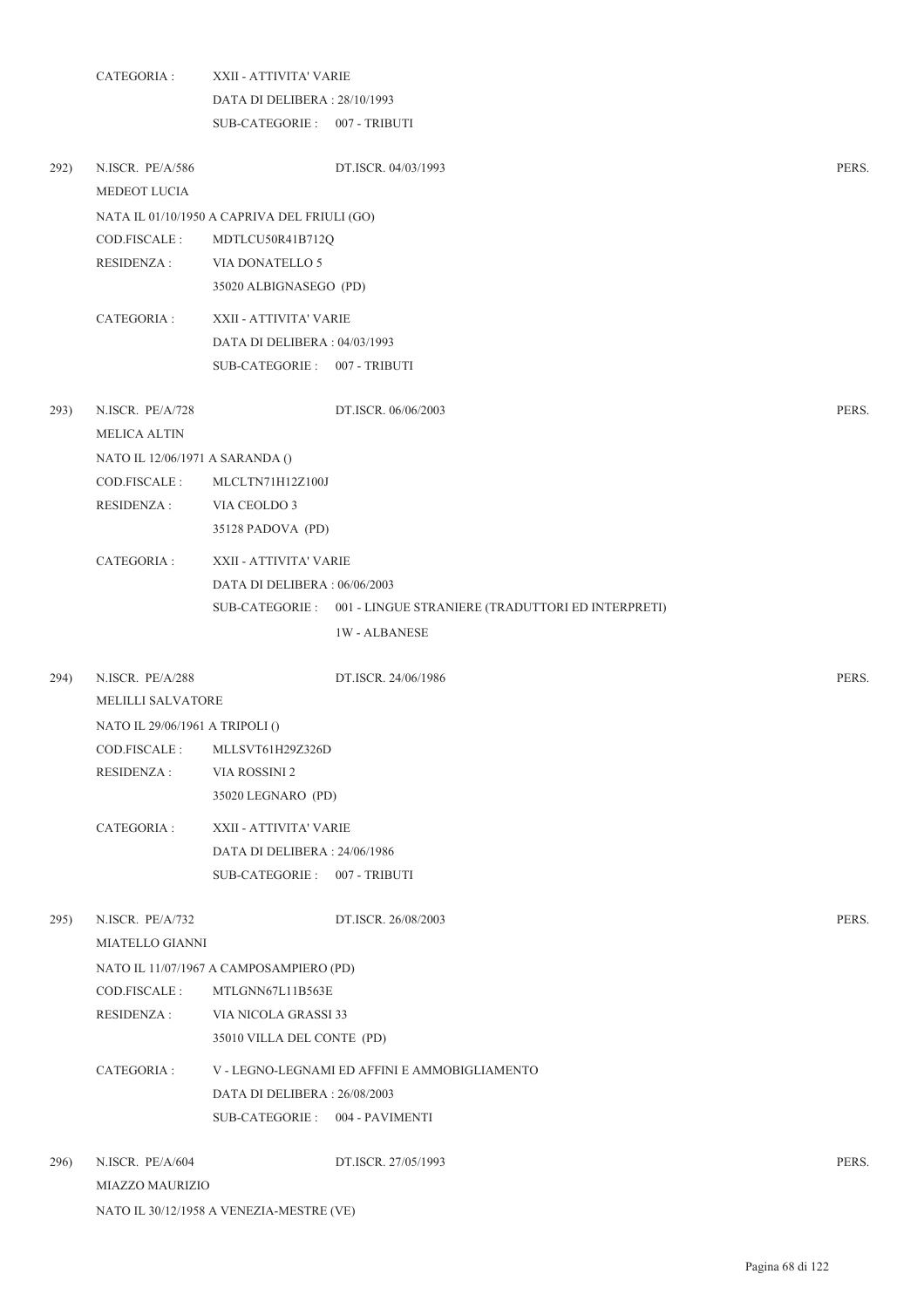|      | COD.FISCALE :                    | MZZMRZ58T30L736O                   |                                                                   |       |
|------|----------------------------------|------------------------------------|-------------------------------------------------------------------|-------|
|      | <b>RESIDENZA:</b>                | VIA SAN NICOLO' 1A/6               |                                                                   |       |
|      |                                  | 35013 CITTADELLA (PD)              |                                                                   |       |
|      | CATEGORIA :                      | XXII - ATTIVITA' VARIE             |                                                                   |       |
|      |                                  | DATA DI DELIBERA: 27/05/1993       |                                                                   |       |
|      |                                  | SUB-CATEGORIE: 007 - TRIBUTI       |                                                                   |       |
| 297) | N.ISCR. PE/A/285                 |                                    | DT.ISCR. 21/04/1986                                               | PERS. |
|      | MICHIELON FABIO                  |                                    |                                                                   |       |
|      | NATO IL 09/02/1956 A PADOVA (PD) |                                    |                                                                   |       |
|      | COD.FISCALE :                    | MCHFBA56B09G224A                   |                                                                   |       |
|      | RESIDENZA :                      | VIA L. GALVANI 8                   |                                                                   |       |
|      |                                  | 35027 NOVENTA PADOVANA (PD)        |                                                                   |       |
|      | CATEGORIA :                      | XXII - ATTIVITA' VARIE             |                                                                   |       |
|      |                                  | DATA DI DELIBERA: 21/04/1986       |                                                                   |       |
|      |                                  | SUB-CATEGORIE: 007 - TRIBUTI       |                                                                   |       |
| 298) | N.ISCR. PE/A/672                 |                                    | DT.ISCR. 30/09/1998                                               | PERS. |
|      | MIETTO LEOPOLDO                  |                                    |                                                                   |       |
|      | NATO IL 01/01/1951 A PADOVA (PD) |                                    |                                                                   |       |
|      | COD.FISCALE :                    | MTTLLD51A01G224C                   |                                                                   |       |
|      | RESIDENZA :                      | VIA A. DA MURANO 3                 |                                                                   |       |
|      |                                  | 35100 PADOVA (PD)                  |                                                                   |       |
|      | CATEGORIA :                      | XXII - ATTIVITA' VARIE             |                                                                   |       |
|      |                                  | DATA DI DELIBERA: 30/09/1998       |                                                                   |       |
|      |                                  |                                    | SUB-CATEGORIE: 017 - CONDUZIONE E AMMINISTRAZIONE DI BENI STABILI |       |
|      |                                  |                                    | 019 - PERITI IN STIMA E VALUTAZIONE DI IMMOBILI                   |       |
| 299) | N.ISCR. PE/A/563                 |                                    | DT.ISCR. 26/10/1992                                               | PERS. |
|      | MIGLIOLARO LUCIA                 |                                    |                                                                   |       |
|      | NATA IL 01/07/1960 A PADOVA (PD) |                                    |                                                                   |       |
|      | COD.FISCALE :                    | MGLLCU60L41G224F                   |                                                                   |       |
|      | <b>RESIDENZA:</b>                | VIA CAVALIERI DI VITTORIO VENETO 4 |                                                                   |       |
|      |                                  | 35031 ABANO TERME (PD)             |                                                                   |       |
|      | CATEGORIA :                      | XXII - ATTIVITA' VARIE             |                                                                   |       |
|      |                                  | DATA DI DELIBERA: 26/10/1992       |                                                                   |       |
|      |                                  | SUB-CATEGORIE: 007 - TRIBUTI       |                                                                   |       |
| 300) | N.ISCR. PE/A/357                 |                                    | DT.ISCR. 06/08/1987                                               | PERS. |
|      | MIGLIOLARO SONIA                 |                                    |                                                                   |       |
|      | NATA IL 28/11/1953 A PADOVA (PD) |                                    |                                                                   |       |
|      | COD.FISCALE :                    | MGLSNO53S68G224Z                   |                                                                   |       |
|      | <b>RESIDENZA:</b>                | VIA MONTESSORI 1                   |                                                                   |       |
|      |                                  | 35031 ABANO TERME (PD)             |                                                                   |       |
|      | CATEGORIA :                      | XXII - ATTIVITA' VARIE             |                                                                   |       |
|      |                                  | DATA DI DELIBERA : 06/08/1987      |                                                                   |       |
|      |                                  | SUB-CATEGORIE: 007 - TRIBUTI       |                                                                   |       |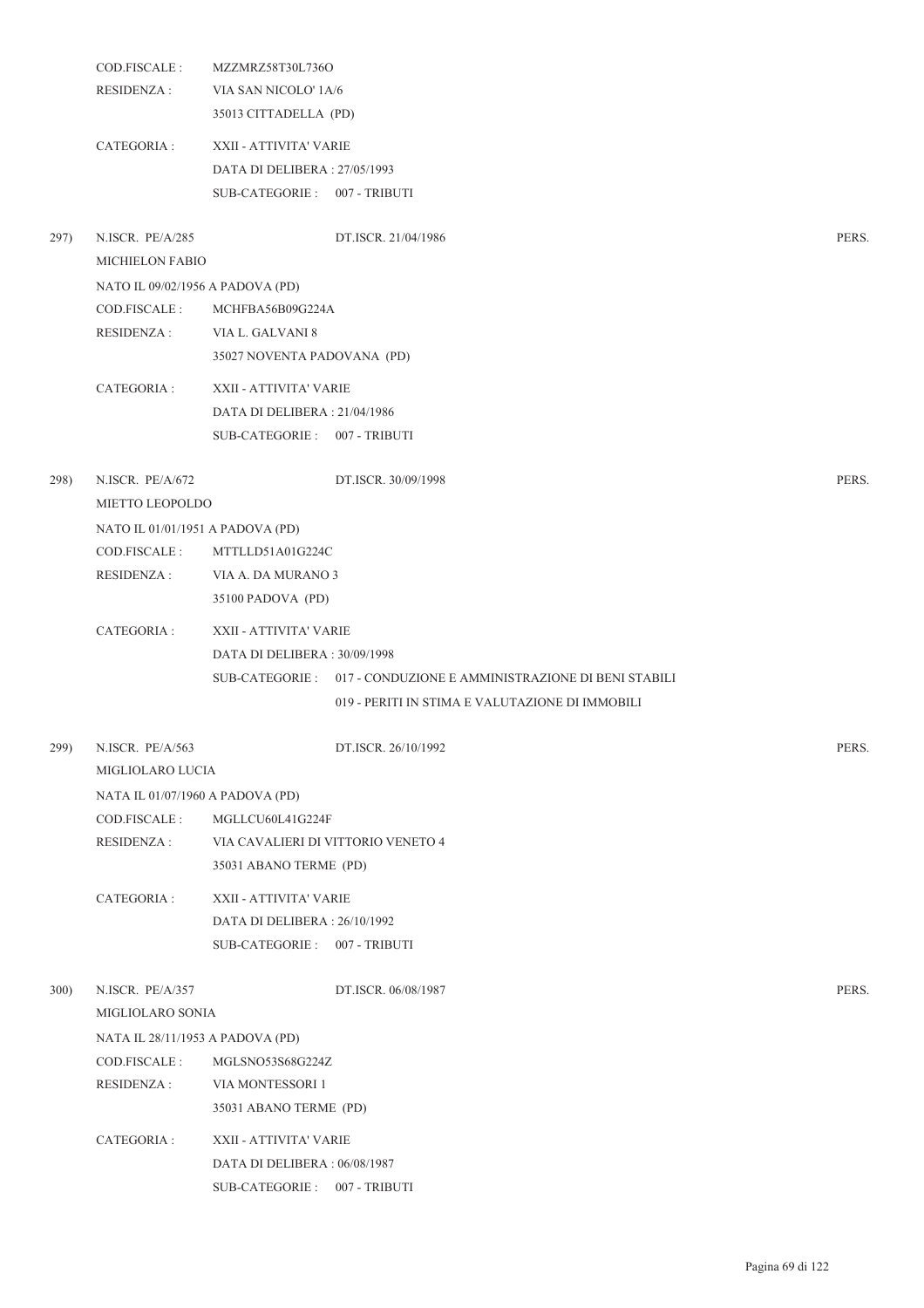| 301) | N.ISCR. PE/A/651<br><b>MILANI SERENO</b> |                               | DT.ISCR. 05/09/1996                                               | PERS. |
|------|------------------------------------------|-------------------------------|-------------------------------------------------------------------|-------|
|      | NATO IL 16/11/1949 A BOLZANO (BZ)        |                               |                                                                   |       |
|      | COD.FISCALE:                             | MLNSRN49S16A952J              |                                                                   |       |
|      | <b>RESIDENZA:</b>                        | <b>LARGO EUROPA 18</b>        |                                                                   |       |
|      |                                          | 35100 PADOVA (PD)             |                                                                   |       |
|      | CATEGORIA :                              | XXII - ATTIVITA' VARIE        |                                                                   |       |
|      |                                          | DATA DI DELIBERA : 05/09/1996 |                                                                   |       |
|      |                                          |                               | SUB-CATEGORIE: 017 - CONDUZIONE E AMMINISTRAZIONE DI BENI STABILI |       |
| 302) | N.ISCR. PE/A/109                         |                               | DT.ISCR. 20/12/1971                                               | PERS. |
|      | MILLOZZI GUSTAVO                         |                               |                                                                   |       |
|      | NATO IL 18/05/1934 A TORINO (TO)         |                               |                                                                   |       |
|      | COD.FISCALE:                             | MLLGTV34E18L219W              |                                                                   |       |
|      | <b>RESIDENZA:</b>                        | VIA SORIO 96 BIS              |                                                                   |       |
|      |                                          | 35141 PADOVA (PD)             |                                                                   |       |
|      | CATEGORIA:                               | XX - PREVIDENZA E CREDITO     |                                                                   |       |
|      |                                          | DATA DI DELIBERA: 20/12/1971  |                                                                   |       |
|      |                                          |                               | SUB-CATEGORIE: 001 - TECNICA ASSICURATIVA                         |       |
|      |                                          |                               | 002 - LIQUIDAZIONE DANNI INCENDI                                  |       |
|      |                                          |                               | 003 - LIQUIDAZIONE DANNI FURTI                                    |       |
|      |                                          |                               |                                                                   |       |
|      |                                          |                               |                                                                   |       |
| 303) | N.ISCR. PE/A/385                         |                               | DT.ISCR. 27/05/1988                                               | PERS. |
|      | <b>MIOLO MAURO</b>                       |                               |                                                                   |       |
|      | NATO IL 08/03/1957 A PADOVA (PD)         |                               |                                                                   |       |
|      | COD.FISCALE:                             | MLIMRA57C08G224E              |                                                                   |       |
|      | <b>RESIDENZA:</b>                        | VIA CANESTRINI 24             |                                                                   |       |
|      |                                          | 35127 PADOVA (PD)             |                                                                   |       |
|      | CATEGORIA :                              | XXII - ATTIVITA' VARIE        |                                                                   |       |
|      |                                          | DATA DI DELIBERA: 27/05/1988  |                                                                   |       |
|      |                                          | SUB-CATEGORIE: 007 - TRIBUTI  |                                                                   |       |
| 304) | N.ISCR. PE/A/515<br>MIONI ELFRIEDE       |                               | DT.ISCR. 11/11/1991                                               | PERS. |
|      | NATA IL 19/04/1941 A STRASBURGO ()       |                               |                                                                   |       |
|      | COD.FISCALE:                             | MNILRD41D59Z110M              |                                                                   |       |
|      | <b>RESIDENZA:</b>                        | VIA M. ALTORE 8               |                                                                   |       |
|      |                                          | 35031 ABANO TERME (PD)        |                                                                   |       |
|      | CATEGORIA :                              | XXII - ATTIVITA' VARIE        |                                                                   |       |
|      |                                          | DATA DI DELIBERA : 11/11/1991 |                                                                   |       |
|      |                                          |                               | SUB-CATEGORIE : 001 - LINGUE STRANIERE (TRADUTTORI ED INTERPRETI) |       |
|      |                                          |                               | <b>1E-FRANCESE</b>                                                |       |
|      |                                          |                               |                                                                   |       |
| 305) | N.ISCR. PE/A/455                         |                               | DT.ISCR. 04/12/1989                                               | PERS. |
|      | <b>MIONI MARTINE</b>                     |                               |                                                                   |       |

NATA IL 22/07/1954 A STRASBOURG ()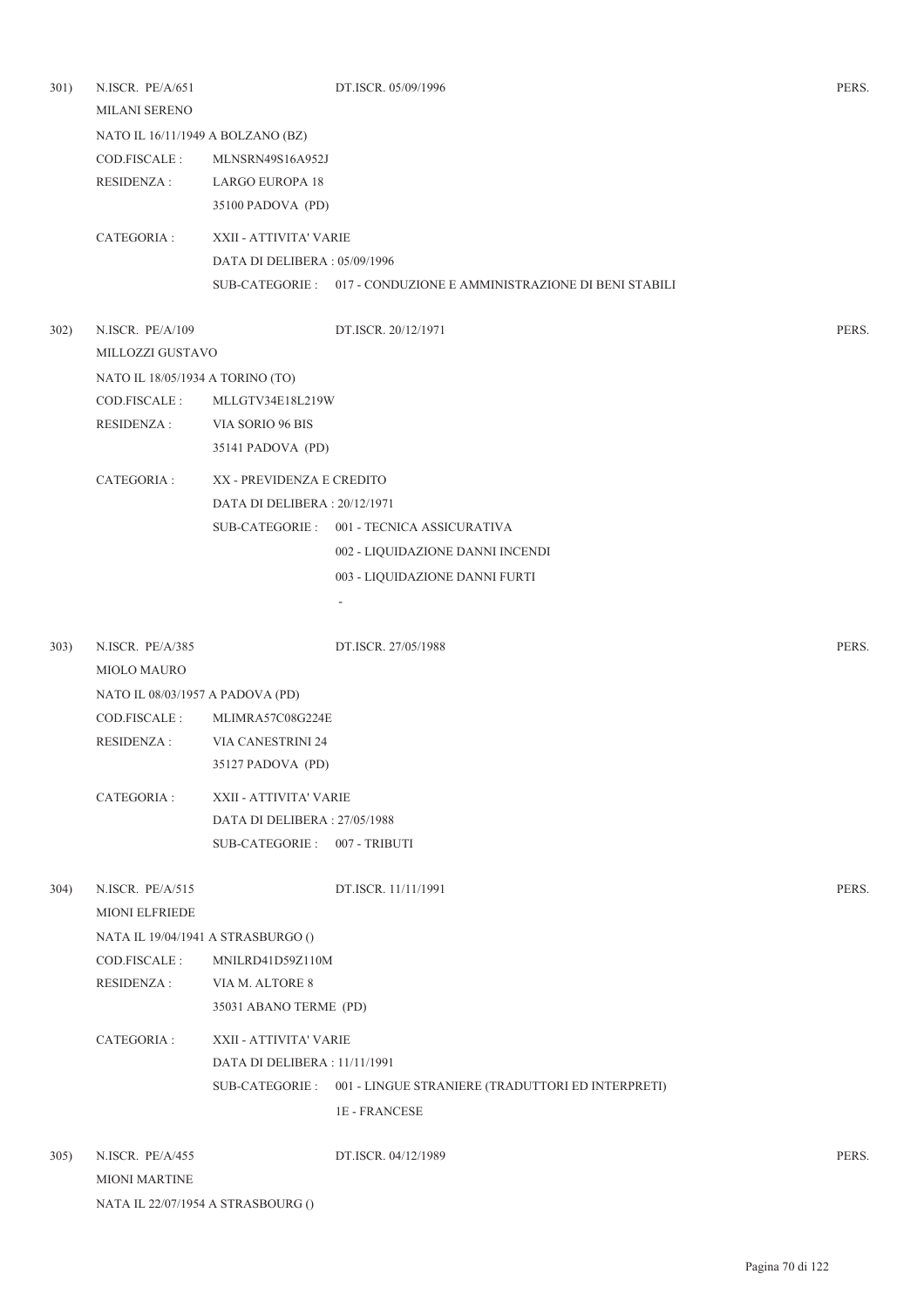|      | COD.FISCALE:<br><b>RESIDENZA:</b>   | MNIMTN54L22Z110S<br>VIA G. BUSI 3<br>35031 ABANO TERME (PD) |                                                                   |       |
|------|-------------------------------------|-------------------------------------------------------------|-------------------------------------------------------------------|-------|
|      | CATEGORIA :                         | XXII - ATTIVITA' VARIE                                      |                                                                   |       |
|      |                                     | DATA DI DELIBERA: 04/12/1989                                |                                                                   |       |
|      |                                     |                                                             | SUB-CATEGORIE : 001 - LINGUE STRANIERE (TRADUTTORI ED INTERPRETI) |       |
|      |                                     |                                                             | <b>1E-FRANCESE</b>                                                |       |
|      |                                     |                                                             | 1R - TEDESCO                                                      |       |
|      | CATEGORIA :                         | XXII - ATTIVITA' VARIE                                      |                                                                   |       |
|      |                                     | DATA DI DELIBERA: 26/10/1992                                |                                                                   |       |
|      |                                     |                                                             | SUB-CATEGORIE : 001 - LINGUE STRANIERE (TRADUTTORI ED INTERPRETI) |       |
|      |                                     |                                                             | 1G - INGLESE                                                      |       |
| 306) | N.ISCR. PE/A/337<br>MIOTTI LEONARDA |                                                             | DT.ISCR. 17/03/1987                                               | PERS. |
|      |                                     | NATA IL 24/04/1965 A CAMPODARSEGO (PD)                      |                                                                   |       |
|      | COD.FISCALE:                        | MTTLRD65D64B524K                                            |                                                                   |       |
|      | RESIDENZA :                         | VIA MARCONI 43/6                                            |                                                                   |       |
|      |                                     | 35010 CADONEGHE (PD)                                        |                                                                   |       |
|      | CATEGORIA :                         | XXII - ATTIVITA' VARIE                                      |                                                                   |       |
|      |                                     | DATA DI DELIBERA : 17/03/1987                               |                                                                   |       |
|      |                                     | SUB-CATEGORIE: 007 - TRIBUTI                                |                                                                   |       |
| 307) | N.ISCR. PE/A/319                    |                                                             | DT.ISCR. 09/02/1987                                               | PERS. |
|      | MOMETTO ROBERTO                     |                                                             |                                                                   |       |
|      | NATO IL 27/07/1964 A PADOVA (PD)    |                                                             |                                                                   |       |
|      | COD.FISCALE:                        | MMTRRT64L27G224W                                            |                                                                   |       |
|      | <b>RESIDENZA:</b>                   | VIA COLOMBARETTA 30/B                                       |                                                                   |       |
|      |                                     | 35013 CAMPOSAMPIERO (PD)                                    |                                                                   |       |
|      | CATEGORIA :                         | XXII - ATTIVITA' VARIE                                      |                                                                   |       |
|      |                                     | DATA DI DELIBERA: 09/02/1987                                |                                                                   |       |
|      |                                     | SUB-CATEGORIE: 007 - TRIBUTI                                |                                                                   |       |
| 308) | N.ISCR. PE/A/188                    |                                                             | DT.ISCR. 21/01/1982                                               | PERS. |
|      | MONTAGNER LORETTA                   |                                                             |                                                                   |       |
|      |                                     | NATA IL 04/04/1943 A MUSILE DI PIAVE (VE)                   |                                                                   |       |
|      | COD.FISCALE :                       | MNTLTT43D44F826G                                            |                                                                   |       |
|      | <b>RESIDENZA:</b>                   | VIA SAVONAROLA 79                                           |                                                                   |       |
|      |                                     | 35137 PADOVA (PD)                                           |                                                                   |       |
|      | CATEGORIA :                         | XXII - ATTIVITA' VARIE                                      |                                                                   |       |
|      |                                     | DATA DI DELIBERA : 21/01/1982                               |                                                                   |       |
|      |                                     | SUB-CATEGORIE: 003 - ANTICHITA'                             |                                                                   |       |
|      |                                     |                                                             | 3A - OGGETTI D'ARTE                                               |       |
| 309) | N.ISCR. PE/A/736                    |                                                             | DT.ISCR. 10/08/2004                                               | PERS. |
|      | MORELLI JACOPO                      |                                                             |                                                                   |       |
|      | NATO IL 17/08/1969 A PADOVA (PD)    |                                                             |                                                                   |       |
|      | COD.FISCALE :                       | MRLJCP69M17G224U                                            |                                                                   |       |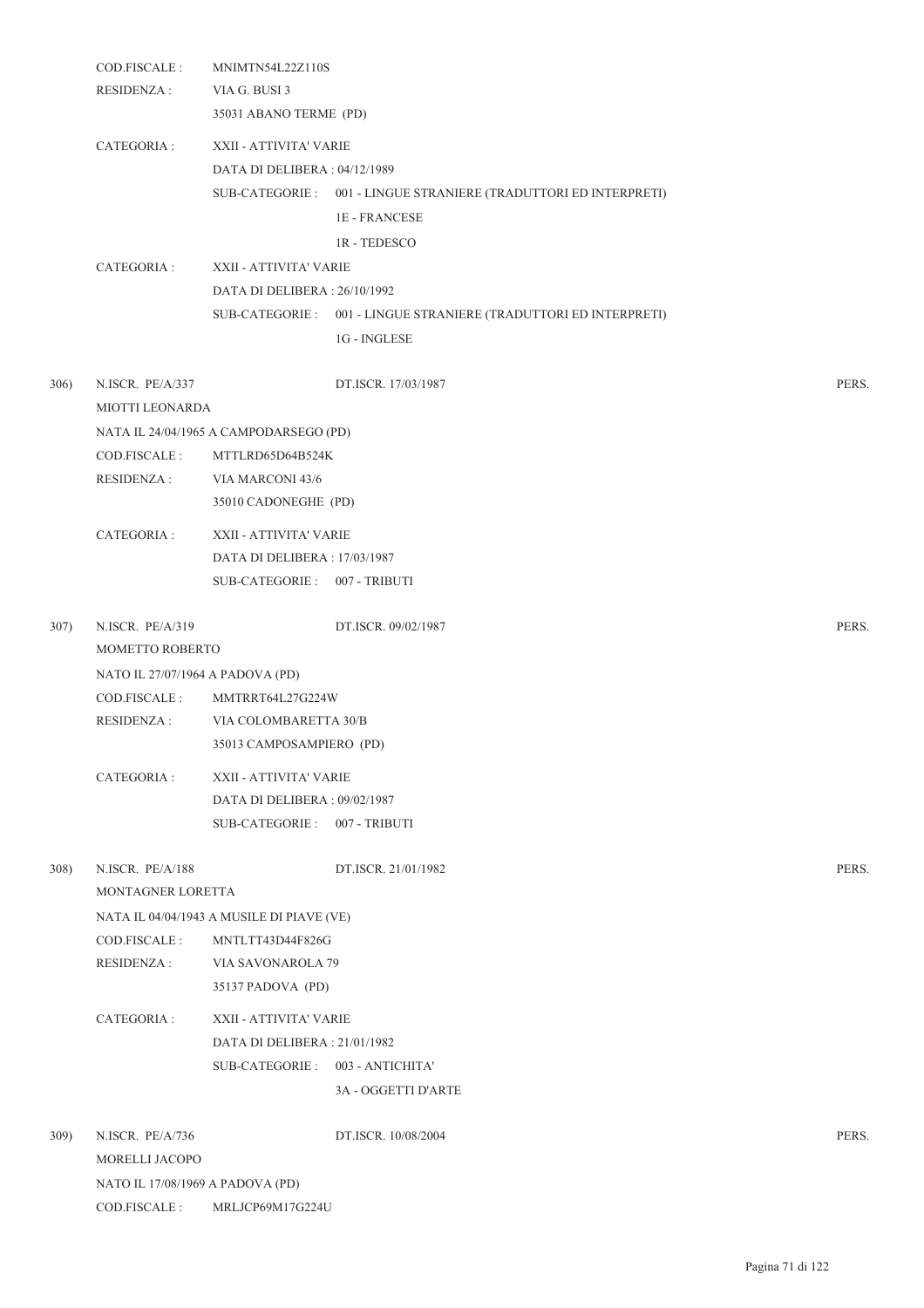|      | <b>RESIDENZA:</b>                          | VIA LEGNAGO 25<br>35142 PADOVA (PD)                     |                                                                  |       |
|------|--------------------------------------------|---------------------------------------------------------|------------------------------------------------------------------|-------|
|      | CATEGORIA :                                | XXII - ATTIVITA' VARIE<br>DATA DI DELIBERA : 10/08/2004 | SUB-CATEGORIE: 019 - PERITI IN STIMA E VALUTAZIONE DI IMMOBILI   |       |
| 310) | N.ISCR. PE/A/306<br><b>MORELLI ROSARIO</b> |                                                         | DT.ISCR. 05/12/1986                                              | PERS. |
|      | NATO IL 21/03/1952 A PADOVA (PD)           |                                                         |                                                                  |       |
|      | COD.FISCALE :                              | MRLRSR52C21G224Z                                        |                                                                  |       |
|      | RESIDENZA :                                | VIA DEL RISORGIMENTO 8                                  |                                                                  |       |
|      |                                            | 35100 PADOVA (PD)                                       |                                                                  |       |
|      | CATEGORIA :                                | XXII - ATTIVITA' VARIE                                  |                                                                  |       |
|      |                                            | DATA DI DELIBERA : 05/12/1986                           |                                                                  |       |
|      |                                            | SUB-CATEGORIE: 007 - TRIBUTI                            |                                                                  |       |
| 311) | N.ISCR. PE/A/327<br>MORO MASSIMO           |                                                         | DT.ISCR. 27/02/1987                                              | PERS. |
|      |                                            | NATO IL 21/04/1960 A CARRARA SAN GIORGIO (PD)           |                                                                  |       |
|      | COD.FISCALE :                              | MROMSM60D21B833G                                        |                                                                  |       |
|      | <b>RESIDENZA:</b>                          | VIA CAV. VITTORIO VENETO 4                              |                                                                  |       |
|      |                                            | 35031 ABANO TERME (PD)                                  |                                                                  |       |
|      | CATEGORIA :                                | XXII - ATTIVITA' VARIE                                  |                                                                  |       |
|      |                                            | DATA DI DELIBERA : 27/02/1987                           |                                                                  |       |
|      |                                            | SUB-CATEGORIE: 007 - TRIBUTI                            |                                                                  |       |
|      | CATEGORIA :                                | XXII - ATTIVITA' VARIE                                  |                                                                  |       |
|      |                                            | DATA DI DELIBERA : 27/02/1987                           |                                                                  |       |
|      |                                            |                                                         | SUB-CATEGORIE: 013 - GESTIONE E RAPPRESENTANZE                   |       |
|      |                                            |                                                         | 13A - GESTIONE SERVIZI                                           |       |
| 312) | N.ISCR. PE/A/653<br><b>MORO ROSANNA</b>    |                                                         | DT.ISCR. 05/09/1996                                              | PERS. |
|      |                                            | NATA IL 08/08/1962 A MONTAGNANA (PD)                    |                                                                  |       |
|      | COD.FISCALE:                               | MRORNN62M48F394C                                        |                                                                  |       |
|      | <b>RESIDENZA:</b>                          | VIA TRILUSSA 12                                         |                                                                  |       |
|      |                                            | 35125 PADOVA (PD)                                       |                                                                  |       |
|      | CATEGORIA :                                | XXII - ATTIVITA' VARIE                                  |                                                                  |       |
|      |                                            | DATA DI DELIBERA: 05/09/1996                            |                                                                  |       |
|      |                                            |                                                         | SUB-CATEGORIE: 001 - LINGUE STRANIERE (TRADUTTORI ED INTERPRETI) |       |
|      |                                            |                                                         | 1G - INGLESE                                                     |       |
| 313) | N.ISCR. PE/A/328                           |                                                         | DT.ISCR. 27/02/1987                                              | PERS. |
|      | MOROSINOTTO ODINO                          |                                                         |                                                                  |       |
|      |                                            | NATO IL 27/11/1938 A VILLA DEL CONTE (PD)               |                                                                  |       |
|      | COD.FISCALE :                              | MRSDNO38S27L934S                                        |                                                                  |       |
|      | <b>RESIDENZA:</b>                          | VIA CALTANA 101                                         |                                                                  |       |
|      |                                            | 35011 CAMPODARSEGO (PD)                                 |                                                                  |       |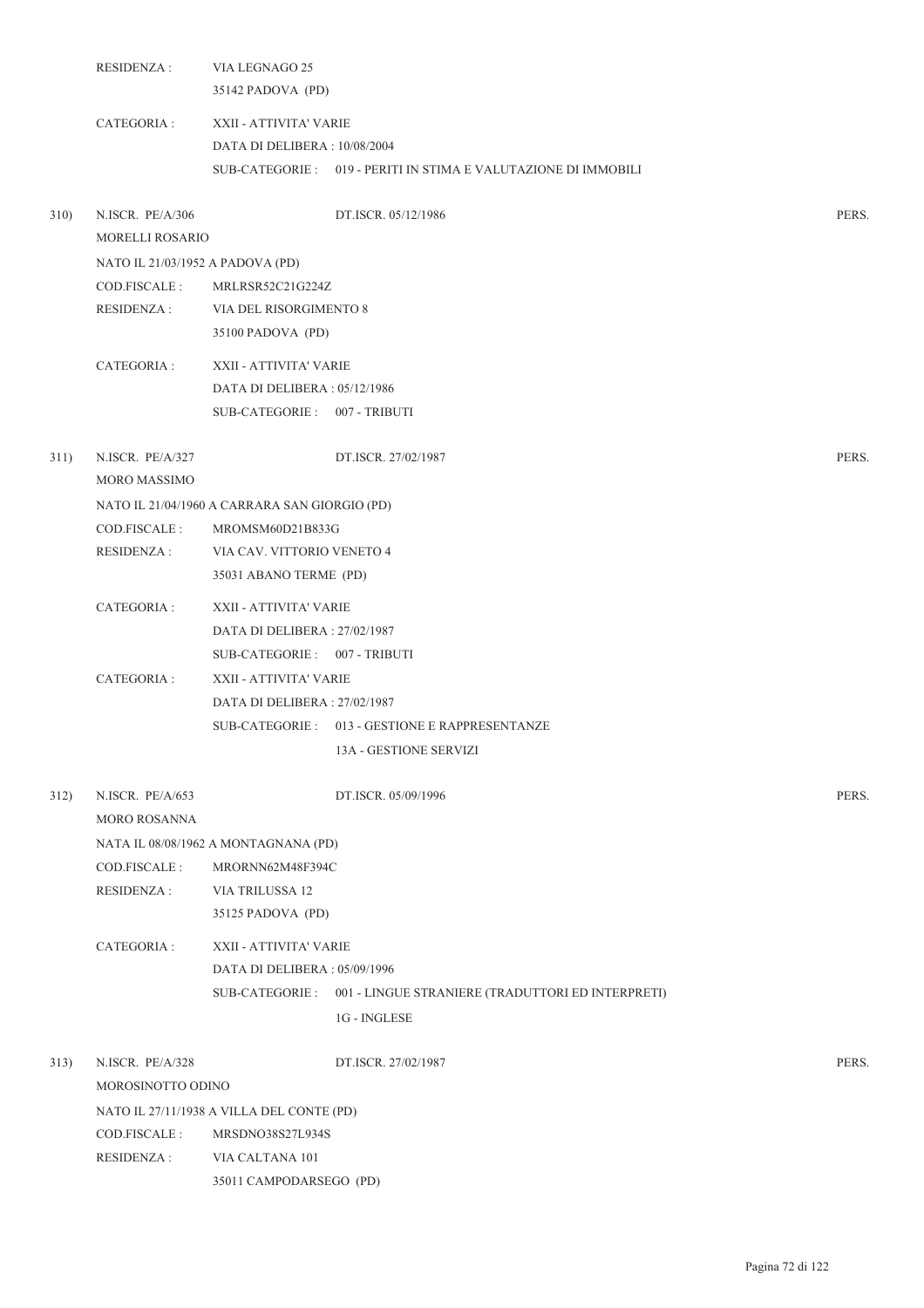|      | CATEGORIA :                            | XXII - ATTIVITA' VARIE                     |                     |       |
|------|----------------------------------------|--------------------------------------------|---------------------|-------|
|      |                                        | DATA DI DELIBERA : 27/02/1987              |                     |       |
|      |                                        | SUB-CATEGORIE: 007 - TRIBUTI               |                     |       |
| 314) | N.ISCR. PE/A/200<br><b>MUNARI GINO</b> |                                            | DT.ISCR. 27/05/1982 | PERS. |
|      | NATO IL 23/08/1948 A PADOVA (PD)       |                                            |                     |       |
|      | COD.FISCALE:                           | MNRGNI48M23G224J                           |                     |       |
|      | <b>RESIDENZA:</b>                      | VIA A. PACINOTTI 19 B<br>35100 PADOVA (PD) |                     |       |
|      | CATEGORIA :                            | XXII - ATTIVITA' VARIE                     |                     |       |
|      |                                        | DATA DI DELIBERA : 27/05/1982              |                     |       |
|      |                                        | SUB-CATEGORIE: 007 - TRIBUTI               |                     |       |
| 315) | N.ISCR. PE/A/388                       |                                            | DT.ISCR. 27/05/1988 | PERS. |
|      | MUNARI SANDRO                          |                                            |                     |       |
|      | NATO IL 12/01/1958 A VO (PD)           |                                            |                     |       |
|      | COD.FISCALE :                          | MNRSDR58A12M103Y                           |                     |       |
|      | <b>RESIDENZA:</b>                      | VIA MARCONI 23/A                           |                     |       |
|      |                                        | 35030 VO (PD)                              |                     |       |
|      | CATEGORIA :                            | XXII - ATTIVITA' VARIE                     |                     |       |
|      |                                        | DATA DI DELIBERA : 27/05/1988              |                     |       |
|      |                                        | SUB-CATEGORIE: 007 - TRIBUTI               |                     |       |
| 316) | N.ISCR. PE/A/529                       |                                            | DT.ISCR. 30/03/1992 | PERS. |
|      | <b>MUNARO ENZO</b>                     |                                            |                     |       |
|      |                                        | NATO IL 28/05/1958 A CAMPOSAMPIERO (PD)    |                     |       |
|      | COD.FISCALE :                          | MNRNZE58E28B563B                           |                     |       |
|      | RESIDENZA :                            | VIA P. M. KOLBE 128/3                      |                     |       |
|      |                                        | 35012 CAMPOSAMPIERO (PD)                   |                     |       |
|      | CATEGORIA :                            | XXII - ATTIVITA' VARIE                     |                     |       |
|      |                                        | DATA DI DELIBERA : 30/03/1992              |                     |       |
|      |                                        | SUB-CATEGORIE: 007 - TRIBUTI               |                     |       |
| 317) | N.ISCR. PE/A/118<br>NACLERIO ELIO      |                                            | DT.ISCR. 24/07/1974 | PERS. |
|      | NATO IL 03/06/1927 A AGEROLA (NA)      |                                            |                     |       |
|      | COD.FISCALE :                          | NCLLEI27H03A068M                           |                     |       |
|      | <b>RESIDENZA:</b>                      | VIA MORTISE 34 IN. 9                       |                     |       |
|      |                                        | 35129 PADOVA (PD)                          |                     |       |
|      |                                        |                                            |                     |       |
|      | CATEGORIA :                            | XXII - ATTIVITA' VARIE                     |                     |       |
|      |                                        | DATA DI DELIBERA : 24/07/1974              |                     |       |
|      |                                        | SUB-CATEGORIE: 007 - TRIBUTI               |                     |       |
| 318) | N.ISCR. PE/A/815                       |                                            | DT.ISCR. 16/09/2016 | PERS. |
|      | NAGY ANDREA                            |                                            |                     |       |
|      | NATA IL 12/01/1974 A DOMBOVAR ()       |                                            |                     |       |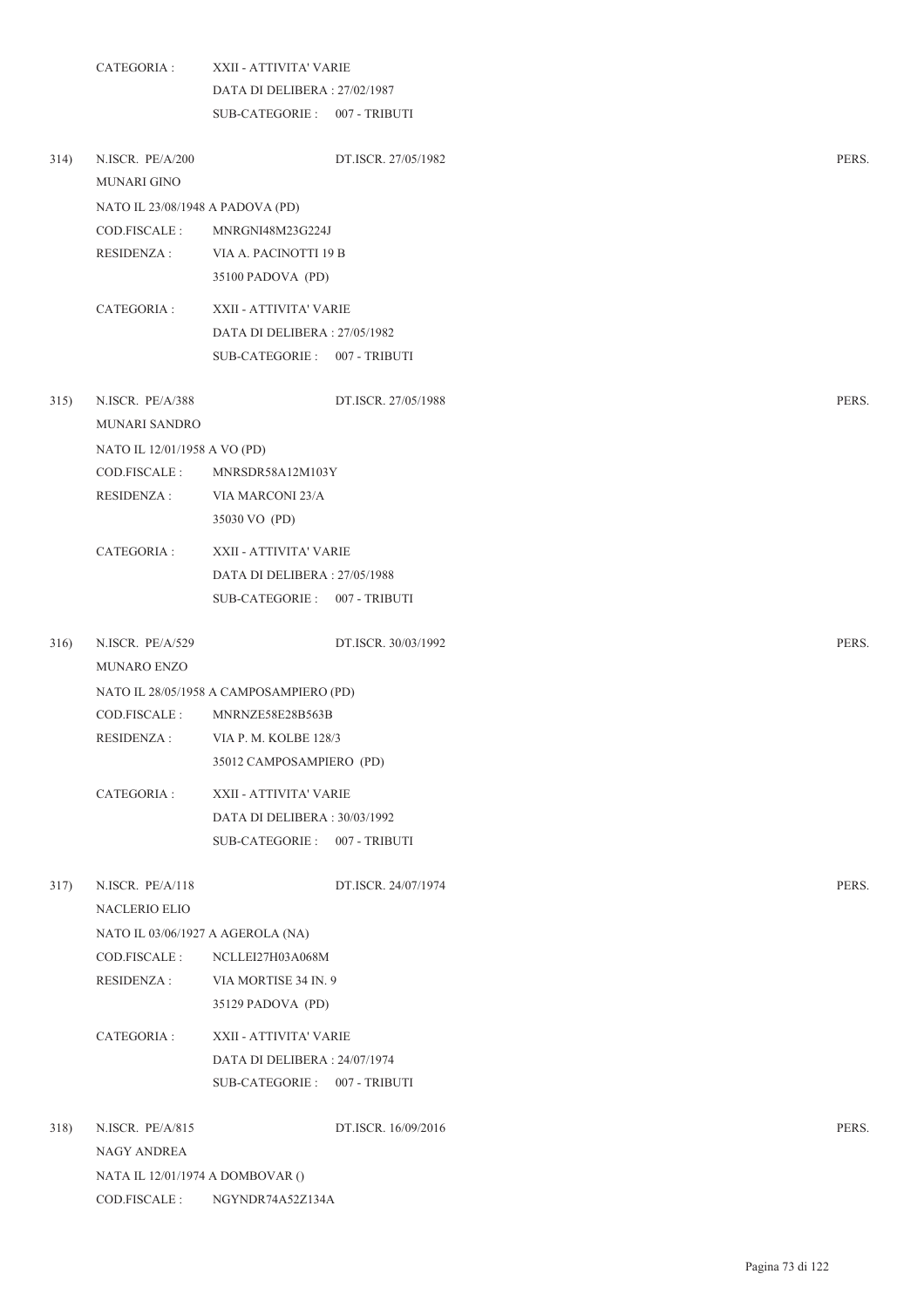|      | VIA JACOPO CRESCINI 63<br><b>RESIDENZA:</b><br>35126 PADOVA (PD) |                                                        |                                                                                         |       |
|------|------------------------------------------------------------------|--------------------------------------------------------|-----------------------------------------------------------------------------------------|-------|
|      | CATEGORIA :                                                      | XXII - ATTIVITA' VARIE<br>DATA DI DELIBERA: 16/09/2016 | SUB-CATEGORIE: 001 - LINGUE STRANIERE (TRADUTTORI ED INTERPRETI)<br><b>1T-UNGHERESE</b> |       |
| 319) | N.ISCR. PE/A/476<br>NEGRISOLO CARLO                              |                                                        | DT.ISCR. 05/07/1990                                                                     | PERS. |
|      | NATO IL 10/01/1942 A MERANO (BZ)                                 |                                                        |                                                                                         |       |
|      | COD.FISCALE :                                                    | NGRCRL42A10F132E                                       |                                                                                         |       |
|      | RESIDENZA :                                                      | PIAZZA MONSIGNOR CONTRAN 6/13                          |                                                                                         |       |
|      |                                                                  | 35028 PIOVE DI SACCO (PD)                              |                                                                                         |       |
|      | CATEGORIA :                                                      | XXII - ATTIVITA' VARIE                                 |                                                                                         |       |
|      |                                                                  | DATA DI DELIBERA : 05/07/1990                          |                                                                                         |       |
|      |                                                                  | SUB-CATEGORIE: 004 - SCRITTURE                         |                                                                                         |       |
|      |                                                                  |                                                        | 4A - SCRITTURE CONTABILI                                                                |       |
|      | CATEGORIA :                                                      | XXII - ATTIVITA' VARIE                                 |                                                                                         |       |
|      |                                                                  | DATA DI DELIBERA : 05/07/1990                          |                                                                                         |       |
|      |                                                                  | SUB-CATEGORIE: 007 - TRIBUTI                           |                                                                                         |       |
| 320) | N.ISCR. PE/A/811<br>NGOUADJIO JEAN CLAUDE                        |                                                        | DT.ISCR. 16/09/2016                                                                     | PERS. |
|      | NATO IL 16/07/1976 A ()                                          |                                                        |                                                                                         |       |
|      | COD.FISCALE :                                                    | NGDJCL76L16Z306S                                       |                                                                                         |       |
|      | RESIDENZA :                                                      | VIA G. COLOMBINA 2                                     |                                                                                         |       |
|      |                                                                  | 35134 PADOVA (PD)                                      |                                                                                         |       |
|      | CATEGORIA :                                                      | XXII - ATTIVITA' VARIE                                 |                                                                                         |       |
|      |                                                                  | DATA DI DELIBERA : 16/09/2016                          |                                                                                         |       |
|      |                                                                  |                                                        | SUB-CATEGORIE: 001 - LINGUE STRANIERE (TRADUTTORI ED INTERPRETI)                        |       |
|      |                                                                  |                                                        | <b>1E-FRANCESE</b>                                                                      |       |
| 321) | N.ISCR. PE/A/362<br>NICOLE' MARIO                                |                                                        | DT.ISCR. 21/10/1987                                                                     | PERS. |
|      |                                                                  | NATO IL 13/03/1950 A SACCOLONGO (PD)                   |                                                                                         |       |
|      | COD.FISCALE:                                                     | NCLMRA50C13H655I                                       |                                                                                         |       |
|      | <b>RESIDENZA:</b>                                                | VIA SCAPACCHIO' OVEST 8/A                              |                                                                                         |       |
|      |                                                                  | 35030 SACCOLONGO (PD)                                  |                                                                                         |       |
|      | CATEGORIA :                                                      | XXII - ATTIVITA' VARIE                                 |                                                                                         |       |
|      |                                                                  | DATA DI DELIBERA : 21/10/1987                          |                                                                                         |       |
|      |                                                                  | SUB-CATEGORIE: 007 - TRIBUTI                           |                                                                                         |       |
| 322) | N.ISCR. PE/A/221                                                 |                                                        | DT.ISCR. 02/11/1983                                                                     | PERS. |
|      | NOVENTA GIANCARLO                                                |                                                        |                                                                                         |       |
|      | NATO IL 04/11/1948 A TRIBANO (PD)                                |                                                        |                                                                                         |       |
|      | COD.FISCALE:                                                     | NVNGCR48S04L414B                                       |                                                                                         |       |
|      | <b>RESIDENZA:</b>                                                | VIA GATARI 16                                          |                                                                                         |       |
|      |                                                                  | 35030 RUBANO (PD)                                      |                                                                                         |       |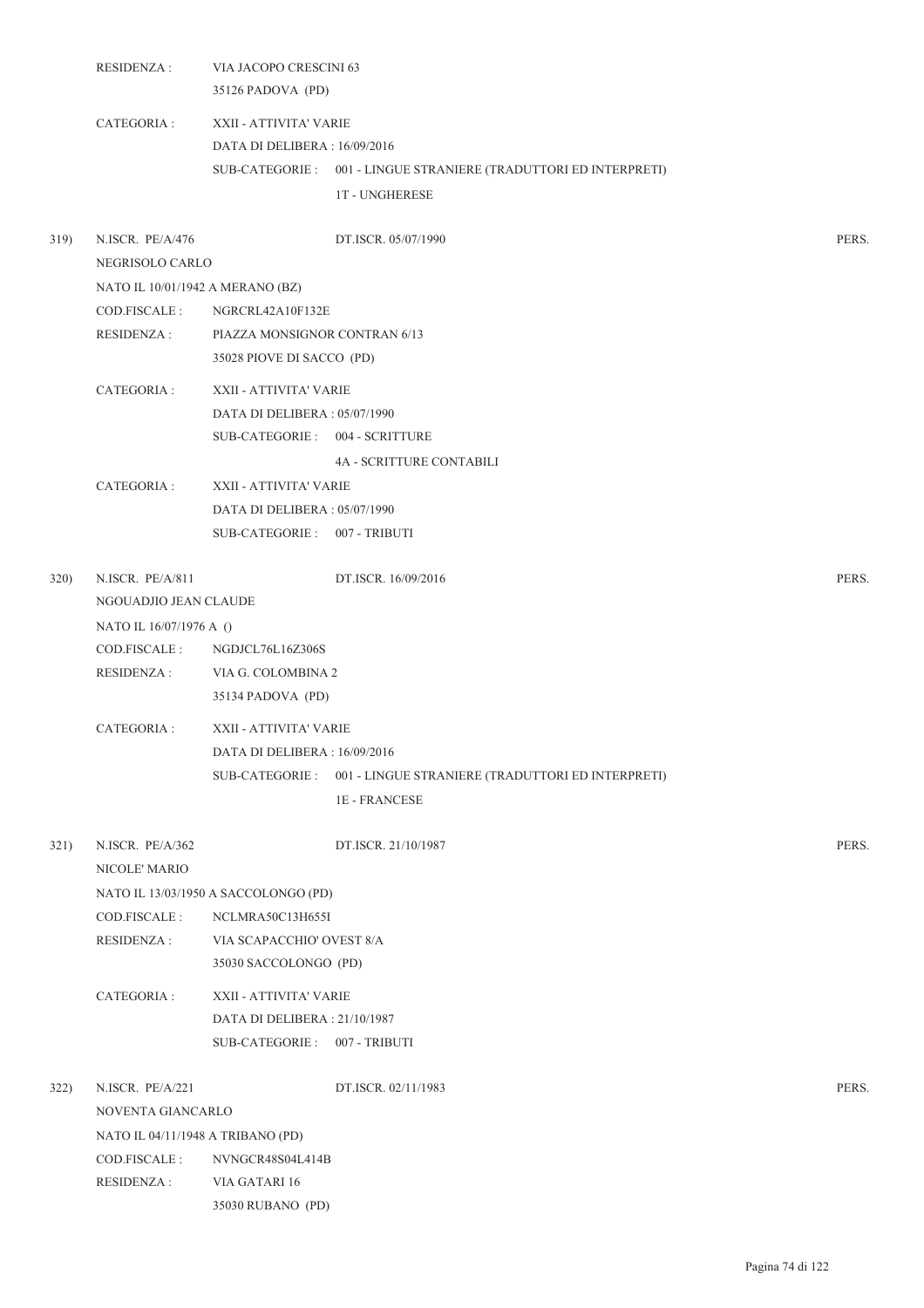|      | CATEGORIA:                            | XXII - ATTIVITA' VARIE           |                                                                        |       |  |  |
|------|---------------------------------------|----------------------------------|------------------------------------------------------------------------|-------|--|--|
|      |                                       | DATA DI DELIBERA: 02/11/1983     |                                                                        |       |  |  |
|      |                                       | SUB-CATEGORIE: 007 - TRIBUTI     |                                                                        |       |  |  |
| 323) | N.ISCR. PE/A/742<br>NOVENTA GIOVANNI  |                                  | DT.ISCR. 23/11/2005                                                    | PERS. |  |  |
|      |                                       | NATO IL 24/06/1965 A PADOVA (PD) |                                                                        |       |  |  |
|      | COD.FISCALE:                          | NVNGNN65H24G224O                 |                                                                        |       |  |  |
|      | <b>RESIDENZA:</b>                     | VIA FOSCOLO 33                   |                                                                        |       |  |  |
|      |                                       | 35020 ALBIGNASEGO (PD)           |                                                                        |       |  |  |
|      | CATEGORIA:                            | XXII - ATTIVITA' VARIE           |                                                                        |       |  |  |
|      |                                       | DATA DI DELIBERA: 23/11/2005     |                                                                        |       |  |  |
|      |                                       |                                  | SUB-CATEGORIE : 019 - PERITI IN STIMA E VALUTAZIONE DI IMMOBILI        |       |  |  |
| 324) | N.ISCR. PE/A/321                      |                                  | DT.ISCR. 09/02/1987                                                    | PERS. |  |  |
|      | OLFENI ALESSANDRA                     |                                  |                                                                        |       |  |  |
|      | NATA IL 09/02/1957 A VARESE (VA)      |                                  |                                                                        |       |  |  |
|      | COD.FISCALE :                         | LFNLSN57B49L682T                 |                                                                        |       |  |  |
|      | <b>RESIDENZA:</b>                     | VIA GIARINE 16                   |                                                                        |       |  |  |
|      |                                       | 35022 ANGUILLARA VENETA (PD)     |                                                                        |       |  |  |
|      | CATEGORIA :                           | XXII - ATTIVITA' VARIE           |                                                                        |       |  |  |
|      |                                       | DATA DI DELIBERA: 09/02/1987     |                                                                        |       |  |  |
|      |                                       | SUB-CATEGORIE: 007 - TRIBUTI     |                                                                        |       |  |  |
| 325) | N.ISCR. PE/A/730<br>OLIVIERO GUIDO    |                                  | DT.ISCR. 09/07/2003                                                    | PERS. |  |  |
|      | NATO IL 29/09/1974 A ESTE (PD)        |                                  |                                                                        |       |  |  |
|      | COD.FISCALE :                         | LVRGDU74P29D442E                 |                                                                        |       |  |  |
|      | <b>RESIDENZA:</b>                     | VIA BERGHETTA 10                 |                                                                        |       |  |  |
|      |                                       | 35044 MONTAGNANA (PD)            |                                                                        |       |  |  |
|      | CATEGORIA:                            | XXII - ATTIVITA' VARIE           |                                                                        |       |  |  |
|      |                                       | DATA DI DELIBERA : 09/07/2003    |                                                                        |       |  |  |
|      |                                       |                                  | SUB-CATEGORIE: 019 - PERITI IN STIMA E VALUTAZIONE DI IMMOBILI         |       |  |  |
| 326) | N.ISCR. PE/A/222<br>ORLANDI PIERPAOLO |                                  | DT.ISCR. 02/11/1983                                                    | PERS. |  |  |
|      | NATO IL 13/07/1947 A VENEZIA (VE)     |                                  |                                                                        |       |  |  |
|      | COD.FISCALE:                          | RLNPPL47L13L736M                 |                                                                        |       |  |  |
|      | <b>RESIDENZA:</b>                     | VIA LOVARINI 31                  |                                                                        |       |  |  |
|      |                                       | 35100 PADOVA (PD)                |                                                                        |       |  |  |
|      | CATEGORIA :                           | X - CHIMICA                      |                                                                        |       |  |  |
|      |                                       | DATA DI DELIBERA: 02/11/1983     |                                                                        |       |  |  |
|      |                                       | SUB-CATEGORIE :                  | 001 - ACIDI ORGANICI E INORGANICI (SOLFOROSI, CLORIDRICO, NITRICO, ECC |       |  |  |
|      |                                       |                                  | 002 - ALCALI (SODA E POTASSA, AMMONIACA, CARBONATI)                    |       |  |  |
|      |                                       |                                  | 003 - PRODOTTI CHIMICI ORGANICI                                        |       |  |  |
|      |                                       |                                  | 004 - PRODOTTI CHIMICI INORGANICI                                      |       |  |  |
|      |                                       |                                  | 005 - PRODOTTI CHIMICI PER L'AGRICOLTURA                               |       |  |  |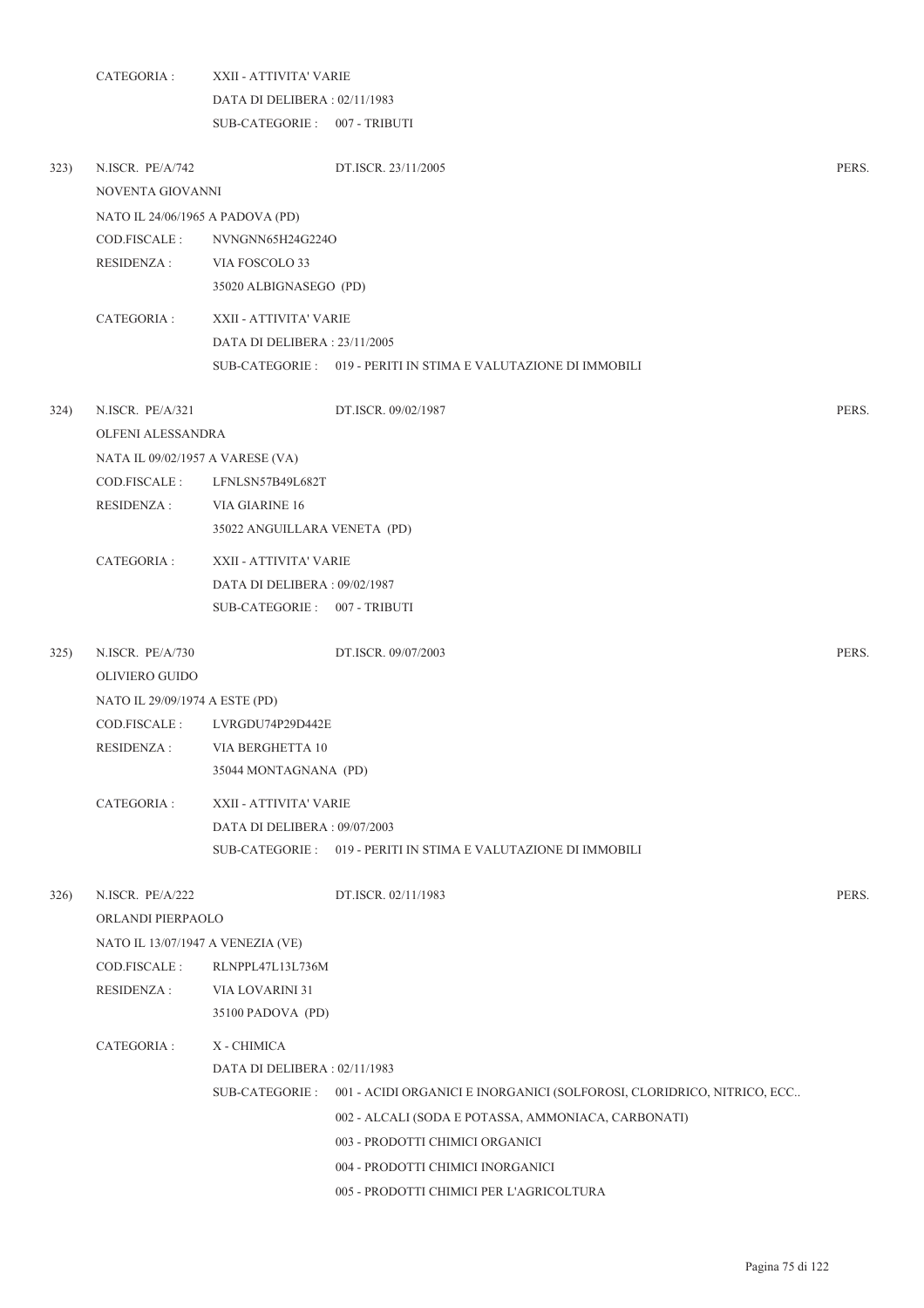SUB-CATEGORIE : 006 - ESPLOSIVI

007 - FOSFORO E DERIVATI - FIAMMIFERI

008 - MATERIE PLASTICHE

009 - CATRAME DI CARBONATI FOSSILI E DERIVATI

010 - MATERIE COLORANTI

- 011 PROD. SPEC. MEDICIN. E FARMAC., ACQUE MINER., SUCCHI E BEV. GASS.
- 012 CELLULOSA E SUOI PRODOTTI
- 013 PRODOTTI PER FOTOGRAFIA
- 014 COLORI VERNICI PITTURE
- 015 INCHIOSTRI
- 016 CREME E LUCIDI PER CALZATURE E PELLAMI
- 017 DETERSIVI, CANDEGGIANTI
- 018 APPRETTI
- 019 SOSTANZE GRASSE E DERIVATI, SAPONI, GLICERINE, STEARINE, OLEINE
- 020 ESTRATTI CONCIANTI E PREP. PER CALZATURE E PELLAMI
- 021 OLII ESSENZIALI E PROFUMERIE
- 022 RESINE SINTETICHE
- 023 GOMMA ELASTICA E DERIVATI
- 024 VULCANIZZAZIONE DI MATERIALE DI GOMMA
- 025 LUBRIFICANTI OLII E GRASSI
- 026 OLIO AL SOLFURO
- 027 SOLVENTI DI GRASSI (TETRACLORURO DI CARB. TRIELINA)
- 028 POLVERE INSETTICIDA
- 029 PRODOTTI CHIMICI IN GENERE

327) N.ISCR. PE/A/262 DT.ISCR. 14/06/1985 PERS.

PACCAGNELLA MICHELE

| NATO IL 21/08/1956 A PADOVA (PD) |                          |
|----------------------------------|--------------------------|
| $\cap$ D FISCALE $\cdot$         | <b>PCCMHI 56M21G224H</b> |

| COD TIOCALE. | T CCIVILLE OIVEZ I QZZHIT |
|--------------|---------------------------|
| RESIDENZA :  | VIA C. BERGAMINI 1/A IN.2 |

35129 PADOVA (PD)

- CATEGORIA : XXII ATTIVITA' VARIE DATA DI DELIBERA : 14/06/1985
	- SUB-CATEGORIE : 007 TRIBUTI

CATEGORIA : XXII - ATTIVITA' VARIE DATA DI DELIBERA : 05/11/1985 SUB-CATEGORIE : 001 - LINGUE STRANIERE (TRADUTTORI ED INTERPRETI)

1G - INGLESE

328) N.ISCR. PE/A/424 DT.ISCR. 04/04/1989 PERS. PADRIN LEONARDO NATO IL 29/08/1959 A PONSO (PD) COD.FISCALE : PDRLRD59M29G823D RESIDENZA : VIA G. OBERDAN 21 35036 MONTEGROTTO TERME (PD) CATEGORIA : XXII - ATTIVITA' VARIE DATA DI DELIBERA : 04/04/1989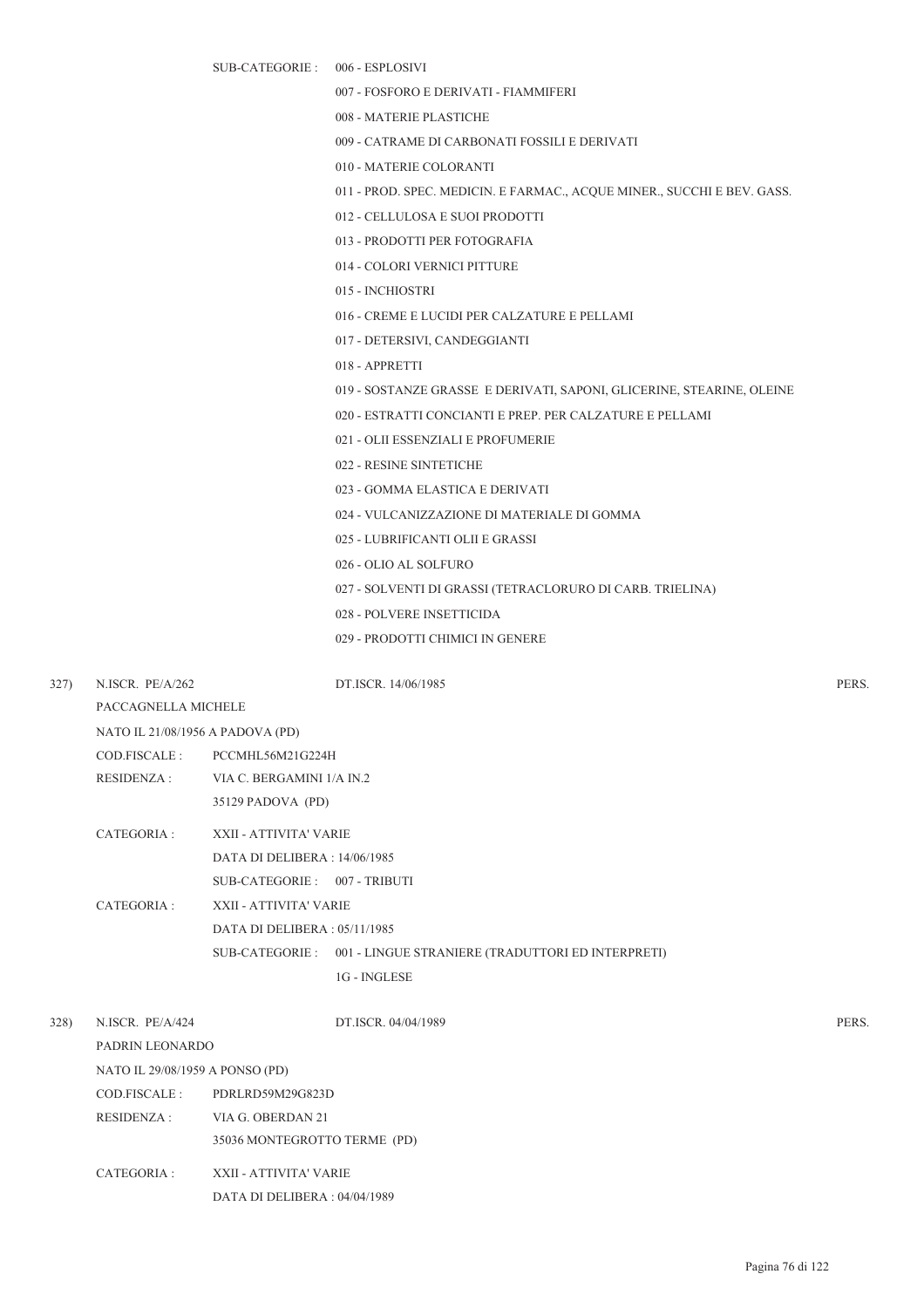| 329)         | N.ISCR. PE/A/751<br>PAGANINI STEFANO |                                           | DT.ISCR. 06/12/2006                                             | PERS. |  |  |  |
|--------------|--------------------------------------|-------------------------------------------|-----------------------------------------------------------------|-------|--|--|--|
|              |                                      | NATO IL 19/06/1970 A VICENZA (VI)         |                                                                 |       |  |  |  |
|              | COD.FISCALE :                        | PGNSFN70H19L840I                          |                                                                 |       |  |  |  |
|              | RESIDENZA :                          | VIA FRANCESCO TASCA 138                   |                                                                 |       |  |  |  |
|              |                                      | 35010 SAN PIETRO IN GU (PD)               |                                                                 |       |  |  |  |
|              | CATEGORIA :                          | XXII - ATTIVITA' VARIE                    |                                                                 |       |  |  |  |
|              |                                      | DATA DI DELIBERA: 06/12/2006              |                                                                 |       |  |  |  |
|              |                                      |                                           | SUB-CATEGORIE : 019 - PERITI IN STIMA E VALUTAZIONE DI IMMOBILI |       |  |  |  |
|              |                                      |                                           |                                                                 |       |  |  |  |
| <b>330</b> ) | N.ISCR. PE/A/737                     |                                           | DT.ISCR. 24/01/2005                                             | PERS. |  |  |  |
|              | PALAZZO ALDO                         |                                           |                                                                 |       |  |  |  |
|              | NATO IL 11/08/1968 A PADOVA (PD)     |                                           |                                                                 |       |  |  |  |
|              | COD.FISCALE :                        | PLZLDA68M11G224P                          |                                                                 |       |  |  |  |
|              | <b>RESIDENZA:</b>                    | VIA F. GEREMIA 64                         |                                                                 |       |  |  |  |
|              |                                      | 35025 CARTURA (PD)                        |                                                                 |       |  |  |  |
|              | CATEGORIA :                          | XXII - ATTIVITA' VARIE                    |                                                                 |       |  |  |  |
|              |                                      | DATA DI DELIBERA : 24/01/2005             |                                                                 |       |  |  |  |
|              |                                      |                                           | SUB-CATEGORIE: 019 - PERITI IN STIMA E VALUTAZIONE DI IMMOBILI  |       |  |  |  |
|              |                                      |                                           |                                                                 |       |  |  |  |
| 331)         | N.ISCR. PE/A/491                     |                                           | DT.ISCR. 04/03/1991                                             | PERS. |  |  |  |
|              | PALMA CLAUDIO                        |                                           |                                                                 |       |  |  |  |
|              |                                      | NATO IL 22/05/1953 A BATTAGLIA TERME (PD) |                                                                 |       |  |  |  |
|              | COD.FISCALE :                        | PLMCLD53E22A714W                          |                                                                 |       |  |  |  |
|              | RESIDENZA :                          | VIA F. PETRARCA 6/B                       |                                                                 |       |  |  |  |
|              |                                      | 35010 CADONEGHE (PD)                      |                                                                 |       |  |  |  |
|              | CATEGORIA :                          | XXII - ATTIVITA' VARIE                    |                                                                 |       |  |  |  |
|              |                                      | DATA DI DELIBERA: 04/03/1991              |                                                                 |       |  |  |  |
|              |                                      | SUB-CATEGORIE: 007 - TRIBUTI              |                                                                 |       |  |  |  |
| 332)         | N.ISCR. PE/A/783                     |                                           | DT.ISCR. 14/04/2011                                             | PERS. |  |  |  |
|              | PALUANI CLAUDIO                      |                                           |                                                                 |       |  |  |  |
|              | NATO IL 22/05/1949 A PADOVA (PD)     |                                           |                                                                 |       |  |  |  |
|              | COD.FISCALE :                        | PLNCLD49E22G224V                          |                                                                 |       |  |  |  |
|              | RESIDENZA :                          | VIA RUGGERO LEONCAVALLO 4                 |                                                                 |       |  |  |  |
|              |                                      | 35132 PADOVA (PD)                         |                                                                 |       |  |  |  |
|              | CATEGORIA :                          | XXII - ATTIVITA' VARIE                    |                                                                 |       |  |  |  |
|              |                                      | DATA DI DELIBERA : 14/04/2011             |                                                                 |       |  |  |  |
|              |                                      |                                           | SUB-CATEGORIE : 019 - PERITI IN STIMA E VALUTAZIONE DI IMMOBILI |       |  |  |  |
| 333)         | N.ISCR. PE/A/449                     |                                           | DT.ISCR. 29/06/1989                                             | PERS. |  |  |  |
|              | PANTANO WALTER                       |                                           |                                                                 |       |  |  |  |
|              |                                      | NATO IL 15/03/1961 A CONSELVE (PD)        |                                                                 |       |  |  |  |
|              | COD.FISCALE :                        | PNTWTR61C15C964A                          |                                                                 |       |  |  |  |
|              | RESIDENZA :                          | VIA DEI SALICI 9                          |                                                                 |       |  |  |  |
|              |                                      | 35026 CONSELVE (PD)                       |                                                                 |       |  |  |  |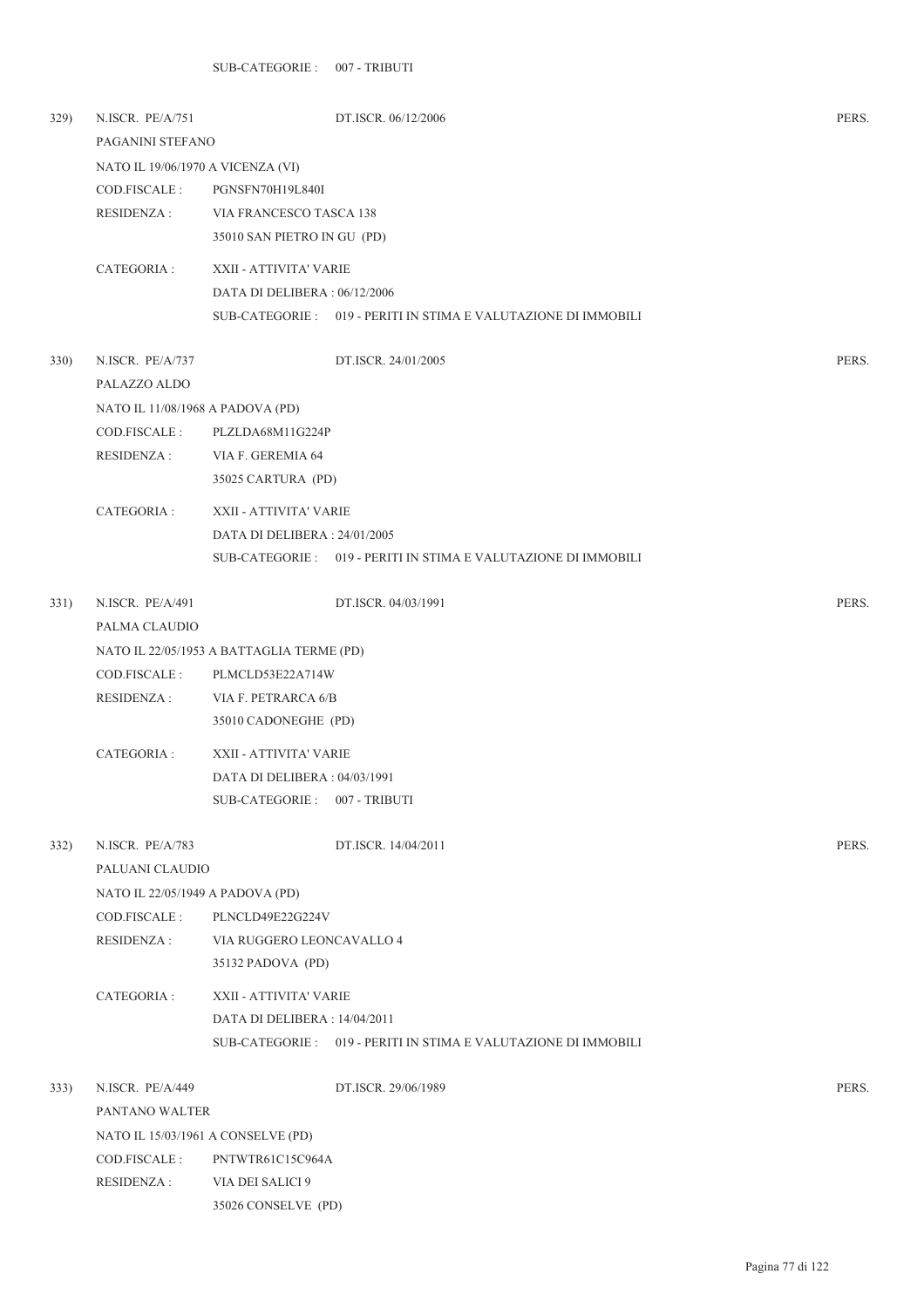|      | CATEGORIA :                       | XXII - ATTIVITA' VARIE                        |                                                                    |       |
|------|-----------------------------------|-----------------------------------------------|--------------------------------------------------------------------|-------|
|      |                                   | DATA DI DELIBERA: 29/06/1989                  |                                                                    |       |
|      |                                   | SUB-CATEGORIE: 007 - TRIBUTI                  |                                                                    |       |
| 334) | N.ISCR. PE/A/471                  |                                               | DT.ISCR. 19/04/1990                                                | PERS. |
|      | PARISATO FEDERICO                 |                                               |                                                                    |       |
|      | NATO IL 26/06/1959 A MERLARA (PD) |                                               |                                                                    |       |
|      | COD.FISCALE:                      | PRSFRC59H26F148B                              |                                                                    |       |
|      | <b>RESIDENZA:</b>                 | VIA FISCO 1/B                                 |                                                                    |       |
|      |                                   | 35040 MERLARA (PD)                            |                                                                    |       |
|      | CATEGORIA :                       | XXII - ATTIVITA' VARIE                        |                                                                    |       |
|      |                                   | DATA DI DELIBERA: 19/04/1990                  |                                                                    |       |
|      |                                   |                                               | SUB-CATEGORIE: 011 - MEDIATORATO                                   |       |
|      |                                   |                                               | 11A - IMMOBILI                                                     |       |
| 335) | N.ISCR. PE/A/674                  |                                               | DT.ISCR. 28/10/1998                                                | PERS. |
|      | PARISI DI GANGI GIUSEPPE          |                                               |                                                                    |       |
|      | NATO IL 29/01/1963 A PADOVA (PD)  |                                               |                                                                    |       |
|      | COD.FISCALE :                     | PRSGPP63A29G224Q                              |                                                                    |       |
|      | <b>RESIDENZA:</b>                 | VIA PIEROBON 18/11                            |                                                                    |       |
|      |                                   | 35132 PADOVA (PD)                             |                                                                    |       |
|      | CATEGORIA :                       | XXII - ATTIVITA' VARIE                        |                                                                    |       |
|      |                                   | DATA DI DELIBERA: 28/10/1998                  |                                                                    |       |
|      |                                   |                                               | SUB-CATEGORIE : 017 - CONDUZIONE E AMMINISTRAZIONE DI BENI STABILI |       |
| 336) | N.ISCR. PE/A/596                  |                                               | DT.ISCR. 29/04/1993                                                | PERS. |
|      | PAROLIN MARIA                     |                                               |                                                                    |       |
|      |                                   | NATA IL 31/12/1964 A CASTELFRANCO VENETO (TV) |                                                                    |       |
|      | COD.FISCALE:                      | PRLMRA64T71C111J                              |                                                                    |       |
|      | <b>RESIDENZA:</b>                 | VIA MACELLO 35/2                              |                                                                    |       |
|      |                                   | 35013 CITTADELLA (PD)                         |                                                                    |       |
|      | CATEGORIA :                       | XXII - ATTIVITA' VARIE                        |                                                                    |       |
|      |                                   | DATA DI DELIBERA: 29/04/1993                  |                                                                    |       |
|      |                                   | SUB-CATEGORIE: 007 - TRIBUTI                  |                                                                    |       |
| 337) | N.ISCR. PE/A/678                  |                                               | DT.ISCR. 20/05/1999                                                | PERS. |
|      | PARPAJOLA ENRICO                  |                                               |                                                                    |       |
|      | NATO IL 18/10/1962 A PADOVA (PD)  |                                               |                                                                    |       |
|      | COD.FISCALE:                      | PRPNRC62R18G224J                              |                                                                    |       |
|      | RESIDENZA :                       | VIA DAMIANO CHIESA 21/A                       |                                                                    |       |
|      |                                   | 35030 SELVAZZANO DENTRO (PD)                  |                                                                    |       |
|      | CATEGORIA :                       | XXII - ATTIVITA' VARIE                        |                                                                    |       |
|      |                                   | DATA DI DELIBERA: 20/05/1999                  |                                                                    |       |
|      |                                   |                                               | SUB-CATEGORIE : 019 - PERITI IN STIMA E VALUTAZIONE DI IMMOBILI    |       |
| 338) | N.ISCR. PE/A/721                  |                                               | DT.ISCR. 24/03/2003                                                | PERS. |
|      | PARRELLA MARCO                    |                                               |                                                                    |       |

NATO IL 07/09/1973 A LIVORNO (LI)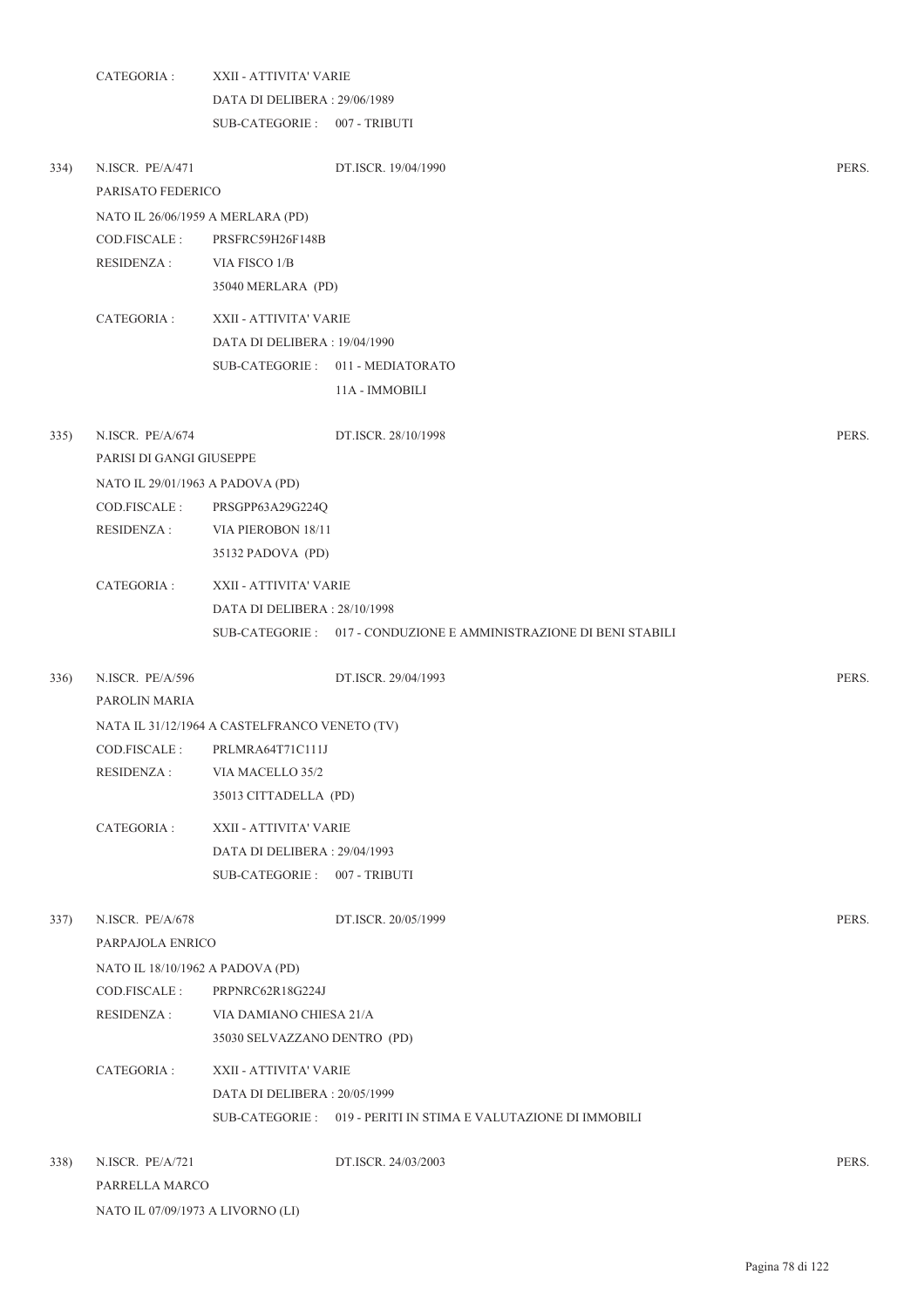| 35100 PADOVA (PD)<br>CATEGORIA :<br>XXII - ATTIVITA' VARIE<br>DATA DI DELIBERA: 24/03/2003<br>SUB-CATEGORIE : 019 - PERITI IN STIMA E VALUTAZIONE DI IMMOBILI<br>PERS.<br>N.ISCR. PE/A/832<br>DT.ISCR. 03/04/2018<br>PASQUALETTO MASSIMO<br>NATO IL 03/11/1979 A CAMPOSAMPIERO (PD)<br>COD.FISCALE :<br>PSQMSM79S03B563F<br>RESIDENZA :<br>VIA PAOLO SESTO 22/16<br>35010 SAN GIORGIO DELLE PERTICHE (PD)<br>CATEGORIA :<br>XX - PREVIDENZA E CREDITO<br>DATA DI DELIBERA: 03/04/2018<br>SUB-CATEGORIE : 002 - LIQUIDAZIONE DANNI INCENDI<br>003 - LIQUIDAZIONE DANNI FURTI<br>2A - CON ESCLUSIONE DEI RAMI ASSOGGETATI ALLA LEGGE N. 166/92<br>N.ISCR. PE/A/290<br>DT.ISCR. 24/06/1986<br>PERS.<br>340)<br>PASQUALIN GIORGIO GIULIANO<br>NATO IL 04/09/1957 A CANDIANA (PD)<br>COD.FISCALE :<br>PSQGGG57P04B589Z<br>RESIDENZA :<br>VIA VIGONOVESE 41/G<br>35100 PADOVA (PD)<br>CATEGORIA :<br>IX - MECCANICA-ELETTROTECNICA-OTTICA E PREZIOSI<br>DATA DI DELIBERA : 24/06/1986<br>SUB-CATEGORIE: 008 - MACCHINE ED IMPIANTI FRIGORIFERI<br>PERS.<br>341)<br>N.ISCR. PE/A/242<br>DT.ISCR. 08/11/1984<br>PASQUI SILVANO<br>NATO IL 15/07/1937 A PADOVA (PD)<br>COD.FISCALE :<br>PSQSVN37L15G224S<br><b>RESIDENZA:</b><br>VIA G. SCHIAVONE 11<br>35134 PADOVA (PD)<br>CATEGORIA :<br>XXII - ATTIVITA' VARIE<br>DATA DI DELIBERA : 08/11/1984<br>SUB-CATEGORIE: 007 - TRIBUTI<br>N.ISCR. PE/A/764<br>PERS.<br>342)<br>DT.ISCR. 29/05/2008<br>PASTO' FRANCESCO<br>NATO IL 04/04/1971 A PIOVE DI SACCO (PD)<br>COD.FISCALE :<br>PSTFNC71D04G693D<br><b>RESIDENZA:</b><br>VIA PIRON 38/6<br>35028 PIOVE DI SACCO (PD)<br>CATEGORIA :<br>XXII - ATTIVITA' VARIE<br>DATA DI DELIBERA: 29/05/2008 |      | COD.FISCALE:<br><b>RESIDENZA:</b> | PRRMRC73P07E625U<br>PIAZZALE MAZZINI 90 |  |
|------------------------------------------------------------------------------------------------------------------------------------------------------------------------------------------------------------------------------------------------------------------------------------------------------------------------------------------------------------------------------------------------------------------------------------------------------------------------------------------------------------------------------------------------------------------------------------------------------------------------------------------------------------------------------------------------------------------------------------------------------------------------------------------------------------------------------------------------------------------------------------------------------------------------------------------------------------------------------------------------------------------------------------------------------------------------------------------------------------------------------------------------------------------------------------------------------------------------------------------------------------------------------------------------------------------------------------------------------------------------------------------------------------------------------------------------------------------------------------------------------------------------------------------------------------------------------------------------------------------------------------------------------------------------------------------|------|-----------------------------------|-----------------------------------------|--|
|                                                                                                                                                                                                                                                                                                                                                                                                                                                                                                                                                                                                                                                                                                                                                                                                                                                                                                                                                                                                                                                                                                                                                                                                                                                                                                                                                                                                                                                                                                                                                                                                                                                                                          |      |                                   |                                         |  |
|                                                                                                                                                                                                                                                                                                                                                                                                                                                                                                                                                                                                                                                                                                                                                                                                                                                                                                                                                                                                                                                                                                                                                                                                                                                                                                                                                                                                                                                                                                                                                                                                                                                                                          |      |                                   |                                         |  |
|                                                                                                                                                                                                                                                                                                                                                                                                                                                                                                                                                                                                                                                                                                                                                                                                                                                                                                                                                                                                                                                                                                                                                                                                                                                                                                                                                                                                                                                                                                                                                                                                                                                                                          |      |                                   |                                         |  |
|                                                                                                                                                                                                                                                                                                                                                                                                                                                                                                                                                                                                                                                                                                                                                                                                                                                                                                                                                                                                                                                                                                                                                                                                                                                                                                                                                                                                                                                                                                                                                                                                                                                                                          |      |                                   |                                         |  |
|                                                                                                                                                                                                                                                                                                                                                                                                                                                                                                                                                                                                                                                                                                                                                                                                                                                                                                                                                                                                                                                                                                                                                                                                                                                                                                                                                                                                                                                                                                                                                                                                                                                                                          | 339) |                                   |                                         |  |
|                                                                                                                                                                                                                                                                                                                                                                                                                                                                                                                                                                                                                                                                                                                                                                                                                                                                                                                                                                                                                                                                                                                                                                                                                                                                                                                                                                                                                                                                                                                                                                                                                                                                                          |      |                                   |                                         |  |
|                                                                                                                                                                                                                                                                                                                                                                                                                                                                                                                                                                                                                                                                                                                                                                                                                                                                                                                                                                                                                                                                                                                                                                                                                                                                                                                                                                                                                                                                                                                                                                                                                                                                                          |      |                                   |                                         |  |
|                                                                                                                                                                                                                                                                                                                                                                                                                                                                                                                                                                                                                                                                                                                                                                                                                                                                                                                                                                                                                                                                                                                                                                                                                                                                                                                                                                                                                                                                                                                                                                                                                                                                                          |      |                                   |                                         |  |
|                                                                                                                                                                                                                                                                                                                                                                                                                                                                                                                                                                                                                                                                                                                                                                                                                                                                                                                                                                                                                                                                                                                                                                                                                                                                                                                                                                                                                                                                                                                                                                                                                                                                                          |      |                                   |                                         |  |
|                                                                                                                                                                                                                                                                                                                                                                                                                                                                                                                                                                                                                                                                                                                                                                                                                                                                                                                                                                                                                                                                                                                                                                                                                                                                                                                                                                                                                                                                                                                                                                                                                                                                                          |      |                                   |                                         |  |
|                                                                                                                                                                                                                                                                                                                                                                                                                                                                                                                                                                                                                                                                                                                                                                                                                                                                                                                                                                                                                                                                                                                                                                                                                                                                                                                                                                                                                                                                                                                                                                                                                                                                                          |      |                                   |                                         |  |
|                                                                                                                                                                                                                                                                                                                                                                                                                                                                                                                                                                                                                                                                                                                                                                                                                                                                                                                                                                                                                                                                                                                                                                                                                                                                                                                                                                                                                                                                                                                                                                                                                                                                                          |      |                                   |                                         |  |
|                                                                                                                                                                                                                                                                                                                                                                                                                                                                                                                                                                                                                                                                                                                                                                                                                                                                                                                                                                                                                                                                                                                                                                                                                                                                                                                                                                                                                                                                                                                                                                                                                                                                                          |      |                                   |                                         |  |
|                                                                                                                                                                                                                                                                                                                                                                                                                                                                                                                                                                                                                                                                                                                                                                                                                                                                                                                                                                                                                                                                                                                                                                                                                                                                                                                                                                                                                                                                                                                                                                                                                                                                                          |      |                                   |                                         |  |
|                                                                                                                                                                                                                                                                                                                                                                                                                                                                                                                                                                                                                                                                                                                                                                                                                                                                                                                                                                                                                                                                                                                                                                                                                                                                                                                                                                                                                                                                                                                                                                                                                                                                                          |      |                                   |                                         |  |
|                                                                                                                                                                                                                                                                                                                                                                                                                                                                                                                                                                                                                                                                                                                                                                                                                                                                                                                                                                                                                                                                                                                                                                                                                                                                                                                                                                                                                                                                                                                                                                                                                                                                                          |      |                                   |                                         |  |
|                                                                                                                                                                                                                                                                                                                                                                                                                                                                                                                                                                                                                                                                                                                                                                                                                                                                                                                                                                                                                                                                                                                                                                                                                                                                                                                                                                                                                                                                                                                                                                                                                                                                                          |      |                                   |                                         |  |
|                                                                                                                                                                                                                                                                                                                                                                                                                                                                                                                                                                                                                                                                                                                                                                                                                                                                                                                                                                                                                                                                                                                                                                                                                                                                                                                                                                                                                                                                                                                                                                                                                                                                                          |      |                                   |                                         |  |
|                                                                                                                                                                                                                                                                                                                                                                                                                                                                                                                                                                                                                                                                                                                                                                                                                                                                                                                                                                                                                                                                                                                                                                                                                                                                                                                                                                                                                                                                                                                                                                                                                                                                                          |      |                                   |                                         |  |
|                                                                                                                                                                                                                                                                                                                                                                                                                                                                                                                                                                                                                                                                                                                                                                                                                                                                                                                                                                                                                                                                                                                                                                                                                                                                                                                                                                                                                                                                                                                                                                                                                                                                                          |      |                                   |                                         |  |
|                                                                                                                                                                                                                                                                                                                                                                                                                                                                                                                                                                                                                                                                                                                                                                                                                                                                                                                                                                                                                                                                                                                                                                                                                                                                                                                                                                                                                                                                                                                                                                                                                                                                                          |      |                                   |                                         |  |
|                                                                                                                                                                                                                                                                                                                                                                                                                                                                                                                                                                                                                                                                                                                                                                                                                                                                                                                                                                                                                                                                                                                                                                                                                                                                                                                                                                                                                                                                                                                                                                                                                                                                                          |      |                                   |                                         |  |
|                                                                                                                                                                                                                                                                                                                                                                                                                                                                                                                                                                                                                                                                                                                                                                                                                                                                                                                                                                                                                                                                                                                                                                                                                                                                                                                                                                                                                                                                                                                                                                                                                                                                                          |      |                                   |                                         |  |
|                                                                                                                                                                                                                                                                                                                                                                                                                                                                                                                                                                                                                                                                                                                                                                                                                                                                                                                                                                                                                                                                                                                                                                                                                                                                                                                                                                                                                                                                                                                                                                                                                                                                                          |      |                                   |                                         |  |
|                                                                                                                                                                                                                                                                                                                                                                                                                                                                                                                                                                                                                                                                                                                                                                                                                                                                                                                                                                                                                                                                                                                                                                                                                                                                                                                                                                                                                                                                                                                                                                                                                                                                                          |      |                                   |                                         |  |
|                                                                                                                                                                                                                                                                                                                                                                                                                                                                                                                                                                                                                                                                                                                                                                                                                                                                                                                                                                                                                                                                                                                                                                                                                                                                                                                                                                                                                                                                                                                                                                                                                                                                                          |      |                                   |                                         |  |
|                                                                                                                                                                                                                                                                                                                                                                                                                                                                                                                                                                                                                                                                                                                                                                                                                                                                                                                                                                                                                                                                                                                                                                                                                                                                                                                                                                                                                                                                                                                                                                                                                                                                                          |      |                                   |                                         |  |
|                                                                                                                                                                                                                                                                                                                                                                                                                                                                                                                                                                                                                                                                                                                                                                                                                                                                                                                                                                                                                                                                                                                                                                                                                                                                                                                                                                                                                                                                                                                                                                                                                                                                                          |      |                                   |                                         |  |
|                                                                                                                                                                                                                                                                                                                                                                                                                                                                                                                                                                                                                                                                                                                                                                                                                                                                                                                                                                                                                                                                                                                                                                                                                                                                                                                                                                                                                                                                                                                                                                                                                                                                                          |      |                                   |                                         |  |
|                                                                                                                                                                                                                                                                                                                                                                                                                                                                                                                                                                                                                                                                                                                                                                                                                                                                                                                                                                                                                                                                                                                                                                                                                                                                                                                                                                                                                                                                                                                                                                                                                                                                                          |      |                                   |                                         |  |
|                                                                                                                                                                                                                                                                                                                                                                                                                                                                                                                                                                                                                                                                                                                                                                                                                                                                                                                                                                                                                                                                                                                                                                                                                                                                                                                                                                                                                                                                                                                                                                                                                                                                                          |      |                                   |                                         |  |
|                                                                                                                                                                                                                                                                                                                                                                                                                                                                                                                                                                                                                                                                                                                                                                                                                                                                                                                                                                                                                                                                                                                                                                                                                                                                                                                                                                                                                                                                                                                                                                                                                                                                                          |      |                                   |                                         |  |
|                                                                                                                                                                                                                                                                                                                                                                                                                                                                                                                                                                                                                                                                                                                                                                                                                                                                                                                                                                                                                                                                                                                                                                                                                                                                                                                                                                                                                                                                                                                                                                                                                                                                                          |      |                                   |                                         |  |
|                                                                                                                                                                                                                                                                                                                                                                                                                                                                                                                                                                                                                                                                                                                                                                                                                                                                                                                                                                                                                                                                                                                                                                                                                                                                                                                                                                                                                                                                                                                                                                                                                                                                                          |      |                                   |                                         |  |
|                                                                                                                                                                                                                                                                                                                                                                                                                                                                                                                                                                                                                                                                                                                                                                                                                                                                                                                                                                                                                                                                                                                                                                                                                                                                                                                                                                                                                                                                                                                                                                                                                                                                                          |      |                                   |                                         |  |
|                                                                                                                                                                                                                                                                                                                                                                                                                                                                                                                                                                                                                                                                                                                                                                                                                                                                                                                                                                                                                                                                                                                                                                                                                                                                                                                                                                                                                                                                                                                                                                                                                                                                                          |      |                                   |                                         |  |
|                                                                                                                                                                                                                                                                                                                                                                                                                                                                                                                                                                                                                                                                                                                                                                                                                                                                                                                                                                                                                                                                                                                                                                                                                                                                                                                                                                                                                                                                                                                                                                                                                                                                                          |      |                                   |                                         |  |
|                                                                                                                                                                                                                                                                                                                                                                                                                                                                                                                                                                                                                                                                                                                                                                                                                                                                                                                                                                                                                                                                                                                                                                                                                                                                                                                                                                                                                                                                                                                                                                                                                                                                                          |      |                                   |                                         |  |
|                                                                                                                                                                                                                                                                                                                                                                                                                                                                                                                                                                                                                                                                                                                                                                                                                                                                                                                                                                                                                                                                                                                                                                                                                                                                                                                                                                                                                                                                                                                                                                                                                                                                                          |      |                                   |                                         |  |
|                                                                                                                                                                                                                                                                                                                                                                                                                                                                                                                                                                                                                                                                                                                                                                                                                                                                                                                                                                                                                                                                                                                                                                                                                                                                                                                                                                                                                                                                                                                                                                                                                                                                                          |      |                                   |                                         |  |
|                                                                                                                                                                                                                                                                                                                                                                                                                                                                                                                                                                                                                                                                                                                                                                                                                                                                                                                                                                                                                                                                                                                                                                                                                                                                                                                                                                                                                                                                                                                                                                                                                                                                                          |      |                                   |                                         |  |
|                                                                                                                                                                                                                                                                                                                                                                                                                                                                                                                                                                                                                                                                                                                                                                                                                                                                                                                                                                                                                                                                                                                                                                                                                                                                                                                                                                                                                                                                                                                                                                                                                                                                                          |      |                                   |                                         |  |
|                                                                                                                                                                                                                                                                                                                                                                                                                                                                                                                                                                                                                                                                                                                                                                                                                                                                                                                                                                                                                                                                                                                                                                                                                                                                                                                                                                                                                                                                                                                                                                                                                                                                                          |      |                                   |                                         |  |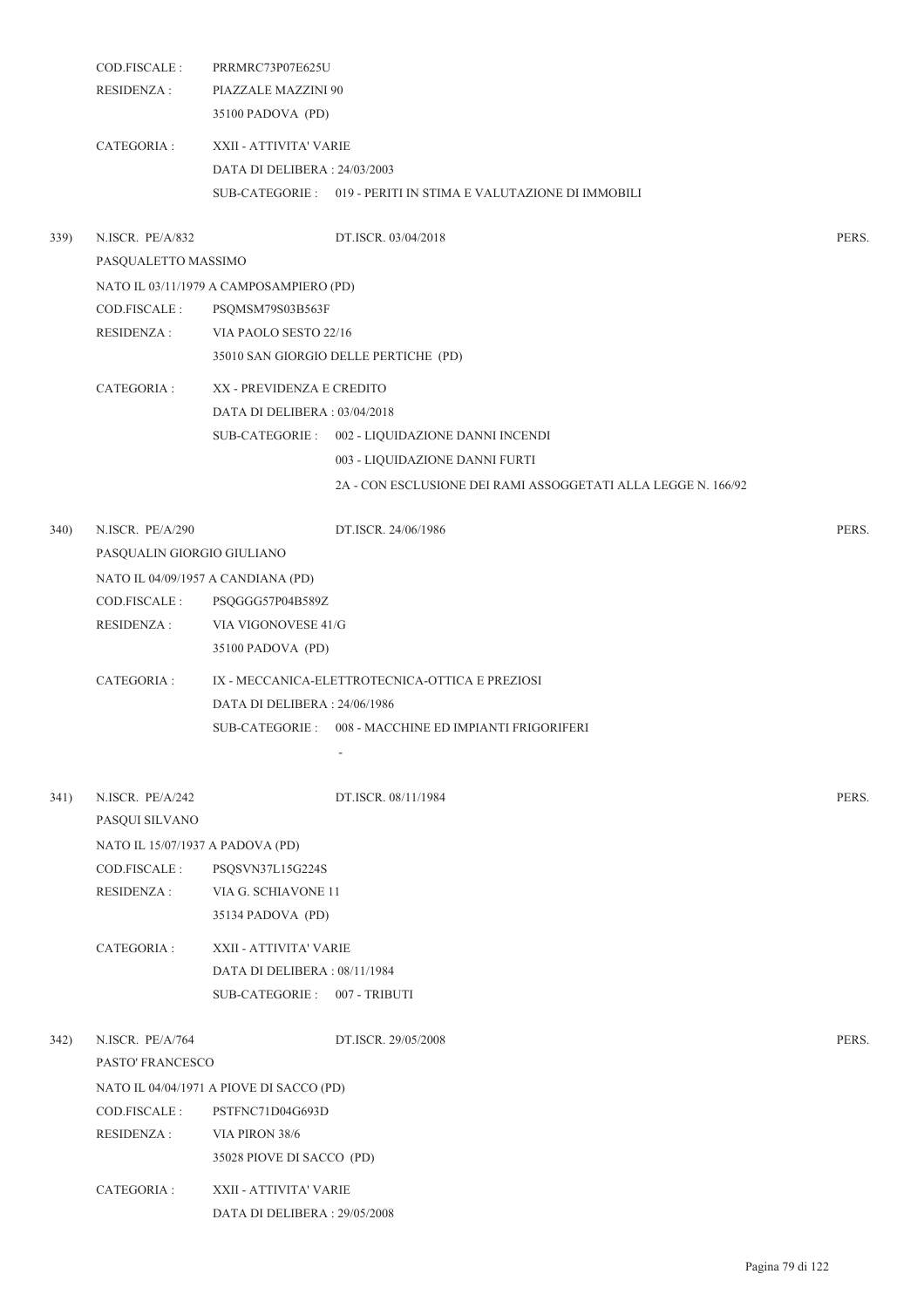| 343) | N.ISCR. PE/A/161                 |                                      | DT.ISCR. 28/02/1980                                               | PERS. |
|------|----------------------------------|--------------------------------------|-------------------------------------------------------------------|-------|
|      | PASTORELLO GILIOLA               |                                      |                                                                   |       |
|      |                                  | NATA IL 01/06/1943 A MONTAGNANA (PD) |                                                                   |       |
|      | COD.FISCALE:                     | PSTGLL43H41F394P                     |                                                                   |       |
|      | RESIDENZA :                      | VIA COMBATTENTI PER L'ITALIA 6       |                                                                   |       |
|      |                                  | 35030 SELVAZZANO DENTRO (PD)         |                                                                   |       |
|      | CATEGORIA :                      | XXII - ATTIVITA' VARIE               |                                                                   |       |
|      |                                  | DATA DI DELIBERA: 28/02/1980         |                                                                   |       |
|      |                                  | SUB-CATEGORIE: 007 - TRIBUTI         |                                                                   |       |
| 344) | N.ISCR. PE/A/758                 |                                      | DT.ISCR. 06/08/2007                                               | PERS. |
|      | PASTORELLO GIROLAMO              |                                      |                                                                   |       |
|      |                                  |                                      |                                                                   |       |
|      | NATO IL 26/05/1958 A PADOVA (PD) |                                      |                                                                   |       |
|      | COD.FISCALE:                     | PSTGLM58E26G224W                     |                                                                   |       |
|      | <b>RESIDENZA:</b>                | VIA DEL COMMISSARIO 17               |                                                                   |       |
|      |                                  | 35124 PADOVA (PD)                    |                                                                   |       |
|      | CATEGORIA :                      | XXII - ATTIVITA' VARIE               |                                                                   |       |
|      |                                  | DATA DI DELIBERA: 06/08/2007         |                                                                   |       |
|      |                                  |                                      | SUB-CATEGORIE : 019 - PERITI IN STIMA E VALUTAZIONE DI IMMOBILI   |       |
| 345) | N.ISCR. PE/A/185                 |                                      | DT.ISCR. 21/01/1982                                               | PERS. |
|      | PAVAN ROBERTO                    |                                      |                                                                   |       |
|      | NATO IL 19/02/1949 A PADOVA (PD) |                                      |                                                                   |       |
|      | COD.FISCALE :                    | PVNRRT49B19G224U                     |                                                                   |       |
|      | <b>RESIDENZA:</b>                | VIA MALTA 13                         |                                                                   |       |
|      |                                  | 35100 PADOVA (PD)                    |                                                                   |       |
|      |                                  |                                      |                                                                   |       |
|      | CATEGORIA :                      | XXII - ATTIVITA' VARIE               |                                                                   |       |
|      |                                  | DATA DI DELIBERA : 21/01/1982        |                                                                   |       |
|      |                                  | SUB-CATEGORIE :                      | 007 - TRIBUTI                                                     |       |
| 346) | N.ISCR. PE/A/681                 |                                      | DT.ISCR. 08/07/1999                                               | PERS. |
|      | PEARCEY SARA JANE                |                                      |                                                                   |       |
|      |                                  | NATA IL 18/02/1948 A BOURNEMOUTH ()  |                                                                   |       |
|      | COD.FISCALE:                     | PRCSJN48B58Z114X                     |                                                                   |       |
|      | <b>RESIDENZA:</b>                | VIA LUCCA 2/A                        |                                                                   |       |
|      |                                  | 35143 PADOVA (PD)                    |                                                                   |       |
|      | CATEGORIA :                      | XXII - ATTIVITA' VARIE               |                                                                   |       |
|      |                                  | DATA DI DELIBERA: 08/07/1999         |                                                                   |       |
|      |                                  |                                      | SUB-CATEGORIE : 001 - LINGUE STRANIERE (TRADUTTORI ED INTERPRETI) |       |
|      |                                  |                                      | 1G - INGLESE                                                      |       |
|      |                                  |                                      |                                                                   |       |
| 347) | N.ISCR. PE/A/395                 |                                      | DT.ISCR. 29/12/1988                                               | PERS. |
|      | PELLIZZARI PIERO                 |                                      |                                                                   |       |
|      | NATO IL 12/04/1950 A LIEGI ()    |                                      |                                                                   |       |
|      | COD.FISCALE:                     | PLLPRI50D12Z103D                     |                                                                   |       |
|      | RESIDENZA :                      | VIA DE MARCHI 2 INT. 1               |                                                                   |       |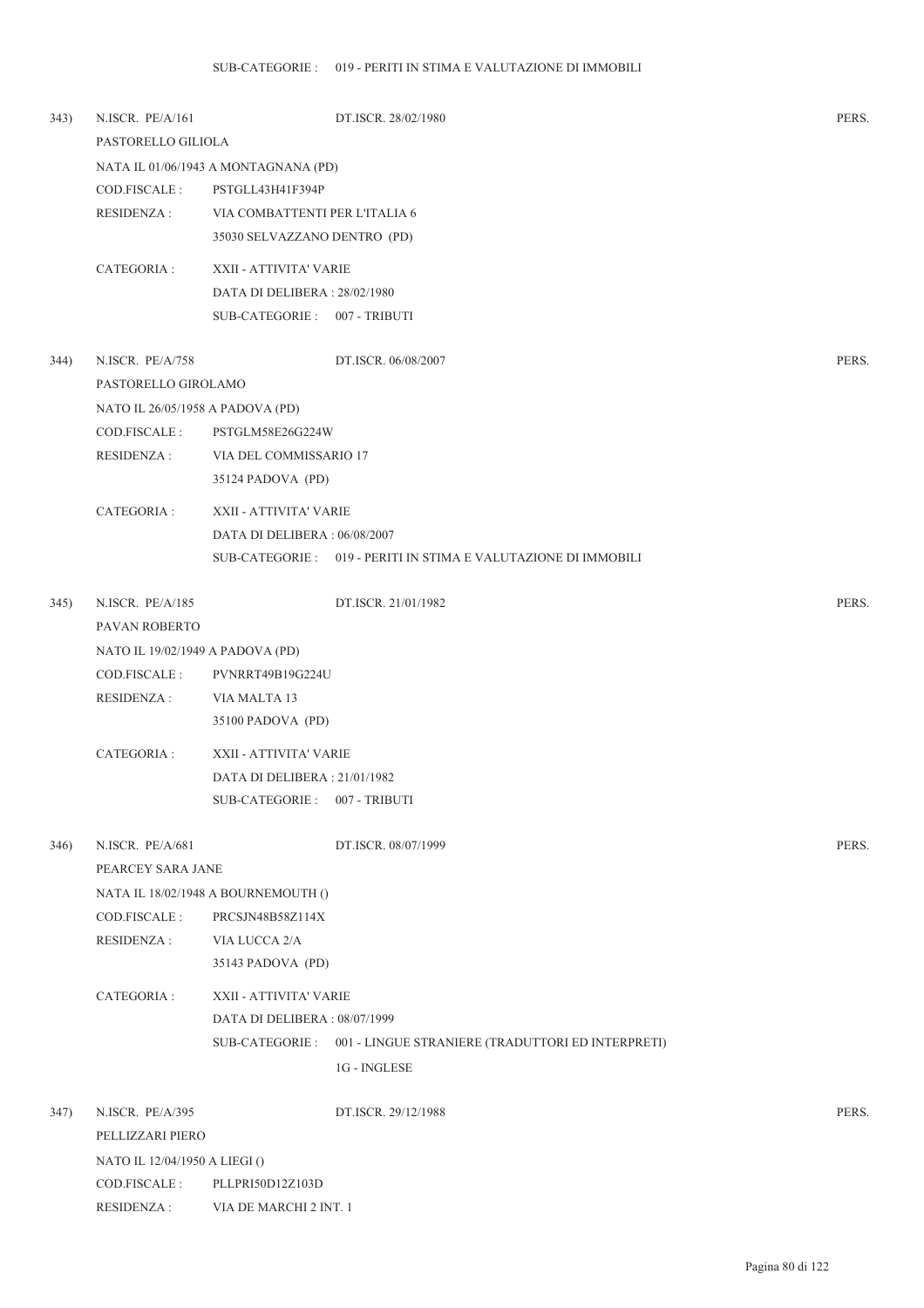35127 PADOVA (PD)

PERIN MASSIMO ANTONIO

NATO IL 13/06/1966 A BAGNOLI DI SOPRA (PD)

CATEGORIA : XXII - ATTIVITA' VARIE DATA DI DELIBERA : 29/12/1988 001 - LINGUE STRANIERE (TRADUTTORI ED INTERPRETI) SUB-CATEGORIE : 1E - FRANCESE 1G - INGLESE 1H - OLANDESE 1Q - SPAGNOLO 348) N.ISCR. PE/A/520 DT.ISCR. 11/11/1991 PERS. PELLIZZARO GIAN FRANCO NATO IL 18/07/1942 A PADOVA (PD) COD.FISCALE : PLLGFR42L18G224H RESIDENZA : VIA PERGOLESI 3 35100 PADOVA (PD) CATEGORIA : IX - MECCANICA-ELETTROTECNICA-OTTICA E PREZIOSI DATA DI DELIBERA : 11/11/1991 054 - ARMI E MUNIZIONI SUB-CATEGORIE : - CATEGORIA : X - CHIMICA DATA DI DELIBERA : 11/11/1991 SUB-CATEGORIE : 006 - ESPLOSIVI 349) N.ISCR. PE/A/577 DT.ISCR. 19/01/1993 PERS. PEREIRA DELGADO LIGIA NATA IL 25/10/1960 A BAFATA' (GUINEA-BISSAU) () COD.FISCALE : PRRLDC60R65Z320V RESIDENZA : VIA L. PEROSI 47 35132 PADOVA (PD) CATEGORIA : XXII - ATTIVITA' VARIE DATA DI DELIBERA : 19/01/1993 SUB-CATEGORIE : 001 - LINGUE STRANIERE (TRADUTTORI ED INTERPRETI) 1L - PORTOGHESE 350) N.ISCR. PE/A/666 DT.ISCR. 06/07/1998 PERS. PEREZ NAVARRO JOSE' NATO IL 27/05/1954 A BIGASTRO () COD.FISCALE : PRZJSO54E27Z131V RESIDENZA : PIAZZALE MAZZINI 43 35137 PADOVA (PD) CATEGORIA : XXII - ATTIVITA' VARIE DATA DI DELIBERA : 06/07/1998 001 - LINGUE STRANIERE (TRADUTTORI ED INTERPRETI) SUB-CATEGORIE : 1Q - SPAGNOLO 351) N.ISCR. PE/A/450 DT.ISCR. 29/06/1989 PERS.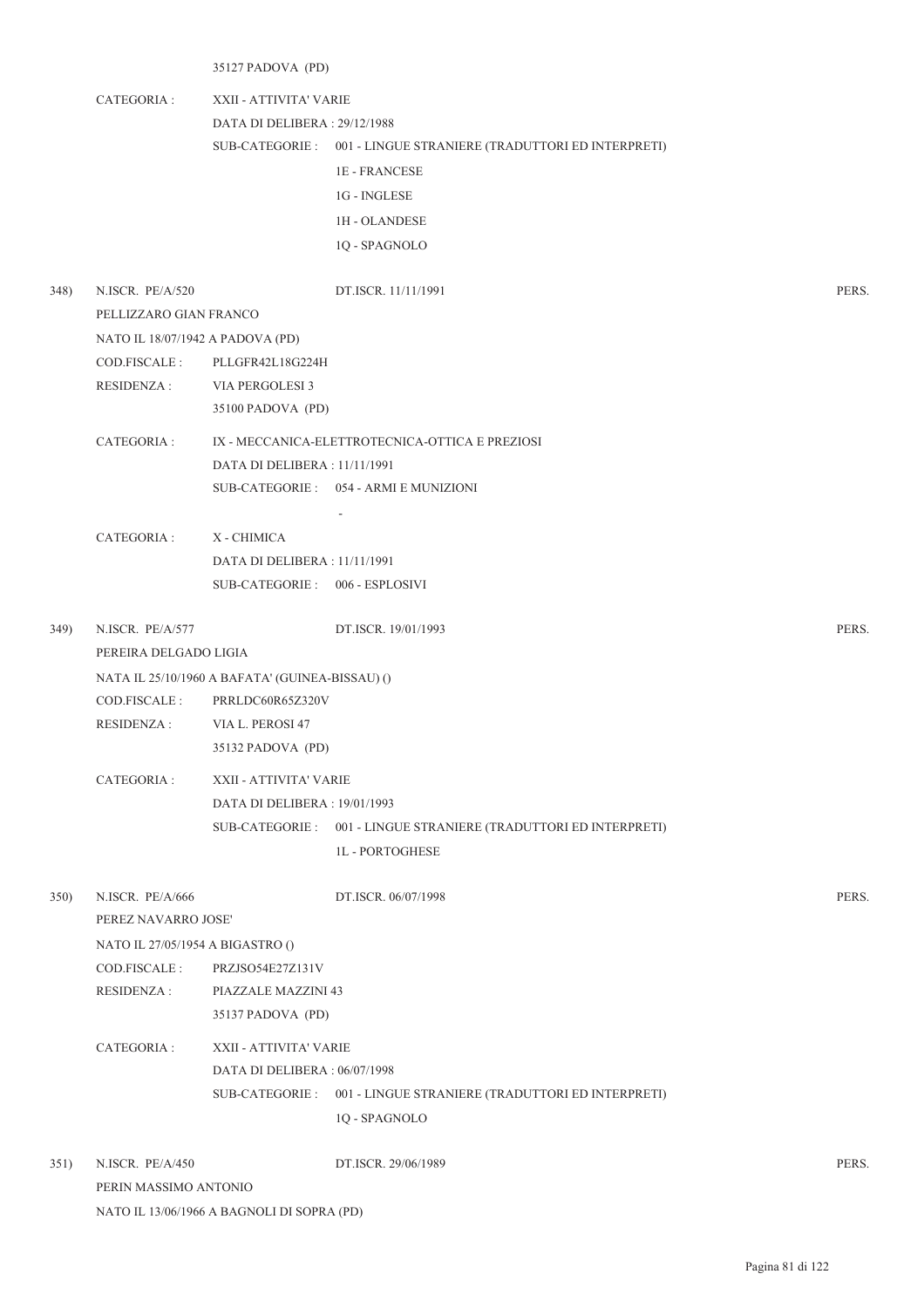|      | COD.FISCALE:                      | PRNMSM66H13A568E                                                 |       |
|------|-----------------------------------|------------------------------------------------------------------|-------|
|      | <b>RESIDENZA:</b>                 | VIA M. MOLINI 34/I                                               |       |
|      |                                   | 35023 BAGNOLI DI SOPRA (PD)                                      |       |
|      | CATEGORIA :                       | XXII - ATTIVITA' VARIE                                           |       |
|      |                                   | DATA DI DELIBERA: 29/06/1989                                     |       |
|      |                                   | SUB-CATEGORIE: 007 - TRIBUTI                                     |       |
| 352) | N.ISCR. PE/A/425                  | DT.ISCR. 04/04/1989                                              | PERS. |
|      | PERUGIA ITALA                     |                                                                  |       |
|      | NATA IL 10/01/1959 A CERVIA (RA)  |                                                                  |       |
|      | COD.FISCALE :                     | PRGTLI59A50C553S                                                 |       |
|      | RESIDENZA :                       | VIA 4 NOVEMBRE 22                                                |       |
|      |                                   | 35020 PONTE SAN NICOLO' (PD)                                     |       |
|      | CATEGORIA :                       | XXII - ATTIVITA' VARIE                                           |       |
|      |                                   | DATA DI DELIBERA: 04/04/1989                                     |       |
|      |                                   | SUB-CATEGORIE: 007 - TRIBUTI                                     |       |
|      |                                   |                                                                  |       |
| 353) | N.ISCR. PE/A/341<br>PERUZZI RENZO | DT.ISCR. 09/07/1987                                              | PERS. |
|      | NATO IL 15/01/1938 A SALETTO (PD) |                                                                  |       |
|      | COD.FISCALE :                     | PRZRNZ38A15H705Q                                                 |       |
|      | <b>RESIDENZA:</b>                 | VIA PERAROLO 11                                                  |       |
|      |                                   | 35040 MERLARA (PD)                                               |       |
|      | CATEGORIA :                       | XXII - ATTIVITA' VARIE                                           |       |
|      |                                   | DATA DI DELIBERA: 09/07/1987                                     |       |
|      |                                   | SUB-CATEGORIE: 007 - TRIBUTI                                     |       |
| 354) | N.ISCR. PE/A/673                  | DT.ISCR. 30/09/1998                                              | PERS. |
|      | PETROIU DELIA                     |                                                                  |       |
|      | NATA IL 30/10/1963 A ARAD ()      |                                                                  |       |
|      | COD.FISCALE:                      | PTRDLE63R70Z129T                                                 |       |
|      | <b>RESIDENZA:</b>                 | STRADA STATALE DEL SANTO 114/1                                   |       |
|      |                                   | 35010 CADONEGHE (PD)                                             |       |
|      | CATEGORIA :                       | XXII - ATTIVITA' VARIE                                           |       |
|      |                                   | DATA DI DELIBERA: 30/09/1998                                     |       |
|      |                                   | SUB-CATEGORIE: 001 - LINGUE STRANIERE (TRADUTTORI ED INTERPRETI) |       |
|      |                                   | <b>1M - RUMENO</b>                                               |       |
| 355) | N.ISCR. PE/A/197                  | DT.ISCR. 27/05/1982                                              | PERS. |
|      | PETTENUZZO DORINO                 |                                                                  |       |
|      |                                   | NATO IL 19/11/1951 A SAN MARTINO DI LUPARI (PD)                  |       |
|      | COD.FISCALE :                     | PTTDRN51S19I008G                                                 |       |
|      | RESIDENZA :                       | VIA TORINO 2 I.2                                                 |       |
|      |                                   | 35018 SAN MARTINO DI LUPARI (PD)                                 |       |
|      | CATEGORIA :                       | XXII - ATTIVITA' VARIE                                           |       |
|      |                                   | DATA DI DELIBERA: 27/05/1982                                     |       |
|      |                                   | SUB-CATEGORIE: 007 - TRIBUTI                                     |       |
|      |                                   |                                                                  |       |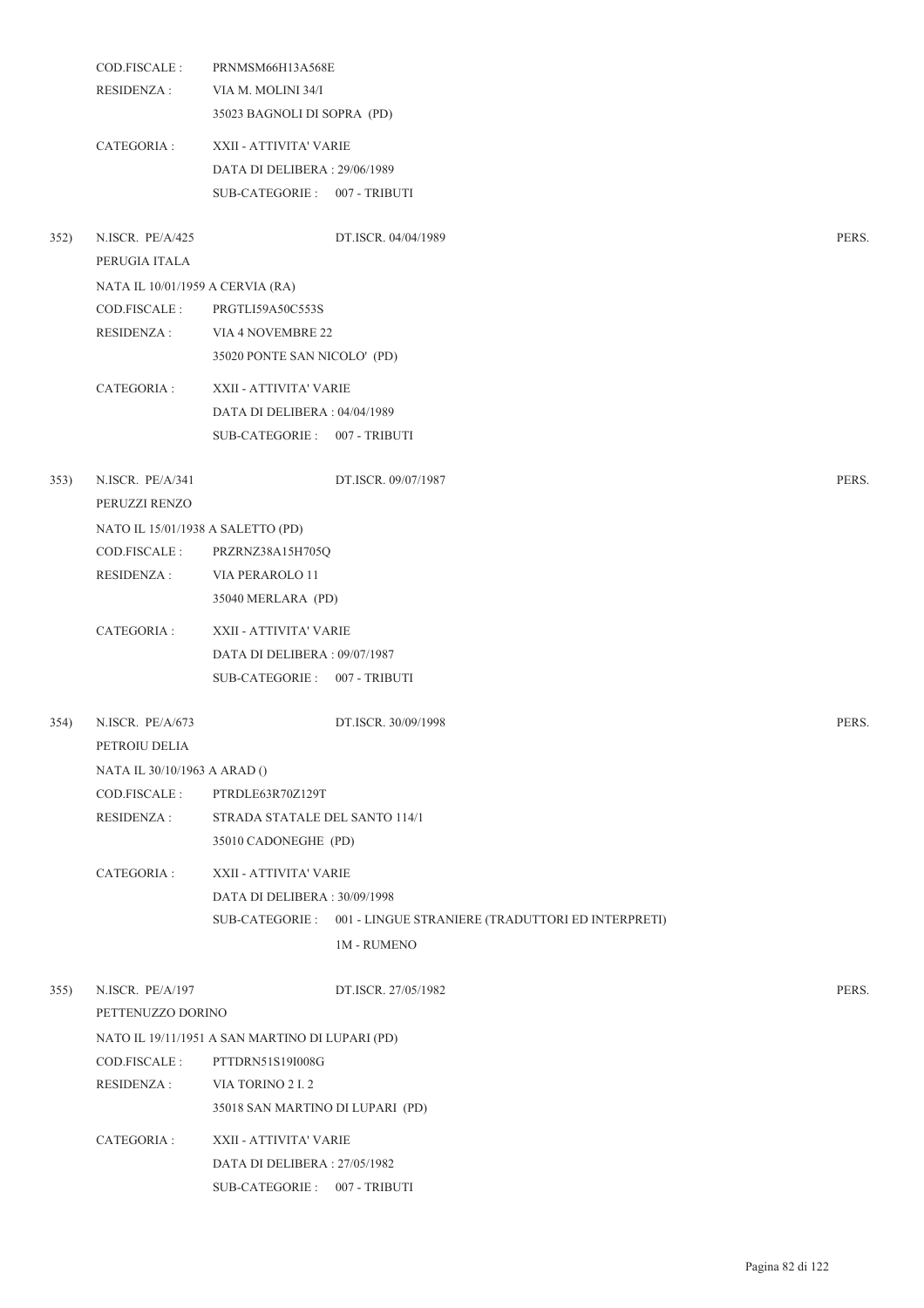| 356) | N.ISCR. PE/A/554<br>PIAZZA GRAZIA  |                               | DT.ISCR. 24/07/1992                              | PERS. |
|------|------------------------------------|-------------------------------|--------------------------------------------------|-------|
|      | NATA IL 15/08/1965 A PADOVA (PD)   |                               |                                                  |       |
|      | COD.FISCALE :                      | PZZGRZ65M55G224M              |                                                  |       |
|      | <b>RESIDENZA:</b>                  | VIA MIRABELLO 149             |                                                  |       |
|      |                                    | 35038 TORREGLIA (PD)          |                                                  |       |
|      | CATEGORIA :                        | XXII - ATTIVITA' VARIE        |                                                  |       |
|      |                                    | DATA DI DELIBERA: 24/07/1992  |                                                  |       |
|      |                                    | SUB-CATEGORIE: 007 - TRIBUTI  |                                                  |       |
| 357) | N.ISCR. PE/A/307                   |                               | DT.ISCR. 05/12/1986                              | PERS. |
|      | PICELLI GIOVANNI                   |                               |                                                  |       |
|      | NATO IL 05/11/1958 A ESTE (PD)     |                               |                                                  |       |
|      | COD.FISCALE:                       | PCLGNN58S05D442L              |                                                  |       |
|      | <b>RESIDENZA:</b>                  | VIA G. NEGRI 4 IN. 2          |                                                  |       |
|      |                                    | 35042 ESTE (PD)               |                                                  |       |
|      | CATEGORIA :                        | XX - PREVIDENZA E CREDITO     |                                                  |       |
|      |                                    | DATA DI DELIBERA : 05/12/1986 |                                                  |       |
|      |                                    |                               | SUB-CATEGORIE : 002 - LIQUIDAZIONE DANNI INCENDI |       |
|      |                                    |                               | 003 - LIQUIDAZIONE DANNI FURTI                   |       |
|      |                                    |                               |                                                  |       |
| 358) | N.ISCR. PE/A/308                   |                               | DT.ISCR. 05/12/1986                              | PERS. |
|      | PICELLO FERNANDO                   |                               |                                                  |       |
|      | NATO IL 09/08/1944 A CONSELVE (PD) |                               |                                                  |       |
|      | COD.FISCALE :                      | PCLFNN44M09C964H              |                                                  |       |
|      | <b>RESIDENZA:</b>                  | VIA MONTESSORI 1              |                                                  |       |
|      |                                    | 35031 ABANO TERME (PD)        |                                                  |       |
|      | CATEGORIA :                        | XXII - ATTIVITA' VARIE        |                                                  |       |
|      |                                    | DATA DI DELIBERA : 05/12/1986 |                                                  |       |
|      |                                    | SUB-CATEGORIE: 007 - TRIBUTI  |                                                  |       |
| 359) | N.ISCR. PE/A/399                   |                               | DT.ISCR. 22/12/1972                              | PERS. |
|      | PIERAGNOLO GUIDO                   |                               |                                                  |       |
|      | NATO IL 24/12/1923 A PADOVA (PD)   |                               |                                                  |       |
|      | COD.FISCALE:                       | PRGGDU23T24G224T              |                                                  |       |
|      | RESIDENZA :                        | VIA MONTERICCO 28             |                                                  |       |
|      |                                    | 35100 PADOVA (PD)             |                                                  |       |
|      | CATEGORIA :                        | XII - CARTA E STAMPA          |                                                  |       |
|      |                                    | DATA DI DELIBERA: 22/12/1972  |                                                  |       |
|      |                                    | SUB-CATEGORIE :               | 001 - TIPOGRAFIA, LITOGRAFIA, CALCOGRAFIA        |       |
|      |                                    |                               | 002 - CARTOTECNICA, CARTONAGGI, CARTA, CARTONI   |       |
|      |                                    |                               | 005 - EDIZIONI, STAMPATI IN GENERE               |       |
|      |                                    |                               | 006 - FONDERIE DI CARATTERI                      |       |
|      |                                    |                               | 013 - LEGATORIA                                  |       |
|      |                                    |                               |                                                  |       |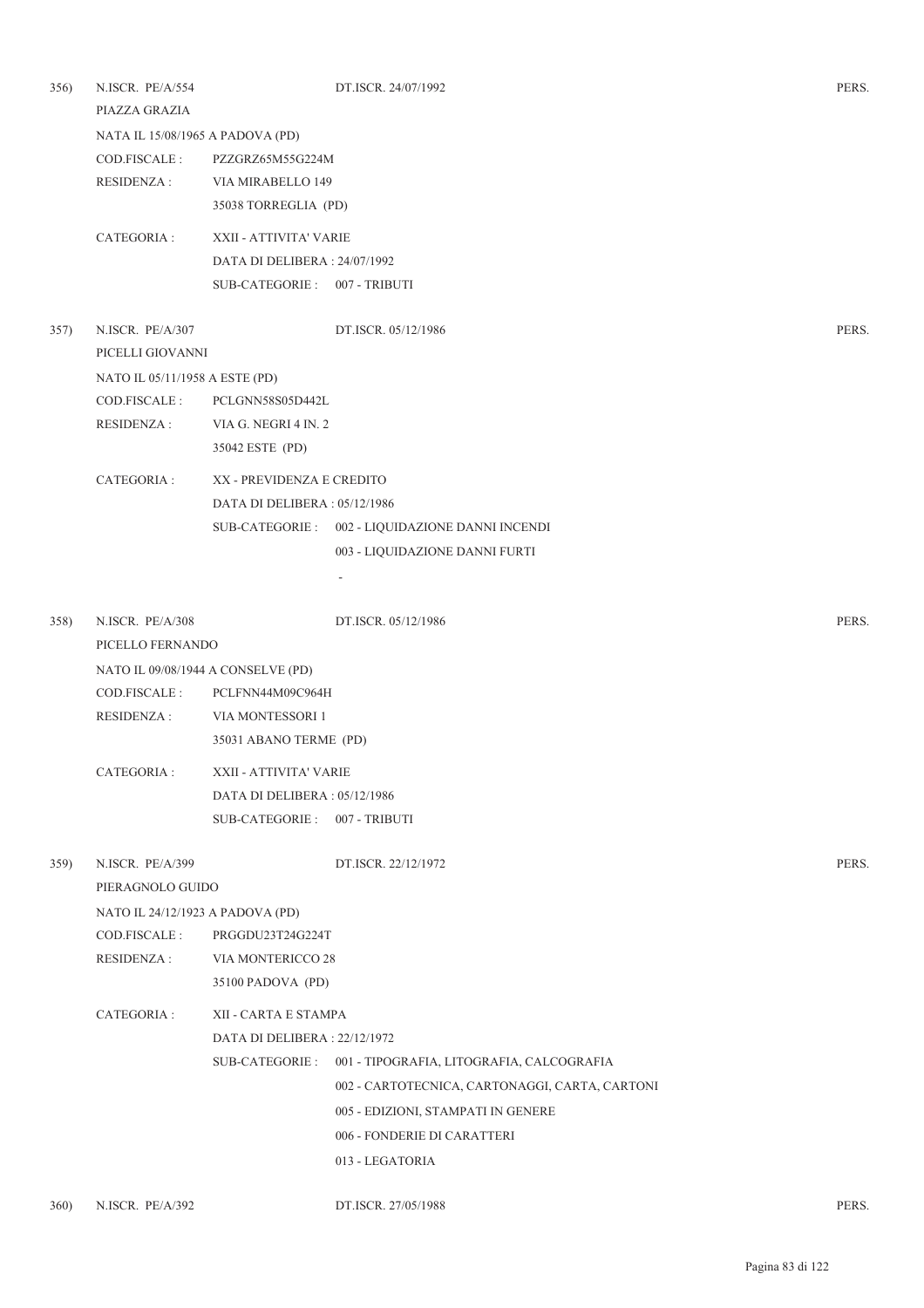|      | PIETROBON PAOLO                     |                                                                 |       |  |  |
|------|-------------------------------------|-----------------------------------------------------------------|-------|--|--|
|      | NATO IL 06/02/1960 A MONSELICE (PD) |                                                                 |       |  |  |
|      | COD.FISCALE:                        | PTRPLA60B06F382A                                                |       |  |  |
|      | <b>RESIDENZA:</b>                   | VIA CARPANEDO 10                                                |       |  |  |
|      |                                     | 35043 MONSELICE (PD)                                            |       |  |  |
|      | CATEGORIA :                         | XXII - ATTIVITA' VARIE                                          |       |  |  |
|      |                                     | DATA DI DELIBERA: 27/05/1988                                    |       |  |  |
|      |                                     | SUB-CATEGORIE: 007 - TRIBUTI                                    |       |  |  |
| 361) | N.ISCR. PE/A/752                    | DT.ISCR. 08/03/2007                                             | PERS. |  |  |
|      | PINAMONTE PATRIZIO                  |                                                                 |       |  |  |
|      | NATO IL 02/03/1969 A VERONA (VR)    |                                                                 |       |  |  |
|      | COD.FISCALE:                        | PNMPRZ69C02L781W                                                |       |  |  |
|      | <b>RESIDENZA:</b>                   | VIA SIRACUSA 8                                                  |       |  |  |
|      |                                     | 35142 PADOVA (PD)                                               |       |  |  |
|      | CATEGORIA :                         | XXII - ATTIVITA' VARIE                                          |       |  |  |
|      |                                     | DATA DI DELIBERA: 08/03/2007                                    |       |  |  |
|      |                                     | SUB-CATEGORIE : 019 - PERITI IN STIMA E VALUTAZIONE DI IMMOBILI |       |  |  |
| 362) | N.ISCR. PE/A/358                    | DT.ISCR. 06/08/1987                                             | PERS. |  |  |
|      | PINATO GUIDO                        |                                                                 |       |  |  |
|      |                                     | NATO IL 17/06/1950 A VILLA ESTENSE (PD)                         |       |  |  |
|      | COD.FISCALE:                        | PNTGDU50H17L937H                                                |       |  |  |
|      | <b>RESIDENZA:</b>                   | VIA S. LORENZO 37                                               |       |  |  |
|      |                                     | 35031 ABANO TERME (PD)                                          |       |  |  |
|      | CATEGORIA :                         | XXII - ATTIVITA' VARIE                                          |       |  |  |
|      |                                     | DATA DI DELIBERA: 06/08/1987                                    |       |  |  |
|      |                                     | SUB-CATEGORIE: 007 - TRIBUTI                                    |       |  |  |
| 363) | N.ISCR. PE/A/382                    | DT.ISCR. 27/05/1988                                             | PERS. |  |  |
|      | PINTON CESARE                       |                                                                 |       |  |  |
|      | NATO IL 09/10/1946 A PADOVA (PD)    |                                                                 |       |  |  |
|      | COD.FISCALE:                        | PNTCSR46R09G224X                                                |       |  |  |
|      | <b>RESIDENZA:</b>                   | VIA CATARINO 15                                                 |       |  |  |
|      |                                     | 35010 CADONEGHE (PD)                                            |       |  |  |
|      | CATEGORIA :                         | XXII - ATTIVITA' VARIE                                          |       |  |  |
|      |                                     | DATA DI DELIBERA: 27/05/1988                                    |       |  |  |
|      |                                     | SUB-CATEGORIE: 007 - TRIBUTI                                    |       |  |  |
| 364) | N.ISCR. PE/A/731                    | DT.ISCR. 09/07/2003                                             | PERS. |  |  |
|      | PINTONELLO SANDRO                   |                                                                 |       |  |  |
|      | NATO IL 19/05/1968 A PADOVA (PD)    |                                                                 |       |  |  |
|      | COD.FISCALE :                       | PNTSDR68E19G224S                                                |       |  |  |
|      | <b>RESIDENZA:</b>                   | VIA LAURO 11                                                    |       |  |  |
|      |                                     | 35010 CADONEGHE (PD)                                            |       |  |  |
|      |                                     |                                                                 |       |  |  |
|      | CATEGORIA :                         | XXII - ATTIVITA' VARIE                                          |       |  |  |
|      |                                     | DATA DI DELIBERA: 09/07/2003                                    |       |  |  |

SUB-CATEGORIE : 019 - PERITI IN STIMA E VALUTAZIONE DI IMMOBILI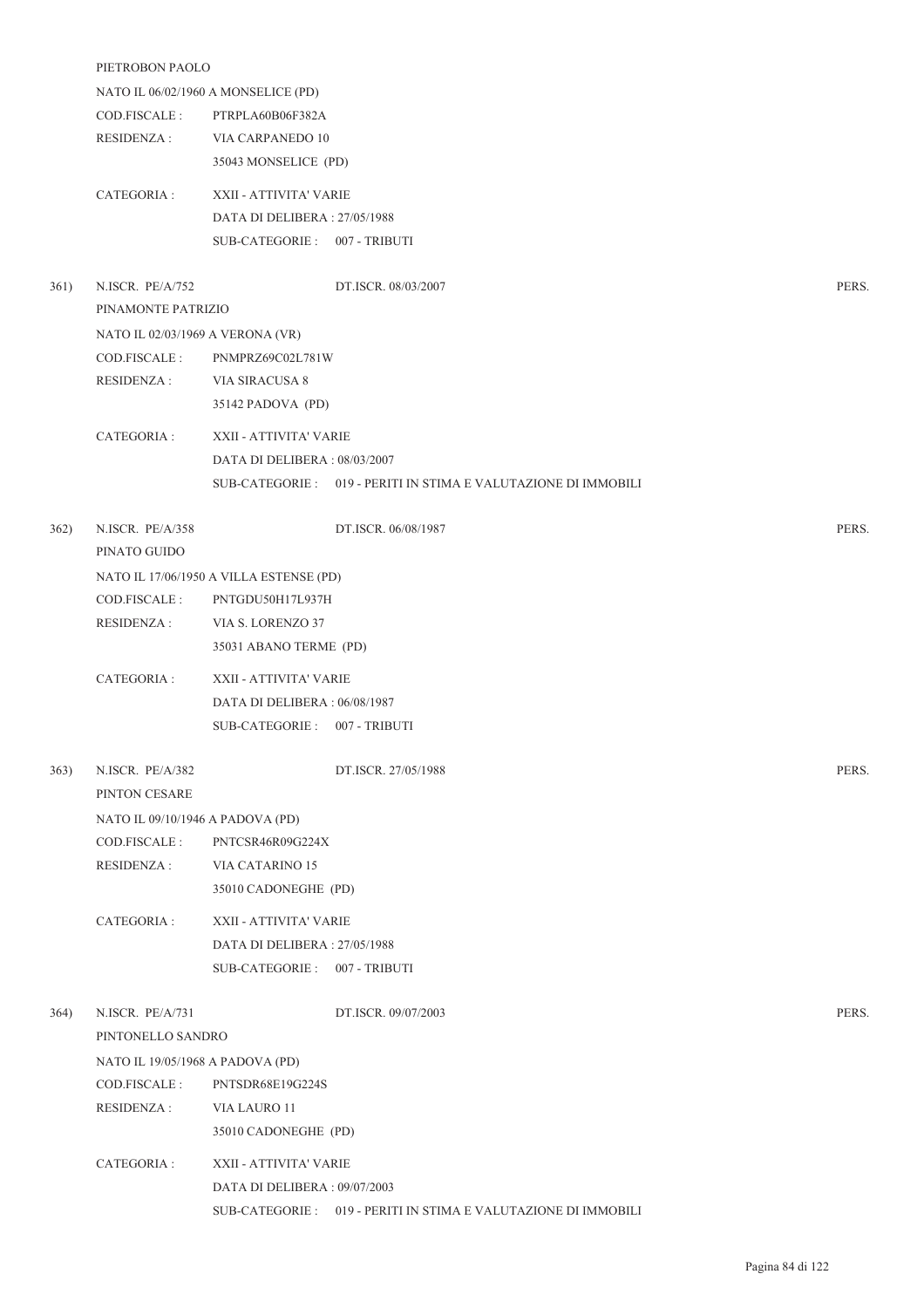| 365) | N.ISCR. PE/A/629                 |                                                | DT.ISCR. 16/02/1995                                             | PERS. |
|------|----------------------------------|------------------------------------------------|-----------------------------------------------------------------|-------|
|      | PIOVAN MARCO                     |                                                |                                                                 |       |
|      | NATO IL 18/04/1961 A PADOVA (PD) |                                                |                                                                 |       |
|      | COD.FISCALE:                     | PVNMRC61D18G224B                               |                                                                 |       |
|      | RESIDENZA :                      | VIA S. GREGORIO BARBARIGO 80                   |                                                                 |       |
|      |                                  | 35100 PADOVA (PD)                              |                                                                 |       |
|      | CATEGORIA :                      |                                                | IX - MECCANICA-ELETTROTECNICA-OTTICA E PREZIOSI                 |       |
|      |                                  | DATA DI DELIBERA : 16/02/1995                  |                                                                 |       |
|      |                                  |                                                | SUB-CATEGORIE: 054 - ARMI E MUNIZIONI                           |       |
|      |                                  |                                                |                                                                 |       |
| 366) | N.ISCR. PE/A/707                 |                                                | DT.ISCR. 07/12/2001                                             | PERS. |
|      | PIOVAN SIMONE                    |                                                |                                                                 |       |
|      | NATO IL 14/02/1971 A DOLO (VE)   |                                                |                                                                 |       |
|      | COD.FISCALE :                    | PVNSMN71B14D325Q                               |                                                                 |       |
|      | RESIDENZA :                      | VIA CAPPELLO 30                                |                                                                 |       |
|      |                                  | 35027 NOVENTA PADOVANA (PD)                    |                                                                 |       |
|      | CATEGORIA :                      | XXII - ATTIVITA' VARIE                         |                                                                 |       |
|      |                                  | DATA DI DELIBERA: 07/12/2001                   |                                                                 |       |
|      |                                  |                                                | SUB-CATEGORIE : 019 - PERITI IN STIMA E VALUTAZIONE DI IMMOBILI |       |
|      |                                  |                                                |                                                                 |       |
| 367) | N.ISCR. PE/A/726                 |                                                | DT.ISCR. 14/04/2003                                             | PERS. |
|      | PIOVANELLI ELENA                 |                                                |                                                                 |       |
|      |                                  | NATA IL 21/10/1957 A PALAZZOLO SULL'OGLIO (BS) |                                                                 |       |
|      | COD.FISCALE :                    | PVNLNE57R61G264J                               |                                                                 |       |
|      | RESIDENZA :                      | VIA CRIMEA 19                                  |                                                                 |       |
|      |                                  | 35141 PADOVA (PD)                              |                                                                 |       |
|      | CATEGORIA :                      | XXII - ATTIVITA' VARIE                         |                                                                 |       |
|      |                                  | DATA DI DELIBERA : 14/04/2003                  |                                                                 |       |
|      |                                  |                                                | SUB-CATEGORIE: 019 - PERITI IN STIMA E VALUTAZIONE DI IMMOBILI  |       |
| 368) | N.ISCR. PE/A/338                 |                                                | DT.ISCR. 17/03/1987                                             | PERS. |
|      | PIOVESAN EZIO                    |                                                |                                                                 |       |
|      | NATO IL 16/04/1954 A PADOVA (PD) |                                                |                                                                 |       |
|      | COD.FISCALE :                    | PVSZEI54D16G224K                               |                                                                 |       |
|      | RESIDENZA :                      | VIA SAN BELLINO 109                            |                                                                 |       |
|      |                                  | 35020 ALBIGNASEGO (PD)                         |                                                                 |       |
|      | CATEGORIA :                      | XXII - ATTIVITA' VARIE                         |                                                                 |       |
|      |                                  | DATA DI DELIBERA: 17/03/1987                   |                                                                 |       |
|      |                                  | SUB-CATEGORIE: 007 - TRIBUTI                   |                                                                 |       |
| 369) | N.ISCR. PE/A/209                 |                                                | DT.ISCR. 08/07/1983                                             | PERS. |
|      | PITTON VILFRIDO                  |                                                |                                                                 |       |
|      | NATO IL 17/02/1942 A PADOVA (PD) |                                                |                                                                 |       |
|      | COD.FISCALE :                    | PTTWFR42B17G224J                               |                                                                 |       |
|      | <b>RESIDENZA:</b>                | VIA URBINO 21                                  |                                                                 |       |
|      |                                  | 35142 PADOVA (PD)                              |                                                                 |       |
|      |                                  |                                                |                                                                 |       |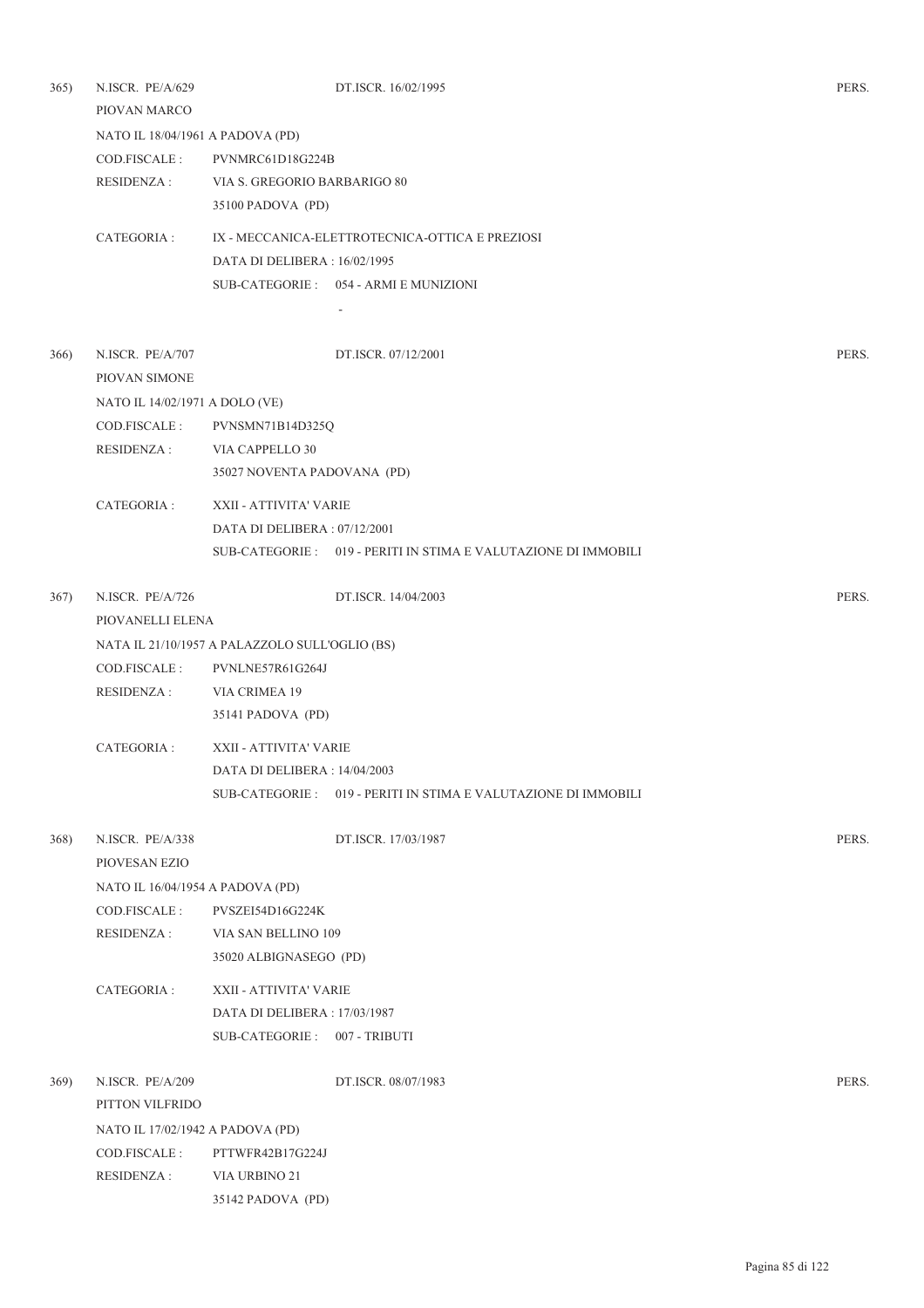|      | CATEGORIA :                       | XXII - ATTIVITA' VARIE                            |                                                                   |       |
|------|-----------------------------------|---------------------------------------------------|-------------------------------------------------------------------|-------|
|      |                                   | DATA DI DELIBERA: 08/07/1983                      |                                                                   |       |
|      |                                   | SUB-CATEGORIE: 007 - TRIBUTI                      |                                                                   |       |
| 370) | N.ISCR. PE/A/774                  |                                                   | DT.ISCR. 18/01/2010                                               | PERS. |
|      | PIZZOCARO MARCO                   |                                                   |                                                                   |       |
|      |                                   | NATO IL 30/09/1967 A PIOVE DI SACCO (PD)          |                                                                   |       |
|      | COD.FISCALE:                      | PZZMRC67P30G693J                                  |                                                                   |       |
|      | <b>RESIDENZA:</b>                 | VIA ROVIGO 6                                      |                                                                   |       |
|      |                                   | 35020 SAONARA (PD)                                |                                                                   |       |
|      | CATEGORIA :                       | X - CHIMICA                                       |                                                                   |       |
|      |                                   | DATA DI DELIBERA : 18/01/2010                     |                                                                   |       |
|      |                                   |                                                   | SUB-CATEGORIE : 023 - GOMMA ELASTICA E DERIVATI (PNEUMATICI)      |       |
| 371) | N.ISCR. PE/A/375                  |                                                   | DT.ISCR. 15/12/1987                                               | PERS. |
|      | POLATO ANGELO                     |                                                   |                                                                   |       |
|      | NATO IL 14/06/1938 A PADOVA (PD)  |                                                   |                                                                   |       |
|      | COD.FISCALE:                      | PLTNGL38H14G224B                                  |                                                                   |       |
|      | <b>RESIDENZA:</b>                 | <b>CORSO DEL POPOLO 8</b>                         |                                                                   |       |
|      |                                   | 35100 PADOVA (PD)                                 |                                                                   |       |
|      | CATEGORIA:                        | XXII - ATTIVITA' VARIE                            |                                                                   |       |
|      |                                   | DATA DI DELIBERA: 15/12/1987                      |                                                                   |       |
|      |                                   | SUB-CATEGORIE: 007 - TRIBUTI                      |                                                                   |       |
| 372) | N.ISCR. PE/A/502<br>POLO MARCELLO |                                                   | DT.ISCR. 04/03/1991                                               | PERS. |
|      |                                   | NATO IL 14/08/1944 A SAN VITO AL TAGLIAMENTO (PN) |                                                                   |       |
|      | COD.FISCALE:                      | PLOMCL44M14I403O                                  |                                                                   |       |
|      | RESIDENZA :                       | VIA CHIODARE 212                                  |                                                                   |       |
|      |                                   | 35020 DUE CARRARE (PD)                            |                                                                   |       |
|      | CATEGORIA:                        | XIII - COSTRUZIONI EDILI                          |                                                                   |       |
|      |                                   | DATA DI DELIBERA: 04/03/1991                      |                                                                   |       |
|      |                                   | SUB-CATEGORIE :                                   | 001 - COSTRUZIONI PER USO ABITAZIONE                              |       |
|      |                                   |                                                   | 002 - COSTRUZIONI PER USO INDUSTRIALE                             |       |
|      |                                   |                                                   | 003 - COSTRUZIONI PER USO AGRICOLO                                |       |
|      |                                   |                                                   | 007 - TERRENI FABBRICABILI                                        |       |
|      |                                   |                                                   | $\overline{\phantom{a}}$                                          |       |
| 373) | N.ISCR. PE/A/578                  |                                                   | DT.ISCR. 19/01/1993                                               | PERS. |
|      | POLO ROBERTA                      |                                                   |                                                                   |       |
|      | NATA IL 24/05/1960 A COMO (CO)    |                                                   |                                                                   |       |
|      | COD.FISCALE:                      | PLORRT60E64C933L                                  |                                                                   |       |
|      | RESIDENZA :                       | VIA G. BARETTI 24                                 |                                                                   |       |
|      |                                   | 35100 PADOVA (PD)                                 |                                                                   |       |
|      | CATEGORIA :                       | XXII - ATTIVITA' VARIE                            |                                                                   |       |
|      |                                   | DATA DI DELIBERA: 19/01/1993                      |                                                                   |       |
|      |                                   |                                                   | SUB-CATEGORIE : 001 - LINGUE STRANIERE (TRADUTTORI ED INTERPRETI) |       |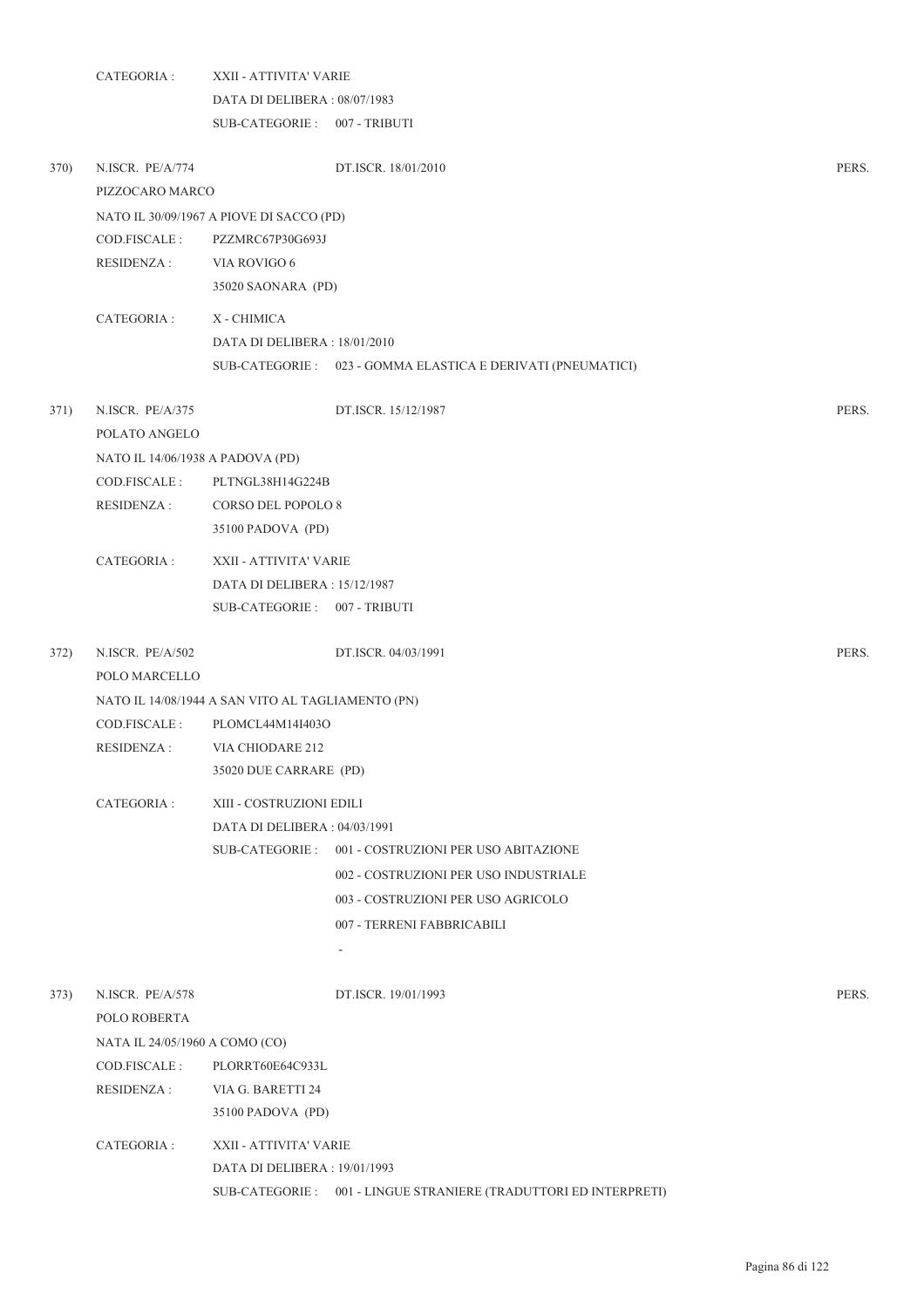| 374) | N.ISCR. PE/A/427<br>POMARO DONATO |                                             | DT.ISCR. 04/04/1989                                               | PERS. |
|------|-----------------------------------|---------------------------------------------|-------------------------------------------------------------------|-------|
|      | NATO IL 11/07/1960 A PONSO (PD)   |                                             |                                                                   |       |
|      | COD.FISCALE:                      | PMRDNT60L11G823P                            |                                                                   |       |
|      | <b>RESIDENZA:</b>                 | VIA TRESTO 1                                |                                                                   |       |
|      |                                   | 35040 PONSO (PD)                            |                                                                   |       |
|      | CATEGORIA :                       | XXII - ATTIVITA' VARIE                      |                                                                   |       |
|      |                                   | DATA DI DELIBERA: 04/04/1989                |                                                                   |       |
|      |                                   | SUB-CATEGORIE: 007 - TRIBUTI                |                                                                   |       |
| 375) | N.ISCR. PE/A/657                  |                                             | DT.ISCR. 14/04/1997                                               | PERS. |
|      | POPA MARIANNA                     |                                             |                                                                   |       |
|      | NATA IL 20/08/1950 A BUCAREST ()  |                                             |                                                                   |       |
|      | COD.FISCALE:                      | PPOMRN50M60Z129S                            |                                                                   |       |
|      | <b>RESIDENZA:</b>                 | VIA G. S. BACH 2                            |                                                                   |       |
|      |                                   | 35132 PADOVA (PD)                           |                                                                   |       |
|      | CATEGORIA :                       | XXII - ATTIVITA' VARIE                      |                                                                   |       |
|      |                                   | DATA DI DELIBERA : 14/04/1997               |                                                                   |       |
|      |                                   |                                             | SUB-CATEGORIE : 001 - LINGUE STRANIERE (TRADUTTORI ED INTERPRETI) |       |
|      |                                   |                                             | <b>1M - RUMENO</b>                                                |       |
| 376) | N.ISCR. PE/A/309                  |                                             | DT.ISCR. 05/12/1986                                               | PERS. |
|      | PORTELLI FRANCESCO                |                                             |                                                                   |       |
|      | NATO IL 22/05/1948 A SCICLI (RG)  |                                             |                                                                   |       |
|      | COD.FISCALE :                     | PRTFNC48E22I535B                            |                                                                   |       |
|      | RESIDENZA :                       | VIA PAPA PAOLO VI 12                        |                                                                   |       |
|      |                                   | 35043 MONSELICE (PD)                        |                                                                   |       |
|      | CATEGORIA :                       | XXII - ATTIVITA' VARIE                      |                                                                   |       |
|      |                                   | DATA DI DELIBERA : 05/12/1986               |                                                                   |       |
|      |                                   | SUB-CATEGORIE: 007 - TRIBUTI                |                                                                   |       |
| 377) | N.ISCR. PE/A/539                  |                                             | DT.ISCR. 01/06/1992                                               | PERS. |
|      | PRAVISANO RENZO                   |                                             |                                                                   |       |
|      | NATO IL 05/06/1940 A UDINE (UD)   |                                             |                                                                   |       |
|      | COD.FISCALE :                     | PRVRNZ40H05L483K                            |                                                                   |       |
|      | <b>RESIDENZA:</b>                 | VIA F. CILEA 7                              |                                                                   |       |
|      |                                   | 35132 PADOVA (PD)                           |                                                                   |       |
|      | CATEGORIA :                       | XXII - ATTIVITA' VARIE                      |                                                                   |       |
|      |                                   | DATA DI DELIBERA : 01/06/1992               |                                                                   |       |
|      |                                   | SUB-CATEGORIE: 007 - TRIBUTI                |                                                                   |       |
| 378) | N.ISCR. PE/A/492                  |                                             | DT.ISCR. 04/03/1991                                               | PERS. |
|      | PRENDIN GRAZIANO ANTONIO          |                                             |                                                                   |       |
|      |                                   | NATO IL 20/07/1963 A MONTEGROTTO TERME (PD) |                                                                   |       |
|      | COD.FISCALE:                      | PRNGZN63L20F529S                            |                                                                   |       |
|      | <b>RESIDENZA:</b>                 | VIA P. SELVATICO 3                          |                                                                   |       |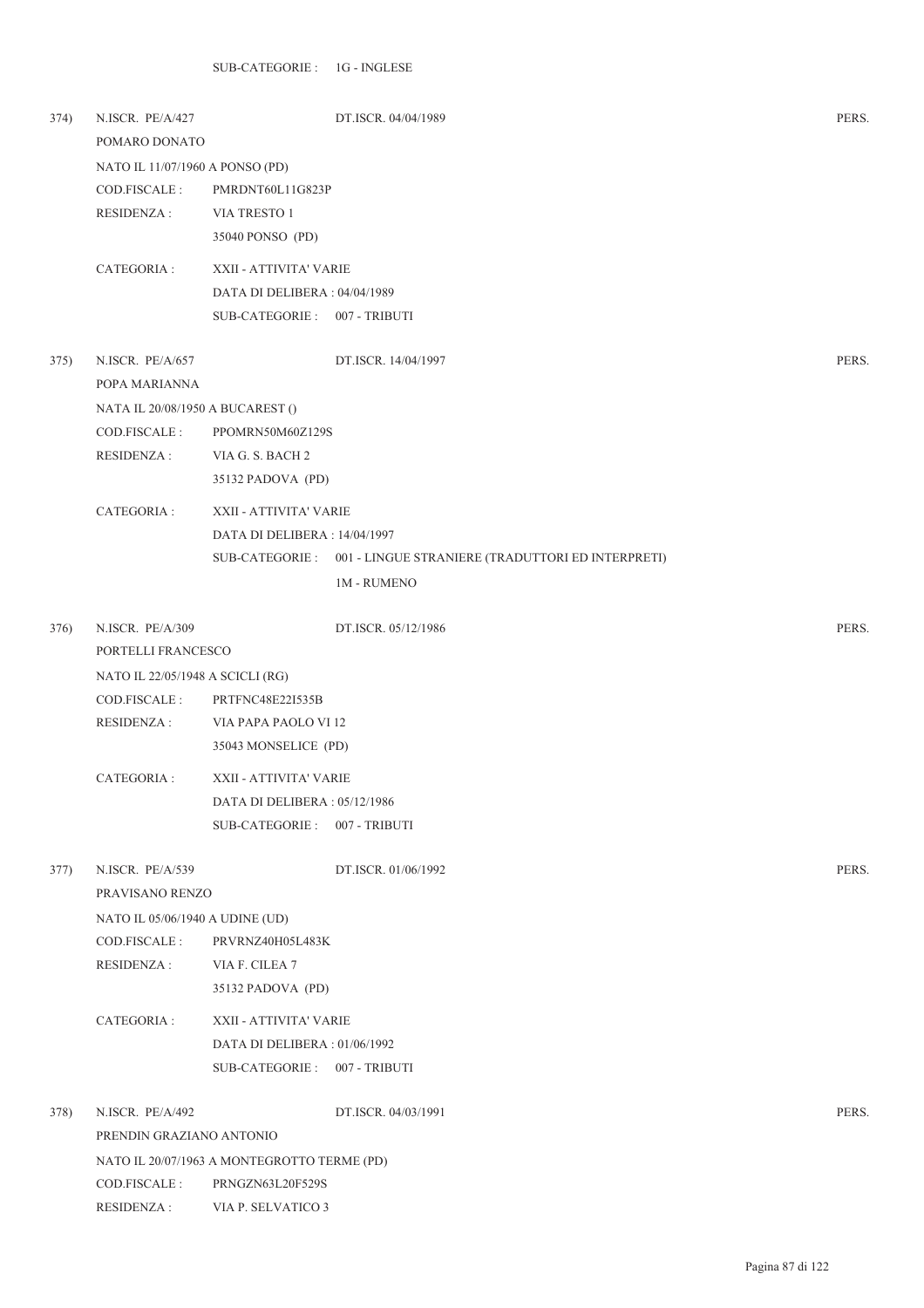| 35030 VEGGIANO (PD) |  |
|---------------------|--|
|---------------------|--|

CATEGORIA : XXII - ATTIVITA' VARIE DATA DI DELIBERA : 04/03/1991 SUB-CATEGORIE : 007 - TRIBUTI

| 379) | N.ISCR. PE/A/158                   |                                         | DT.ISCR. 29/05/1979                                              | PERS. |  |
|------|------------------------------------|-----------------------------------------|------------------------------------------------------------------|-------|--|
|      | QUAGLIA ANTONIO                    |                                         |                                                                  |       |  |
|      |                                    | NATO IL 21/12/1949 A VILLA ESTENSE (PD) |                                                                  |       |  |
|      | COD.FISCALE:                       | QGLNTN49T21L937M                        |                                                                  |       |  |
|      | <b>RESIDENZA:</b>                  | VIA PAPA GIOVANNI XXIII 18              |                                                                  |       |  |
|      |                                    | 35040 VILLA ESTENSE (PD)                |                                                                  |       |  |
|      | CATEGORIA :                        | XXII - ATTIVITA' VARIE                  |                                                                  |       |  |
|      |                                    | DATA DI DELIBERA: 29/05/1979            |                                                                  |       |  |
|      |                                    | SUB-CATEGORIE: 007 - TRIBUTI            |                                                                  |       |  |
| 380) | N.ISCR. PE/A/157                   |                                         | DT.ISCR. 23/02/1979                                              | PERS. |  |
|      | QUAGLIA GRAZIANO                   |                                         |                                                                  |       |  |
|      | NATO IL 26/02/1935 A SOLESINO (PD) |                                         |                                                                  |       |  |
|      | COD.FISCALE:                       | QGLGZN35B26I799M                        |                                                                  |       |  |
|      | <b>RESIDENZA:</b>                  | VIA SOTTOPRA' 57                        |                                                                  |       |  |
|      |                                    | 35047 SOLESINO (PD)                     |                                                                  |       |  |
|      | CATEGORIA :                        | XXII - ATTIVITA' VARIE                  |                                                                  |       |  |
|      |                                    | DATA DI DELIBERA: 23/02/1979            |                                                                  |       |  |
|      |                                    | SUB-CATEGORIE: 007 - TRIBUTI            |                                                                  |       |  |
| 381) | N.ISCR. PE/A/527                   |                                         | DT.ISCR. 17/02/1992                                              | PERS. |  |
|      | <b>QUEZEL ANGELO</b>               |                                         |                                                                  |       |  |
|      | NATO IL 01/01/1934 A TRIESTE (TS)  |                                         |                                                                  |       |  |
|      | COD.FISCALE :                      | QZLNGL34A01L424N                        |                                                                  |       |  |
|      | <b>RESIDENZA:</b>                  | VIA SCINTILLA 2                         |                                                                  |       |  |
|      |                                    | 35100 PADOVA (PD)                       |                                                                  |       |  |
|      | CATEGORIA :                        | VI - TESSILI                            |                                                                  |       |  |
|      |                                    | DATA DI DELIBERA : 17/02/1992           |                                                                  |       |  |
|      |                                    |                                         | SUB-CATEGORIE: 030 - TAPPETI ED ARAZZI NAZIONALI ED ESTERI       |       |  |
| 382) | N.ISCR. PE/A/494                   |                                         | DT.ISCR. 04/03/1991                                              | PERS. |  |
|      | RAINGER CAROLINE                   |                                         |                                                                  |       |  |
|      | NATA IL 16/05/1946 A LONDRA ()     |                                         |                                                                  |       |  |
|      | COD.FISCALE :                      | RNGCLN46E56Z114E                        |                                                                  |       |  |
|      | <b>RESIDENZA:</b>                  | VIA GHISLANDI 16/A                      |                                                                  |       |  |
|      |                                    | 35031 ABANO TERME (PD)                  |                                                                  |       |  |
|      | CATEGORIA :                        | XXII - ATTIVITA' VARIE                  |                                                                  |       |  |
|      |                                    | DATA DI DELIBERA : 04/03/1991           |                                                                  |       |  |
|      |                                    |                                         | SUB-CATEGORIE: 001 - LINGUE STRANIERE (TRADUTTORI ED INTERPRETI) |       |  |
|      |                                    |                                         | 1G - INGLESE                                                     |       |  |
| 383) | N.ISCR. PE/A/785                   |                                         | DT.ISCR. 12/07/2011                                              | PERS. |  |
|      | <b>RAMI ROMANO</b>                 |                                         |                                                                  |       |  |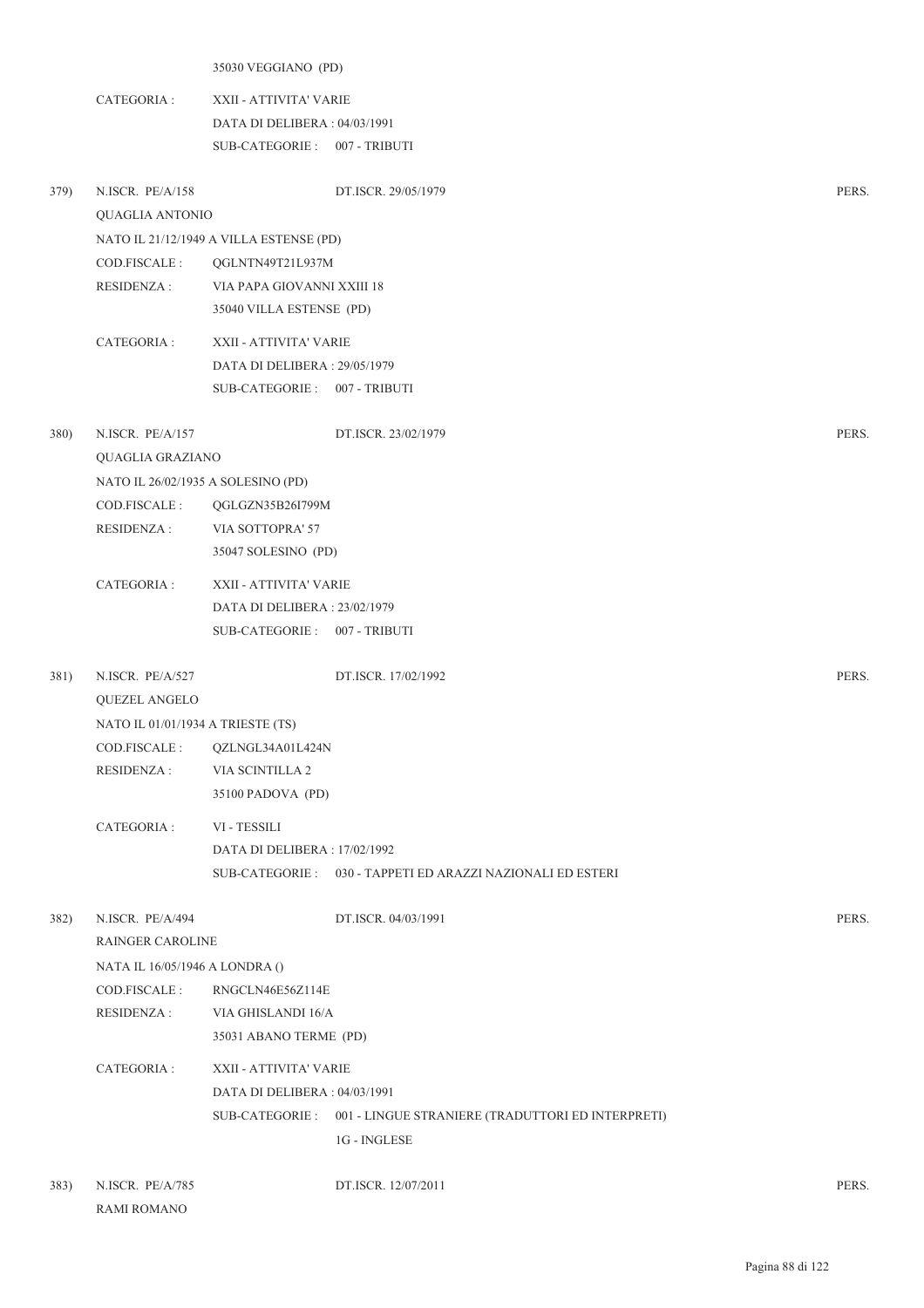|      | NATO IL 28/07/1964 A BOLOGNA (BO)        |                               |                                                                                      |       |  |  |
|------|------------------------------------------|-------------------------------|--------------------------------------------------------------------------------------|-------|--|--|
|      | COD.FISCALE:                             | RMARMN64L28A944R              |                                                                                      |       |  |  |
|      | <b>RESIDENZA:</b>                        | VIA LUIGI DE PROSPERI 6       |                                                                                      |       |  |  |
|      |                                          | 35127 PADOVA (PD)             |                                                                                      |       |  |  |
|      | CATEGORIA :                              | XXII - ATTIVITA' VARIE        |                                                                                      |       |  |  |
|      |                                          | DATA DI DELIBERA : 12/07/2011 |                                                                                      |       |  |  |
|      |                                          |                               | SUB-CATEGORIE: 019 - PERITI IN STIMA E VALUTAZIONE DI IMMOBILI                       |       |  |  |
| 384) | N.ISCR. PE/A/753                         |                               | DT.ISCR. 08/03/2007                                                                  | PERS. |  |  |
|      | <b>REA GIUSEPPE</b>                      |                               |                                                                                      |       |  |  |
|      | NATO IL 03/12/1969 A VENEZIA (VE)        |                               |                                                                                      |       |  |  |
|      | COD.FISCALE :                            | REAGPP69T03L736Y              |                                                                                      |       |  |  |
|      | <b>RESIDENZA:</b>                        | VIA SAN GIUSEPPE 68           |                                                                                      |       |  |  |
|      |                                          | 35030 SELVAZZANO DENTRO (PD)  |                                                                                      |       |  |  |
|      | CATEGORIA :                              | XXII - ATTIVITA' VARIE        |                                                                                      |       |  |  |
|      |                                          | DATA DI DELIBERA: 08/03/2007  |                                                                                      |       |  |  |
|      |                                          |                               | SUB-CATEGORIE: 019 - PERITI IN STIMA E VALUTAZIONE DI IMMOBILI                       |       |  |  |
| 385) | N.ISCR. PE/A/639<br><b>RENSI MICHELE</b> |                               | DT.ISCR. 10/10/1995                                                                  | PERS. |  |  |
|      | NATO IL 14/02/1968 A PADOVA (PD)         |                               |                                                                                      |       |  |  |
|      | COD.FISCALE:                             | RNSMHL68B14G224Y              |                                                                                      |       |  |  |
|      | <b>RESIDENZA:</b>                        | VIA MAMELI 3/A                |                                                                                      |       |  |  |
|      |                                          | 35035 MESTRINO (PD)           |                                                                                      |       |  |  |
|      | CATEGORIA :                              |                               | IX - MECCANICA-ELETTROTECNICA-OTTICA E PREZIOSI                                      |       |  |  |
|      |                                          | DATA DI DELIBERA: 10/10/1995  |                                                                                      |       |  |  |
|      |                                          |                               | SUB-CATEGORIE: 036 - PREZIOSI (OREFICERIA, GIOIELLERIA, ARGENTERIA, OROLOGERIA)<br>٠ |       |  |  |
| 386) | N.ISCR. PE/A/693                         |                               | DT.ISCR. 24/10/2000                                                                  | PERS. |  |  |
|      | RHAZZALI MOHAMMED KHALID                 |                               |                                                                                      |       |  |  |
|      | NATO IL 02/12/1973 A RABAT ()            |                               |                                                                                      |       |  |  |
|      | COD.FISCALE:                             | RHZMMM73T02Z330Z              |                                                                                      |       |  |  |
|      | <b>RESIDENZA:</b>                        | VIA URBINO 1/34               |                                                                                      |       |  |  |
|      |                                          | 35100 PADOVA (PD)             |                                                                                      |       |  |  |
|      | CATEGORIA:                               | XXII - ATTIVITA' VARIE        |                                                                                      |       |  |  |
|      |                                          | DATA DI DELIBERA : 24/10/2000 |                                                                                      |       |  |  |
|      |                                          |                               | SUB-CATEGORIE: 001 - LINGUE STRANIERE (TRADUTTORI ED INTERPRETI)                     |       |  |  |
|      |                                          |                               | 1A - ARABO                                                                           |       |  |  |
|      |                                          |                               | 1E - FRANCESE                                                                        |       |  |  |
| 387) | N.ISCR. PE/A/660                         |                               | DT.ISCR. 26/09/1997                                                                  | PERS. |  |  |
|      | RIELLO NICOLETTA                         |                               |                                                                                      |       |  |  |
|      | NATA IL 20/11/1964 A PADOVA (PD)         |                               |                                                                                      |       |  |  |
|      | COD.FISCALE:                             | RLLNLT64S60G224P              |                                                                                      |       |  |  |
|      | <b>RESIDENZA:</b>                        | VIA DEL VESCOVADO 42          |                                                                                      |       |  |  |
|      |                                          | 35141 PADOVA (PD)             |                                                                                      |       |  |  |
|      |                                          |                               |                                                                                      |       |  |  |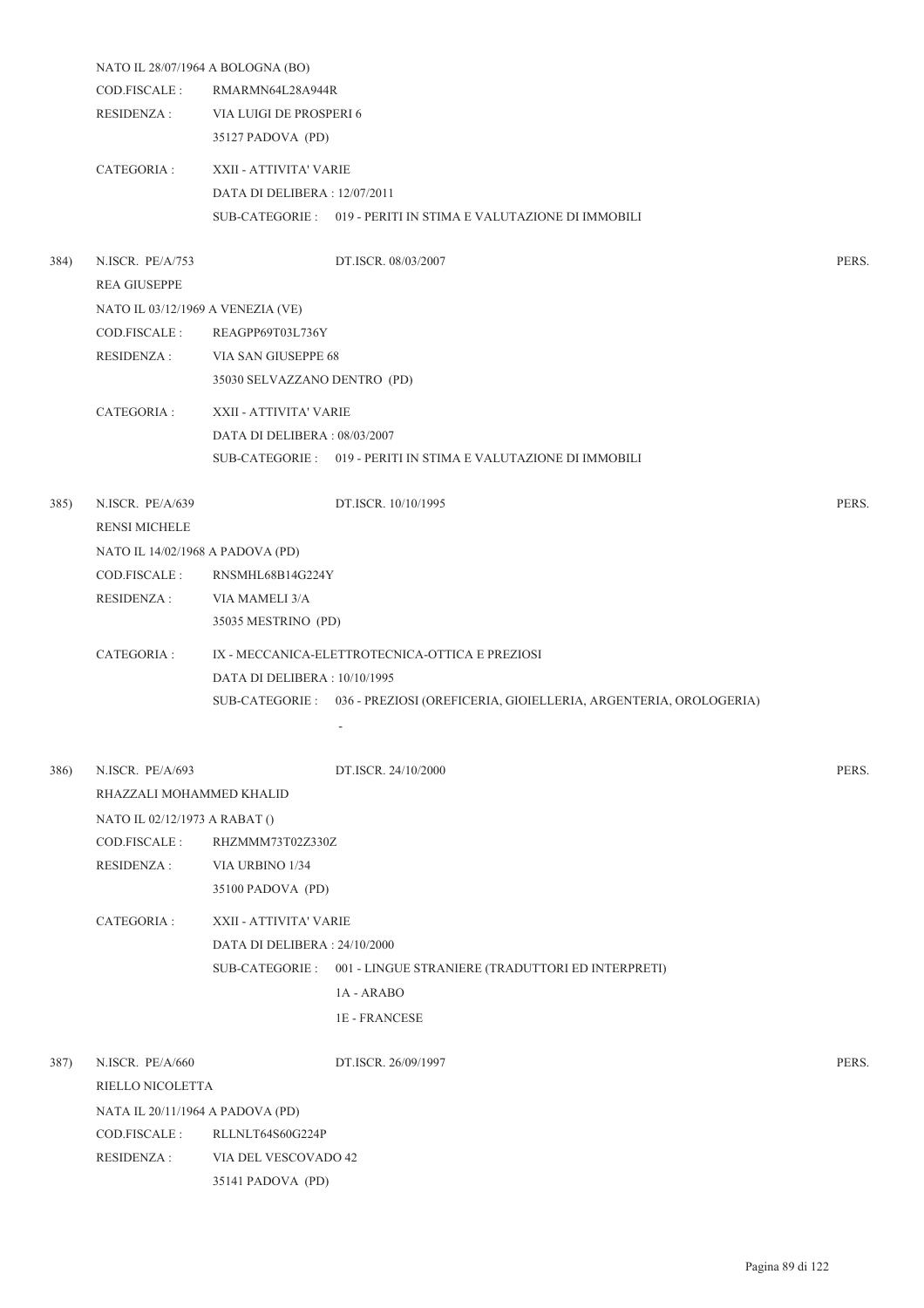|      | CATEGORIA :                          | XXII - ATTIVITA' VARIE<br>DATA DI DELIBERA: 26/09/1997 | SUB-CATEGORIE : 001 - LINGUE STRANIERE (TRADUTTORI ED INTERPRETI) |       |
|------|--------------------------------------|--------------------------------------------------------|-------------------------------------------------------------------|-------|
|      |                                      |                                                        | 1G - INGLESE                                                      |       |
| 388) | N.ISCR. PE/A/763<br>RIGATO FEDERICO  |                                                        | DT.ISCR. 29/05/2008                                               | PERS. |
|      |                                      | NATO IL 10/10/1978 A CAMPOSAMPIERO (PD)                |                                                                   |       |
|      | COD.FISCALE :                        | RGTFRC78R10B563B                                       |                                                                   |       |
|      | RESIDENZA :                          | VIA MAGELLANO 1<br>35136 PADOVA (PD)                   |                                                                   |       |
|      | CATEGORIA :                          | XXII - ATTIVITA' VARIE                                 |                                                                   |       |
|      |                                      | DATA DI DELIBERA : 29/05/2008                          |                                                                   |       |
|      |                                      |                                                        | SUB-CATEGORIE : 019 - PERITI IN STIMA E VALUTAZIONE DI IMMOBILI   |       |
| 389) | N.ISCR. PE/A/822                     |                                                        | DT.ISCR. 06/02/2017                                               | PERS. |
|      | RIGATTI NADIA RITA                   |                                                        |                                                                   |       |
|      | NATA IL 01/04/1957 A NARDO' (LE)     |                                                        |                                                                   |       |
|      | COD.FISCALE :                        | RGTNRT57D41F842C                                       |                                                                   |       |
|      | <b>RESIDENZA:</b>                    | VIA DEI TIGLI 12 TER<br>35125 PADOVA (PD)              |                                                                   |       |
|      | CATEGORIA :                          | XXII - ATTIVITA' VARIE                                 |                                                                   |       |
|      |                                      | DATA DI DELIBERA : 06/02/2017                          |                                                                   |       |
|      |                                      |                                                        | SUB-CATEGORIE : 001 - LINGUE STRANIERE (TRADUTTORI ED INTERPRETI) |       |
|      |                                      |                                                        | <b>1E-FRANCESE</b>                                                |       |
|      |                                      |                                                        | <b>1L-PORTOGHESE</b>                                              |       |
|      |                                      |                                                        | <b>1M - RUMENO</b>                                                |       |
|      |                                      |                                                        | 1Q - SPAGNOLO                                                     |       |
| 390) | N.ISCR. PE/A/738<br>RIGHETTO SILVANO |                                                        | DT.ISCR. 24/01/2005                                               | PERS. |
|      |                                      | NATO IL 22/08/1949 A CADONEGHE (PD)                    |                                                                   |       |
|      | COD.FISCALE:                         | RGHSVN49M22B345K                                       |                                                                   |       |
|      | <b>RESIDENZA:</b>                    | VIA KENNEDY 16                                         |                                                                   |       |
|      |                                      | 35010 CURTAROLO (PD)                                   |                                                                   |       |
|      | CATEGORIA :                          | XXII - ATTIVITA' VARIE                                 |                                                                   |       |
|      |                                      | DATA DI DELIBERA: 24/01/2005                           |                                                                   |       |
|      |                                      |                                                        | SUB-CATEGORIE : 019 - PERITI IN STIMA E VALUTAZIONE DI IMMOBILI   |       |
| 391) | N.ISCR. PE/A/272                     |                                                        | DT.ISCR. 05/11/1985                                               | PERS. |
|      | RINALDI OLGA                         |                                                        |                                                                   |       |
|      | NATA IL 07/11/1943 A DOLO (VE)       |                                                        |                                                                   |       |
|      | COD.FISCALE:                         | RNLLGO43S47D325F                                       |                                                                   |       |
|      | <b>RESIDENZA:</b>                    | <b>VIA LAZZARINI 5</b>                                 |                                                                   |       |
|      |                                      | 35100 PADOVA (PD)                                      |                                                                   |       |
|      | CATEGORIA :                          | XXII - ATTIVITA' VARIE                                 |                                                                   |       |
|      |                                      | DATA DI DELIBERA: 05/11/1985                           |                                                                   |       |
|      |                                      | SUB-CATEGORIE: 007 - TRIBUTI                           |                                                                   |       |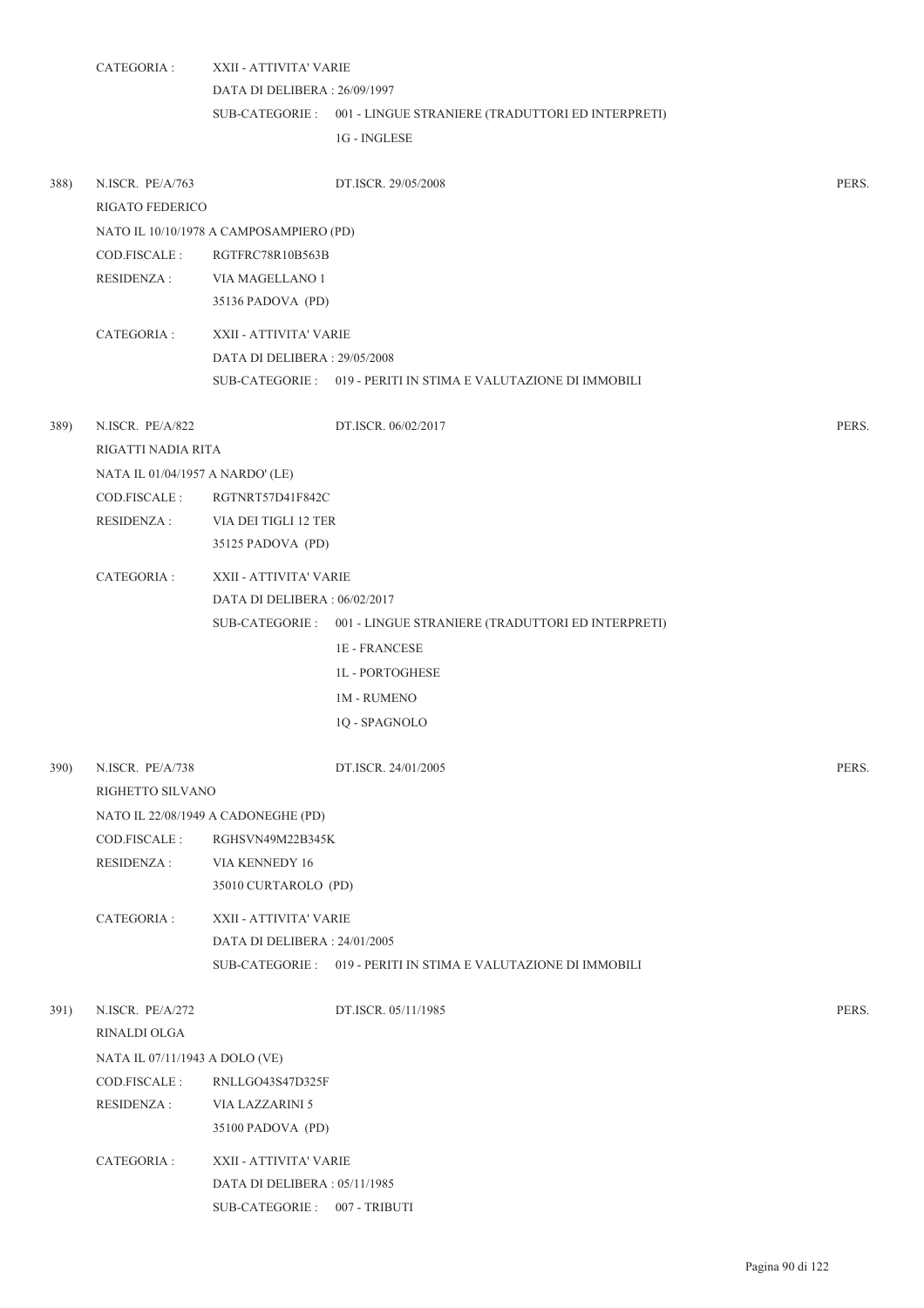| 392)         | N.ISCR. PE/A/467                                 |                                                    | DT.ISCR. 19/04/1990                                             | PERS. |
|--------------|--------------------------------------------------|----------------------------------------------------|-----------------------------------------------------------------|-------|
|              | RINALDO MAURIZIO                                 |                                                    |                                                                 |       |
|              |                                                  | NATO IL 13/01/1952 A SANTA MARGHERITA D'ADIGE (PD) |                                                                 |       |
|              | COD.FISCALE:                                     | RNLMRZ52A13I226U                                   |                                                                 |       |
|              | RESIDENZA :                                      | VIA FOGAZZARO 1                                    |                                                                 |       |
|              |                                                  |                                                    | 35040 SANTA MARGHERITA D'ADIGE (PD)                             |       |
|              | CATEGORIA :                                      | XXII - ATTIVITA' VARIE                             |                                                                 |       |
|              |                                                  | DATA DI DELIBERA: 19/04/1990                       |                                                                 |       |
|              |                                                  | SUB-CATEGORIE: 004 - SCRITTURE                     |                                                                 |       |
|              |                                                  |                                                    |                                                                 |       |
|              |                                                  |                                                    | 007 - TRIBUTI                                                   |       |
| 393)         | N.ISCR. PE/A/579                                 |                                                    | DT.ISCR. 19/01/1993                                             | PERS. |
|              | RIONDATO ANTONIO                                 |                                                    |                                                                 |       |
|              | NATO IL 24/12/1955 A PADOVA (PD)                 |                                                    |                                                                 |       |
|              | COD.FISCALE :                                    | RNDNTN55T24G224D                                   |                                                                 |       |
|              | <b>RESIDENZA:</b>                                | VIA BONO DA FERRARA 2 INT. 2                       |                                                                 |       |
|              |                                                  | 35143 PADOVA (PD)                                  |                                                                 |       |
|              |                                                  |                                                    |                                                                 |       |
|              | CATEGORIA :                                      | X - CHIMICA                                        |                                                                 |       |
|              |                                                  | DATA DI DELIBERA : 19/01/1993                      |                                                                 |       |
|              |                                                  |                                                    | SUB-CATEGORIE: 008 - MATERIE PLASTICHE                          |       |
|              |                                                  |                                                    | 022 - RESINE SINTETICHE                                         |       |
|              |                                                  |                                                    | 023 - GOMMA ELASTICA E DERIVATI                                 |       |
|              |                                                  |                                                    | 029 - PRODOTTI CHIMICI IN GENERE                                |       |
|              | N.ISCR. PE/A/805                                 |                                                    | DT.ISCR. 06/06/2014                                             | PERS. |
| 394)         | RIONDATO MATTEO                                  |                                                    |                                                                 |       |
|              |                                                  |                                                    |                                                                 |       |
|              | NATO IL 15/11/1978 A PADOVA (PD)<br>COD.FISCALE: | RNDMTT78S15G224Q                                   |                                                                 |       |
|              | RESIDENZA :                                      | VIA GRAMSCI 19                                     |                                                                 |       |
|              |                                                  | 35036 MONTEGROTTO TERME (PD)                       |                                                                 |       |
|              |                                                  |                                                    |                                                                 |       |
|              | CATEGORIA :                                      | XXII - ATTIVITA' VARIE                             |                                                                 |       |
|              |                                                  | DATA DI DELIBERA: 06/06/2014                       |                                                                 |       |
|              |                                                  |                                                    | SUB-CATEGORIE : 019 - PERITI IN STIMA E VALUTAZIONE DI IMMOBILI |       |
|              |                                                  |                                                    |                                                                 |       |
| 395)         | N.ISCR. PE/A/508                                 |                                                    | DT.ISCR. 11/11/1991                                             | PERS. |
|              | <b>RIZZI FRANCESCO</b>                           |                                                    |                                                                 |       |
|              |                                                  | NATO IL 28/08/1953 A VILLAFRANCA PADOVANA (PD)     |                                                                 |       |
|              | COD.FISCALE:                                     | RZZFNC53M28L947J                                   |                                                                 |       |
|              | RESIDENZA :                                      | VIA S. PROSDOCIMO 5                                |                                                                 |       |
|              |                                                  | 35020 ALBIGNASEGO (PD)                             |                                                                 |       |
|              | CATEGORIA :                                      | XXII - ATTIVITA' VARIE                             |                                                                 |       |
|              |                                                  | DATA DI DELIBERA : 11/11/1991                      |                                                                 |       |
|              |                                                  | SUB-CATEGORIE: 007 - TRIBUTI                       |                                                                 |       |
|              |                                                  |                                                    |                                                                 |       |
| <b>396</b> ) | N.ISCR. PE/A/162                                 |                                                    | DT.ISCR. 28/02/1980                                             | PERS. |
|              | RIZZO GIOVANNI                                   |                                                    |                                                                 |       |
|              |                                                  | NATO IL 09/11/1947 A SAN PIETRO VERNOTICO (BR)     |                                                                 |       |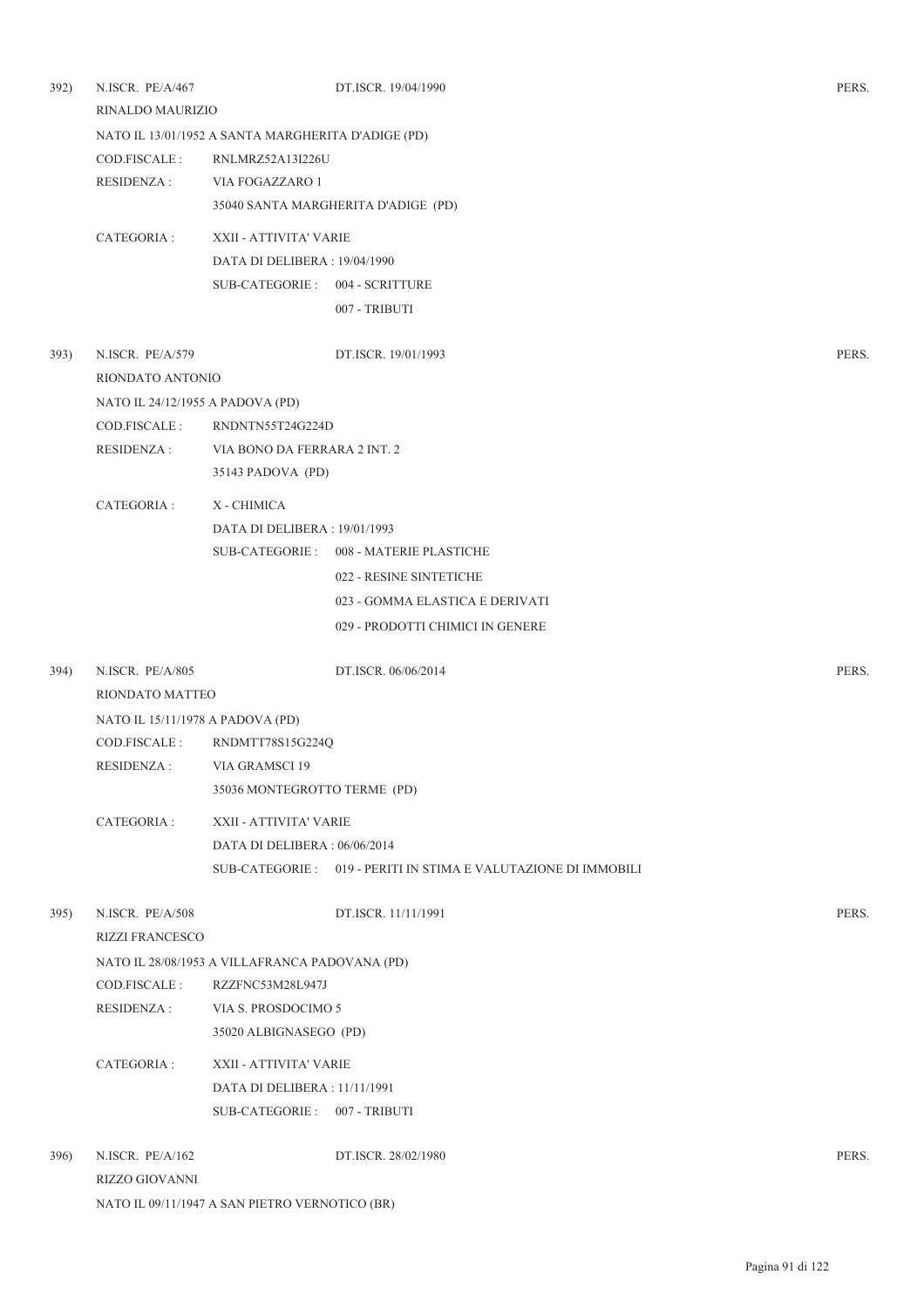|      | COD.FISCALE:<br><b>RESIDENZA:</b>      | RZZGNN47S09I119S<br>VIA PONTEMANCO 99         |                                                                 |       |
|------|----------------------------------------|-----------------------------------------------|-----------------------------------------------------------------|-------|
|      |                                        | 35020 DUE CARRARE (PD)                        |                                                                 |       |
|      | CATEGORIA :                            | XIII - COSTRUZIONI EDILI                      |                                                                 |       |
|      |                                        | DATA DI DELIBERA: 28/02/1980                  |                                                                 |       |
|      |                                        |                                               | SUB-CATEGORIE: 019 - IMPIANTI, FOGNATURE E FOSSE DEPURATIVE     |       |
|      |                                        |                                               |                                                                 |       |
| 397) | N.ISCR. PE/A/374<br>RIZZONATO MORENO   |                                               | DT.ISCR. 15/12/1987                                             | PERS. |
|      |                                        | NATO IL 18/10/1956 A CAMPOLONGO MAGGIORE (VE) |                                                                 |       |
|      | COD.FISCALE :                          | RZZMRN56R18B546N                              |                                                                 |       |
|      | <b>RESIDENZA:</b>                      | VIA VILLA DEL BOSCO 1                         |                                                                 |       |
|      |                                        | 35037 TEOLO (PD)                              |                                                                 |       |
|      | CATEGORIA :                            | XXII - ATTIVITA' VARIE                        |                                                                 |       |
|      |                                        | DATA DI DELIBERA: 15/12/1987                  |                                                                 |       |
|      |                                        | SUB-CATEGORIE: 007 - TRIBUTI                  |                                                                 |       |
| 398) | N.ISCR. PE/A/829<br>ROMEO CARLO        |                                               | DT.ISCR. 04/07/2017                                             | PERS. |
|      | NATO IL 25/10/1954 A PADOVA (PD)       |                                               |                                                                 |       |
|      | COD.FISCALE:                           | RMOCRL54R25G224K                              |                                                                 |       |
|      | <b>RESIDENZA:</b>                      | VIA VERGERIO 15/A                             |                                                                 |       |
|      |                                        | 35126 PADOVA (PD)                             |                                                                 |       |
|      | CATEGORIA :                            | XXII - ATTIVITA' VARIE                        |                                                                 |       |
|      |                                        | DATA DI DELIBERA: 04/07/2017                  |                                                                 |       |
|      |                                        | SUB-CATEGORIE: 014 - FILATELIA                |                                                                 |       |
| 399) | N.ISCR. PE/A/130                       |                                               | DT.ISCR. 26/10/1976                                             | PERS. |
|      | RONCALI POLO ALFREDO                   |                                               |                                                                 |       |
|      | NATO IL 05/09/1929 A COSEANO (UD)      |                                               |                                                                 |       |
|      | COD.FISCALE :                          | RNCLRD29P05D085Z                              |                                                                 |       |
|      | <b>RESIDENZA:</b>                      |                                               | VIA JACOPO DA MONTAGNANA 11 IN. 7                               |       |
|      |                                        | 35100 PADOVA (PD)                             |                                                                 |       |
|      | CATEGORIA :                            | XXII - ATTIVITA' VARIE                        |                                                                 |       |
|      |                                        | DATA DI DELIBERA: 26/10/1976                  |                                                                 |       |
|      |                                        | SUB-CATEGORIE: 007 - TRIBUTI                  |                                                                 |       |
| 400) | N.ISCR. PE/A/804<br><b>ROSA DAVIDE</b> |                                               | DT.ISCR. 28/01/2014                                             | PERS. |
|      |                                        | NATO IL 06/05/1983 A MONSELICE (PD)           |                                                                 |       |
|      | COD.FISCALE :                          | RSODVD83E06F382U                              |                                                                 |       |
|      | RESIDENZA :                            | VIA SAN GREGORIO BARBARIGO 7                  |                                                                 |       |
|      |                                        | 35043 MONSELICE (PD)                          |                                                                 |       |
|      | CATEGORIA :                            | XXII - ATTIVITA' VARIE                        |                                                                 |       |
|      |                                        | DATA DI DELIBERA: 28/01/2014                  |                                                                 |       |
|      |                                        |                                               | SUB-CATEGORIE : 019 - PERITI IN STIMA E VALUTAZIONE DI IMMOBILI |       |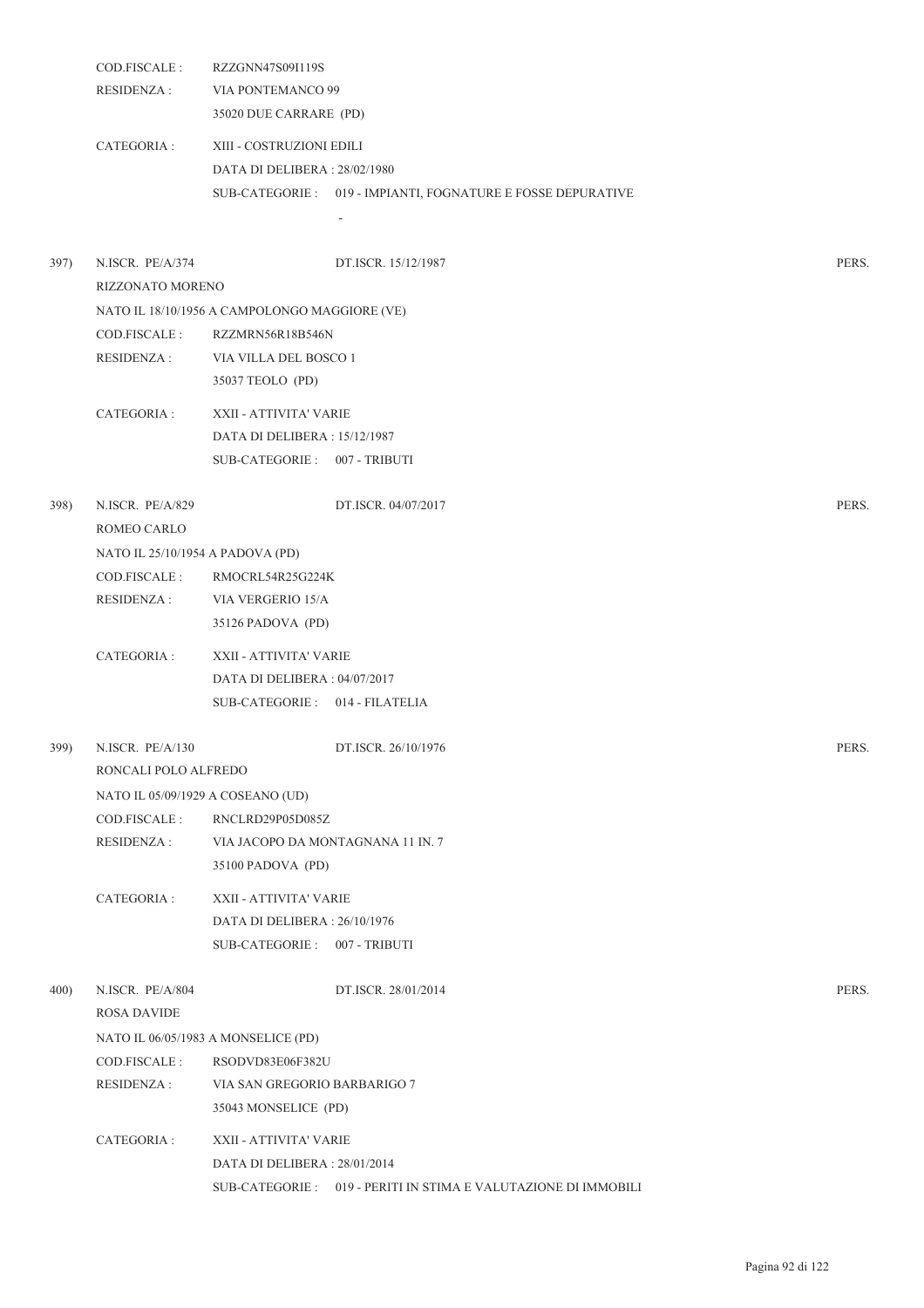| 401) | N.ISCR. PE/A/451<br>ROSATI ANTONIO |                                     | DT.ISCR. 29/06/1989                                             | PERS. |
|------|------------------------------------|-------------------------------------|-----------------------------------------------------------------|-------|
|      |                                    | NATO IL 05/09/1929 A AVEZZANO (AQ)  |                                                                 |       |
|      | COD.FISCALE:                       | RSTNTN29P05A515H                    |                                                                 |       |
|      | <b>RESIDENZA:</b>                  | VIA URBINO 21                       |                                                                 |       |
|      |                                    | 35100 PADOVA (PD)                   |                                                                 |       |
|      | CATEGORIA :                        | XXII - ATTIVITA' VARIE              |                                                                 |       |
|      |                                    | DATA DI DELIBERA: 29/06/1989        |                                                                 |       |
|      |                                    | SUB-CATEGORIE: 007 - TRIBUTI        |                                                                 |       |
| 402) | N.ISCR. PE/A/292                   |                                     | DT.ISCR. 24/06/1986                                             | PERS. |
|      | <b>ROSSATO LORIS</b>               |                                     |                                                                 |       |
|      |                                    | NATO IL 09/01/1952 A MONSELICE (PD) |                                                                 |       |
|      | COD.FISCALE:                       | RSSLRS52A09F382H                    |                                                                 |       |
|      | RESIDENZA :                        | VIA CARRUBBIO 58                    |                                                                 |       |
|      |                                    | 35043 MONSELICE (PD)                |                                                                 |       |
|      | CATEGORIA :                        | XXII - ATTIVITA' VARIE              |                                                                 |       |
|      |                                    | DATA DI DELIBERA: 24/06/1986        |                                                                 |       |
|      |                                    | SUB-CATEGORIE: 007 - TRIBUTI        |                                                                 |       |
| 403) | N.ISCR. PE/A/794                   |                                     | DT.ISCR. 23/08/2012                                             | PERS. |
|      | ROSSETTO ANDREA                    |                                     |                                                                 |       |
|      | NATO IL 26/04/1982 A PADOVA (PD)   |                                     |                                                                 |       |
|      | COD.FISCALE:                       | RSSNDR82D26G224M                    |                                                                 |       |
|      | <b>RESIDENZA:</b>                  | VIA DONATELLO 20                    |                                                                 |       |
|      |                                    | 35027 NOVENTA PADOVANA (PD)         |                                                                 |       |
|      | CATEGORIA :                        | XXII - ATTIVITA' VARIE              |                                                                 |       |
|      |                                    | DATA DI DELIBERA : 23/08/2012       |                                                                 |       |
|      |                                    |                                     | SUB-CATEGORIE : 019 - PERITI IN STIMA E VALUTAZIONE DI IMMOBILI |       |
| 404) | N.ISCR. PE/A/679                   |                                     | DT.ISCR. 20/05/1999                                             | PERS. |
|      | ROVERATO GINO                      |                                     |                                                                 |       |
|      | NATO IL 12/09/1967 A PADOVA (PD)   |                                     |                                                                 |       |
|      | COD.FISCALE :                      | RVRGNI67P12G224U                    |                                                                 |       |
|      | <b>RESIDENZA:</b>                  | VIA MONTE ROTONDO 12                |                                                                 |       |
|      |                                    | 35100 PADOVA (PD)                   |                                                                 |       |
|      | CATEGORIA :                        | XXII - ATTIVITA' VARIE              |                                                                 |       |
|      |                                    | DATA DI DELIBERA: 20/05/1999        |                                                                 |       |
|      |                                    |                                     | SUB-CATEGORIE : 019 - PERITI IN STIMA E VALUTAZIONE DI IMMOBILI |       |
| 405) | N.ISCR. PE/A/727                   |                                     | DT.ISCR. 05/05/2003                                             | PERS. |
|      | ROVOLETTO ROBERTO                  |                                     |                                                                 |       |
|      | NATO IL 27/01/1946 A PADOVA (PD)   |                                     |                                                                 |       |
|      | COD.FISCALE :                      | RVLRRT46A27G224E                    |                                                                 |       |
|      | <b>RESIDENZA:</b>                  | VICOLO DEI DOTTO 1                  |                                                                 |       |
|      |                                    | 35139 PADOVA (PD)                   |                                                                 |       |
|      | CATEGORIA :                        | XXII - ATTIVITA' VARIE              |                                                                 |       |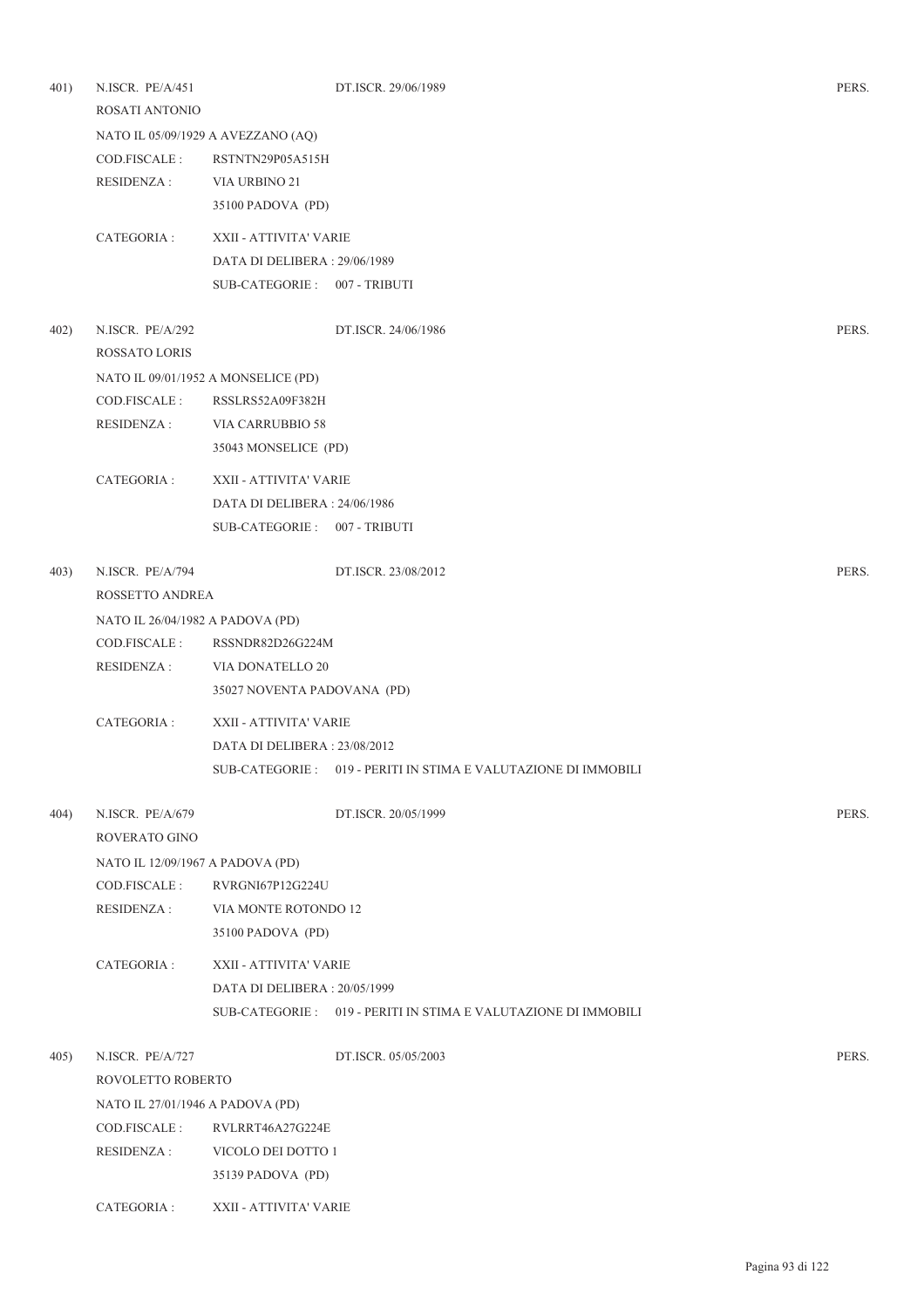## DATA DI DELIBERA : 05/05/2003 SUB-CATEGORIE : 019 - PERITI IN STIMA E VALUTAZIONE DI IMMOBILI

| 406) | N.ISCR. PE/A/781<br>RUGGIERI ELISABETTA |                               | DT.ISCR. 09/03/2011                                                              | PERS. |
|------|-----------------------------------------|-------------------------------|----------------------------------------------------------------------------------|-------|
|      | NATO IL 15/04/1965 A PADOVA (PD)        |                               |                                                                                  |       |
|      | COD.FISCALE :                           | RGGLBT65D55G224W              |                                                                                  |       |
|      | <b>RESIDENZA:</b>                       | VIA MONTALE 7                 |                                                                                  |       |
|      |                                         | 35010 VIGODARZERE (PD)        |                                                                                  |       |
|      | CATEGORIA :                             | XXII - ATTIVITA' VARIE        |                                                                                  |       |
|      |                                         | DATA DI DELIBERA: 09/03/2011  |                                                                                  |       |
|      |                                         |                               | SUB-CATEGORIE: 019 - PERITI IN STIMA E VALUTAZIONE DI IMMOBILI                   |       |
| 407) | N.ISCR. PE/A/329                        |                               | DT.ISCR. 27/02/1987                                                              | PERS. |
|      | RUZZA DANIELA                           |                               |                                                                                  |       |
|      | NATA IL 01/02/1957 A TEOLO (PD)         |                               |                                                                                  |       |
|      | COD.FISCALE :                           | RZZDNL57B41L100W              |                                                                                  |       |
|      | <b>RESIDENZA:</b>                       | VIA EUGANEA PRAGLIA 20        |                                                                                  |       |
|      |                                         | 35037 TEOLO (PD)              |                                                                                  |       |
|      | CATEGORIA :                             | XXII - ATTIVITA' VARIE        |                                                                                  |       |
|      |                                         | DATA DI DELIBERA: 27/02/1987  |                                                                                  |       |
|      |                                         | SUB-CATEGORIE: 007 - TRIBUTI  |                                                                                  |       |
| 408) | N.ISCR. PE/A/213                        |                               | DT.ISCR. 08/07/1983                                                              | PERS. |
|      | SABBADIN GIORGIO                        |                               |                                                                                  |       |
|      | NATO IL 04/02/1941 A PADOVA (PD)        |                               |                                                                                  |       |
|      | COD.FISCALE :                           | SBBGRG41B04G224W              |                                                                                  |       |
|      | <b>RESIDENZA:</b>                       | VIA TONELLO 4                 |                                                                                  |       |
|      |                                         | 35010 LIMENA (PD)             |                                                                                  |       |
|      | CATEGORIA :                             | XXII - ATTIVITA' VARIE        |                                                                                  |       |
|      |                                         | DATA DI DELIBERA: 08/07/1983  |                                                                                  |       |
|      |                                         | SUB-CATEGORIE: 007 - TRIBUTI  |                                                                                  |       |
| 409) | N.ISCR. PE/A/280                        |                               | DT.ISCR. 06/02/1986                                                              | PERS. |
|      | <b>SACCARDO LUIGI</b>                   |                               |                                                                                  |       |
|      | NATO IL 08/03/1927 A FORLI' (FO)        |                               |                                                                                  |       |
|      | COD.FISCALE :                           | SCCLGU27C08D704A              |                                                                                  |       |
|      | <b>RESIDENZA:</b>                       | VIA DEI SONCIN 22             |                                                                                  |       |
|      |                                         | 35100 PADOVA (PD)             |                                                                                  |       |
|      | CATEGORIA :                             |                               | V - LEGNO-LEGNAMI ED AFFINI E AMMOBIGLIAMENTO                                    |       |
|      |                                         | DATA DI DELIBERA : 06/02/1986 |                                                                                  |       |
|      |                                         |                               | SUB-CATEGORIE: 015 - FALEGNAMERIA                                                |       |
|      |                                         |                               | 016 - MOBILI DI LEGNO COMUNE IN SERIE ED IN STILE                                |       |
|      |                                         |                               | 017 - MOBILI D'ARTE ANTICHI, IMITAZIONI E RESTAURI                               |       |
|      |                                         |                               | 018 - EBANISTERIA, INTAGLI ED INTARSI                                            |       |
|      | CATEGORIA :                             | XIX - OSPITALITA'             |                                                                                  |       |
|      |                                         | DATA DI DELIBERA: 06/02/1986  |                                                                                  |       |
|      |                                         |                               | SUB-CATEGORIE : 001 - ALBERGHI, RISTORANTI, CAFFE' DI LUSSO E DI PRIMA CATEGORIA |       |
|      |                                         |                               |                                                                                  |       |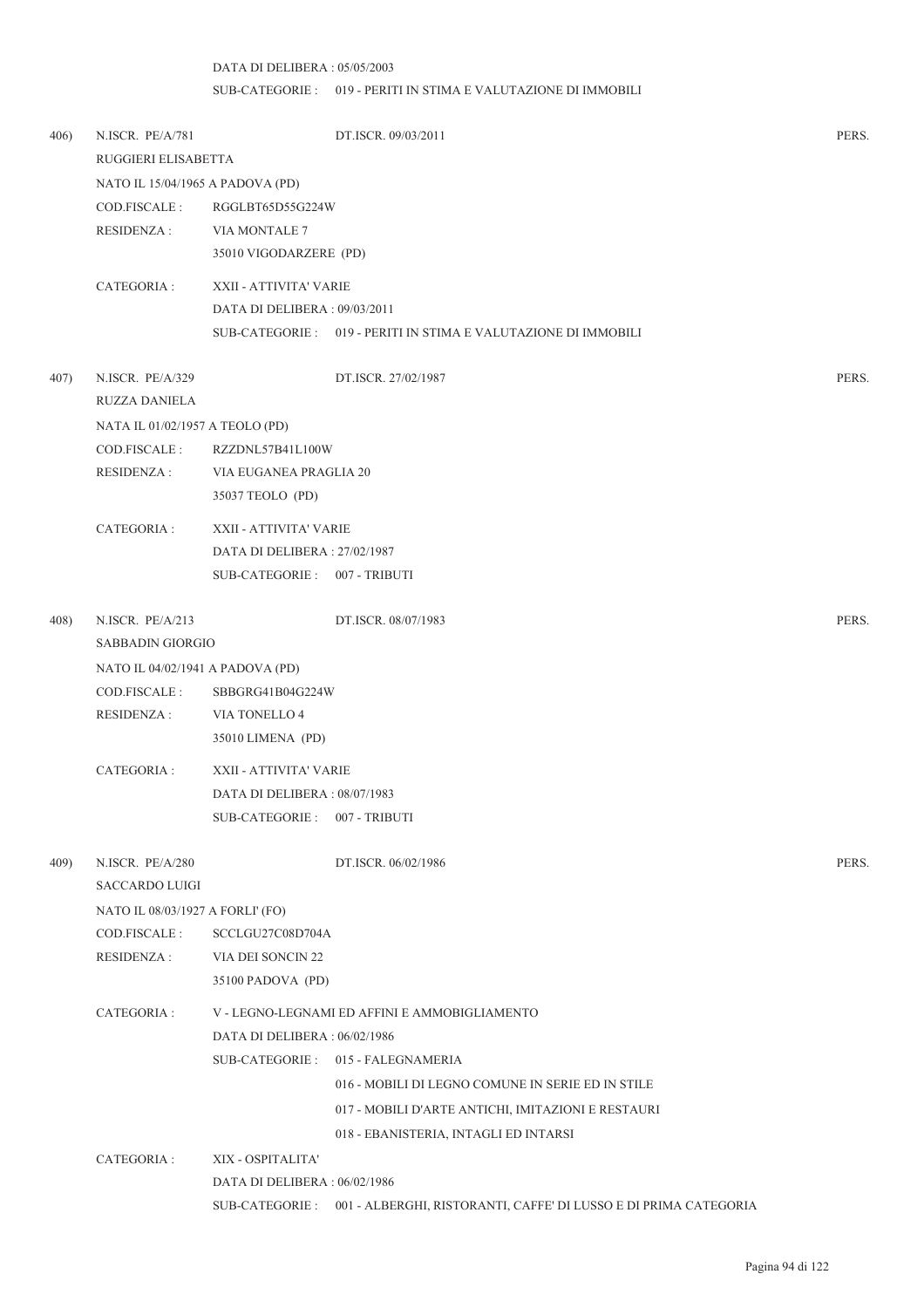|      |                                                                                                              |                                                                                               | SUB-CATEGORIE : 002 - ALBERGHI, RISTORANTI, CAFFE' PASTICCERIE DI 2^ CAT. E SUCC.<br>003 - COMUNITA' VARIE, CONVITTI E CASE DI CURA<br>004 - BILIARDI E GIOCHI DI SOCIETA'<br>005 - STABILIMENTI BALNEARI E TERAPEUTICI |       |
|------|--------------------------------------------------------------------------------------------------------------|-----------------------------------------------------------------------------------------------|-------------------------------------------------------------------------------------------------------------------------------------------------------------------------------------------------------------------------|-------|
| 410) | N.ISCR. PE/A/813<br>SAEZ SARA MARIA                                                                          |                                                                                               | DT.ISCR. 16/09/2016                                                                                                                                                                                                     | PERS. |
|      | COD.FISCALE :<br>RESIDENZA :                                                                                 | NATA IL 30/09/1964 A SANTA CLARA ()<br>SZASMR64P70Z504M<br>VIA TRIPOLI 9<br>35141 PADOVA (PD) |                                                                                                                                                                                                                         |       |
|      | CATEGORIA :                                                                                                  | XXII - ATTIVITA' VARIE<br>DATA DI DELIBERA : 16/09/2016                                       | SUB-CATEGORIE : 001 - LINGUE STRANIERE (TRADUTTORI ED INTERPRETI)<br>1Q - SPAGNOLO                                                                                                                                      |       |
| 411) | N.ISCR. PE/A/771<br>SALAMA KELADA OSSAMA<br>NATO IL 10/04/1976 A CAIRO ()<br>COD.FISCALE :<br>RESIDENZA :    | SLMSSM76D10Z336J<br>VIA GIOVANNI XXIII 5<br>35027 NOVENTA PADOVANA (PD)                       | DT.ISCR. 27/05/2009                                                                                                                                                                                                     | PERS. |
|      | CATEGORIA :                                                                                                  | XXII - ATTIVITA' VARIE<br>DATA DI DELIBERA : 27/05/2009                                       | SUB-CATEGORIE: 001 - LINGUE STRANIERE (TRADUTTORI ED INTERPRETI)<br>1A - ARABO                                                                                                                                          |       |
| 412) | N.ISCR. PE/A/177<br>SALATA ISMAELE<br>NATO IL 22/02/1955 A BRUGINE (PD)                                      |                                                                                               | DT.ISCR. 23/06/1981                                                                                                                                                                                                     | PERS. |
|      | COD.FISCALE :<br>RESIDENZA :                                                                                 | SLTSML55B22B213T<br>VIA CONCHE 50<br>35020 BRUGINE (PD)                                       |                                                                                                                                                                                                                         |       |
|      | CATEGORIA :                                                                                                  | XXII - ATTIVITA' VARIE<br>DATA DI DELIBERA: 23/06/1981<br>SUB-CATEGORIE: 007 - TRIBUTI        |                                                                                                                                                                                                                         |       |
| 413) | N.ISCR. PE/A/740<br><b>SANTIN ALBERTO</b><br>NATO IL 05/04/1964 A PADOVA (PD)<br>COD.FISCALE:<br>RESIDENZA : | SNTLRT64D05G224I<br>VIA MORTISE 108/B                                                         | DT.ISCR. 16/05/2005                                                                                                                                                                                                     | PERS. |
|      | CATEGORIA:                                                                                                   | 35129 PADOVA (PD)<br>VIII - SIDERURGIA E METALLURGIA<br>DATA DI DELIBERA : 16/05/2005         | SUB-CATEGORIE: 012 - ATTREZZ.E MACCH.SPEC. PER PROD. SIDER.E METALLUR.<br>014 - MACCHINE E TECNICA DEI TRASPORTI E APPARECCHI DI SOLL.                                                                                  |       |

015 - PROD. E UTILIZZ. DEL VAPORE (CALDAIE A GAS,TURBOSOF. TURBO-ALTERN)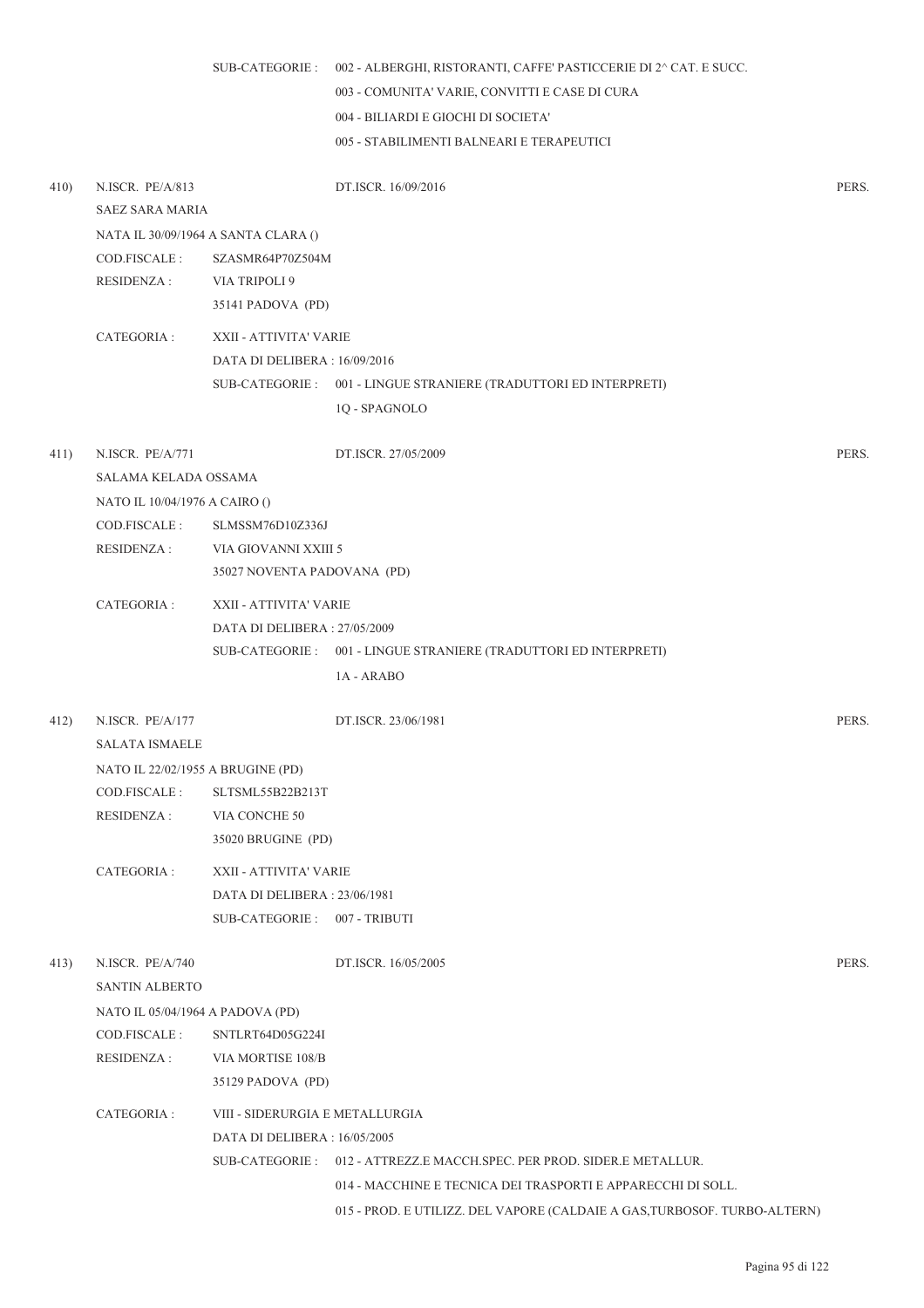|      | CATEGORIA :                      |                                            | IX - MECCANICA-ELETTROTECNICA-OTTICA E PREZIOSI                        |       |
|------|----------------------------------|--------------------------------------------|------------------------------------------------------------------------|-------|
|      |                                  | DATA DI DELIBERA: 16/05/2005               |                                                                        |       |
|      |                                  |                                            | SUB-CATEGORIE : 005 - MACCHINE UTENSILI, UTENSILERIA E FERRAMENTA      |       |
|      |                                  |                                            | 040 - MACCHINE IN GENERE                                               |       |
|      |                                  |                                            | 050 - MACCHINE IDRAULICHE E MECCANICHE (POMPE CENTRIF. MOTOPOMPE ECC.) |       |
|      |                                  |                                            |                                                                        |       |
| 414) | N.ISCR. PE/A/594                 |                                            | DT.ISCR. 14/04/1993                                                    | PERS. |
|      | <b>SANTORO FULVIO</b>            |                                            |                                                                        |       |
|      | NATO IL 28/11/1966 A SCHIO (VI)  |                                            |                                                                        |       |
|      | COD.FISCALE:                     | SNTFLV66S28I531R                           |                                                                        |       |
|      | RESIDENZA :                      | VIA LANARI 9 INT. 1                        |                                                                        |       |
|      |                                  | 35129 PADOVA (PD)                          |                                                                        |       |
|      | CATEGORIA:                       | XXII - ATTIVITA' VARIE                     |                                                                        |       |
|      |                                  | DATA DI DELIBERA: 14/04/1993               |                                                                        |       |
|      |                                  | SUB-CATEGORIE: 007 - TRIBUTI               |                                                                        |       |
|      |                                  |                                            |                                                                        |       |
| 415) | N.ISCR. PE/A/544                 |                                            | DT.ISCR. 01/06/1992                                                    | PERS. |
|      | <b>SAPIENZA LUIGI</b>            |                                            |                                                                        |       |
|      | NATO IL 20/04/1945 A PEDARA (CT) |                                            |                                                                        |       |
|      | COD.FISCALE :                    | SPNLGU45D20G402H                           |                                                                        |       |
|      | <b>RESIDENZA:</b>                | VIA GUIZZA 97                              |                                                                        |       |
|      |                                  | 35100 PADOVA (PD)                          |                                                                        |       |
|      | CATEGORIA :                      | XXII - ATTIVITA' VARIE                     |                                                                        |       |
|      |                                  | DATA DI DELIBERA : 01/06/1992              |                                                                        |       |
|      |                                  | SUB-CATEGORIE: 003 - ANTICHITA'            |                                                                        |       |
|      |                                  |                                            | 010 - SCRITTURE ANTICHE ED ARALDICHE (PALEOGRAFIA, DIPL. ECC.)         |       |
|      |                                  |                                            |                                                                        |       |
| 416) | N.ISCR. PE/A/293                 |                                            | DT.ISCR. 24/06/1986                                                    | PERS. |
|      | <b>SARRA VITTORIO</b>            |                                            |                                                                        |       |
|      |                                  | NATO IL 26/03/1943 A POGGIO IMPERIALE (FG) |                                                                        |       |
|      | COD.FISCALE:                     | SRRVTR43C26G761W                           |                                                                        |       |
|      | <b>RESIDENZA:</b>                | VIA DOMENICO CIMAROSA 14                   |                                                                        |       |
|      |                                  | 35031 ABANO TERME (PD)                     |                                                                        |       |
|      | CATEGORIA:                       | XXII - ATTIVITA' VARIE                     |                                                                        |       |
|      |                                  | DATA DI DELIBERA: 24/06/1986               |                                                                        |       |
|      |                                  | SUB-CATEGORIE: 007 - TRIBUTI               |                                                                        |       |
|      |                                  |                                            |                                                                        |       |
| 417) | N.ISCR. PE/A/203                 |                                            | DT.ISCR. 16/03/1983                                                    | PERS. |
|      | SARTORI GIUSEPPE                 |                                            |                                                                        |       |
|      | NATO IL 28/01/1952 A ARRE (PD)   |                                            |                                                                        |       |
|      | COD.FISCALE:                     | SRTGPP52A28A438F                           |                                                                        |       |
|      | <b>RESIDENZA:</b>                | VIA S. CHIARA 13                           |                                                                        |       |
|      |                                  | 35030 SELVAZZANO DENTRO (PD)               |                                                                        |       |
|      | CATEGORIA :                      | XXII - ATTIVITA' VARIE                     |                                                                        |       |
|      |                                  | DATA DI DELIBERA: 16/03/1983               |                                                                        |       |
|      |                                  | SUB-CATEGORIE: 007 - TRIBUTI               |                                                                        |       |
|      |                                  |                                            |                                                                        |       |
| 418) | N.ISCR. PE/A/381                 |                                            | DT.ISCR. 08/03/1957                                                    | PERS. |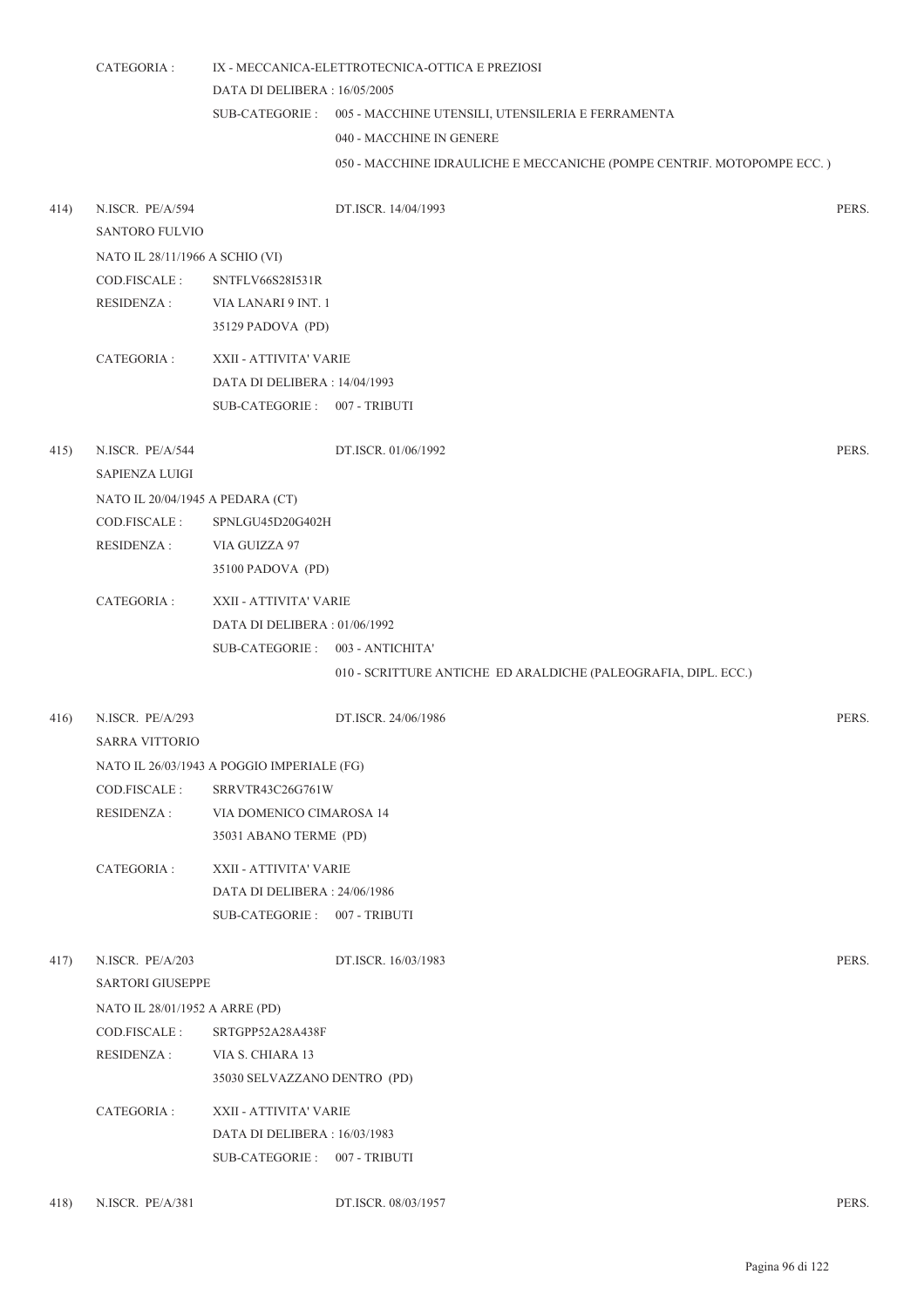|      | <b>SATTIN ADELIO</b>             |                                       |                                                                                                                                                                                                                                                                                                                                                                                                                                                                                                                                                                                                                                                                                                                                                                                                                                                                                                                                                                                                                                                                                             |       |  |  |
|------|----------------------------------|---------------------------------------|---------------------------------------------------------------------------------------------------------------------------------------------------------------------------------------------------------------------------------------------------------------------------------------------------------------------------------------------------------------------------------------------------------------------------------------------------------------------------------------------------------------------------------------------------------------------------------------------------------------------------------------------------------------------------------------------------------------------------------------------------------------------------------------------------------------------------------------------------------------------------------------------------------------------------------------------------------------------------------------------------------------------------------------------------------------------------------------------|-------|--|--|
|      | NATO IL 30/01/1927 A PADOVA (PD) |                                       |                                                                                                                                                                                                                                                                                                                                                                                                                                                                                                                                                                                                                                                                                                                                                                                                                                                                                                                                                                                                                                                                                             |       |  |  |
|      | COD.FISCALE :                    | STTDLA27A30G224N                      |                                                                                                                                                                                                                                                                                                                                                                                                                                                                                                                                                                                                                                                                                                                                                                                                                                                                                                                                                                                                                                                                                             |       |  |  |
|      | <b>RESIDENZA:</b>                | VIA R. SCHUMANN 5/1                   |                                                                                                                                                                                                                                                                                                                                                                                                                                                                                                                                                                                                                                                                                                                                                                                                                                                                                                                                                                                                                                                                                             |       |  |  |
|      |                                  | 35100 PADOVA (PD)                     |                                                                                                                                                                                                                                                                                                                                                                                                                                                                                                                                                                                                                                                                                                                                                                                                                                                                                                                                                                                                                                                                                             |       |  |  |
|      | CATEGORIA :                      |                                       | XIII - COSTRUZIONI EDILI<br>DATA DI DELIBERA: 08/03/1957<br>SUB-CATEGORIE: 001 - COSTRUZIONI PER USO ABITAZIONE<br>002 - COSTRUZIONI PER USO INDUSTRIALE<br>003 - COSTRUZIONI PER USO AGRICOLO<br>004 - COSTRUZIONI IDRAULICHE<br>006 - COSTRUZIONI STRADALI E FERROVIARIE<br>007 - TERRENI FABBRICABILI<br>008 - IRRIGAZIONI E DIRITTI D'ACQUA<br>009 - CONDUTTURE IDRAULICHE PER TERRENI<br>010 - CALCE, CEMENTO, GESSO, LATERIZI E REFRATTARI<br>011 - PAVIMENTI IN GENERE<br>012 - LEGNAME IN GENERE (PORTE E TAPPARELLE)<br>013 - PIETRE, MARMI E CEMENTI DECORATIVI<br>014 - DECORAZIONI IN PITTURE, STUCCHI, DORATURE, TINTEGG. E VERNICIATURA<br>015 - CERAMICHE DECORATIVE (PANNELLI)<br>016 - FERRAMENTA ED ALTRE OPERE IN FERRO<br>017 - ASFALTI, CATRAME, BITUMI E ISOLANTI<br>018 - PEGAMOIDI, LINOLEUM, CARTE DA PARATI ED AFFINI<br>019 - IMPIANTI, FOGNATURE E FOSSE DEPURATIVE<br>PERS.<br>DT.ISCR. 21/01/2009<br>VIA MARCO MANTUA BENAVIDES 4<br>XXII - ATTIVITA' VARIE<br>DATA DI DELIBERA: 21/01/2009<br>SUB-CATEGORIE: 019 - PERITI IN STIMA E VALUTAZIONE DI IMMOBILI |       |  |  |
|      |                                  |                                       |                                                                                                                                                                                                                                                                                                                                                                                                                                                                                                                                                                                                                                                                                                                                                                                                                                                                                                                                                                                                                                                                                             |       |  |  |
|      |                                  |                                       |                                                                                                                                                                                                                                                                                                                                                                                                                                                                                                                                                                                                                                                                                                                                                                                                                                                                                                                                                                                                                                                                                             |       |  |  |
|      |                                  |                                       |                                                                                                                                                                                                                                                                                                                                                                                                                                                                                                                                                                                                                                                                                                                                                                                                                                                                                                                                                                                                                                                                                             |       |  |  |
|      |                                  |                                       |                                                                                                                                                                                                                                                                                                                                                                                                                                                                                                                                                                                                                                                                                                                                                                                                                                                                                                                                                                                                                                                                                             |       |  |  |
|      |                                  |                                       |                                                                                                                                                                                                                                                                                                                                                                                                                                                                                                                                                                                                                                                                                                                                                                                                                                                                                                                                                                                                                                                                                             |       |  |  |
|      |                                  |                                       |                                                                                                                                                                                                                                                                                                                                                                                                                                                                                                                                                                                                                                                                                                                                                                                                                                                                                                                                                                                                                                                                                             |       |  |  |
|      |                                  |                                       |                                                                                                                                                                                                                                                                                                                                                                                                                                                                                                                                                                                                                                                                                                                                                                                                                                                                                                                                                                                                                                                                                             |       |  |  |
|      |                                  |                                       |                                                                                                                                                                                                                                                                                                                                                                                                                                                                                                                                                                                                                                                                                                                                                                                                                                                                                                                                                                                                                                                                                             |       |  |  |
|      |                                  |                                       |                                                                                                                                                                                                                                                                                                                                                                                                                                                                                                                                                                                                                                                                                                                                                                                                                                                                                                                                                                                                                                                                                             |       |  |  |
|      |                                  |                                       |                                                                                                                                                                                                                                                                                                                                                                                                                                                                                                                                                                                                                                                                                                                                                                                                                                                                                                                                                                                                                                                                                             |       |  |  |
|      |                                  |                                       |                                                                                                                                                                                                                                                                                                                                                                                                                                                                                                                                                                                                                                                                                                                                                                                                                                                                                                                                                                                                                                                                                             |       |  |  |
|      |                                  |                                       |                                                                                                                                                                                                                                                                                                                                                                                                                                                                                                                                                                                                                                                                                                                                                                                                                                                                                                                                                                                                                                                                                             |       |  |  |
|      |                                  |                                       |                                                                                                                                                                                                                                                                                                                                                                                                                                                                                                                                                                                                                                                                                                                                                                                                                                                                                                                                                                                                                                                                                             |       |  |  |
|      |                                  |                                       |                                                                                                                                                                                                                                                                                                                                                                                                                                                                                                                                                                                                                                                                                                                                                                                                                                                                                                                                                                                                                                                                                             |       |  |  |
|      |                                  |                                       |                                                                                                                                                                                                                                                                                                                                                                                                                                                                                                                                                                                                                                                                                                                                                                                                                                                                                                                                                                                                                                                                                             |       |  |  |
|      |                                  |                                       |                                                                                                                                                                                                                                                                                                                                                                                                                                                                                                                                                                                                                                                                                                                                                                                                                                                                                                                                                                                                                                                                                             |       |  |  |
|      |                                  |                                       |                                                                                                                                                                                                                                                                                                                                                                                                                                                                                                                                                                                                                                                                                                                                                                                                                                                                                                                                                                                                                                                                                             |       |  |  |
|      |                                  |                                       |                                                                                                                                                                                                                                                                                                                                                                                                                                                                                                                                                                                                                                                                                                                                                                                                                                                                                                                                                                                                                                                                                             |       |  |  |
|      |                                  |                                       |                                                                                                                                                                                                                                                                                                                                                                                                                                                                                                                                                                                                                                                                                                                                                                                                                                                                                                                                                                                                                                                                                             |       |  |  |
|      |                                  |                                       |                                                                                                                                                                                                                                                                                                                                                                                                                                                                                                                                                                                                                                                                                                                                                                                                                                                                                                                                                                                                                                                                                             |       |  |  |
|      |                                  |                                       |                                                                                                                                                                                                                                                                                                                                                                                                                                                                                                                                                                                                                                                                                                                                                                                                                                                                                                                                                                                                                                                                                             |       |  |  |
| 419) | N.ISCR. PE/A/765                 |                                       |                                                                                                                                                                                                                                                                                                                                                                                                                                                                                                                                                                                                                                                                                                                                                                                                                                                                                                                                                                                                                                                                                             |       |  |  |
|      | <b>SAVIO GUIDO</b>               |                                       |                                                                                                                                                                                                                                                                                                                                                                                                                                                                                                                                                                                                                                                                                                                                                                                                                                                                                                                                                                                                                                                                                             |       |  |  |
|      | NATO IL 29/08/1974 A PADOVA (PD) |                                       |                                                                                                                                                                                                                                                                                                                                                                                                                                                                                                                                                                                                                                                                                                                                                                                                                                                                                                                                                                                                                                                                                             |       |  |  |
|      | COD.FISCALE :                    | SVAGDU74M29G224V                      |                                                                                                                                                                                                                                                                                                                                                                                                                                                                                                                                                                                                                                                                                                                                                                                                                                                                                                                                                                                                                                                                                             |       |  |  |
|      | <b>RESIDENZA:</b>                |                                       |                                                                                                                                                                                                                                                                                                                                                                                                                                                                                                                                                                                                                                                                                                                                                                                                                                                                                                                                                                                                                                                                                             |       |  |  |
|      |                                  | 35126 PADOVA (PD)                     |                                                                                                                                                                                                                                                                                                                                                                                                                                                                                                                                                                                                                                                                                                                                                                                                                                                                                                                                                                                                                                                                                             |       |  |  |
|      | CATEGORIA :                      |                                       |                                                                                                                                                                                                                                                                                                                                                                                                                                                                                                                                                                                                                                                                                                                                                                                                                                                                                                                                                                                                                                                                                             |       |  |  |
|      |                                  |                                       |                                                                                                                                                                                                                                                                                                                                                                                                                                                                                                                                                                                                                                                                                                                                                                                                                                                                                                                                                                                                                                                                                             |       |  |  |
|      |                                  |                                       |                                                                                                                                                                                                                                                                                                                                                                                                                                                                                                                                                                                                                                                                                                                                                                                                                                                                                                                                                                                                                                                                                             |       |  |  |
| 420) | N.ISCR. PE/A/518                 |                                       | DT.ISCR. 01/11/1991                                                                                                                                                                                                                                                                                                                                                                                                                                                                                                                                                                                                                                                                                                                                                                                                                                                                                                                                                                                                                                                                         | PERS. |  |  |
|      | <b>SBALCHIERO MARIO</b>          |                                       |                                                                                                                                                                                                                                                                                                                                                                                                                                                                                                                                                                                                                                                                                                                                                                                                                                                                                                                                                                                                                                                                                             |       |  |  |
|      |                                  | NATO IL 08/12/1951 A ABANO TERME (PD) |                                                                                                                                                                                                                                                                                                                                                                                                                                                                                                                                                                                                                                                                                                                                                                                                                                                                                                                                                                                                                                                                                             |       |  |  |
|      | COD.FISCALE :                    | SBLMRA51T08A001H                      |                                                                                                                                                                                                                                                                                                                                                                                                                                                                                                                                                                                                                                                                                                                                                                                                                                                                                                                                                                                                                                                                                             |       |  |  |
|      | <b>RESIDENZA:</b>                | <b>VIA BRAMANTE 17</b>                |                                                                                                                                                                                                                                                                                                                                                                                                                                                                                                                                                                                                                                                                                                                                                                                                                                                                                                                                                                                                                                                                                             |       |  |  |
|      |                                  | 35031 ABANO TERME (PD)                |                                                                                                                                                                                                                                                                                                                                                                                                                                                                                                                                                                                                                                                                                                                                                                                                                                                                                                                                                                                                                                                                                             |       |  |  |
|      | CATEGORIA :                      | XIX - OSPITALITA'                     |                                                                                                                                                                                                                                                                                                                                                                                                                                                                                                                                                                                                                                                                                                                                                                                                                                                                                                                                                                                                                                                                                             |       |  |  |
|      |                                  | DATA DI DELIBERA : 01/11/1991         |                                                                                                                                                                                                                                                                                                                                                                                                                                                                                                                                                                                                                                                                                                                                                                                                                                                                                                                                                                                                                                                                                             |       |  |  |
|      |                                  |                                       | SUB-CATEGORIE : 001 - ALBERGHI, RISTORANTI, CAFFE' DI LUSSO E DI PRIMA CATEGORIA                                                                                                                                                                                                                                                                                                                                                                                                                                                                                                                                                                                                                                                                                                                                                                                                                                                                                                                                                                                                            |       |  |  |
|      |                                  |                                       | 002 - ALBERGHI, RISTORANTI, CAFFE' PASTICCERIE DI 2^ CAT. E SUCC.                                                                                                                                                                                                                                                                                                                                                                                                                                                                                                                                                                                                                                                                                                                                                                                                                                                                                                                                                                                                                           |       |  |  |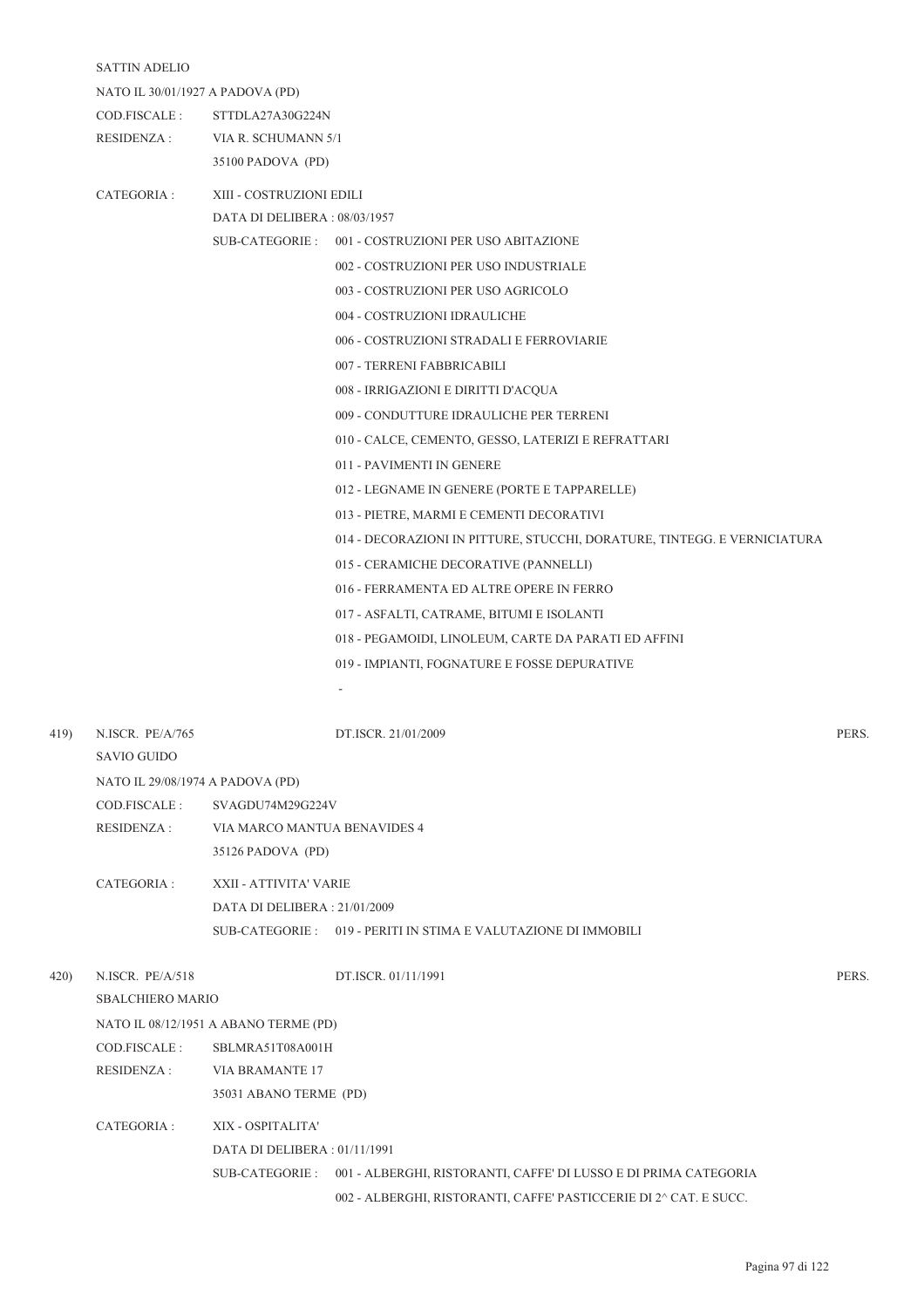## 003 - COMUNITA' VARIE, CONVITTI E CASE DI CURA SUB-CATEGORIE :

005 - STABILIMENTI BALNEARI E TERAPEUTICI

| 421) | N.ISCR. PE/A/190<br><b>SCABIA RUGGERO</b>                                       |                                                              | DT.ISCR. 21/01/1982                                              | PERS. |
|------|---------------------------------------------------------------------------------|--------------------------------------------------------------|------------------------------------------------------------------|-------|
|      | NATO IL 20/12/1949 A PADOVA (PD)<br>COD.FISCALE :<br>RESIDENZA :                | SCBRGR49T20G224Q<br>VIA DANTE 41/11<br>35100 PADOVA (PD)     |                                                                  |       |
|      | CATEGORIA :                                                                     | XXII - ATTIVITA' VARIE                                       |                                                                  |       |
|      |                                                                                 | DATA DI DELIBERA: 21/01/1982                                 |                                                                  |       |
|      |                                                                                 | SUB-CATEGORIE: 007 - TRIBUTI                                 |                                                                  |       |
| 422) | N.ISCR. PE/A/150<br><b>SCAGNOLARI RENZO</b><br>NATO IL 08/11/1929 A ROVIGO (RO) |                                                              | DT.ISCR. 26/10/1978                                              | PERS. |
|      | COD.FISCALE :                                                                   | SCGRNZ29S08H620F                                             |                                                                  |       |
|      | RESIDENZA :                                                                     | VIA PRATO DELLA VALLE 96                                     |                                                                  |       |
|      |                                                                                 | 35100 PADOVA (PD)                                            |                                                                  |       |
|      | CATEGORIA :                                                                     | XVII - COMUNICAZIONI INTERNE<br>DATA DI DELIBERA: 26/10/1978 |                                                                  |       |
|      |                                                                                 |                                                              | SUB-CATEGORIE: 001 - SPEDIZIONI E TRASPORTI FERROVIARI           |       |
|      |                                                                                 |                                                              | 002 - SPEDIZIONI E TRASPORTI MARITTIMI E DI NAVIGAZIONE INTERNA  |       |
|      |                                                                                 |                                                              | 003 - SPEDIZIONI E TRASPORTI AUTOMOBILISTICI                     |       |
|      |                                                                                 |                                                              | 004 - SPEDIZIONI E TRASPORTI A TRAZIONE ANIMALE                  |       |
|      |                                                                                 |                                                              | 005 - SPEDIZIONI E TRASPORTI AEREI                               |       |
|      |                                                                                 |                                                              | $\sim$                                                           |       |
| 423) | N.ISCR. PE/A/340                                                                |                                                              | DT.ISCR. 09/07/1987                                              | PERS. |
|      | <b>SCANDALETTI FRANCESCO</b>                                                    |                                                              |                                                                  |       |
|      | NATO IL 31/10/1956 A PADOVA (PD)                                                |                                                              |                                                                  |       |
|      |                                                                                 | COD.FISCALE: SCNFNC56R31G224J                                |                                                                  |       |
|      | <b>RESIDENZA:</b>                                                               | VIA R. SANZIO 2                                              |                                                                  |       |
|      |                                                                                 | 35100 PADOVA (PD)                                            |                                                                  |       |
|      | CATEGORIA :                                                                     | XXII - ATTIVITA' VARIE                                       |                                                                  |       |
|      |                                                                                 | DATA DI DELIBERA: 09/07/1987                                 |                                                                  |       |
|      |                                                                                 | SUB-CATEGORIE: 007 - TRIBUTI                                 |                                                                  |       |
| 424) | N.ISCR. PE/A/834<br><b>SCANFERLA PAOLO</b>                                      |                                                              | DT.ISCR. 21/03/2019                                              | PERS. |
|      | NATO IL 23/01/1969 A PADOVA (PD)                                                |                                                              |                                                                  |       |
|      | COD.FISCALE :                                                                   | SCNPLA69A23G224F                                             |                                                                  |       |
|      | <b>RESIDENZA:</b>                                                               | VIA MARGHERA 37                                              |                                                                  |       |
|      |                                                                                 | 35123 PADOVA (PD)                                            |                                                                  |       |
|      | CATEGORIA :                                                                     | XXII - ATTIVITA' VARIE                                       |                                                                  |       |
|      |                                                                                 | DATA DI DELIBERA: 21/03/2019                                 |                                                                  |       |
|      |                                                                                 |                                                              | SUB-CATEGORIE: 001 - LINGUE STRANIERE (TRADUTTORI ED INTERPRETI) |       |
|      |                                                                                 |                                                              | 1G - INGLESE                                                     |       |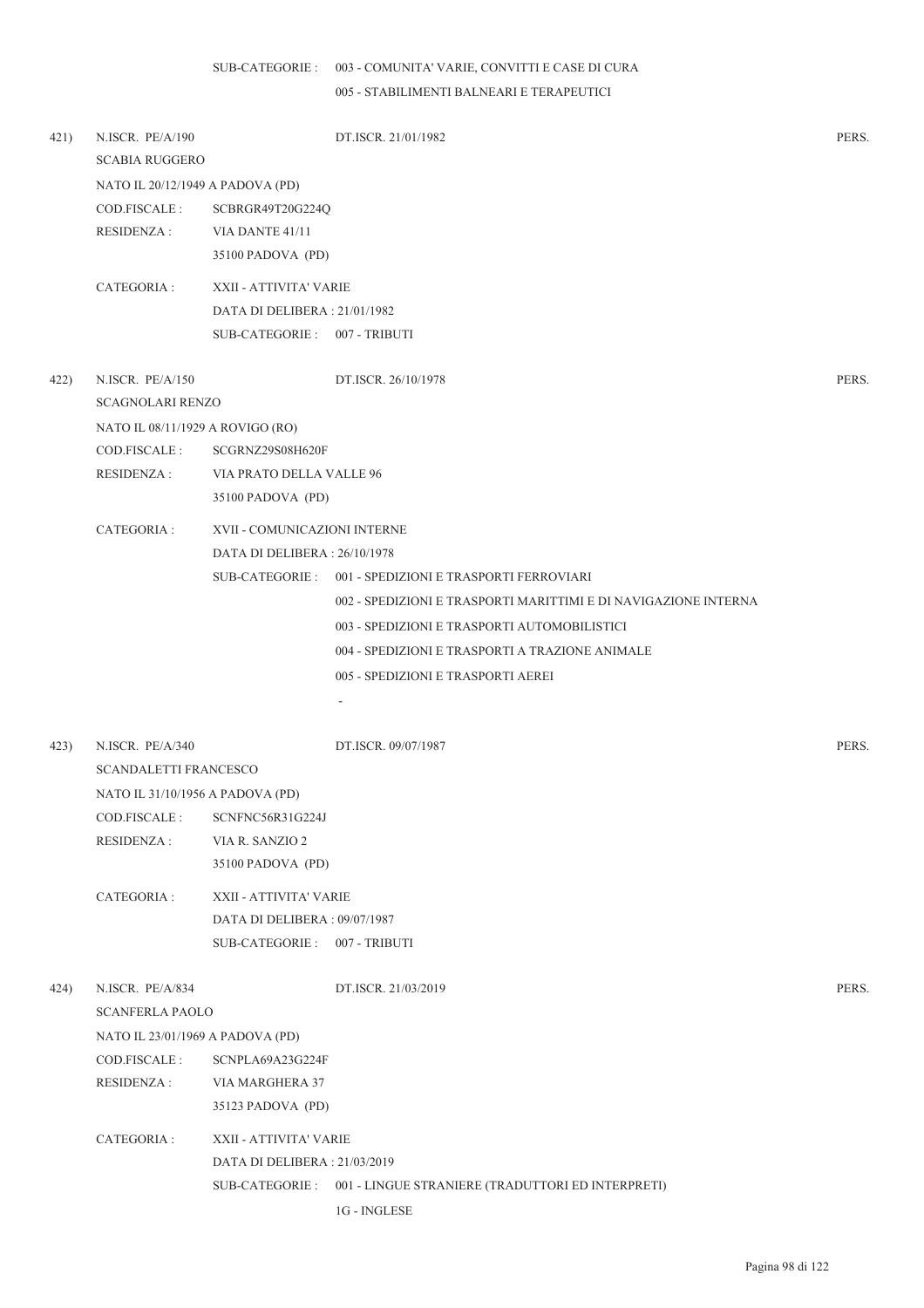| 425) | N.ISCR. PE/A/310<br><b>SCAPIN GIORGIO</b> |                                               | DT.ISCR. 05/12/1986                                             | PERS. |
|------|-------------------------------------------|-----------------------------------------------|-----------------------------------------------------------------|-------|
|      |                                           | NATO IL 06/07/1961 A OSPEDALETTO EUGANEO (PD) |                                                                 |       |
|      | COD.FISCALE :                             | SCPGRG61L06G167X                              |                                                                 |       |
|      | RESIDENZA :                               | VIA S. LUCIA 12                               |                                                                 |       |
|      |                                           | 35040 PONSO (PD)                              |                                                                 |       |
|      | CATEGORIA :                               | XXII - ATTIVITA' VARIE                        |                                                                 |       |
|      |                                           | DATA DI DELIBERA: 05/12/1986                  |                                                                 |       |
|      |                                           | SUB-CATEGORIE: 007 - TRIBUTI                  |                                                                 |       |
| 426) | N.ISCR. PE/A/762                          |                                               | DT.ISCR. 14/03/2008                                             | PERS. |
|      | <b>SCARPARO ANNA MARIA</b>                |                                               |                                                                 |       |
|      | NATA IL 26/01/1958 A CONSELVE (PD)        |                                               |                                                                 |       |
|      | COD.FISCALE :                             | SCRNMR58A66C964V                              |                                                                 |       |
|      | <b>RESIDENZA:</b>                         | VIA CARDINAL CALLEGARI 31                     |                                                                 |       |
|      |                                           | 35133 PADOVA (PD)                             |                                                                 |       |
|      | CATEGORIA :                               | XXII - ATTIVITA' VARIE                        |                                                                 |       |
|      |                                           | DATA DI DELIBERA : 14/03/2008                 |                                                                 |       |
|      |                                           |                                               | SUB-CATEGORIE : 019 - PERITI IN STIMA E VALUTAZIONE DI IMMOBILI |       |
| 427) | N.ISCR. PE/A/119                          |                                               | DT.ISCR. 24/07/1974                                             | PERS. |
|      | <b>SCENNA PASQUALE</b>                    |                                               |                                                                 |       |
|      | NATO IL 07/11/1930 A SULMONA (AQ)         |                                               |                                                                 |       |
|      | COD.FISCALE :                             | SCNPQL30S07I804I                              |                                                                 |       |
|      | RESIDENZA :                               | VIA GIOVANNI D'ALEMAGNA 14                    |                                                                 |       |
|      |                                           | 35100 PADOVA (PD)                             |                                                                 |       |
|      | CATEGORIA :                               | XXII - ATTIVITA' VARIE                        |                                                                 |       |
|      |                                           | DATA DI DELIBERA: 24/07/1974                  |                                                                 |       |
|      |                                           | SUB-CATEGORIE: 007 - TRIBUTI                  |                                                                 |       |
| 428) | N.ISCR. PE/A/699                          |                                               | DT.ISCR. 22/03/2001                                             | PERS. |
|      | <b>SCHIAVI MARCO</b>                      |                                               |                                                                 |       |
|      | NATO IL 08/11/1955 A PADOVA (PD)          |                                               |                                                                 |       |
|      | COD.FISCALE :                             | SCHMRC55S08G224U                              |                                                                 |       |
|      | RESIDENZA :                               | VIA U. FOSCOLO 20                             |                                                                 |       |
|      |                                           | 35027 NOVENTA PADOVANA (PD)                   |                                                                 |       |
|      | CATEGORIA :                               |                                               | V - LEGNO-LEGNAMI ED AFFINI E AMMOBIGLIAMENTO                   |       |
|      |                                           | DATA DI DELIBERA : 22/03/2001                 |                                                                 |       |
|      |                                           | SUB-CATEGORIE: 004 - PAVIMENTI                |                                                                 |       |
|      | CATEGORIA :                               | XIII - COSTRUZIONI EDILI                      |                                                                 |       |
|      |                                           | DATA DI DELIBERA: 22/03/2001                  |                                                                 |       |
|      |                                           |                                               | SUB-CATEGORIE: 011 - PAVIMENTI IN GENERE                        |       |
|      |                                           |                                               | 018 - PEGAMOIDI, LINOLEUM, CARTE DA PARATI ED AFFINI            |       |
|      |                                           |                                               |                                                                 |       |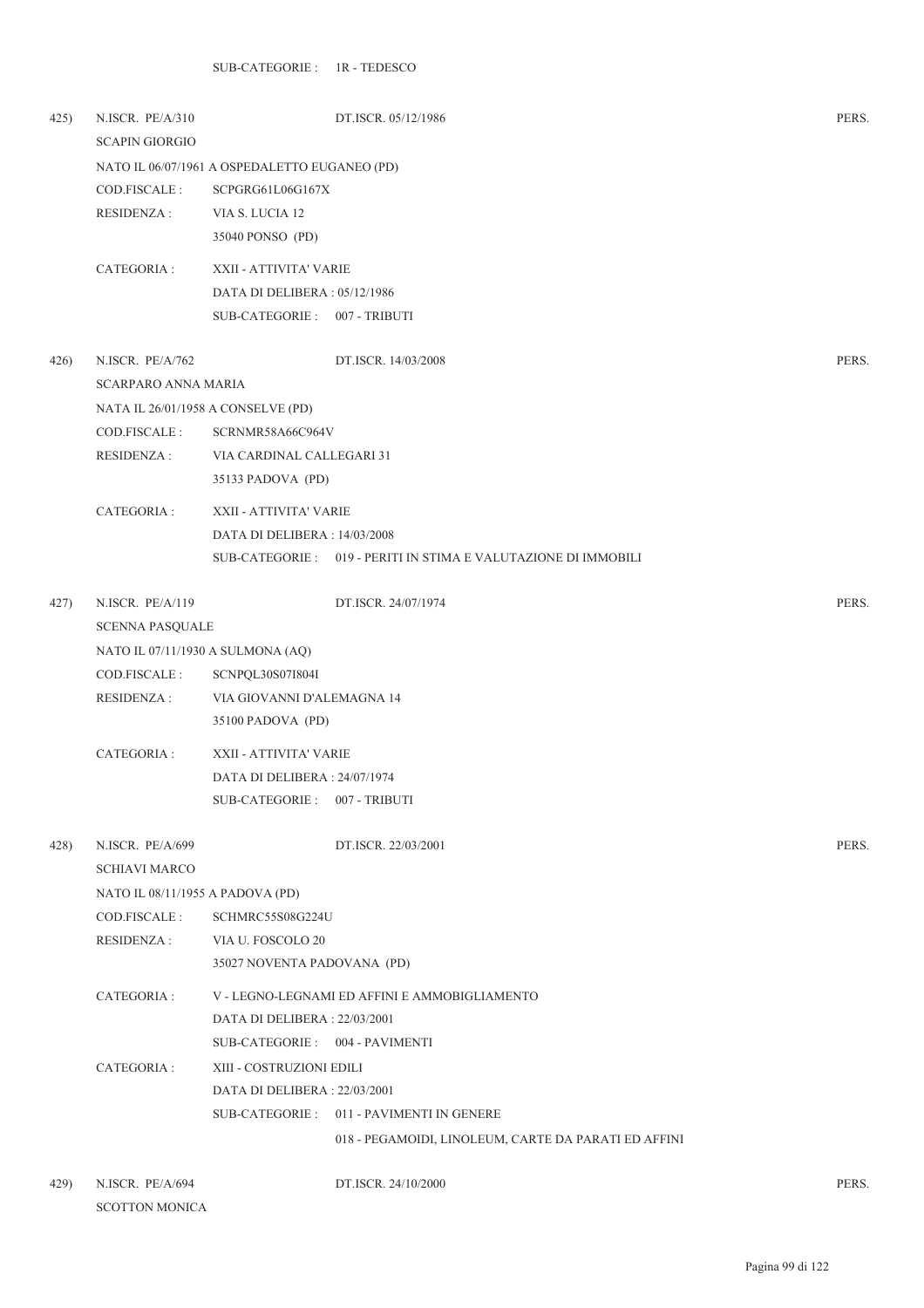|      | NATA IL 20/08/1962 A PADOVA (PD) |                               |                                                                                 |       |  |
|------|----------------------------------|-------------------------------|---------------------------------------------------------------------------------|-------|--|
|      | COD.FISCALE :                    | SCTMNC62M60G224W              |                                                                                 |       |  |
|      | RESIDENZA :                      | VIA PIANTA 2/9                |                                                                                 |       |  |
|      |                                  | 35020 PONTE SAN NICOLO' (PD)  |                                                                                 |       |  |
|      | CATEGORIA :                      | XXII - ATTIVITA' VARIE        |                                                                                 |       |  |
|      |                                  | DATA DI DELIBERA : 24/10/2000 |                                                                                 |       |  |
|      |                                  |                               | SUB-CATEGORIE : 001 - LINGUE STRANIERE (TRADUTTORI ED INTERPRETI)               |       |  |
|      |                                  |                               | 1Q - SPAGNOLO                                                                   |       |  |
| 430) | N.ISCR. PE/A/722                 |                               | DT.ISCR. 24/03/2003                                                             | PERS. |  |
|      | <b>SELMIN MASSIMO</b>            |                               |                                                                                 |       |  |
|      | NATO IL 21/03/1962 A PADOVA (PD) |                               |                                                                                 |       |  |
|      | COD.FISCALE :                    | SLMMSM62C21G224T              |                                                                                 |       |  |
|      | RESIDENZA :                      | VIA MILANO 9                  |                                                                                 |       |  |
|      |                                  | 35030 SELVAZZANO DENTRO (PD)  |                                                                                 |       |  |
|      | CATEGORIA :                      | XXII - ATTIVITA' VARIE        |                                                                                 |       |  |
|      |                                  | DATA DI DELIBERA: 24/03/2003  |                                                                                 |       |  |
|      |                                  |                               | SUB-CATEGORIE : 019 - PERITI IN STIMA E VALUTAZIONE DI IMMOBILI                 |       |  |
| 431) | N.ISCR. PE/A/789                 |                               | DT.ISCR. 12/01/2012                                                             | PERS. |  |
|      | <b>SETTE MAURO</b>               |                               |                                                                                 |       |  |
|      | NATO IL 07/10/1958 A PADOVA (PD) |                               |                                                                                 |       |  |
|      | COD.FISCALE :                    | STTMRA58R07G224D              |                                                                                 |       |  |
|      | RESIDENZA :                      | VIA DONIZETTI 10              |                                                                                 |       |  |
|      |                                  | 35010 CADONEGHE (PD)          |                                                                                 |       |  |
|      | CATEGORIA :                      |                               | IX - MECCANICA-ELETTROTECNICA-OTTICA E PREZIOSI                                 |       |  |
|      |                                  | DATA DI DELIBERA : 12/01/2012 |                                                                                 |       |  |
|      |                                  |                               | SUB-CATEGORIE: 036 - PREZIOSI (OREFICERIA, GIOIELLERIA, ARGENTERIA, OROLOGERIA) |       |  |
|      |                                  |                               |                                                                                 |       |  |
| 432) | N.ISCR. PE/A/587                 |                               | DT.ISCR. 04/03/1993                                                             | PERS. |  |
|      | SETTIMO MARISTELLA               |                               |                                                                                 |       |  |
|      | NATA IL 23/09/1962 A ESTE (PD)   |                               |                                                                                 |       |  |
|      | COD.FISCALE :                    | STTMST62P63D442M              |                                                                                 |       |  |
|      | <b>RESIDENZA:</b>                | VIA DON LUIGI RIZZO 51        |                                                                                 |       |  |
|      |                                  | 35042 ESTE (PD)               |                                                                                 |       |  |
|      | CATEGORIA :                      | XXII - ATTIVITA' VARIE        |                                                                                 |       |  |
|      |                                  | DATA DI DELIBERA: 04/03/1993  |                                                                                 |       |  |
|      |                                  | SUB-CATEGORIE: 007 - TRIBUTI  |                                                                                 |       |  |
| 433) | N.ISCR. PE/A/588                 |                               | DT.ISCR. 04/03/1993                                                             | PERS. |  |
|      | <b>SETTIMO SANDRA</b>            |                               |                                                                                 |       |  |
|      | NATA IL 27/06/1963 A ESTE (PD)   |                               |                                                                                 |       |  |
|      | COD.FISCALE :                    | STTSDR63H67D442K              |                                                                                 |       |  |
|      | <b>RESIDENZA:</b>                |                               |                                                                                 |       |  |
|      |                                  | 35042 ESTE (PD)               |                                                                                 |       |  |
|      | CATEGORIA :                      | XXII - ATTIVITA' VARIE        |                                                                                 |       |  |
|      |                                  | DATA DI DELIBERA: 04/03/1993  |                                                                                 |       |  |
|      |                                  | SUB-CATEGORIE: 007 - TRIBUTI  |                                                                                 |       |  |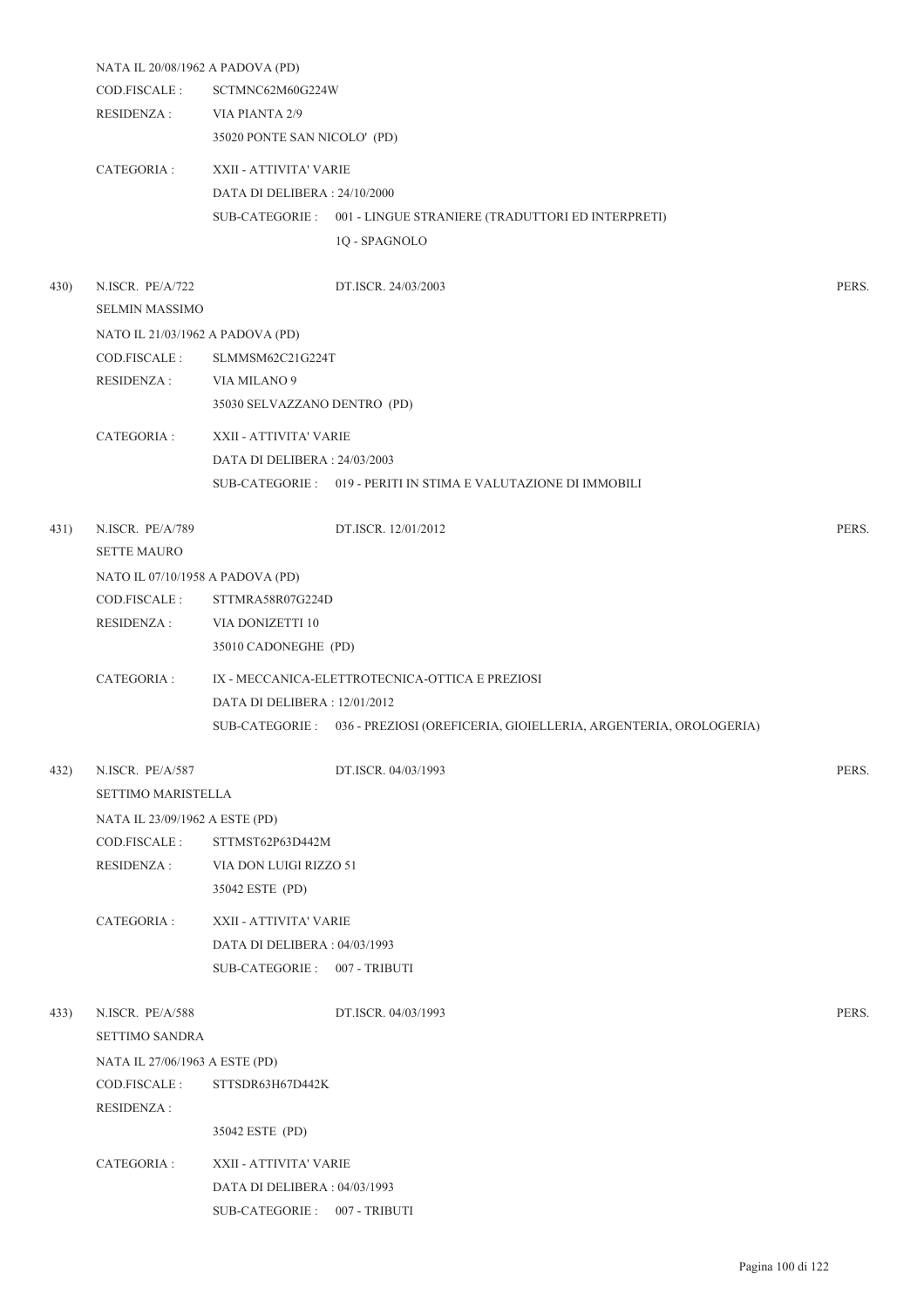| 434) | N.ISCR. PE/A/712                 |                                     | DT.ISCR. 21/01/2003                                                             | PERS. |
|------|----------------------------------|-------------------------------------|---------------------------------------------------------------------------------|-------|
|      | <b>SIBOLA MARCO</b>              |                                     |                                                                                 |       |
|      | NATO IL 27/09/1968 A ROMA (RM)   |                                     |                                                                                 |       |
|      | COD.FISCALE :                    | SBLMRC68P27H501A                    |                                                                                 |       |
|      | RESIDENZA :                      | VIA ZAMBON DE' DAULI 12             |                                                                                 |       |
|      |                                  | 35137 PADOVA (PD)                   |                                                                                 |       |
|      | CATEGORIA :                      | XXII - ATTIVITA' VARIE              |                                                                                 |       |
|      |                                  | DATA DI DELIBERA : 21/01/2003       |                                                                                 |       |
|      |                                  |                                     | SUB-CATEGORIE : 019 - PERITI IN STIMA E VALUTAZIONE DI IMMOBILI                 |       |
| 435) | N.ISCR. PE/A/627                 |                                     | DT.ISCR. 24/11/1994                                                             | PERS. |
|      | <b>SIENA GIULIO</b>              |                                     |                                                                                 |       |
|      |                                  | NATO IL 27/07/1947 A TERRACINA (LT) |                                                                                 |       |
|      | COD.FISCALE:                     | SNIGLI47L27L120L                    |                                                                                 |       |
|      | <b>RESIDENZA:</b>                | VIA SALVO D'ACQUISTO 8              |                                                                                 |       |
|      |                                  | 35027 NOVENTA PADOVANA (PD)         |                                                                                 |       |
|      | CATEGORIA :                      | XIII - COSTRUZIONI EDILI            |                                                                                 |       |
|      |                                  | DATA DI DELIBERA : 24/11/1994       |                                                                                 |       |
|      |                                  |                                     | SUB-CATEGORIE: 001 - COSTRUZIONI PER USO ABITAZIONE                             |       |
|      |                                  |                                     | 002 - COSTRUZIONI PER USO INDUSTRIALE                                           |       |
|      |                                  |                                     | 003 - COSTRUZIONI PER USO AGRICOLO                                              |       |
|      |                                  |                                     | 005 - COSTRUZIONI IN CEMENTO ARMATO                                             |       |
|      |                                  |                                     | 006 - COSTRUZIONI STRADALI E FERROVIARIE                                        |       |
|      |                                  |                                     |                                                                                 |       |
|      |                                  |                                     |                                                                                 |       |
| 436) | N.ISCR. PE/A/78                  |                                     | DT.ISCR. 16/10/1962                                                             | PERS. |
|      | <b>SILVESTRI UGO</b>             |                                     |                                                                                 |       |
|      | NATO IL 05/02/1933 A PADOVA (PD) |                                     |                                                                                 |       |
|      | COD.FISCALE :                    | SLVGUO33B05G224K                    |                                                                                 |       |
|      | <b>RESIDENZA:</b>                | VIA T. ASPETTI 24                   |                                                                                 |       |
|      |                                  | 35132 PADOVA (PD)                   |                                                                                 |       |
|      | CATEGORIA:                       |                                     | IX - MECCANICA-ELETTROTECNICA-OTTICA E PREZIOSI                                 |       |
|      |                                  | DATA DI DELIBERA : 16/10/1962       |                                                                                 |       |
|      |                                  |                                     | SUB-CATEGORIE: 036 - PREZIOSI (OREFICERIA, GIOIELLERIA, ARGENTERIA, OROLOGERIA) |       |
|      |                                  |                                     |                                                                                 |       |
| 437) | N.ISCR. PE/A/663                 |                                     | DT.ISCR. 22/07/1993                                                             | PERS. |
|      | SIMONATO LUCIO                   |                                     |                                                                                 |       |
|      | NATO IL 16/10/1962 A PADOVA (PD) |                                     |                                                                                 |       |
|      | COD.FISCALE :                    | SMNLCU62R16G224N                    |                                                                                 |       |
|      | <b>RESIDENZA:</b>                |                                     |                                                                                 |       |
|      |                                  | 35143 PADOVA (PD)                   |                                                                                 |       |
|      | CATEGORIA :                      | XXII - ATTIVITA' VARIE              |                                                                                 |       |
|      |                                  | DATA DI DELIBERA: 22/07/1993        |                                                                                 |       |
|      |                                  | SUB-CATEGORIE :                     | 007 - TRIBUTI                                                                   |       |
| 438) | N.ISCR. PE/A/507                 |                                     | DT.ISCR. 11/11/1991                                                             | PERS. |
|      |                                  |                                     |                                                                                 |       |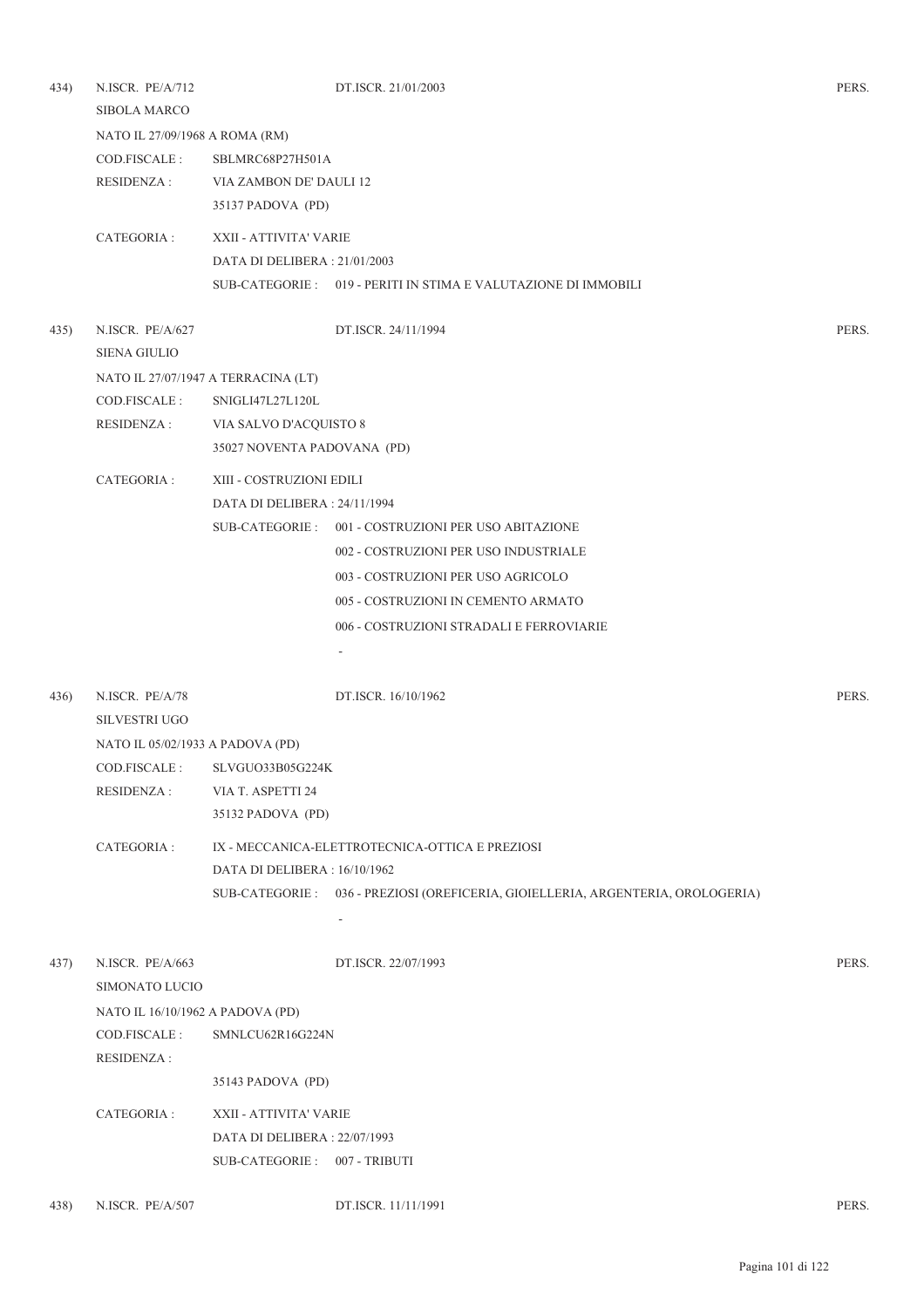|      | SIMONETTO ANDREA                  |                                     |                                                                                      |       |  |
|------|-----------------------------------|-------------------------------------|--------------------------------------------------------------------------------------|-------|--|
|      |                                   | NATO IL 31/07/1963 A PERNUMIA (PD)  |                                                                                      |       |  |
|      | COD.FISCALE :                     | SMNNDR63L31G461X                    |                                                                                      |       |  |
|      | RESIDENZA :                       | VIA GIOTTO 34                       |                                                                                      |       |  |
|      |                                   | 35020 PERNUMIA (PD)                 |                                                                                      |       |  |
|      | CATEGORIA :                       | XXII - ATTIVITA' VARIE              |                                                                                      |       |  |
|      |                                   | DATA DI DELIBERA: 11/11/1991        |                                                                                      |       |  |
|      |                                   | SUB-CATEGORIE: 007 - TRIBUTI        |                                                                                      |       |  |
| 439) | N.ISCR. PE/A/754                  |                                     | DT.ISCR. 07/05/2007                                                                  | PERS. |  |
|      | SIMONETTO MIRCO                   |                                     |                                                                                      |       |  |
|      |                                   | NATO IL 24/04/1966 A MONSELICE (PD) |                                                                                      |       |  |
|      | COD.FISCALE :                     | SMNMRC66D24F382A                    |                                                                                      |       |  |
|      | RESIDENZA :                       | VIA LEOPARDI 30                     |                                                                                      |       |  |
|      |                                   | 35020 SAN PIETRO VIMINARIO (PD)     |                                                                                      |       |  |
|      | CATEGORIA :                       | XXII - ATTIVITA' VARIE              |                                                                                      |       |  |
|      |                                   | DATA DI DELIBERA: 07/05/2007        |                                                                                      |       |  |
|      |                                   |                                     | SUB-CATEGORIE : 020 - ELABORAZIONE DATI (MANUALE O A MEZZO DI STRUMENTI ELETTRONICI) |       |  |
| 440) | N.ISCR. PE/A/838                  |                                     | DT.ISCR. 29/07/2019                                                                  | PERS. |  |
|      | SINIGAGLIA LORELLA                |                                     |                                                                                      |       |  |
|      | NATA IL 11/08/1965 A ESTE (PD)    |                                     |                                                                                      |       |  |
|      | COD.FISCALE :                     | SNGLLL65M51D442A                    |                                                                                      |       |  |
|      | RESIDENZA :                       | VIA NOIERA 43/A                     |                                                                                      |       |  |
|      |                                   | 35030 GALZIGNANO TERME (PD)         |                                                                                      |       |  |
|      | CATEGORIA :                       | XXII - ATTIVITA' VARIE              |                                                                                      |       |  |
|      |                                   | DATA DI DELIBERA : 29/07/2019       |                                                                                      |       |  |
|      |                                   |                                     | SUB-CATEGORIE : 020 - ELABORAZIONE DATI (MANUALE O A MEZZO DI STRUMENTI ELETTRONICI) |       |  |
| 441) | N.ISCR. PE/A/668                  |                                     | DT.ISCR. 06/07/1998                                                                  | PERS. |  |
|      | SOMMARO GIANFRANCO                |                                     |                                                                                      |       |  |
|      | NATO IL 29/03/1949 A BOLZANO (BZ) |                                     |                                                                                      |       |  |
|      | COD.FISCALE :                     | SMMGFR49C29A952Z                    |                                                                                      |       |  |
|      | <b>RESIDENZA:</b>                 | VIA DEI MILLE 8/5                   |                                                                                      |       |  |
|      |                                   | 35010 CADONEGHE (PD)                |                                                                                      |       |  |
|      | CATEGORIA :                       | XIX - OSPITALITA'                   |                                                                                      |       |  |
|      |                                   | DATA DI DELIBERA: 06/07/1998        |                                                                                      |       |  |
|      |                                   |                                     | SUB-CATEGORIE : 001 - ALBERGHI, RISTORANTI, CAFFE' DI LUSSO E DI PRIMA CATEGORIA     |       |  |
| 442) | N.ISCR. PE/A/837                  |                                     | DT.ISCR. 27/05/2019                                                                  | PERS. |  |
|      | SPIGOLON FRANCESCO                |                                     |                                                                                      |       |  |
|      | NATO IL 28/04/1986 A PADOVA (PD)  |                                     |                                                                                      |       |  |
|      | COD.FISCALE :                     | SPGFNC86D28G224O                    |                                                                                      |       |  |
|      | <b>RESIDENZA:</b>                 | VIA ANNA FRANK 19                   |                                                                                      |       |  |
|      |                                   | 35045 OSPEDALETTO EUGANEO (PD)      |                                                                                      |       |  |
|      | CATEGORIA :                       |                                     | V - LEGNO-LEGNAMI ED AFFINI E AMMOBIGLIAMENTO                                        |       |  |
|      |                                   | DATA DI DELIBERA: 27/05/2019        |                                                                                      |       |  |
|      |                                   |                                     | SUB-CATEGORIE : 001 - LEGNAME D'OPERA NOSTRANO                                       |       |  |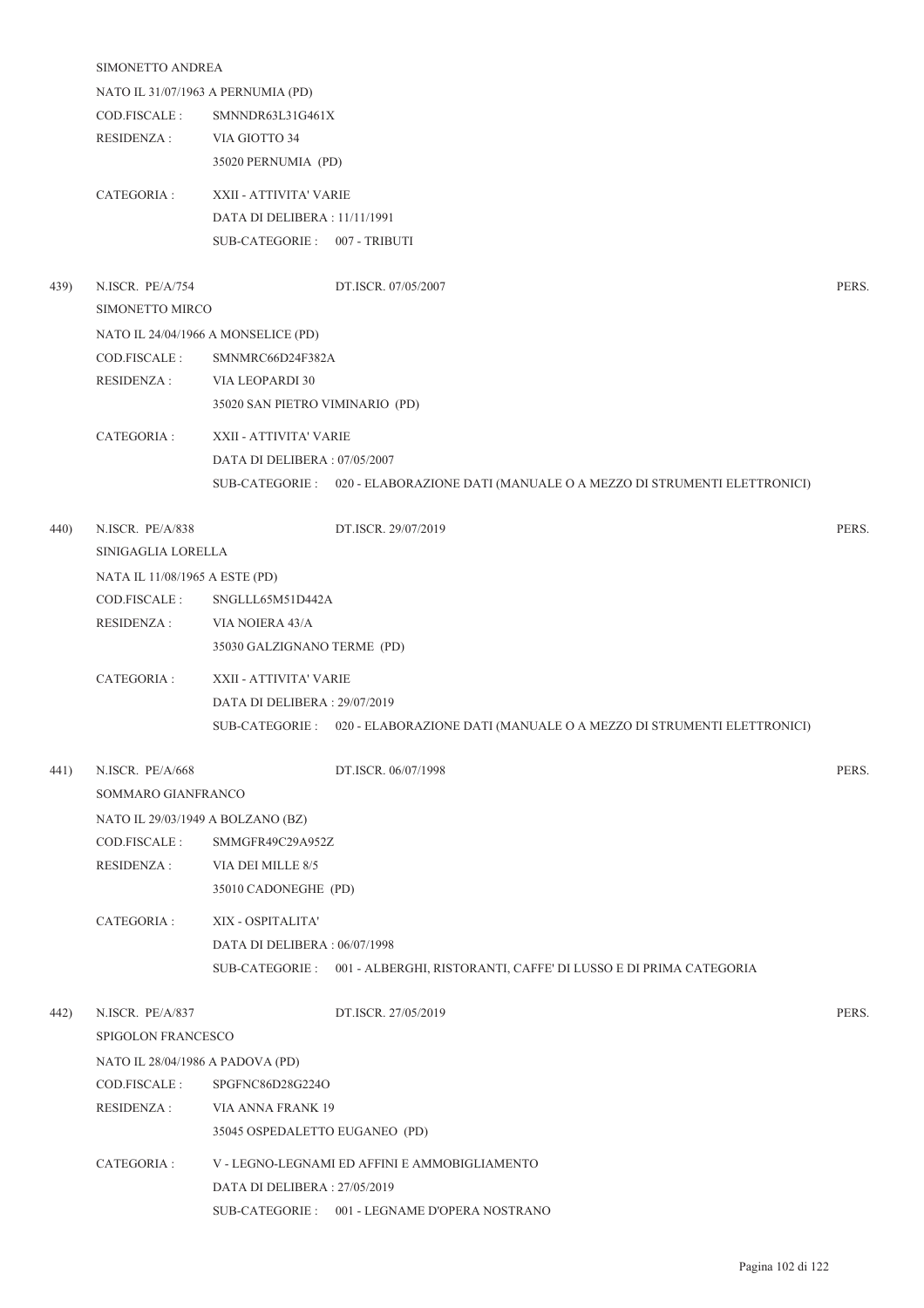## SUB-CATEGORIE : 002 - LEGNAME DA COSTRUZIONE

013 - IMBALLAGGI E SCATOLAME VARIO

| 443) | N.ISCR. PE/A/487<br>SPINELLI MARCO |                                          | DT.ISCR. 30/11/1990                                                             | PERS. |
|------|------------------------------------|------------------------------------------|---------------------------------------------------------------------------------|-------|
|      |                                    | NATO IL 08/11/1963 A ABANO TERME (PD)    |                                                                                 |       |
|      | COD.FISCALE:                       | SPNMRC63S08A001P                         |                                                                                 |       |
|      | <b>RESIDENZA:</b>                  | VIA ALESSANDRO VOLTA 31/D                |                                                                                 |       |
|      |                                    | 35031 ABANO TERME (PD)                   |                                                                                 |       |
|      | CATEGORIA :                        |                                          | IX - MECCANICA-ELETTROTECNICA-OTTICA E PREZIOSI                                 |       |
|      |                                    | DATA DI DELIBERA: 30/11/1990             |                                                                                 |       |
|      |                                    |                                          | SUB-CATEGORIE: 036 - PREZIOSI (OREFICERIA, GIOIELLERIA, ARGENTERIA, OROLOGERIA) |       |
|      |                                    |                                          | 36A - LIMITATAMENTE A GEMME E DIAMANTI                                          |       |
|      |                                    |                                          | -                                                                               |       |
| 444) | N.ISCR. PE/A/189                   |                                          | DT.ISCR. 21/01/1982                                                             | PERS. |
|      | <b>STECCA LORENA</b>               |                                          |                                                                                 |       |
|      | NATA IL 20/11/1954 A RUBANO (PD)   |                                          |                                                                                 |       |
|      | COD.FISCALE :                      | STCLRN54S60H625L                         |                                                                                 |       |
|      | RESIDENZA :                        | VIA TORINO 04                            |                                                                                 |       |
|      |                                    | 35030 SELVAZZANO DENTRO (PD)             |                                                                                 |       |
|      | CATEGORIA :                        | XXII - ATTIVITA' VARIE                   |                                                                                 |       |
|      |                                    | DATA DI DELIBERA: 21/01/1982             |                                                                                 |       |
|      |                                    | SUB-CATEGORIE: 007 - TRIBUTI             |                                                                                 |       |
| 445) | N.ISCR. PE/A/429                   |                                          | DT.ISCR. 04/04/1989                                                             | PERS. |
|      | STIMAMIGLIO GIULIANA               |                                          |                                                                                 |       |
|      | NATA IL 18/05/1961 A VEGGIANO (PD) |                                          |                                                                                 |       |
|      | COD.FISCALE :                      | STMGLN61E58L710V                         |                                                                                 |       |
|      | RESIDENZA :                        | VIA C. MALIPIERO 8                       |                                                                                 |       |
|      |                                    | 35100 PADOVA (PD)                        |                                                                                 |       |
|      | CATEGORIA :                        | XXII - ATTIVITA' VARIE                   |                                                                                 |       |
|      |                                    | DATA DI DELIBERA : 04/04/1989            |                                                                                 |       |
|      |                                    | SUB-CATEGORIE: 007 - TRIBUTI             |                                                                                 |       |
| 446) | N.ISCR. PE/A/766                   |                                          | DT.ISCR. 13/02/2009                                                             | PERS. |
|      | STORNATI GIOVANNA                  |                                          |                                                                                 |       |
|      |                                    | NATA IL 07/11/1951 A COLOGNA VENETA (VR) |                                                                                 |       |
|      | COD.FISCALE:                       | STRGNN51S47C890A                         |                                                                                 |       |
|      | <b>RESIDENZA:</b>                  | VIA CATTANEO 34                          |                                                                                 |       |
|      |                                    | 35125 PADOVA (PD)                        |                                                                                 |       |
|      | CATEGORIA :                        | XXII - ATTIVITA' VARIE                   |                                                                                 |       |
|      |                                    | DATA DI DELIBERA : 13/02/2009            |                                                                                 |       |
|      |                                    | SUB-CATEGORIE :                          | 001 - LINGUE STRANIERE (TRADUTTORI ED INTERPRETI)                               |       |
|      |                                    |                                          | 1G - INGLESE                                                                    |       |
| 447) | N.ISCR. PE/A/311                   |                                          | DT.ISCR. 05/12/1986                                                             | PERS. |

STRUKUL DINO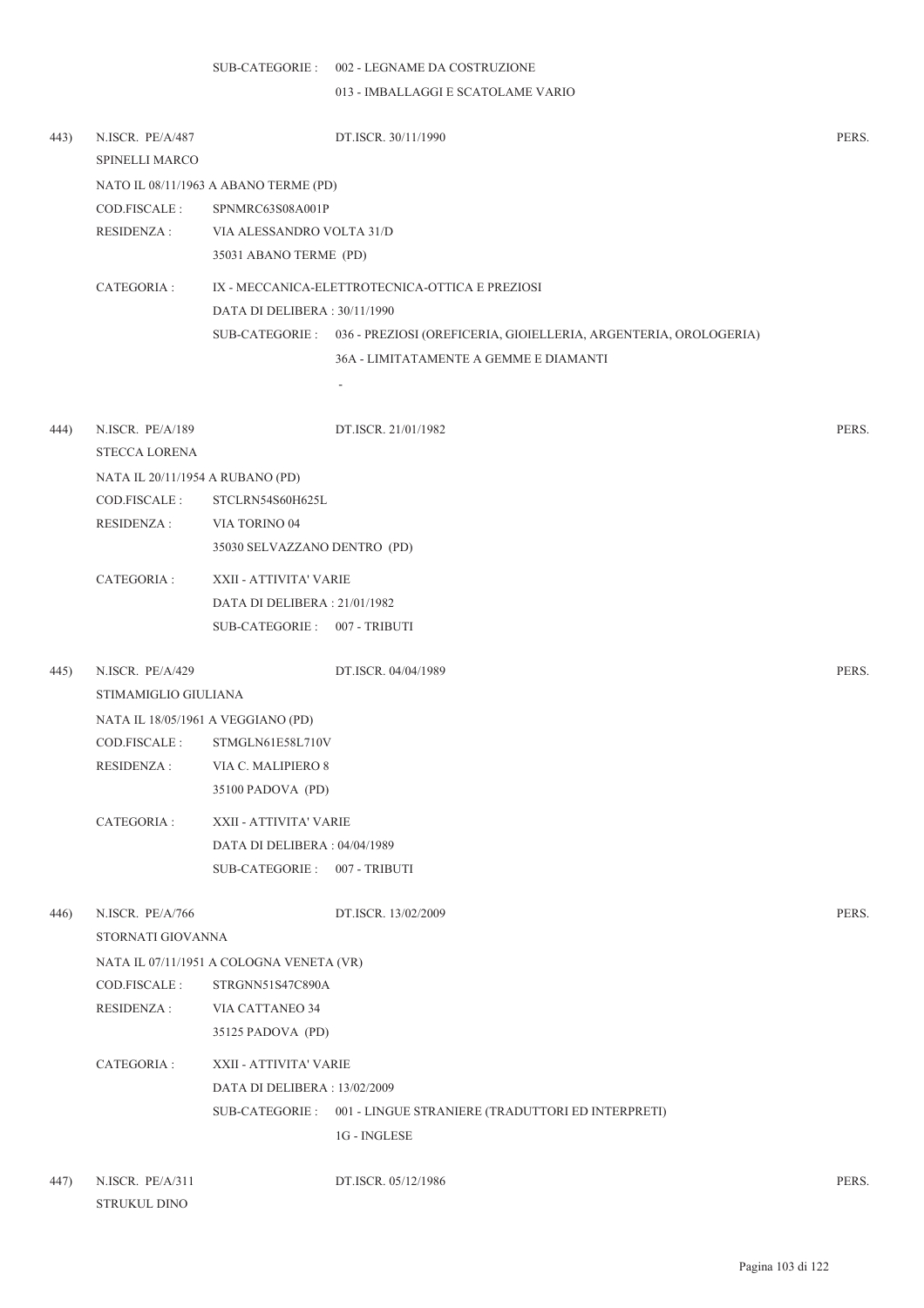|      | NATO IL 19/09/1946 A PADOVA (PD)  |                                |                                                                                      |       |
|------|-----------------------------------|--------------------------------|--------------------------------------------------------------------------------------|-------|
|      | COD.FISCALE:                      | STRDNI46P19G224C               |                                                                                      |       |
|      | <b>RESIDENZA:</b>                 | VIA A. B. SBERTI 4             |                                                                                      |       |
|      |                                   | 35100 PADOVA (PD)              |                                                                                      |       |
|      | CATEGORIA:                        | XXII - ATTIVITA' VARIE         |                                                                                      |       |
|      |                                   | DATA DI DELIBERA: 05/12/1986   |                                                                                      |       |
|      |                                   | SUB-CATEGORIE: 004 - SCRITTURE |                                                                                      |       |
| 448) | N.ISCR. PE/A/661                  |                                | DT.ISCR. 20/03/1998                                                                  | PERS. |
|      | <b>SUAREZ JUAN CARLOS</b>         |                                |                                                                                      |       |
|      | NATO IL 08/03/1957 A BERNAL ()    |                                |                                                                                      |       |
|      | COD.FISCALE:                      | SRZJCR57C08Z600M               |                                                                                      |       |
|      | <b>RESIDENZA:</b>                 | PIAZZETTA ALDO MORO 10         |                                                                                      |       |
|      |                                   | 35030 SELVAZZANO DENTRO (PD)   |                                                                                      |       |
|      |                                   |                                |                                                                                      |       |
|      | CATEGORIA :                       | XXII - ATTIVITA' VARIE         |                                                                                      |       |
|      |                                   | DATA DI DELIBERA : 20/03/1998  |                                                                                      |       |
|      |                                   |                                | SUB-CATEGORIE: 001 - LINGUE STRANIERE (TRADUTTORI ED INTERPRETI)                     |       |
|      |                                   |                                | 1Q - SPAGNOLO                                                                        |       |
| 449) | N.ISCR. PE/A/510                  |                                | DT.ISCR. 11/11/1991                                                                  | PERS. |
|      | <b>TACCHETTO FABIO</b>            |                                |                                                                                      |       |
|      | NATO IL 04/11/1956 A PADOVA (PD)  |                                |                                                                                      |       |
|      | COD.FISCALE:                      | TCCFBA56S04G224K               |                                                                                      |       |
|      | <b>RESIDENZA:</b>                 | VIA VENEZIA 89                 |                                                                                      |       |
|      |                                   | 35010 VIGONZA (PD)             |                                                                                      |       |
|      | CATEGORIA:                        | XXII - ATTIVITA' VARIE         |                                                                                      |       |
|      |                                   | DATA DI DELIBERA : 11/11/1991  |                                                                                      |       |
|      |                                   | SUB-CATEGORIE: 007 - TRIBUTI   |                                                                                      |       |
|      |                                   |                                |                                                                                      |       |
| 450) | N.ISCR. PE/A/755                  |                                | DT.ISCR. 07/05/2007                                                                  | PERS. |
|      | TAGLIAPIETRA EDOARDO              |                                |                                                                                      |       |
|      | NATO IL 25/07/1969 A PADOVA (PD)  |                                |                                                                                      |       |
|      | COD.FISCALE:                      | TGLDRD69L25G224Z               |                                                                                      |       |
|      | <b>RESIDENZA:</b>                 | VIA EUGANEA 81                 |                                                                                      |       |
|      |                                   | 35030 SELVAZZANO DENTRO (PD)   |                                                                                      |       |
|      | CATEGORIA :                       | XXII - ATTIVITA' VARIE         |                                                                                      |       |
|      |                                   | DATA DI DELIBERA: 07/05/2007   |                                                                                      |       |
|      |                                   |                                | SUB-CATEGORIE : 020 - ELABORAZIONE DATI (MANUALE O A MEZZO DI STRUMENTI ELETTRONICI) |       |
| 451) | N.ISCR. PE/A/644                  |                                | DT.ISCR. 30/05/1996                                                                  | PERS. |
|      | <b>TASCINI BARBARA</b>            |                                |                                                                                      |       |
|      | NATA IL 07/04/1957 A VENEZIA (VE) |                                |                                                                                      |       |
|      | COD.FISCALE :                     | TSCBBR57D47L736T               |                                                                                      |       |
|      | <b>RESIDENZA:</b>                 | VIA RIMINI 5                   |                                                                                      |       |
|      |                                   | 35132 PADOVA (PD)              |                                                                                      |       |
|      | CATEGORIA :                       | XXII - ATTIVITA' VARIE         |                                                                                      |       |
|      |                                   | DATA DI DELIBERA: 30/05/1996   |                                                                                      |       |
|      |                                   |                                | SUB-CATEGORIE : 001 - LINGUE STRANIERE (TRADUTTORI ED INTERPRETI)                    |       |
|      |                                   |                                |                                                                                      |       |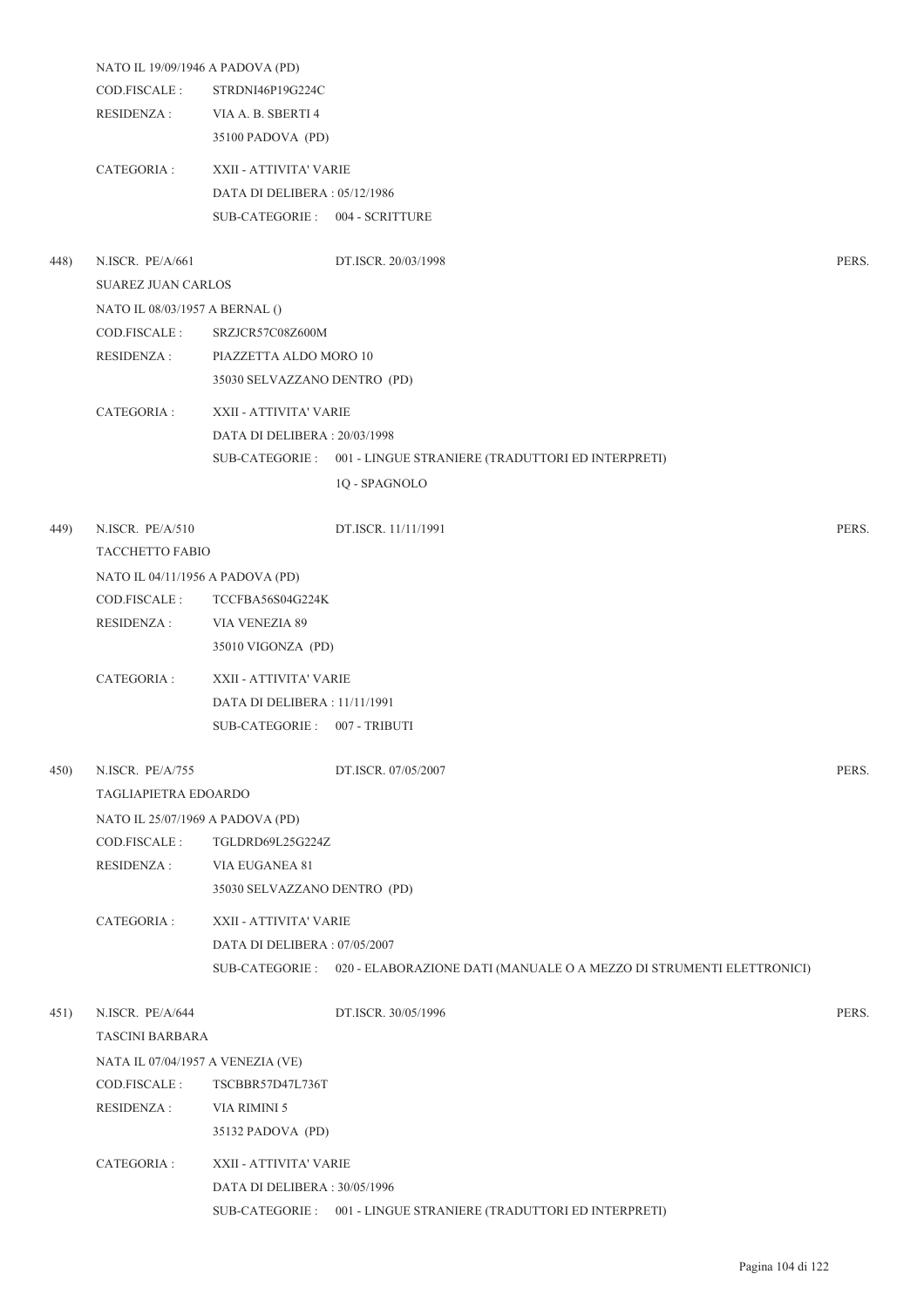|      |                                           | SUB-CATEGORIE: 1E-FRANCESE                                     |                                                                                 |       |
|------|-------------------------------------------|----------------------------------------------------------------|---------------------------------------------------------------------------------|-------|
|      |                                           |                                                                | <b>1L - PORTOGHESE</b>                                                          |       |
|      |                                           |                                                                | <b>1N-RUSSO</b>                                                                 |       |
|      |                                           |                                                                | 1Q - SPAGNOLO                                                                   |       |
|      |                                           |                                                                |                                                                                 |       |
| 452) | N.ISCR. PE/A/831                          |                                                                | DT.ISCR. 03/04/2018                                                             | PERS. |
|      | TAVASSOLI AZAR                            |                                                                |                                                                                 |       |
|      | NATA IL 12/04/1961 A TEHERAN ()           |                                                                |                                                                                 |       |
|      | COD.FISCALE :                             | TVSZRA61D52Z224Y                                               |                                                                                 |       |
|      | <b>RESIDENZA:</b>                         | VIA DEI MILLE 27                                               |                                                                                 |       |
|      |                                           | 35141 PADOVA (PD)                                              |                                                                                 |       |
|      | CATEGORIA :                               | XXII - ATTIVITA' VARIE                                         |                                                                                 |       |
|      |                                           | DATA DI DELIBERA: 03/04/2018                                   |                                                                                 |       |
|      |                                           |                                                                | SUB-CATEGORIE: 001 - LINGUE STRANIERE (TRADUTTORI ED INTERPRETI)                |       |
|      |                                           |                                                                | 1AA - PERSIANO (FARSI)                                                          |       |
|      |                                           |                                                                | 1G - INGLESE                                                                    |       |
|      |                                           |                                                                |                                                                                 |       |
| 453) | N.ISCR. PE/A/801<br><b>TINELLO FRANCO</b> |                                                                | DT.ISCR. 21/10/2013                                                             | PERS. |
|      |                                           |                                                                |                                                                                 |       |
|      | COD.FISCALE :                             | NATO IL 20/01/1958 A BAGNOLI DI SOPRA (PD)<br>TNLFNC58A20A568R |                                                                                 |       |
|      | <b>RESIDENZA:</b>                         | VIA FOSCARINA 4/A                                              |                                                                                 |       |
|      |                                           | 30031 DOLO (VE)                                                |                                                                                 |       |
|      |                                           |                                                                |                                                                                 |       |
|      | CATEGORIA :                               |                                                                | IX - MECCANICA-ELETTROTECNICA-OTTICA E PREZIOSI                                 |       |
|      |                                           | DATA DI DELIBERA: 21/10/2013                                   |                                                                                 |       |
|      |                                           |                                                                | SUB-CATEGORIE: 036 - PREZIOSI (OREFICERIA, GIOIELLERIA, ARGENTERIA, OROLOGERIA) |       |
| 454) | N.ISCR. PE/A/430                          |                                                                | DT.ISCR. 04/04/1989                                                             | PERS. |
|      | <b>TIOLI GIOVANNI</b>                     |                                                                |                                                                                 |       |
|      | NATO IL 04/07/1961 A PADOVA (PD)          |                                                                |                                                                                 |       |
|      | COD.FISCALE :                             | TLIGNN61L04G224E                                               |                                                                                 |       |
|      | <b>RESIDENZA:</b>                         | VIA S. LUCIA 5                                                 |                                                                                 |       |
|      |                                           | <b>FRAZIONE CASELLE</b>                                        |                                                                                 |       |
|      |                                           | 35030 SELVAZZANO DENTRO (PD)                                   |                                                                                 |       |
|      | CATEGORIA :                               | XXII - ATTIVITA' VARIE                                         |                                                                                 |       |
|      |                                           | DATA DI DELIBERA: 04/04/1989                                   |                                                                                 |       |
|      |                                           | SUB-CATEGORIE: 007 - TRIBUTI                                   |                                                                                 |       |
|      |                                           |                                                                |                                                                                 |       |
| 455) | N.ISCR. PE/A/802                          |                                                                | DT.ISCR. 21/10/2013                                                             | PERS. |
|      | TODARO LEONIDA                            |                                                                |                                                                                 |       |
|      |                                           | NATO IL 29/08/1977 A MONSELICE (PD)                            |                                                                                 |       |
|      | COD.FISCALE :                             | TDRLND77M29F382T                                               |                                                                                 |       |
|      | <b>RESIDENZA:</b>                         | VIA LISPIDA 8                                                  |                                                                                 |       |
|      |                                           | 35043 MONSELICE (PD)                                           |                                                                                 |       |
|      | CATEGORIA :                               | XXII - ATTIVITA' VARIE                                         |                                                                                 |       |
|      |                                           | DATA DI DELIBERA : 21/10/2013                                  |                                                                                 |       |
|      |                                           |                                                                | SUB-CATEGORIE : 019 - PERITI IN STIMA E VALUTAZIONE DI IMMOBILI                 |       |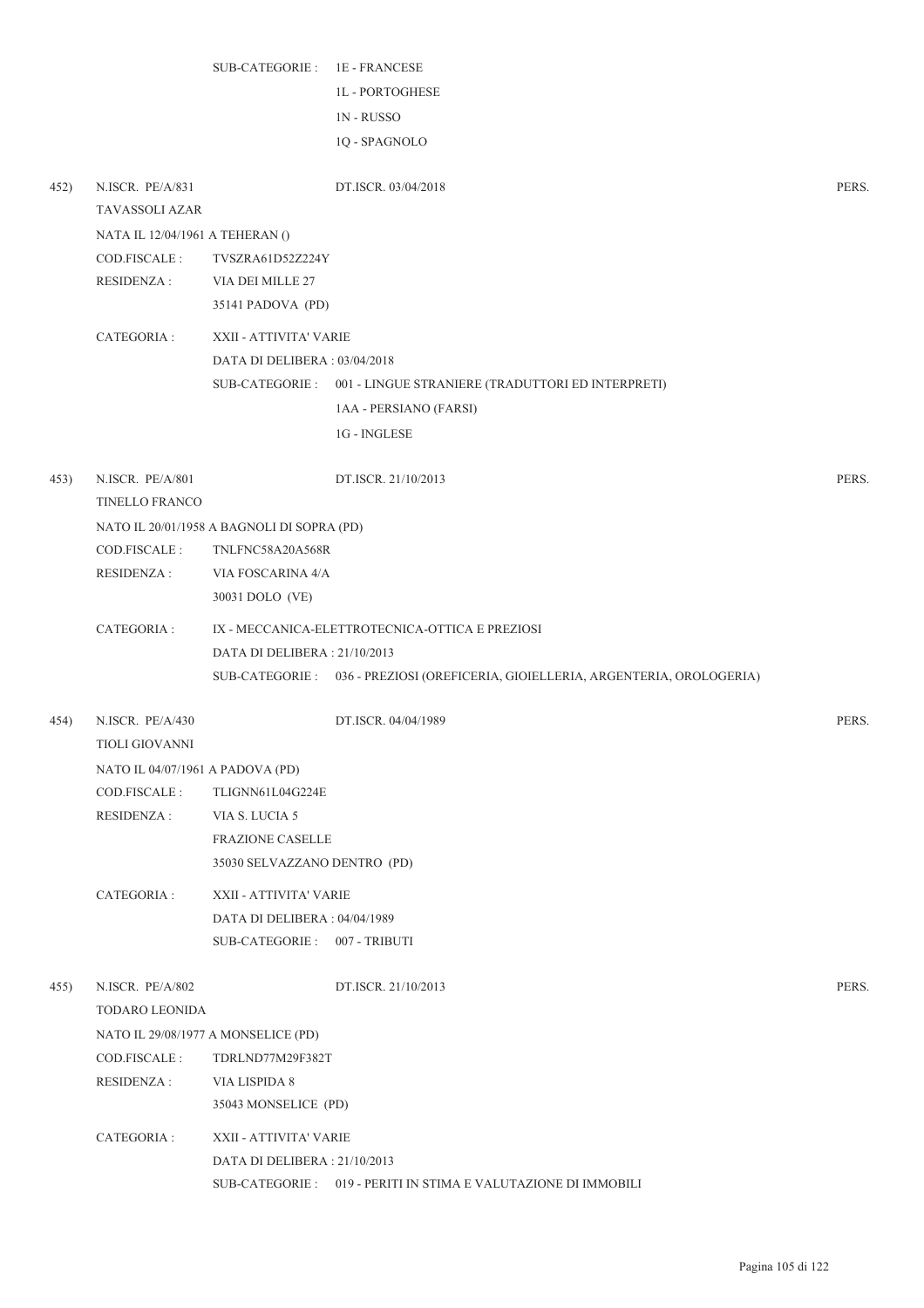| 456) | N.ISCR. PE/A/256<br>TODESCAN GIANSANDRO |                                            | DT.ISCR. 28/03/1985                                             | PERS. |
|------|-----------------------------------------|--------------------------------------------|-----------------------------------------------------------------|-------|
|      |                                         | NATO IL 20/11/1956 A SAN PIETRO IN GU (PD) |                                                                 |       |
|      | COD.FISCALE :                           | TDSGSN56S20I107P                           |                                                                 |       |
|      | RESIDENZA :                             | VIA UGO FOSCOLO 12                         |                                                                 |       |
|      |                                         | 35010 SAN PIETRO IN GU (PD)                |                                                                 |       |
|      | CATEGORIA :                             | XXII - ATTIVITA' VARIE                     |                                                                 |       |
|      |                                         | DATA DI DELIBERA: 28/03/1985               |                                                                 |       |
|      |                                         | SUB-CATEGORIE: 007 - TRIBUTI               |                                                                 |       |
| 457) | N.ISCR. PE/A/609                        |                                            | DT.ISCR. 28/10/1993                                             | PERS. |
|      | TOFFANELLO PAOLO                        |                                            |                                                                 |       |
|      |                                         | NATO IL 19/09/1964 A CITTADELLA (PD)       |                                                                 |       |
|      | COD.FISCALE :                           | TFFPLA64P19C743V                           |                                                                 |       |
|      | RESIDENZA :                             | VIA MACELLO 35/2                           |                                                                 |       |
|      |                                         | 35013 CITTADELLA (PD)                      |                                                                 |       |
|      | CATEGORIA :                             | XXII - ATTIVITA' VARIE                     |                                                                 |       |
|      |                                         | DATA DI DELIBERA: 28/10/1993               |                                                                 |       |
|      |                                         | SUB-CATEGORIE: 007 - TRIBUTI               |                                                                 |       |
| 458) | N.ISCR. PE/A/760                        |                                            | DT.ISCR. 15/01/2008                                             | PERS. |
|      | <b>TOFFANIN MIRCO</b>                   |                                            |                                                                 |       |
|      | NATO IL 09/01/1974 A PADOVA (PD)        |                                            |                                                                 |       |
|      | COD.FISCALE :                           | TFFMRC74A09G224P                           |                                                                 |       |
|      | <b>RESIDENZA:</b>                       | VIA CA' MARCHESA 4                         |                                                                 |       |
|      |                                         | 35030 ROVOLON (PD)                         |                                                                 |       |
|      | CATEGORIA :                             | XXII - ATTIVITA' VARIE                     |                                                                 |       |
|      |                                         | DATA DI DELIBERA : 15/01/2008              |                                                                 |       |
|      |                                         |                                            | SUB-CATEGORIE : 019 - PERITI IN STIMA E VALUTAZIONE DI IMMOBILI |       |
| 459) | N.ISCR. PE/A/431                        |                                            | DT.ISCR. 04/04/1989                                             | PERS. |
|      | TOMAIUOLO MATTEO                        |                                            |                                                                 |       |
|      |                                         | NATO IL 07/09/1946 A MANFREDONIA (FG)      |                                                                 |       |
|      | COD.FISCALE:                            | TMLMTT46P07E885Y                           |                                                                 |       |
|      | <b>RESIDENZA:</b>                       | VIA GIUSTI 2                               |                                                                 |       |
|      |                                         | 35125 PADOVA (PD)                          |                                                                 |       |
|      | CATEGORIA :                             | XXII - ATTIVITA' VARIE                     |                                                                 |       |
|      |                                         | DATA DI DELIBERA: 04/04/1989               |                                                                 |       |
|      |                                         | SUB-CATEGORIE: 007 - TRIBUTI               |                                                                 |       |
| 460) | N.ISCR. PE/A/664                        |                                            | DT.ISCR. 22/07/1993                                             | PERS. |
|      | TOMBOLATO SILVIA                        |                                            |                                                                 |       |
|      |                                         | NATA IL 09/07/1966 A CITTADELLA (PD)       |                                                                 |       |
|      | COD.FISCALE :                           | TMBSLV66L49C743T                           |                                                                 |       |
|      | <b>RESIDENZA:</b>                       | VIA G. VERDI 7/2                           |                                                                 |       |
|      |                                         | 35013 CITTADELLA (PD)                      |                                                                 |       |
|      | CATEGORIA :                             | XXII - ATTIVITA' VARIE                     |                                                                 |       |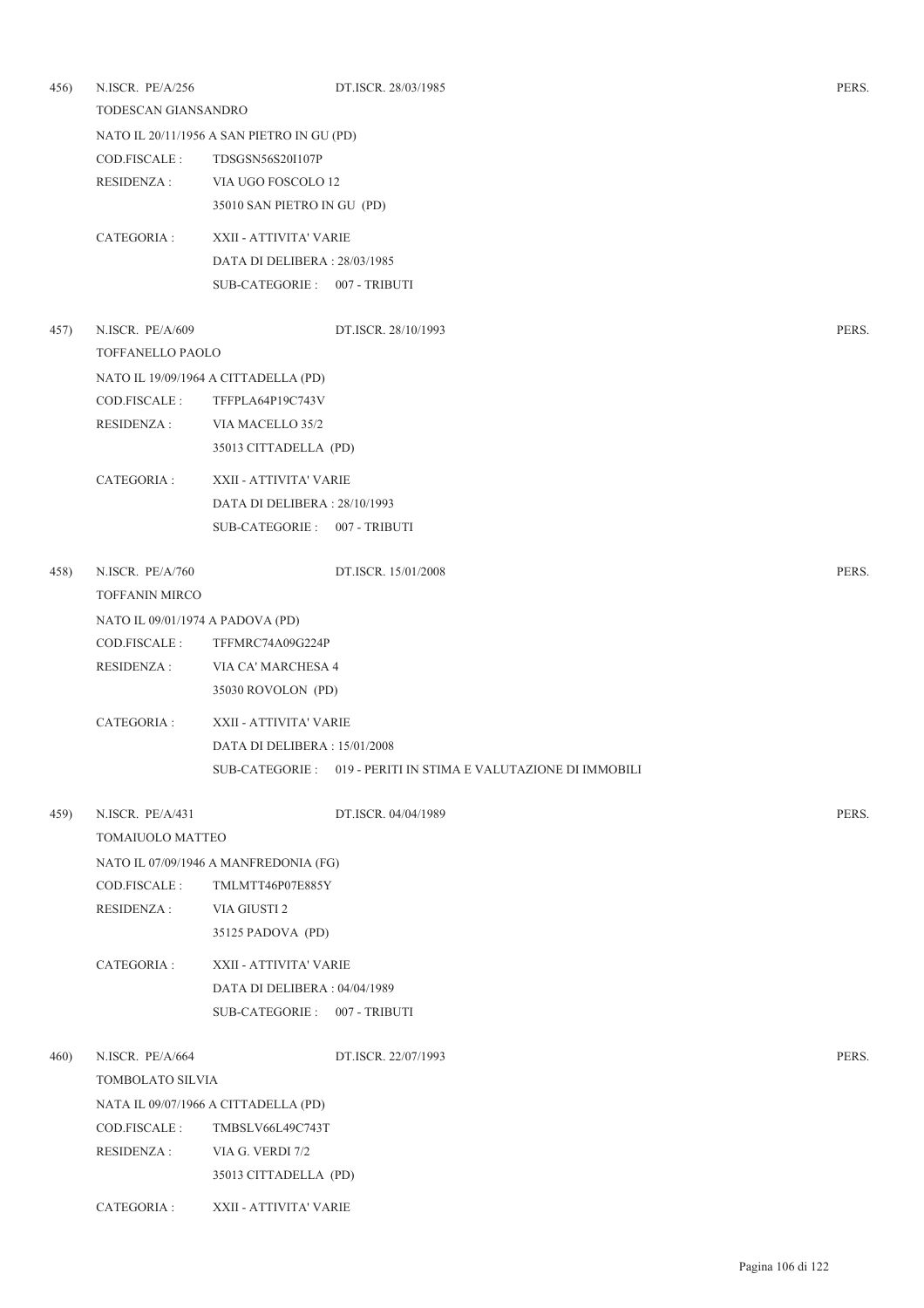## DATA DI DELIBERA : 22/07/1993

SUB-CATEGORIE : 007 - TRIBUTI

| 461) | N.ISCR. PE/A/743                  |                                             | DT.ISCR. 23/11/2005                                              | PERS. |  |  |
|------|-----------------------------------|---------------------------------------------|------------------------------------------------------------------|-------|--|--|
|      |                                   | TOMMASIN ALESSANDRO                         |                                                                  |       |  |  |
|      |                                   | NATO IL 28/06/1977 A CAMPOSAMPIERO (PD)     |                                                                  |       |  |  |
|      | COD.FISCALE :                     | TMMLSN77H28B563N                            |                                                                  |       |  |  |
|      | RESIDENZA :                       | VIA P. MASSIMILIANO KOLBE 26                |                                                                  |       |  |  |
|      |                                   | 35011 CAMPODARSEGO (PD)                     |                                                                  |       |  |  |
|      | CATEGORIA :                       | XXII - ATTIVITA' VARIE                      |                                                                  |       |  |  |
|      |                                   | DATA DI DELIBERA : 23/11/2005               |                                                                  |       |  |  |
|      |                                   |                                             | SUB-CATEGORIE: 019 - PERITI IN STIMA E VALUTAZIONE DI IMMOBILI   |       |  |  |
| 462) | N.ISCR. PE/A/482                  |                                             | DT.ISCR. 30/11/1990                                              | PERS. |  |  |
|      | <b>TONELLO ENRICO</b>             |                                             |                                                                  |       |  |  |
|      | NATO IL 28/08/1964 A PADOVA (PD)  |                                             |                                                                  |       |  |  |
|      | COD.FISCALE :                     | TNLNRC64M28G224E                            |                                                                  |       |  |  |
|      | RESIDENZA :                       | VIA S. DANIELE 6/6                          |                                                                  |       |  |  |
|      |                                   | 35011 CAMPODARSEGO (PD)                     |                                                                  |       |  |  |
|      | CATEGORIA :                       | XXII - ATTIVITA' VARIE                      |                                                                  |       |  |  |
|      |                                   | DATA DI DELIBERA: 30/11/1990                |                                                                  |       |  |  |
|      |                                   | SUB-CATEGORIE: 007 - TRIBUTI                |                                                                  |       |  |  |
| 463) | N.ISCR. PE/A/761                  |                                             | DT.ISCR. 28/02/2008                                              | PERS. |  |  |
|      | TONIN MONICA                      |                                             |                                                                  |       |  |  |
|      |                                   | NATA IL 04/05/1963 A CAMPO SAN MARTINO (PD) |                                                                  |       |  |  |
|      | COD.FISCALE :                     | TNNMNC63E44B564U                            |                                                                  |       |  |  |
|      | RESIDENZA :                       | VIA L. ZIZE 11                              |                                                                  |       |  |  |
|      |                                   | 35134 PADOVA (PD)                           |                                                                  |       |  |  |
|      | CATEGORIA :                       | XXII - ATTIVITA' VARIE                      |                                                                  |       |  |  |
|      |                                   | DATA DI DELIBERA : 28/02/2008               |                                                                  |       |  |  |
|      |                                   |                                             | SUB-CATEGORIE: 001 - LINGUE STRANIERE (TRADUTTORI ED INTERPRETI) |       |  |  |
|      |                                   |                                             | 1R - TEDESCO                                                     |       |  |  |
| 464) | N.ISCR. PE/A/294                  |                                             | DT.ISCR. 24/06/1986                                              | PERS. |  |  |
|      | TONOLO ALBERTO                    |                                             |                                                                  |       |  |  |
|      | NATO IL 02/07/1948 A VENEZIA (VE) |                                             |                                                                  |       |  |  |
|      | COD.FISCALE:                      | TNLLRT48L02L736L                            |                                                                  |       |  |  |
|      | <b>RESIDENZA:</b>                 | <b>VIA S. MAURO 15-21</b>                   |                                                                  |       |  |  |
|      |                                   | 35036 MONTEGROTTO TERME (PD)                |                                                                  |       |  |  |
|      | CATEGORIA :                       | XXII - ATTIVITA' VARIE                      |                                                                  |       |  |  |
|      |                                   | DATA DI DELIBERA: 24/06/1986                |                                                                  |       |  |  |
|      |                                   | SUB-CATEGORIE: 007 - TRIBUTI                |                                                                  |       |  |  |
| 465) | N.ISCR. PE/A/689                  |                                             | DT.ISCR. 19/05/2000                                              | PERS. |  |  |
|      |                                   | TONTCHEVA VALENTINA DIMITROVA               |                                                                  |       |  |  |
|      | NATA IL 17/05/1962 A SILISTRA ()  |                                             |                                                                  |       |  |  |
|      | COD.FISCALE:                      | TNTVNT62E57Z104B                            |                                                                  |       |  |  |
|      |                                   |                                             |                                                                  |       |  |  |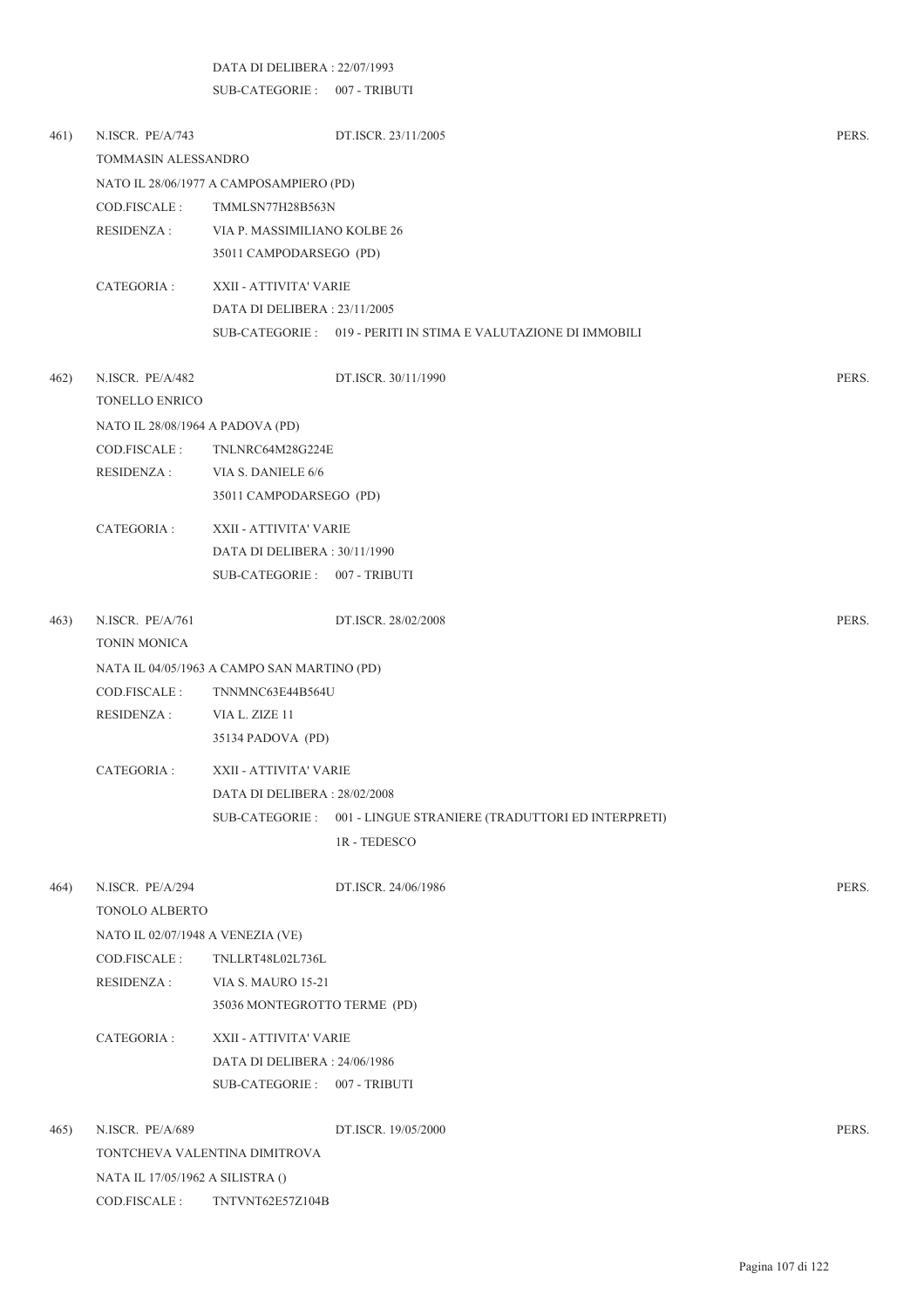|      | RESIDENZA :                          | VIA G. FORABOSCO 13<br>35134 PADOVA (PD)                |                                                                           |       |
|------|--------------------------------------|---------------------------------------------------------|---------------------------------------------------------------------------|-------|
|      | CATEGORIA :                          | XXII - ATTIVITA' VARIE<br>DATA DI DELIBERA : 19/05/2000 |                                                                           |       |
|      |                                      |                                                         |                                                                           |       |
|      |                                      |                                                         | SUB-CATEGORIE: 001 - LINGUE STRANIERE (TRADUTTORI ED INTERPRETI)          |       |
|      |                                      |                                                         | <b>1U - BULGARO</b>                                                       |       |
| 466) | N.ISCR. PE/A/733                     |                                                         | DT.ISCR. 07/07/2004                                                       | PERS. |
|      | TORRESAN MAURIZIO                    |                                                         |                                                                           |       |
|      | NATO IL 30/03/1962 A PADOVA (PD)     |                                                         |                                                                           |       |
|      | COD.FISCALE :                        | TRRMRZ62C30G224C                                        |                                                                           |       |
|      | <b>RESIDENZA:</b>                    | VIA G. CORRER 46                                        |                                                                           |       |
|      |                                      | 35133 PADOVA (PD)                                       |                                                                           |       |
|      | CATEGORIA :                          | XXII - ATTIVITA' VARIE<br>DATA DI DELIBERA: 07/07/2004  |                                                                           |       |
|      |                                      |                                                         |                                                                           |       |
|      |                                      |                                                         | SUB-CATEGORIE : 019 - PERITI IN STIMA E VALUTAZIONE DI IMMOBILI           |       |
| 467) | N.ISCR. PE/A/821                     |                                                         | DT.ISCR. 06/02/2017                                                       | PERS. |
|      | <b>TORRI VALMOR</b>                  |                                                         |                                                                           |       |
|      | NATO IL 20/06/1950 A PORTO ALEGRE () |                                                         |                                                                           |       |
|      | COD.FISCALE:                         | TRRVMR50H20Z602R                                        |                                                                           |       |
|      | <b>RESIDENZA:</b>                    | VIA M. KOLBE 2                                          |                                                                           |       |
|      |                                      | 35020 PONTE SAN NICOLO' (PD)                            |                                                                           |       |
|      | CATEGORIA :                          | XXII - ATTIVITA' VARIE                                  |                                                                           |       |
|      |                                      | DATA DI DELIBERA: 06/02/2017                            |                                                                           |       |
|      |                                      |                                                         | SUB-CATEGORIE: 001 - LINGUE STRANIERE (TRADUTTORI ED INTERPRETI)          |       |
|      |                                      |                                                         | <b>1L-PORTOGHESE</b>                                                      |       |
|      | 468) N.ISCR. PE/A/483                |                                                         | DT.ISCR. 30/11/1990                                                       | PERS. |
|      | <b>TOSATO RICCARDO</b>               |                                                         |                                                                           |       |
|      | NATO IL 18/01/1934 A PADOVA (PD)     |                                                         |                                                                           |       |
|      | COD.FISCALE:                         | TSTRCR34A18G224J                                        |                                                                           |       |
|      | <b>RESIDENZA:</b>                    | VIA DEI LIVELLO 49                                      |                                                                           |       |
|      |                                      | 35139 PADOVA (PD)                                       |                                                                           |       |
|      | CATEGORIA :                          | VII - ABBIGLIAMENTO                                     |                                                                           |       |
|      |                                      | DATA DI DELIBERA: 30/11/1990                            |                                                                           |       |
|      |                                      |                                                         | SUB-CATEGORIE: 014 - PELLICCERIA CONFEZIIONATA E PELLI RELATIVE IN GENERE |       |
|      |                                      |                                                         |                                                                           |       |
| 469) | N.ISCR. PE/A/595                     |                                                         | DT.ISCR. 14/04/1993                                                       | PERS. |
|      | TOSATO STEFANO                       |                                                         |                                                                           |       |
|      | NATA IL 16/12/1959 A PADOVA (PD)     |                                                         |                                                                           |       |
|      | COD.FISCALE :<br>TSTSFN59T16G224I    |                                                         |                                                                           |       |
|      | <b>RESIDENZA:</b>                    | VIA UMBERTO I 94                                        |                                                                           |       |
|      |                                      | 35121 PADOVA (PD)                                       |                                                                           |       |
|      | CATEGORIA :                          | XXII - ATTIVITA' VARIE                                  |                                                                           |       |
|      |                                      | DATA DI DELIBERA : 14/04/1993                           |                                                                           |       |
|      |                                      | SUB-CATEGORIE: 007 - TRIBUTI                            |                                                                           |       |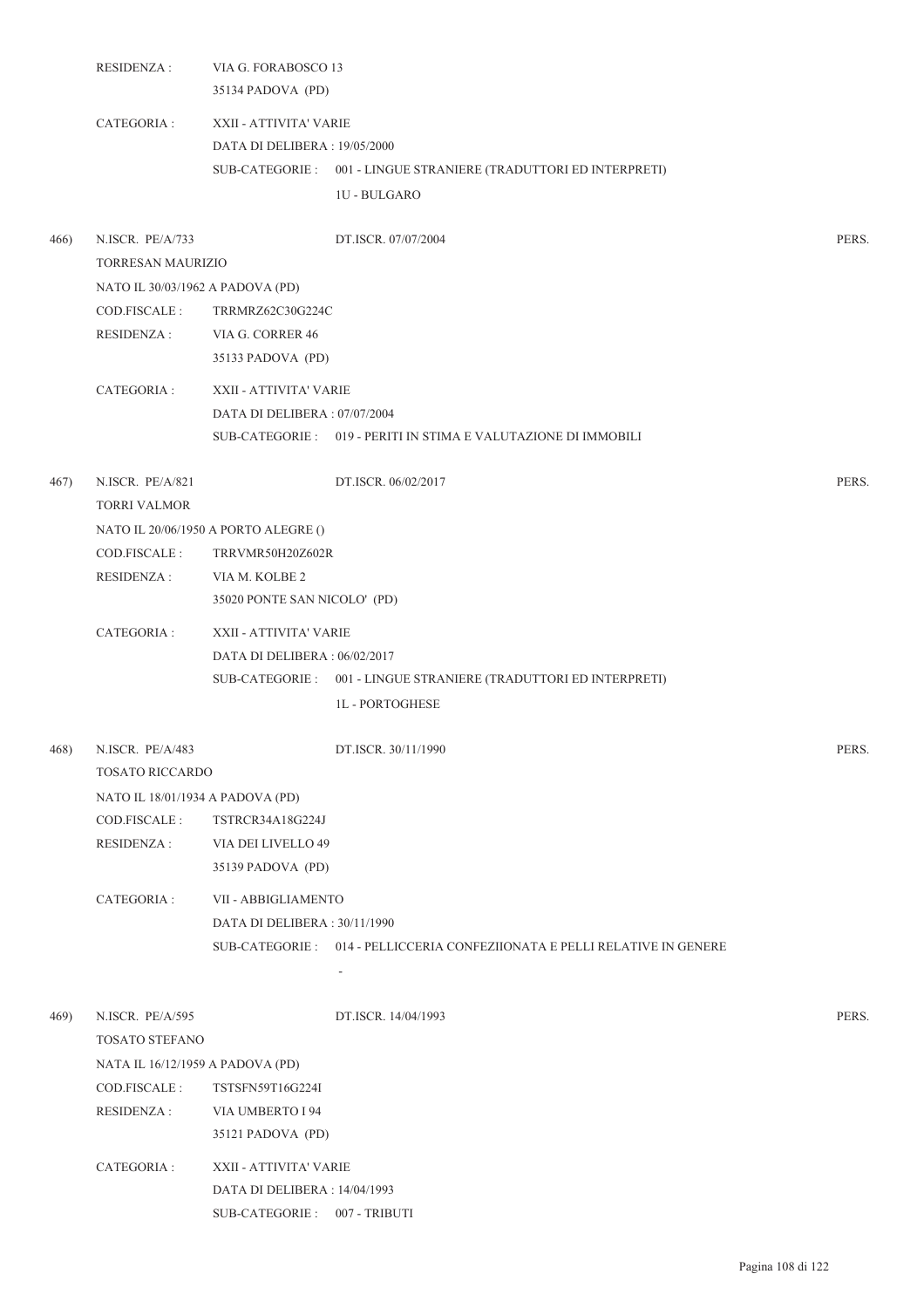| 470) | N.ISCR. PE/A/432<br><b>TOSON PAOLA</b> |                                             | DT.ISCR. 04/04/1989                                              | PERS. |  |
|------|----------------------------------------|---------------------------------------------|------------------------------------------------------------------|-------|--|
|      |                                        | NATA IL 14/07/1956 A PONTE SAN NICOLO' (PD) |                                                                  |       |  |
|      | COD.FISCALE :                          | TSNPLA56L54G855V                            |                                                                  |       |  |
|      | RESIDENZA :                            | VIA S. URBANO 6                             |                                                                  |       |  |
|      |                                        | 35020 PONTE SAN NICOLO' (PD)                |                                                                  |       |  |
|      | CATEGORIA :                            | XXII - ATTIVITA' VARIE                      |                                                                  |       |  |
|      |                                        | DATA DI DELIBERA: 04/04/1989                |                                                                  |       |  |
|      |                                        | SUB-CATEGORIE: 007 - TRIBUTI                |                                                                  |       |  |
| 471) | N.ISCR. PE/A/795                       |                                             | DT.ISCR. 23/08/2012                                              | PERS. |  |
|      | TRABCZYNSKA JOANNA BOZENA              |                                             |                                                                  |       |  |
|      | NATA IL 04/07/1973 A RACIBORZ ()       |                                             |                                                                  |       |  |
|      | COD.FISCALE :                          | TRBJNB73L44Z127M                            |                                                                  |       |  |
|      | RESIDENZA :                            | VIA LISSARO 5                               |                                                                  |       |  |
|      |                                        | 35010 CAMPODORO (PD)                        |                                                                  |       |  |
|      | CATEGORIA :                            | XXII - ATTIVITA' VARIE                      |                                                                  |       |  |
|      |                                        | DATA DI DELIBERA: 23/08/2012                |                                                                  |       |  |
|      |                                        |                                             | SUB-CATEGORIE: 001 - LINGUE STRANIERE (TRADUTTORI ED INTERPRETI) |       |  |
|      |                                        |                                             | 1I - POLACCA                                                     |       |  |
| 472) | N.ISCR. PE/A/564                       |                                             | DT.ISCR. 26/10/1992                                              | PERS. |  |
|      | TRAVAGLIA ROBERTA                      |                                             |                                                                  |       |  |
|      | NATA IL 11/09/1965 A ESTE (PD)         |                                             |                                                                  |       |  |
|      | COD.FISCALE :                          | TRVRRT65P51D442E                            |                                                                  |       |  |
|      | RESIDENZA :                            | VIA SOSTER 22                               |                                                                  |       |  |
|      |                                        | 35042 ESTE (PD)                             |                                                                  |       |  |
|      | CATEGORIA :                            | XXII - ATTIVITA' VARIE                      |                                                                  |       |  |
|      |                                        | DATA DI DELIBERA : 26/10/1992               |                                                                  |       |  |
|      |                                        | SUB-CATEGORIE: 007 - TRIBUTI                |                                                                  |       |  |
| 473) | N.ISCR. PE/A/153                       |                                             | DT.ISCR. 26/10/1978                                              | PERS. |  |
|      | TRENTIN GIUSEPPE                       |                                             |                                                                  |       |  |
|      |                                        | NATO IL 19/03/1948 A ARQUA' PETRARCA (PD)   |                                                                  |       |  |
|      | COD.FISCALE :                          | TRNGPP48C19A434K                            |                                                                  |       |  |
|      | <b>RESIDENZA:</b>                      | VIA MURATORI 8/2                            |                                                                  |       |  |
|      |                                        | 35042 ESTE (PD)                             |                                                                  |       |  |
|      | CATEGORIA :                            | XX - PREVIDENZA E CREDITO                   |                                                                  |       |  |
|      |                                        | DATA DI DELIBERA : 26/10/1978               |                                                                  |       |  |
|      |                                        |                                             | SUB-CATEGORIE: 001 - TECNICA ASSICURATIVA                        |       |  |
|      |                                        |                                             | $\overline{a}$                                                   |       |  |
| 474) | N.ISCR. PE/A/519                       |                                             | DT.ISCR. 11/11/1991                                              | PERS. |  |
|      | TRENTO ILEANA                          |                                             |                                                                  |       |  |
|      | NATA IL 15/08/1947 A PADOVA (PD)       |                                             |                                                                  |       |  |
|      | COD.FISCALE :                          | TRNLNI47M55G224I                            |                                                                  |       |  |
|      | <b>RESIDENZA:</b>                      | VIA SAN FERMO 47 INT 3                      |                                                                  |       |  |
|      |                                        |                                             |                                                                  |       |  |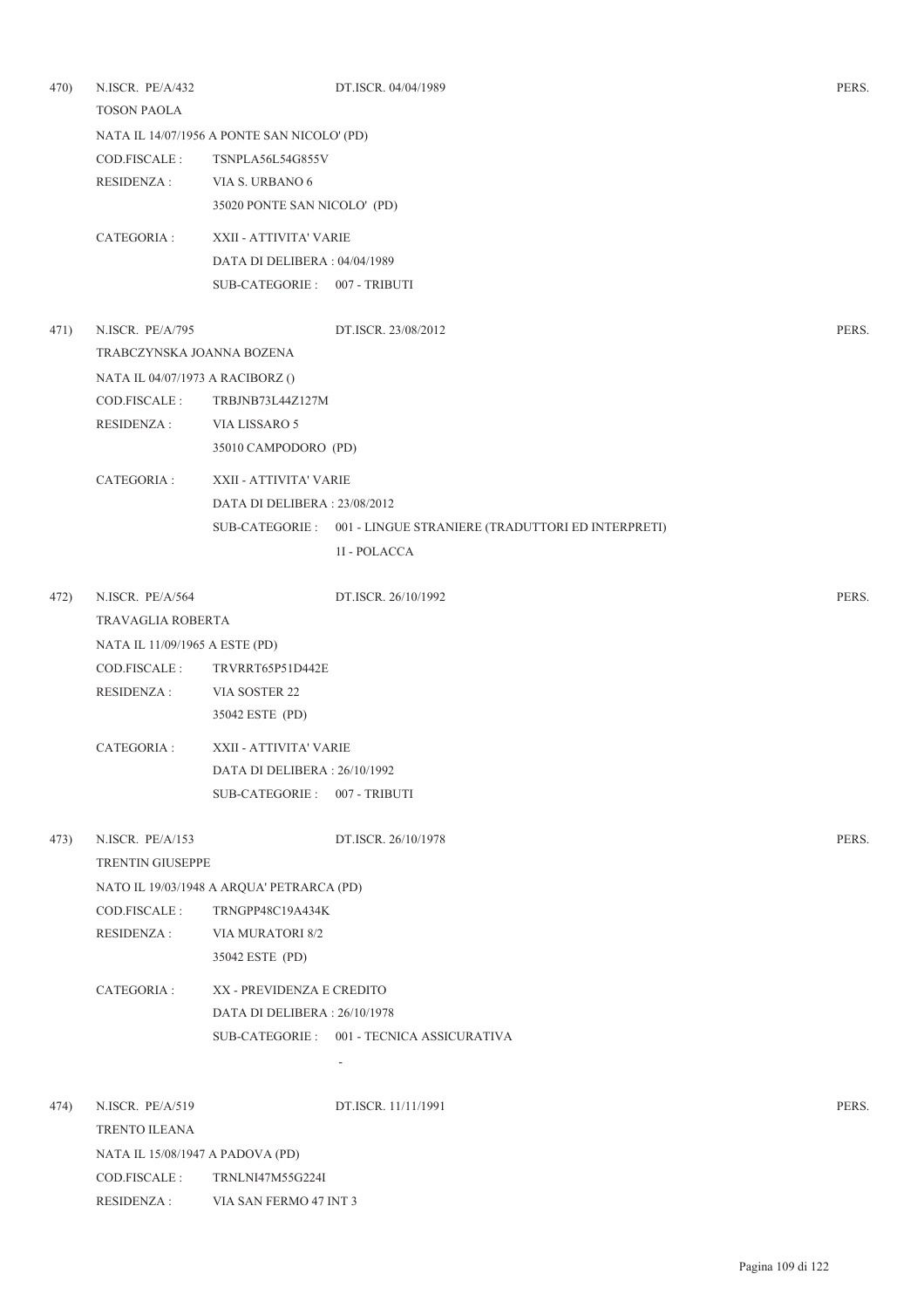35137 PADOVA (PD)

- CATEGORIA : XXII ATTIVITA' VARIE DATA DI DELIBERA : 11/11/1991 SUB-CATEGORIE: 011 - MEDIATORATO 11A - IMMOBILI
- CATEGORIA : XXII ATTIVITA' VARIE DATA DI DELIBERA : 14/04/2011 SUB-CATEGORIE : 019 - PERITI IN STIMA E VALUTAZIONE DI IMMOBILI
- 475) N.ISCR. PE/A/541 DT.ISCR. 01/06/1992 PERS. TRESOLDI VITTORINO NATO IL 05/03/1963 A MONSELICE (PD) COD.FISCALE : TRSVTR63C05F382A RESIDENZA : VIA FOGAZZARO 5/C 35037 TEOLO (PD) CATEGORIA : IX - MECCANICA-ELETTROTECNICA-OTTICA E PREZIOSI DATA DI DELIBERA : 01/06/1992 SUB-CATEGORIE : 003 - VENTILATORI ED ASPIRATORI ( CONDIZIONATORI D'ARIA ) 027 - MATERIALE ELETTRICO (ILLUMINAZIONE ED APPLICAZIONI DOMESTICHE). 028 - APPARECCHI ELETTROMED., RADIOL., ATTR. PER IMP. TEC. DI CLINICHE - CATEGORIA : XIV - ACQUA-GAS-ELETTRICITA' DATA DI DELIBERA : 01/06/1992 SUB-CATEGORIE : 001 - IMPIANTI GAS 003 - IMPIANTI ELETTRICI 006 - LAMPADE ELETTRICHE 476) N.ISCR. PE/A/597 DT.ISCR. 29/04/1993 PERS. TREVISAN ANDREA NATO IL 01/02/1961 A PADOVA (PD) COD.FISCALE : TRVNDR61B01G224M RESIDENZA : VIA ARMISTIZIO 3 35142 PADOVA (PD) CATEGORIA : XXII - ATTIVITA' VARIE DATA DI DELIBERA : 29/04/1993 SUB-CATEGORIE : 007 - TRIBUTI 477) N.ISCR. PE/A/598 DT.ISCR. 29/04/1993 PERS. TREVISAN ANNAMARIA NATA IL 16/03/1959 A PADOVA (PD) COD.FISCALE : TRVNMR59C56G224C RESIDENZA : CORSO VITTORIO EMANUELE II 11 35100 PADOVA (PD) CATEGORIA : XXII - ATTIVITA' VARIE DATA DI DELIBERA : 29/04/1993 SUB-CATEGORIE : 007 - TRIBUTI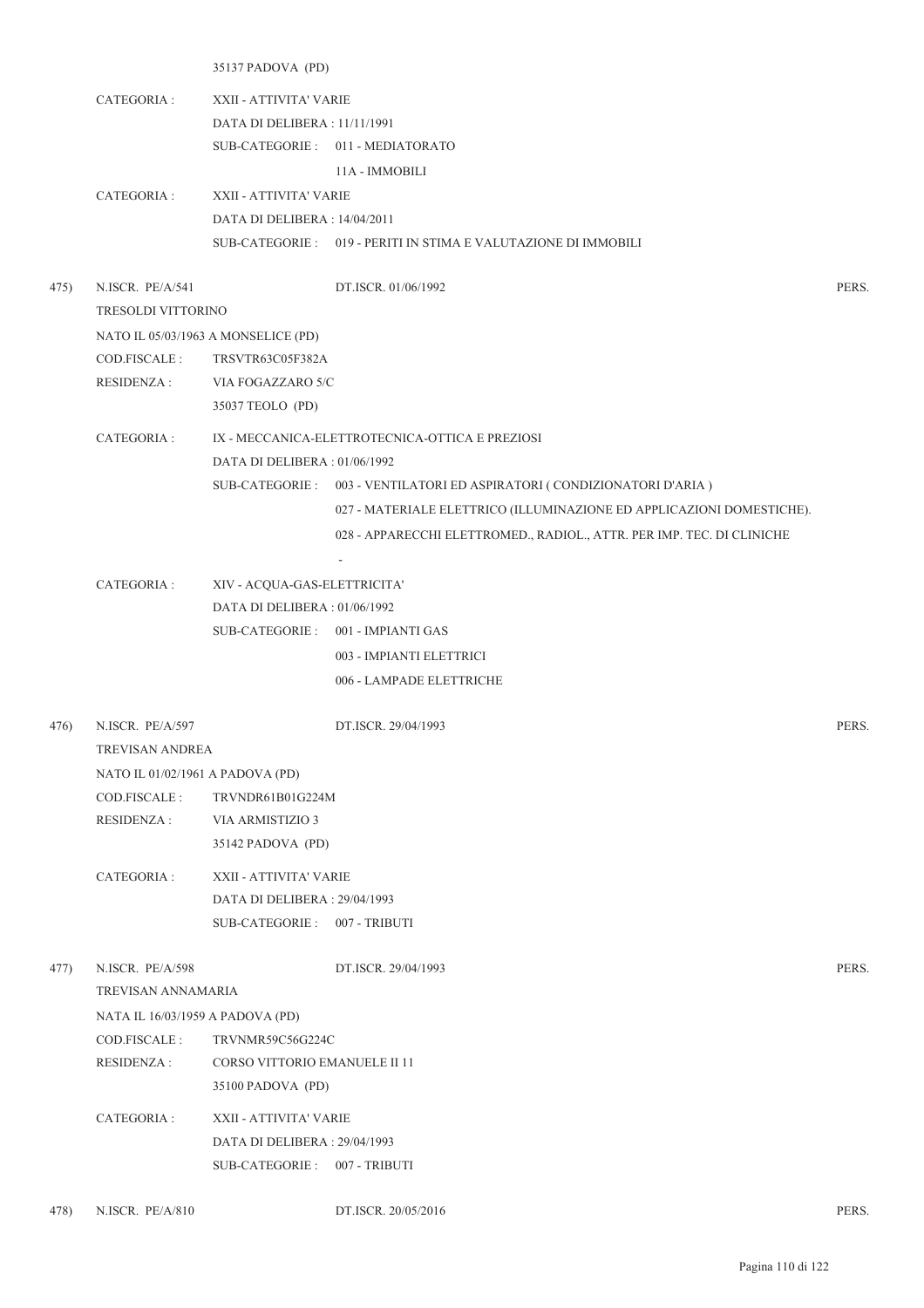|      | TRINCANATO CARLO                    |                                      |                                                                                      |       |  |  |
|------|-------------------------------------|--------------------------------------|--------------------------------------------------------------------------------------|-------|--|--|
|      | NATO IL 07/11/1971 A PADOVA (PD)    |                                      |                                                                                      |       |  |  |
|      | COD.FISCALE:                        | TRNCRL71S07G224L                     |                                                                                      |       |  |  |
|      | RESIDENZA :                         | VIA PISANA 36                        |                                                                                      |       |  |  |
|      |                                     | 35010 CADONEGHE (PD)                 |                                                                                      |       |  |  |
|      | CATEGORIA :                         | XXII - ATTIVITA' VARIE               |                                                                                      |       |  |  |
|      |                                     | DATA DI DELIBERA: 20/05/2016         |                                                                                      |       |  |  |
|      |                                     |                                      | SUB-CATEGORIE : 020 - ELABORAZIONE DATI (MANUALE O A MEZZO DI STRUMENTI ELETTRONICI) |       |  |  |
| 479) | N.ISCR. PE/A/264                    |                                      | DT.ISCR. 14/06/1985                                                                  | PERS. |  |  |
|      | TRINCANATO MARIO                    |                                      |                                                                                      |       |  |  |
|      | NATO IL 18/06/1941 A ASOLO (TV)     |                                      |                                                                                      |       |  |  |
|      | COD.FISCALE :                       | TRNMRA41H18A471E                     |                                                                                      |       |  |  |
|      | RESIDENZA :                         | VIA PISANA 34                        |                                                                                      |       |  |  |
|      |                                     |                                      |                                                                                      |       |  |  |
|      |                                     | 35010 CADONEGHE (PD)                 |                                                                                      |       |  |  |
|      | CATEGORIA :                         | XXII - ATTIVITA' VARIE               |                                                                                      |       |  |  |
|      |                                     | DATA DI DELIBERA : 14/06/1985        |                                                                                      |       |  |  |
|      |                                     | SUB-CATEGORIE: 007 - TRIBUTI         |                                                                                      |       |  |  |
| 480) | N.ISCR. PE/A/175                    |                                      | DT.ISCR. 20/02/1981                                                                  | PERS. |  |  |
|      | TRIVELLATO ANTONIO FERNANDO         |                                      |                                                                                      |       |  |  |
|      | NATO IL 10/01/1941 A POLVERARA (PD) |                                      |                                                                                      |       |  |  |
|      | COD.FISCALE :                       | TRVNNF41A10G802S                     |                                                                                      |       |  |  |
|      | RESIDENZA :                         | VIA DEL CONVENTO 6                   |                                                                                      |       |  |  |
|      |                                     | 35020 POLVERARA (PD)                 |                                                                                      |       |  |  |
|      | CATEGORIA :                         | XXII - ATTIVITA' VARIE               |                                                                                      |       |  |  |
|      |                                     | DATA DI DELIBERA : 20/02/1981        |                                                                                      |       |  |  |
|      |                                     | SUB-CATEGORIE: 007 - TRIBUTI         |                                                                                      |       |  |  |
|      |                                     |                                      | 009 - CONTRATTI DI LAVORO                                                            |       |  |  |
| 481) | N.ISCR. PE/A/744                    |                                      | DT.ISCR. 23/11/2005                                                                  | PERS. |  |  |
|      | TUCU LIANA CORINA                   |                                      |                                                                                      |       |  |  |
|      |                                     |                                      |                                                                                      |       |  |  |
|      | NATA IL 03/04/1969 A COTEANA ()     |                                      |                                                                                      |       |  |  |
|      | COD.FISCALE:                        | TCULCR69D43Z129Z                     |                                                                                      |       |  |  |
|      | <b>RESIDENZA:</b>                   | VIA B. GALUPPI 7                     |                                                                                      |       |  |  |
|      |                                     | 35132 PADOVA (PD)                    |                                                                                      |       |  |  |
|      | CATEGORIA :                         | XXII - ATTIVITA' VARIE               |                                                                                      |       |  |  |
|      |                                     | DATA DI DELIBERA: 23/11/2005         |                                                                                      |       |  |  |
|      |                                     |                                      | SUB-CATEGORIE : 001 - LINGUE STRANIERE (TRADUTTORI ED INTERPRETI)                    |       |  |  |
|      |                                     |                                      | <b>1M - RUMENO</b>                                                                   |       |  |  |
| 482) | N.ISCR. PE/A/583                    |                                      | DT.ISCR. 10/02/1993                                                                  | PERS. |  |  |
|      | TUZZATO RENATO                      |                                      |                                                                                      |       |  |  |
|      |                                     | NATO IL 31/05/1943 A MONTAGNANA (PD) |                                                                                      |       |  |  |
|      | COD.FISCALE :                       | TZZRNT43E31F394Q                     |                                                                                      |       |  |  |

RESIDENZA : VIA AMOLARO 19

35030 BAONE (PD)

Pagina 111 di 122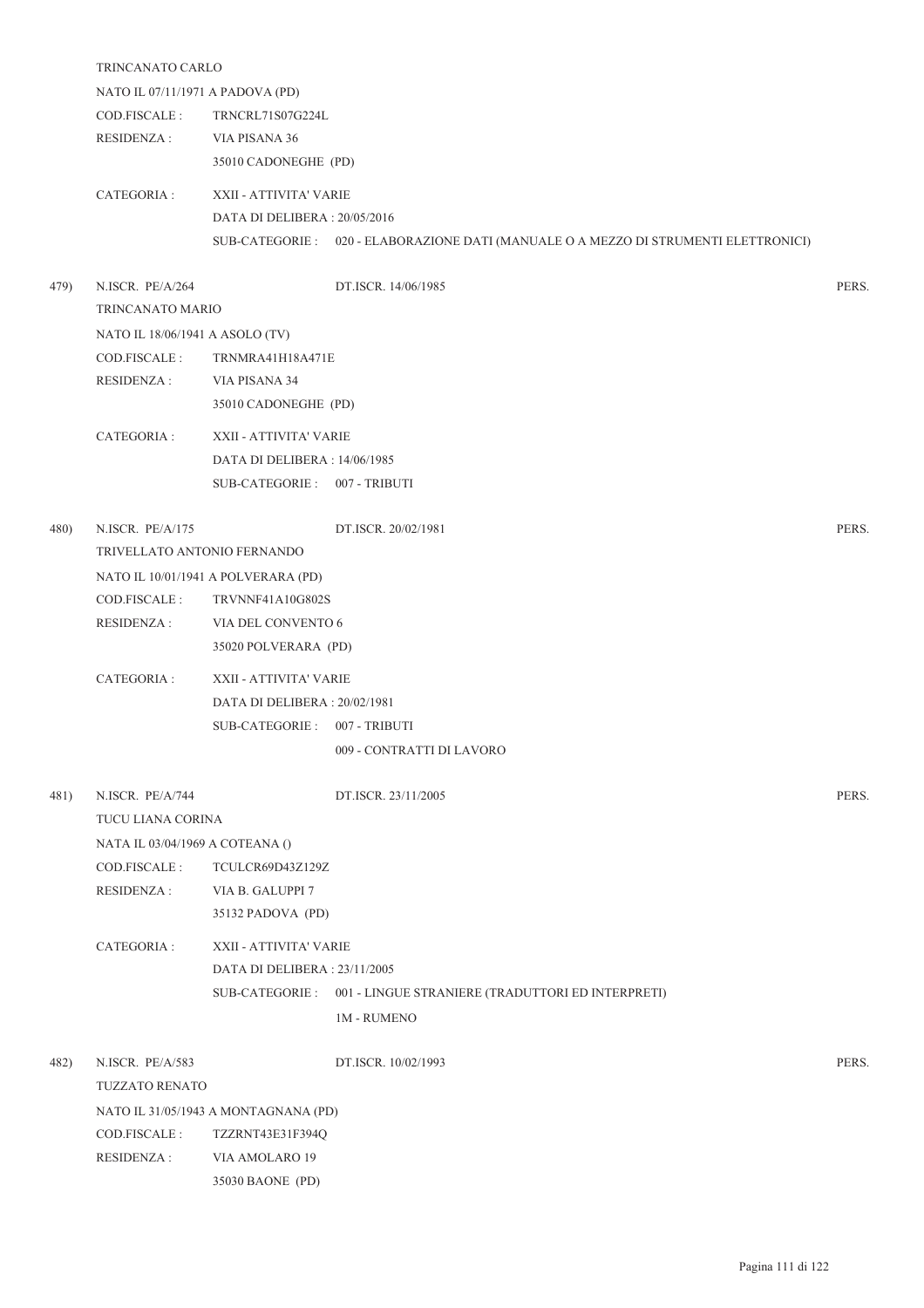|      | CATEGORIA :                                                            | XXII - ATTIVITA' VARIE<br>DATA DI DELIBERA : 10/02/1993                                                   | SUB-CATEGORIE : 001 - LINGUE STRANIERE (TRADUTTORI ED INTERPRETI)<br><b>1E-FRANCESE</b><br>1Q - SPAGNOLO<br><b>1R-TEDESCO</b> |       |
|------|------------------------------------------------------------------------|-----------------------------------------------------------------------------------------------------------|-------------------------------------------------------------------------------------------------------------------------------|-------|
| 483) | N.ISCR. PE/A/215<br><b>TUZZOLO MARIA</b>                               |                                                                                                           | DT.ISCR. 08/07/1983                                                                                                           | PERS. |
|      | NATA IL 12/11/1950 A ROMA (RM)<br>COD.FISCALE :<br>RESIDENZA :         | TZZMRA50S52H501H<br>VIA MARTIRI DELLA LIBERTA' 41<br>35014 FONTANIVA (PD)                                 |                                                                                                                               |       |
|      | CATEGORIA :                                                            | XXII - ATTIVITA' VARIE<br>DATA DI DELIBERA: 08/07/1983<br>SUB-CATEGORIE: 007 - TRIBUTI                    |                                                                                                                               |       |
| 484) | N.ISCR. PE/A/777<br><b>UGOLINI FABIO</b>                               |                                                                                                           | DT.ISCR. 07/10/2010                                                                                                           | PERS. |
|      | COD.FISCALE :<br><b>RESIDENZA:</b>                                     | NATO IL 29/01/1970 A CORTEMAGGIORE (PC)<br>GLNFBA70A29D061Y<br>VIA AGNO 15<br>35135 PADOVA (PD)           |                                                                                                                               |       |
|      | CATEGORIA :                                                            | XXII - ATTIVITA' VARIE<br>DATA DI DELIBERA: 07/10/2010                                                    | SUB-CATEGORIE: 019 - PERITI IN STIMA E VALUTAZIONE DI IMMOBILI                                                                |       |
| 485) | N.ISCR. PE/A/779<br><b>VALENTINI SIMONE</b>                            |                                                                                                           | DT.ISCR. 10/01/2011                                                                                                           | PERS. |
|      | COD.FISCALE:<br><b>RESIDENZA:</b>                                      | NATO IL 26/03/1974 A CAMPOSAMPIERO (PD)<br>VLNSMN74C26B563E<br>VIA D. FANTON 7/A<br>35010 BORGORICCO (PD) |                                                                                                                               |       |
|      | CATEGORIA :                                                            | XXII - ATTIVITA' VARIE<br>DATA DI DELIBERA: 10/01/2011                                                    | SUB-CATEGORIE : 020 - ELABORAZIONE DATI (MANUALE O A MEZZO DI STRUMENTI ELETTRONICI)                                          |       |
| 486) | N.ISCR. PE/A/723<br>VAROTTO IDA                                        |                                                                                                           | DT.ISCR. 24/03/2003                                                                                                           | PERS. |
|      | NATA IL 09/06/1961 A PADOVA (PD)<br>COD.FISCALE :<br><b>RESIDENZA:</b> | VRTDIA61H49G224N<br>VIA P. LETO 2/A<br>35125 PADOVA (PD)                                                  |                                                                                                                               |       |
|      | CATEGORIA :                                                            | XXII - ATTIVITA' VARIE<br>DATA DI DELIBERA: 24/03/2003                                                    | SUB-CATEGORIE : 019 - PERITI IN STIMA E VALUTAZIONE DI IMMOBILI                                                               |       |
| 487) | N.ISCR. PE/A/101                                                       |                                                                                                           | DT.ISCR. 29/12/1970                                                                                                           | PERS. |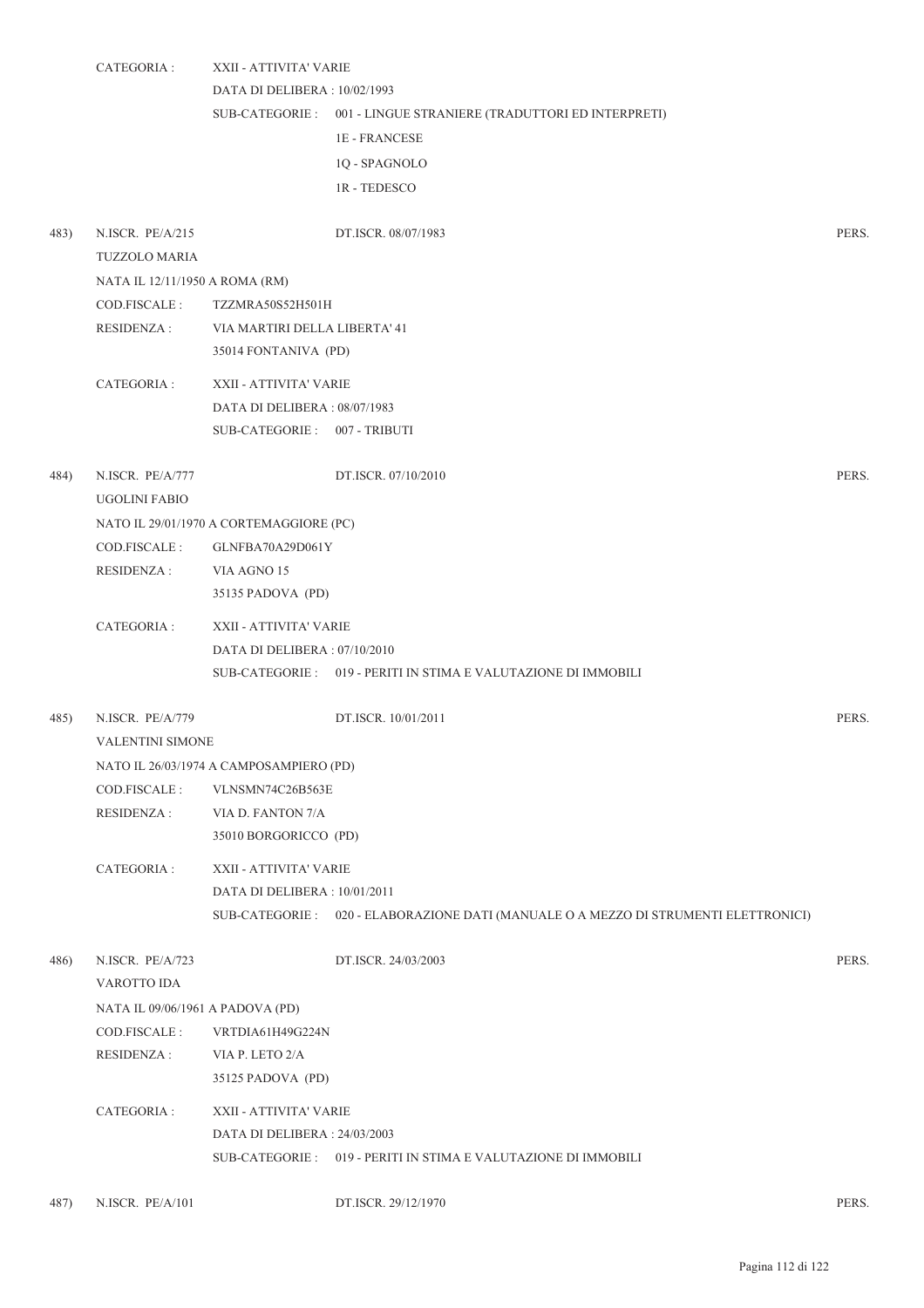|      | VASOIN DE PROSPERI FRANCO         |                                              |                                                                                    |       |  |
|------|-----------------------------------|----------------------------------------------|------------------------------------------------------------------------------------|-------|--|
|      | NATO IL 08/11/1927 A PADOVA (PD)  |                                              |                                                                                    |       |  |
|      | COD.FISCALE:                      | VSNFNC27S08G224K                             |                                                                                    |       |  |
|      | <b>RESIDENZA:</b>                 | <b>VIA ALTINATE 19</b>                       |                                                                                    |       |  |
|      |                                   | 35121 PADOVA (PD)                            |                                                                                    |       |  |
|      | CATEGORIA :                       | <b>IV - ZOOTECNICA E PESCA</b>               |                                                                                    |       |  |
|      |                                   | DATA DI DELIBERA: 29/12/1970                 |                                                                                    |       |  |
|      |                                   |                                              | SUB-CATEGORIE : 007 - PESCE (FRESCO, CONSERVATO, SECCO, CONGELATO, FRUTTI DI MARE) |       |  |
| 488) | N.ISCR. PE/A/342<br>VASSALLO GINO |                                              | DT.ISCR. 09/07/1987                                                                | PERS. |  |
|      | NATO IL 03/12/1944 A PADOVA (PD)  |                                              |                                                                                    |       |  |
|      | COD.FISCALE:                      | VSSGNI44T03G224A                             |                                                                                    |       |  |
|      | <b>RESIDENZA:</b>                 |                                              |                                                                                    |       |  |
|      |                                   | 35100 PADOVA (PD)                            |                                                                                    |       |  |
|      | CATEGORIA :                       | XXII - ATTIVITA' VARIE                       |                                                                                    |       |  |
|      |                                   | DATA DI DELIBERA: 09/07/1987                 |                                                                                    |       |  |
|      |                                   | SUB-CATEGORIE: 007 - TRIBUTI                 |                                                                                    |       |  |
|      |                                   |                                              |                                                                                    |       |  |
| 489) | N.ISCR. PE/A/778                  |                                              | DT.ISCR. 07/10/2010                                                                | PERS. |  |
|      | VEGRONE STEFANO                   |                                              |                                                                                    |       |  |
|      |                                   | NATO IL 12/05/1966 A BASSANO DEL GRAPPA (VI) |                                                                                    |       |  |
|      | COD.FISCALE :                     | VGRSFN66E12A703Y                             |                                                                                    |       |  |
|      | <b>RESIDENZA:</b>                 | VIA CARD. F. PISANI 8                        |                                                                                    |       |  |
|      |                                   | 35010 VILLA DEL CONTE (PD)                   |                                                                                    |       |  |
|      | CATEGORIA:                        |                                              | V - LEGNO-LEGNAMI ED AFFINI E AMMOBIGLIAMENTO                                      |       |  |
|      |                                   | DATA DI DELIBERA: 07/10/2010                 |                                                                                    |       |  |
|      |                                   | SUB-CATEGORIE: 004 - PAVIMENTI               |                                                                                    |       |  |
| 490) | N.ISCR. PE/A/384                  |                                              | DT.ISCR. 27/05/1988                                                                | PERS. |  |
|      | VENTURATO MASSIMO                 |                                              |                                                                                    |       |  |
|      |                                   | NATO IL 27/02/1957 A MONSELICE (PD)          |                                                                                    |       |  |
|      | COD.FISCALE :                     | VNTMSM57B27F382H                             |                                                                                    |       |  |
|      | <b>RESIDENZA:</b>                 | <b>VIALE TRE VENEZIE 34</b>                  |                                                                                    |       |  |
|      |                                   | 35043 MONSELICE (PD)                         |                                                                                    |       |  |
|      | CATEGORIA :                       | XXII - ATTIVITA' VARIE                       |                                                                                    |       |  |
|      |                                   | DATA DI DELIBERA: 27/05/1988                 |                                                                                    |       |  |
|      |                                   | SUB-CATEGORIE: 007 - TRIBUTI                 |                                                                                    |       |  |
|      |                                   |                                              |                                                                                    |       |  |
| 491) | N.ISCR. PE/A/295                  |                                              | DT.ISCR. 24/06/1986                                                                | PERS. |  |
|      | VERDUCCI FRANCO                   |                                              |                                                                                    |       |  |
|      | NATO IL 25/01/1958 A ESTE (PD)    |                                              |                                                                                    |       |  |
|      | COD.FISCALE:                      | VRDFNC58A25D442P                             |                                                                                    |       |  |
|      | <b>RESIDENZA:</b>                 | VIA DELLE GINESTRE 29                        |                                                                                    |       |  |
|      |                                   | 35030 CINTO EUGANEO (PD)                     |                                                                                    |       |  |
|      | CATEGORIA :                       | XXII - ATTIVITA' VARIE                       |                                                                                    |       |  |
|      |                                   | DATA DI DELIBERA: 24/06/1986                 |                                                                                    |       |  |
|      |                                   | SUB-CATEGORIE: 007 - TRIBUTI                 |                                                                                    |       |  |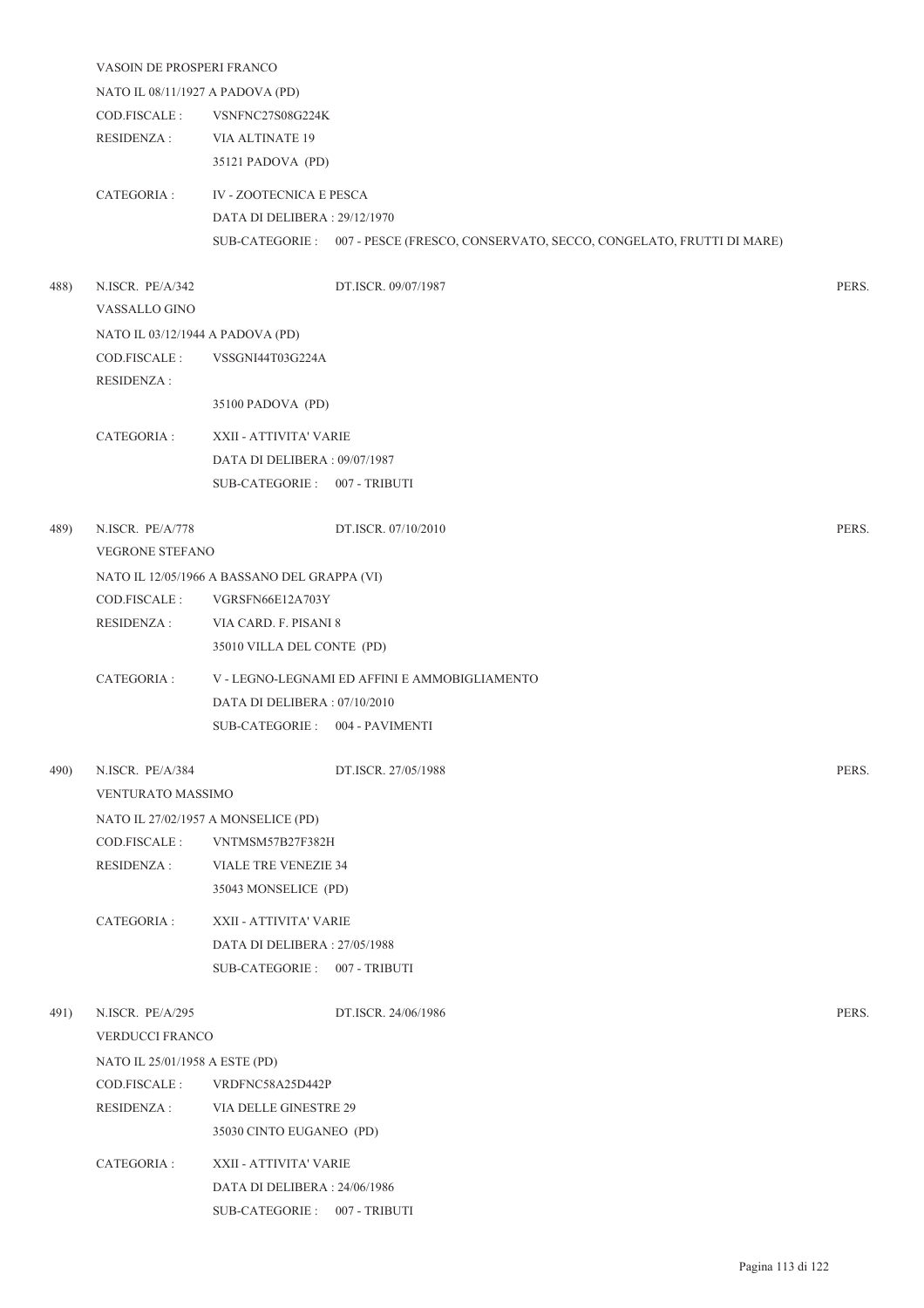| 492) | N.ISCR. PE/A/803                 |                                          | DT.ISCR. 21/10/2013                                             | PERS. |
|------|----------------------------------|------------------------------------------|-----------------------------------------------------------------|-------|
|      | VERNUCCIO LUCA                   |                                          |                                                                 |       |
|      | NATO IL 08/10/1981 A PADOVA (PD) |                                          |                                                                 |       |
|      | COD.FISCALE :                    | VRNLCU81R08G224W                         |                                                                 |       |
|      | RESIDENZA :                      | VIA VENETO 27/F                          |                                                                 |       |
|      |                                  | 35025 CARTURA (PD)                       |                                                                 |       |
|      | CATEGORIA :                      | XXII - ATTIVITA' VARIE                   |                                                                 |       |
|      |                                  | DATA DI DELIBERA: 21/10/2013             |                                                                 |       |
|      |                                  |                                          | SUB-CATEGORIE : 019 - PERITI IN STIMA E VALUTAZIONE DI IMMOBILI |       |
| 493) | N.ISCR. PE/A/749                 |                                          | DT.ISCR. 29/03/2006                                             | PERS. |
|      | <b>VERONESE FRANCESCO</b>        |                                          |                                                                 |       |
|      |                                  | NATO IL 20/07/1974 A COLOGNA VENETA (VR) |                                                                 |       |
|      | COD.FISCALE :                    | VRNFNC74L20C890D                         |                                                                 |       |
|      | RESIDENZA :                      | VIA A. STOPPANI 12                       |                                                                 |       |
|      |                                  | 35136 PADOVA (PD)                        |                                                                 |       |
|      | ISCRIZIONE REA : PD --           |                                          |                                                                 |       |
|      | CATEGORIA :                      | XXII - ATTIVITA' VARIE                   |                                                                 |       |
|      |                                  | DATA DI DELIBERA : 29/03/2006            |                                                                 |       |
|      |                                  |                                          | SUB-CATEGORIE : 019 - PERITI IN STIMA E VALUTAZIONE DI IMMOBILI |       |
| 494) | N.ISCR. PE/A/690                 |                                          | DT.ISCR. 19/05/2000                                             | PERS. |
|      | VETTORATTO GIORDANO              |                                          |                                                                 |       |
|      | NATO IL 08/08/1968 A PADOVA (PD) |                                          |                                                                 |       |
|      | COD.FISCALE :                    | VTTGDN68M08G224V                         |                                                                 |       |
|      | <b>RESIDENZA:</b>                | VIA TALIERCIO 9                          |                                                                 |       |
|      |                                  | 35035 MESTRINO (PD)                      |                                                                 |       |
|      | CATEGORIA :                      | XXII - ATTIVITA' VARIE                   |                                                                 |       |
|      |                                  | DATA DI DELIBERA : 19/05/2000            |                                                                 |       |
|      |                                  |                                          | SUB-CATEGORIE : 019 - PERITI IN STIMA E VALUTAZIONE DI IMMOBILI |       |
| 495) | N.ISCR. PE/A/452                 |                                          | DT.ISCR. 29/06/1989                                             | PERS. |
|      | <b>VETTORI UGO</b>               |                                          |                                                                 |       |
|      | NATO IL 05/02/1935 A IMER (TN)   |                                          |                                                                 |       |
|      | COD.FISCALE :                    | VTTGUO35B05F177D                         |                                                                 |       |
|      | <b>RESIDENZA:</b>                | VIA G. GALILEI 4                         |                                                                 |       |
|      |                                  | 35020 ALBIGNASEGO (PD)                   |                                                                 |       |
|      | CATEGORIA :                      | XXII - ATTIVITA' VARIE                   |                                                                 |       |
|      |                                  | DATA DI DELIBERA: 29/06/1989             |                                                                 |       |
|      |                                  | SUB-CATEGORIE: 007 - TRIBUTI             |                                                                 |       |
| 496) | N.ISCR. PE/A/360                 |                                          | DT.ISCR. 06/08/1987                                             | PERS. |
|      | <b>VIANELLO FRANCO</b>           |                                          |                                                                 |       |
|      | NATO IL 22/10/1936 A PADOVA (PD) |                                          |                                                                 |       |
|      | COD.FISCALE :                    | VNLFNC36R22G224A                         |                                                                 |       |
|      | <b>RESIDENZA:</b>                | VIA 24 MAGGIO 26                         |                                                                 |       |
|      |                                  | FRAZIONE TENCAROLA                       |                                                                 |       |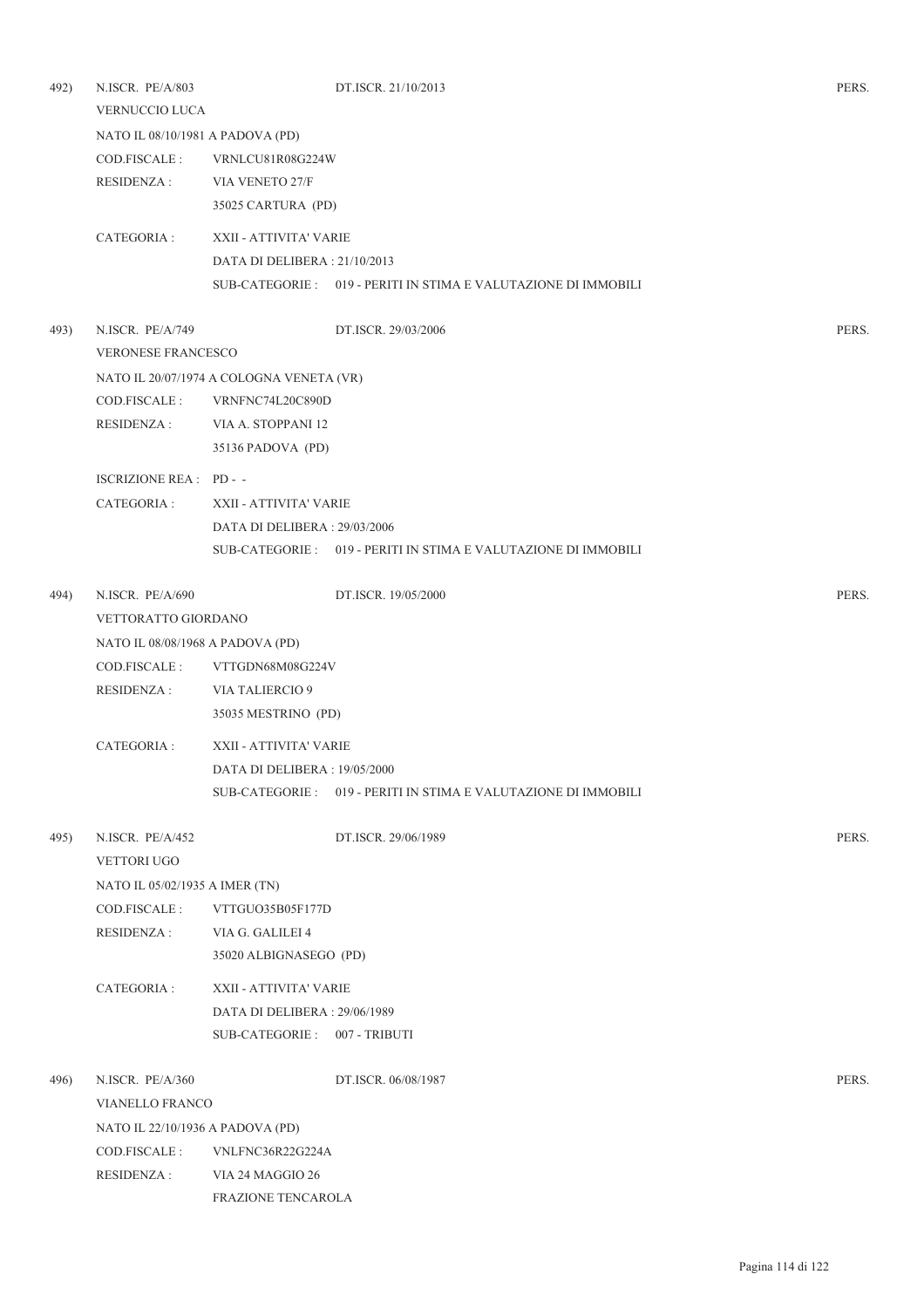|      |                                   |                                                   | 35030 SELVAZZANO DENTRO (PD)                                      |       |  |  |  |
|------|-----------------------------------|---------------------------------------------------|-------------------------------------------------------------------|-------|--|--|--|
|      | CATEGORIA :                       | XXII - ATTIVITA' VARIE                            |                                                                   |       |  |  |  |
|      |                                   | DATA DI DELIBERA: 06/08/1987                      |                                                                   |       |  |  |  |
|      |                                   | SUB-CATEGORIE: 007 - TRIBUTI                      |                                                                   |       |  |  |  |
|      |                                   |                                                   |                                                                   |       |  |  |  |
| 497) | N.ISCR. PE/A/412                  |                                                   | DT.ISCR. 04/04/1989                                               | PERS. |  |  |  |
|      | VIDAICH ELISABETTA                |                                                   |                                                                   |       |  |  |  |
|      | NATA IL 12/02/1956 A TRIESTE (TS) |                                                   |                                                                   |       |  |  |  |
|      | COD.FISCALE :                     | VDCLBT56B52L424E                                  |                                                                   |       |  |  |  |
|      | <b>RESIDENZA:</b>                 |                                                   |                                                                   |       |  |  |  |
|      |                                   | 35100 PADOVA (PD)                                 |                                                                   |       |  |  |  |
|      | CATEGORIA :                       | XXII - ATTIVITA' VARIE                            |                                                                   |       |  |  |  |
|      |                                   | DATA DI DELIBERA : 04/04/1989                     |                                                                   |       |  |  |  |
|      |                                   |                                                   | SUB-CATEGORIE : 001 - LINGUE STRANIERE (TRADUTTORI ED INTERPRETI) |       |  |  |  |
|      |                                   |                                                   | <b>1D - CROATO</b>                                                |       |  |  |  |
|      |                                   |                                                   | 10 - SERBO                                                        |       |  |  |  |
|      | CATEGORIA :                       | XXII - ATTIVITA' VARIE                            |                                                                   |       |  |  |  |
|      |                                   | DATA DI DELIBERA : 19/04/1990                     |                                                                   |       |  |  |  |
|      |                                   |                                                   | SUB-CATEGORIE: 001 - LINGUE STRANIERE (TRADUTTORI ED INTERPRETI)  |       |  |  |  |
|      |                                   |                                                   | <b>1N-RUSSO</b>                                                   |       |  |  |  |
|      |                                   |                                                   |                                                                   |       |  |  |  |
| 498) | N.ISCR. PE/A/246                  |                                                   | DT.ISCR. 08/11/1984                                               | PERS. |  |  |  |
|      | VINACCIOLI ALVARO                 |                                                   |                                                                   |       |  |  |  |
|      |                                   | NATO IL 02/06/1951 A MONSELICE (PD)               |                                                                   |       |  |  |  |
|      | COD.FISCALE :                     | VNCLVR51H02F382X                                  |                                                                   |       |  |  |  |
|      | <b>RESIDENZA:</b>                 | VIA VIVALDI 6                                     |                                                                   |       |  |  |  |
|      |                                   | 35043 MONSELICE (PD)                              |                                                                   |       |  |  |  |
|      | CATEGORIA :                       | XXII - ATTIVITA' VARIE                            |                                                                   |       |  |  |  |
|      |                                   | DATA DI DELIBERA : 08/11/1984                     |                                                                   |       |  |  |  |
|      |                                   | SUB-CATEGORIE: 007 - TRIBUTI                      |                                                                   |       |  |  |  |
|      |                                   |                                                   |                                                                   |       |  |  |  |
| 499) | N.ISCR. PE/A/369                  |                                                   | DT.ISCR. 15/12/1987                                               | PERS. |  |  |  |
|      | <b>VINELLI ANDREA</b>             |                                                   |                                                                   |       |  |  |  |
|      |                                   | NATO IL 09/07/1950 A SANTA MARGHERITA LIGURE (GE) |                                                                   |       |  |  |  |
|      | COD.FISCALE :                     | VNLNDR50L09I225A                                  |                                                                   |       |  |  |  |
|      | <b>RESIDENZA:</b>                 | VIA CAVALLOTTI 83 INT.1                           |                                                                   |       |  |  |  |
|      |                                   | 35124 PADOVA (PD)                                 |                                                                   |       |  |  |  |
|      | CATEGORIA :                       | XIII - COSTRUZIONI EDILI                          |                                                                   |       |  |  |  |
|      |                                   | DATA DI DELIBERA : 15/12/1987                     |                                                                   |       |  |  |  |
|      |                                   | SUB-CATEGORIE :                                   | 001 - COSTRUZIONI PER USO ABITAZIONE                              |       |  |  |  |
|      |                                   |                                                   | 002 - COSTRUZIONI PER USO INDUSTRIALE                             |       |  |  |  |
|      |                                   |                                                   | 003 - COSTRUZIONI PER USO AGRICOLO                                |       |  |  |  |
|      |                                   |                                                   | 004 - COSTRUZIONI IDRAULICHE                                      |       |  |  |  |
|      |                                   |                                                   | 005 - COSTRUZIONI IN CEMENTO ARMATO                               |       |  |  |  |
|      |                                   |                                                   | 006 - COSTRUZIONI STRADALI E FERROVIARIE                          |       |  |  |  |
|      |                                   |                                                   | 007 - TERRENI FABBRICABILI                                        |       |  |  |  |
|      |                                   |                                                   | 008 - IRRIGAZIONI E DIRITTI D'ACQUA                               |       |  |  |  |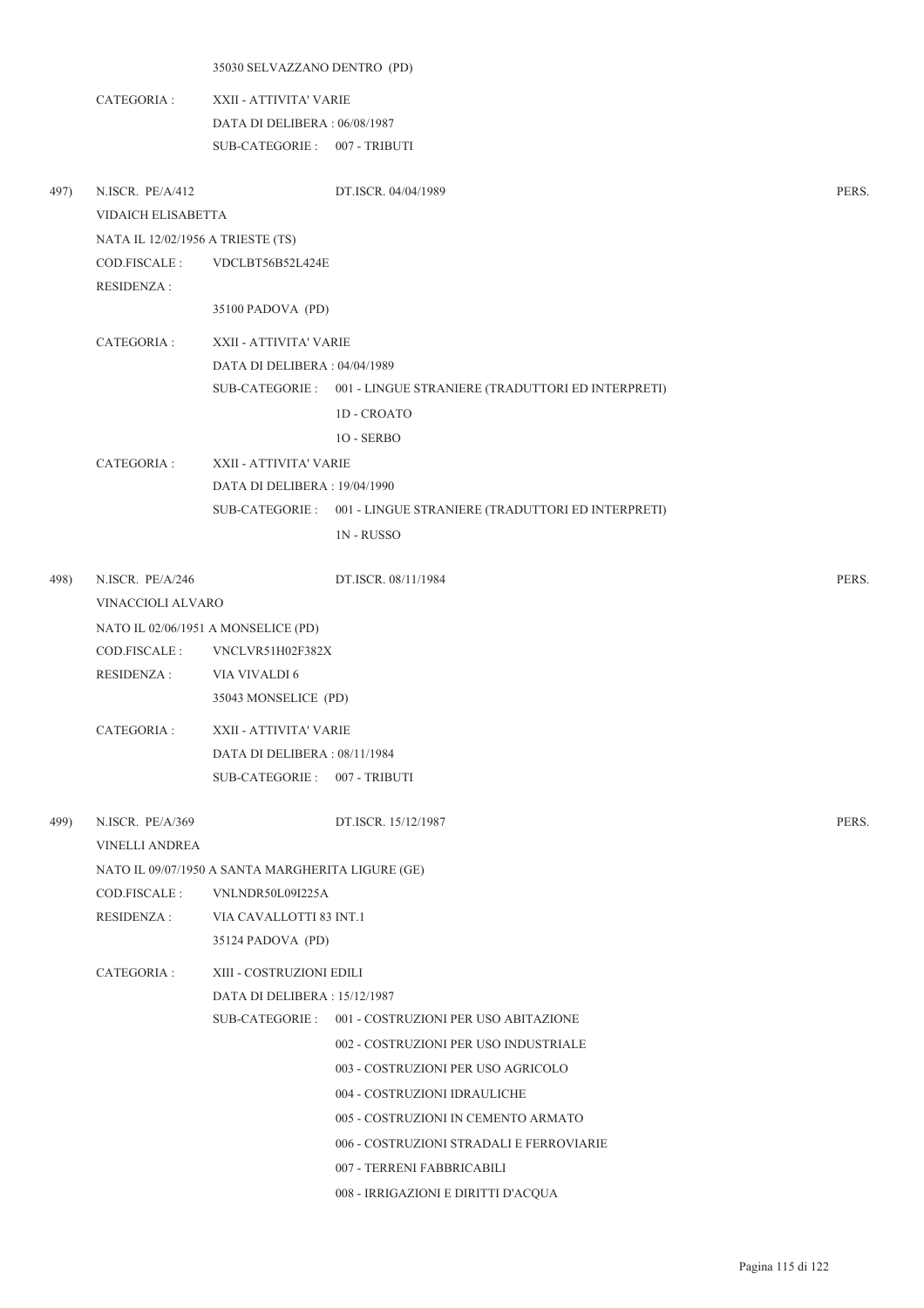|      |                                     | SUB-CATEGORIE :               | 009 - CONDUTTURE IDRAULICHE PER TERRENI                                  |       |
|------|-------------------------------------|-------------------------------|--------------------------------------------------------------------------|-------|
|      |                                     |                               | 010 - CALCE, CEMENTO, GESSO, LATERIZI E REFRATTARI                       |       |
|      |                                     |                               | 011 - PAVIMENTI IN GENERE                                                |       |
|      |                                     |                               | 012 - LEGNAME IN GENERE (PORTE E TAPPARELLE)                             |       |
|      |                                     |                               | 013 - PIETRE, MARMI E CEMENTI DECORATIVI                                 |       |
|      |                                     |                               | 014 - DECORAZIONI IN PITTURE, STUCCHI, DORATURE, TINTEGG. E VERNICIATURA |       |
|      |                                     |                               | 015 - CERAMICHE DECORATIVE (PANNELLI)                                    |       |
|      |                                     |                               | 016 - FERRAMENTA ED ALTRE OPERE IN FERRO                                 |       |
|      |                                     |                               | 017 - ASFALTI, CATRAME, BITUMI E ISOLANTI                                |       |
|      |                                     |                               | 018 - PEGAMOIDI, LINOLEUM, CARTE DA PARATI ED AFFINI                     |       |
|      |                                     |                               | 019 - IMPIANTI, FOGNATURE E FOSSE DEPURATIVE                             |       |
|      |                                     |                               | 020 - OPERE MARITTIME, FLUVIALI E LACUALI                                |       |
|      |                                     |                               |                                                                          |       |
|      |                                     |                               |                                                                          |       |
|      | CATEGORIA :                         | XIV - ACQUA-GAS-ELETTRICITA'  |                                                                          |       |
|      |                                     | DATA DI DELIBERA: 15/12/1987  |                                                                          |       |
|      |                                     |                               | SUB-CATEGORIE: 001 - IMPIANTI GAS                                        |       |
|      |                                     |                               | 002 - IMPIANTI ACQUA                                                     |       |
|      |                                     |                               | 003 - IMPIANTI ELETTRICI                                                 |       |
|      |                                     |                               | 004 - IMPIANTI SANITARI                                                  |       |
|      |                                     |                               | 005 - IMPIANTI RISCALDAMENTO                                             |       |
|      |                                     |                               | 006 - LAMPADE ELETTRICHE                                                 |       |
|      |                                     |                               | 007 - LAMPADE TERMOIONICHE                                               |       |
| 500) | N.ISCR. PE/A/438<br>VISENTIN GIULIO |                               | DT.ISCR. 04/04/1989                                                      | PERS. |
|      | NATO IL 01/07/1952 A PADOVA (PD)    |                               |                                                                          |       |
|      | COD.FISCALE :                       | VSNGLI52L01G224D              |                                                                          |       |
|      |                                     | RESIDENZA: VIA VIGONOVESE 419 |                                                                          |       |
|      |                                     | 35107 PADOVA (PD)             |                                                                          |       |
|      | CATEGORIA :                         | XIII - COSTRUZIONI EDILI      |                                                                          |       |
|      |                                     | DATA DI DELIBERA: 04/04/1989  |                                                                          |       |
|      |                                     |                               | SUB-CATEGORIE: 001 - COSTRUZIONI PER USO ABITAZIONE                      |       |
|      |                                     |                               | 002 - COSTRUZIONI PER USO INDUSTRIALE                                    |       |
|      |                                     |                               | 007 - TERRENI FABBRICABILI                                               |       |
|      |                                     |                               | ٠                                                                        |       |
| 501) | N.ISCR. PE/A/620                    |                               | DT.ISCR. 28/07/1994                                                      | PERS. |
|      | <b>WALTON GABRIEL MARY</b>          |                               |                                                                          |       |
|      | NATA IL 16/08/1942 A DORKING ()     |                               |                                                                          |       |
|      | COD.FISCALE :                       | WLTGRL42M56Z114A              |                                                                          |       |
|      | <b>RESIDENZA:</b>                   | VIA LEONARDO BRUNI 6          |                                                                          |       |
|      |                                     | 35124 PADOVA (PD)             |                                                                          |       |
|      | CATEGORIA :                         | XXII - ATTIVITA' VARIE        |                                                                          |       |
|      |                                     | DATA DI DELIBERA : 28/07/1994 |                                                                          |       |
|      |                                     |                               | SUB-CATEGORIE: 001 - LINGUE STRANIERE (TRADUTTORI ED INTERPRETI)         |       |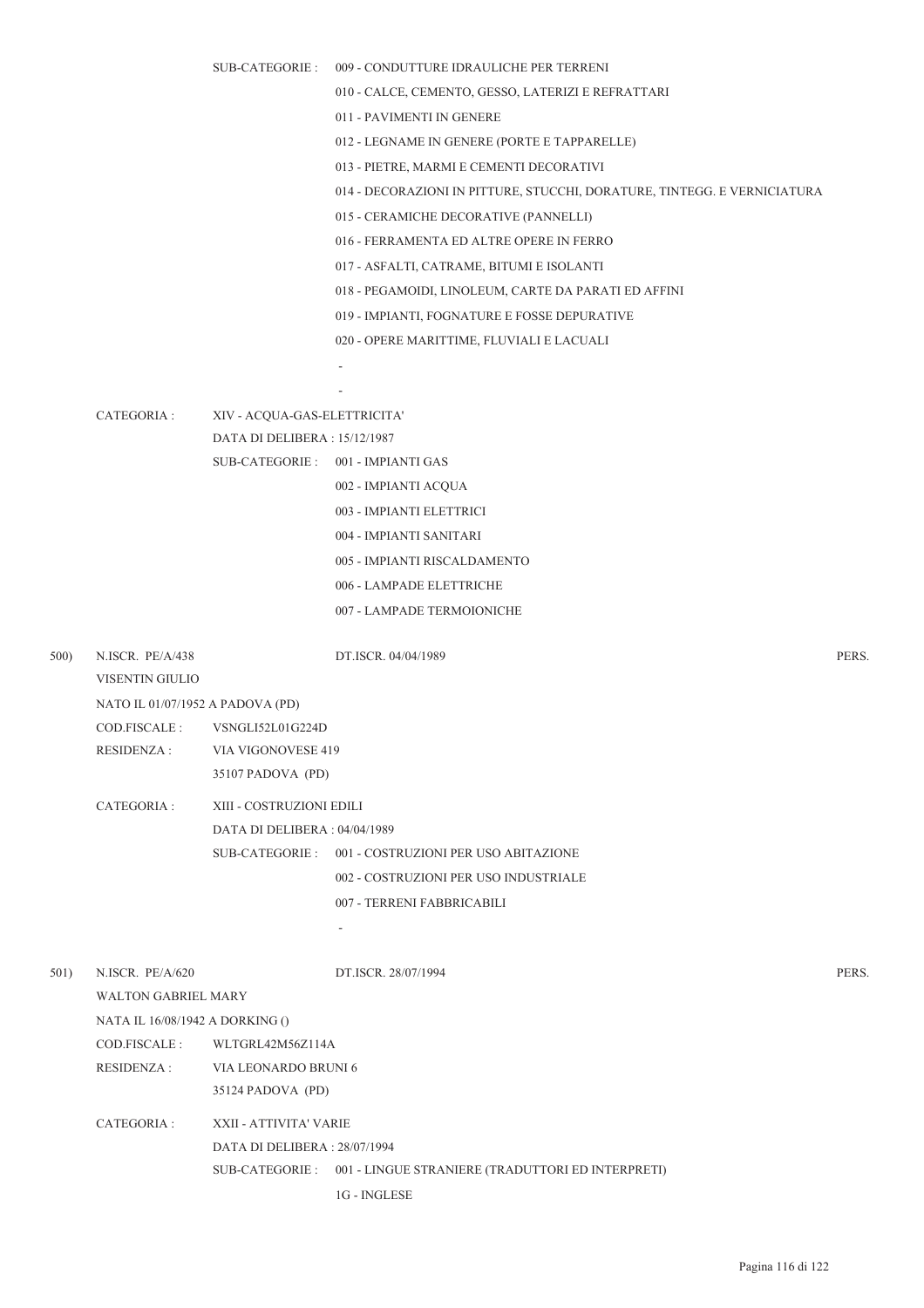| 502) | N.ISCR. PE/A/706<br><b>WANG FUSHENG</b> |                                          | DT.ISCR. 01/10/2001                                               | PERS. |
|------|-----------------------------------------|------------------------------------------|-------------------------------------------------------------------|-------|
|      | NATO IL 01/10/1957 A LIAONING ()        |                                          |                                                                   |       |
|      | COD.FISCALE:<br>RESIDENZA :             | WNGFHN57R01Z210P<br>VIA MARZOLO 46       |                                                                   |       |
|      |                                         | 35131 PADOVA (PD)                        |                                                                   |       |
|      | CATEGORIA :                             | XXII - ATTIVITA' VARIE                   |                                                                   |       |
|      |                                         | DATA DI DELIBERA: 01/10/2001             |                                                                   |       |
|      |                                         |                                          | SUB-CATEGORIE: 001 - LINGUE STRANIERE (TRADUTTORI ED INTERPRETI)  |       |
|      |                                         |                                          | <b>1C - CINESE</b>                                                |       |
| 503) | N.ISCR. PE/A/530                        |                                          | DT.ISCR. 30/03/1992                                               | PERS. |
|      | ZAFFONATO KATIA                         |                                          |                                                                   |       |
|      |                                         | NATA IL 27/11/1957 A ALBETTONE (VI)      |                                                                   |       |
|      | COD.FISCALE:                            | ZFFKTA57S67A154E                         |                                                                   |       |
|      | <b>RESIDENZA:</b>                       | VIA EUROPA 131                           |                                                                   |       |
|      |                                         | 35030 LOZZO ATESTINO (PD)                |                                                                   |       |
|      | CATEGORIA :                             | XXII - ATTIVITA' VARIE                   |                                                                   |       |
|      |                                         | DATA DI DELIBERA: 30/03/1992             |                                                                   |       |
|      |                                         | SUB-CATEGORIE: 007 - TRIBUTI             |                                                                   |       |
| 504) | N.ISCR. PE/A/654                        |                                          | DT.ISCR. 05/11/1996                                               | PERS. |
|      | ZAINOTTO LAURA                          |                                          |                                                                   |       |
|      |                                         | NATA IL 22/10/1955 A PIOVE DI SACCO (PD) |                                                                   |       |
|      | COD.FISCALE:                            | ZNTLRA55R62G693N                         |                                                                   |       |
|      | <b>RESIDENZA:</b>                       | VIA CROCIATA 16                          |                                                                   |       |
|      |                                         | 35028 PIOVE DI SACCO (PD)                |                                                                   |       |
|      | CATEGORIA :                             | XXII - ATTIVITA' VARIE                   |                                                                   |       |
|      |                                         | DATA DI DELIBERA : 05/11/1996            |                                                                   |       |
|      |                                         | SUB-CATEGORIE :                          | 001 - LINGUE STRANIERE (TRADUTTORI ED INTERPRETI)                 |       |
|      |                                         |                                          | 1G - INGLESE                                                      |       |
|      |                                         |                                          | 1Q - SPAGNOLO                                                     |       |
| 505) | N.ISCR. PE/A/456                        |                                          | DT.ISCR. 04/12/1989                                               | PERS. |
|      | ZAMBON SEVERINA                         |                                          |                                                                   |       |
|      | NATA IL 10/07/1951 A PADOVA (PD)        |                                          |                                                                   |       |
|      | COD.FISCALE :                           | ZMBSRN51L50G224Q                         |                                                                   |       |
|      | <b>RESIDENZA:</b>                       | VIA E. FERMI 20 IN. 5                    |                                                                   |       |
|      |                                         | 35136 PADOVA (PD)                        |                                                                   |       |
|      | CATEGORIA :                             | XXII - ATTIVITA' VARIE                   |                                                                   |       |
|      |                                         | DATA DI DELIBERA: 04/12/1989             |                                                                   |       |
|      |                                         |                                          | SUB-CATEGORIE : 001 - LINGUE STRANIERE (TRADUTTORI ED INTERPRETI) |       |
|      |                                         |                                          | <b>1E-FRANCESE</b>                                                |       |
| 506) | N.ISCR. PE/A/364                        |                                          | DT.ISCR. 21/10/1987                                               | PERS. |
|      | ZANCHIN ANNA MARIA                      |                                          |                                                                   |       |
|      | NATA IL 03/01/1941 A PADOVA (PD)        |                                          |                                                                   |       |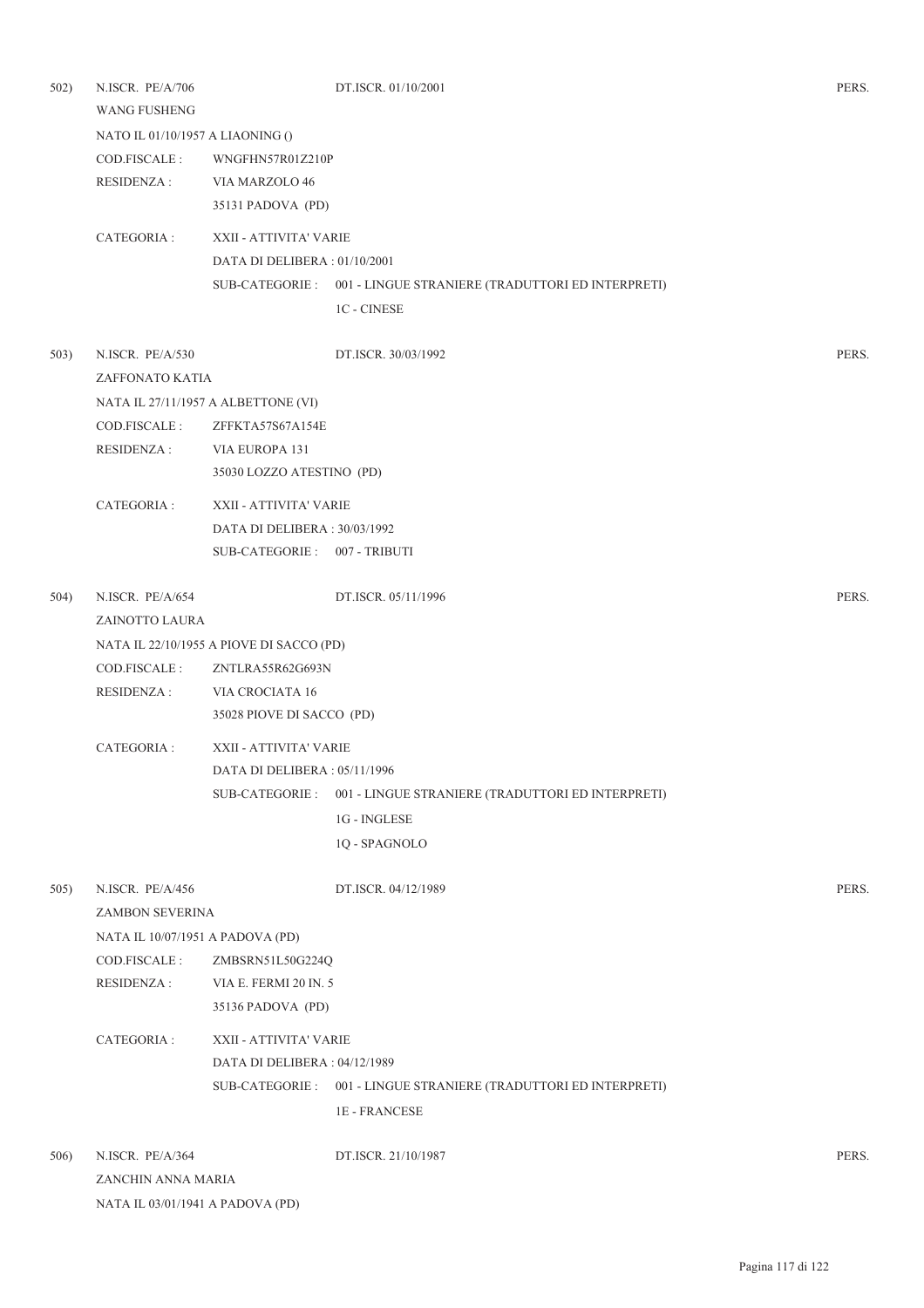|      | COD.FISCALE :<br><b>RESIDENZA:</b>         | ZNCNMR41A43G224D<br>VIA S. ROSA 38 IN. 3<br>35141 PADOVA (PD)                          |                                                                   |       |
|------|--------------------------------------------|----------------------------------------------------------------------------------------|-------------------------------------------------------------------|-------|
|      | CATEGORIA :                                | XXII - ATTIVITA' VARIE<br>DATA DI DELIBERA: 21/10/1987<br>SUB-CATEGORIE: 007 - TRIBUTI |                                                                   |       |
| 507) | N.ISCR. PE/A/347<br><b>ZANELLA TERESIO</b> |                                                                                        | DT.ISCR. 09/07/1987                                               | PERS. |
|      |                                            | NATO IL 18/12/1933 A NOVENTA PADOVANA (PD)                                             |                                                                   |       |
|      | COD.FISCALE :                              | ZNLTRS33T18F962K                                                                       |                                                                   |       |
|      | RESIDENZA :                                | VIA DON GIUSEPPE LAGO 15                                                               |                                                                   |       |
|      |                                            | 35129 PADOVA (PD)                                                                      |                                                                   |       |
|      | CATEGORIA :                                | VIII - SIDERURGIA E METALLURGIA                                                        |                                                                   |       |
|      |                                            | DATA DI DELIBERA: 09/07/1987                                                           |                                                                   |       |
|      |                                            |                                                                                        | SUB-CATEGORIE: 001 - METALLI FERROSI                              |       |
|      |                                            |                                                                                        | 003 - PRODOTTI FERROSI PER FUSIONE, LAMIN. E TRAFILA              |       |
| 508) | N.ISCR. PE/A/729<br>ZANNETTI CARLO         |                                                                                        | DT.ISCR. 06/06/2003                                               | PERS. |
|      | NATO IL 10/03/1960 A FERRARA (FE)          |                                                                                        |                                                                   |       |
|      | COD.FISCALE:                               | ZNNCRL60C10D548I                                                                       |                                                                   |       |
|      | <b>RESIDENZA:</b>                          | VIA VISCIDI 3                                                                          |                                                                   |       |
|      |                                            | 35100 PADOVA (PD)                                                                      |                                                                   |       |
|      | CATEGORIA :                                | XXII - ATTIVITA' VARIE                                                                 |                                                                   |       |
|      |                                            | DATA DI DELIBERA : 06/06/2003                                                          |                                                                   |       |
|      |                                            |                                                                                        | SUB-CATEGORIE : 019 - PERITI IN STIMA E VALUTAZIONE DI IMMOBILI   |       |
| 509) | N.ISCR. PE/A/404<br>ZANONI CARLA           |                                                                                        | DT.ISCR. 04/04/1989                                               | PERS. |
|      | NATA IL 13/07/1955 A MANTOVA (MN)          |                                                                                        |                                                                   |       |
|      | COD.FISCALE:                               | ZNNCRL55L53E897E                                                                       |                                                                   |       |
|      | <b>RESIDENZA:</b>                          | VIA PONTE SAN NICOLO' 31                                                               |                                                                   |       |
|      |                                            | 35020 LEGNARO (PD)                                                                     |                                                                   |       |
|      | CATEGORIA :                                | XXII - ATTIVITA' VARIE                                                                 |                                                                   |       |
|      |                                            | DATA DI DELIBERA: 04/04/1989                                                           |                                                                   |       |
|      |                                            |                                                                                        | SUB-CATEGORIE : 001 - LINGUE STRANIERE (TRADUTTORI ED INTERPRETI) |       |
|      |                                            |                                                                                        | 1E - FRANCESE                                                     |       |
|      |                                            |                                                                                        | 1G - INGLESE                                                      |       |
| 510) | N.ISCR. PE/A/274                           |                                                                                        | DT.ISCR. 05/11/1985                                               | PERS. |
|      | ZARA ETTORINA                              |                                                                                        |                                                                   |       |
|      | NATA IL 25/02/1946 A PADOVA (PD)           |                                                                                        |                                                                   |       |
|      | COD.FISCALE:                               | ZRATRN46B65G224H                                                                       |                                                                   |       |
|      | <b>RESIDENZA:</b>                          | VIA LIVORNO 5                                                                          |                                                                   |       |
|      |                                            | 35100 PADOVA (PD)                                                                      |                                                                   |       |
|      | CATEGORIA :                                | XXII - ATTIVITA' VARIE                                                                 |                                                                   |       |
|      |                                            | DATA DI DELIBERA : 05/11/1985                                                          |                                                                   |       |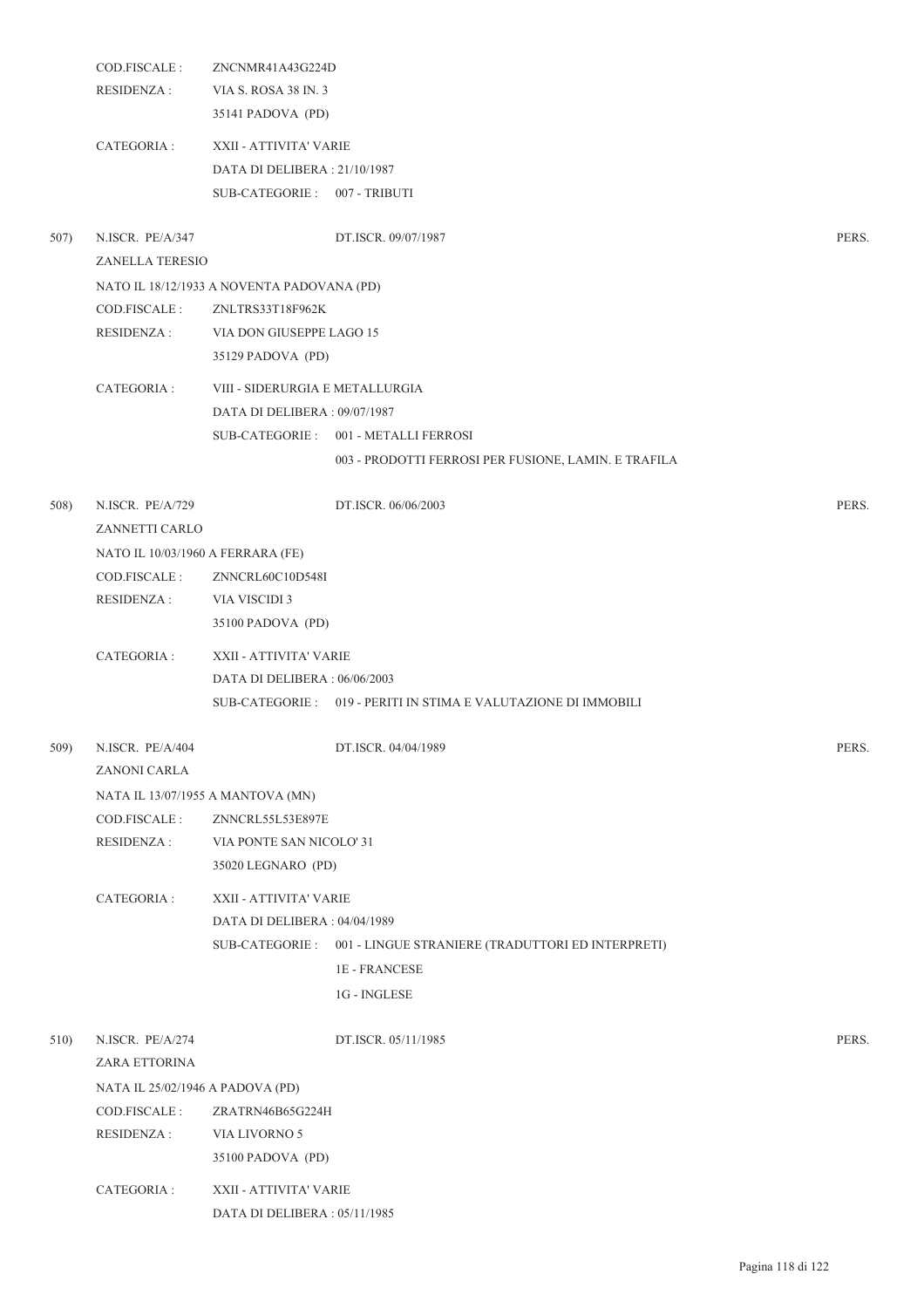|                   |                                                                                                                                                                                     | <b>1E - FRANCESE</b>                                                                 |                                                                                                                                                                                                                                                                                                                                                                                                                                                                                                                                                                                                                                                                                                                                                                                                                                                                                                                                                                                                                                                                                                                                                 |
|-------------------|-------------------------------------------------------------------------------------------------------------------------------------------------------------------------------------|--------------------------------------------------------------------------------------|-------------------------------------------------------------------------------------------------------------------------------------------------------------------------------------------------------------------------------------------------------------------------------------------------------------------------------------------------------------------------------------------------------------------------------------------------------------------------------------------------------------------------------------------------------------------------------------------------------------------------------------------------------------------------------------------------------------------------------------------------------------------------------------------------------------------------------------------------------------------------------------------------------------------------------------------------------------------------------------------------------------------------------------------------------------------------------------------------------------------------------------------------|
|                   |                                                                                                                                                                                     | 1G - INGLESE                                                                         |                                                                                                                                                                                                                                                                                                                                                                                                                                                                                                                                                                                                                                                                                                                                                                                                                                                                                                                                                                                                                                                                                                                                                 |
|                   |                                                                                                                                                                                     | 1R - TEDESCO                                                                         |                                                                                                                                                                                                                                                                                                                                                                                                                                                                                                                                                                                                                                                                                                                                                                                                                                                                                                                                                                                                                                                                                                                                                 |
|                   |                                                                                                                                                                                     |                                                                                      |                                                                                                                                                                                                                                                                                                                                                                                                                                                                                                                                                                                                                                                                                                                                                                                                                                                                                                                                                                                                                                                                                                                                                 |
| N.ISCR. PE/A/503  |                                                                                                                                                                                     | DT.ISCR. 04/03/1991                                                                  | PERS.                                                                                                                                                                                                                                                                                                                                                                                                                                                                                                                                                                                                                                                                                                                                                                                                                                                                                                                                                                                                                                                                                                                                           |
|                   |                                                                                                                                                                                     |                                                                                      |                                                                                                                                                                                                                                                                                                                                                                                                                                                                                                                                                                                                                                                                                                                                                                                                                                                                                                                                                                                                                                                                                                                                                 |
|                   |                                                                                                                                                                                     |                                                                                      |                                                                                                                                                                                                                                                                                                                                                                                                                                                                                                                                                                                                                                                                                                                                                                                                                                                                                                                                                                                                                                                                                                                                                 |
|                   |                                                                                                                                                                                     |                                                                                      |                                                                                                                                                                                                                                                                                                                                                                                                                                                                                                                                                                                                                                                                                                                                                                                                                                                                                                                                                                                                                                                                                                                                                 |
|                   |                                                                                                                                                                                     |                                                                                      |                                                                                                                                                                                                                                                                                                                                                                                                                                                                                                                                                                                                                                                                                                                                                                                                                                                                                                                                                                                                                                                                                                                                                 |
|                   |                                                                                                                                                                                     |                                                                                      |                                                                                                                                                                                                                                                                                                                                                                                                                                                                                                                                                                                                                                                                                                                                                                                                                                                                                                                                                                                                                                                                                                                                                 |
|                   |                                                                                                                                                                                     |                                                                                      |                                                                                                                                                                                                                                                                                                                                                                                                                                                                                                                                                                                                                                                                                                                                                                                                                                                                                                                                                                                                                                                                                                                                                 |
|                   |                                                                                                                                                                                     |                                                                                      |                                                                                                                                                                                                                                                                                                                                                                                                                                                                                                                                                                                                                                                                                                                                                                                                                                                                                                                                                                                                                                                                                                                                                 |
|                   |                                                                                                                                                                                     |                                                                                      |                                                                                                                                                                                                                                                                                                                                                                                                                                                                                                                                                                                                                                                                                                                                                                                                                                                                                                                                                                                                                                                                                                                                                 |
|                   |                                                                                                                                                                                     |                                                                                      |                                                                                                                                                                                                                                                                                                                                                                                                                                                                                                                                                                                                                                                                                                                                                                                                                                                                                                                                                                                                                                                                                                                                                 |
|                   |                                                                                                                                                                                     |                                                                                      |                                                                                                                                                                                                                                                                                                                                                                                                                                                                                                                                                                                                                                                                                                                                                                                                                                                                                                                                                                                                                                                                                                                                                 |
| N.ISCR. PE/A/457  |                                                                                                                                                                                     | DT.ISCR. 04/12/1989                                                                  | PERS.                                                                                                                                                                                                                                                                                                                                                                                                                                                                                                                                                                                                                                                                                                                                                                                                                                                                                                                                                                                                                                                                                                                                           |
|                   |                                                                                                                                                                                     |                                                                                      |                                                                                                                                                                                                                                                                                                                                                                                                                                                                                                                                                                                                                                                                                                                                                                                                                                                                                                                                                                                                                                                                                                                                                 |
|                   |                                                                                                                                                                                     |                                                                                      |                                                                                                                                                                                                                                                                                                                                                                                                                                                                                                                                                                                                                                                                                                                                                                                                                                                                                                                                                                                                                                                                                                                                                 |
| COD.FISCALE :     |                                                                                                                                                                                     |                                                                                      |                                                                                                                                                                                                                                                                                                                                                                                                                                                                                                                                                                                                                                                                                                                                                                                                                                                                                                                                                                                                                                                                                                                                                 |
| <b>RESIDENZA:</b> |                                                                                                                                                                                     |                                                                                      |                                                                                                                                                                                                                                                                                                                                                                                                                                                                                                                                                                                                                                                                                                                                                                                                                                                                                                                                                                                                                                                                                                                                                 |
|                   |                                                                                                                                                                                     |                                                                                      |                                                                                                                                                                                                                                                                                                                                                                                                                                                                                                                                                                                                                                                                                                                                                                                                                                                                                                                                                                                                                                                                                                                                                 |
| CATEGORIA :       |                                                                                                                                                                                     |                                                                                      |                                                                                                                                                                                                                                                                                                                                                                                                                                                                                                                                                                                                                                                                                                                                                                                                                                                                                                                                                                                                                                                                                                                                                 |
|                   |                                                                                                                                                                                     |                                                                                      |                                                                                                                                                                                                                                                                                                                                                                                                                                                                                                                                                                                                                                                                                                                                                                                                                                                                                                                                                                                                                                                                                                                                                 |
|                   |                                                                                                                                                                                     |                                                                                      |                                                                                                                                                                                                                                                                                                                                                                                                                                                                                                                                                                                                                                                                                                                                                                                                                                                                                                                                                                                                                                                                                                                                                 |
|                   |                                                                                                                                                                                     | 1Q - SPAGNOLO                                                                        |                                                                                                                                                                                                                                                                                                                                                                                                                                                                                                                                                                                                                                                                                                                                                                                                                                                                                                                                                                                                                                                                                                                                                 |
| N.ISCR. PE/A/257  |                                                                                                                                                                                     | DT.ISCR. 28/03/1985                                                                  | PERS.                                                                                                                                                                                                                                                                                                                                                                                                                                                                                                                                                                                                                                                                                                                                                                                                                                                                                                                                                                                                                                                                                                                                           |
|                   |                                                                                                                                                                                     |                                                                                      |                                                                                                                                                                                                                                                                                                                                                                                                                                                                                                                                                                                                                                                                                                                                                                                                                                                                                                                                                                                                                                                                                                                                                 |
|                   |                                                                                                                                                                                     |                                                                                      |                                                                                                                                                                                                                                                                                                                                                                                                                                                                                                                                                                                                                                                                                                                                                                                                                                                                                                                                                                                                                                                                                                                                                 |
|                   |                                                                                                                                                                                     |                                                                                      |                                                                                                                                                                                                                                                                                                                                                                                                                                                                                                                                                                                                                                                                                                                                                                                                                                                                                                                                                                                                                                                                                                                                                 |
|                   |                                                                                                                                                                                     |                                                                                      |                                                                                                                                                                                                                                                                                                                                                                                                                                                                                                                                                                                                                                                                                                                                                                                                                                                                                                                                                                                                                                                                                                                                                 |
|                   |                                                                                                                                                                                     |                                                                                      |                                                                                                                                                                                                                                                                                                                                                                                                                                                                                                                                                                                                                                                                                                                                                                                                                                                                                                                                                                                                                                                                                                                                                 |
|                   |                                                                                                                                                                                     |                                                                                      |                                                                                                                                                                                                                                                                                                                                                                                                                                                                                                                                                                                                                                                                                                                                                                                                                                                                                                                                                                                                                                                                                                                                                 |
|                   |                                                                                                                                                                                     |                                                                                      |                                                                                                                                                                                                                                                                                                                                                                                                                                                                                                                                                                                                                                                                                                                                                                                                                                                                                                                                                                                                                                                                                                                                                 |
|                   |                                                                                                                                                                                     |                                                                                      |                                                                                                                                                                                                                                                                                                                                                                                                                                                                                                                                                                                                                                                                                                                                                                                                                                                                                                                                                                                                                                                                                                                                                 |
|                   |                                                                                                                                                                                     |                                                                                      |                                                                                                                                                                                                                                                                                                                                                                                                                                                                                                                                                                                                                                                                                                                                                                                                                                                                                                                                                                                                                                                                                                                                                 |
|                   |                                                                                                                                                                                     |                                                                                      |                                                                                                                                                                                                                                                                                                                                                                                                                                                                                                                                                                                                                                                                                                                                                                                                                                                                                                                                                                                                                                                                                                                                                 |
|                   |                                                                                                                                                                                     |                                                                                      |                                                                                                                                                                                                                                                                                                                                                                                                                                                                                                                                                                                                                                                                                                                                                                                                                                                                                                                                                                                                                                                                                                                                                 |
|                   |                                                                                                                                                                                     |                                                                                      |                                                                                                                                                                                                                                                                                                                                                                                                                                                                                                                                                                                                                                                                                                                                                                                                                                                                                                                                                                                                                                                                                                                                                 |
|                   |                                                                                                                                                                                     |                                                                                      |                                                                                                                                                                                                                                                                                                                                                                                                                                                                                                                                                                                                                                                                                                                                                                                                                                                                                                                                                                                                                                                                                                                                                 |
|                   |                                                                                                                                                                                     |                                                                                      |                                                                                                                                                                                                                                                                                                                                                                                                                                                                                                                                                                                                                                                                                                                                                                                                                                                                                                                                                                                                                                                                                                                                                 |
|                   |                                                                                                                                                                                     |                                                                                      |                                                                                                                                                                                                                                                                                                                                                                                                                                                                                                                                                                                                                                                                                                                                                                                                                                                                                                                                                                                                                                                                                                                                                 |
|                   |                                                                                                                                                                                     |                                                                                      |                                                                                                                                                                                                                                                                                                                                                                                                                                                                                                                                                                                                                                                                                                                                                                                                                                                                                                                                                                                                                                                                                                                                                 |
|                   |                                                                                                                                                                                     |                                                                                      |                                                                                                                                                                                                                                                                                                                                                                                                                                                                                                                                                                                                                                                                                                                                                                                                                                                                                                                                                                                                                                                                                                                                                 |
|                   | <b>ZARA GIUSEPPE</b><br>COD.FISCALE:<br><b>RESIDENZA:</b><br>CATEGORIA :<br><b>ZECCHIN MILLO</b><br>COD.FISCALE :<br><b>RESIDENZA:</b><br>CATEGORIA :<br>CATEGORIA :<br>CATEGORIA : | VIA PIAVE 22<br>ZARDIN PATRIZIA<br>NATA IL 19/03/1951 A SAN PAOLO ()<br>VIA PIO X 38 | SUB-CATEGORIE : 001 - LINGUE STRANIERE (TRADUTTORI ED INTERPRETI)<br>NATO IL 27/07/1943 A PIOVE DI SACCO (PD)<br>ZRAGPP43L27G693H<br>35028 PIOVE DI SACCO (PD)<br>V - LEGNO-LEGNAMI ED AFFINI E AMMOBIGLIAMENTO<br>DATA DI DELIBERA: 04/03/1991<br>SUB-CATEGORIE: 002 - LEGNAME DA COSTRUZIONE<br>003 - LEGNAME ESOTICO<br>014 - ATTIVITA' BOSCHIVE<br>ZRDPRZ51C59Z602D<br>VIA GHISLANDI VITTORE 14<br>35031 ABANO TERME (PD)<br>XXII - ATTIVITA' VARIE<br>DATA DI DELIBERA : 04/12/1989<br>SUB-CATEGORIE: 001 - LINGUE STRANIERE (TRADUTTORI ED INTERPRETI)<br>NATO IL 21/10/1924 A PIOVE DI SACCO (PD)<br>ZCCMLL24R21G693J<br>35028 PIOVE DI SACCO (PD)<br><b>IV - ZOOTECNICA E PESCA</b><br>DATA DI DELIBERA: 28/03/1985<br>SUB-CATEGORIE : 001 - BESTIAME VIVO (DA RIPRODUZIONE, DA LAVORO E DA MACELLO)<br>013 - AVICOLTURA<br>014 - CONIGLICOLTURA<br>IX - MECCANICA-ELETTROTECNICA-OTTICA E PREZIOSI<br>DATA DI DELIBERA : 28/03/1985<br>SUB-CATEGORIE: 014 - MACCHINE AGRICOLE<br>045 - TRATTORI AGRICOLI E STRADALI<br>XIII - COSTRUZIONI EDILI<br>DATA DI DELIBERA : 28/03/1985<br>SUB-CATEGORIE : 003 - COSTRUZIONI PER USO AGRICOLO |

004 - COSTRUZIONI IDRAULICHE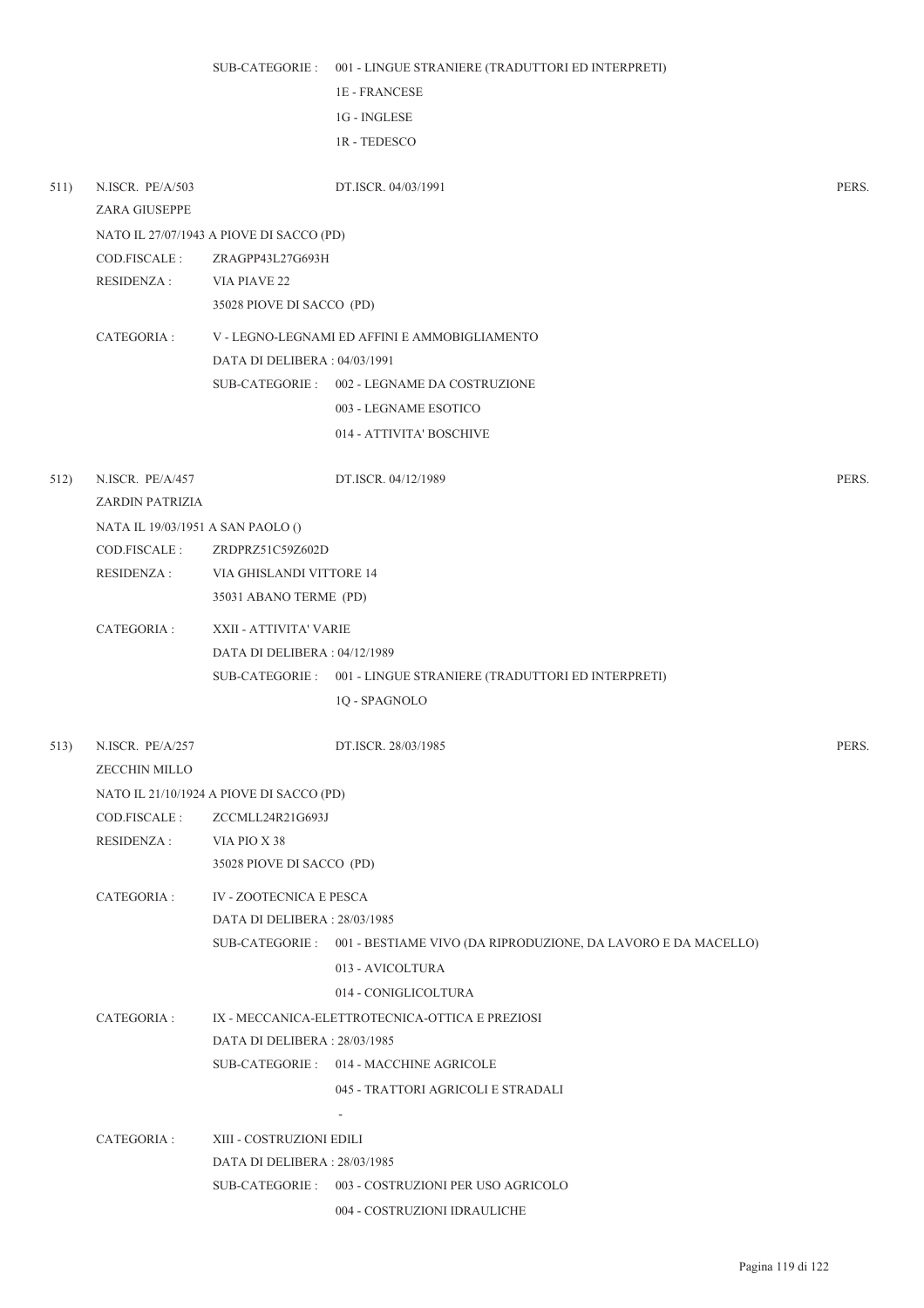-

009 - CONDUTTURE IDRAULICHE PER TERRENI

| 514) | N.ISCR. PE/A/676                        |                               | DT.ISCR. 17/12/1998                                            | PERS. |
|------|-----------------------------------------|-------------------------------|----------------------------------------------------------------|-------|
|      | ZELANDI GIANFRANCO                      |                               |                                                                |       |
|      | NATO IL 17/02/1952 A PADOVA (PD)        |                               |                                                                |       |
|      | COD.FISCALE :                           | ZLNGFR52B17G224P              |                                                                |       |
|      | <b>RESIDENZA:</b>                       | RIVIERA PALEOCAPA 74 IN. 1    |                                                                |       |
|      |                                         | 35127 PADOVA (PD)             |                                                                |       |
|      | CATEGORIA :                             | XXII - ATTIVITA' VARIE        |                                                                |       |
|      |                                         | DATA DI DELIBERA : 17/12/1998 |                                                                |       |
|      |                                         |                               | SUB-CATEGORIE: 019 - PERITI IN STIMA E VALUTAZIONE DI IMMOBILI |       |
| 515) | N.ISCR. PE/A/339<br><b>ZENATO ITALO</b> |                               | DT.ISCR. 17/03/1987                                            | PERS. |
|      | NATO IL 30/11/1951 A TRIBANO (PD)       |                               |                                                                |       |
|      | COD.FISCALE:                            | ZNTTLI51S30L414L              |                                                                |       |
|      | <b>RESIDENZA:</b>                       | VIA PLINIA 28-4               |                                                                |       |
|      |                                         | 35036 MONTEGROTTO TERME (PD)  |                                                                |       |
|      | CATEGORIA :                             | XXII - ATTIVITA' VARIE        |                                                                |       |
|      |                                         | DATA DI DELIBERA: 17/03/1987  |                                                                |       |
|      |                                         | SUB-CATEGORIE: 007 - TRIBUTI  |                                                                |       |
| 516) | N.ISCR. PE/A/589<br>ZENNARO PIERLUIGI   |                               | DT.ISCR. 04/03/1993                                            | PERS. |
|      | NATO IL 09/08/1961 A CHIOGGIA (VE)      |                               |                                                                |       |
|      | COD.FISCALE:                            | ZNNPLG61M09C638T              |                                                                |       |
|      | RESIDENZA :                             | VIA L. DE PROSPERI 61         |                                                                |       |
|      |                                         | 35127 PADOVA (PD)             |                                                                |       |
|      | CATEGORIA:                              | XXII - ATTIVITA' VARIE        |                                                                |       |
|      |                                         | DATA DI DELIBERA : 04/03/1993 |                                                                |       |
|      |                                         | SUB-CATEGORIE: 007 - TRIBUTI  |                                                                |       |
|      |                                         |                               |                                                                |       |
| 517) | N.ISCR. PE/A/332                        |                               | DT.ISCR. 27/02/1987                                            | PERS. |
|      | ZERBETTO DONATELLA                      |                               |                                                                |       |
|      | NATA IL 01/03/1955 A PADOVA (PD)        |                               |                                                                |       |
|      | COD.FISCALE:                            | ZRBDTL55C41G224N              |                                                                |       |
|      | <b>RESIDENZA:</b>                       | VIA AMPERE 92 IN.21           |                                                                |       |
|      |                                         | 35136 PADOVA (PD)             |                                                                |       |
|      | CATEGORIA :                             | XXII - ATTIVITA' VARIE        |                                                                |       |
|      |                                         | DATA DI DELIBERA: 27/02/1987  |                                                                |       |
|      |                                         | SUB-CATEGORIE: 007 - TRIBUTI  |                                                                |       |
| 518) | N.ISCR. PE/A/797                        |                               | DT.ISCR. 20/11/2012                                            | PERS. |
|      | ZIGNO GIACOMO                           |                               |                                                                |       |
|      | NATO IL 03/03/1976 A PADOVA (PD)        |                               |                                                                |       |
|      | COD.FISCALE :                           | ZGNGCM76C03G224Z              |                                                                |       |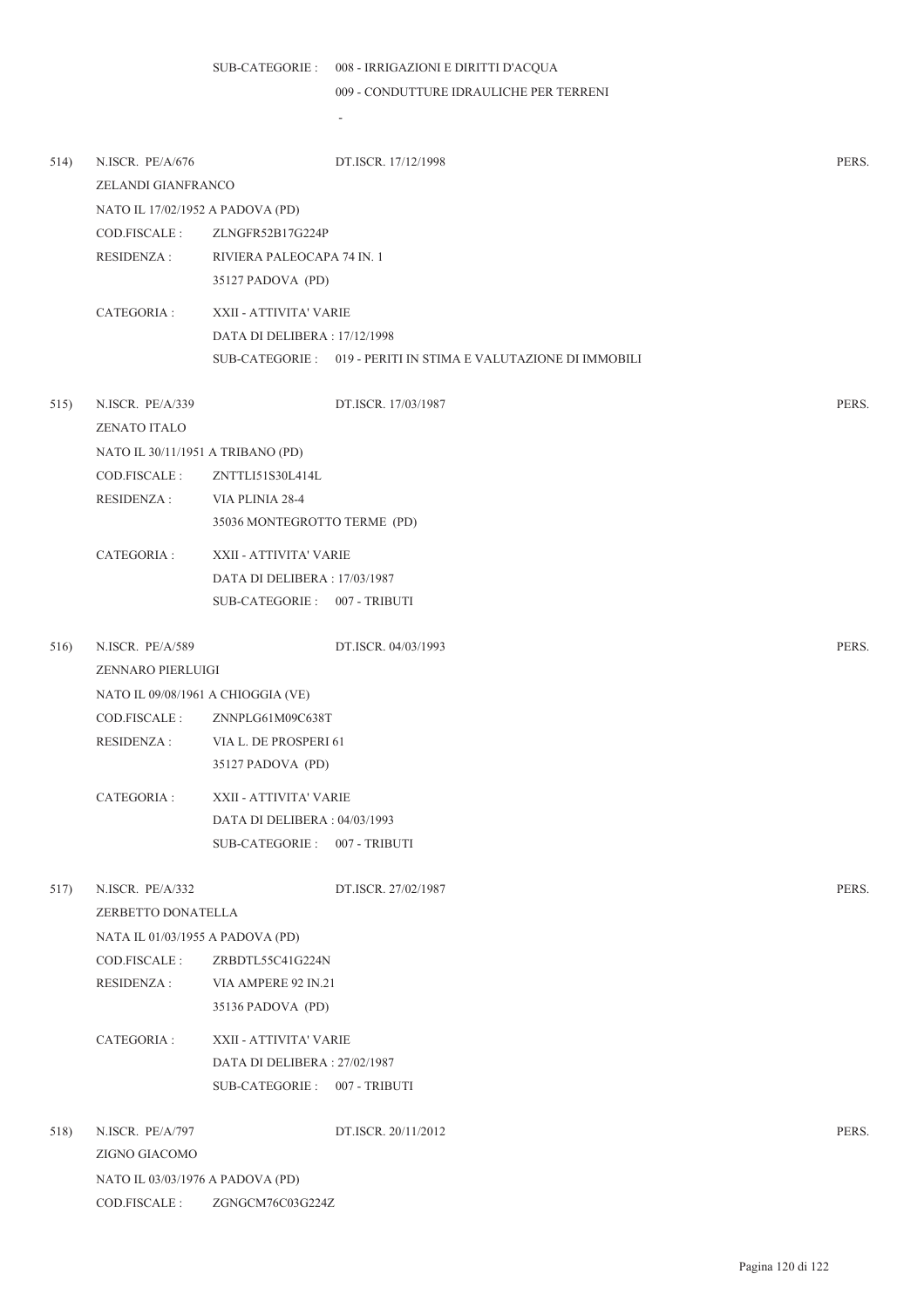|      | <b>RESIDENZA:</b>                       | VIA CANOVA 5                  |                                                                            |       |
|------|-----------------------------------------|-------------------------------|----------------------------------------------------------------------------|-------|
|      |                                         | 35027 NOVENTA PADOVANA (PD)   |                                                                            |       |
|      | CATEGORIA :                             | XIII - COSTRUZIONI EDILI      |                                                                            |       |
|      |                                         | DATA DI DELIBERA: 20/11/2012  |                                                                            |       |
|      |                                         |                               | SUB-CATEGORIE: 001 - COSTRUZIONI PER USO ABITAZIONE                        |       |
| 519) | N.ISCR. PE/A/313<br><b>ZILIO MARINO</b> |                               | DT.ISCR. 05/12/1986                                                        | PERS. |
|      | NATO IL 25/02/1953 A PADOVA (PD)        |                               |                                                                            |       |
|      | COD.FISCALE:<br><b>RESIDENZA:</b>       | ZLIMRN53B25G224J              |                                                                            |       |
|      |                                         | 35010 VIGONZA (PD)            |                                                                            |       |
|      | CATEGORIA :                             | VII - ABBIGLIAMENTO           |                                                                            |       |
|      |                                         | DATA DI DELIBERA: 05/12/1986  |                                                                            |       |
|      |                                         |                               | SUB-CATEGORIE : 014 - PELLICCERIA CONFEZIIONATA E PELLI RELATIVE IN GENERE |       |
|      |                                         |                               | $\overline{\phantom{a}}$                                                   |       |
|      | N.ISCR. PE/A/658                        |                               |                                                                            |       |
| 520) | ZILIO ORAZIO                            |                               | DT.ISCR. 14/04/1997                                                        | PERS. |
|      | NATO IL 12/07/1954 A PADOVA (PD)        |                               |                                                                            |       |
|      | COD.FISCALE :                           | ZLIRZO54L12G224A              |                                                                            |       |
|      | <b>RESIDENZA:</b>                       | VIA TIZIANO ASPETTI 79        |                                                                            |       |
|      |                                         | 35100 PADOVA (PD)             |                                                                            |       |
|      | CATEGORIA :                             | XXII - ATTIVITA' VARIE        |                                                                            |       |
|      |                                         | DATA DI DELIBERA : 14/04/1997 |                                                                            |       |
|      |                                         |                               | SUB-CATEGORIE: 017 - CONDUZIONE E AMMINISTRAZIONE DI BENI STABILI          |       |
| 521) | N.ISCR. PE/A/406                        |                               | DT.ISCR. 04/04/1989                                                        | PERS. |
|      | ZOPPINI ELISABETTA                      |                               |                                                                            |       |
|      | NATA IL 10/10/1952 A PADOVA (PD)        |                               |                                                                            |       |
|      | COD.FISCALE:                            | ZPPLBT52R50G224S              |                                                                            |       |
|      | <b>RESIDENZA:</b>                       |                               |                                                                            |       |
|      |                                         | 35138 PADOVA (PD)             |                                                                            |       |
|      | CATEGORIA :                             | XXII - ATTIVITA' VARIE        |                                                                            |       |
|      |                                         | DATA DI DELIBERA: 04/04/1989  |                                                                            |       |
|      |                                         |                               | SUB-CATEGORIE: 001 - LINGUE STRANIERE (TRADUTTORI ED INTERPRETI)           |       |
|      |                                         |                               | <b>1E-FRANCESE</b>                                                         |       |
|      |                                         |                               | 1G - INGLESE                                                               |       |
| 522) | N.ISCR. PE/A/281                        |                               | DT.ISCR. 06/02/1986                                                        | PERS. |
|      | ZORZETTO FRANCO                         |                               |                                                                            |       |
|      | NATO IL 29/04/1946 A VO (PD)            |                               |                                                                            |       |
|      | COD.FISCALE :                           | ZRZFNC46D29M103Y              |                                                                            |       |
|      | <b>RESIDENZA:</b>                       | VIA TARQUINIA 1               |                                                                            |       |
|      |                                         | 35036 MONTEGROTTO TERME (PD)  |                                                                            |       |
|      | CATEGORIA :                             | XXII - ATTIVITA' VARIE        |                                                                            |       |
|      |                                         | DATA DI DELIBERA: 06/02/1986  |                                                                            |       |
|      |                                         |                               | SUB-CATEGORIE: 009 - CONTRATTI DI LAVORO                                   |       |